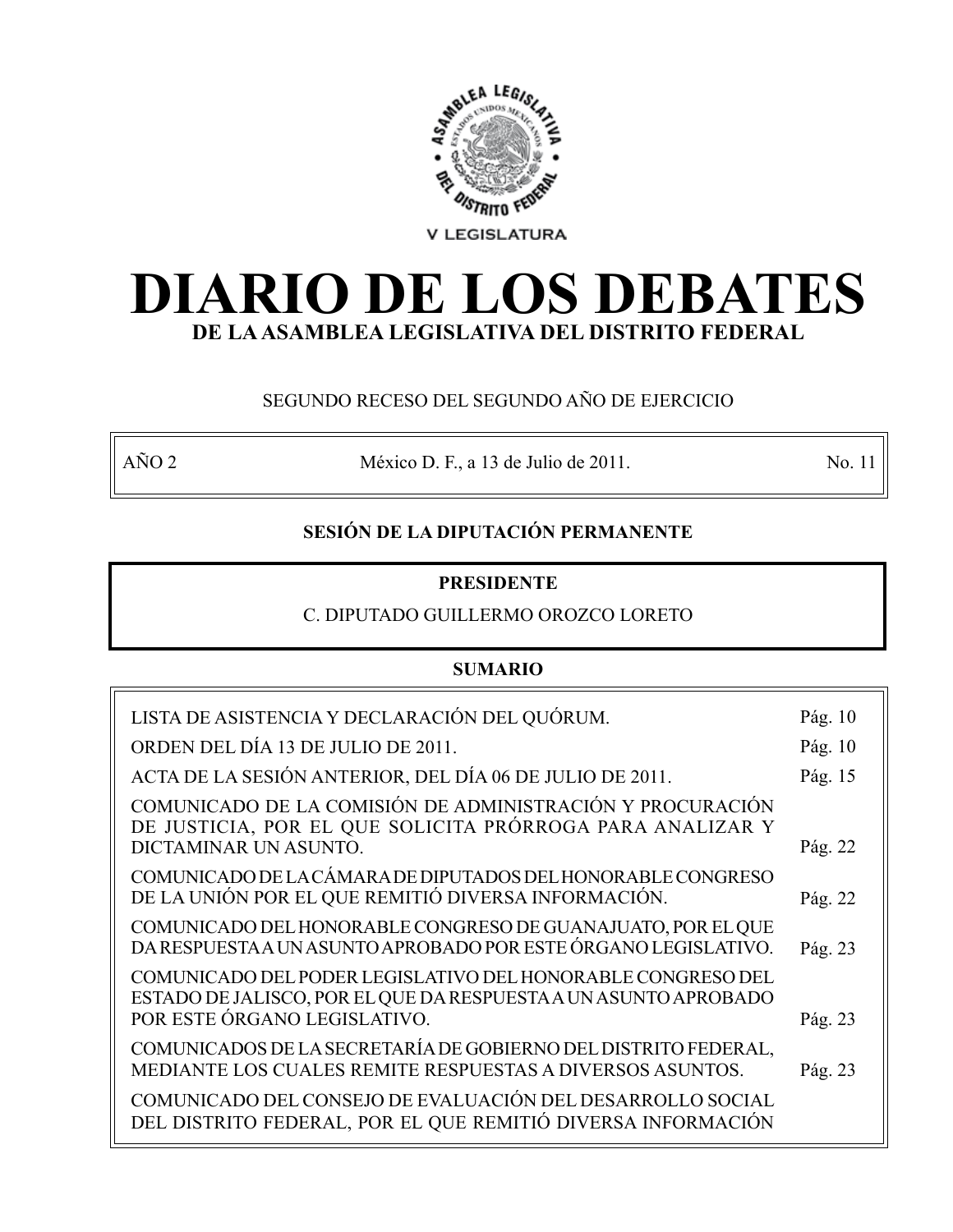EN CUMPLIMIENTO A LA LEY DE DESARROLLO SOCIAL DEL DISTRITO FEDERAL. COMUNICADOS DE LA SECRETARÍA DE FINANZAS DEL DISTRITO FEDERAL POR LOS QUE REMITIÓ DIVERSA INFORMACIÓN EN CUMPLIMIENTO A LA LEY DE EXTINCIÓN DE DOMINIOS PARA EL DISTRITO FEDERAL. LECTURA A LOS RESOLUTIVOS DE LA PROPOSICIÓN CON PUNTO DE ACUERDO RELATIVO A LA SEGURIDAD Y PROTECCIÓN CIVIL EN LA DELEGACIÓN IZTACALCO, QUE PRESENTÓ LA DIPUTADA ALICIA VIRGINIA TÉLLEZ SÁNCHEZ, DEL GRUPO PARLAMENTARIO DEL PARTIDO REVOLUCIONARIO INSTITUCIONAL. PROPOSICIÓN CON PUNTO DE ACUERDO POR EL QUE SE EXHORTA A LA SECRETARÍA DE DESARROLLO URBANO Y VIVIENDA Y A LA AUTORIDAD DEL ESPACIO PÚBLICO AMBAS DEL DISTRITO FEDERAL, ASÍ COMO A LA DELEGACIÓN GUSTAVO A. MADERO A CUMPLIR CON LOS CONVENIOS ESTABLECIDOS DENTRO DEL PROYECTO URBANÍSTICO DENOMINADO PLAZA MARIANA, SUSCRITOS CON LOS LOCATARIOS DEL MERCADO 34 VILLA ZONA Y CORREDOR COMERCIAL PLAZA DEL PEREGRINO, QUE PRESENTÓ EL DIPUTADO ALAN CRISTIAN VARGAS SÁNCHEZ A NOMBRE DE LOS DIPUTADOS ISRAEL BETANZOS CORTES Y GILBERTO SÁNCHEZ OSORIO, DEL GRUPO PARLAMENTARIO DEL PARTIDO REVOLUCIONARIO INSTITUCIONAL. PROPOSICIÓN CON PUNTO DE ACUERDO PARA SOLICITAR AL LICENCIADO MARCELO EBRARD CASAUBON, UN INFORME SOBRE LOS TRABAJOS DE RESTAURACIÓN Y REMODELACIÓN QUE SE HAN REALIZADO EN CONJUNTO CON EL PATRONATO RUTA DE LA AMISTAD AC, QUE PRESENTÓ EL DIPUTADO ALAN CRISTIAN VARGAS SÁNCHEZ A NOMBRE DEL DIPUTADO ISRAEL BETANZOS CORTES, DEL GRUPO PARLAMENTARIO DEL PARTIDO REVOLUCIONARIO INSTITUCIONAL. PROPOSICIÓN CON PUNTO DE ACUERDO POR EL QUE SE EXHORTA AL JEFE DE GOBIERNO DEL DISTRITO FEDERAL, A LOS JEFES DELEGACIONALES, AL TITULAR DE LA SECRETARÍA DE SEGURIDAD PÚBLICA, AL TITULAR DEL INSTITUTO DE VERIFICACIÓN ADMINISTRATIVA Y LAS AUTORIDADES QUE SEAN NECESARIAS, PARA QUE REALICEN LAS ACCIONES PRECISAS A FIN DE QUE SE ELIMINE LA VENTA INDISCRIMINADA DE UNIFORMES E INSIGNIAS DE USO EXCLUSIVO DE LOS CUERPOS DE SEGURIDAD PÚBLICA, QUE PRESENTÓ EL DIPUTADO ALAN CRISTIAN VARGAS SÁNCHEZ A NOMBRE PROPIO Y DEL DIPUTADO LEOBARDO JUAN URBINA MOSQUEDA, DEL GRUPO PARLAMENTARIO DEL PARTIDO REVOLUCIONARIO INSTITUCIONAL. PROPOSICIÓN CON PUNTO DE ACUERDO POR EL QUE SE EXHORTA A LA ESCUELA DE ADMINISTRACIÓN PÚBLICA A OTORGAR DIVERSOS RECONOCIMIENTOS A SERVIDORES PÚBLICOS Y ENTIDADES DE LA ADMINISTRACIÓN PÚBLICA DEL DISTRITO FEDERAL, QUE PRESENTÓ EL DIPUTADO ALAN CRISTIAN VARGAS SÁNCHEZ A NOMBRE PROPIO Y DEL DIPUTADO LEOBARDO JUAN URBINA MOSQUEDA, DEL GRUPO PARLAMENTARIO DEL PARTIDO REVOLUCIONARIO INSTITUCIONAL. Pág. 36 Pág. 36 Pág. 34 Pág. 39 Pág. 41 Pág. 43 Pág. 34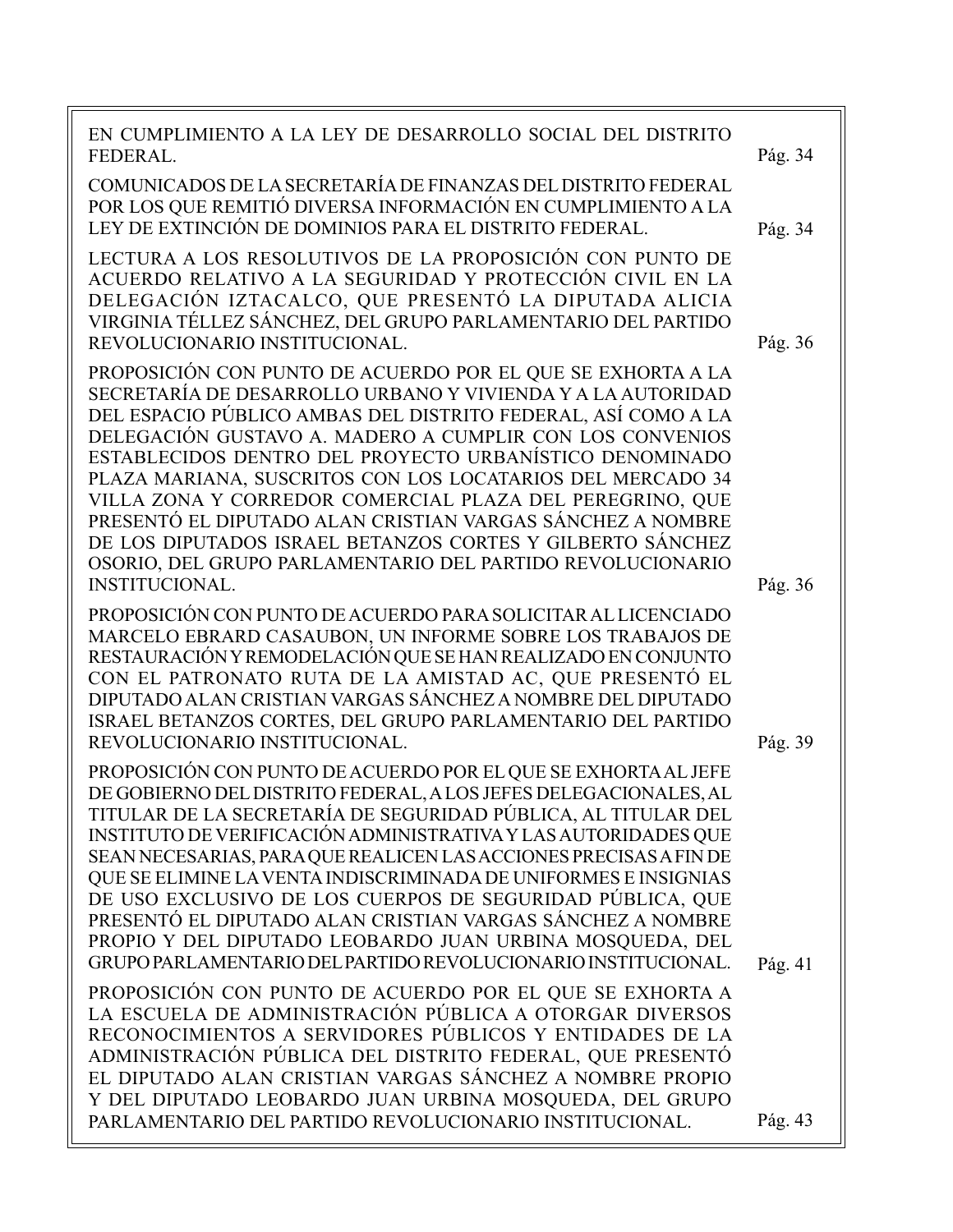| PROPOSICIÓN CON PUNTO DE ACUERDO POR EL QUE SE SOLICITA AL<br>DIRECTOR GENERAL DEL SISTEMA DE AGUAS DE LA CIUDAD DE MÉXICO,<br>RINDA UN INFORME SOBRE EL ESTADO ACTUAL DE LOS POZOS DE<br>EXTRACCIÓN DE AGUA QUE SE ENCUENTRAN EN EL DISTRITO FEDERAL,<br>QUE PRESENTÓ EL DIPUTADO ALAN CRISTIAN VARGAS SÁNCHEZ A<br>NOMBRE PROPIO Y DEL DIPUTADO LEOBARDO JUAN URBINA MOSQUEDA,<br>DEL GRUPO PARLAMENTARIO DEL PARTIDO REVOLUCIONARIO<br><b>INSTITUCIONAL.</b>                                                                                                                                                                                                                                                         | Pág. 45 |
|-------------------------------------------------------------------------------------------------------------------------------------------------------------------------------------------------------------------------------------------------------------------------------------------------------------------------------------------------------------------------------------------------------------------------------------------------------------------------------------------------------------------------------------------------------------------------------------------------------------------------------------------------------------------------------------------------------------------------|---------|
| PROPOSICIÓN CON PUNTO DE ACUERDO PARA EXHORTAR AL SECRETARIO<br>DE PROTECCIÓN CIVIL DEL DISTRITO FEDERAL, DOCTOR ELÍAS MIGUEL<br>MORENO BRIZUELA, A REALIZAR EL ESTUDIO TÉCNICO CORRESPONDIENTE<br>DESDE LA MANZANA 42 A LA MANZANA 46 DE LA SUPERMANZANA 1<br>DE LA UNIDAD EJÉRCITO CONSTITUCIONALISTA DE LA DELEGACIÓN<br>IZTAPALAPA, QUE PRESENTÓ EL DIPUTADO ALAN CRISTIAN VARGAS<br>SÁNCHEZ A NOMBRE DEL DIPUTADO ISRAEL BETANZOS CORTES, DEL<br>GRUPO PARLAMENTARIO DEL PARTIDO REVOLUCIONARIO INSTITUCIONAL.                                                                                                                                                                                                     | Pág. 46 |
| PROPOSICIÓN CON PUNTO DE ACUERDO A TRAVÉS DEL CUAL LA DIPUTACIÓN<br>PERMANENTE DE LA ASAMBLEA LEGISLATIVA DEL DISTRITO FEDERAL,<br>EXHORTA A LA ADMINISTRACIÓN DE ESTA ASAMBLEA LEGISLATIVA SOBRE<br>LOS TRABAJADORES DE LIMPIEZA Y SU COOPERATIVA DE ESTE ÓRGANO<br>COLEGIADO, QUE PRESENTÓ LA DIPUTADA ANA ESTELA AGUIRRE Y<br>JUÁREZ, DEL GRUPO PARLAMENTARIO DEL PARTIDO DEL TRABAJO.                                                                                                                                                                                                                                                                                                                               | Pág. 47 |
| PROPOSICIÓN CON PUNTO DE ACUERDO POR EL QUE LA DIPUTACIÓN<br>PERMANENTE DE LA ASAMBLEA LEGISLATIVA DEL DISTRITO FEDERAL,<br>EXHORTA A LA COMISIÓN FEDERAL DE ELECTRICIDAD SOBRE LOS DAÑOS<br>A PERSONAS E INMUEBLES POR LOS ESTALLIDOS DE LAS MUFAS EN LA<br>CIUDAD DE MÉXICO, QUE PRESENTÓ LA DIPUTADA ANA ESTELA AGUIRRE<br>Y JUÁREZ, DEL GRUPO PARLAMENTARIO DEL PARTIDO DEL TRABAJO.                                                                                                                                                                                                                                                                                                                                | Pág. 48 |
| PROPOSICIÓN CON PUNTO DE ACUERDO POR EL QUE SE EXHORTA<br>AL INSTITUTO DE VERIFICACIÓN DEL DISTRITO FEDERAL Y AL JEFE<br>DELEGACIONAL EN VENUSTIANO CARRANZA, PARA QUE REALICEN DE<br>MANERA COORDINADA INSPECCIONES PARA IDENTIFICAR Y REALIZAR LAS<br>VISITAS DE VERIFICACIÓN CORRESPONDIENTES A LOS ESTABLECIMIENTOS<br>MERCANTILES CON VENTA DE BEBIDAS ALCOHÓLICAS, COMO BARES<br>Y CANTINAS CLANDESTINAS UBICADOS PRINCIPALMENTE EN LAS<br>COLONIAS PUEBLA, PENSADOR MEXICANO, AMPLIACIÓN AVIACIÓN CIVIL<br>Y FEDERAL DE DICHA DEMARCACIÓN, QUE PRESENTÓ EL DIPUTADO<br>LEONEL LUNA ESTRADA A NOMBRE DE LA DIPUTADA ROCÍO BARRERA<br>BADILLO DEL GRUPO PARLAMENTARIO DEL PARTIDO DE LA REVOLUCIÓN<br>DEMOCRÁTICA. | Pág. 51 |
| PROPOSICIÓN CON PUNTO DE ACUERDO MEDIANTE EL CUAL SE CITA A<br>COMPARECER AL JEFE DELEGACIONAL DEMETRIO JAVIER SODI DE LA<br>TIJERA ANTE LA COMISIÓN DE ADMINISTRACIÓN PÚBLICA LOCAL DE LA<br>ASAMBLEA LEGISLATIVA DEL DISTRITO FEDERAL, PARA QUE EXPLIQUE                                                                                                                                                                                                                                                                                                                                                                                                                                                              |         |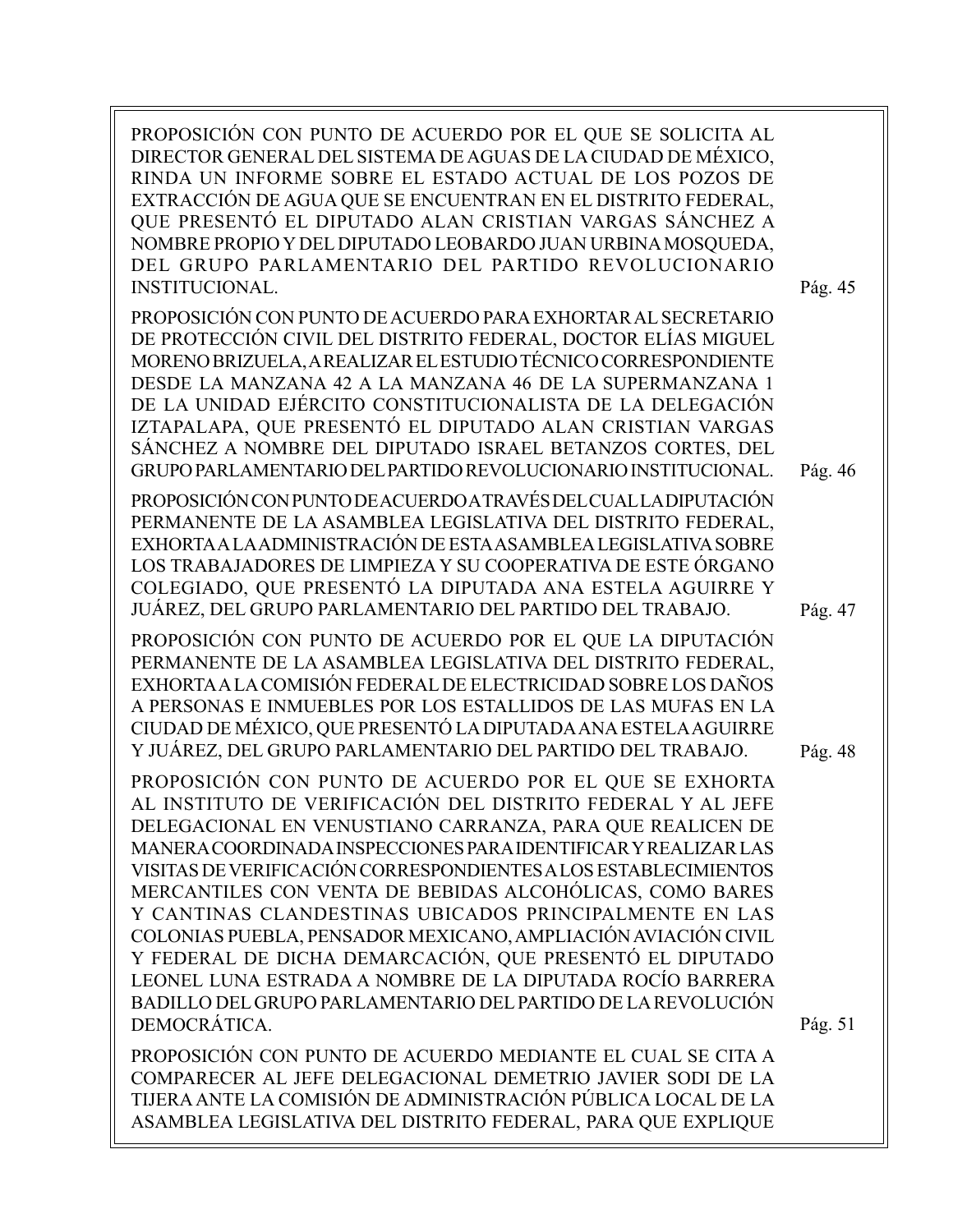LAS RAZONES POR LAS QUE LA EMPRESA GAS NATURAL NO CUMPLE LAS OBLIGACIONES DE REPARAR BIEN Y DE INMEDIATO LAS CEPAS ABIERTAS PARA LA INTRODUCCIÓN DE TUBERÍA PARA LA DISTRIBUCIÓN DEL SERVICIO, ASIMISMO PARA QUE LAS AUTORIDADES COMPETENTES INTERVENGAN A FIN DE SOLUCIONAR ESTE PROBLEMA, QUE PRESENTÓ LA DIPUTADA VALENTINA VALIA BATRES GUADARRAMA A NOMBRE DEL DIPUTADO VÍCTOR HUGO ROMO GUERRA, DEL GRUPO PARLAMENTARIO DEL PARTIDO DE LA REVOLUCIÓN DEMOCRÁTICA. PROPOSICIÓN CON PUNTO DE ACUERDO PARA EXHORTAR A LA COMISIÓN Pág. 53

NACIONAL DEL AGUA, EL SISTEMA DE AGUAS DE LA CIUDAD DE MÉXICO, LA SECRETARÍA DE EDUCACIÓN DEL DISTRITO FEDERAL Y A LOS 16 JEFES DELEGACIONALES, A IMPLEMENTAR PROGRAMAS DE EDUCACIÓN Y CONCIENTIZACIÓN, PARA EVITAR QUE LA POBLACIÓN ARROJE BASURA Y DESPERDICIOS EN LA VÍA PÚBLICA, MISMOS QUE VAN A PARAR AL SISTEMA DE ALCANTARILLADO, OCASIONANDO GRAVES OBSTRUCCIONES EN SU FUNCIONAMIENTO, QUE PRESENTÓ LA DIPUTADA VALENTINA VALIA BATRES GUADARRAMA A NOMBRE DEL DIPUTADO VÍCTOR HUGO ROMO GUERRA, DEL GRUPO PARLAMENTARIO DEL PARTIDO DE LA REVOLUCIÓN DEMOCRÁTICA.

PROPOSICIÓN CON PUNTO DE ACUERDO PARA EXHORTAR AL JEFE DELEGACIONAL EN AZCAPOTZALCO, LICENCIADO ENRIQUE VARGAS ANAYA, PARA QUE DE MANERA URGENTE EJERZA EL PRESUPUESTO ASIGNADO AL DEPORTIVO CEYLÁN, UBICADO ENTRE CALLE CEYLÁN Y BOULEVAR DE LOS FERROCARRILES, COLONIA EUZKADI DELEGACION AZCAPOTZALCO, A FIN DE REALIZAR LA REHABILITACIÓN DE SUS INSTALACIONES DEPORTIVAS, ASÍ COMO LA RECONSTRUCCIÓN DE LA BARDA PERIMETRAL, MISMA QUE EL PASADO MES DE JUNIO DEL PRESENTE AÑO SE DESPLOMÓ A CAUSA DE LAS FUERTES LLUVIAS, QUE PRESENTÓ EL DIPUTADO JORGE PALACIOS ARROYO, DEL GRUPO PARLAMENTARIO DEL PARTIDO ACCIÓN NACIONAL.

PROPOSICIÓN CON PUNTO DE ACUERDO SOBRE PUBLICIDAD EXTERIOR EN EL DISTRITO FEDERAL, QUE PRESENTÓ EL DIPUTADO JUAN CARLOS ZÁRRAGA SARMIENTO A NOMBRE DEL DIPUTADO FEDERICO MANZO SARQUIS, DEL GRUPO PARLAMENTARIO DEL PARTIDO ACCIÓN NACIONAL.

PROPOSICIÓN CON PUNTO DE ACUERDO POR EL QUE SE SOLICITA AL JEFE DELEGACIONAL EN COYOACÁN, EL C. RAÚL ANTONIO FLORES GARCÍA, INFORMACIÓN SOBRE EL ÍNDICE DE ATENCIÓN A JÓVENES CON ADICCIONES, ASÍ COMO LA UBICACIÓN Y SERVICIOS DE LOS MÓDULOS E INSTITUCIONES DEDICADAS A COMBATIR DICHA PROBLEMÁTICA EN SU DEMARCACIÓN TERRITORIAL, QUE REMITIÓ EL DIPUTADO RAFAEL CALDERÓN JIMÉNEZ, DEL GRUPO PARLAMENTARIO DEL PARTIDO ACCIÓN NACIONAL.

PROPOSICIÓN CON PUNTO DE ACUERDO POR EL QUE SE SOLICITA AL JEFE DELEGACIONAL EN IZTACALCO, EL C. FRANCISCO JAVIER SÁNCHEZ CERVANTES, INFORMACIÓN SOBRE EL ÍNDICE DE ATENCIÓN A JÓVENES

Pág. 55

Pág. 57

Pág. 58

Pág. 60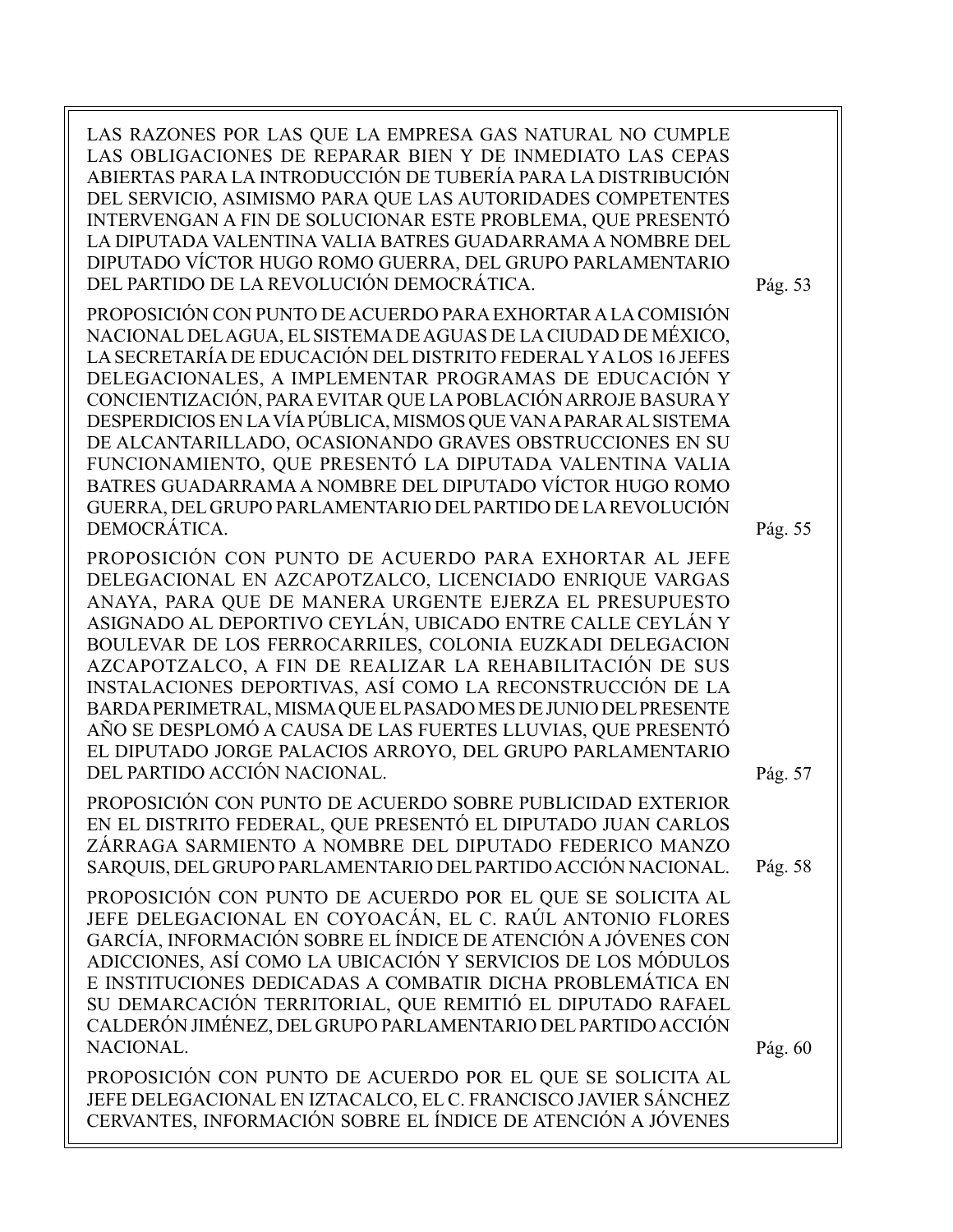CON ADICCIONES, ASÍ COMO LA UBICACIÓN Y SERVICIOS DE LOS MÓDULOS E INSTITUCIONES DEDICADAS A COMBATIR DICHA PROBLEMÁTICA EN SU DEMARCACIÓN TERRITORIAL, QUE REMITIÓ EL DIPUTADO RAFAEL CALDERÓN JIMÉNEZ, DEL GRUPO PARLAMENTARIO DEL PARTIDO ACCIÓN NACIONAL.

PROPOSICIÓN CON PUNTO DE ACUERDO POR EL QUE SE SOLICITA AL JEFE DELEGACIONAL EN VENUSTIANO CARRANZA, EL C. ALEJANDRO RAFAEL PIÑA MEDINA, INFORMACIÓN SOBRE EL ÍNDICE DE ATENCIÓN A JÓVENES CON ADICCIONES, ASÍ COMO LA UBICACIÓN Y SERVICIOS DE LOS MÓDULOS E INSTITUCIONES DEDICADAS A COMBATIR DICHA PROBLEMÁTICA EN SU DEMARCACIÓN TERRITORIAL, QUE REMITIÓ EL DIPUTADO RAFAEL CALDERÓN JIMÉNEZ, DEL GRUPO PARLAMENTARIO DEL PARTIDO ACCIÓN NACIONAL.

PROPOSICIÓN CON PUNTO DE ACUERDO POR EL QUE SE EXHORTA AL SECRETARIO DE SEGURIDAD PÚBLICA, DR. MANUEL MONDRAGÓN Y KALB, A FIN DE QUE SE INSTALEN MÁS CÁMARAS DE VIGILANCIA, ASÍ COMO SE INCREMENTEN LOS ELEMENTOS DE SEGURIDAD PÚBLICA EN LA COLONIA AMPLIACIÓN MIGUEL HIDALGO II SECCIÓN DELEGACIÓN TLALPAN, QUE REMITIÓ EL DIPUTADO RAFAEL CALDERÓN JIMÉNEZ, DEL GRUPO PARLAMENTARIO DEL PARTIDO ACCIÓN NACIONAL.

PROPOSICIÓN CON PUNTO DE ACUERDO POR EL QUE SE EXHORTA AL SECRETARIO DE SEGURIDAD PÚBLICA, DR. MANUEL MONDRAGÓN Y KALB, A FIN DE QUE SE INSTALEN MÁS CÁMARAS DE VIGILANCIA, ASÍ COMO SE INCREMENTEN LOS ELEMENTOS DE SEGURIDAD PÚBLICA EN LA COLONIA LOMAS HIDALGO DELEGACIÓN TLALPAN, QUE REMITIÓ EL DIPUTADO RAFAEL CALDERÓN JIMÉNEZ, DEL GRUPO PARLAMENTARIO DEL PARTIDO ACCIÓN NACIONAL.

PROPOSICIÓN CON PUNTO DE ACUERDO POR EL QUE SE EXHORTA AL SECRETARIO DE SEGURIDAD PÚBLICA, DR. MANUEL MONDRAGÓN Y KALB, A FIN DE QUE SE INSTALEN MÁS CÁMARAS DE VIGILANCIA, ASÍ COMO SE INCREMENTEN LOS ELEMENTOS DE SEGURIDAD PÚBLICA EN LA COLONIA POPULAR SANTA TERESA DELEGACIÓN TLALPAN, QUE REMITIÓ EL DIPUTADO RAFAEL CALDERÓN JIMÉNEZ, DEL GRUPO PARLAMENTARIO DEL PARTIDO ACCIÓN NACIONAL.

PROPOSICIÓN CON PUNTO DE ACUERDO POR EL QUE SE EXHORTA AL SECRETARIO DE SEGURIDAD PÚBLICA, DR. MANUEL MONDRAGÓN Y KALB, A FIN DE QUE SE INSTALEN MÁS CÁMARAS DE VIGILANCIA, ASÍ COMO SE INCREMENTEN LOS ELEMENTOS DE SEGURIDAD PÚBLICA EN LA COLONIA SAN JUAN TEPEXIMILPA DELEGACIÓN TLALPAN, QUE REMITIÓ EL DIPUTADO RAFAEL CALDERÓN JIMÉNEZ, DEL GRUPO PARLAMENTARIO DEL PARTIDO ACCIÓN NACIONAL.

PROPOSICIÓN CON PUNTO DE ACUERDO POR EL QUE SE EXHORTA AL SECRETARIO DE SEGURIDAD PÚBLICA, DR. MANUEL MONDRAGÓN Y KALB, A FIN DE QUE SE INSTALEN MÁS CÁMARAS DE VIGILANCIA, ASÍ Pág. 66

Pág. 65

Pág. 63

Pág. 64

Pág. 62

Pág. 68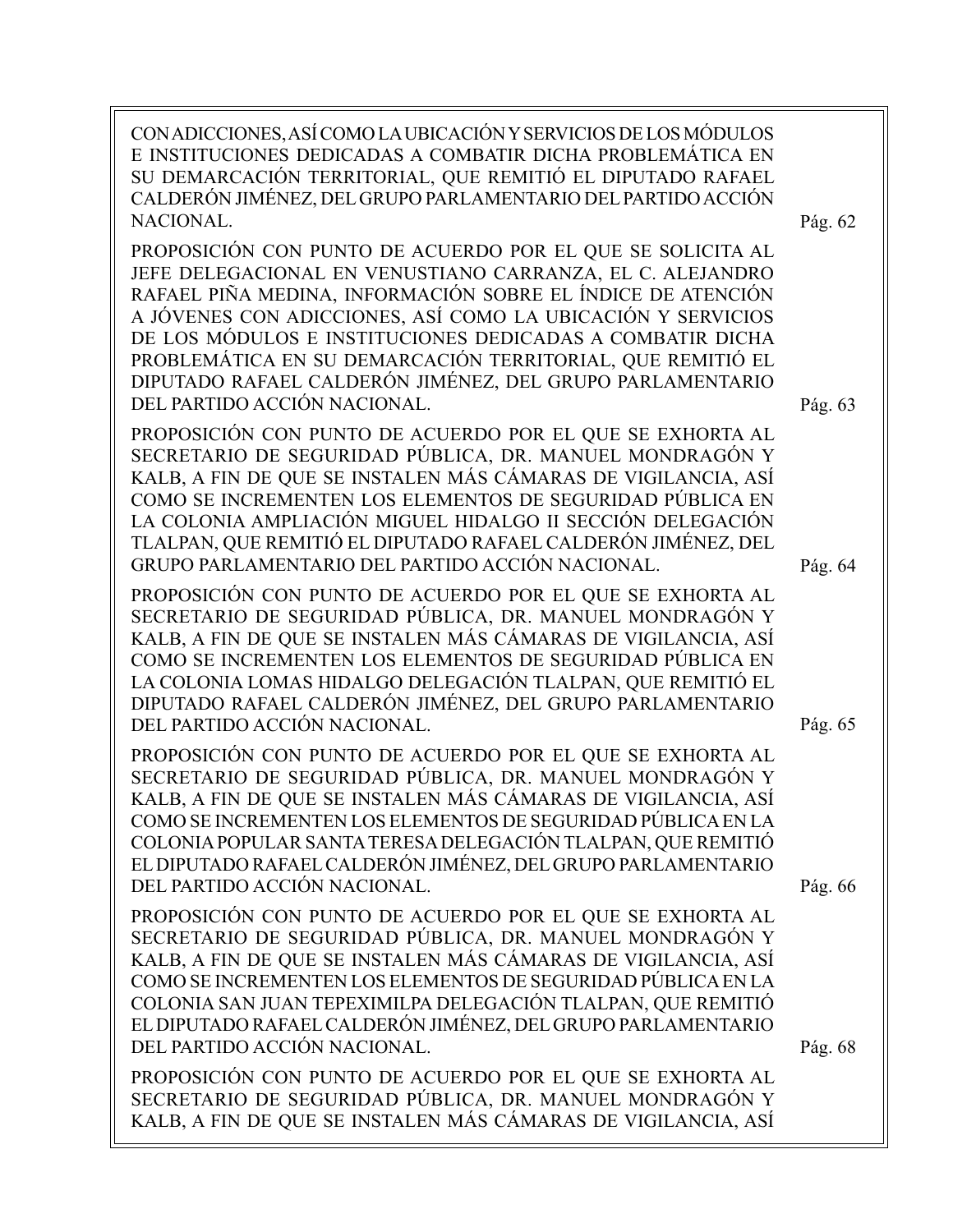| COMO SE INCREMENTEN LOS ELEMENTOS DE SEGURIDAD PÚBLICA EN LA<br>COLONIA SAN LORENZO HUIPULCO DELEGACIÓN TLALPAN, QUE REMITIÓ<br>EL DIPUTADO RAFAEL CALDERÓN JIMÉNEZ, DEL GRUPO PARLAMENTARIO<br>DEL PARTIDO ACCIÓN NACIONAL.                                                                                                                                                                                                                                                                                                                                                   | Pág. 69 |
|--------------------------------------------------------------------------------------------------------------------------------------------------------------------------------------------------------------------------------------------------------------------------------------------------------------------------------------------------------------------------------------------------------------------------------------------------------------------------------------------------------------------------------------------------------------------------------|---------|
| PROPOSICIÓN CON PUNTO DE ACUERDO A TRAVÉS DEL CUAL LA<br>DIPUTACIÓN PERMANENTE DE LA ASAMBLEA LEGISLATIVA DEL DISTRITO<br>FEDERAL, EXHORTA A LA UNIVERSIDAD AUTÓNOMA DE LA CIUDAD<br>DE MÉXICO Y AL SECRETARIO DE EDUCACIÓN DEL GOBIERNO DE LA<br>CIUDAD A IMPULSAR EL DESARROLLO CURRICULAR DE LAS MATERIAS DE<br>FORMACIÓN FILOSÓFICA EN LOS PLANTELES EDUCATIVOS DEL GOBIERNO<br>CAPITALINO EN SEGUIMIENTO A LA ENSEÑANZA DEL FILÓSOFO ADOLFO<br>SÁNCHEZ VÁZQUEZ, QUE PRESENTÓ LA DIPUTADA ANA ESTELA AGUIRRE<br>Y JUÁREZ, DEL GRUPO PARLAMENTARIO DEL PARTIDO DEL TRABAJO. | Pág. 70 |
| PROPOSICIÓN CON PUNTO DE ACUERDO POR EL QUE SE SOLICITA A<br>LA CONTRALORÍA GENERAL DEL DISTRITO FEDERAL, REALICE UNA<br>AUDITORÍA A CADA UNO DE LOS 16 ÓRGANOS POLÍTICO ADMINISTRATIVOS<br>EN CUANTO A LOS RECURSOS DESTINADOS PARA OBRAS DE DESAZOLVE,<br>DURANTE EL PERIODO DE 2009 A 2011, QUE PRESENTÓ EL DIPUTADO CARLO<br>FABIÁN PIZANO SALINAS A NOMBRE DE LA DIPUTADA LÍA LIMÓN GARCÍA<br>DEL GRUPO PARLAMENTARIO DEL PARTIDO ACCIÓN NACIONAL.                                                                                                                        | Pág. 71 |
| PROPOSICIÓN CON PUNTO DE ACUERDO SOBRE EL RESPETO AL ESPACIO<br>PÚBLICO, QUE PRESENTÓ LA DIPUTADA ANA ESTELA AGUIRRE Y JUÁREZ,<br>DEL GRUPO PARLAMENTARIO DEL PARTIDO DEL TRABAJO.                                                                                                                                                                                                                                                                                                                                                                                             | Pág. 75 |
| PROPOSICIÓN CON PUNTO DE ACUERDO SOBRE LOS AVISOS Y ALARMAS<br>FALSAS AL CUERPO DE BOMBEROS, QUE PRESENTÓ LA DIPUTADA ANA<br>ESTELA AGUIRRE Y JUÁREZ, DEL GRUPO PARLAMENTARIO DEL PARTIDO<br><b>DEL TRABAJO.</b>                                                                                                                                                                                                                                                                                                                                                               | Pág. 77 |
| PROPOSICIÓN CON PUNTO DE ACUERDO SOBRE LA CAPTACIÓN DE AGUA<br>PLUVIAL, QUE PRESENTÓ LA DIPUTADA ANA ESTELA AGUIRRE Y JUÁREZ,<br>DEL GRUPO PARLAMENTARIO DEL PARTIDO DEL TRABAJO.                                                                                                                                                                                                                                                                                                                                                                                              | Pág. 78 |
| PROPOSICIÓN CON PUNTO DE ACUERDO PARA EXHORTAR A DIVERSAS<br>AUTORIDADES DEL GOBIERNO DEL DISTRITO FEDERAL, CON LA FINALIDAD<br>DE QUE DEN CUMPLIMIENTO AL ACUERDO INTERINSTITUCIONAL DE<br>COLABORACIÓN Y COORDINACIÓN PARA EL DESTINO DEFINITIVO DE<br>MERCADO DEL PREDIO UBICADO EN LA MANZANA DOCE LOTE ÁREA DE<br>DONACIÓN PROPIEDAD DEL GOBIERNO DEL DISTRITO FEDERAL, TERCERA<br>SECCIÓN, COLONIA LOMAS DEL CHAMIZAL DELEGACIÓN CUAJIMALPA,<br>QUE REMITIÓ LA DIPUTADA ANA ESTELA AGUIRRE Y JUÁREZ, DEL GRUPO                                                           |         |
| PARLAMENTARIO DEL PARTIDO DEL TRABAJO.<br>PROPOSICIÓN CON PUNTO DE ACUERDO POR EL QUE SE APRUEBA LA<br>COMPARECENCIA DEL DIRECTOR GENERAL DEL ORGANISMO PÚBLICO<br>DESCENTRALIZADO SISTEMA PARA EL DESARROLLO INTEGRAL DE LA<br>FAMILIA DEL DISTRITO FEDERAL, PARA QUE INFORME SOBRE EL EVENTO                                                                                                                                                                                                                                                                                 | Pág. 80 |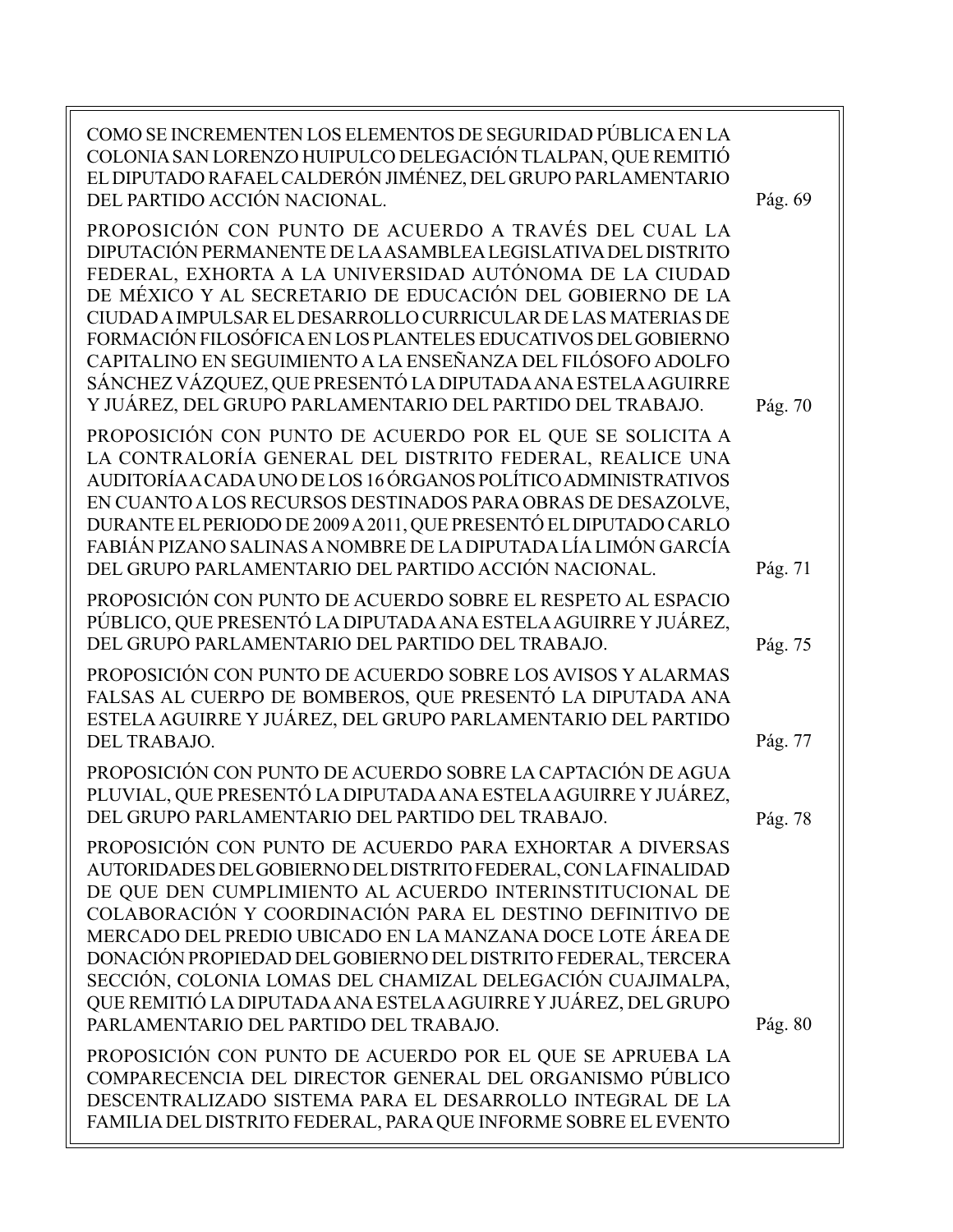DE ENTREGA DE DESPENSAS EN LAS INSTALACIONES DEL SISTEMA DIF-DF EN LA DELEGACIÓN VENUSTIANO CARRANZA, REALIZADO EL MARTES 5 DE JULIO DE 2011 Y QUE CONTÓ CON LA PARTICIPACIÓN DE LA DIPUTADA FEDERAL ESTHELA DAMIÁN PERALTA, QUE PRESENTÓ EL DIPUTADO JUAN CARLOS ZÁRRAGA SARMIENTO, DEL GRUPO PARLAMENTARIO DEL PARTIDO ACCIÓN NACIONAL. PROPOSICIÓN CON PUNTO DE ACUERDO POR EL QUE SE APRUEBA LA COMPARECENCIA DEL JEFE DELEGACIONAL DE GUSTAVO A. MADERO, DEL SECRETARIO DE PROTECCIÓN CIVIL DEL DISTRITO FEDERAL Y DEL DIRECTOR GENERAL DEL SISTEMA DE AGUAS DE LA CIUDAD DE MÉXICO, A EFECTO DE QUE INFORMEN LOS LAMENTABLES ACONTECIMIENTOS SUSCITADOS EL 10 DE JULIO DEL AÑO EN CURSO EN LA ZONA DE CUATEPEC, COMO CONSECUENCIA DE LAS PRECIPITACIONES PLUVIALES, QUE PRESENTÓ EL DIPUTADO JUAN CARLOS ZÁRRAGA SARMIENTO, DEL GRUPO PARLAMENTARIO DEL PARTIDO ACCIÓN NACIONAL. PROPOSICIÓN CON PUNTO DE ACUERDO RELATIVO A CHIMALISTAC, QUE PRESENTÓ EL DIPUTADO LEONEL LUNA ESTRADA, DEL GRUPO PARLAMENTARIO DEL PARTIDO DE LA REVOLUCIÓN DEMOCRÁTICA. PROPOSICIÓN CON PUNTO DE ACUERDO POR EL QUE SE EXHORTA AL C. ARQUITECTO JESÚS ARTURO AISPURO CORONEL, SECRETARIO DE DESARROLLO URBANO Y VIVIENDA DEL DISTRITO FEDERAL Y A LA C. CLARA MARINA BRUGADA, JEFA DELEGACIONAL EN IZTAPALAPA A QUE EN EL ÁMBITO DE SUS RESPECTIVAS COMPETENCIAS Y ATRIBUCIONES INTERVENGA CON LA FINALIDAD DE REVOCAR LA OBRA QUE SE EDIFICA EN LA ESQUINA DE LA CALLE REFORMA AGRARIA Y AVENIDA TLÁHUAC COLONIA SAN ANDRÉS TOMATLÁN, CP 09870 DELEGACIÓN IZTAPALAPA, ASÍ COMO EMITIR UN INFORME A ESTA HONORABLE ASAMBLEA DE LAS ACCIONES TOMADAS AL RESPECTO, QUE REMITIÓ LA DIPUTADA ABRIL JANNETTE TRUJILLO VÁZQUEZ, DEL GRUPO PARLAMENTARIO DEL PARTIDO DE LA REVOLUCIÓN DEMOCRÁTICA. PROPOSICIÓN CON PUNTO DE ACUERDO PARA EXHORTAR A LA SECRETARÍA DE FINANZAS DEL DISTRITO FEDERAL, POR CONDUCTO DE SU SECRETARIO, C. ARMANDO LÓPEZ CÁRDENAS, PARA QUE POR MEDIO DE LA SUBTESORERÍA DE CATASTRO Y PADRÓN TERRITORIAL, DEFINA Y ESTABLEZCA NUEVOS CRITERIOS DE REGISTRO Y EMPADRONAMIENTO DE INMUEBLES Y ESTAR ASÍ EN POSIBILIDADES DE RECAUDAR EXITOSAMENTE IMPUESTOS QUE EN ESTE RUBRO SE PIERDE EN ESPECIAL EN ZONAS QUE CARECEN DE ANTECEDENTES REGISTRALES COMO ES MILPA ALTA Y TLÁHUAC, INTENTANDO EVITAR CON ESTA MEDIDA QUE SE DEJEN DE PERCIBIR CANTIDADES QUE REPRESENTARÍAN UNA MAYOR RECAUDACIÓN PARA EL DISTRITO FEDERAL, QUE PRESENTÓ EL DIPUTADO ALAN CRISTIAN VARGAS SÁNCHEZ A NOMBRE DEL DIPUTADO EMILIANO AGUILAR ESQUIVEL, DEL GRUPO PARLAMENTARIO DEL PARTIDO REVOLUCIONARIO INSTITUCIONAL. Pág. 83 Pág. 86 Pág. 91 Pág. 92 Pág. 93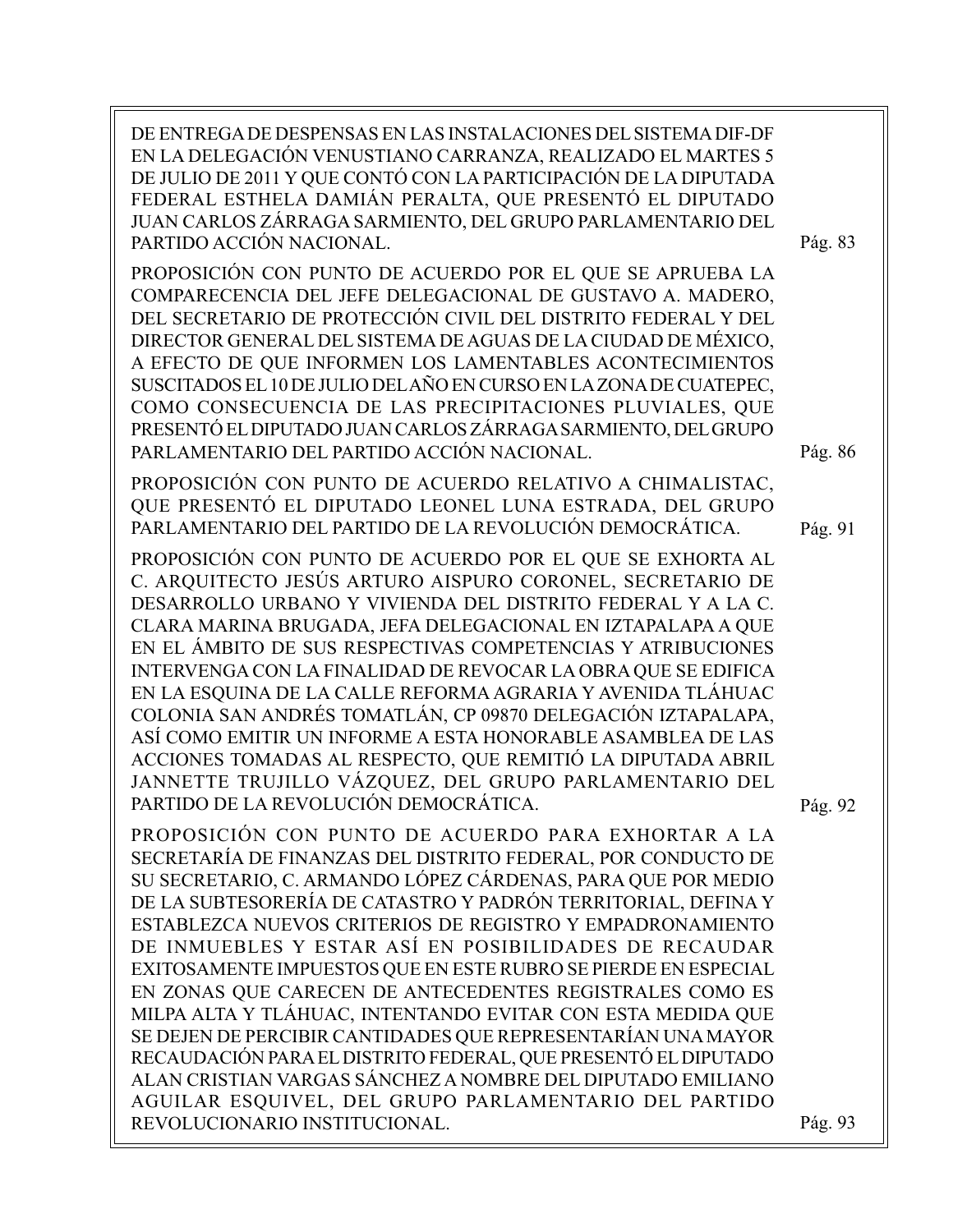PROPOSICIÓN CON PUNTO DE ACUERDO MEDIANTE EL CUAL SE EXHORTA RESPETUOSAMENTE A LA SECRETARÍA DE HACIENDA Y CRÉDITO PÚBLICO, PARA QUE INSTRUMENTE UN PROGRAMA DE CONDONACIÓN DE ADEUDOS DE ENERGÍA ELÉCTRICA Y TARIFAS ESPECIALES EN ZONAS POPULARES DE LA CIUDAD DE MÉXICO, EN VISTA DE QUE LOS ACTUALES COBROS DE LUZ ESTÁN IMPACTANDO SERIAMENTE LA ECONOMÍA DE MILES DE FAMILIAS QUE EN PROMEDIO PERCIBEN DE DOS A TRES SALARIOS MÍNIMOS Y POR LO MISMO SE HAN VUELTO IMPAGABLES, QUE PRESENTÓ LA DIPUTADA VALENTINA VALIA BATRES GUADARRAMA A NOMBRE PROPIO Y DEL DIPUTADO VÍCTOR GABRIEL VARELA LÓPEZ, DEL GRUPO PARLAMENTARIO DEL PARTIDO DE LA REVOLUCIÓN DEMOCRÁTICA.

PROPOSICIÓN CON PUNTO DE ACUERDO MEDIANTE EL CUAL SE EXHORTA AL JEFE DELEGACIONAL EN GUSTAVO A. MADERO, CIUDADANO VÍCTOR HUGO LOBO ROMÁN, PARA QUE EN COORDINACIÓN CON EL SISTEMA DE AGUAS DE LA CIUDAD DE MÉXICO, CONCLUYA DE MANERA EFICIENTE LOS TRABAJOS DE DESAZOLVE Y MANTENIMIENTO DEL DRENAJE EN LAS REDES PRIMARIAS Y SECUNDARIAS, ASÍ COMO DEL VASO REGULADOR, CAUCES, RÍOS Y BARRANCAS EXISTENTES EN LA ZONA DE CUAUTEPEC Y RINDA UN INFORME PORMENORIZADO DE LAS OBRAS DE MITIGACIÓN DE RIESGOS QUE FUERON ETIQUETADAS EN EL DECRETO DE PRESUPUESTO DE EGRESOS DEL DISTRITO FEDERAL PARA EL EJERCICIO FISCAL 2011 POR ESTA HONORABLE ASAMBLEA LEGISLATIVA, ASÍ COMO UN INFORME PORMENORIZADO DEL ESTADO QUE SE ENCUENTRAN LAS OBRAS DE MITIGACIÓN DE RIESGOS SEÑALADAS EN EL OFICIO SG/6913/2011, DE FECHA 22 DE JUNIO DEL 2011, REMITIDO POR LA SECRETARÍA DE GOBIERNO DEL DISTRITO FEDERAL, QUE PRESENTÓ LA DIPUTADA LIZBETH EUGENIA ROSAS MONTERO, DEL GRUPO PARLAMENTARIO DEL PARTIDO DE LA REVOLUCIÓN DEMOCRÁTICA.

PROPOSICIÓN CON PUNTO DE ACUERDO SOBRE ADULTOS MAYORES, QUE PRESENTÓ LA DIPUTADA LIZBETH EUGENIA ROSAS MONTERO A NOMBRE DE LA DIPUTADA ALEIDA ALAVEZ RUIZ, DEL GRUPO PARLAMENTARIO DEL PARTIDO DE LA REVOLUCIÓN DEMOCRÁTICA.

PROPOSICIÓN CON PUNTO DE ACUERDO POR EL QUE SE EXHORTA AL JEFE DELEGACIONAL EN GUSTAVO A. MADERO, INGENIERO VÍCTOR HUGO LOBO ROMÁN Y AL SECRETARIO DE PROTECCIÓN CIVIL DEL DISTRITO FEDERAL, DOCTOR ELÍAS MIGUEL MORENO BRIZUELA, A QUE DE MANERA INMEDIATA TOMEN LAS MEDIDAS NECESARIAS PARA PREVENIR Y MITIGAR UN DESASTRE QUE PROVOQUE EL INMINENTE COLAPSO DEL MURO DE CONTENCIÓN QUE SE ENCUENTRA EN LA ZONA DE CUATEPEC, A LA ALTURA DE LAS COLONIAS AMPLIACIÓN CASTILLO GRANDE, LA PASTORA Y TLALPEXCO, YA QUE EN ESTA ÉPOCA DE LLUVIA SE HA AGUDIZADO EL RIESGO, QUE PRESENTÓ LA DIPUTADA VALENTINA VALIA BATRES GUADARRAMA, DEL GRUPO PARLAMENTARIO DEL PARTIDO DE LA REVOLUCIÓN DEMOCRÁTICA.

Pág. 97

Pág. 95

Pág. 99

Pág. 101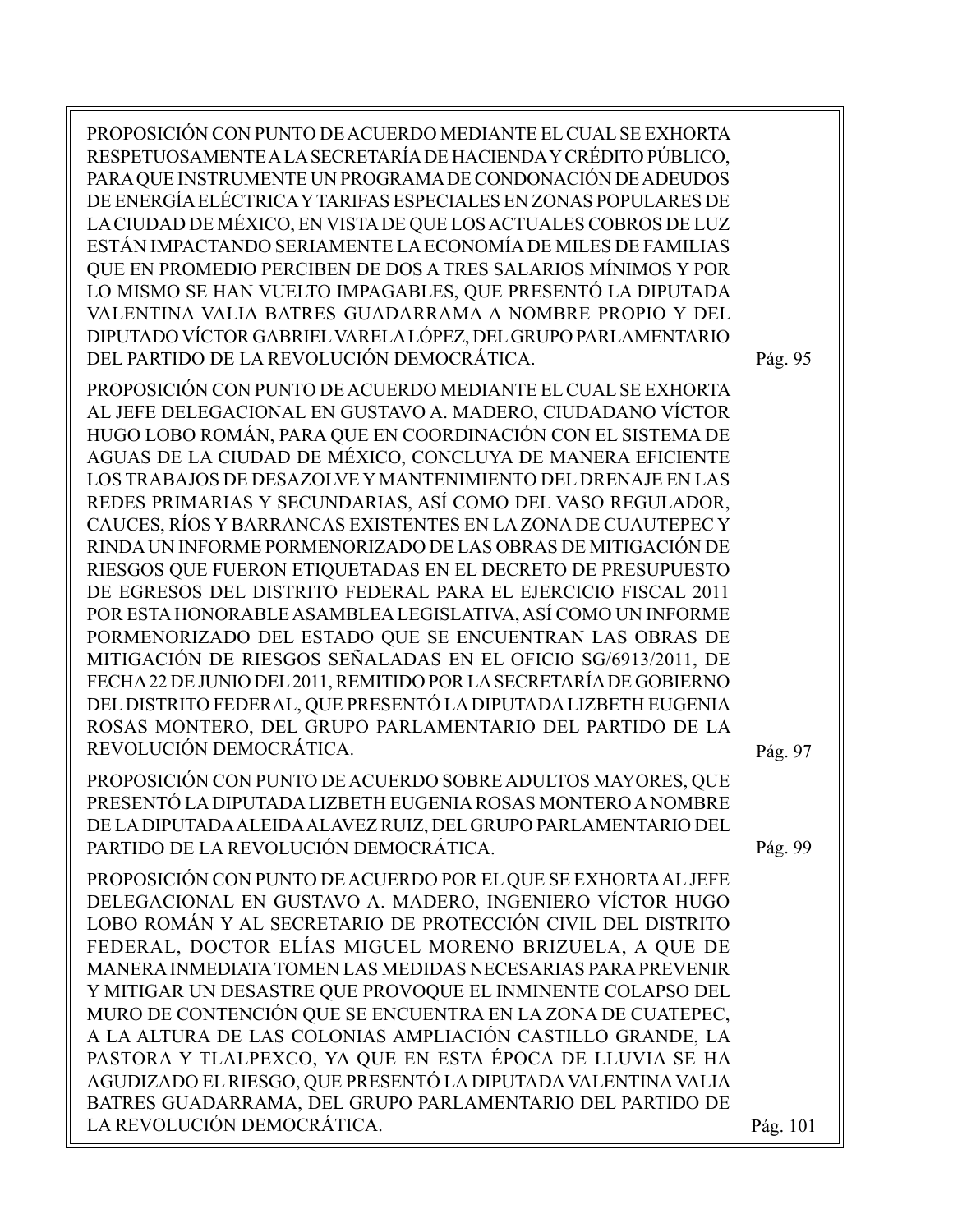PROPOSICIÓN CON PUNTO DE ACUERDO POR EL QUE SE EXHORTA A LA SECRETARIA DEL MEDIO AMBIENTE, LICENCIADA MARTHA DELGADO PERALTA, A EMPRENDER LAS ACCIONES JURÍDICO ADMINISTRATIVAS CORRESPONDIENTES QUE PERMITAN A LOS VECINOS DE DIFERENTES COLONIAS DE LA DELEGACIÓN COYOACÁN HABITAR SIN LA ZOZOBRA QUE HASTA AHORA LES HA GENERADO LA OPERACIÓN DE LA PLANTA DE ASFALTO UBICADA EN AVENIDA DEL IMÁN 263 COLONIA AJUSCO DELEGACIÓN COYOACÁN, QUE PRESENTÓ LA DIPUTADA VALENTINA VALIA BATRES GUADARRAMA, DEL GRUPO PARLAMENTARIO DEL PARTIDO DE LA REVOLUCIÓN DEMOCRÁTICA. Pág. 102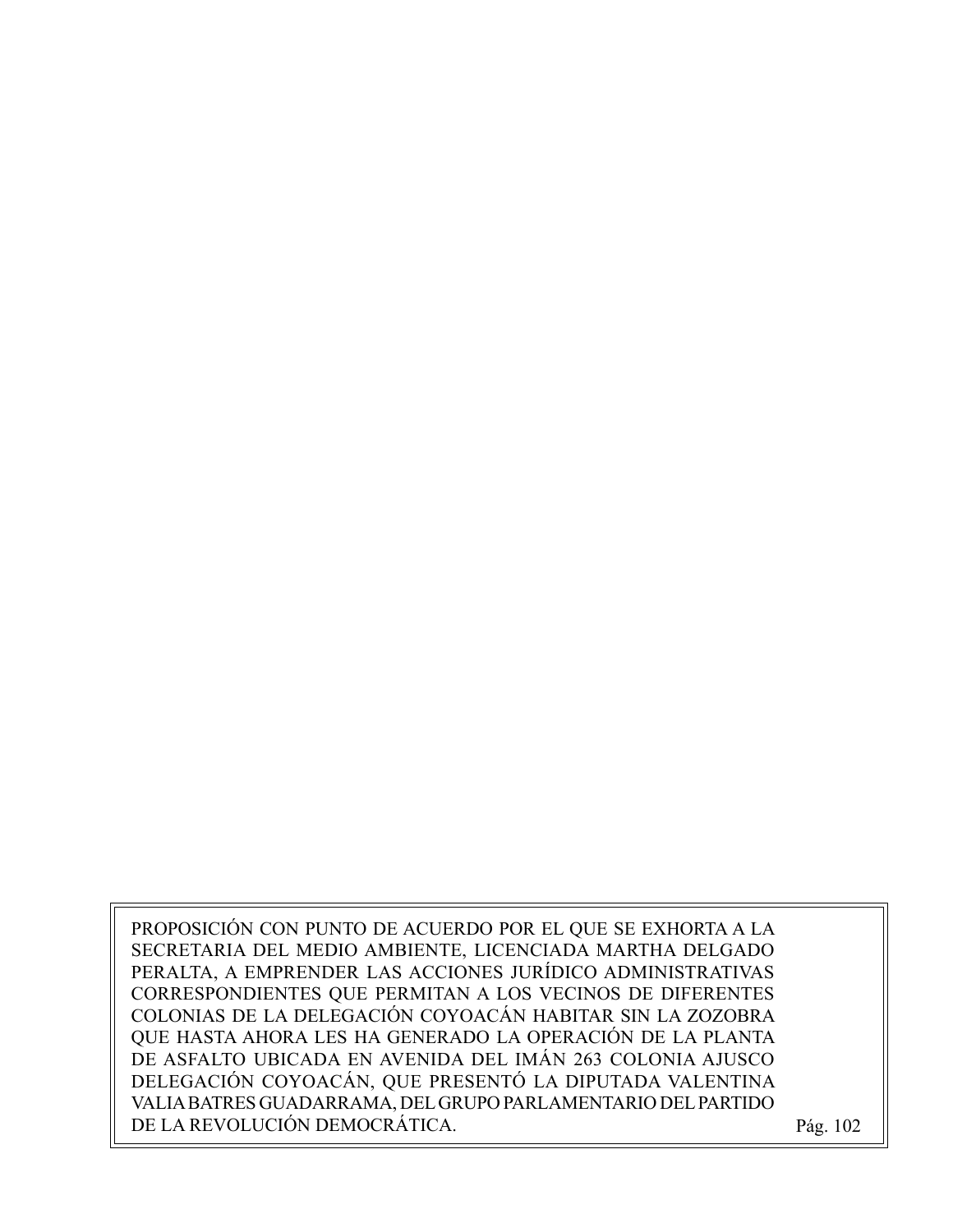# **A las 11:40 horas.**

**EL C. PRESIDENTE DIPUTADO GUILLERMO OROZCO LORETO.** Buenos días. Proceda la Secretaría a pasar lista de asistencia a las Diputadas y Diputados.

**LA C. SECRETARIA DIPUTADA ANA ESTELA AGUIRRE Y JUÁREZ.** Por instrucciones de la Presidencia se va a proceder a pasar lista de asistencia de los Diputados y Diputadas.

#### *(Pasa lista de asistencia)*

**LA C. SECRETARIA.** Diputado Presidente, contamos con una asistencia de 10 Diputados. Hay quórum.

**EL C. PRESIDENTE.** Gracias, Diputada Secretaria. Se abre la Sesión.

Proceda la Secretaría a preguntar a la Diputación Permanente en votación económica si es de dispensarse la lectura del Orden del Día, toda vez que éste se encuentra en las pantallas táctiles de cada Diputado en el apartado de Gaceta Parlamentaria.

**LA C. SECRETARIA.** Por instrucciones de la Presidencia, se pregunta a la Diputación Permanente si es de dispensarse la lectura del Orden del Día. Los que estén por la afirmativa sírvanse manifestarlo levantando la mano.

Los que estén por la negativa sírvanse manifestarlo levantando la mano.

Dispensada la lectura, Diputado Presidente.

# **ORDEN DEL DÍA**

Diputación Permanente. 13 de Julio de 2011.

1. Lista de asistencia.

2. Lectura del Orden del Día.

3. Lectura y en su caso aprobación del Acta de la Sesión Anterior.

# *Comunicados*

4. Uno de la Comisión de Administración y Procuración de Justicia, por el que solicita prórroga para analizar y dictaminar un asunto.

5. Uno de la Cámara de Diputados del Honorable Congreso de la Unión por el que remite diversa información.

6. Uno del Honorable Congreso de Guanajuato, por el que da respuesta a un asunto aprobado por este órgano legislativo.

7. Uno del Poder Legislativo del Honorable Congreso del Estado de Jalisco, por el que da respuesta a un asunto aprobado por este órgano legislativo.

8. Treinta y dos de la Secretaría de Gobierno del Distrito Federal, mediante los cuales remite respuestas a diversos asuntos.

9. Uno del Consejo de Evaluación del Desarrollo Social del Distrito Federal, por el que remite diversa información en cumplimiento a la Ley de Desarrollo Social del Distrito Federal.

10. Dos de la Secretaría de Finanzas del Distrito Federal por los que remite diversa información en cumplimiento a la Ley de Extinción de Dominios para el Distrito Federal.

#### *Proposiciones*

11. Con Punto de Acuerdo relativo a la seguridad y protección civil en la Delegación Iztacalco, que presenta la Diputada Alicia Virginia Téllez Sánchez, del Grupo Parlamentario del Partido Revolucionario Institucional.

12. Con Punto de Acuerdo por el que se exhorta a la Secretaría de Trabajo y Fomento al Empleo del Distrito Federal, para que en el ámbito de su competencia promueva la capacitación de jóvenes con el fin de garantizar la igualdad de oportunidades en el empleo, que presenta la Diputada Karen Quiroga Anguiano, del Grupo Parlamentario del Partido de la Revolución Democrática.

13. Con Punto de Acuerdo por el que se exhorta a la Secretaría y Subsecretaría de Gobierno del Distrito Federal, para que realicen un recorrido y elaboren un censo de las personas que tienen en su posesión los locales ubicados en el mercado Chinampac de Juárez, con el fin de acelerar el proceso de regularización del predio antes mencionado, que presenta la Diputada Karen Quiroga Anguiano, del Grupo Parlamentario del Partido de la Revolución Democrática.

14. Con Punto de Acuerdo por el cual se exhorta al Secretario de Finanzas del Distrito Federal, a la Dirección del Sistema de Aguas de la Ciudad de México y al Instituto de Ciencia y Tecnología del Distrito Federal, para que dentro de sus respectivas competencias se condone el pago por el robo de los medidores de agua y se instrumenten acciones orientadas a la innovación de nuevos modelos tecnológicos de medidores de agua, que permitan prevenir el robo de los mismos por el material con el que están hechos, que presenta la Diputada Karen Quiroga Anguiano, del Grupo Parlamentario del Partido de la Revolución Democrática.

15. Con Punto de Acuerdo para exhortar al Instituto Electoral del Distrito Federal y a los 16 Jefes delegacionales del Distrito Federal, a que se cumpla con la renovación de las 16 mesas directivas de los consejos ciudadanos delegacionales del Distrito Federal, conforme lo estipula la Ley de Participación Ciudadana del Distrito Federal, que presenta la Diputada Lizbeth Eugenia Rosas Montero, del Grupo Parlamentario del Partido de la Revolución Democrática.

16. Con Punto de Acuerdo por el que se invita a la Oficialía Mayor del Gobierno del Distrito Federal a una mesa de trabajo con la Comisión de Administración Pública Local, para conocer diversos asuntos relacionados con el Sindicato Único de Trabajadores del Gobierno del Distrito Federal, que presenta el Diputado José Luis Muñoz Soria, del Grupo Parlamentario del Partido de la Revolución Democrática.

17. Con Punto de Acuerdo por el que se solicita a la Comisión de Presupuesto y Cuenta Pública de esta Asamblea Legislativa del Distrito Federal, incluir y etiquetar recursos por 454 millones de pesos para dar cumplimiento a la Ley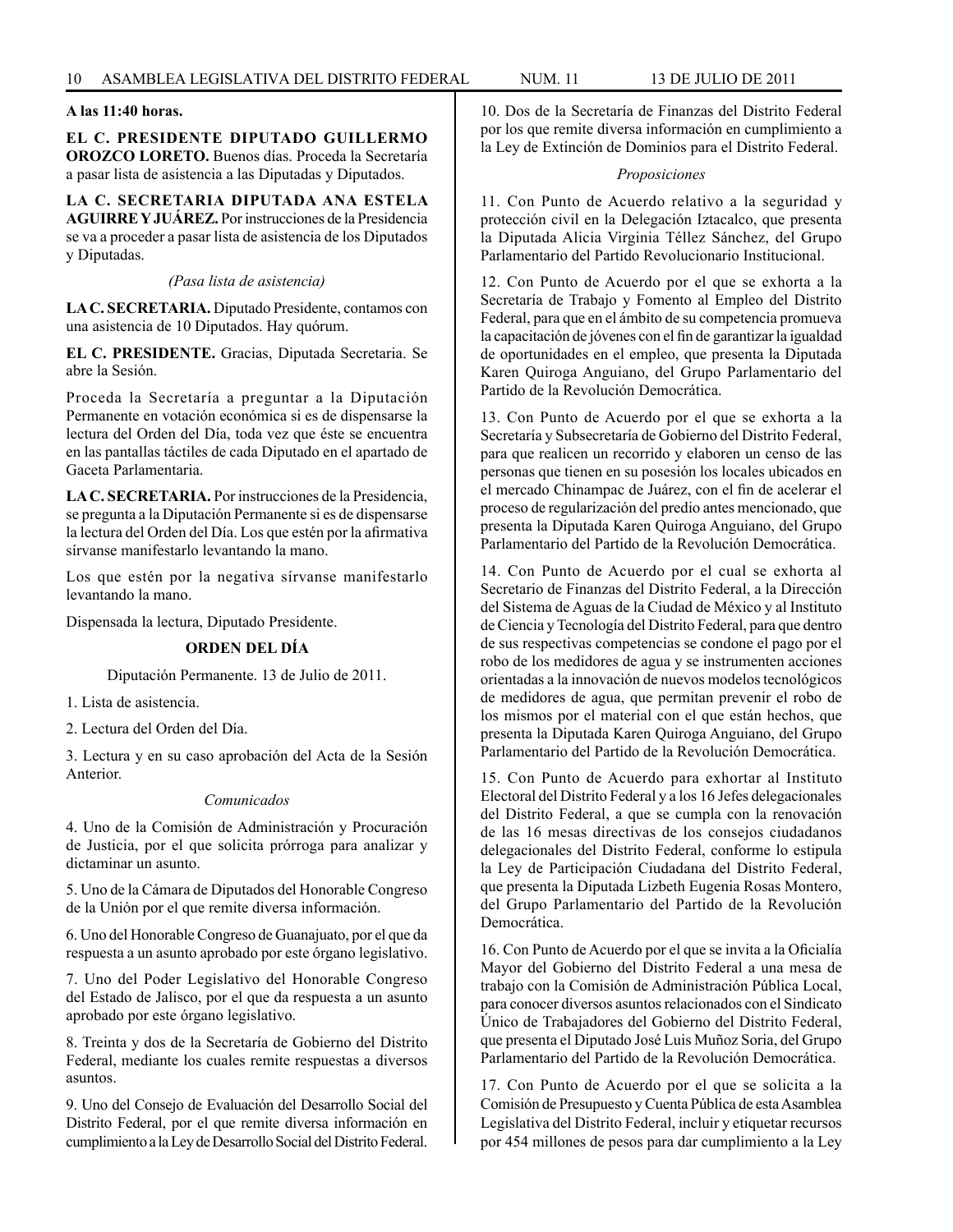que Establece el Derecho a Recibir un Apoyo Alimentario a las Madres Solas, que presenta el Diputado Guillermo Octavio Huerta Ling, del Grupo Parlamentario del Partido Acción Nacional.

18. Con Punto de Acuerdo por el que se solicita al Jefe de Gobierno del Distrito Federal, Lic. Marcelo Luis Ebrard Casaubon, remita a esta Soberanía el informe sobre el viaje oficial que realizó a la Ciudad de Ginebra, Suiza, con motivo del Foro Mundial de Desastres, que presenta el Diputado Guillermo Octavio Huerta Ling, del Grupo Parlamentario del Partido Acción Nacional.

19. Con Punto de Acuerdo por el que se exhorta a la Secretaría de Desarrollo Urbano y Vivienda y a la autoridad del espacio público ambas del Distrito Federal, así como a la Delegación Gustavo A. Madero a cumplir con los convenios establecidos dentro del proyecto urbanístico denominado Plaza Mariana, suscritos con los locatarios del mercado 34 Villa Zona y Corredor Comercial Plaza del Peregrino, que presenta a nombre de los Diputados Israel Betanzos Cortes y Gilberto Sánchez Osorio, del Grupo Parlamentario del Partido Revolucionario Institucional.

20. Con Punto de Acuerdo para solicitar al Licenciado Marcelo Ebrard Casaubon, un informe sobre los trabajos de restauración y remodelación que se han realizado en conjunto con el Patronato Ruta de la Amistad AC, que presenta el Diputado Cristian Vargas Sánchez a nombre del Diputado Israel Betanzos Cortes, del Grupo Parlamentario del Partido Revolucionario Institucional.

21. Con Punto de Acuerdo por el que se exhorta al Jefe de Gobierno del Distrito Federal, a los Jefes delegacionales, al Titular de la Secretaría de Seguridad Pública, al Titular del Instituto de Verificación Administrativa y las autoridades que sean necesarias, para que realicen las acciones precisas a fin de que se elimine la venta indiscriminada de uniformes e insignias de uso exclusivo de los cuerpos de Seguridad Pública, que presenta el Diputado Cristian Vargas Sánchez a nombre propio y del Diputado Leobardo Juan Urbina Mosqueda, del Grupo Parlamentario del Partido Revolucionario Institucional.

22. Con Punto de Acuerdo por el que se exhorta a la escuela de administración pública a otorgar diversos reconocimientos a servidores públicos y entidades de la Administración Pública del Distrito Federal, que presenta el Diputado Cristian Vargas Sánchez a nombre propio y del Diputado Leobardo Juan Urbina Mosqueda, del Grupo Parlamentario del Partido Revolucionario Institucional.

23. Con Punto de Acuerdo por el que se solicita al Director General del Sistema de Aguas de la Ciudad de México, rinda un informe sobre el estado actual de los pozos de extracción de agua que se encuentran en el Distrito Federal, que presenta el Diputado Cristian Vargas Sánchez a nombre propio y del Diputado Leobardo Juan Urbina Mosqueda, del Grupo Parlamentario del Partido Revolucionario Institucional.

24. Con Punto de Acuerdo para exhortar al Secretario de Protección Civil del Distrito Federal, Doctor Elías Miguel Moreno Brizuela, a realizar el estudio técnico correspondiente desde la manzana 42 a la manzana 46 de la Supermanzana 1 de la Unidad Ejército Constitucionalista de la Delegación Iztapalapa, que presenta el Diputado Cristian Vargas Sánchez a nombre del Diputado Israel Betanzos Cortes, del Grupo Parlamentario del Partido Revolucionario Institucional.

25. Con Punto de Acuerdo a través del cual la Diputación Permanente de la Asamblea Legislativa del Distrito Federal, exhorta a la administración de esta Asamblea Legislativa sobre los trabajadores de limpieza y su cooperativa de este órgano colegiado, que presenta la Diputada Ana Estela Aguirre y Juárez, del Grupo Parlamentario del Partido del Trabajo.

26. Con Punto de Acuerdo por el que la Diputación Permanente de la Asamblea Legislativa del Distrito Federal, exhorta a la Comisión Federal de Electricidad sobre los daños a personas e inmuebles por los estallidos de las mufas en la Ciudad de México, que presenta la Diputada Ana Estela Aguirre y Juárez, del Grupo Parlamentario del Partido del Trabajo.

27. Con Punto de Acuerdo por el que se exhorta al Instituto de Verificación del Distrito Federal y al Jefe Delegacional en Venustiano Carranza, para que realicen de manera coordinada inspecciones para identificar y realizar las visitas de verificación correspondientes a los establecimientos mercantiles con venta de bebidas alcohólicas, como bares y cantinas clandestinas ubicados principalmente en las Colonias Puebla, Pensador Mexicano, Ampliación Aviación Civil y Federal de dicha demarcación, que presenta el Grupo Parlamentario del partido de la Revolución Democrática.

28. Con Punto de Acuerdo por el que la Asamblea Legislativa del Distrito Federal, V Legislatura, cita a comparecer a Fernando Aboitiz Saro, Secretario de Obras y Servicios del Distrito Federal, a efecto de rendir un informe pormenorizado sobre el estado en el que se encuentran las vialidades primarias del Distrito Federal a causa de la temporada de lluvias, que presenta el Diputado Carlo Fabián Pizano Salinas a nombre del Diputado Fernando Rodríguez Doval, del Grupo Parlamentario del Partido Acción Nacional.

29. Con Punto de Acuerdo mediante el cual se cita a comparecer al Jefe Delegacional Demetrio Javier Sodi de la Tijera ante la Comisión de Administración Pública Local de la Asamblea Legislativa del Distrito Federal, para que explique las razones por las que la empresa Gas Natural no cumple las obligaciones de reparar bien y de inmediato las cepas abiertas para la introducción de tubería para la distribución del servicio, asimismo para que las autoridades competentes intervengan a fin de solucionar este problema, que presenta el Diputado Víctor Hugo Romo Guerra, del Grupo Parlamentario del partido de la Revolución Democrática.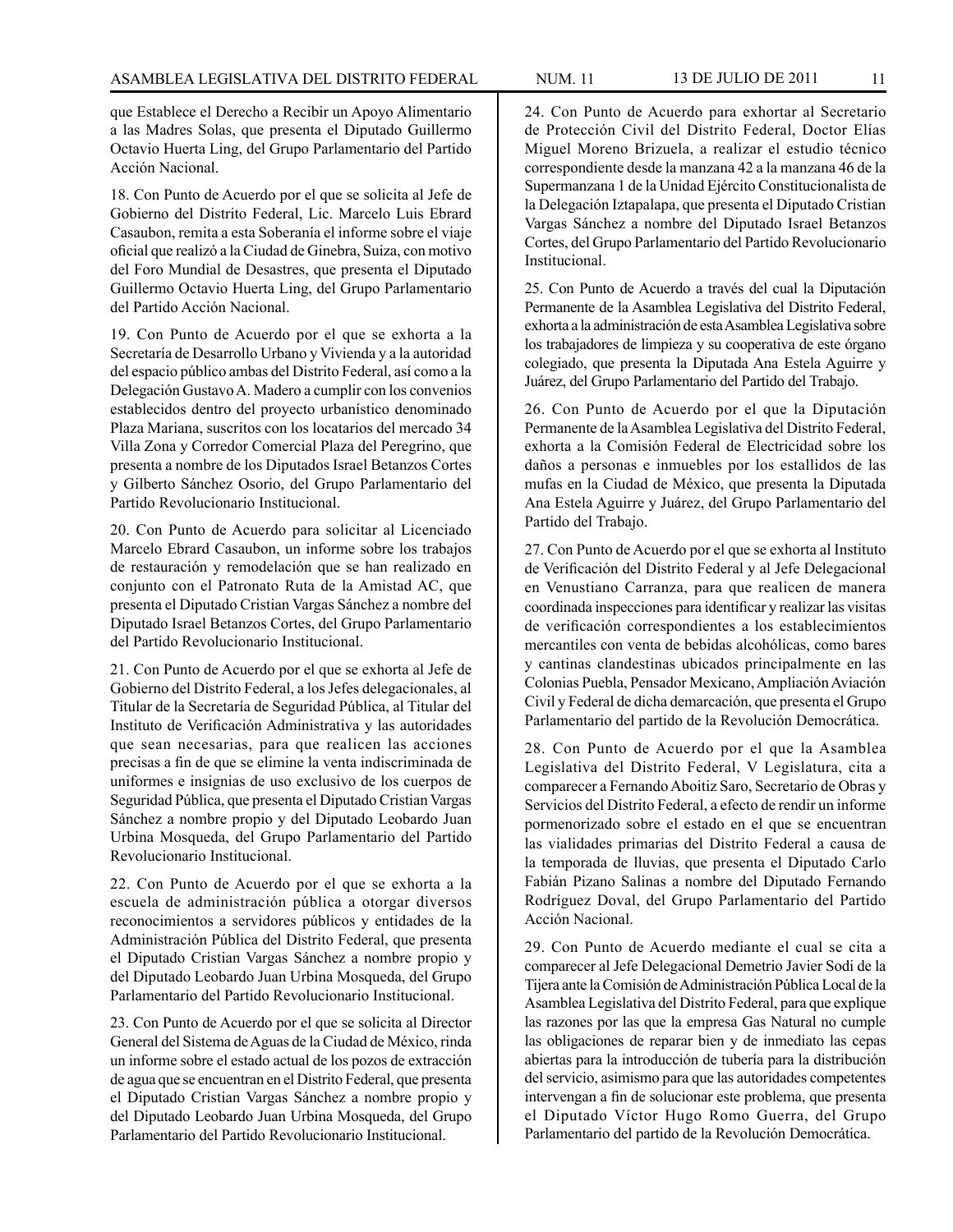30. Con Punto de Acuerdo para exhortar a la Comisión Nacional del Agua, el Sistema de Aguas de la Ciudad de México, la Secretaría de Educación del Distrito Federal y a los 16 Jefes delegacionales, a implementar programas de educación y concientización, para evitar que la población arroje basura y desperdicios en la vía pública, mismos que van a parar al sistema de alcantarillado, ocasionando graves obstrucciones en su funcionamiento, que presenta el Diputado Víctor Hugo Romo Guerra, del Grupo Parlamentario del Partido de la Revolución Democrática.

31. Con Punto de Acuerdo para exhortar al Jefe Delegacional en Azcapotzalco, Licenciado Enrique Vargas Anaya, para que de manera urgente ejerza el presupuesto asignado al deportivo Ceylán, ubicado entre calle Ceylán y Boulevar de Los Ferrocarriles, Colonia Euzkadi Delegación Azcapotzalco, a fin de realizar la rehabilitación de sus instalaciones deportivas, así como la reconstrucción de la barda perimetral, misma que el pasado mes de junio del presente año se desplomó a causa de las fuertes lluvias, que presenta el Diputado Jorge Palacios Arroyo, del Grupo Parlamentario del Partido Acción Nacional.

32. Con Punto de Acuerdo sobre publicidad exterior en el Distrito Federal, que presenta el Diputado Juan Carlos Zárraga Sarmiento a nombre del Diputado Federico Manzo Sarquis, del Grupo Parlamentario del Partido Acción Nacional.

33. Con Punto de Acuerdo por el que se solicita al Jefe Delegacional en Coyoacán, el C. Raúl Antonio Flores García, información sobre el índice de atención a jóvenes con adicciones, así como la ubicación y servicios de los módulos e instituciones dedicadas a combatir dicha problemática en su demarcación territorial, que remite el Diputado Rafael Calderón Jiménez, del Grupo Parlamentario del Partido Acción Nacional.

34. Con Punto de Acuerdo por el que se solicita al Jefe Delegacional en Iztacalco, el C. Francisco Javier Sánchez Cervantes, información sobre el índice de atención a jóvenes con adicciones, así como la ubicación y servicios de los módulos e instituciones dedicadas a combatir dicha problemática en su demarcación territorial, que remite el Diputado Rafael Calderón Jiménez, del Grupo Parlamentario del Partido Acción Nacional.

35. Con Punto de Acuerdo por el que se solicita al Jefe Delegacional en Venustiano Carranza, el C. Alejandro Rafael Piña Medina, información sobre el índice de atención a jóvenes con adicciones, así como la ubicación y servicios de los módulos e instituciones dedicadas a combatir dicha problemática en su demarcación territorial, que remite el Diputado Rafael Calderón Jiménez, del Grupo Parlamentario del Partido Acción Nacional.

36. Con Punto de Acuerdo por el que se exhorta al Secretario de Seguridad Pública, Dr. Manuel Mondragón y Kalb, a fin de que se instalen más cámaras de vigilancia, así como se incrementen los elementos de Seguridad Pública en la Colonia Ampliación Miguel Hidalgo II Sección Delegación Tlalpan, que remite el Diputado Rafael Calderón Jiménez, del Grupo Parlamentario del Partido Acción Nacional.

37. Con Punto de Acuerdo por el que se exhorta al Secretario de Seguridad Pública, Dr. Manuel Mondragón y Kalb, a fin de que se instalen más cámaras de vigilancia, así como se incrementen los elementos de seguridad pública en la Colonia Lomas Hidalgo Delegación Tlalpan, que remite el Diputado Rafael Calderón Jiménez, del Grupo Parlamentario del Partido Acción Nacional.

38. Con Punto de Acuerdo por el que se exhorta al Secretario de Seguridad Pública, Dr. Manuel Mondragón y Kalb, a fin de que se instalen más cámaras de vigilancia, así como se incrementen los elementos de seguridad pública en la Colonia Popular Santa Teresa Delegación Tlalpan, que remite el Diputado Rafael Calderón Jiménez, del Grupo Parlamentario del Partido Acción Nacional.

39. Con Punto de Acuerdo por el que se exhorta al Secretario de Seguridad Pública, Dr. Manuel Mondragón y Kalb, a fin de que se instalen más cámaras de vigilancia, así como se incrementen los elementos de seguridad pública en la Colonia San Juan Tepeximilpa Delegación Tlalpan, que remite el Diputado Rafael Calderón Jiménez, del Grupo Parlamentario del Partido Acción Nacional.

40. Con Punto de Acuerdo por el que se exhorta al Secretario de Seguridad Pública, Dr. Manuel Mondragón y Kalb, a fin de que se instalen más cámaras de vigilancia, así como se incrementen los elementos de seguridad pública en la Colonia San Lorenzo Huipulco Delegación Tlalpan, que remite el Diputado Rafael Calderón Jiménez, del Grupo Parlamentario del Partido Acción Nacional.

41. Con Punto de Acuerdo a través del cual la Diputación Permanente de la Asamblea Legislativa del Distrito Federal, exhorta a la Universidad Autónoma de la Ciudad de México y al Secretario de Educación del Gobierno de la Ciudad a impulsar el desarrollo curricular de las materias de formación filosófica en los planteles educativos del gobierno capitalino en seguimiento a la enseñanza del filósofo Adolfo Sánchez Vázquez, que presenta la Diputada Ana Estela Aguirre y Juárez, del Grupo Parlamentario del Partido del Trabajo.

42. Con Punto de Acuerdo por el que se propone a la autoridad del espacio público del Gobierno de la Ciudad, pueda realizar un estudio que permita determinar la factibilidad de crear un andador metropolitano en el Centro de la Ciudad de México de acuerdo a los lineamientos propuestos, que presenta el Diputado Carlos Augusto Morales López, del Grupo Parlamentario del Partido de la Revolución Democrática.

43. Con Punto de Acuerdo por el que se solicita a la Contraloría General del Distrito Federal, realice una auditoría a cada uno de los 16 Órganos Político Administrativos en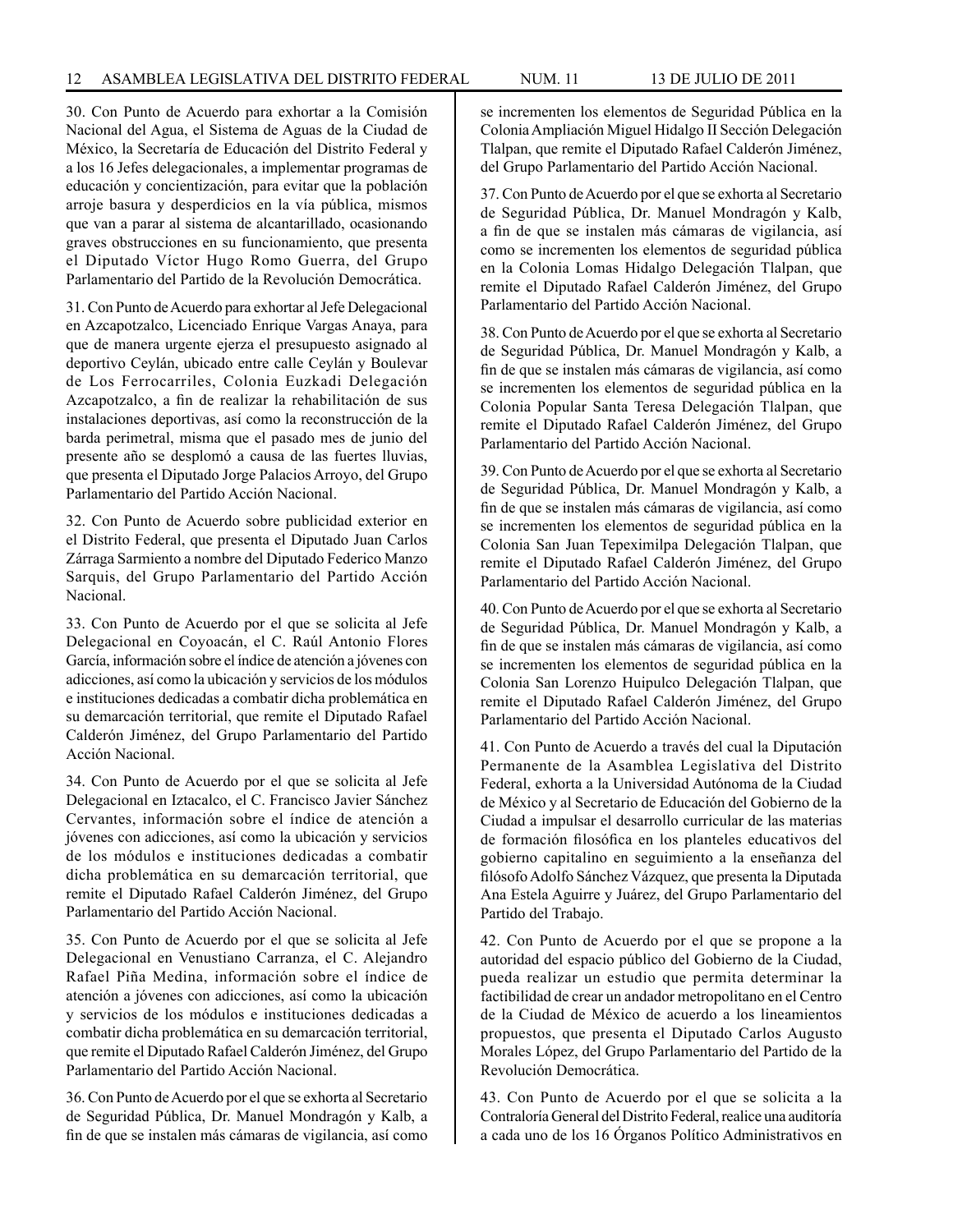cuanto a los recursos destinados para obras de desazolve, durante el período de 2009 a 2011, que presenta el Grupo Parlamentario del Partido Acción Nacional.

44. Con Punto de Acuerdo sobre el respeto al espacio público, que presenta la Diputada Ana Estela Aguirre y Juárez, del Grupo Parlamentario del Partido del Trabajo.

45. Con Punto de Acuerdo sobre los avisos y alarmas falsas al Cuerpo de Bomberos, que presenta la Diputada Ana Estela Aguirre y Juárez, del Grupo Parlamentario del Partido del Trabajo.

46. Con Punto de Acuerdo sobre la captación de agua pluvial, que presenta la Diputada Ana Estela Aguirre y Juárez, del Grupo Parlamentario del Partido del Trabajo.

47. Con Punto de Acuerdo para exhortar a diversas autoridades del Gobierno del Distrito Federal, con la finalidad de que den cumplimiento al acuerdo interinstitucional de colaboración y coordinación para el destino definitivo de mercado del predio ubicado en la Manzana Doce lote Área de Donación propiedad del Gobierno del Distrito Federal, tercera sección, Colonia Lomas del Chamizal Delegación Cuajimalpa, que presenta la Diputada Ana Estela Aguirre y Juárez, del Grupo Parlamentario del Partido del Trabajo.

48. Con Punto de Acuerdo por el que se aprueba la comparecencia del Director General del organismo público descentralizado Sistema para el Desarrollo Integral de la Familia del Distrito Federal, para que informe sobre el evento de entrega de despensas en las instalaciones del Sistema DIF-DF en la Delegación Venustiano Carranza, realizado el martes 5 de julio de 2011 y que contó con la participación de la Diputada federal Esthela Damián Peralta, que presenta el Diputado Juan Carlos Zárraga Sarmiento, del Grupo Parlamentario del Partido Acción Nacional.

49. Con Punto de Acuerdo por el que se aprueba la comparecencia del Jefe Delegacional de Gustavo A. Madero, del Secretario de Protección Civil del Distrito Federal y del Director General del Sistema de Aguas de la Ciudad de México, a efecto de que informen los lamentables acontecimientos suscitados el 10 de julio del año en curso en la zona de Cuatepec, como consecuencia de las precipitaciones pluviales, que presenta el Diputado Juan Carlos Zárraga Sarmiento, del Grupo Parlamentario del Partido Acción Nacional.

50. Con Punto de Acuerdo relativo a Chimalistac, que presenta el Diputado Leonel Luna Estrada, del Grupo Parlamentario del Partido de la Revolución Democrática.

51. Con Punto de Acuerdo por el que se solicita la comparecencia del Director del Sistema de Aguas de la Ciudad de México y del Jefe Delegacional en Gustavo A. Madero, así como un informe detallado del Secretario de Protección Civil, en relación a las inundaciones registradas en la citada Delegación el pasado 10 de julio, que presenta el Diputado Leonel Luna Estrada, del Grupo Parlamentario del Partido de la Revolución Democrática.

52. Con Punto de Acuerdo por el que se solicita al Secretario de Gobierno, Licenciado José Angel Avila Pérez, informe a esta Soberanía sobre el grado de avance en la adquisición, instalación, puesta a punto y pruebas de operación de inhibidores de señal de espectro radioeléctrico en los reclusorios del Distrito Federal, que presenta la Diputada Abril Jannette Trujillo Vázquez, del Grupo Parlamentario del Partido de la Revolución Democrática.

53. Con Punto de Acuerdo por el que se exhorta al C. arquitecto Jesús Arturo Aispuro Coronel, Secretario de Desarrollo Urbano y Vivienda del Distrito Federal y a la C. Clara Marina Brugada, Jefa Delegacional en Iztapalapa a que en el ámbito de sus respectivas competencias y atribuciones intervenga con la finalidad de revocar la obra que se edifica en la esquina de la calle Reforma Agraria y Avenida Tláhuac Colonia San Andrés Tomatlán, CP 09870 Delegación Iztapalapa, así como emitir un informe a esta Honorable Asamblea de las acciones tomadas al respecto, que presenta la Diputada Abril Jannette Trujillo Vázquez, del Grupo Parlamentario del Partido de la Revolución Democrática.

54. Con Punto de Acuerdo para exhortar a la Secretaría de Finanzas del Distrito Federal, por conducto de su Secretario, C. Armando López Cárdenas, para que por medio de la Subtesorería de Catastro y Padrón Territorial, defina y establezca nuevos criterios de registro y empadronamiento de inmuebles y estar así en posibilidades de recaudar exitosamente impuestos que en este rubro se pierde en especial en zonas que carecen de antecedentes registrales como es Milpa Alta y Tláhuac, intentando evitar con esta medida que se dejen de percibir cantidades que representarían una mayor recaudación para el Distrito Federal, que presenta el Diputado Cristian Vargas Sánchez a nombre del Diputado Emiliano Aguilar Esquivel, del Grupo Parlamentario del Partido Revolucionario Institucional.

55. Con Punto de Acuerdo mediante el cual se exhorta respetuosamente a la Secretaría de Hacienda y Crédito Público, para que instrumente un programa de condonación de adeudos de energía eléctrica y tarifas especiales en zonas populares de la Ciudad de México, en vista de que los actuales cobros de luz están impactando seriamente la economía de miles de familias que en promedio perciben de dos a tres salarios mínimos y por lo mismo se han vuelto impagables, que presenta la Diputada Valentina Valia Batres Guadarrama a nombre propio y del Diputado Víctor Gabriel Varela López, del Grupo Parlamentario del Partido de la Revolución Democrática.

56. Con Punto de Acuerdo para que las 16 delegaciones informen a la Asamblea Legislativa del Distrito Federal sobre la estrategia y el presupuesto asignado a podas y reforestación urbana de parques y áreas verdes, que presenta el Diputado Carlo Fabián Pizano Salinas, del Grupo Parlamentario del Partido Acción Nacional.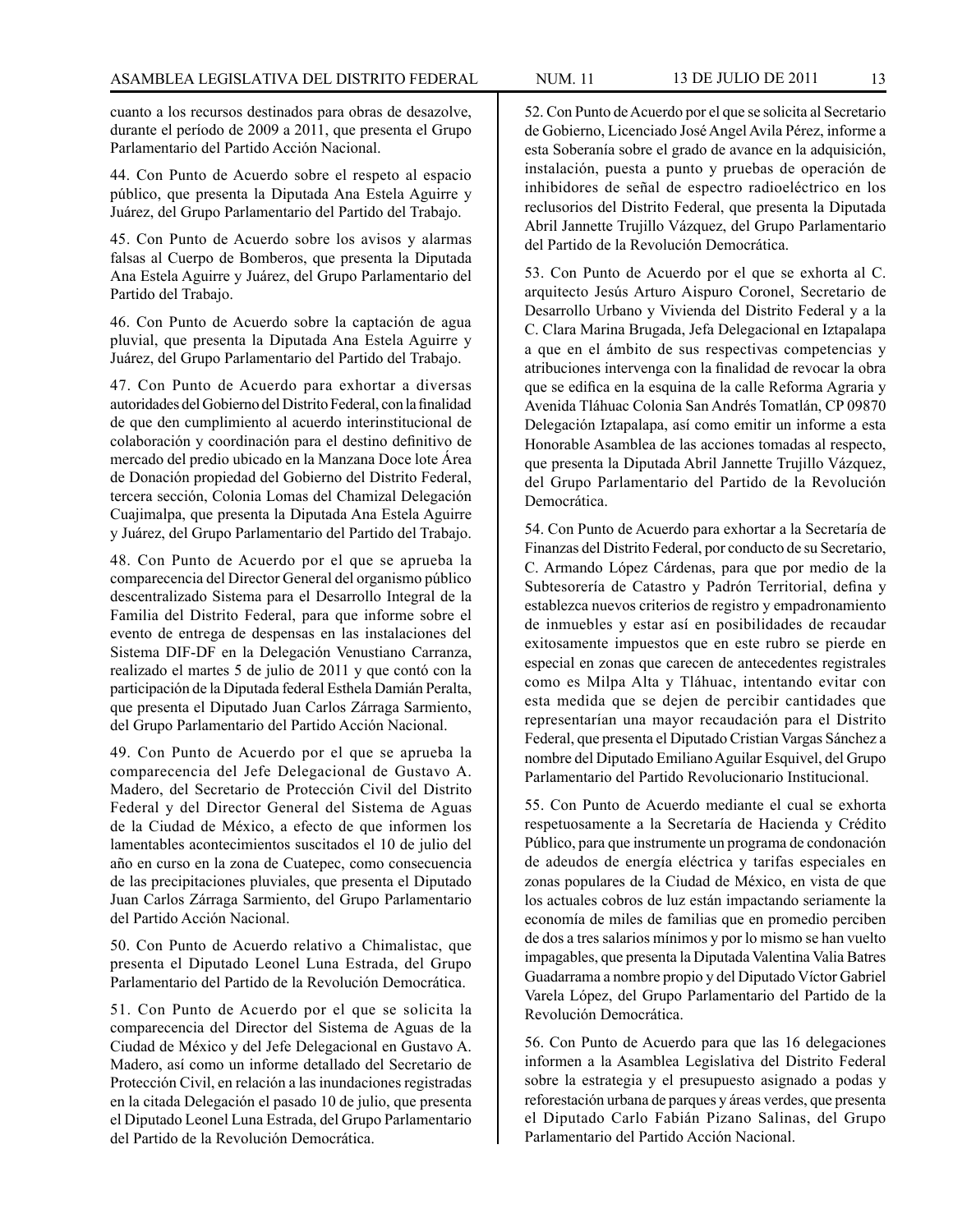57. Con Punto de Acuerdo mediante el cual se exhorta al Jefe Delegacional en Gustavo A. Madero, ciudadano Víctor Hugo Lobo Román, para que en coordinación con el Sistema de Aguas de la Ciudad de México, concluya de manera eficiente los trabajos de desazolve y mantenimiento del drenaje en las redes primarias y secundarias, así como del vaso regulador, cauces, ríos y barrancas existentes en la zona de Cuautepec y rinda un informe pormenorizado de las obras de mitigación de riesgos que fueron etiquetadas en el decreto de Presupuesto de Egresos del Distrito Federal para el ejercicio fiscal 2011 por esta Honorable Asamblea Legislativa, así como un informe pormenorizado del estado que se encuentran las obras de mitigación de riesgos señaladas en el oficio SG/6913/2011, de fecha 22 de junio del 2011, remitido por la Secretaría de Gobierno del Distrito Federal, que presenta la Diputada Lizbeth Eugenia Rosas Montero, del Grupo Parlamentario del Partido de la Revolución Democrática.

58. Con Punto de Acuerdo por el que se exhorta al Instituto de Vivienda del Distrito Federal para que en el ámbito de sus respectivas atribuciones realice un recorrido y una reunión informativa en la unidad habitacional ubicada en calle Sur 27 número 164 de la Colonia Leyes de Reforma, Primera Sección Delegación Iztapalapa de esta ciudad, cdn el objeto de resolver los problemas de representación, regularización y escrituración de dicho conjunto habitacional, que presenta la Diputada Karen Quiroga Anguiano, del Grupo Parlamentario del Partido de la Revolución Democrática.

59. Con Punto de Acuerdo por el que se solicita la comparecencia del Director General y a la Subdirectora General de Asuntos Jurídicos de la Secretaría de Desarrollo Urbano y Vivienda del Distrito Federal, que presenta el Diputado Juan Carlos zárraga Sarmiento a nombre del Diputado Federico Manzo Sarquis, del Grupo Parlamentario del Partido Acción Nacional.

60. Con Punto de Acuerdo sobre adultos mayores, que presenta la Diputada Lizbeth Eugenia Rosas Montero a nombre de la Diputada Aleida Alavez Ruiz, del Grupo Parlamentario del Partido de la Revolución Democrática.

61. Con Punto de Acuerdo por el que se exhorta al Jefe Delegacional en Gustavo A. Madero, Ingeniero Víctor Hugo Lobo Román y al Secretario de Protección Civil del Distrito Federal, Doctor Elías Miguel Moreno Brizuela, a que de manera inmediata tomen las medidas necesarias para prevenir y mitigar un desastre que provoque el inminente colapso del muro de contención que se encuentra en la zona de Cuatepec, a la altura de las Colonias Ampliación Castillo Grande, La Pastora y Tlalpexco, ya que en esta época de lluvia se ha agudizado el riesgo, que presenta la Diputada Valentina Valia Batres Guadarrama, del Grupo Parlamentario del Partido de la Revolución Democrática.

62. Con Punto de Acuerdo por el que se exhorta a la Secretaria del Medio Ambiente, Licenciada Martha Delgado Peralta, a emprender las acciones jurídico administrativas Partido de la Revolución Democrática.

63. Con Punto de Acuerdo para exhortar al Jefe Delegacional en Gustavo A. Madero y a la Secretaria de Desarrollo Económico del Distrito Federal, a que en el ámbito de sus respectivas competencias recuperen y terminen las obras de Nave Oriente del mercado público Lindavista - Vallejo Patera, con el fin de atender las demandas de los comerciantes de la concentración Patera – Vallejo, de ser reubicados en dichas instalaciones, que presenta la Diputada Valentina Valia Batres Guadarrama a nombre de la Diputada Claudia Elena Águila Torres, del Grupo Parlamentario del Partido de la Revolución Democrática.

64. Con Punto de Acuerdo para exigir de manera inmediata al Jefe de Gobierno, al Secretario de Gobierno, al Secretario de Seguridad Pública, al Secretario de Transportes y Vialidad y al Presidente del Instituto de Verificación Administrativa todos del Distrito Federal, un informe completo y detallado, sobre los procedimientos y actuaciones agresivas de los elementos adscritos a sus instancias respectivas de gobierno frente a los hechos acaecidos el día 12 de julio de 2011 en el Viaducto Miguel alemán casi esquina con el Eje 3 Oriente Francisco del Paso y Troncoso, por lo que se exige la renuncia con carácter de irrevocable del Coordinador de Verificación Administrativa, así como las sanciones legales que conforme a derecho se les debe aplicar a los demás funcionarios involucrados, que presenta el Diputado Cristian Vargas Sánchez a nombre propio y del Diputado Leobardo Juan Urbina Mosqueda, del Grupo Parlamentario del Partido Revolucionario Institucional.

65. Con Punto de Acuerdo por el que se solicita al Lic. Fernando José Aboitiz Saro, Secretario de Obras y Servicios del Gobierno del Distrito Federal, que informe a esta Soberanía sobre el convenio firmado con la Sección Uno de trabajadores del Gobierno del Distrito Federal para efectuar los trabajos de recolección y separación de residuos sólidos en el Distrito Federal, que presenta la Diputada Alicia Virginia Téllez Sánchez, del Grupo Parlamentario del Partido Revolucionario Institucional.

66. Con Punto de Acuerdo por el que se solicita al Jefe de Gobierno del Distrito Federal, envíe a la Secretaría de Turismo del Distrito Federal los recursos enviados por el Gobierno Federal, que presenta la Diputada Alicia Virginia Téllez Sánchez, del Grupo Parlamentario del Partido Revolucionario Institucional.

67. Con Punto de Acuerdo relativo a la sanidad en los mercados públicos de la Delegación Cuauhtémoc, que presenta la Diputada Alicia Téllez Sánchez del Grupo Parlamentario del Partido Revolucionario Institucional.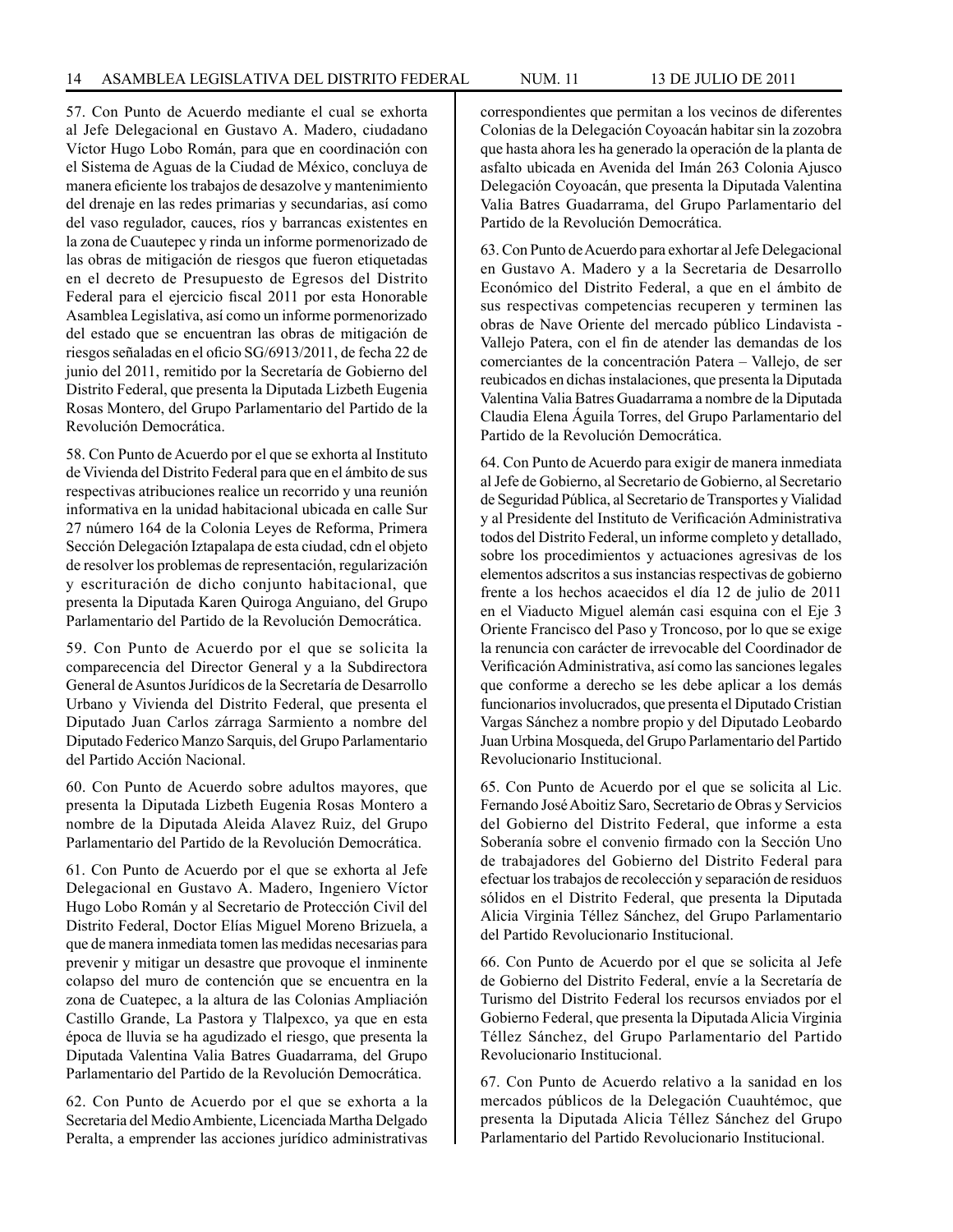**EL C. PRESIDENTE.** Gracias, Diputada. En consecuencia esta Presidencia deja constancia que el Orden del Día cuenta con 67 puntos.

Se solicita a la Secretaría dar cuenta a la Asamblea con el Acta de la Sesión Anterior.

**LA C. SECRETARIA.** Diputado Presidente, esta Secretaría le informa que ha sido distribuida el Acta de la Sesión anterior a los integrantes de la Mesa Directiva, por lo que se solicita su autorización para preguntar a la Diputación Permanente si es de aprobarse.

**EL C. PRESIDENTE.** Adelante, Diputada Secretaria.

**LA C. SECRETARIA.** Está a consideración el Acta.

No habiendo quien haga uso de la palabra, en votación económica se pregunta a la Diputación Permanente si es de aprobarse el Acta de referencia. Los que estén por la afirmativa sírvanse manifestarlo levantando la mano.

Los que estén por la negativa sírvanse manifestarlo levantando la mano.

Aprobada el Acta, Diputado Presidente.

*ACTA DE LA SESIÓN DEL 06 DE JULIO DE 2011*

# *PRESIDENCIA DEL DIPUTADO GUILLERMO OROZCO LORETO*

*En la Ciudad de México, Distrito Federal, siendo las once horas con cincuenta minutos, del día miércoles seis de julio del año dos mil once, con una asistencia de 12 Diputadas y Diputados la Presidencia declaró abierta la Sesión; en votación económica se dispensó la lectura del Orden del Día toda vez que se encontraba en las pantallas táctiles de los Diputados; dejando constancia que estuvo compuesto por 70 puntos, asimismo se aprobó el Acta de la Sesión Anterior.*

*Enseguida, la Presidencia hizo del conocimiento de la Diputación Permanente que recibió los siguientes comunicados: 31 de la Secretaría de Gobierno del Distrito Federal, 1 del Instituto de Acceso a la Información Pública del Distrito Federal y 1 de la Comisión Estatal de los Derechos Humanos de Michoacán; toda vez que los comunicados a los que se hizo referencia contenían respuestas relativas a asuntos aprobados por este Órgano Legislativo, la Presidencia instruyó se hiciera del conocimiento de los Diputados promoventes y tomara nota la Secretaría.*

*Posteriormente, la Presidencia hizo del conocimiento de la Diputación Permanente que recibió los siguientes comunicados: 1 de la Delegación Venustiano Carranza, 1 de la Secretaría de Educación, 1 del Fideicomiso de Educación Garantizada del Gobierno del Distrito Federal, 1 de la Procuraduría Social del Distrito Federal, 1 de la Delegación Cuauhtémoc y 1 de la Delegación Iztacalco, mediante los cuales remitieron diversa información en cumplimiento a la Ley de Desarrollo Social del Distrito Federal, por lo cual se* 

*instruyó su remisión a las Comisiones de Desarrollo Social y a la Comisión de Vigilancia y Evaluación de Programas y Políticas Sociales para los efectos correspondientes.*

*Prosiguiendo con el Orden del Día, para presentar una Proposición con Puntos de Acuerdo para exhortar a diversas autoridades del Gobierno del Distrito Federal a efecto de que salvaguarden la integridad física de los vecinos que habitan en la Unidad Habitacional San Antonio Abad, ubicada en Avenida San Antonio Abad 151 esquina Manuel J. Othón, Colonia Obrera, Delegación Cuauhtémoc, por presentar un riesgo inminente; se concedió el uso de la Tribuna a la Diputada Ana Estela Aguirre y Juárez, del Grupo Parlamentario del Partido del Trabajo; misma que fue turnada para su análisis y dictamen a la Comisión de Protección Civil.*

*Enseguida, para presentar una Proposición con Puntos de Acuerdo sobre la difusión de una línea telefónica para atender el acoso físico y psicológico llamado Bullying; se concedió el uso de la Tribuna a la Diputada Ana Estela Aguirre y Juárez, del Grupo Parlamentario del Partido del Trabajo; en votación económica se consideró de urgente y obvia resolución; posteriormente para hablar en contra como recurso para hacer uso de la palabra se concedió la Tribuna al Diputado Jorge Palacios Arroyo, del Grupo Parlamentario del Partido Acción Nacional, hasta por 10 minutos; asimismo se aprobó y se ordenó remitirla a las autoridades correspondientes para los efectos legales a que hubiese lugar.*

*Posteriormente, la Presidencia hizo del conocimiento de la Diputación Permanente que los puntos enlistados en los numerales 15, 22, 23, 37 y 64 del Orden del Día habían sido retirados.*

*Acto continuo, para presentar una Proposición con Puntos de Acuerdo para exhortar al Jefe Delegacional, Licenciado Demetrio Javier Sodi de la Tijera, brinde la documentación pertinente sobre los números oficiales, alineamientos y declaraciones de apertura de las razones sociales "Convertidora de Polietileno S.A. de C.V"., que se ubica en Lago Ladoga número 236 y número 234, esquina Lago Onega; y la empresa "Industrial de Polietileno S.A. de C.V"., que se ubica en Lago Onega número 241 y número 245, ambas en la Colonia Anáhuac; se concedió el uso de la Tribuna a la Diputada Valentina Valia Batres Guadarrama, a nombre del Diputado Víctor Hugo Romo Guerra, del Grupo Parlamentario del Partido de la Revolución Democrática; en votación económica se consideró de urgente y obvia resolución; asimismo se aprobó y se ordenó remitirla a las autoridades correspondientes para los efectos legales a que hubiese lugar.* 

*Enseguida, la Presidencia hizo del conocimiento de la Diputación Permanente que recibió una solicitud del Diputado Guillermo Octavio Huerta Ling, del Grupo Parlamentario del Partido Acción Nacional, para incluir*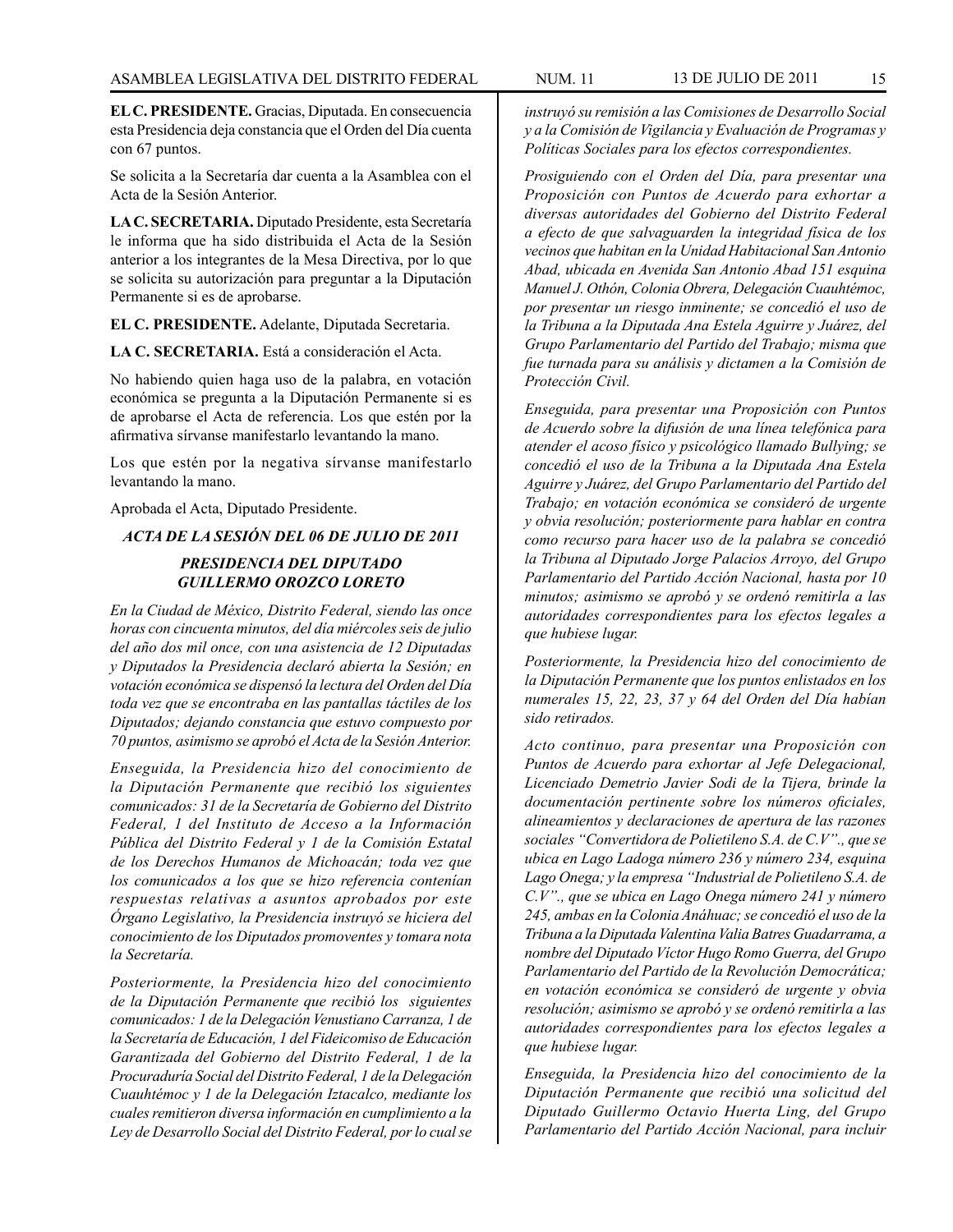*en el Orden del Día una Proposición con Punto de Acuerdo por la que se solicita otorgar un reconocimiento al Dalai Lama en su próxima visita a México; en votación económica se autorizó la solicitud de inclusión del punto en comento al final del Orden del Día.*

*Asimismo, para presentar una Proposición con Puntos de Acuerdo para solicitar respetuosamente al Jefe de Gobierno, Licenciado Marcelo Ebrard Casaubon, un informe pormenorizado de los trabajos previos que se han realizado, así como los que se llevarán a cabo para el cierre del Bordo Poniente programado para el día 31 de diciembre de 2011, además de informar cuál será la situación de los 1,500 recolectores, llamados comúnmente pepenadores y definir la propuesta de cuál será el lugar donde se ubicará el nuevo relleno sanitario, todo esto en beneficio de la Ciudad y del medio ambiente; se concedió el uso de la Tribuna a la Diputada Valentina Valia Batres Guadarrama a nombre de la Diputada Claudia Elena Águila Torres, del Grupo Parlamentario del Partido de la Revolución Democrática; en votación económica se consideró de urgente y obvia resolución; asimismo se aprobó y se ordenó remitirla a las autoridades correspondientes para los efectos legales a que hubiese lugar.*

*Posteriormente, la Presidencia hizo del conocimiento de la Diputación Permanente que el punto enlistado en el numeral 17 del Orden del Día había sido retirado.*

*Acto continuo, el Diputado Cristian Vargas Sánchez, del Grupo Parlamentario del Partido Revolucionario Institucional, solicitó a la Presidencia realizar un minuto de silencio por el fallecimiento de la Licenciada Hilda Anderson, que fue miembro de este Órgano Colegiado, por lo que la Presidencia solicitó al Diputado promovente hacer por escrito la solicitud de referencia.*

*Posteriormente, para presentar una Proposición con Puntos de Acuerdo por el cual respetuosamente se exhorta al Titular del Sistema de Aguas de la Ciudad de México, Ingeniero Ramón Aguirre Díaz, a dar cumplimiento al mandato de esta Asamblea Legislativa consignado en el Artículo Noveno Tránsitorio del decreto por el que se reforman, adicionan y derogan diversas disposiciones del Código Fiscal del Distrito Federal, publicado en la Gaceta Oficial del Distrito Federal el 19 de mayo de 2011; se concedió el uso de la Tribuna a la Diputada Valentina Valia Batres Guadarrama, del Grupo Parlamentario del Partido de la Revolución Democrática; en votación económica se consideró de urgente y obvia resolución; asimismo se aprobó y se ordenó remitirla a las autoridades correspondientes para los efectos legales a que hubiese lugar.* 

*Enseguida, para presentar una Proposición con Puntos de Acuerdo por el que se exhorta al Titular de la Secretaría de Protección Civil del Gobierno del Distrito Federal a que realice las acciones conducentes en los Centros de Desarrollo Infantil (CENDI) que se encuentran en mercados públicos de la Delegación Venustiano Carranza y en su*  *caso para que emita el dictamen técnico de seguridad correspondiente a efecto de garantizar la seguridad de los alumnos y personal que labora en ellos; se concedió el uso de la Tribuna al Diputado Leonel Luna Estrada, a nombre de la Diputada Rocío Barrera Badillo, del Grupo Parlamentario del Partido de la Revolución Democrática; en votación económica se consideró de urgente y obvia resolución; asimismo se aprobó y se ordenó remitirla a las autoridades correspondientes para los efectos legales a que hubiese lugar.*

*Prosiguiendo con el Orden del Día, para presentar una Proposición con Puntos de Acuerdo a través del cual la Diputación Permanente de la Asamblea Legislativa del Distrito Federal exhorta a desarrollar acciones para conservar el conjunto escultórico del artista plástico Carlos Mérida, ubicado en la Unidad Habitacional Fuentes Brotantes que se encuentra desprotegido y en grave estado de deterioro; se concedió el uso de la Tribuna a la Diputada Ana Estela Aguirre y Juárez, del Grupo Parlamentario del Partido del Trabajo; en votación económica se consideró de urgente y obvia resolución; asimismo se aprobó y se ordenó remitirla a las autoridades correspondientes para los efectos legales a que hubiese lugar.*

*Acto continuo, para presentar una Proposición con Puntos de Acuerdo mediante el cual se solicita información a la Comisión Nacional del Agua, así como al Sistema de Aguas de la Ciudad de México, respecto al estado que guarda la construcción del Emisor Oriente, las interconexiones que tendrá y la utilidad del mismo, así como las acciones realizadas con relación a las inundaciones producidas por las lluvias de la presente temporada en la Ciudad de México y en la zona conurbada; se concedió el uso de la Tribuna al Diputado José Luis Muñoz Soria, a nombre del Diputado Víctor Hugo Romo Guerra, del Grupo Parlamentario del Partido de la Revolución Democrática; en votación económica se consideró de urgente y obvia resolución; asimismo se aprobó y se ordenó remitirla a las autoridades correspondientes para los efectos legales a que hubiese lugar.*

*Asimismo, para presentar una Proposición con Puntos de Acuerdo para exhortar al Secretario de Transportes y Vialidad, Licenciado Raúl Armando Quintero Martínez, para que gire sus apreciables instrucciones a quien corresponda a fin de que los ciudadanos que cuenten con licencia de conducir con vigencia permanente y que deseen que se incluya en la misma la leyenda Donador Altruista de Órganos y Tejidos, puedan realizar dicho canje de documento sin costo alguno, acción que motivará el incremento del número de donadores en el Distrito Federal; se concedió el uso de la Tribuna al Diputado Jorge Palacios Arroyo, del Grupo Parlamentario del Partido Acción Nacional; en votación económica se consideró de urgente y obvia resolución; asimismo se aprobó y se ordenó remitirla a las autoridades correspondientes para los efectos legales a que hubiese lugar.*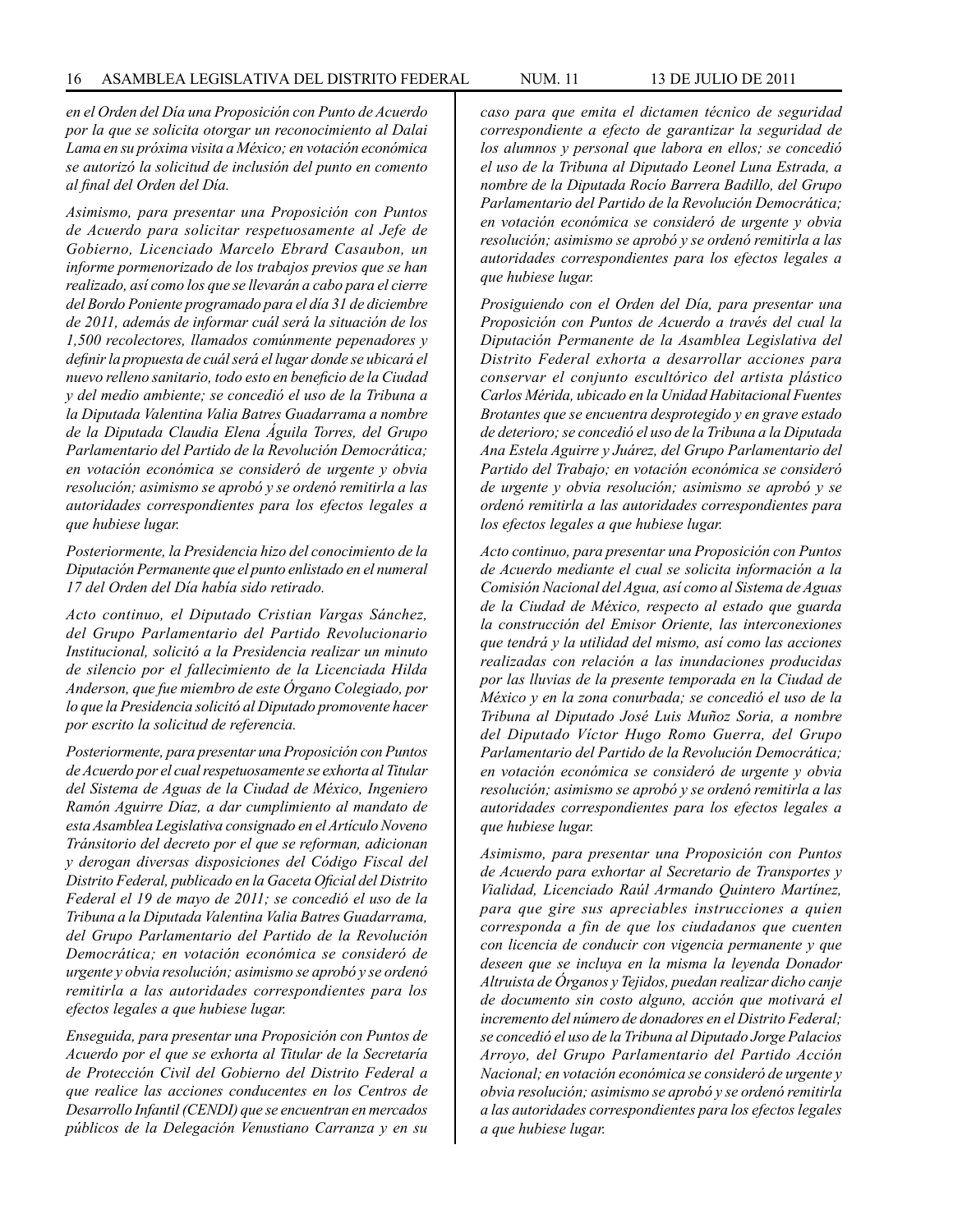*Enseguida, para presentar una Proposición con Puntos de Acuerdo mediante el que se exhorta al Titular de la Secretaría de Seguridad Pública, Doctor Manuel Mondragón y Kalb, al Secretario de Transportes y Vialidad, Armando Quintero Martínez y al Titular del Instituto de Verificación Administrativa, Ingeniero Meyer Klip Gervitz, a efecto de que en coordinación se lleve a cabo un operativo de vigilancia y verificación en las rutas de microbús 10 y 31, cuyos itinerarios se encuentran establecidos en la Demarcación de la Delegación Iztacalco; se concedió el uso de la Tribuna a la Diputada Valentina Valia Batres Guadarrama, a nombre del Diputado Erasto Ensástiga Santiago, del Grupo Parlamentario del Partido de la Revolución Democrática; en votación económica se consideró de urgente y obvia resolución; asimismo se aprobó y se ordenó remitirla a las autoridades correspondientes para los efectos legales a que hubiese lugar.* 

*Acto continuo, la Presidencia informó que recibió las siguientes Proposiciones con Puntos de Acuerdo suscritas por el Diputado Rafael Calderón Jiménez, del Grupo Parlamentario del Partido Acción Nacional:*

*Con Punto de Acuerdo por el que se exhorta al Secretario de Seguridad Pública, Doctor Mondragón y Kalb, a fin de que se instalen más cámaras de vigilancia, así como se incrementen los elementos de seguridad pública en la Colonia Narciso Mendoza, Delegación Tlalpan; turnada para su análisis y dictamen a la Comisión de Seguridad Pública.* 

*Con Punto de Acuerdo por el que se exhorta al Secretario de Seguridad Pública, Doctor Mondragón y Kalb, a fin de que se instalen más cámaras de vigilancia, así como se incrementen los elementos de seguridad pública en la Colonia Mirador, Delegación Tlalpan; turnada para su análisis y dictamen a la Comisión de Seguridad Pública.*

*Con Punto de Acuerdo por el que se exhorta al Secretario de Seguridad Pública, Doctor Mondragón y Kalb, a fin de que se instalen más cámaras de vigilancia, así como se incrementen los elementos de seguridad pública en la Colonia Del Valle, Delegación Tlalpan; turnada para su análisis y dictamen a la Comisión de Seguridad Pública.* 

*Con Punto de Acuerdo por el que se exhorta al Secretario de Seguridad Pública, Doctor Mondragón y Kalb, a fin de que se instalen más cámaras de vigilancia, así como se incrementen los elementos de seguridad pública en la Colonia Isidro Fabela, Delegación Tlalpan; turnada para su análisis y dictamen a la Comisión de Seguridad Pública.* 

*Con Punto de Acuerdo por el que se exhorta al Secretario de Seguridad Pública, Doctor Mondragón y Kalb, a fin de que se instalen más cámaras de vigilancia, así como se incrementen los elementos de seguridad pública en la Colonia San Pedro Mártir, Delegación Tlalpan; turnada para su análisis y dictamen a la Comisión de Seguridad Pública.* 

*Con Punto de Acuerdo por el que se solicita al Jefe Delegacional en Tlalpan, el ciudadano Higinio Chávez García y a la Secretaría de Desarrollo Urbano y Vivienda del Distrito Federal, información sobre especificaciones técnicas, así como copia de los permisos y dictámenes que han sido entregados para que se pueda instalar, una gasolinera sobre la autopista México-Cuernavaca, número 4367 Colonia San Pedro Mártir, Delegación Tlalpan; turnada para su análisis y dictamen a la Comisión de Desarrollo e Infraestructura Urbana.* 

*Posteriormente, para presentar una Proposición con Puntos de Acuerdo sobre el portal de Internet de la Asamblea; se concedió el uso de la Tribuna a la Diputada Ana Estela Aguirre y Juárez, del Grupo Parlamentario del Partido del Trabajo; en votación económica se consideró de urgente y obvia resolución; asimismo se aprobó y se ordenó remitirla a las autoridades correspondientes para los efectos legales a que hubiese lugar.*

*Prosiguiendo con el Orden del Día, para presentar una Proposición con Puntos de Acuerdo para exhortar al Jefe Delegacional en Miguel Hidalgo, Licenciado Demetrio Sodi de la Tijera, que en coordinación con las autoridades competentes del Gobierno Central del Distrito Federal tomen las medidas pertinentes para eficientar el sistema de drenaje, alcantarillado y bocas de tormenta de la Delegación y así asegurar que la temporada de lluvias no afecte a los vecinos; se concedió el uso de la Tribuna al Diputado José Luis Muñoz Soria, a nombre del Diputado Víctor Hugo Romo Guerra, del Grupo Parlamentario del Partido de la Revolución Democrática; en votación económica se consideró de urgente y obvia resolución; posteriormente y con fundamento en el Artículo 121 del Reglamento para el Gobierno Interior, hizo uso de la Tribuna el Diputado Carlo Fabián Pizano Salinas, del Grupo Parlamentario del Partido Acción Nacional, hasta por 10 minutos, para hablar sobre el mismo tema, en donde hizo una propuesta de modificación, misma que fue aceptada por el Diputado promovente; posteriormente se aprobó la propuesta con las modificaciones planteadas y se ordenó remitirla a las autoridades correspondientes para los efectos legales a que hubiese lugar.*

*Acto continuo, para presentar una Proposición con Puntos de Acuerdo relativo a la seguridad y protección civil en la Delegación Iztacalco; se concedió el uso de la Tribuna a la Diputada Alicia Virginia Téllez Sánchez, del Grupo Parlamentario del Partido Revolucionario Institucional; en votación económica y con fundamento en lo dispuesto al Artículo 139 del Reglamento para el Gobierno Interior y toda vez que la votación resultó empatada por segunda ocasión, la Presidencia se trasladó la discusión y votación respectiva para la próxima Sesión.* 

*Enseguida, para presentar una Proposición con Puntos de Acuerdo relativo a Xochimilco; se concedió el uso de la Tribuna a la Diputada Alicia Virginia Téllez Sánchez,*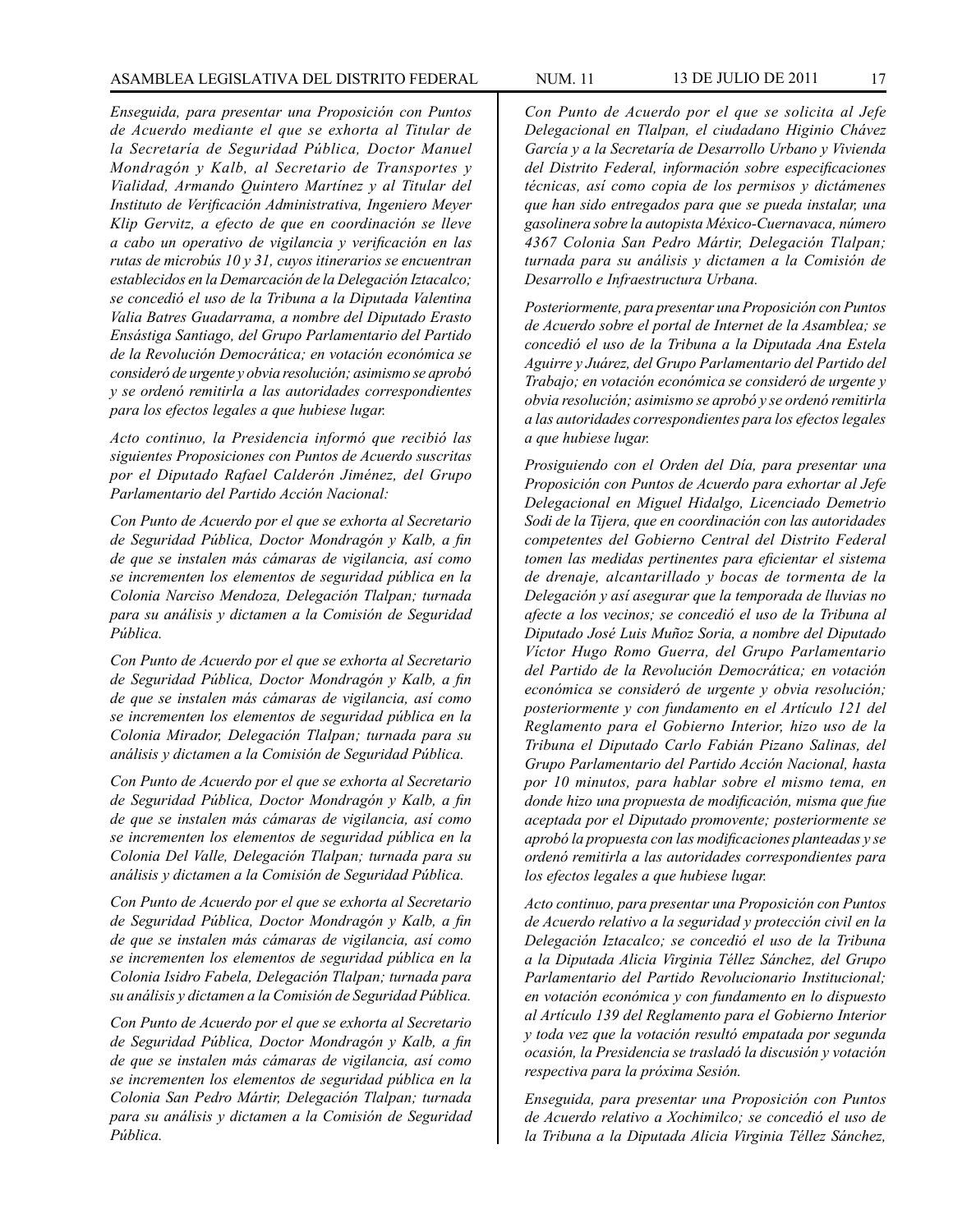*del Grupo Parlamentario del Partido Revolucionario Institucional; en votación económica no se consideró de urgente y obvia resolución por lo que fue turnada para su análisis y dictamen a las Comisiones de Preservación del Medio Ambiente, Protección Ecológica y Cambio Climático y de Turismo.*

*Posteriormente, para presentar una Proposición con Puntos de Acuerdo relativo a la situación de las barrancas del poniente del Distrito Federal; se concedió el uso de la Tribuna a la Diputada Alicia Virginia Téllez Sánchez, del Grupo Parlamentario del Partido Revolucionario Institucional; en votación económica se consideró de urgente y obvia resolución; asimismo se aprobó y se ordenó remitirla a las autoridades correspondientes para los efectos legales a que hubiese lugar.*

*Prosiguiendo con el Orden del Día, para presentar una Proposición con Puntos de Acuerdo para solicitar respetuosamente al Director General del Sistema de Transporte Colectivo Metro, Ingeniero Francisco Bojórquez Hernández, para que considerando la seguridad en el interior de las instalaciones de este Sistema de Transporte sea autorizado el ingreso de las carriolas el día domingo y días festivos, en beneficio de la movilidad para garantizar el sano esparcimiento y convivencia de las familias que utilizan este medio para trasladarse; se concedió el uso de la Tribuna a la Diputada Valentina Valia Batres Guadarrama, a nombre de la Diputada Claudia Elena Águila Torres, del Grupo Parlamentario del Partido de la Revolución Democrática; en votación económica se consideró de urgente y obvia resolución; asimismo se aprobó y se ordenó remitirla a las autoridades correspondientes para los efectos legales a que hubiese lugar.* 

*Acto continuo, para presentar una Proposición con Puntos de Acuerdo para exhortar al Director General del Sistema de Transporte Colectivo Metro, Ingeniero Francisco Bojórquez Hernández, a fin de que gire sus apreciables instrucciones a quien corresponda con el propósito de que sean reparadas las fisuras que causan las filtraciones de agua de lluvia en las 12 líneas del Metro, sobre todo en las estaciones de trasbordo, para así garantizar la seguridad del Sistema de Transporte Colectivo y la integridad de los usuarios; se concedió el uso de la Tribuna al Diputado Jorge Palacios Arroyo, del Grupo Parlamentario del Partido Acción Nacional; en votación económica se consideró de urgente y obvia resolución; asimismo se aprobó y se ordenó remitirla a las autoridades correspondientes para los efectos legales a que hubiese lugar.*

*Enseguida, para presentar una Proposición con Puntos de Acuerdo por el que se exhorta al Jefe Delegacional en Azcapotzalco, Licenciado Enrique Vargas Anaya, al Titular de la Secretaría de Obras y Servicios, Licenciado Fernando José Aboitiz Saro y al Titular de la Secretaría de Desarrollo Urbano y Vivienda, Arquitecto Felipe Leal Fernández, para que en el ámbito de su competencia rehabiliten el* 

*bajopuente del tramo de la calle Álamo y Pino de la Colonia Arenal, en Circuito Interior; se concedió el uso de la Tribuna a la Diputada Abril Yanette Trujillo Vázquez, a nombre propio y del Diputado Fernando Cuéllar Reyes, del Grupo Parlamentario del Partido de la Revolución Democrática; en votación económica se consideró de urgente y obvia resolución; asimismo se aprobó y se ordenó remitirla a las autoridades correspondientes para los efectos legales a que hubiese lugar.*

*Posteriormente, para presentar una Proposición con Puntos de Acuerdo por el que se exhorta al Tesorero del Distrito Federal a que proporcione la información que se le solicita, relacionada con el PROMOCA; se concedió el uso de la Tribuna a la Diputada Valentina Valia Batres Guadarrama, a nombre de la Diputada Maricela Contreras Julián, del Grupo Parlamentario del Partido de la Revolución Democrática; en votación económica se consideró de urgente y obvia resolución; asimismo se aprobó y se ordenó remitirla a las autoridades correspondientes para los efectos legales a que hubiese lugar.*

*Prosiguiendo con el Orden del Día, para presentar una Proposición con Puntos de Acuerdo por el que se exhorta a la Secretaría de Finanzas del Distrito Federal asigne recursos extraordinarios para el Fondo de Prevención y Atención de Contingencias y Emergencias Epidemiológicas y Sanitarias; se concedió el uso de la Tribuna a la Diputada Lizbeth Eugenia Rosas Montero, a nombre de la Diputada Maricela Contreras Julián, del Grupo Parlamentario del Partido de la Revolución Democrática; en votación económica se consideró de urgente y obvia resolución; asimismo se aprobó y se ordenó remitirla a las autoridades correspondientes para los efectos legales a que hubiese lugar.*

*Acto continuo, para presentar una Proposición con Puntos de Acuerdo para exhortar al Secretario de Protección Civil, Doctor Elías Miguel Moreno Brizuela, y a la Procuradora Social, Licenciada Dione Anguiano Flores, ambos del Gobierno del Distrito Federal, a fin de implementar de manera inmediata las acciones necesarias para que se atienda urgentemente la problemática de la Unidad Habitacional Jardines de Ceylán, ubicada en Avenida Ceylán 541, entre Poniente 116 y Boulevard de los Ferrocarriles, Colonia Jardines de Ceylán, Delegación Azcapotzalco; asimismo informen a esta Soberanía sobre el resultado de las acciones realizadas; se concedió el uso de la Tribuna a la Diputada Lizbeth Eugenia Rosas Montero, a nombre del Diputado Alejandro Carbajal González, del Grupo Parlamentario del Partido de la Revolución Democrática; en votación económica se consideró de urgente y obvia resolución; asimismo se aprobó y se ordenó remitirla a las autoridades correspondientes para los efectos legales a que hubiese lugar.*

*Enseguida, para presentar una Proposición con Puntos de Acuerdo por medio del cual respetuosamente se le solicita*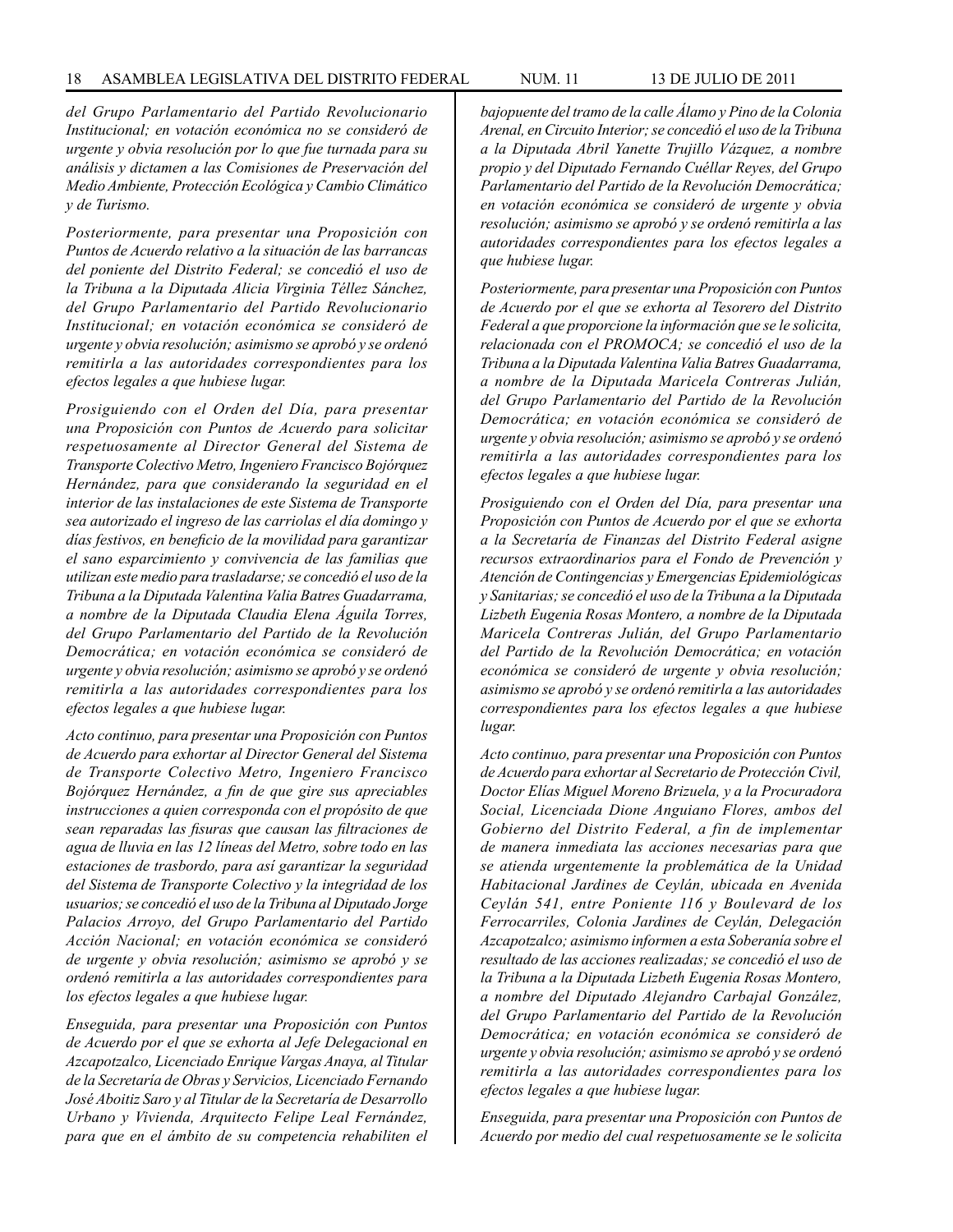*al Jefe Delegacional en Cuauhtémoc, Licenciado Agustín Torres Pérez, envíe toda la documentación relativa a la obra de construcción que se estaba realizando en la calle de José Vasconcelos, número 22 y/o calle Zamora número 79 Colonia Condesa en la Delegación Cuauhtémoc; se concedió el uso de la Tribuna al Diputado José Luis Muñoz Soria, a nombre propio y de los Diputado David Razú Aznar y Lía Limón García de los Grupos Parlamentarios de la Revolución Democrática y Acción Nacional, respectivamente; en votación económica se consideró de urgente y obvia resolución; asimismo se aprobó y se ordenó remitirla a las autoridades correspondientes para los efectos legales a que hubiese lugar.*

*Posteriormente, la Presidencia hizo del conocimiento de la Diputación Permanente que el punto enlistado en el numeral 44 del Orden del Día había sido retirado.*

*Prosiguiendo con el Orden del Día, para presentar una Proposición con Puntos de Acuerdo por el que se exhorta a las autoridades en materia ambiental del Distrito Federal a que realicen las gestiones necesarias a fin de que se declare como Área de Conservación Ambiental la barranca ubicada en Sierra Tlalcoyunga número 250 Colonia Lomas de Chapultepec 8ª Sección, Delegación Miguel Hidalgo; se concedió el uso de la Tribuna al Diputado Carlo Fabián Pizano Salinas, a nombre de la Diputada Lía Limón García, del Grupo Parlamentario del Partido Acción Nacional; en votación económica se consideró de urgente y obvia resolución; asimismo se aprobó y se ordenó remitirla a las autoridades correspondientes para los efectos legales a que hubiese lugar.* 

*Posteriormente, la Presidencia hizo del conocimiento de la Diputación Permanente que los puntos enlistados en los numerales 45 y 51 del Orden del Día habían sido retirados.*

*Acto continuo, para presentar una Proposición con Puntos de Acuerdo respecto a la promesa de donación del predio ubicado en la calle San Antonio Abad número 151, Colonia Obrera, Delegación Cuauhtémoc, con una superficie de 200 metros cuadrados, que realizó el Gobierno del Distrito Federal al Centro de Educación para las Mujeres Trabajadoras A.C.; se concedió el uso de la Tribuna a la Diputada Valentina Valia Batres Guadarrama, del Grupo Parlamentario del Partido de la Revolución Democrática; en votación económica se consideró de urgente y obvia resolución; asimismo se aprobó y se ordenó remitirla a las autoridades correspondientes para los efectos legales a que hubiese lugar.*

# *PRESIDENCIA DEL DIPUTADO CARLO FABIÁN PIZANO SALINAS*

*Enseguida, para presentar una Proposición con Puntos de Acuerdo por el cual se solicita al Doctor Manuel Mondragón y Kalb, Secretario de Seguridad Pública del Distrito Federal a dar cumplimiento inmediato a los laudos dictados a favor de los trabajadores de esa* 

*Secretaría a su cargo; se concedió el uso de la Tribuna a la Diputada Valentina Valia Batres Guadarrama, del Grupo Parlamentario del Partido de la Revolución Democrática; en votación económica se consideró de urgente y obvia resolución; asimismo se aprobó y se ordenó remitirla a las autoridades correspondientes para los efectos legales a que hubiese lugar.*

*Asimismo, para presentar una Proposición con Puntos de Acuerdo por la que se exhorta al Gobierno del Distrito Federal y a las 16 Delegaciones Políticas para que en términos del Artículo 57 de la Ley de Residuos Sólidos del Distrito Federal y a través de la Secretaría de Medio Ambiente apliquen puntualmente en todas las oficinas públicas del Gobierno de la Ciudad la separación de desechos sólidos para facilitar su reciclaje y aprovechamiento; se concedió el uso de la Tribuna al Diputado Guillermo Orozco Loreto, a nombre de la Diputada Edith Ruiz Mendicuti, del Grupo Parlamentario del Partido de la Revolución Democrática; en votación económica se consideró de urgente y obvia resolución; asimismo se aprobó y se ordenó remitirla a las autoridades correspondientes para los efectos legales a que hubiese lugar.*

*Posteriormente, la Presidencia informó que recibió una Proposición con Puntos de Acuerdo por el que se exhorta a la Secretaría de Cultura del Distrito Federal para que en términos del Artículo 60 de la Ley de Fomento Cultural del Distrito Federal solicite al Jefe de Gobierno decrete la declaratoria de la Leyenda de "La Llorona" como Patrimonio Cultural Intangible de la Ciudad; suscrita por la Diputada Edith Ruiz Mendicuti, del Grupo Parlamentario del Partido de la Revolución Democrática; la cual fue turnada para su análisis y dictamen a la Comisión de Cultura.* 

*Acto continuo, la Presidencia informó que recibió las siguientes Proposiciones con Puntos de Acuerdo suscritas por el Diputado Rafael Calderón Jiménez, del Grupo Parlamentario del Partido Acción Nacional:*

*Con Punto de Acuerdo por el que se exhorta al Secretario de Seguridad Pública, Doctor Mondragón y Kalb a fin de que se instalen más cámaras de vigilancia, así como se incrementen los elementos de seguridad pública en la Colonia Pedregal de Santa Úrsula, Delegación Tlalpan; turnada para su análisis y dictamen a la Comisión de Seguridad Pública.*

*Con Punto de Acuerdo por el que se exhorta al Secretario de Seguridad Pública, Doctor Mondragón y Kalb a fin de que se instalen más cámaras de vigilancia, así como se incrementen los elementos de seguridad pública en la Colonia Pedregal de San Nicolás, Delegación Tlalpan; turnada para su análisis y dictamen a la Comisión de Seguridad Pública.*

*Con Punto de Acuerdo por el que se exhorta al Secretario de Seguridad Pública, Doctor Mondragón y Kalb a fin*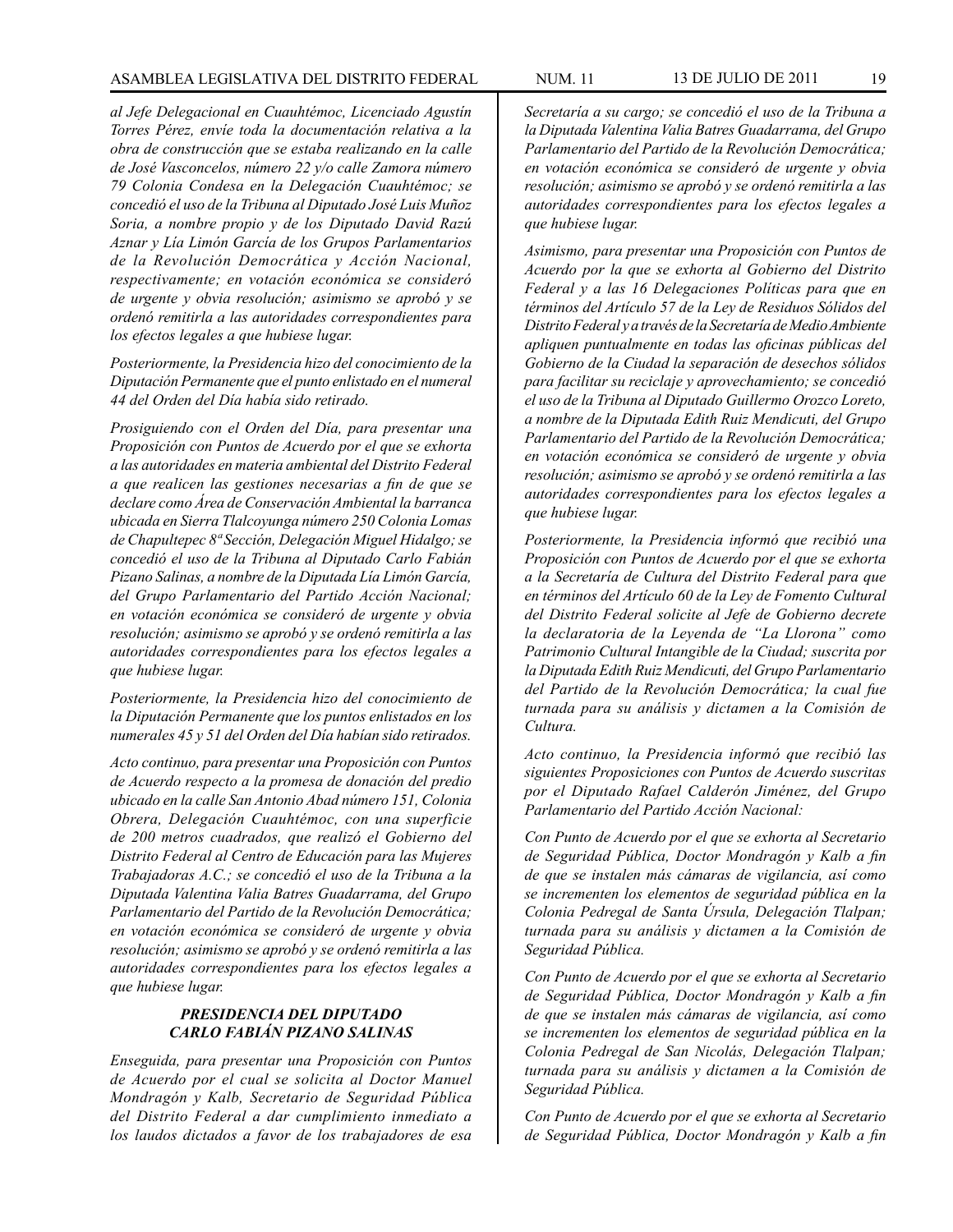*de que se instalen más cámaras de vigilancia, así como se incrementen los elementos de seguridad pública en el Pueblo de San Andrés Totoltepec, Delegación Tlalpan; turnada para su análisis y dictamen a la Comisión de Seguridad Pública.*

*Con Punto de Acuerdo por el que se solicita al Jefe Delegacional en Gustavo A. Madero información sobre el índice de atención a jóvenes con adicciones, así como la ubicación y servicio de los módulos e instituciones dedicados a combatir dicha problemática en su Demarcación; turnada para su análisis y dictamen a la Comisión de Salud y Asistencia Social.* 

*Con Punto de Acuerdo por el que se solicita al Jefe Delegacional en Álvaro Obregón información sobre el índice de atención a jóvenes con adicciones, así como la ubicación y servicio de los módulos e instituciones dedicados a combatir dicha problemática en su Demarcación; turnada para su análisis y dictamen a la Comisión de Salud y Asistencia Social.* 

*Con Punto de Acuerdo por el que se solicita al Jefe Delegacional en Cuauhtémoc información sobre el índice de atención a jóvenes con adicciones, así como la ubicación y servicio de los módulos e instituciones dedicados a combatir dicha problemática en su Demarcación; turnada para su análisis y dictamen a la Comisión de Salud y Asistencia Social.* 

*Con Punto de Acuerdo por el que se solicita al Jefe Delegacional en Tlalpan información sobre el índice de atención a jóvenes con adicciones, así como la ubicación y servicio de los módulos e instituciones dedicados a combatir dicha problemática en su Demarcación; turnada para su análisis y dictamen a la Comisión de Salud y Asistencia Social.*

*Con Punto de Acuerdo por el que se solicita al Jefe Delegacional en Tláhuac información sobre la reubicación del mercado sobre ruedas ubicado actualmente sobre la calle Sonido Tres, esquina Riachuelo, hasta la calle de Benjamín Santos Quiroz, Delegación Tláhuac; turnada para su análisis y dictamen a la Comisión de Abasto y Distribución de Alimentos.*

*Prosiguiendo con el Orden del Día, mediante el cual se exhorta al Secretario de Finanzas del Distrito Federal, Mtro. Armando López Cárdenas y a la Comisión de Presupuesto y Cuenta Pública de la Asamblea Legislativa del Distrito Federal a reasignar en el Decreto de Presupuesto de Egresos para el ejercicio fiscal 2012, el presupuesto otorgado en el ejercicio actual al Fideicomiso "Fondo de Apoyo a la Educación y al Empleo de las y los Jóvenes del Distrito Federal", a cargo de la Asamblea Legislativa, y a la Secretaría de Educación; se concedió el uso de la Tribuna al Diputado Jorge Palacios Arroyo, a nombre del Diputado Mauricio Tabe Echartea, del Grupo Parlamentario del Partido Acción Nacional; misma que fue turnada para su análisis y dictamen a la Comisión de Presupuesto y Cuenta Pública.*

# *PRESIDENCIA DEL DIPUTADO GUILLERMO OROZCO LORETO*

*Acto continuo, para presentar una Proposición con Puntos de Acuerdo por el que la Asamblea Legislativa del Distrito Federal, V Legislatura, exhorta atentamente a Felipe Leal Fernández, Secretario de Desarrollo Urbano y Vivienda del Distrito Federal y a Eduardo Santillán Pérez, Jefe Delegacional en Álvaro Obregón, para detener las obras de construcción en Calzada de Las Águilas número 300, dado que violan el uso de suelo, generarán caos vial y minará la calidad de vida de los vecinos; se concedió el uso de la Tribuna al Diputado Carlo Fabián Pizano Salinas, a nombre del Diputado Fernando Rodríguez Doval, del Grupo Parlamentario del Partido Acción Nacional; en votación económica no se consideró de urgente y obvia resolución, por lo que fue turnada para su análisis y dictamen a la Comisión de Desarrollo e Infraestructura Urbana.*

*Posteriormente, para presentar una Proposición con Puntos de Acuerdo por el que se cita a comparecer ante la Comisión de Administración Pública Local de esta Soberanía al Jefe Delegacional en Cuajimalpa de Morelos, ciudadano Carlos Orvañanos Rea, para rendir un informe sobre el inmueble ubicado en la Carretera Federal México-Toluca número 5860 Colonia El Contadero Código Postal 5500; se concedió el uso de la Tribuna al Diputado José Luis Muñoz Soria, del Grupo Parlamentario del Partido de la Revolución Democrática; en votación económica se consideró de urgente y obvia resolución; posteriormente para hablar en contra de la propuesta hizo uso de la Tribuna el Diputado Jorge Palacios Arroyo, del Grupo Parlamentario del Partido Acción Nacional, hasta por 10 minutos; enseguida para hablar en pro de la propuesta hizo uso de la Tribuna el Diputada José Luis Muñoz Soria, hasta por 10 minutos; el Diputado Guillermo Octavio Huerta Ling, del Grupo Parlamentario del Partido Acción Nacional, realizó una propuesta desde su curul la cual fue aceptada por el Diputado promovente; finalmente se aprobó la propuesta con las modificaciones planteadas y se ordenó remitirla a las autoridades correspondientes para los efectos legales a que hubiese lugar.*

### *PRESIDENCIA DEL DIPUTADO CARLO FABIÁN PIZANO SALINAS*

*Enseguida, para presentar una Proposición con Puntos de Acuerdo por el que se exhorta al Titular del Sistema de Aguas de la Ciudad de México, Ingeniero Ramón Aguirre Díaz, para que rinda un informe detallado de las acciones que se han implementado con motivo de la temporada de lluvias en el Distrito Federal; se concedió el uso de la Tribuna al Diputado Guillermo Orozco Loreto, a nombre del Diputado Fernando Cuellar Reyes, del Grupo Parlamentario del Partido de la Revolución Democrática; en votación económica se consideró de urgente y obvia resolución; asimismo se aprobó y se ordenó remitirla a las autoridades correspondientes para los efectos legales a que hubiese lugar.*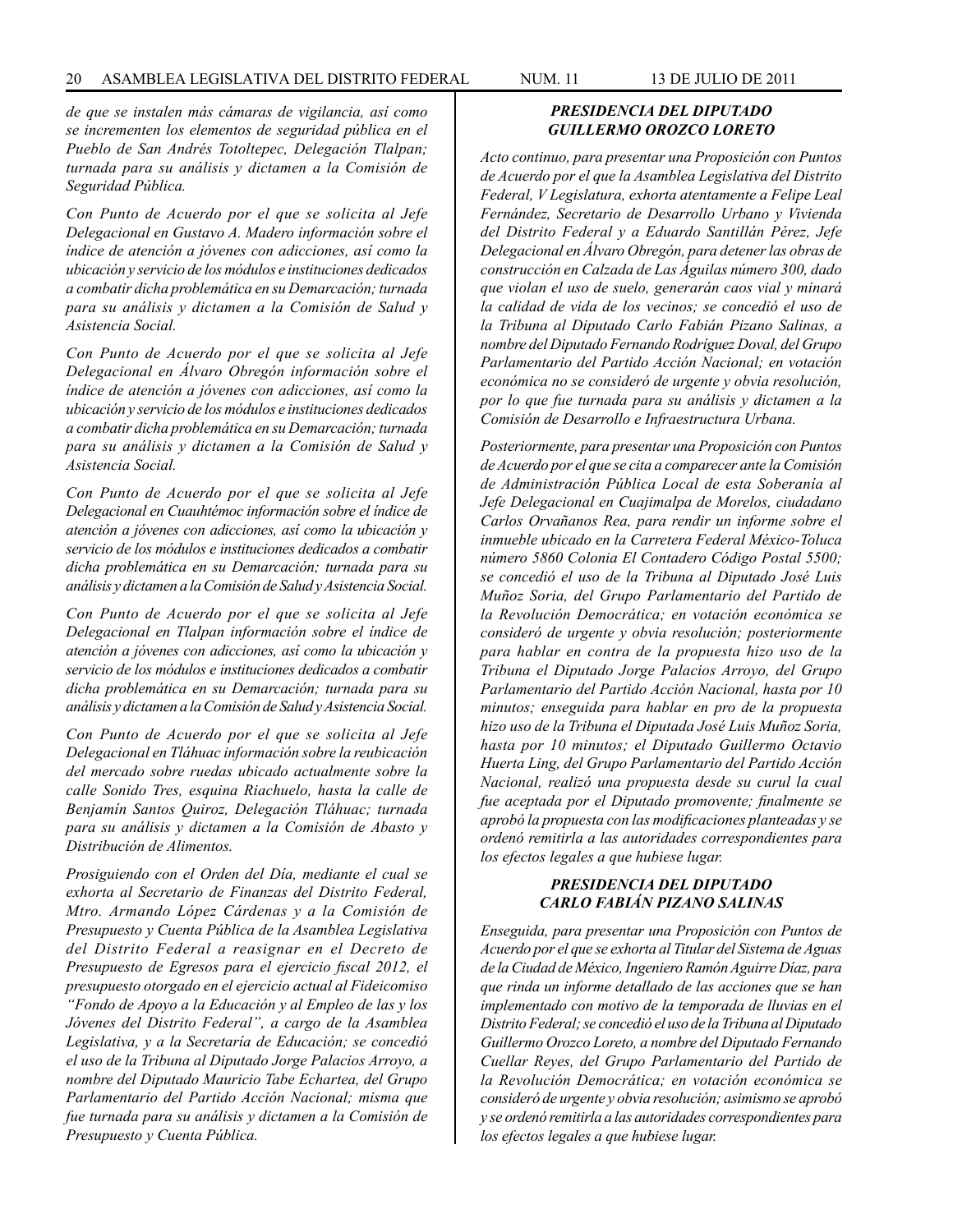*Acto continuo, para presentar una Proposición con Puntos de Acuerdo por el que se solicita al Sistema para el Desarrollo Integral de la Familia del Distrito Federal un informe respecto del funcionamiento de diversos centros; se concedió el uso de la Tribuna al Diputado Leonel Luna Estrada, del Grupo Parlamentario del Partido de la Revolución Democrática; en votación económica se consideró de urgente y obvia resolución; asimismo se aprobó y se ordenó remitirla a las autoridades correspondientes para los efectos legales a que hubiese lugar.*

*Asimismo, para presentar una Proposición con Puntos de Acuerdo mediante el cual se solicita un informe sobre la operación de depósitos vehiculares; se concedió el uso de la Tribuna al Diputado Leonel Luna Estrada, del Grupo Parlamentario del Partido de la Revolución Democrática; en votación económica se consideró de urgente y obvia resolución; asimismo se aprobó y se ordenó remitirla a las autoridades correspondientes para los efectos legales a que hubiese lugar.* 

*Posteriormente, para presentar una Proposición con Puntos de Acuerdo mediante el cual se solicita un informe de las obras de la Línea 4 del Metrobús; se concedió el uso de la Tribuna al Diputado Leonel Luna Estrada, del Grupo Parlamentario del Partido de la Revolución Democrática; en votación económica se consideró de urgente y obvia resolución; asimismo se aprobó y se ordenó remitirla a las autoridades correspondientes para los efectos legales a que hubiese lugar.* 

*Prosiguiendo con el Orden del Día, para presentar una Proposición con Puntos de Acuerdo para exhortar al Secretario de Seguridad Pública, Manuel Mondragón y Kalb y a la Jefa Delegacional en Iztapalapa, Clara Marina Brugada Molina a implementar un operativo de vigilancia en los cruces de Avenida Ermita Iztapalapa y la calle Hortensia, así como en el cruce de las calles Violeta y Petunia, ambos de la Colonia Los Ángeles; se concedió el uso de la Tribuna al Diputado Jorge Palacios Arroyo, a nombre de la Diputada Mariana Gómez del Campo Gurza, del Grupo Parlamentario del Partido Acción Nacional; en votación económica se consideró de urgente y obvia resolución; asimismo se aprobó y se ordenó remitirla a las autoridades correspondientes para los efectos legales a que hubiese lugar.*

# *PRESIDENCIA DEL DIPUTADO GUILLERMO OROZCO LORETO*

*Enseguida, por el que se exhorta a esta Soberanía a que en pleno uso de sus facultades legales convoque a una consulta para considerar la opinión de los vecinos residentes en las calles y Colonias en las que se ha previsto el trazo de la Línea 4 del Sistema de Transporte Metrobús, dicha convocatoria determinará el formato de la consulta y el*  *período de su realización, teniendo un plazo de 30 días naturales entre la publicación de la convocatoria y la presentación de sus resultados; se concedió el uso de la Tribuna al Diputado Cristian Vargas Sánchez, a nombre propio y del Diputado Leobardo Juan Urbina Mosqueda, del Grupo Parlamentario del Partido Revolucionario Institucional; en votación económica no se consideró de urgente y obvia resolución, por lo que fue turnada para su análisis y dictamen a la Comisión de Participación Ciudadana.*

*Asimismo, para presentar una Proposición con Puntos de Acuerdo para que la Asamblea Legislativa del Distrito Federal exhorte al Titular de la Secretaría de Transporte y Vialidad del Gobierno del Distrito Federal a cumplir con la actualización de las tarifas señaladas en la cláusula tercera, numeral uno del acuerdo general que celebró con diversas organizaciones de concesionarios del Servicio de Transporte Público Individual de Pasajeros del Distrito Federal, Taxis, el 13 de enero de 2011; se concedió el uso de la Tribuna al Diputado Cristian Vargas Sánchez, del Grupo Parlamentario del Partido Revolucionario Institucional, a nombre propio y de los integrantes de la Comisión de Transporte y Vialidad; en votación económica se consideró de urgente y obvia resolución; asimismo se aprobó y se ordenó remitirla a las autoridades correspondientes para los efectos legales a que hubiese lugar.*

*Acto continuo, para presentar una Proposición con Puntos de Acuerdo por el que se solicita que la Asamblea Legislativa otorgue un reconocimiento especial al Dalai Lama en su próxima visita a México; se concedió el uso de la Tribuna al Diputado Guillermo Octavio Huerta Ling, del Grupo Parlamentario del Partido Acción Nacional; misma que fue turnada para su análisis y dictamen a la Comisión de Normatividad Legislativa, Estudios y Prácticas Parlamentarias.*

*Prosiguiendo con el Orden del Día, la Presidencia solicitó a todos los presentes ponerse de pie a fin de guardar un minuto de silencio por el lamentable fallecimiento de la Licenciada Hilda Ánderson Nevárez, quien fue representante popular de este Órgano de Gobierno. Habiéndose agotado los asuntos en cartera la Presidencia ordenó a la Secretaría dar lectura al Orden del Día de la siguiente Sesión; acto seguido y siendo las dieciséis horas con quince minutos, se levantó la Sesión y se citó para la que tendría verificativo el día miércoles 13 de julio a las 11:00 horas, rogando a todos su puntual asistencia.*

**EL C. PRESIDENTE.** Gracias, Diputada Secretaria. Esta Presidencia hace del conocimiento de la Diputación Permanente que se recibió un comunicado de la Comisión de Administración y Procuración de Justicia por medio del cual solicita prórroga para analizar y dictaminar un asunto.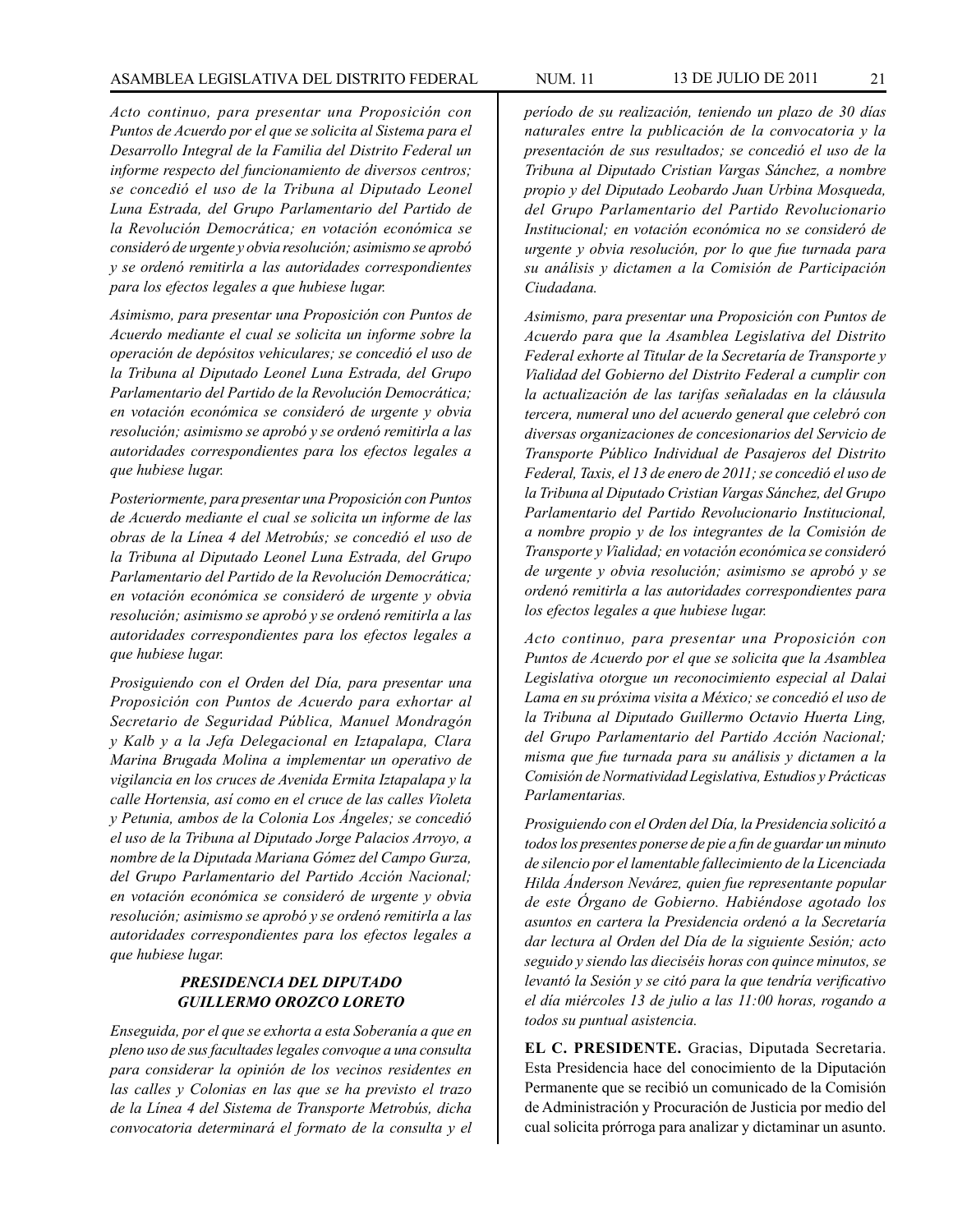# *COMISIÓN DE ADMINISTRACIÓN Y PROCURACIÓN DE JUSTICIA*

*México, Distrito Federal, a 05 de Julio de 2011 ALDF/VL/CAP J/193/2011.*

# *DIP. GUILLERMO OROZCO LO RETO PRESIDENTE DE LA MESA DIRECTIVA ASAMBLEA LEGISLATIVA DEL DISTRITO FEDERAL PRESENTE*

*Con fundamento en el Artículo 32 segundo párrafo del Reglamento para el Gobierno Interior de la Asamblea Legislativa del Distrito Federal, debido a la carga de trabajo que tiene la Comisión de Administración y Procuración de Justicia, solicito se someta a consideración del Pleno, la prórroga del término para la presentación de los dictámenes correspondientes a las iniciativas turnadas a la citada Comisión.*

*1. Proposición con Puntos de Acuerdo por la que se exhorta implementar de manera inmediata las acciones necesarias para que sea liberada de vehículos estacionados así como mantener el operativo constante y permanente con la finalidad de que no permanezcan estacionados vehículos en la vía primaria del Eje 2 norte (Av. Canal del Norte) entre Eje 2 Oriente (Av. Congreso de la Unión) y Boleo (Av. del Trabajo) Delegación Venustiano Carranza, turnada el 31 de Marzo de 2011 con el oficio MDSPSA/CSP/515/2011.* 

*Sin otro particular por el momento, aprovecho la ocasión para reiterarle las seguridades de mi más alta y distinguida consideración.*

# *ATENTAMENTE*

#### *Dip. Julio César Moreno Rivera*

Esta Presidencia, después de revisar la solicitud recibida, considera que se actualiza la hipótesis establecida por los párrafos segundo y tercero del Artículo 32 del Reglamento para el Gobierno Interior de la Asamblea Legislativa del Distrito Federal. En tal virtud, proceda la Secretaría a consultar a la Diputación Permanente en votación económica si es de autorizarse la solicitud presentada por la Comisión señalada.

**LA C. SECRETARIA.** Por instrucciones de la Presidencia y en votación económica, se pregunta a la Diputación Permanente si es de aprobarse la solicitud de prórroga de la Comisión de Administración y Procuración de Justicia. Los que estén por la afirmativa sírvanse manifestarlo levantando la mano.

Los que estén por la negativa sírvanse manifestarlo levantando la mano.

Se autoriza, Diputado Presidente.

**EL C. PRESIDENTE.** Gracias, Diputada. Hágase del conocimiento de la Presidencia de la Comisión solicitante para los efectos correspondientes.

Esta Presidencia hace del conocimiento de la Diputación Permanente que se recibió un comunicado de la Cámara de Diputados del Honorable Congreso de la Unión y asimismo informa que de acuerdo al contenido del mismo se remitirá a la Comisión de Normatividad Legislativa, Estudios y Prácticas Parlamentarias, para su atención.

# *CÁMARA DE DIPUTADOS LXI LEGISLATURA COMISIÓN DE PUNTOS CONSTITUCIONALES*

*Palacio Legislativo de San Lázaro México, D.F, 1 de julio de 2011 CPC/1481/2011.*

*DIP. ALEJANDRA BARRALES MAGDALENO PRESIDENTA DE LA COMISIÓN DE GOBIERNO V LEGISLATURA ASAMBLEA LEGISLATIVA DEL DISTRITO FEDERAL PRESENTE*

*Distinguida Señora Presidenta:*

*Con fecha 14 de junio del presente año, la Comisión de Puntos Constitucionales, en Sesión Plenaria acordó hacer del conocimiento de organismos y actores políticos, la Minuta del Senado de la República con Proyecto de Decreto que reforma y adiciona diversas disposiciones de la Constitución Política de los Estados Unidos Mexicanos, en materia de Reforma Política.*

*Asimismo, acordó solicitar de manera respetuosa los comentarios de las Legislaturas de los Estados, con el propósito de que sus aportaciones contribuyan en el enriquecimiento del proyecto de dictamen que se emitirá en su oportunidad.*

*En esa virtud, me permito enviar a usted señora Presidenta Minuta por la que se reforman y adicionan diversas disposiciones de la Constitución Política de los Estados Unidos Mexicanos, en el tenor siguiente:*

*ARTÍCULO ÚNICO. SE REFORMAN: El párrafo primero y la fracción II del Artículo 35; la fracción III del Artículo 36; el Artículo 59; el último (ahora antepenúltimo) párrafo del Artículo 71; la fracción XXVI del Artículo 73; el párrafo cuarto de la fracción VI del Artículo 74; la fracción II del Artículo 76; las fracciones IV, VI y VII del Artículo 78; el Artículo 83; los párrafos primero, segundo y tercero (que pasan a ser a ser cuarto y quinto respectivamente) del Artículo 84; los párrafos primero, segundo y tercero (que pasa a ser cuarto) del Artículo 85; las fracciones II, III y IV del Artículo 89; el segundo párrafo de la fracción I del Artículo 115; el segundo párrafo de la fracción II y el inciso e) de la fracción IV del Artículo 116; la fracción III de la Base Primera del Artículo 122. SE ADICIONAN: Las fracciones VI VII y VIII al Artículo 35; una fracción IV y dos párrafos finales al Artículo 71; una fracción XXIX-P al Artículo 73; dos párrafos tercero y cuarto al Artículo 75; los párrafos quinto y sexto a la fracción IV del Artículo 74: los párrafos segundo, tercero y último al Artículo 84; un cuarto párrafo al Artículo 85, recorriéndose en su orden el*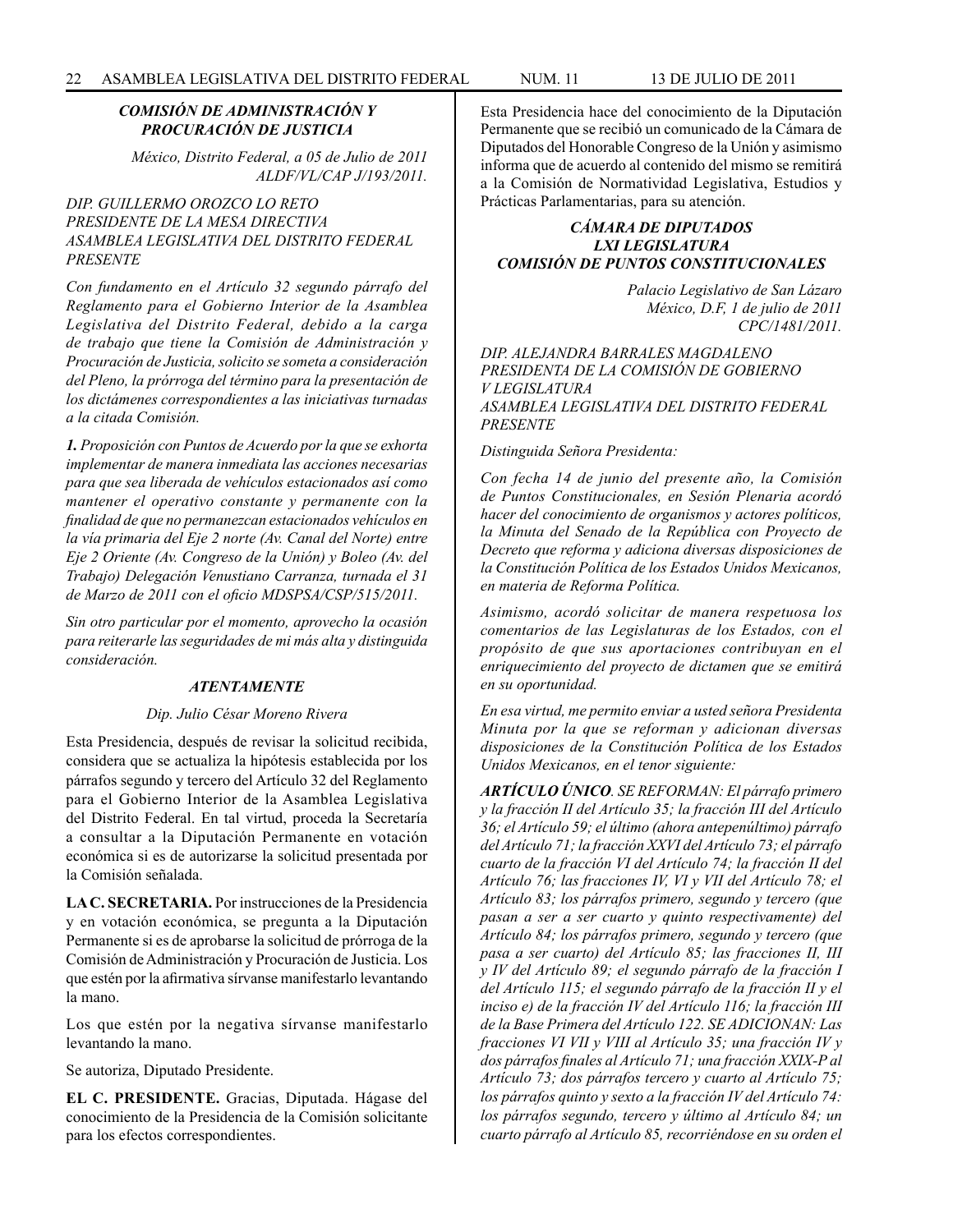*párrafo siguiente; un segundo párrafo al Artículo 87; un último párrafo a la fracción II del Artículo 116;un inciso o) a la fracción V de la Base Primera del Artículo 122, todos de la Constitución Política de los Estados Unidos Mexicanos.* 

*Así también, me permito solicitar de usted. si para ello no existe inconveniente alguno, que por su conducto sean enviadas a esta Presidencia, las aportaciones de esa V Legislatura, vía electrónica (comisionpuntosconstitucionales@gmail.com) y por escrito, a más tardar el 15 de julio del presente año, fecha de recepción acordada por el Pleno de esta Comisión.*

*Sin otro particular, aprovecho la oportunidad para reiterar la más alta y distinguida de mis consideraciones.*

#### *ATENTAMENTE*

*Dip. Juventino V. Castro y Castro Presidente*

Esta Presidencia hace del conocimiento de la Diputación Permanente que se recibieron los siguientes comunicados: Uno del Honorable Congreso de Guanajuato, uno del Poder Legislativo del Honorable Congreso del Estado de Jalisco y 32 de la Secretaría de Gobierno del Distrito Federal.

#### *HONORABLE CONGRESO DE GUANAJUATO*

*Oficio Núm. 07555 Exp. Núm. 15.1 Guanajuato, Gto., 16 de Junio de 2011.*

*DIPUTADO GUILLERMO OROZCO LORETO PRESIDENTE DE LA DIPUTACIÓN PERMANENTE ASAMBLEA LEGISLATIVA DEL DISTRITO FEDERAL MÉXICO, D. F.*

*En Sesión de la Diputación Permanente celebrada el día de hoy, se dio cuenta con el oficio número MODPSRSA/ CSP/173/2011, de fecha 18 de mayo de 2011, a través del cual comunica un Punto de Acuerdo, por el que se exhorta al Gobierno Federal, a los gobiernos y congresos de los estados e instituciones locales y del Distrito Federal, a la formación conjunta de un Patronato o un Fideicomiso Nacional para apoyar institucionalmente a los miles de infantes que así lo requieran y que han perdido su oportunidad de normal desarrollo debido a las circunstancias adversas que ha presentado el combate al narcotráfico.*

*Al respecto, la presidencia dictó el siguiente trámite: Enterados y túrnese a la Comisión de Derechos Humanos y Atención a Grupos Vulnerables.*

*Lo que hacemos de su conocimiento para los efectos a que haya lugar.*

*Aprovecho la ocasión para enviar un cordial saludo y reiterar las seguridades de nuestra consideración distinguida.*

#### *ATENTAMENTE*

*Dip. Bricio Balderas Álvarez Secretario de la Diputación Permanente del Congreso del Estado*

*\_\_\_\_\_\_ O \_\_\_\_\_\_*

# *PODER LEGISLATIVO DEL HONORABLE CONGRESO DEL ESTADO DE JALISCO*

*Dirección de Procesos Legislativos Guadalajara, Jalisco, a 23 de junio de 2011*

*DIP. GUILLERMO OROZCO LORETO PDTE. DE LA H. ASAMBLEA LEGISLATIVA DEL DISTRITO FEDERAL*

*Me es grato saludarle y a su vez informarle que el Congreso del Estado de Jalisco, en Sesión verificada el día de hoy, fue enterado de su oficio número MDDPSRSA/CSP/176/2011, presentado con fecha l' de junio del año en curso, remitiendo copia del acuerdo aprobado por esa Quinta Legislatura, mediante el cual se exhorta a los congresos locales a formar un patronato o fideicomiso nacional para apoyar institucionalmente a los miles de infantes que han perdido su oportunidad de normal desarrollo debido a las circunstancias adversas que ha presentado el combate al narcotráfico, al cual recayó el siguiente trámite:*

*"ENTERADO CON ACUSE DE RECIBO".*

*Sin otro particular, hago propicia la ocasión para reiterarle las seguridades de mi consideración y respeto.*

#### *ATENTAMENTE*

*"Sufragio Efectivo, No Reelección"*

*Lic. José Manuel Correa Ceseña Secretario General*

*\_\_\_\_\_ O \_\_\_\_\_*

# *SECRETARÍA DE GOBIERNO*

*"2011 Año del Turismo"*

*México, D.F., 29 de junio del 2011 SG/7119/2011*

# *DIP. MARÍA ALEJANDRA BARRALES MAGDALENO PRESIDENTA DE LA COMISIÓN DE GOBIERNO ASAMBLEA LEGISLATIVA DEL DISTRITO FEDERAL PRESENTE*

*En ejercicio de la facultad conferida en la fracción III del Artículo 23 de la Ley Orgánica de la Administración Pública del Distrito Federal, relativa a la conducción de las relaciones del Jefe de Gobierno con otros Órganos de Gobierno Local, Poderes de la Unión, con los Gobiernos de los Estados y con las Autoridades Municipales, adjunto oficios DT/DGJG/DG/SSEPC/1399/2011 y DT/DGJG/DG/ SSEPC/1404/2011, mediante los cuales el C. Rafael R. Arroyo Vargas, Subdirector de Servicios de Emergencias y Protección Civil en la Delegación Tlalpan, da respuesta al Punto de Acuerdo por el que se solicita a los 16 titulares de los Órganos Político Administrativos del Distrito Federal, manifiesten por escrito a esa Soberanía, el conocimiento del Plan Permanente Anticontingencias del Distrito Federal.*

*Lo anterior, en relación con el oficio MOSPPNCSP/128/ 2010, en donde se comunicó por parte de la Presidenta de*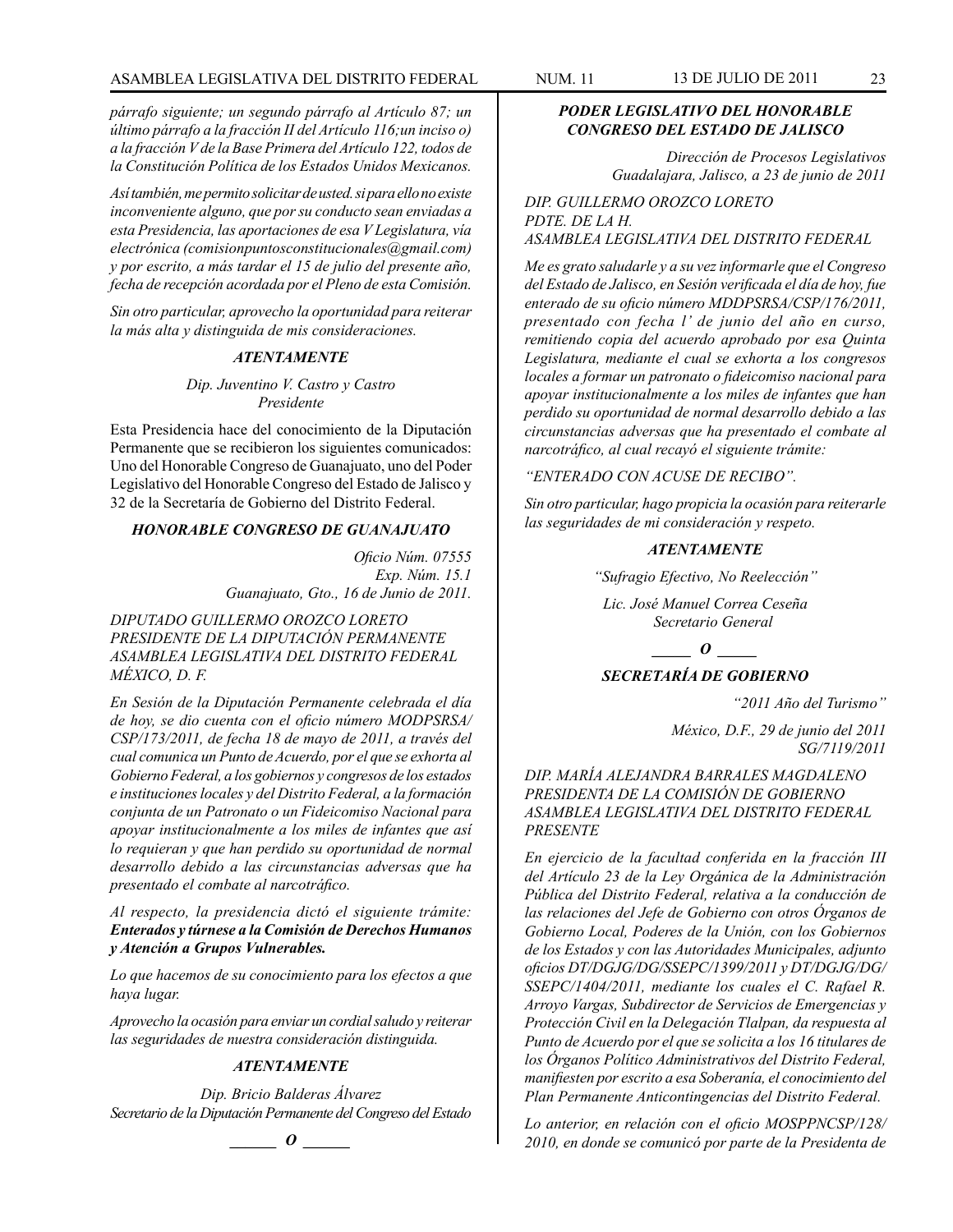*la Mesa Directiva de ese Órgano Legislativo, la aprobación del Punto de Acuerdo en Sesión celebrada el 18 de marzo próximo pasado, relacionado con el asunto antes citado.*

*Aprovecho la oportunidad para enviarle un cordial saludo.*

#### *ATENTAMENTE*

*Lic. José Ángel Ávila Pérez Secretario de Gobierno del Distrito Federal*

*\_\_\_\_\_\_ O \_\_\_\_\_\_*

*SECRETARÍA DE GOBIERNO*

*"2011 Año del Turismo"*

*México, D.F., 29 de junio del 2011 SG/7120/2011*

*DIP. MARÍA ALEJANDRA BARRALES MAGDALENO PRESIDENTA DE LA COMISIÓN DE GOBIERNO ASAMBLEA LEGISLATIVA DEL DISTRITO FEDERAL PRESENTE*

*En ejercicio de la facultad conferida en la fracción III del Artículo 23 de la Ley Orgánica de la Administración Pública del Distrito Federal, relativa a la conducción de las relaciones del Jefe de Gobierno con otros Órganos de Gobierno Local, Poderes de la Unión, con los Gobiernos de los Estados y con las Autoridades Municipales, adjunto oficio DGODU/1024/2011, mediante el cual el C. Emilio Zúñiga García, Director General de Obras y Desarrollo Urbano en la Delegación Venustiano Carranza, da respuesta al Punto de Acuerdo por el que se exhorta a los 16 Jefes Delegacionales y a la Secretaría de Desarrollo Urbano y Vivienda a que, de conformidad con lo establecido por el Segundo Tránsitorio de la Ley de Publicidad Exterior para el Distrito Federal, procedan a retirar los espectaculares y anuncios en general, que no cuenten con licencia, autorización condicionada o visto bueno.*

*Lo anterior, en relación con el oficio MDDPSRSA/CSP/475/*

*2011, en donde se comunicó por parte del Presidente de la Mesa Directiva de ese Órgano Legislativo, la aprobación del Punto de Acuerdo en Sesión celebrada el 25 de mayo del presente, relacionado con el asunto antes citado.*

*Aprovecho la oportunidad para enviarle un cordial saludo.*

#### *ATENTAMENTE*

*Lic. José Ángel Ávila Pérez Secretario de Gobierno del Distrito Federal*

> *\_\_\_\_\_\_ O \_\_\_\_\_\_ SECRETARÍA DE GOBIERNO*

> > *"2011 Año del Turismo"*

*México, D.F., 29 de junio del 2011 SG/7121/2011*

*DIP. MARÍA ALEJANDRA BARRALES MAGDALENO PRESIDENTA DE LA COMISIÓN DE GOBIERNO ASAMBLEA LEGISLATIVA DEL DISTRITO FEDERAL* 

#### *PRESENTE*

*En ejercicio de la facultad conferida en la fracción III del Artículo 23 de la Ley Orgánica de la Administración Pública del Distrito Federal, relativa a la conducción de las relaciones del Jefe de Gobierno con otros Órganos de Gobierno Local, Poderes de la Unión, con los Gobiernos de los Estados y con las Autoridades Municipales, adjunto oficio DGODU/1020/2011, mediante el cual el C. Emilio Zúñiga García, Director General de Obras y Desarrollo Urbano en la Delegación Venustiano Carranza, da respuesta al Punto de Acuerdo por el Que se exhorta al Gobierno del Distrito Federal y a los 16 Jefes Delegacionales, para intensificar sus acciones de promoción y cumplimiento en la Ciudad de México del "Plan Mundial para el Decenio de Acción para la seguridad Vial 2011-2020".*

*Lo anterior, en relación con el oficio MDDPSRSA/ CSP/755/2011 en donde se comunicó por parte del Presidente de la Mesa Directiva de ese Órgano Legislativo, la aprobación del Punto de Acuerdo en Sesión celebrada el 8 de junio del presente, relacionado con el asunto antes citado:*

*Aprovecho la oportunidad para enviarle un cordial saludo.*

#### *ATENTAMENTE*

*Lic. José Ángel Ávila Pérez Secretario de Gobierno del Distrito Federal*

*\_\_\_\_\_\_ O \_\_\_\_\_\_*

# *SECRETARÍA DE GOBIERNO*

*"2011 Año del Turismo"*

*México, D.F., 29 de junio del 2011 SG/7122/2011*

*DIP. MARÍA ALEJANDRA BARRALES MAGDALENO PRESIDENTA DE LA COMISIÓN DE GOBIERNO ASAMBLEA LEGISLATIVA DEL DISTRITO FEDERAL PRESENTE*

*En ejercicio de la facultad conferida en la fracción III del Artículo 23 de la Ley Orgánica de la Administración Pública del Distrito Federal, relativa a la conducción de las relaciones del Jefe de Gobierno con otros Órganos de Gobierno Local, Poderes de la Unión, con los Gobiernos de los Estados y con las Autoridades Municipales, adjunto oficio DGJG/04508/2011, mediante el cual el Ing. Alejandro Zepeda Rodríguez, Encargado del Despacho de la Dirección General Jurídica y de Gobierno en la Delegación Tlalpan, da respuesta al Punto de Acuerdo relativo a la solicitud a los 16 Jefes Delegacionales a que informen respecto de los establecimientos mercantiles que han clausurado por funcionar después del horario establecido en la Ley de Establecimientos Mercantiles del Distrito Federal, cuántos están en procedimiento y lista pormenorizada de licencias especiales, ordinarias y de clubes privados, que se encuentran en sus archivos y que están funcionando.*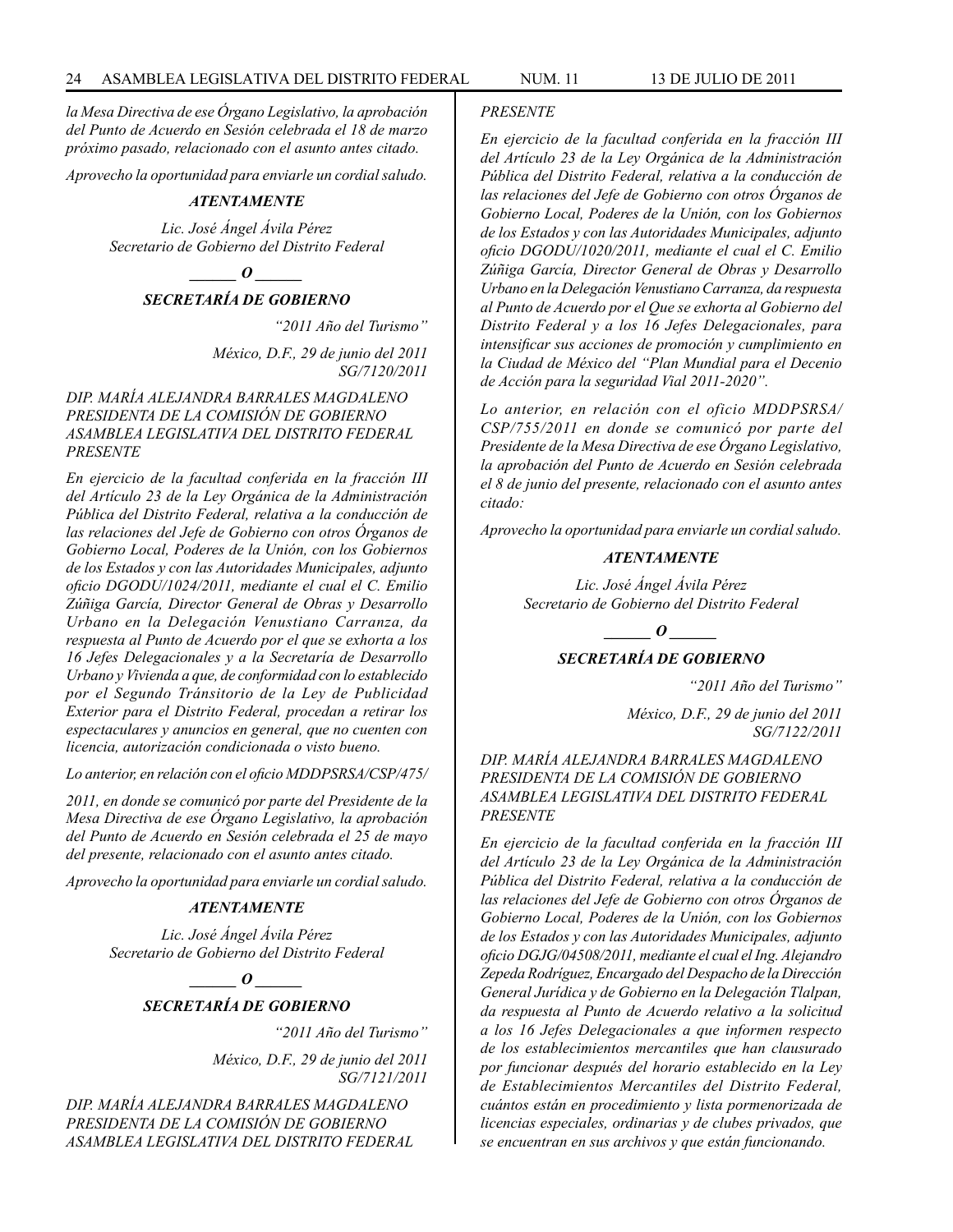*Lo anterior, en relación con el oficio MDPPPNCSP/0416/2010, en donde se comunicó por parte del Presidente de la Mesa Directiva de la Diputación Permanente de ese Órgano Legislativo, la aprobación de un Punto de Acuerdo, en Sesión celebrada el 27 de enero próximo pasado relacionado con el asunto antes citado.*

*Aprovecho la oportunidad para enviarle un cordial saludo.*

#### *ATENTAMENTE*

*Lic. José Ángel Ávila Pérez Secretario de Gobierno del Distrito Federal*

 $\bm{o}$ 

#### *SECRETARÍA DE GOBIERNO*

*"2011 Año del Turismo"*

*México, D.F., 29 de junio del 2011 SG/7123/2011*

*DIP. MARÍA ALEJANDRA BARRALES MAGDALENO PRESIDENTA DE LA COMISIÓN DE GOBIERNO ASAMBLEA LEGISLATIVA DEL DISTRITO FEDERAL PRESENTE*

*En ejercicio de la facultad conferida en la fracción III del Artículo 23 de la Ley Orgánica de la Administración Pública del Distrito Federal, relativa a la conducción de las relaciones del Jefe de Gobierno con otros Órganos de Gobierno Local, Poderes de la Unión, con los Gobiernos de los Estados y con las Autoridades Municipales, adjunto oficio DT/DGJG/DG/SSEPC/1398/2011, mediante el cual el C. Rafael R. Arroyo Vargas, Subdirector de Servicios de Emergencias y Protección Civil en la Delegación Tlalpan, da respuesta al Punto de Acuerdo por el que se exhorta al Jefe de Gobierno del Distrito Federal y a los 16 Jefes Delegacionales, a integrar mujeres en espacios de toma de decisiones en materia de protección civil y a considerar sus necesidades en los proyectos y programas que de la materia emanen.*

*Lo anterior, en relación con el oficio MDPPPA/CSP/1633/ 2009, en donde se comunicó por parte de la Presidenta de la Mesa Directiva de ese Órgano Legislativo, la aprobación del Punto de Acuerdo en Sesión celebrada el 8 de diciembre de 2009, relacionado con el asunto antes citado.*

*Aprovecho la oportunidad para enviarle un cordial saludo.*

#### *ATENTAMENTE*

*Lic. José Ángel Ávila Pérez Secretario de Gobierno del Distrito Federal*

*\_\_\_\_\_\_ O \_\_\_\_\_\_*

#### *SECRETARÍA DE GOBIERNO*

*"2011 Año del Turismo"*

*México, D.F., 29 de junio del 2011 SG/7124/2011*

*DIP. MARÍA ALEJANDRA BARRALES MAGDALENO PRESIDENTA DE LA COMISIÓN DE GOBIERNO ASAMBLEA LEGISLATIVA DEL DISTRITO FEDERAL PRESENTE*

*En ejercicio de la facultad conferida en la fracción III del Artículo 23 de la Ley Orgánica de la Administración Pública del Distrito Federal, relativa a la conducción de las relaciones del Jefe de Gobierno con otros Órganos de Gobierno Local, Poderes de la Unión, con los Gobiernos de los Estados y con las Autoridades Municipales, adjunto oficio DGDS/234/2011, mediante el cual la c.P. María del Carmen Cabrera Mortera, Directora General de Desarrollo Social en la Delegación Tlalpan, da respuesta al Punto de Acuerdo por el que se exhorta a todos los titulares de las dependencias y entidades del Distrito Federal, así como a los 16 Órganos Político Administrativos, para que en cumplimiento del eje transversal de género de las políticas públicas del D.F., realicen una amplia difusión a las mujeres de la capital, para dar a conocer las reformas al Código Penal y Código de Procedimientos Penales, publicadas en la Gaceta Oficial el pasado 18 de marzo.*

*Lo anterior, en relación con el oficio MOSPSA/CSP/429/2011, en donde se comunicó por parte del Presidente de la Mesa Directiva de ese Órgano Legislativo, la aprobación del Punto de Acuerdo en Sesión celebrada el 29 de marzo del presente, relacionado con el asunto antes citado.*

*Aprovecho la oportunidad para enviarle un cordial saludo.*

### *ATENTAMENTE*

*Lic. José Ángel Ávila Pérez Secretario de Gobierno del Distrito Federal*

 $\bm{o}$ 

#### *SECRETARÍA DE GOBIERNO*

*"2011 Año del Turismo"*

*México, D.F., 29 de junio del 2011 SG/7125/2011*

*DIP. MARÍA ALEJANDRA BARRALES MAGDALENO PRESIDENTA DE LA COMISIÓN DE GOBIERNO ASAMBLEA LEGISLATIVA DEL DISTRITO FEDERAL PRESENTE*

*En ejercicio de la facultad conferida en la fracción III del Artículo 23 de la Ley Orgánica de la Administración Pública del Distrito Federal, relativa a la conducción de las relaciones del Jefe de Gobierno con otros Órganos de Gobierno Local, Poderes de la Unión, con los Gobiernos de los Estados y con las Autoridades Municipales, adjunto oficio DGDS/220/2011, mediante el cual la C.P. María del Carmen Cabrera Mortera, Directora General de Desarrollo Social en la Delegación Tlalpan, da respuesta al Punto de Acuerdo por el que se exhorta a los titulares de las Secretarías de Salud y de Educación, así como a los 16 Órganos Político Administrativos del Distrito Federal,*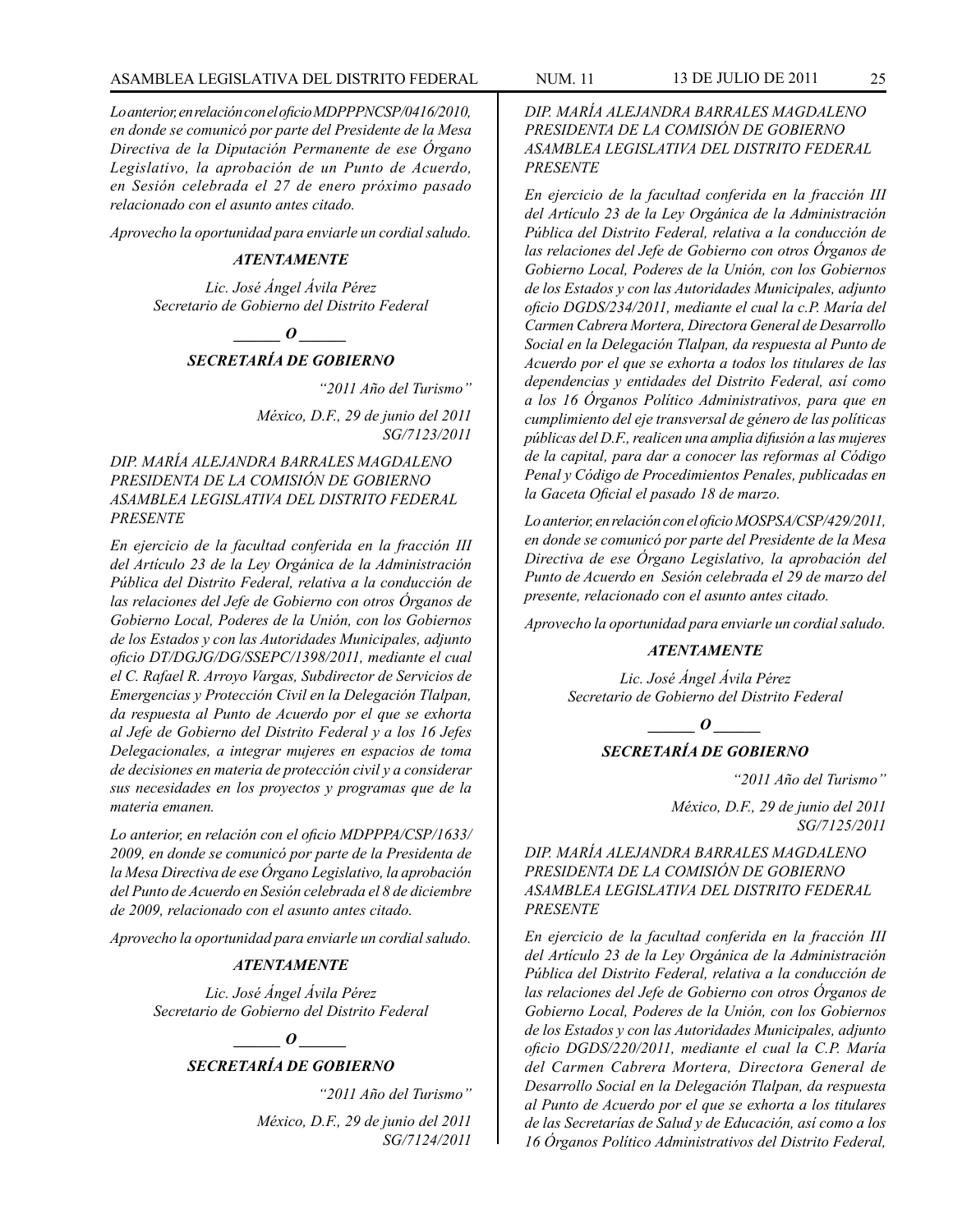*para que con base en la transversalidad de la perspectiva de género en las políticas públicas como refiere la Ley de Acceso de las Mujeres a una Vida libre de Violencia del Distrito Federal, realicen en conjunto un programa de talleres para la prevención del embarazo en adolescentes.* 

*Lo anterior, en relación con el oficio MDDPSRSA/CSP/617/ 2011, en donde se comunicó por parte del Presidente de la Mesa Directiva de ese Órgano Legislativo, la aprobación del Punto de Acuerdo en Sesión celebrada el 1° de junio del presente, relacionado con el asunto antes citado.*

*Aprovecho la oportunidad para enviarle un cordial saludo.*

#### *ATENTAMENTE*

*Lic. José Ángel Ávila Pérez Secretario de Gobierno del Distrito Federal*

> $\bm{o}$ *SECRETARÍA DE GOBIERNO*

> > *"2011 Año del Turismo"*

*México, D.F., 29 de junio del 2011 SG/7126/2011*

*DIP. MARÍA ALEJANDRA BARRALES MAGDALENO PRESIDENTA DE LA COMISIÓN DE GOBIERNO ASAMBLEA LEGISLATIVA DEL DISTRITO FEDERAL PRESENTE*

*En ejercicio de la facultad conferida en la fracción III del Artículo 23 de la Ley Orgánica de la Administración Pública del Distrito Federal, relativa a la conducción de las relaciones del Jefe de Gobierno con otros Órganos de Gobierno Local, Poderes de la Unión, con los Gobiernos de los Estados y con las Autoridades Municipales, y en alcance a mi similar número SG/06901/2011 de fecha 23 de junio, adjunto oficio DGJG/04507/2011, mediante el cual el Ing. Alejandro Zepeda Rodríguez, Encargado del Despacho de la Dirección General Jurídica y de Gobierno en la Delegación Tlalpan, da respuesta al Punto de Acuerdo por el que se exhorta al Jefe Delegacional en Tlalpan para que informe cuál es el estado del procedimiento administrativo SVR/097/2009 y qué acciones administrativas de reposición del estado de clausura ha realizado ante la continuidad de los trabajos de construcción que se realizan en el inmueble ubicado en carretera Picacho Ajusco # 100.*

*Lo anterior, en relación con el oficio MDDPSRSA/CSP/070/ 2011, en donde se comunicó por parte del Presidente de la Mesa Directiva de ese Órgano Legislativo, la aprobación del Punto de Acuerdo en Sesión celebrada el 04 de mayo del presente, relacionado con el asunto antes citado.*

*Aprovecho la oportunidad para enviarle un cordial saludo.*

# *ATENTAMENTE*

*Lic. José Ángel Ávila Pérez Secretario de Gobierno del Distrito Federal*



#### *SECRETARÍA DE GOBIERNO*

*"2011 Año del Turismo"*

*México, D.F., 29 de junio del 2011 SG/7127/2011*

*DIP. MARÍA ALEJANDRA BARRALES MAGDALENO PRESIDENTA DE LA COMISIÓN DE GOBIERNO ASAMBLEA LEGISLATIVA DEL DISTRITO FEDERAL PRESENTE*

*En ejercicio de la facultad conferida en la fracción III del Artículo 23 de la Ley Orgánica de la Administración Pública del Distrito Federal, relativa a la conducción de las relaciones del Jefe de Gobierno con otros Órganos de Gobierno Local, Poderes de la Unión, con los Gobiernos de los Estados y con las Autoridades Municipales, adjunto oficio DT/DGJG/04560/2011, mediante el cual el Ing. Alejandro Zepeda Rodríguez, Encargado del Despacho de la Dirección General Jurídica y de Gobierno en Tlalpan, en respuesta al Punto de Acuerdo por el que se exhorta al Ing. Meyer Klip Gervitz, a la Lic. Martha Delgado Peralta y al C. Higinio Chávez García, para que efectúen las acciones que les correspondan a fin de proteger el suelo de conservación, evitando la expansión de los asentamientos humanos irregulares en la Delegación Tlalpan.*

*Lo anterior, en relación con el oficio MDDPPRSA/CSP/301/ 2011, en donde se comunicó por parte del Presidente de la Mesa Directiva de ese Órgano Legislativo, la aprobación de un Punto de Acuerdo, en Sesión celebrada el 26 de enero del presente, relacionado con el asunto antes citado.*

*Aprovecho la oportunidad para enviarle un cordial saludo.*

#### *ATENTAMENTE*

*Lic. José Ángel Ávila Pérez Secretario de Gobierno del Distrito Federal*

*\_\_\_\_\_\_ O \_\_\_\_\_\_*

# *SECRETARÍA DE GOBIERNO*

*"2011 Año del Turismo"*

*México, D.F., 29 de junio del 2011 SG/7128/2011*

# *DIP. MARÍA ALEJANDRA BARRALES MAGDALENO PRESIDENTA DE LA COMISIÓN DE GOBIERNO ASAMBLEA LEGISLATIVA DEL DISTRITO FEDERAL PRESENTE*

*En ejercicio de la facultad conferida en la fracción III del Artículo 23 de la Ley Orgánica de la Administración Pública del Distrito Federal, relativa a la conducción de las relaciones del Jefe de Gobierno con otros Órganos de Gobierno Local, Poderes de la Unión, con los Gobiernos de los Estados y con las Autoridades Municipales, adjunto oficio DGJG/04506/2011, mediante el cual el Ing. Alejandro Zepeda Rodríguez, Encargado del Despacho de la Dirección*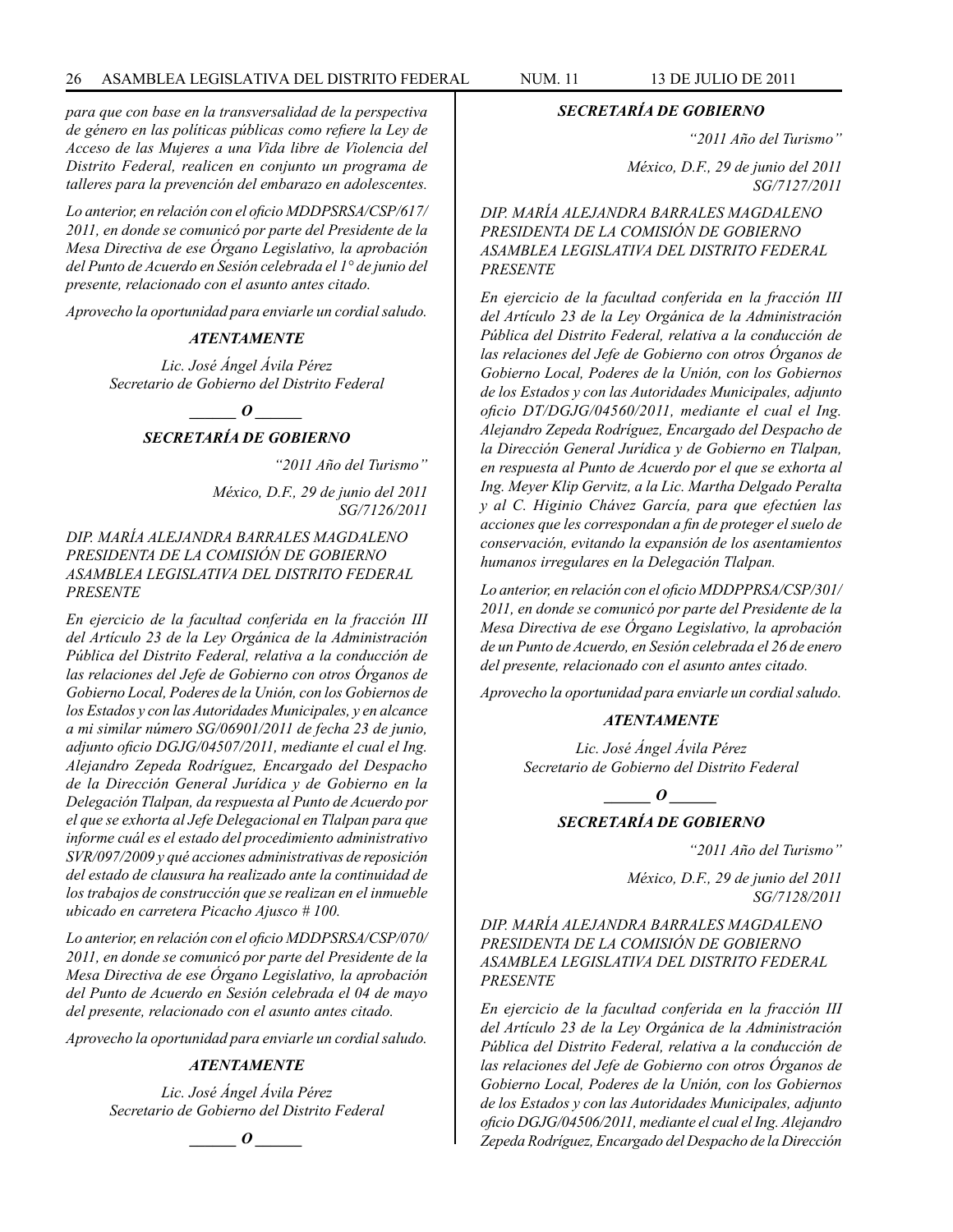*General Jurídica y de Gobierno en la Delegación Tlalpan, da respuesta al Punto de Acuerdo por el que se solicita al Jefe Delegacional en Tlalpan y al Oficial Mayor del Gobierno del Distrito Federal, un informe pormenorizado de la situación jurídica del predio conocido como Quiltepec.*

*Lo anterior, en relación con el oficio MDDPPRSA/CSP/1067 /2011, en donde se comunicó por parte del Presidente de la Mesa Directiva de ese Órgano Legislativo, la aprobación del Punto dé Acuerdo en Sesión celebrada el 2 de marzo del presente, relacionado con el asunto antes citado.*

*Aprovecho la oportunidad para enviarle un cordial saludo.*

# *ATENTAMENTE*

*Lic. José Ángel Ávila Pérez Secretario de Gobierno del Distrito Federal*

# *\_\_\_\_\_\_ O \_\_\_\_\_\_*

#### *SECRETARÍA DE GOBIERNO*

*"2011 Año del Turismo"*

*México, D.F., 29 de junio del 2011 SG/7129/2011*

# *DIP. MARÍA ALEJANDRA BARRALES MAGDALENO PRESIDENTA DE LA COMISIÓN DE GOBIERNO ASAMBLEA LEGISLATIVA DEL DISTRITO FEDERAL PRESENTE*

*En ejercicio de la facultad conferida en la fracción III del Artículo 23 de la Ley Orgánica de la Administración Pública del Distrito Federal, relativa a la conducción de las relaciones del Jefe de Gobierno con otros Órganos de Gobierno Local, Poderes de la Unión, con los Gobiernos de los Estados y con las Autoridades Municipales, adjunto oficio DGDS/197/11, mediante el cual la C.P. María del Carmen Cabrera Mortera, Directora General de Desarrollo Social en la Delegación Tlalpan, da respuesta al Punto de Acuerdo por el que se exhorta al Secretario de Salud del Distrito Federal y a los Titulares de las 16 Demarcaciones Político Administrativas, para que refuercen los programas de hidratación en puntos estratégicos de la Ciudad de México.*

*Lo anterior, en relación con el oficio MDSPSA/CSP/1501/ 2011, en donde se comunicó por parte de la Presidenta de la Mesa Directiva de ese Órgano Legislativo, la aprobación del Punto de Acuerdo en Sesión celebrada el 19 de abril del presente, relacionado con el asunto antes citado.*

*Aprovecho la oportunidad para enviarle un cordial saludo.*

#### *ATENTAMENTE*

*Lic. José Ángel Ávila Pérez Secretario de Gobierno del Distrito Federal*

*\_\_\_\_\_\_ O \_\_\_\_\_\_*

*SECRETARÍA DE GOBIERNO*

*"2011 Año del Turismo"*

*México, D.F., 29 de junio del 2011 SG/7130/2011*

*DIP. MARÍA ALEJANDRA BARRALES MAGDALENO PRESIDENTA DE LA COMISIÓN DE GOBIERNO ASAMBLEA LEGISLATIVA DEL DISTRITO FEDERAL PRESENTE*

*En ejercicio de la facultad conferida en la fracción III del Artículo 23 de la Ley Orgánica de la Administración Pública del Distrito Federal, relativa a la conducción de las relaciones del Jefe de Gobierno con otros Órganos de Gobierno Local, Poderes de la Unión, con los Gobiernos de los Estados y con las Autoridades Municipales, adjunto oficio DGDS/233/11, mediante el cual la C.P. María del Carmen Cabrera Mortera, Directora General de Desarrollo Social en la Delegación Tlalpan, da respuesta al Punto de Acuerdo por el que se exhorta a los 16 Jefes Delegacionales del Distrito Federal a fin de que implementen un botón de emergencia (pánico) audible y visual, en diversos puntos de los Centros Deportivos que se encuentran bajo su responsabilidad, en sus respectivas Demarcaciones.*

*Lo anterior, en relación con el oficio MODPPRSA/CSP/705/ 2011, en donde se comunicó por parte del Presidente de la Mesa Directiva de la Diputación Permanente de ese Órgano Legislativo, la aprobación de un Punto de Acuerdo en Sesión celebrada el 09 de febrero del presente, relacionado con el asunto antes citado.*

*Aprovecho la oportunidad para enviarle un cordial saludo.*

#### *ATENTAMENTE*

*Lic. José Ángel Ávila Pérez Secretario de Gobierno del Distrito Federal*

*o*  $\theta$ 

# *SECRETARÍA DE GOBIERNO*

*"2011 Año del Turismo"*

*México, D.F., 29 de junio del 2011 SG/7131/2011*

# *DIP. MARÍA ALEJANDRA BARRALES MAGDALENO PRESIDENTA DE LA COMISIÓN DE GOBIERNO ASAMBLEA LEGISLATIVA DEL DISTRITO FEDERAL PRESENTE*

*En ejercicio de la facultad conferida en la fracción III del Artículo 23 de la Ley Orgánica de la Administración Pública del Distrito Federal, relativa a la conducción de las relaciones del Jefe de Gobierno con otros Órganos de Gobierno Local, Poderes de la Unión, con los Gobiernos de los Estados y con las Autoridades Municipales, adjunto oficio DG/G/04510/2011, mediante el cual el Ing. Alejandro Zepeda Rodríguez, Encargado del Despacho de la Dirección*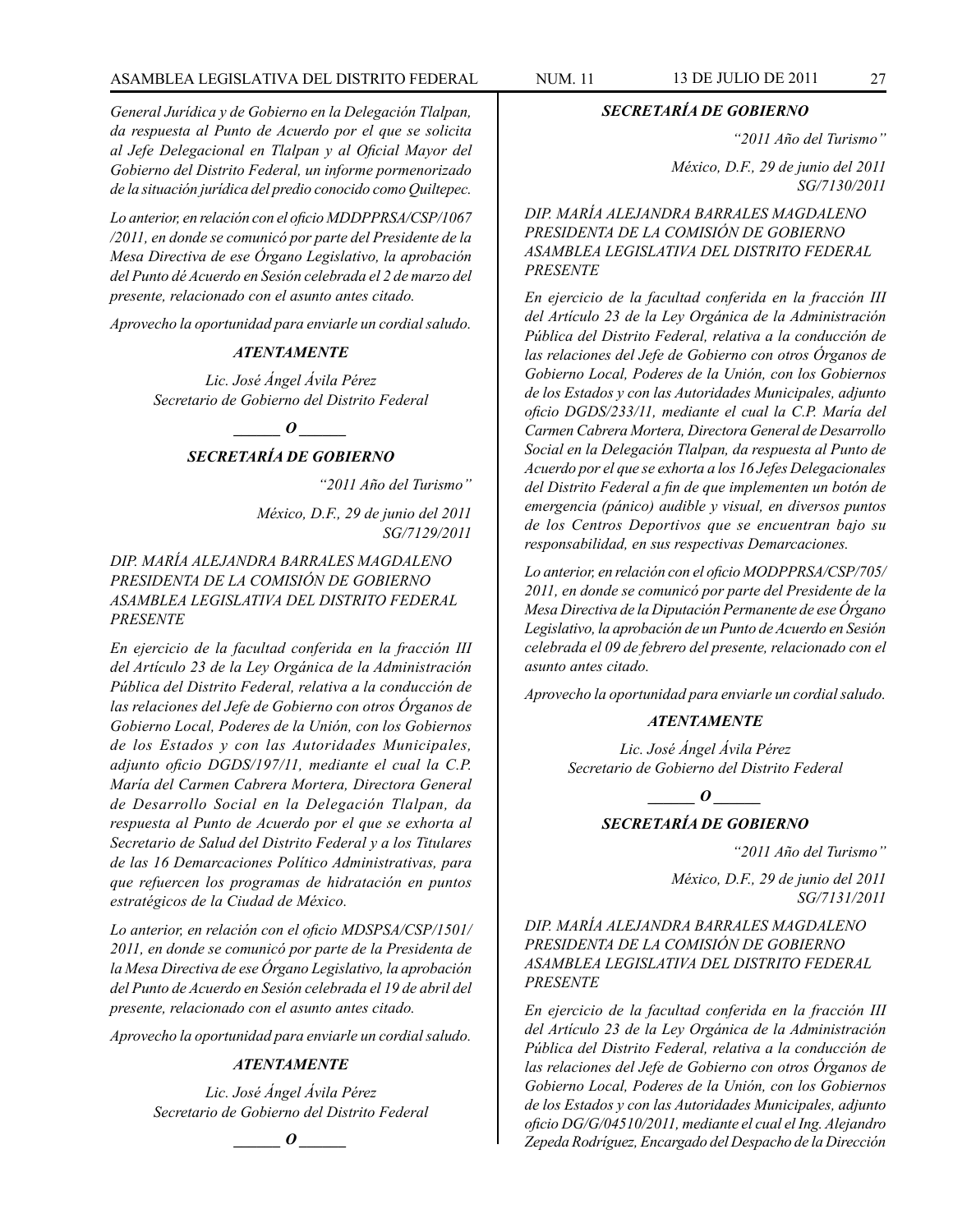# 28 ASAMBLEA LEGISLATIVA DEL DISTRITO FEDERAL NUM. 11 13 DE JULIO DE 2011

*General Jurídica y de Gobierno en la Delegación Tlalpan, da respuesta al Punto de Acuerdo relativo al exhorto a los titulares de los 16 Órganos Político Administrativos del Distrito Federal para que cumplan con lo establecido en el Artículo 6 fracción VII de la Ley de Establecimientos Mercantiles del Distrito Federal.*

*Lo anterior en relación con el oficio MDPPSA/CSP/348/2010, en donde se comunicó por parte del Vicepresidente de la Mesa Directiva de ese Órgano Legislativo, la aprobación de un Punto de Acuerdo en Sesión celebrada el 30 de septiembre próximo pasado, relacionado con el asunto antes citado.*

*Aprovecho la oportunidad para enviarle un cordial saludo.*

#### *ATENTAMENTE*

*Lic. José Ángel Ávila Pérez Secretario de Gobierno del Distrito Federal*

*\_\_\_\_\_\_ O \_\_\_\_\_\_*

# *SECRETARÍA DE GOBIERNO*

*"2011 Año del Turismo"*

*México, D.F., 29 de junio del 2011 SG/7132/2011*

### *DIP. MARÍA ALEJANDRA BARRALES MAGDALENO PRESIDENTA DE LA COMISIÓN DE GOBIERNO ASAMBLEA LEGISLATIVA DEL DISTRITO FEDERAL PRESENTE*

*En ejercicio de la facultad conferida en la fracción III del Artículo 23 de la Ley Orgánica de la Administración Pública del Distrito Federal, relativa a la conducción de las relaciones del Jefe de Gobierno con otros Órganos de Gobierno Local, Poderes de la Unión, con los Gobiernos de los Estados y con las Autoridades Municipales, adjunto oficio DGJG/04509/2011, mediante el cual el Ing. Alejandro Zepeda Rodríguez, Encargado del Despacho de la Dirección General Jurídica y de Gobierno en la Delegación Tlalpan, da respuesta al Punto de Acuerdo relativo a la solicitud a los 16 Jefes Delegacionales, a que en la implementación de Políticas Públicas Delegacionales, se garantice la no violación de los Derechos Humanos de las sexo-servidoras y los sexo-servidores.*

*Lo anterior, en relación con el oficio MDPPSA/CSP/1097/ 2010, en donde se comunicó por parte del Presidente de la Mesa Directiva de ese Órgano Legislativo, la aprobación de un Punto de Acuerdo, en Sesión celebrada el 03 de noviembre próximo pasado, relacionado con el asunto antes citado.*

*Aprovecho la oportunidad para enviarle un cordial saludo.*

#### *ATENTAMENTE*

*Lic. José Ángel Ávila Pérez Secretario de Gobierno del Distrito Federal*

 $\bm{o}$ 

#### *SECRETARÍA DE GOBIERNO*

*"2011 Año del Turismo"*

*México, D.F., 29 de junio del 2011 SG/7133/2011*

*DIP. MARÍA ALEJANDRA BARRALES MAGDALENO PRESIDENTA DE LA COMISIÓN DE GOBIERNO ASAMBLEA LEGISLATIVA DEL DISTRITO FEDERAL PRESENTE*

*En ejercicio de la facultad conferida en la fracción III del Artículo 23 de la Ley Orgánica de la Administración Pública del Distrito Federal, relativa a la conducción de las relaciones del Jefe de Gobierno con otros Órganos de Gobierno Local, Poderes de la Unión, con los Gobiernos de los Estados y con las Autoridades Municipales, adjunto oficio DGJG/04541/2011, mediante el cual el Ing. Alejandro Zepeda Rodríguez, Encargado del Despacho de la Dirección General Jurídica y de Gobierno en la Delegación Tlalpan, da respuesta al Punto de Acuerdo por el que se exhorta al Jefe Delegacional en Tlalpan, para que en coordinación con el Instituto de Verificación Administrativa y la Secretaría de Desarrollo Urbano y Vivienda del Distrito Federal, se proceda cuanto antes a la clausura y demolición de la obra ubicada en Insurgentes Sur 3695, entre Corregidora y Cuauhtémoc, Colonia Miguel Hidalgo.*

*Lo anterior, en relación con el oficio MDSPSA/CSP/1423/ 2011, en donde se comunicó por parte de la Presidenta de la Mesa Directiva de ese Órgano Legislativo, la aprobación del Punto de Acuerdo en Sesión celebrada el 18 de abril del presente, relacionado con el asunto antes citado.*

*Aprovecho la oportunidad para enviarle un cordial saludo.*

#### *ATENTAMENTE*

*Lic. José Ángel Ávila Pérez Secretario de Gobierno del Distrito Federal*

*\_\_\_\_\_\_ O \_\_\_\_\_\_*

# *SECRETARÍA DE GOBIERNO*

*"2011 Año del Turismo"*

*México, D.F., 23 de junio del 2011 SG/6896/2011*

*DIP. MARÍA ALEJANDRA BARRALES MAGDALENO PRESIDENTA DE LA COMISIÓN DE GOBIERNO ASAMBLEA LEGISLATIVA DEL DISTRITO FEDERAL PRESENTE*

*En ejercicio de la facultad conferida en la fracción III del Artículo 23 de la Ley Orgánica de la Administración Pública del Distrito Federal, relativa a la conducción de las relaciones del Jefe de Gobierno con otros Órganos de Gobierno Local, Poderes de la Unión, con los Gobiernos de los Estados y con las Autoridades Municipales, adjunto oficio DAO/DGDD/370/2011, mediante el cual el Lic. Joaquín Meléndez Lira, Director General de Desarrollo Delegacional en Álvaro Obregón, da respuesta al Punto*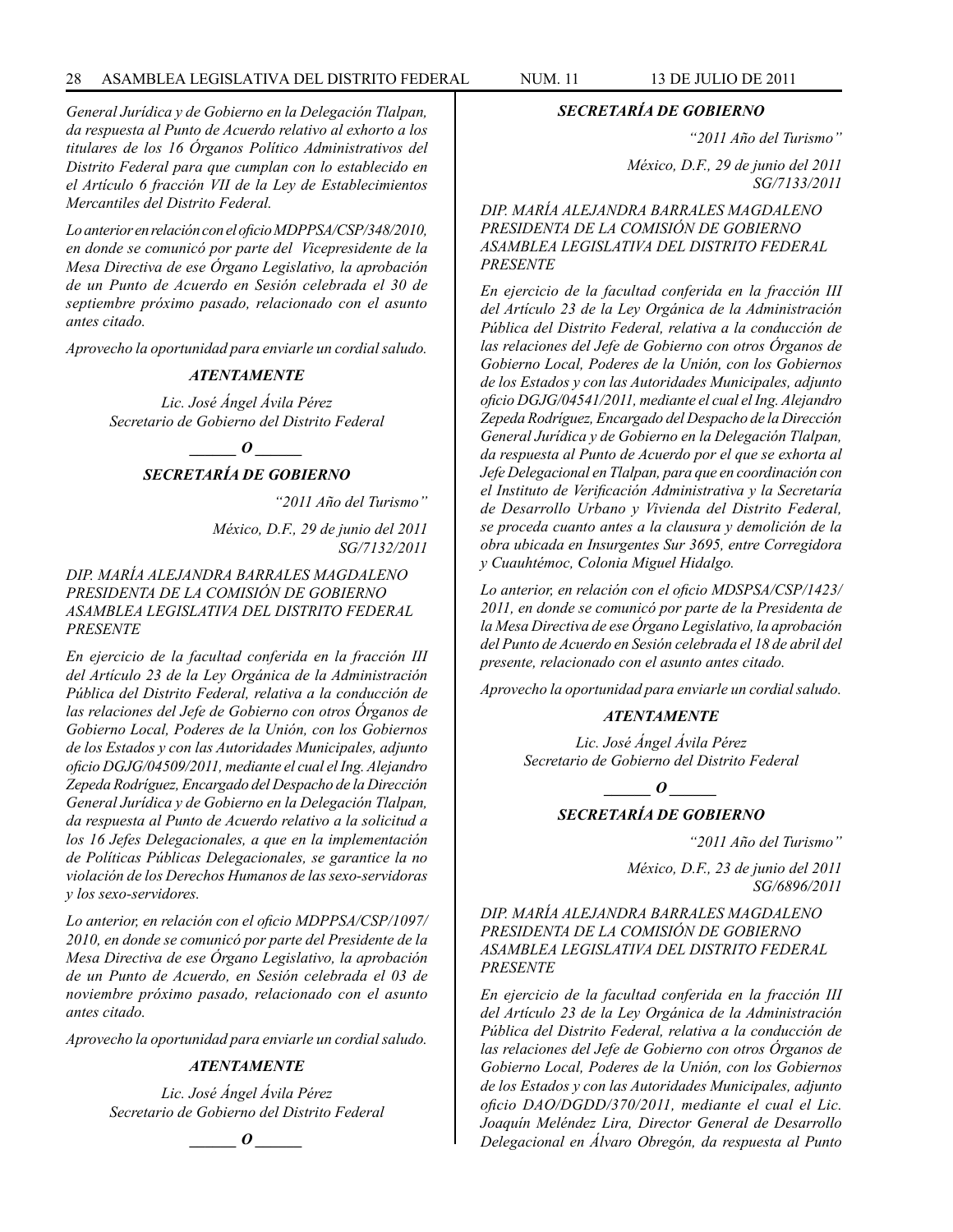# ASAMBLEA LEGISLATIVA DEL DISTRITO FEDERAL NUM. 11 13 DE JULIO DE 2011 29

*de Acuerdo por el que se exhorta a los titulares de las Secretarías de Salud y de Educación, así como a los 16 Órganos Político Administrativos del Distrito Federal, para que con base en la transversalidad de la perspectiva de género en las políticas públicas como refiere la Ley de Acceso de las Mujeres a una Vida Libre de Violencia del Distrito Federal, realicen en conjunto un programa de talleres para la prevención del embarazo en adolescentes.* 

*Lo anterior, en relación con el oficio MDDPSRSA/CSP/604/ 2011, en donde se comunicó por parte del Presidente de la Mesa Directiva de ese Órgano Legislativo, la aprobación del Punto de Acuerdo en Sesión celebrada ello de junio del presente, relacionado con el asunto antes citado.*

*Aprovecho la oportunidad para enviarle un cordial saludo.*

#### *ATENTAMENTE*

*Lic. José Ángel Ávila Pérez Secretario de Gobierno del Distrito Federal*

*\_\_\_\_\_\_ O \_\_\_\_\_\_*

# *SECRETARÍA DE GOBIERNO*

*"2011 Año del Turismo"*

*México, D.F., 29 de junio del 2011 SG/7135/2011*

*DIP. MARÍA ALEJANDRA BARRALES MAGDALENO PRESIDENTA DE LA COMISIÓN DE GOBIERNO ASAMBLEA LEGISLATIVA DEL DISTRITO FEDERAL PRESENTE*

*En ejercicio de la facultad conferida en la fracción III del Artículo 23 de la Ley Orgánica de la Administración Pública del Distrito Federal, relativa a la conducción de las relaciones del Jefe de Gobierno con otros Órganos de Gobierno Local, Poderes de la Unión, con los Gobiernos de los Estados y con las Autoridades Municipales, adjunto oficio 00/ 363/ 2011, mediante el cual el Lic. Agustín Torres Pérez, Jefe Delegacional en Cuauhtémoc, da respuesta al Punto de Acuerdo por el que se solicita a la Secretaría de Cultura y a los 16 Jefes Delegacionales del Distrito Federal a que, dentro de sus atribuciones, diseñen e implementen un programa en conjunto para el aprovechamiento efecto de las Casas de Cultura .*

*Lo anterior, en relación con el oficio MDSPSA/CSP/140/2011, en donde se comunicó por parte del Vicepresidente de la Mesa Directiva de ese Órgano Legislativo, la aprobación del Punto de Acuerdo en Sesión celebrada el 17 de marzo del presente, relacionado con el asunto antes citado.*

*Aprovecho la oportunidad para enviarle un cordial saludo.*

# *ATENTAMENTE*

*Lic. José Ángel Ávila Pérez Secretario de Gobierno del Distrito Federal*

 $\bm{o}$ 

#### *SECRETARÍA DE GOBIERNO*

*"2011 Año del Turismo"*

*México, D.F., 29 de junio del 2011 SG/7136/2011*

*DIP. MARÍA ALEJANDRA BARRALES MAGDALENO PRESIDENTA DE LA COMISIÓN DE GOBIERNO ASAMBLEA LEGISLATIVA DEL DISTRITO FEDERAL PRESENTE*

*En ejercicio de la facultad conferida en la fracción III del Artículo 23 de la Ley Orgánica de la Administración Pública del Distrito Federal, relativa a la conducción de las relaciones del Jefe de Gobierno con otros Órganos de Gobierno Local, Poderes de la Unión, con los Gobiernos de los Estados y con las Autoridades Municipales, adjunto oficios UDVE/094/2011 y UDVE/095/2011, mediante los cuales la Lic. Lidia Sánchez Cortés, J.U.D, de Servicio de Empleo y Vinculación Empresarial en la Delegación Cuajimalpa de Morelos, da respuesta al Punto de Acuerdo por el que se exhorta a los 16 Jefes Delegacionales para que, en el ámbito de sus respectivas competencias, y en coordinación con la Secretaría del Trabajo y Fomento al Empleo, realicen cada seis meses ferias de fomento al empleo en cada una de las Demarcaciones.*

*Lo anterior, en relación con el oficio MDSPSNCSP/1597/2011, en donde se comunicó por parte de la Presidenta de la Mesa Directiva de ese Órgano Legislativo, la aprobación del Punto de Acuerdo en Sesión celebrada el 26 de abril del presente, relacionado con el asunto antes citacto.*

*Aprovecho la oportunidad para enviarle un cordial saludo.*

#### *ATENTAMENTE*

*Lic. José Ángel Ávila Pérez Secretario de Gobierno del Distrito Federal*

 $\_\_0$ 

# *SECRETARÍA DE GOBIERNO*

*"2011 Año del Turismo"*

*México, D.F., 29 de junio del 2011 SG/7137/2011*

# *DIP. MARÍA ALEJANDRA BARRALES MAGDALENO PRESIDENTA DE LA COMISIÓN DE GOBIERNO ASAMBLEA LEGISLATIVA DEL DISTRITO FEDERAL PRESENTE*

*En ejercicio de la facultad conferida en la fracción III del Artículo 23 de la Ley Orgánica de la Administración Pública del Distrito Federal, relativa a la conducción de las relaciones del Jefe de Gobierno con otros Órganos de Gobierno Local, Poderes de la Unión, con los Gobiernos de los Estados y con las Autoridades Municipales, adjunto oficio CSP/1602/2011, mediante el cual el C. José Luis Morales Ramírez, Coordinador de Seguridad Pública en la Delegación Iztacalco, da respuesta al Punto de Acuerdo*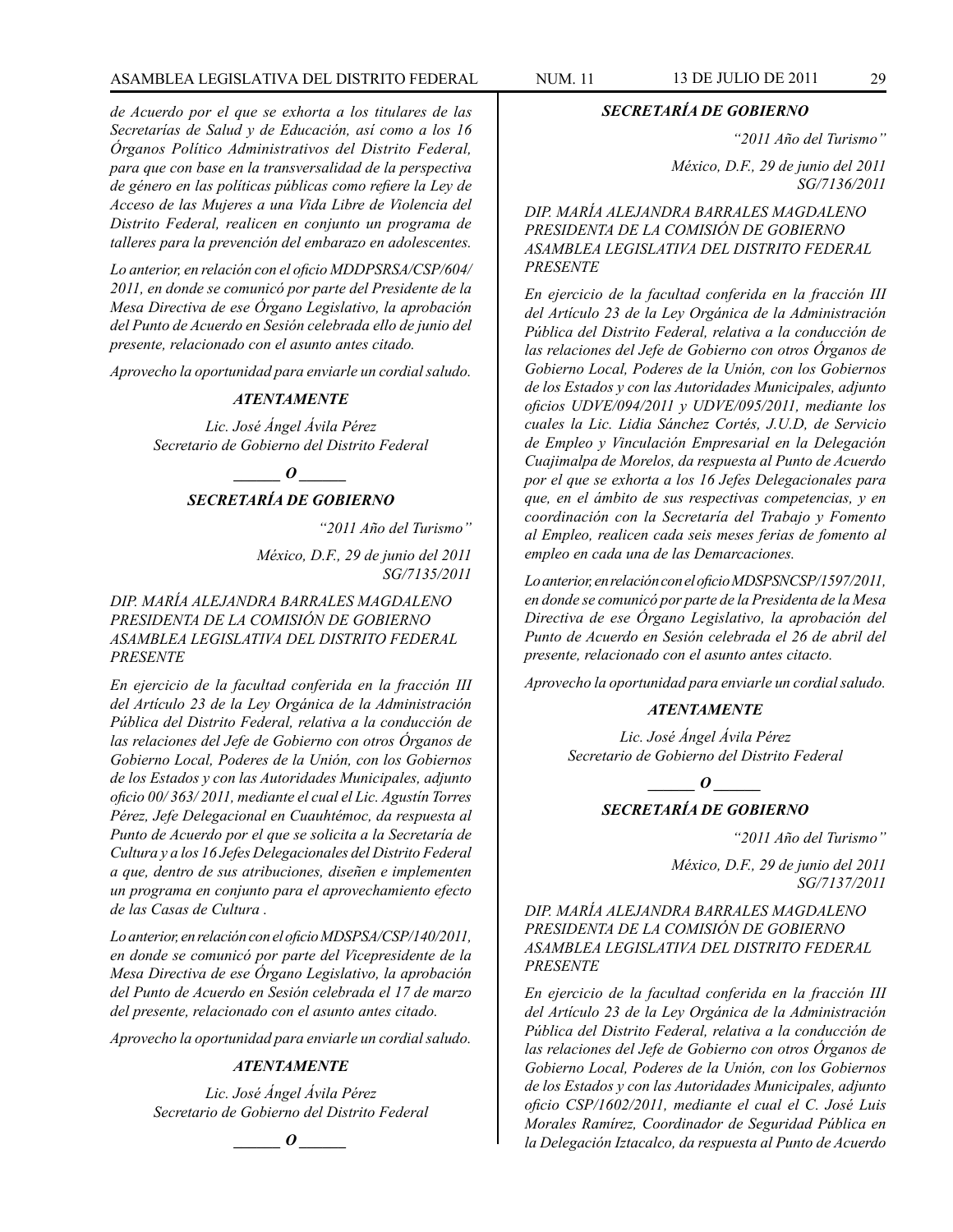# 30 ASAMBLEA LEGISLATIVA DEL DISTRITO FEDERAL NUM. 11 13 de JUlIO de 2011

*por el que se solicita al Secretario de Seguridad Pública del Distrito Federal, al Procurador General de Justicia del Distrito Federal y a los 16 Jefes Delegacionales para que, de manera coordinada y permanente, realicen operativos a fin de evitar la exhibición y venta de material pornográfico en la vía pública.*

*Lo anterior, en relación con el oficio MDSPSA/CSP/1659/ 2011, en donde se comunicó por parte de la Presidenta de la Mesa Directiva de ese Órgano Legislativo, la aprobación del Punto de Acuerdo en Sesión celebrada el 28 de abril del presente, relacionado con el asunto antes citado.*

*Aprovecho la oportunidad para enviarle un cordial saludo.*

#### *ATENTAMENTE*

*Lic. José Ángel Ávila Pérez Secretario de Gobierno del Distrito Federal*

 $\bm{o}$  $\bm{o}$  $\bm{o}$  $\bm{o}$  $\bm{o}$  $\bm{o}$  $\bm{o}$  $\bm{o}$  $\bm{o}$  $\bm{o}$  $\bm{o}$  $\bm{o}$  $\bm{o}$  $\bm{o}$  $\bm{o}$  $\bm{o}$  $\bm{o}$  $\bm{o}$  $\bm{o}$  $\bm{o}$  $\bm{o}$  $\bm{o}$  $\bm{o}$  $\bm{o}$  $\bm{o}$  $\bm{o}$  $\bm{o}$  $\bm{o}$  $\bm{o}$  $\bm{o}$  $\bm{o}$  *\bm{o* 

# *SECRETARÍA DE GOBIERNO*

*"2011 Año del Turismo"*

*México, D.F., 29 de junio del 2011 SG/7138/2011*

*DIP. MARÍA ALEJANDRA BARRALES MAGDALENO PRESIDENTA DE LA COMISIÓN DE GOBIERNO ASAMBLEA LEGISLATIVA DEL DISTRITO FEDERAL PRESENTE*

*En ejercicio de la facultad conferida en la fracción III del Artículo 23 de la Ley Orgánica de la Administración Pública del Distrito Federal, relativa a la conducción de las relaciones del Jefe de Gobierno con otros Órganos de Gobierno Local, Poderes de la Unión, con los Gobiernos de los Estados y con las Autoridades Municipales, adjunto oficio DGIG/2917/2011, mediante el cual el Lic. Víctor Manuel Morales Roque, Director General Jurídico y de Gobierno en la Delegación Iztacalco, da respuesta al Punto de Acuerdo por el que se exhorta a los 16 Jefes Delegacionales del Distrito Federal, para que emitan una circular a todos los estacionamientos públicos, con la finalidad de que se apeguen al cobro de tarifas por fracción, como lo establece la normatividad del Artículo 50 de la Ley de Establecimientos Mercantiles.*

*Lo anterior, en relación con el oficio MDSPSA/CSP/601/2011, en donde se comunicó por parte del Presidente de la Mesa Directiva de ese Órgano Legislativo, la aprobación del Punto de Acuerdo en Sesión celebrada el 31 de marzo del presente, relacionado con el asunto antes citado.*

*Aprovecho la oportunidad para enviarle un cordial saludo.*

#### *ATENTAMENTE*

*Lic. José Ángel Ávila Pérez Secretario de Gobierno del Distrito Federal*

 $\bm{o}$ 

#### *SECRETARÍA DE GOBIERNO*

*"2011 Año del Turismo"*

*México, D.F., 29 de junio del 2011 SG/7139/2011*

*DIP. MARÍA ALEJANDRA BARRALES MAGDALENO PRESIDENTA DE LA COMISIÓN DE GOBIERNO ASAMBLEA LEGISLATIVA DEL DISTRITO FEDERAL PRESENTE*

*En ejercicio de la facultad conferida en la fracción III del Artículo 23 de la Ley Orgánica de la Administración Pública del Distrito Federal, relativa a la conducción de las relaciones del Jefe de Gobierno con otros Órganos de Gobierno Local, Poderes de la Unión, con los Gobiernos de los Estados y con las Autoridades Municipales, adjunto oficio DAO/DGDD/362/2011, mediante el cual el Lic. Joaquín Meléndez Lira, Director General de Desarrollo Delegacional en Álvaro Obregón, da respuesta al Punto de Acuerdo relativo a la solicitud a los 16 Jefes Delegacionales del Distrito Federal, para que envíen a esa Soberanía información sobre el padrón de locatarios así como la ubicación y nombre de los mercados públicos de su Demarcación.*

*Lo anterior, en relación con el oficio MDPPSA/CSP/1033/ 2010, en donde se comunicó por parte del Presidente de la Mesa Directiva de ese Órgano Legislativo, la aprobación de un Punto de Acuerdo, en Sesión celebrada el 03 de noviembre próximo pasado, relacionado con el asunto antes citado.*

*Aprovecho la oportunidad para enviarle un cordial saludo.*

#### *ATENTAMENTE*

*Lic. José Ángel Ávila Pérez Secretario de Gobierno del Distrito Federal*

 $\bm{o}$ 

# *SECRETARÍA DE GOBIERNO*

*"2011 Año del Turismo"*

*México, D.F., 04 de julio del 2011 SG/7185/2011*

*DIP. MARÍA ALEJANDRA BARRALES MAGDALENO PRESIDENTA DE LA COMISIÓN DE GOBIERNO ASAMBLEA LEGISLATIVA DEL DISTRITO FEDERAL PRESENTE*

*En ejercicio de la facultad conferida en la fracción III del Artículo 23 de la Ley Orgánica de la Administración Pública del Distrito Federal, relativa a la conducción de las relaciones del Jefe de Gobierno con otros Órganos de Gobierno Local, Poderes de la Unión, con los Gobiernos de los Estados y con las Autoridades Municipales, adjunto oficio SSDF/0327/2011, mediante el cual el Secretario de Salud del Distrito Federal, da respuesta al Punto de Acuerdo, por el que se exhorta para que en caso de existir*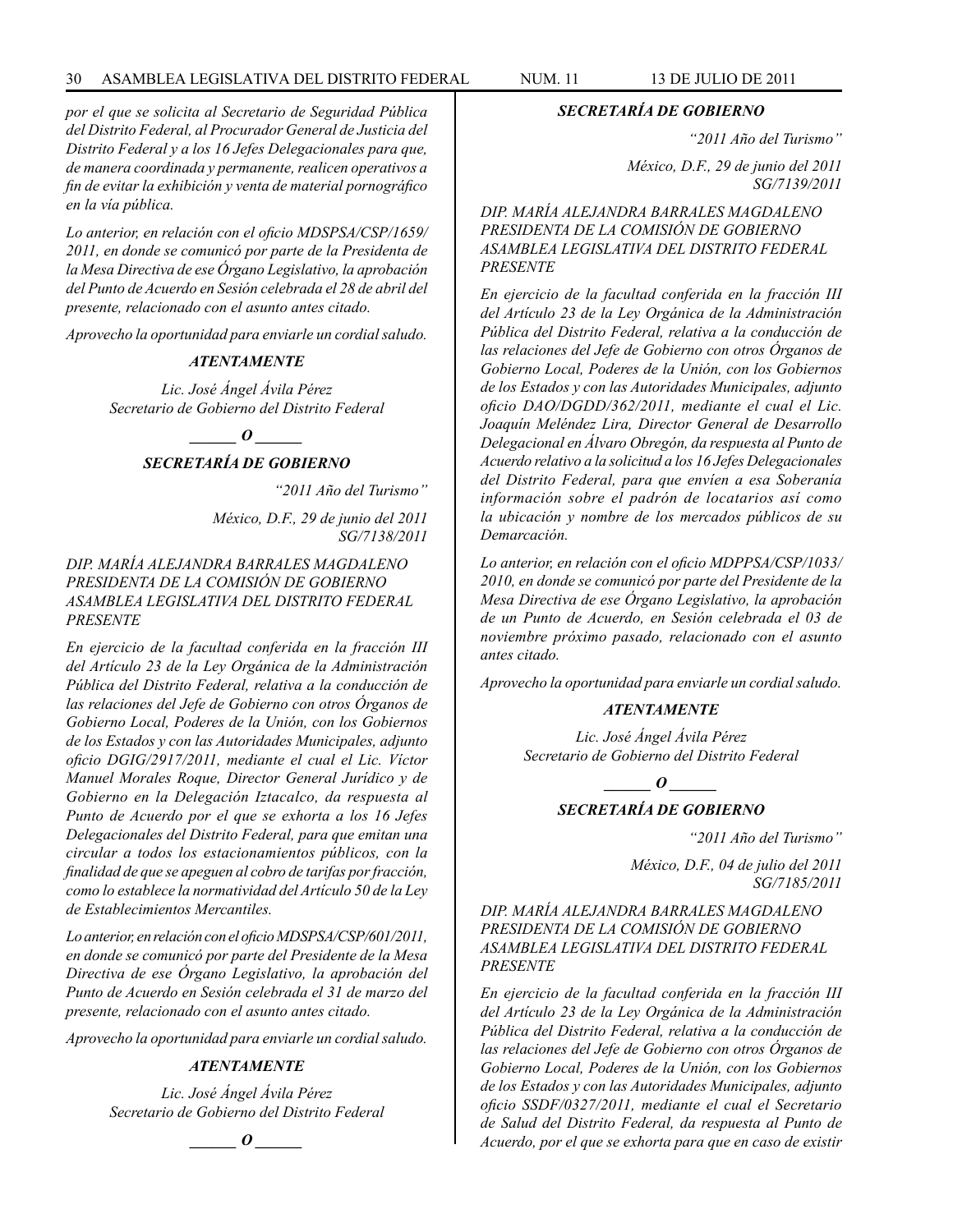*remanentes presupuestales en el ejercicio fiscal 2011, se puedan destinar para la construcción de un Centro de Salud T-I en la U.H. Solidaridad El Salado, Delegación Iztapalapa.*

*Lo anterior, en relación con el oficio MDSPSA/CSP/1290/ 2011, en donde se comunicó por parte de la Presidenta de la Mesa Directiva de ese Órgano Legislativo, la aprobación de un Punto de Acuerdo relacionado con el asunto antes citado.*

*Aprovecho la oportunidad para enviarle un cordial saludo.*

#### *ATENTAMENTE*

*Lic. José Ángel Ávila Pérez Secretario de Gobierno del Distrito Federal*

*d*  $\boldsymbol{\theta}$ 

# *SECRETARÍA DE GOBIERNO*

*"2011 Año del Turismo"*

*México, D.F., 04 de julio del 2011 SG/7180/2011*

*DIP. MARÍA ALEJANDRA BARRALES MAGDALENO PRESIDENTA DE LA COMISIÓN DE GOBIERNO ASAMBLEA LEGISLATIVA DEL DISTRITO FEDERAL PRESENTE*

*En ejercicio de la facultad conferida en la fracción III del Artículo 23 de la Ley Orgánica de la Administración Pública del Distrito Federal, relativa a la conducción de las relaciones del Jefe de Gobierno con otros Órganos de Gobierno Local, Poderes de la Unión, con los Gobiernos de los Estados y con las Autoridades Municipales, adjunto oficio SM.DG.0686,2011, mediante el cual el Director General de Servicios Metropolitanos. S.A de C.V., da respuesta al Punto de Acuerdo, por el que se exhorta informar los acuerdos, resultados y avances para obtener una solución en la regularización de las 240 viviendas de la unidad habitacional Cuchillas del Moral 1.*

*Lo anterior, en relación con el oficio MDDPSRSA/CSP/830/ 2011, en donde se comunicó por parte del Presidente de la Mesa Directiva de la Diputación Permanente de ese Órgano Legislativo, la aprobación de un Punto de Acuerdo relacionado con el asunto antes citado.*

*Aprovecho la oportunidad para enviarle un cordial saludo.*

### *ATENTAMENTE*

*Lic. José Ángel Ávila Pérez Secretario de Gobierno del Distrito Federal*

*\_\_\_\_\_\_ O \_\_\_\_\_\_*

# *SECRETARÍA DE GOBIERNO*

*"2011 Año del Turismo" México, D.F., 04 de julio del 2011 SG/7187/2011*

*DIP. MARÍA ALEJANDRA BARRALES MAGDALENO PRESIDENTA DE LA COMISIÓN DE GOBIERNO ASAMBLEA LEGISLATIVA DEL DISTRITO FEDERAL PRESENTE*

*En ejercicio de la facultad conferida en la fracción III del Artículo 23 de la Ley Orgánica de la Administración Pública del Distrito Federal, relativa a la conducción de las relaciones del Jefe de Gobierno con otros Órganos de Gobierno Local, Poderes de la Unión, con los Gobiernos de los Estados y con las Autoridades Municipales, adjunto oficio SFDF/0145/2011, mediante el cual el Secretario de Finanzas del Distrito Federal, da respuesta al Punto de Acuerdo, por el que se exhorta para que dentro de su respectiva facultad, se acuerde ejecutar los mecanismos necesarios para la creación de ciclovías.*

*Lo anterior, en relación con el oficio MDSPSA/CSP/055/2011, en donde se comunicó por parte del Presidente de la Mesa Directiva de ese Órgano Legislativo, la aprobación de un Punto de Acuerdo relacionado con el asunto antes citado.*

*Aprovecho la oportunidad para enviarle un cordial saludo.*

#### *ATENTAMENTE*

*Lic. José Ángel Ávila Pérez Secretario de Gobierno del Distrito Federal*

# $\bm{o}$ *SECRETARÍA DE GOBIERNO*

*"2011 Año del Turismo"*

*México, D.F., 04 de julio del 2011 SG/7188/2011*

*DIP. MARÍA ALEJANDRA BARRALES MAGDALENO PRESIDENTA DE LA COMISIÓN DE GOBIERNO ASAMBLEA LEGISLATIVA DEL DISTRITO FEDERAL PRESENTE*

*En ejercicio de la facultad conferida en la fracción III del Artículo 23 de la Ley Orgánica de la Administración Pública del Distrito Federal, relativa a la conducción de las relaciones del Jefe de Gobierno con otros Órganos de Gobierno Local, Poderes de la Unión, con los Gobiernos de los Estados y con las Autoridades Municipales, adjunto oficio SSP/136/2011 y anexo del mismo, mediante el cual el Secretario de Seguridad Pública del Distrito Federal, da respuesta al Punto de Acuerdo, por el que se exhorta implementar un programa integral de prevención del delito dirigido a niñas, niños y jóvenes de las escuelas primarias y secundarias de la Delegación Venustiano Carranza, con el propósito de informar y concientizar a esta población de la importancia que representa para el combate a la delincuencia.*

*Lo anterior, en relación con el oficio MDSPSA/CSP/818/2011, en donde se comunicó por parte de la Presidenta de la Mesa Directiva de ese Órgano Legislativo, la aprobación de un Punto de Acuerdo relacionado con el asunto antes citado.*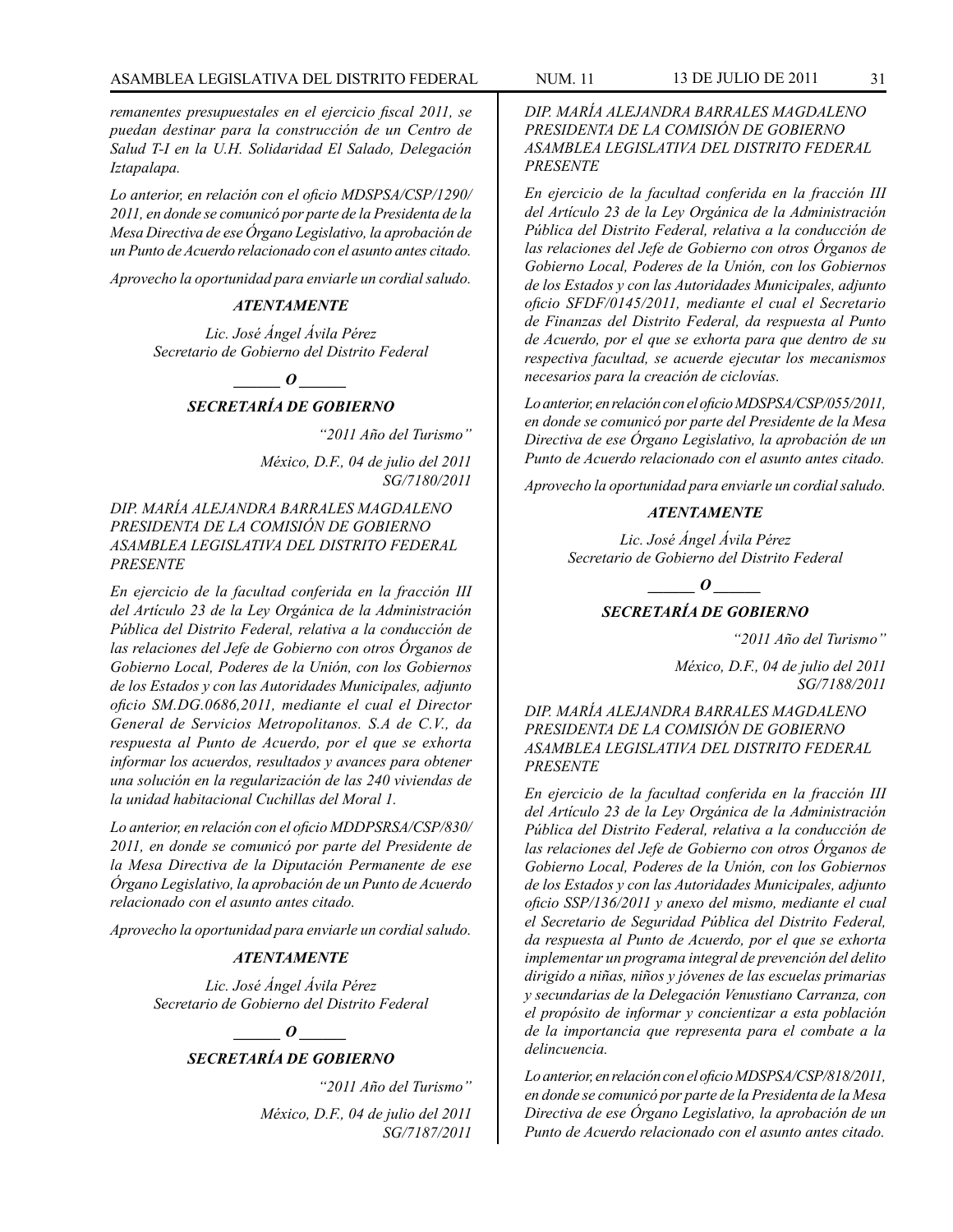*Aprovecho la oportunidad para enviarle un cordial saludo.*

#### *ATENTAMENTE*

*Lic. José Ángel Ávila Pérez Secretario de Gobierno del Distrito Federal*

# *\_\_\_\_\_\_ O \_\_\_\_\_\_*

# *SECRETARÍA DE GOBIERNO*

*"2011 Año del Turismo"*

*México, D.F., 04 de julio del 2011 SG/7189/2011*

*DIP. MARÍA ALEJANDRA BARRALES MAGDALENO PRESIDENTA DE LA COMISIÓN DE GOBIERNO ASAMBLEA LEGISLATIVA DEL DISTRITO FEDERAL PRESENTE*

*En ejercicio de la facultad conferida en la fracción III del Artículo 23 de la Ley Orgánica de la Administración Pública del Distrito Federal, relativa a la conducción de las relaciones del Jefe de Gobierno con otros Órganos de Gobierno Local, Poderes de la Unión, con los Gobiernos de los Estados y con las Autoridades Municipales, adjunto oficio S-34/0437/2011, mediante el cual el Secretario de Desarrollo Urbano y Vivienda del Distrito Federal, da respuesta al Punto de Acuerdo, por el que se solicita informar las razones por las cuales no ha sido desocupado y entregado el predio ubicado en el número 135 de la calle 5, Colonia Agricola Pantitlán, Delegación Iztacalco.*

*Lo anterior, en relación con el oficio MDDPSRSA/CSP/260/ 2011, en donde se comunicó por parte del Presidente de la Mesa Directiva de la Diputación Permanente de ese Órgano Legislativo, la aprobación de un Punto de Acuerdo relacionado con el asunto antes citado.*

*Aprovecho la oportunidad para enviarle un cordial saludo.*

#### *ATENTAMENTE*

*Lic. José Ángel Ávila Pérez Secretario de Gobierno del Distrito Federal*

> *\_\_\_\_\_\_ O \_\_\_\_\_\_ SECRETARÍA DE GOBIERNO*

> > *"2011 Año del Turismo"*

*México, D.F., 04 de julio del 2011 SG/7190/2011*

*DIP. MARÍA ALEJANDRA BARRALES MAGDALENO PRESIDENTA DE LA COMISIÓN DE GOBIERNO ASAMBLEA LEGISLATIVA DEL DISTRITO FEDERAL PRESENTE*

*En ejercicio de la facultad conferida en la fracción III del Artículo 23 de la Ley Orgánica de la Administración Pública del Distrito Federal, relativa a la conducción de las relaciones del Jefe de Gobierno con otros Órganos de*  *Gobierno Local, Poderes de la Unión, con los Gobiernos de los Estados y con las Autoridades Municipales, adjunto oficio SSP/137/2011 y anexo del mismo, mediante el cual el Secretario de Seguridad Pública del Distrito Federal, da respuesta al Punto de Acuerdo, por el que se solicita un informe con diversos aspectos relativos a la distribución y número total de elementos de policía.*

*Lo anterior, en relación con el oficio MDDPSRSA/CSP/ BB1/2011, en donde se comunicó por parte del Presidente de la Mesa Directiva de la Diputación Permanente de ese Órgano Legislativo, la aprobación de un Punto de Acuerdo relacionado con el asunto antes citado.*

*Aprovecho la oportunidad para enviarle un cordial saludo.*

#### *ATENTAMENTE*

*Lic. José Ángel Ávila Pérez Secretario de Gobierno del Distrito Federal*

#### *\_\_\_\_\_\_ O \_\_\_\_\_\_*

#### *SECRETARÍA DE GOBIERNO*

*"2011 Año del Turismo"*

*México, D.F., 04 de julio del 2011 SG/7191/2011*

*DIP. MARÍA ALEJANDRA BARRALES MAGDALENO PRESIDENTA DE LA COMISIÓN DE GOBIERNO ASAMBLEA LEGISLATIVA DEL DISTRITO FEDERAL PRESENTE*

*En ejercicio de la facultad conferida en la fracción III del Artículo 23 de la Ley Orgánica de la Administración Pública del Distrito Federal, relativa a la conducción de las relaciones del Jefe de Gobierno con otros órganos de gobierno local. poderes de la unión, con los gobiernos de los estados y con las autoridades municipales, adjunto oficio lNVEAOF/1 43/2011 y anexo del mismo, mediante el cual el Consejero Presidente del Instituto de Verificación Administrativa del Distrito Federal, da respuesta al Punto de Acuerdo, por el que se solicita un reporte acumulado del año 2010 y los primeros cuatro meses del 2011, así como mantener actualizado en la página Web del instituto la relación de las verificaciones realizadas, así como el resultado de las mismas.*

*Lo anterior, en relación con el oficio MODPSRSA/CSP/ B74/2011, en donde se comunicó por parte del Presidente de la Mesa Directiva de la Diputación Permanente de ese Órgano Legislativo, la aprobación de un Punto de Acuerdo relacionado con el asunto antes citado.*

*Aprovecho la oportunidad para enviarle un cordial saludo.*

# *ATENTAMENTE*

*Lic. José Ángel Ávila Pérez Secretario de Gobierno del Distrito Federal*

 $\bm{o}$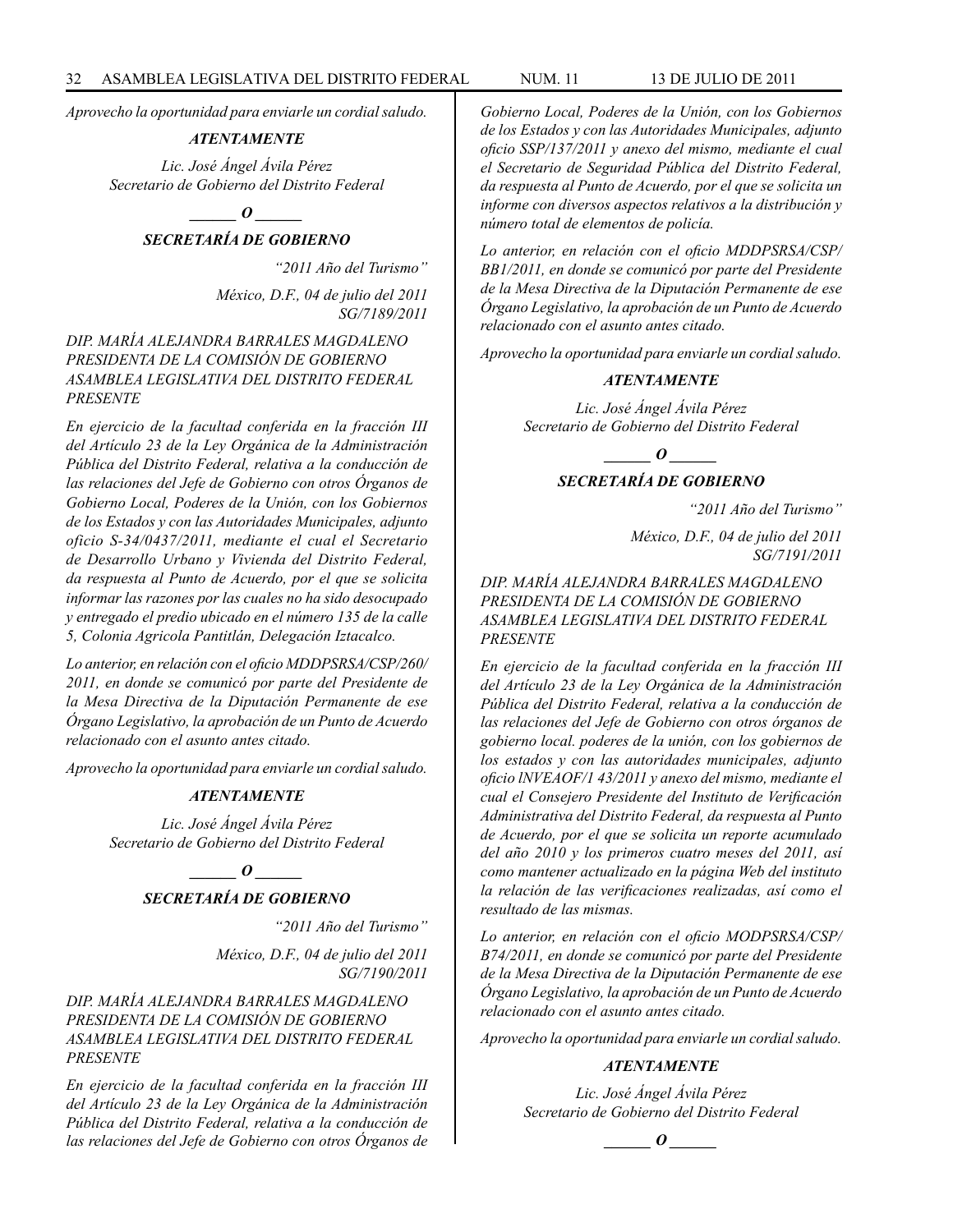#### *SECRETARÍA DE GOBIERNO*

*"2011 Año del Turismo"*

*México, D.F., 05 de julio del 2011 SG/7396/2011*

# *DIP. MARÍA ALEJANDRA BARRALES MAGDALENO PRESIDENTA DE LA COMISIÓN DE GOBIERNO ASAMBLEA LEGISLATIVA DEL DISTRITO FEDERAL PRESENTE*

*En ejercicio de la facultad conferida en la fracción III del Artículo 23 de la Ley Orgánica de la Administración Pública del Distrito Federal, relativa a la conducción de las relaciones del Jefe de Gobierno con otros Órganos de Gobierno Local, Poderes de la Unión, con los Gobiernos de los Estados y con las Autoridades Municipales, adjunto el oficio DGJG/3668/2011, mediante el cual el Lic. Víctor Manuel Morales Roque, Director General Jurídico y de Gobierno en la Delegación Iztacalco, da respuesta al Punto de Acuerdo por el que se exhorta a la y los 16 Jefes Delegacionales a que, en un lapso no mayor a diez días hábiles, remitan a la Asamblea Legislativa, los requerimientos presupuesta les urgentes para subsanar las deficiencias en sus estructuras de protección civil y para crear las condiciones para poseer un atlas de riesgo delegacional.*

*Lo anterior, en relación con el oficio MDDPSRSA/CSP/422 Bis/2011, en donde se comunicó por parte del Presidente de la Mesa Directiva de ese Órgano Legislativo, la aprobación de Punto pe Acuerdo en Sesión celebrada el 25 de mayo del presente, relacionado con el asunto antes citado.*

*Aprovecho la oportunidad para enviarle un cordial saludo.*

#### *ATENTAMENTE*

*Lic. José Ángel Ávila Pérez Secretario de Gobierno del Distrito Federal*

*\_\_\_\_\_\_ O \_\_\_\_\_\_*

# *SECRETARÍA DE GOBIERNO*

*"2011 Año del Turismo"*

*México, D.F., 05 de julio del 2011 SG/7397/2011*

#### *DIP. MARÍA ALEJANDRA BARRALES MAGDALENO PRESIDENTA DE LA COMISIÓN DE GOBIERNO ASAMBLEA LEGISLATIVA DEL DISTRITO FEDERAL PRESENTE*

*En ejercicio de la facultad conferida en la fracción III del Artículo 23 de la Ley Orgánica de la Administración Pública del Distrito Federal, relativa a la conducción de las relaciones del Jefe de Gobierno con otros Órganos de Gobierno Local, Poderes de la Unión, con los Gobiernos de los Estados y con las Autoridades Municipales, adjunto oficio DMH/JOJD/DCPD/327/2011, mediante el cual Carlos Gelista González, Director de Calidad y Proyectos Delegacionales en Miguel Hidalgo, da respuesta al Punto* 

*de Acuerdo por el que se exhorta al lic. Demetrio Javier Sodi de la Tijera, para que envíe a la Dirección Ejecutiva de Verificación Ambiental de la Secretaría del Medio Ambiente del Distrito Federal, los documentos relativos a los números oficiales, alineamientos y declaraciones de apertura de las razones sociales "Convertidota de Polietileno, S.A. de C.V". y de "Industrial de Polietileno, S.A. de C.V"..*

*Lo anterior, en relación con el oficio MDDPSRSA/CSP/822/ 2011, en donde se comunicó por parte del Presidente de la Mesa Directiva de ese Órgano Legislativo, la aprobación del Punto de Acuerdo en Sesión celebrada el 15 de junio del presente, relacionado con el asunto antes citado.* 

*Aprovecho la oportunidad para enviarle un cordial saludo.*

#### *ATENTAMENTE*

*Lic. José Ángel Ávila Pérez Secretario de Gobierno del Distrito Federal*

*\_\_\_\_\_\_ O \_\_\_\_\_\_*

# *SECRETARÍA DE GOBIERNO*

*"2011 Año del Turismo"*

*México, D.F., 05 de julio del 2011 SG/7398/2011*

### *DIP. MARÍA ALEJANDRA BARRALES MAGDALENO PRESIDENTA DE LA COMISIÓN DE GOBIERNO ASAMBLEA LEGISLATIVA DEL DISTRITO FEDERAL PRESENTE*

*En ejercicio de la facultad conferida en la fracción III del Artículo 23 de la Ley Orgánica de la Administración Pública del Distrito Federal, relativa a la conducción de las relaciones del Jefe de Gobierno con otros Órganos de Gobierno Local, Poderes de la Unión, con los Gobiernos de los Estados y con las Autoridades Municipales, adjunto oficio BD10-1.1.2/1415/2011, mediante el cual el lic. Ignacio Germán Reyes Quiróz, Director General Jurídico y de Gobierno en la Delegación La Magdalena Contreras, da respuesta al Punto de Acuerdo por el que se exhorta a los 16 Jefes Delegacionales y al Procurador de Justicia del Distrito Federal, a fin de que atiendan oportunamente las denuncias ciudadanas respecto de los lugares en donde se tiene detectada la realización de fiestas clandestinas, que involucran delitos contra menores de edad.*

*Lo anterior, en relación con el oficio MDDPSRSA/CSP/942/ 2011, en donde se comunicó por parte del Presidente de la Mesa Directiva de ese Órgano Legislativo, la aprobación del Punto de Acuerdo en Sesión celebrada el 15 de junio del presente, relacionado con el asunto antes citado.*

*Aprovecho la oportunidad para enviarle un cordial saludo.*

#### *ATENTAMENTE*

*Lic. José Ángel Ávila Pérez Secretario de Gobierno del Distrito Federal*

 $\bm{o}$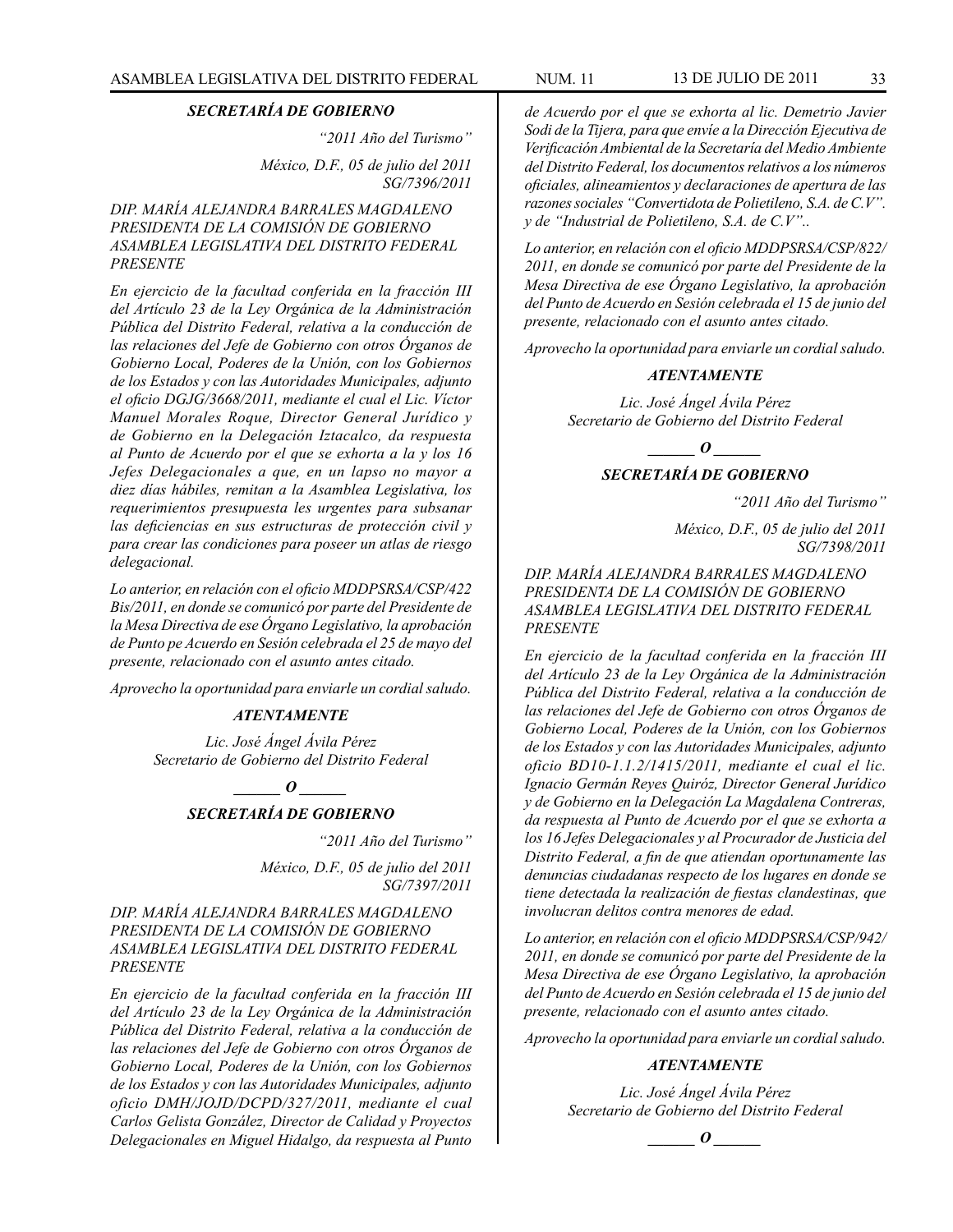#### *SECRETARÍA DE GOBIERNO*

*"2011 Año del Turismo"*

*México, D.F., 06 de julio del 2011 SG/7399/2011*

# *DIP. MARÍA ALEJANDRA BARRALES MAGDALENO PRESIDENTA DE LA COMISIÓN DE GOBIERNO ASAMBLEA LEGISLATIVA DEL DISTRITO FEDERAL PRESENTE*

*En ejercicio de la facultad conferida en la fracción III del Artículo 23 de la Ley Orgánica de la Administración Pública del Distrito Federal, relativa a la conducción de las relaciones del Jefe de Gobierno con otros Órganos de Gobierno Local, Poderes de la Unión, con los Gobiernos de los Estados y con las Autoridades Municipales, adjunto oficio JSP/127/11, mediante el cual el Lic. Carlos Orvañanos Rea, Jefe Delegacional en Cuajimalpa de Morelos, da respuesta al Punto de Acuerdo por el que se exhorta a los 16 Jefes Delegacionales y al Procurador de Justicia del Distrito Federal, a fin de que atiendan oportunamente las denuncias ciudadanas respecto de los lugares en donde se tiene detectada la realización de fiestas clandestinas, que involucran delitos contra menores de edad.*

*Lo anterior, en relación con el oficio MDDPSRSA/CSP/937/ 2011, en donde se comunicó por parte del Presidente de la Mesa Directiva de ese Órgano Legislativo, la aprobación del Punto de Acuerdo en Sesión celebrada el 15 de junio del presente, relacionado con el asunto antes citado.*

*Aprovecho la oportunidad para enviarle un cordial saludo.*

### *ATENTAMENTE*

*Lic. José Ángel Ávila Pérez Secretario de Gobierno del Distrito Federal*

*o*  $\theta$ 

Asimismo se informa a esta Diputación Permanente que toda vez que los comunicados a los que se ha hecho referencia contienen respuestas relativas a asuntos aprobados por este Órgano Legislativo, por economía procesal parlamentaria se toma la siguiente determinación:

Hágase del conocimiento de los Diputados promoventes y tome nota la Secretaría.

Esta Presidencia informa que se recibió un comunicado del Consejo de Evaluación del Desarrollo Social del Distrito Federal. Asimismo se informa que dicho comunicado remite diversa información en cumplimiento a la Ley de Desarrollo Social del Distrito Federal, por lo cual se instruye su remisión a las Comisiones de Desarrollo Social y de Vigilancia y Evaluación de Políticas y Programas Sociales para los efectos correspondientes.

# *CONSEJO DE EVALUACIÓN DEL DESARROLLO SOCIAL DEL DISTRITO FEDERAL*

*CEDS/DG/0236/2011 México DF, a 29 de marzo de 2011.*

*DIP. MARÍA ALEJANDRA BARRALES MAGDALENO PRESIDENTA DE LA COMISIÓN DE GOBIERNO ASAMBLEA LEGISLATIVA DEL DISTRITO FEDERAL PRESENTE*

*Por este medio, y en cumplimiento a lo dispuesto en la fracción IV del Artículo 34 de la Ley de Desarrollo Social para el Distrito Federal, me permito entregar por su conducto a esa H. Asamblea Legislativa del Distrito Federal, el informe del Programa de Verificación de Padrones de Beneficiarios de Programas Sociales, correspondiente al período octubre-diciembre de 2010, con dos anexos que consisten en:*

*I. Matriz de correspondencia de verificación de publicación de padrones de programas sociales que cuentan con reglas de operación 2009, al 31 de diciembre de 2010.*

*II. Reporte anual de la verificación administrativa de realizada por la Contraloría General del DF los padrones de programas sociales.*

*Sin otro particular, aprovecho la ocasión para enviarle un cordial saludo.* 

#### *ATENTAMENTE*

*Mtro. Pablo Enrique Yáñez Rizo Director General*

Tome nota la Secretaría.

Esta Presidencia informa que se recibieron 2 comunicados de la Secretaría de Finanzas del Distrito Federal por los que remite diversa información en cumplimiento a lo dispuesto por la Ley de Extinción de Dominio para el Distrito Federal, por lo que se instruye su remisión a las Comisiones de Administración y Procuración de Justicia y de Seguridad Pública, para los efectos correspondientes.

# *SECRETARÍA DE FINANZAS DEL DISTRITO FEDERAL*

*"2011 Año del Turismo" Ciudad de México, a 06 de julio de 2011.*

*LIC. MARÍA ALEJANDRA BÁRRALES MAGDALENO PRESIDENTA DE LA ASAMBLEA LEGISLATIVA DEL DISTRITO FEDERAL V LEGISLATURA PRESENTE*

*Por medio del presente escrito y con fundamento en los Artículos 11, 13 y 14 de la Ley de Extinción de Dominio para el Distrito Federal, concernientes a los autos de los*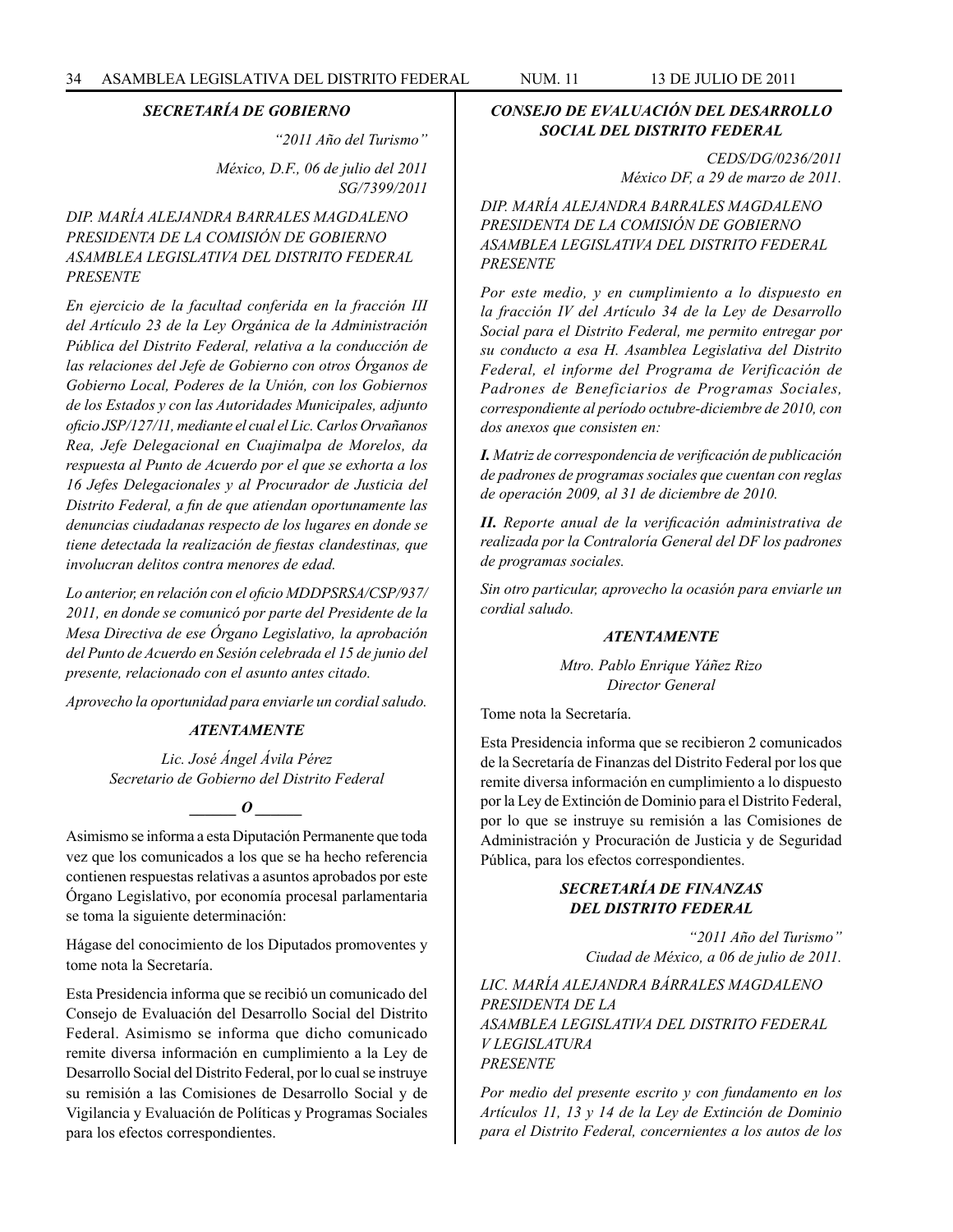*juicios especiales de Extinción de Dominio, promovidos por el Gobierno del Distrito Federal en contra de 105 bienes relacionados con la probable comisión del delito de Trata de Personas, bajo los expedientes números 488/2009 secretaria "'B", 329/2010 secretaria "A", 536/ 2009 secretaria "'B", 657/ 2010 secretaria "A"; radicados en los Juzgados 1°, 2° y 7° de lo Civil, del Tribunal Superior de Justicia del Distrito Federal, respectivamente, en mi carácter de depositario judicial de bienes muebles relativos a las cantidades de dinero de \$140,000.00 (CIENTO CUARENTA MIL PESOS 00/100 M.N), \$49,019.50 (CUARENTA Y NUEVE MIL DIECINUEVE PESOS 50/100 M.N), \$4,180.00 (CUATRO MIL CIENTO OCHENTA PESOS 00/100 M.N) y \$25,437.00 (VEINTICINCO MIL CUATROCIENTOS TREINTA Y SIETE PESOS 00/100 M.N), al respecto me permito informarle lo siguiente.*

*Adjunto sírvase encontrar copia simple respecto de los estados de cuenta, así como los rendimientos a tasa comercial que se han generado de febrero a mayo de 2011 de las cuentas bancarias número 136102508, 136103032, 136102540 y 136103067 dicha información fue remitida por la Dirección General de Administración Financiera de la Secretaría de Finanzas del Distrito Federal, cuyas copias certificadas han sido exhibidas a los Juzgados 1°, 2° y 7° de lo Civil, del Tribunal Superior de Justicia del Distrito Federal.* 

*Por lo anteriormente expuesto y fundado respetuosamente pido:*

*ÚNICO. Tenerme por presentado en representación de la Secretaría de Finanzas y en carácter de depositario judicial, rindiendo el informe que señala la Ley de Extinción de Dominio para el Distrito Federal.*

#### *PROTESTO LO NECESARIO*

*Titular de la Unidad de Inteligencia Financiera del Distrito Federal*

> *Mtro. Eduardo Rovelo Rico Depositario Judicial*

# $\qquad \qquad$  *O*  $\qquad \qquad$

# *SECRETARÍA DE FINANZAS DEL DISTRITO FEDERAL*

*"2011 Año del Turismo" Ciudad de México, a 07 de julio de 2011.*

*LIC. MARÍA ALEJANDRA BÁRRALES MAGDALENO Presidenta DE LA ASAMBLEA LEGISLATIVA DEL DISTRITO FEDERAL V LEGISLATURA PRESENTE*

*Por medio del presente escrito y con fundamento en los Artículos 11, 13 y 14 de la Ley de Extinción de Dominio para el Distrito Federal, compareciendo con la personalidad que tengo acreditada en los autos del juicio especial de* 

*Extinción de Dominio, promovido por el Gobierno del Distrito Federal, bajo el expediente número 744/2011, secretaría "B", en mi carácter de depositario judicial del bien mueble relativo al vehículo de la Marca Volkswagen, tipo Bora, modelo 2008, color blanco, placas de circulación TWD-7972, con número de serie 3VWHG11KX8M178069.*

*Le informó que dicho vehículo ha sido trasladado del Depósito "A" de la Procuraduría General de Justicia del Distrito Federal, ubicado en el Eje 5 Sur S/N, entre las Calles de Batalla 5 de Mayo y José Aguilar, Colonia Ejercito de Agua Prieta, Código Postal 09500, Delegación Iztapalapa, a las instalaciones que ocupa el Almacén denominado "N" dependiente de la Dirección General de Recursos Materiales y Servicios Generales de la Oficialía Mayor del Gobierno del Distrito Federal, ubicado en Avenida Azcapotzalco la Villa Número 624, Colonia Industrial Vallejo, Delegación Azcapotzalco, C.P. 02300; en las condiciones en que fue recibido y que pueden apreciarse en la constancia de hechos, resguardo físico de asignación de vehículos y registro fotográfico, que se anexan al presente.*

*Por lo anteriormente expuesto y fundado a Usted pido:*

*ÚNICO. Tenerme por presentado en representación de la Secretaría de Finanzas y en mi carácter de depositario judicial, señalando el nuevo depósito en que se almacenará el vehículo sujeto a medidas cautelares.*

#### *PROTESTO LO NECESARIO*

*Jessica García Hernández Depositaria Judicial*

Tome nota la Secretaría.

Esta Presidencia informa que los puntos enlistados en los numerales 13, 15, 16 y 52 del Orden del Día han sido retirados.

Que los puntos enlistados en los numerales 12, 14, 17 y 18 se trasladan al final del Orden del Día.

Esta Presidencia informa que de conformidad con el Artículo 139 del Reglamento para el Gobierno Interior de la Asamblea Legislativa del Distrito Federal del Distrito Federal se solicitará a la Secretaría dar lectura a los resolutivos de la Proposición con Punto de Acuerdo relativo a la seguridad y protección civil en la Delegación Iztacalco que fue presentada por la Diputada Alicia Virginia Téllez Sánchez, del Grupo Parlamentario del Partido Revolucionario Institucional, en la Sesión anterior, toda vez que la misma se pospuso para su discusión y en su caso aprobación para la presente, en virtud de la actualización de la hipótesis señalada por el Artículo 139 antes citado, relativo al empate en la votación. Por lo tanto proceda la Secretaría a dar lectura al resolutivo de la propuesta de referencia. Adelante, Secretaria.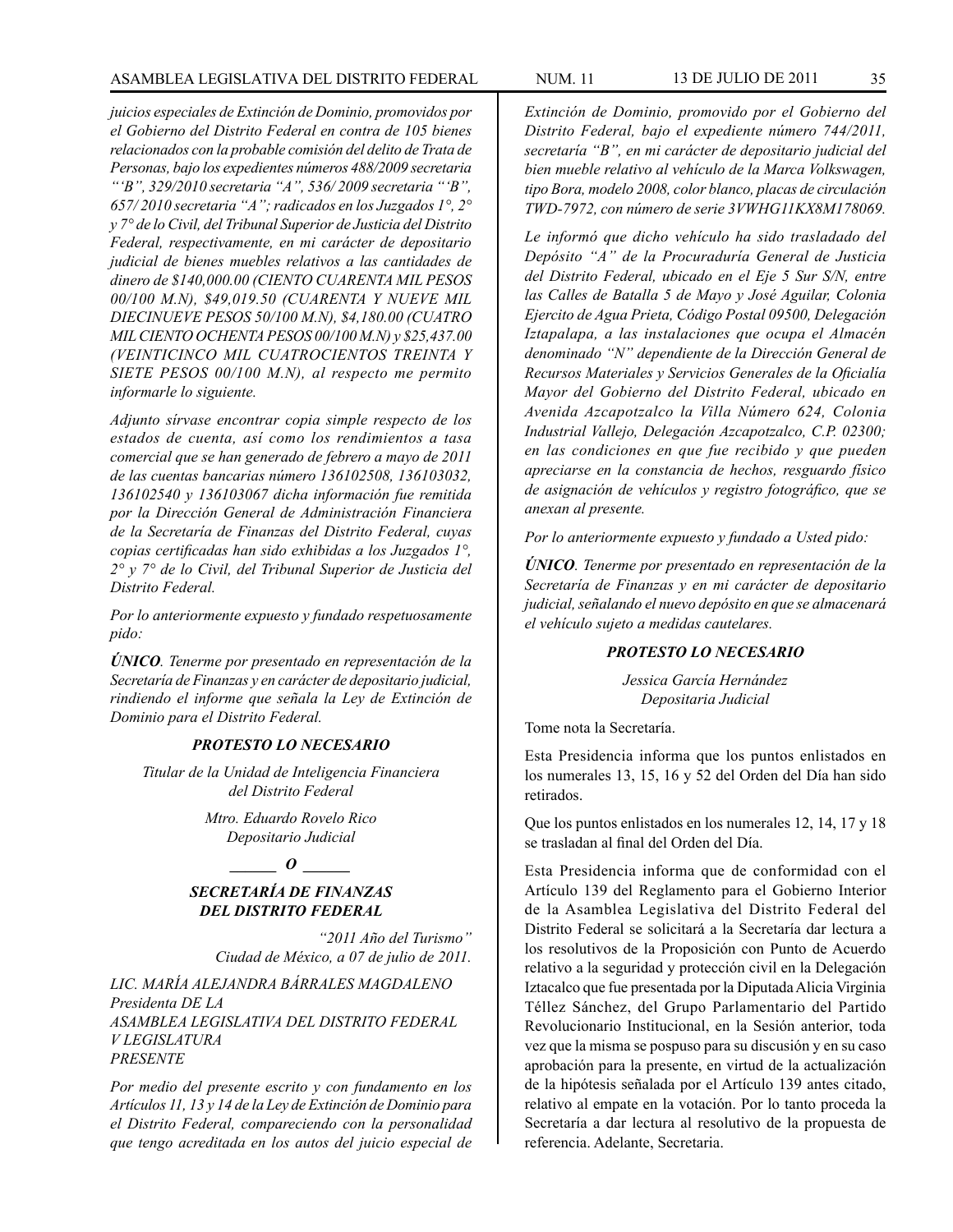**LA C. SECRETARIA.** Por instrucciones de la Presidencia se procede a dar lectura a los resolutivos del Punto de Acuerdo que fue presentado por la Diputada Alicia Virginia Téllez Sánchez.

### *LECTURA A LOS RESOLUTIVOS DE LA PROPOSICIÓN CON PUNTO DE ACUERDO RELATIVO A LA SEGURIDAD Y PROTECCIÓN CIVIL EN LA DELEGACIÓN IZTACALCO, QUE PRESENTA LA DIPUTADA ALICIA VIRGINIA TÉLLEZ SÁNCHEZ, DEL GRUPO PARLAMENTARIO DEL PARTIDO REVOLUCIONARIO INSTITUCIONAL.*

#### *PUNTO DE ACUERDO*

*PRIMERO. La Diputación Permanente de esta V Legislatura de la Asamblea Legislativa del Distrito Federal, exhorta a los integrantes de la Comisión de Presupuesto y Cuenta Pública de este Órgano Legislativo a que durante la discusión del paquete presupuestal para el ejercicio fiscal 2012 y en especial durante la discusión del presupuesto de Egresos para el próximo año, se destine una partida presupuestal especial suficiente, para que se construya una estación de Bomberos en la Delegación Iztacalco.*

*SEGUNDO. La Diputación Permanente de esta V Legislatura de la Asamblea Legislativa del Distrito Federal, solicita respetuosamente al Director General del H. Cuerpo de Bomberos del Distrito Federal Superintendente Raúl Esquivel Carvajal, que informe a esta Soberanía sobre los trabajos y grado de avance y consolidación del trabajo de los bomberos forestales del Distrito Federal.*

*Salón de Sesiones de esta Soberanía, a los 6 días del mes de julio de 2011.*

#### *ATENTAMENTE*

*Dip. Alicia Virginia Téllez Sánchez*

Es cuanto, Diputado Presidente.

**EL C. PRESIDENTE.** Gracias Diputada Secretaria. En términos de lo dispuesto por el Artículo 133 y 139 del Reglamento para el Gobierno Interior de la Asamblea Legislativa del Distrito Federal, consulte la Secretaría a la Diputación Permanente en votación económica si la propuesta se considera de urgente y obvia resolución.

**LA C. SECRETARIA.** Por instrucciones de la Presidencia y en votación económica se consulta a la Diputación Permanente si la propuesta de referencia se considera de urgente y obvia resolución. Los que estén por la afirmativa, sírvanse manifestarlo levantando la mano.

Los que estén por la negativa, sírvanse manifestarlo levantando la mano.

No se considera de urgente y obvia resolución, Diputado Presidente.

**EL C. PRESIDENTE.** En virtud de no considerarse de urgente y obvia resolución, se turna por esta Presidencia para su análisis y dictamen a las Comisiones Unidas de Seguridad Pública y de Protección Civil.

Para presentar una Proposición con Punto de Acuerdo por el que se exhorta a la Secretaría de Desarrollo Urbano y Vivienda y a la autoridad del espacio público, ambas del Distrito Federal, así como a la Delegación Gustavo A. Madero a cumplir con los convenios establecidos dentro del proyecto urbanístico denominado Plaza Mariana, suscritos con los locatarios del Mercado 34 Villazona y con el Corredor Comercial Plaza del Peregrino, se concede el uso de la Tribuna al Diputado Alan Cristian Vargas Sánchez, a nombre propio y de los Diputados Israel Betanzos Cortes y Gilberto Sánchez Osorio, del Grupo Parlamentario del Partido Revolucionario Institucional.

**EL C. DIPUTADO ALAN CRISTIAN VARGAS SÁNCHEZ**. Diputado Presidente, con su permiso.

*PROPOSICIÓN CON PUNTO DE ACUERDO POR EL QUE SE EXHORTA A LA SECRETARÍA DE DESARROLLO URBANO Y VIVIENDA Y A LA AUTORIDAD DEL ESPACIO PÚBLICO AMBAS DEL DISTRITO FEDERAL, ASÍ COMO A LA DELEGACIÓN GUSTAVO A. MADERO A CUMPLIR CON LOS CONVENIOS ESTABLECIDOS DENTRO DEL PROYECTO URBANÍSTICO DENOMINADO PLAZA MARIANA, SUSCRITOS CON LOS LOCATARIOS DEL MERCADO 34 VILLA ZONA Y CORREDOR COMERCIAL PLAZA DEL PEREGRINO, QUE PRESENTA EL DIPUTADO ALAN CRISTIAN VARGAS SÁNCHEZ A NOMBRE DE LOS DIPUTADOS ISRAEL BETANZOS CORTES Y GILBERTO SÁNCHEZ OSORIO, DEL GRUPO PARLAMENTARIO DEL PARTIDO REVOLUCIONARIO INSTITUCIONAL.*

*Los suscritos Diputados Israel Betanzos Cortes, Cristian Vargas Sánchez y Gilberto Sánchez Osorio, integrantes del Grupo Parlamentario del Partido Revolucionario Institucional, con fundamento en lo dispuesto por los Artículos 17 fracción VI de la Ley Orgánica y 133 del Reglamento para el gobierno Interior, ambos de la Asamblea Legislativa del Distrito Federal, por obvia y urgente resolución sometemos a consideración de esta Diputación Permanente la siguiente Proposición con Punto de Acuerdo por el que se exhorta a la Secretaría de Desarrollo Urbano y Vivienda y a la autoridad del espacio público ambas del Distrito Federal, así como a la Delegación Gustavo A. Madero a cumplir con los convenios establecidos dentro del proyecto urbanístico denominado Plaza Mariana, suscritos con los locatarios del mercado 34 Villa Zona y Corredor Comercial Plaza del Peregrino, al tenor de los siguientes:*

#### *ANTECEDENTES*

*El 14 de enero de 2002, las autoridades de la Delegación Gustavo A. Madero y las dos Mesas Directivas representantes del Mercado 34 Villa Zona, teniendo como testigo de honor al entonces Jefe de Gobierno del Distrito Federal, Andrés Manuel López Obrador, firmaron un convenio marco*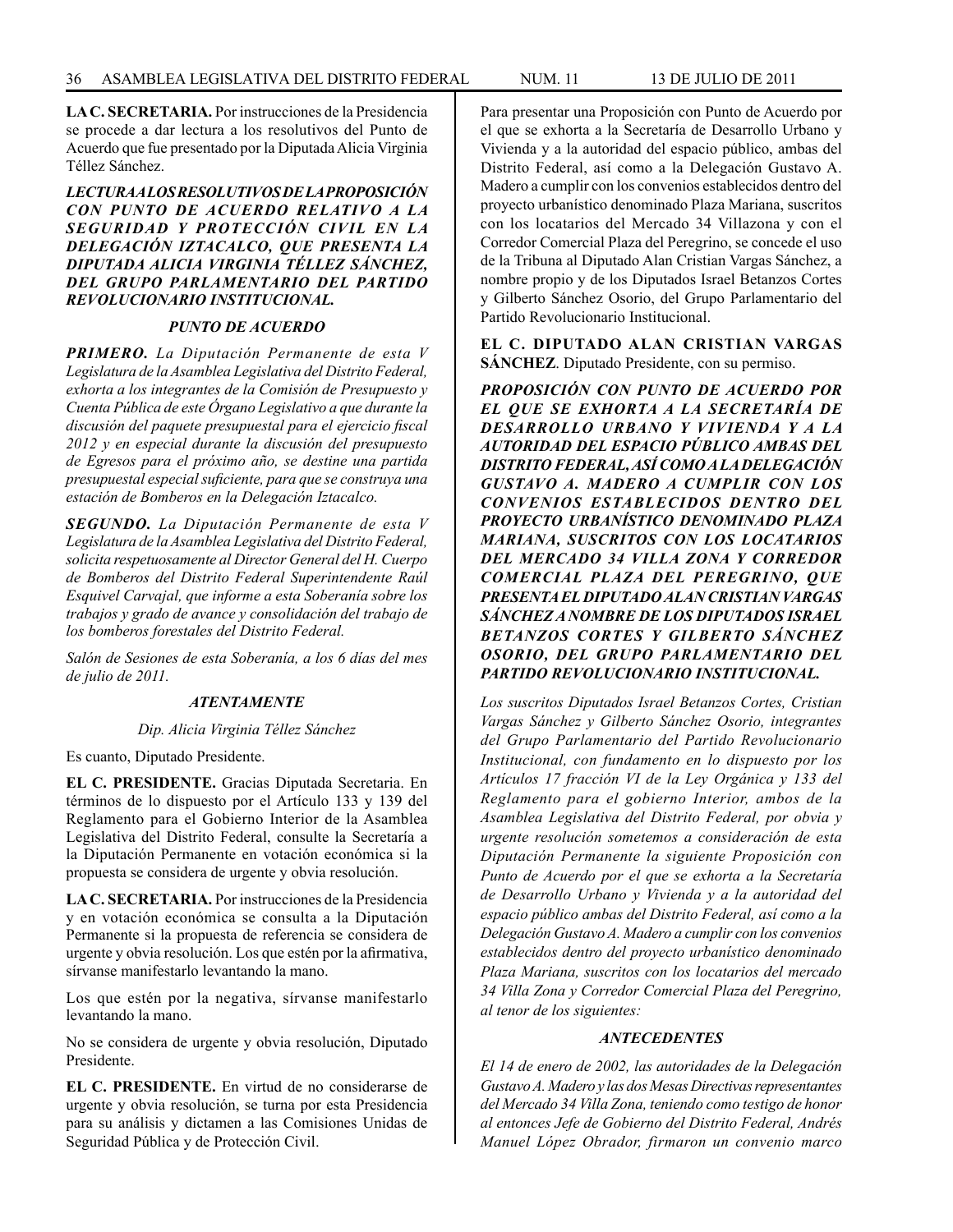*mediante el cual el centro de abasto mencionado y sus locatarios quedaban formalmente integrados dentro del Proyecto Plaza Mariana.*

*El proyecto concebido a partir del Bando Informativo 3 "Corredor Turístico Catedral-Basílica de Guadalupe" buscaba realizar una serie de obras Arquitectónicas y urbanísticas con el fin de dignificar a la Basílica de Guadalupe y su entorno para impulsar la actividad comercial, religiosa y turística además de convertir a esa zona en un lugar seguro y moderno.*

*Ante el titular de la Notaria número 64, Licenciado Luis Gonzalo Zermeño Maeda, se procedió a establecer las bases y criterios con los cuales se acreditarían a los locatarios respectivos para concederles, a través de las cedulas de empadronamiento, el derecho de contar con un local en el nuevo mercado público.*

*Las autoridades mencionaban que las obras formales dentro del perímetro de la Basílica darían inicio el 1° de abril de dicho año y, que para ello, se hacia necesaria la reubicación de los locatarios en el área de Fray Juan de Zumarraga, lateral sur, entre las calles de 5 de febrero e Hidalgo. La autoridad hacia mención de la construcción de otro mercado público denominado "Ferrocarril Mexicano" que tendría otra vocación comercial distinta al Mercado 34 Villa Zona.*

*El nuevo edificio comercial, se establecía en el acuerdo, tendría el carácter de mercado público de zona y tendría su ubicación al norte con la calle de Iturbide, al oriente con la Avenida 5 de febrero, al sur con el cuerpo de la nueva Plaza Mariana y al poniente con el cuerpo de la nueva Plaza Mariana con una superficie de diez mil metros cuadrados en tres niveles.*

*A partir del inicio de las obras y ya instalados en la nueva reubicación, el gobierno central a través de la Delegación Gustavo A. Madero otorgaría un apoyo de mil pesos mensuales a cada locatario afectado, así como la disponibilidad de 250 microcréditos para los comerciantes que lo soliciten.* 

*Una vez que se concluyera la construcción de la Plaza Mariana el 30 de abril de 2003, los locatarios serían reinstalados en el nuevo mercado de manera gratuita y de forma definitiva, estableciendo que los nuevos locales no tendrán ningún costo para los locatarios y que no se realizarían transferencias de locales y derechos durante cinco años posteriores.*

*En el acuerdo marco se establecían además los compromisos de respetar los giros y la actividad comercial del mercado y que los locatarios definieran la asignación de locales y las modificaciones Arquitectónicos pertinentes.* 

*Derivado del retraso de las obras, se hizo necesario el realizar convenios modificatorios en alcance del acuerdo original suscrito el 14 de enero de 2002; los acuerdos* 

*contemplaban por una parte, un incremento en el apoyo económico a los locatarios afectados así como la entrega formal del Mercado 34 Villa Zona para realizar los trabajos de demolición y el compromiso de concluir el proyecto Plaza Mariana a más tardar el 31 de octubre de 2006.* 

*De la misma manera se establecía, en el punto 8 del convenio modificatorio del 16 de junio de 2005, el compromiso de que los comerciantes del Corredor del Peregrino serian reubicados en un lapso de 60 días, una vez terminada la obra del Ferroplaza, contando con los mismos apoyos y garantías otorgados a los locatarios del Mercado 34 Villa Zona.*

*Consecutivamente, el 8 de junio del 2005 se publicó en la Gaceta Oficial del Distrito Federal, por parte de la Delegación Gustavo A. Madero el padrón parcial de comerciantes que tienen derecho a formar parte del conjunto urbano Plaza Mariana. Posteriormente, se publicó el listado complementario y definitivo de comerciantes del Mercado 34 Villa Zona.*

*El 4 de marzo del presente año, la Delegación Gustavo A. Madero publicó en la Gaceta Oficial el Programa de Apoyo Económico a comerciantes que integran el proyecto turístico "Catedral Basílica de Guadalupe", anuncio que contempla la entrega de recursos para los 1184 comerciantes que sufrieron por las afectaciones de las obras de construcción de la Plaza Mariana.*

### *CONSIDERANDO*

*PRIMERO. Que el retraso y la aplazamiento por mas de 8 años de la construcción del Proyecto Plaza Mariana ha sido un hecho totalmente ajeno, dañino y pernicioso a los intereses y la economía familiar de los locatarios del Mercado 34 Villa Zona y Corredor Peregrino, que durante todo este tiempo se han mantenido como meros espectadores de las contradicciones, omisiones y falta de seriedad de todas las autoridades involucradas.*

*SEGUNDO. Que los locatarios afectados, en el afán de mantener su fuente de empleo, han cumplido en tiempo y forma con los compromisos suscritos en el acuerdo marco y modificatorio que han sido firmados tanto por las autoridades del Distrito Federal como con los representantes de la Fundación Plaza Mariana, sin que se les haya dado una explicación clara y precisa sobre los continuos aplazamientos y las nocivas modificaciones que ha tenido el proyecto.*

*TERCERO. Que la participación afanosa e interesada de representantes del sector privado, como es el caso del señor Carlos Slim, han generado suspicacias e incertidumbre entre los afectados ante el hecho de que se le hayan otorgado más concesiones y privilegios dentro del proyecto sin que para ello haya dado una explicación transparente y fundamentada.*

*CUARTO. Que ha trascendido que el señor Slim aportará más de 700 millones de pesos para financiar la terminación*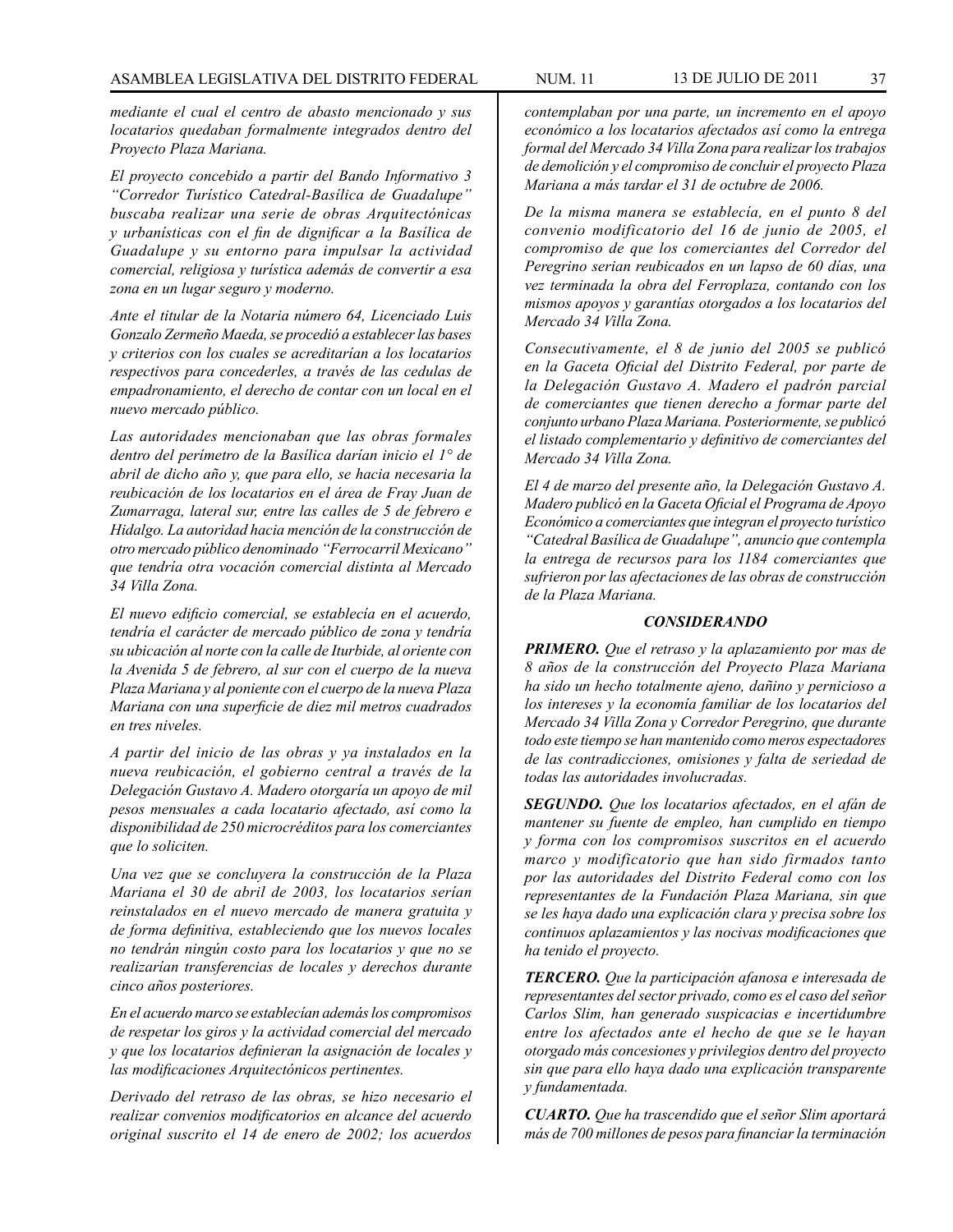*del proyecto y que a cambio, entre otras cosas, se le cederá un espacio de miles de metros cuadrados en donde se instalará una plaza comercial la cual no estaba considerada dentro del proyecto original y representará una competencia desleal para el comercio de la zona.*

*QUINTO. Que estas concesiones al señor Slim, tienen una repercusión negativa en contra de los locatarios del mercado que se traducen en el despojo de una parte importante del área de 10 mil metros cuadrados que les iban a asignar y que ahora se conceden a la plaza comercial del hombre más rico y poderoso de esta país.*

*SEXTO. Que las autoridades de la Delegación Gustavo A. Madero y los funcionarios de la Autoridad del Espacio Público, dependiente de la Secretaría de Desarrollo Urbano y Vivienda, han mantenido durante los últimos meses una postura contradictoria, ambigua y tramposa que evidencia su déspota arbitrariedad para incumplir, violar y trasgredir los convenios suscritos y firmados por todas las partes involucradas.*

*SÉPTIMO. Que las autoridades delegacionales y del Espacio Público, en una actitud totalmente autoritaria e injusta, acosan y presionan a los locatarios del Mercado 34 Villa Zona y Corredor Plaza del Peregrino para obligarlos a una nueva reubicación temporal que no garantiza la salvaguarda de los derechos y prerrogativas establecidos en los convenios firmados.*

*OCTAVO. Que mediante maniobras engañosas y extrañas la autoridad Delegacional busca ahora cumplir parcialmente con los apoyos económicos, condonaciones fiscales y los subsidios por pago de uso de suelo a que tenían derecho los locatarios y que desde 2005 fueron cancelados en detrimento de la sobrevivencia de los afectados y sus familias.*

*NOVENO. Que en su postura autoritaria e intolerante, la autoridad Delegacional se niega a reconocer el monto de indemnizaciones que ascienden a más de 15 millones de pesos que no compensan en nada la devastación moral y la ruina económica que se ha causado a cientos de familias de los locatarios y comerciantes de la zona.*

*DÉCIMO. Que bajo una consigna totalitaria y represiva el Jefe Delegacional, en contubernio con la Autoridad del Espacio Público, está preparando un desalojo violento para dividir, desarticular y pulverizar el movimiento social de los locatarios y comerciantes de la Basílica de Guadalupe.*

*Es por ello que sometemos a consideración de esta Diputación Permanente el siguiente:*

# *PUNTO DE ACUERDO*

*PRIMERO. Se exhorta al Secretario de Gobierno, al Secretario de Desarrollo Urbano y Vivienda, a la Autoridad del Espacio Público del Distrito Federal y a la Delegación Gustavo A. Madero a ratificar, respetar y acatar el cumplimiento cabal de las cláusulas establecidas en los convenios marco y modificatorio que definen la integración* 

*de los locatarios del Mercado 34 Villa Zona y Corredor Comercial Plaza del Peregrino al Proyecto Urbanístico Plaza Mariana.*

*SEGUNDO. Se exhorta a la Autoridad del Espacio Público y al Jefe Delegacional en Gustavo A. Madero, Víctor Hugo Lobo Román a instalar inmediatamente una mesa de trabajo para que informen detalladamente sobre las modificaciones Arquitectónicas y urbanísticas del Proyecto Plaza Mariana que se han autorizado en los últimos meses sin el pleno conocimiento de todos los actores involucrados.*

*TERCERO. Se exhorta al Jefe Delegacional en Gustavo A. Madero, Víctor Hugo Lobo Román, a desistirse del propósito de desalojar y reubicar a todos los locatarios y comerciantes del Mercado 34 Villa Zona y Corredor Plaza del Peregrino, hasta que no se suscriba un convenio de reubicación temporal que garantice los derechos y el patrimonio de los afectados.*

*Recinto Legislativo, a 13 de julio de 2011*

### *ATENTAMENTE*

*Dip. Alan Cristian Vargas Sánchez*

Es cuanto, señor Presidente.

**EL C. PRESIDENTE.** Gracias, Diputado. En términos de lo dispuesto por el Artículo 133 del Reglamento para el Gobierno Interior de la Asamblea Legislativa del Distrito Federal, consulte la Secretaría a la Diputación Permanente en votación económica si la propuesta presentada por el Diputado Cristian Vargas Sánchez se considera de urgente y obvia resolución.

**LA C. SECRETARIA.** Por instrucciones de la Presidencia y en votación económica se consulta a la Diputación Permanente si la propuesta de referencia se considera de urgente y obvia resolución. Los que estén por la afirmativa, sírvanse manifestarlo levantando la mano.

Los que estén por la negativa, sírvanse manifestarlo levantando la mano.

Se considera de urgente y obvia resolución, Diputado Presidente.

**EL C. PRESIDENTE.** Gracias, Diputada. Está a discusión la propuesta. ¿Existen oradores en contra?

Proceda la Secretaría a preguntar a la Diputación Permanente en votación económica si es de aprobarse la propuesta a discusión.

**LA C. SECRETARIA.** Por instrucciones de la Presidencia y en votación económica se pregunta a la Diputación Permanente si es de aprobarse la propuesta sometida a su consideración. Los que estén por la afirmativa, sírvanse manifestarlo levantando la mano.

Los que estén por la negativa, sírvanse manifestarlo levantando la mano.

Aprobada la propuesta, Diputado Presidente.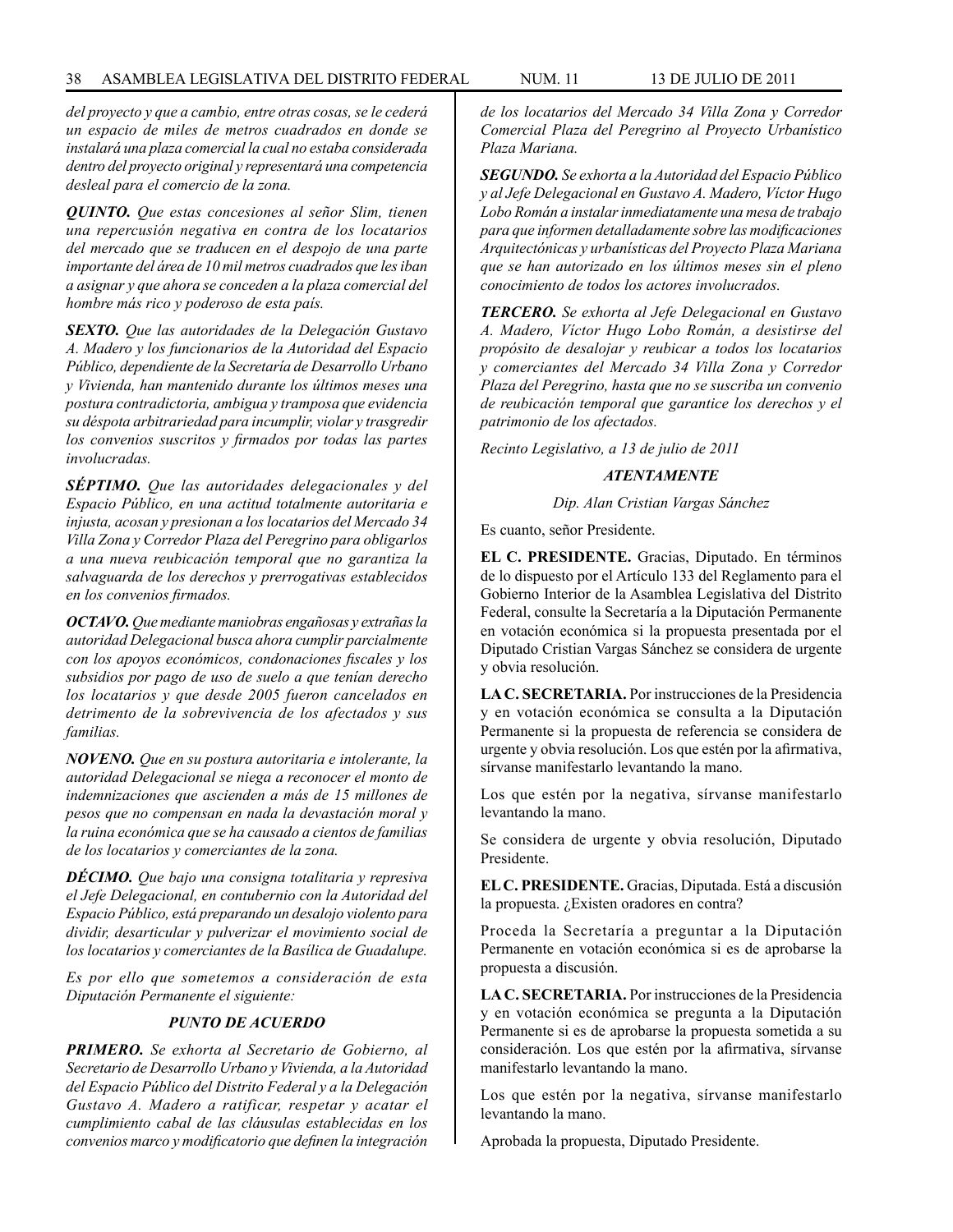**EL C. PRESIDENTE.** Gracias, Diputada. Remítase a las autoridades correspondientes para los efectos legales a que haya lugar.

Esta Presidencia informa que los puntos enlistados en los numerales 12, 14 y 58 del Orden del Día han sido retirados.

Para presentar una Proposición con Punto de Acuerdo para solicitar al Licenciado Marcelo Ebrard Casaubon un informe sobre los trabajos de restauración y remodelación que se han realizado en conjunto con el Patronato Ruta de la Amistad Asociación Civil, se concede el uso de la Tribuna al Diputado Cristian Vargas Sánchez, a nombre propio y del Diputado Israel Betanzos Cortes, del Grupo Parlamentario del Partido Revolucionario Institucional.

**EL C. DIPUTADO ALAN CRISTIAN VARGAS SÁNCHEZ.** Con su permiso, señor Presidente.

*PROPOSICIÓN CON PUNTO DE ACUERDO PARA SOLICITAR AL LICENCIADO MARCELO EBRARD CASAUBON, UN INFORME SOBRE LOS TRABAJOS DE RESTAURACIÓN Y REMODELACIÓN QUE SE HAN REALIZADO EN CONJUNTO CON EL PATRONATO RUTA DE LA AMISTAD A.C., QUE PRESENTA EL DIPUTADO ALAN CRISTIAN VARGAS SÁNCHEZ A NOMBRE DEL DIPUTADO ISRAEL BETANZOS CORTES, DEL GRUPO PARLAMENTARIO DEL PARTIDO REVOLUCIONARIO INSTITUCIONAL.*

*Diputado Presidente, los que suscriben Diputado Israel Betanzos Cortes y Cristian Vargas Sánchez, integrantes del Grupo Parlamentario del PRI en esta Honorable Asamblea Legislativa del Distrito Federal, V Legislatura, con fundamento en los articulas 122 base primera, fracción V, inciso o) de la Constitución Política de los Estados Unidos Mexicanos, 42 fracción XXX del Estatuto de Gobierno del Distrito Federal, 17 fracción VI de la Ley Orgánica de la Asamblea Legislativa del Distrito Federal y 133 del Reglamento para el Gobierno Interior de la Asamblea Legislativa del Distrito Federal, pongo a su consideración el presente Punto de Acuerdo para solicitar al Licenciado Marcelo Luis Ebrard Casaubon, un informe sobre los trabajos de restauración y remodelación que se han realizado en conjunto con el Patronato Ruta de la Amistad A.C., al tenor de los siguientes:*

### *CONSIDERANDOS*

*Que de conformidad con lo que establecen los Artículos 17 fracción VI y 18 fracción VII, ambos de la Ley Orgánica de la Asamblea Legislativa del Distrito Federal, es atribución de los Diputados presentar proposiciones y denuncias.*

*Que de igual manera deben representar los intereses de la población, además de promover y gestionar la solución de los problemas y necesidades colectivas ante las autoridades competentes.* 

*Que en el año de 1968, México fu sede de los XIX Juegos Olímpicos, destacando su amplio sentido creativo.*

*Que durante los juegos se realizo un año de Olimpiada Cultural además de los juegos atléticos.*

*Que para la Olimpiada Cultural, se propusieron 20 eventos en distintas disciplinas como: danza, música, poesía, escultura y pintura infantil entre otras.*

*Que todos los países participantes en los Juegos deportivos, aportaron lo mejor se su cultura.*

*Que uno de los proyectos más importantes de esta olimpíada cultural, fue el corredor escultórico con 17 kilómetros de longitud.*

*Que a dicho corredor artístico se le denomino "Ruta de la Amistad".*

*Que a lo largo de la ruta hay 19 obras construidas en concreto, que fueron realizadas por artistas de los cinco continentes y oscilan entre los 7 y 22 metros de altura.*

*Que fue de esta manera que el arte moderno salió a las calles y a los habitantes de la Ciudad pusieron disfrutarlo.*

*Que después de varias décadas, la ruta ha afrontado un sinnúmero de agresiones, incluyendo la siembra indiscriminada de árboles alrededor de cada escultura.*

*Que desde hace unos años, con el objeto de salvar la ruta se decidió restaurar, las obras, una a una.*

*Que se ha buscado una restauración a fondo y asegurar su conservación a través de la autosuficiencia y la participación de la comunidad.*

*Que además se ha buscado la participación de otros artistas, por medio del proyecto "Adopte una obra de arte".*

*Que de esta manera se invita a instituciones privadas y públicas a participar donando los recursos para la restauración y conservación de las piezas en un fideicomiso creado ex profeso para este proyecto.*

*Que como parte de la ruta de la amistad, hubo 3 obras invitadas, ubicadas en escenarios distintos a la ruta de la amistad.*

*Que estas obras fueron, "la Osa Mayor", en el Palacio de los Deportes, "Hombre Corriendo" en el Estadio Olímpico y "Sol Rojo" en la explanada del Estadio Azteca.*

*Que el "Sol Rojo" es una obra del norteamericano, Alexander Calder, construida enacero y muestra una pieza compuesta de tres barras acomodadas en forma de tripie con un enorme sol rojo en el centro de la escultura.*

*Que la obra es un icono del Estadio Azteca desde 1968, así como de los diversos campeonatos de futbol y justas deportivas realizadas.*

*Que encabezados por la Fundación American Express, se han llevado a cabo trabajos de recuperación del Sol Rojo.*

*Que de acuerdo al Fideicomiso, han participado en la restauración de la obra la Embajada de los Estados Unidos,*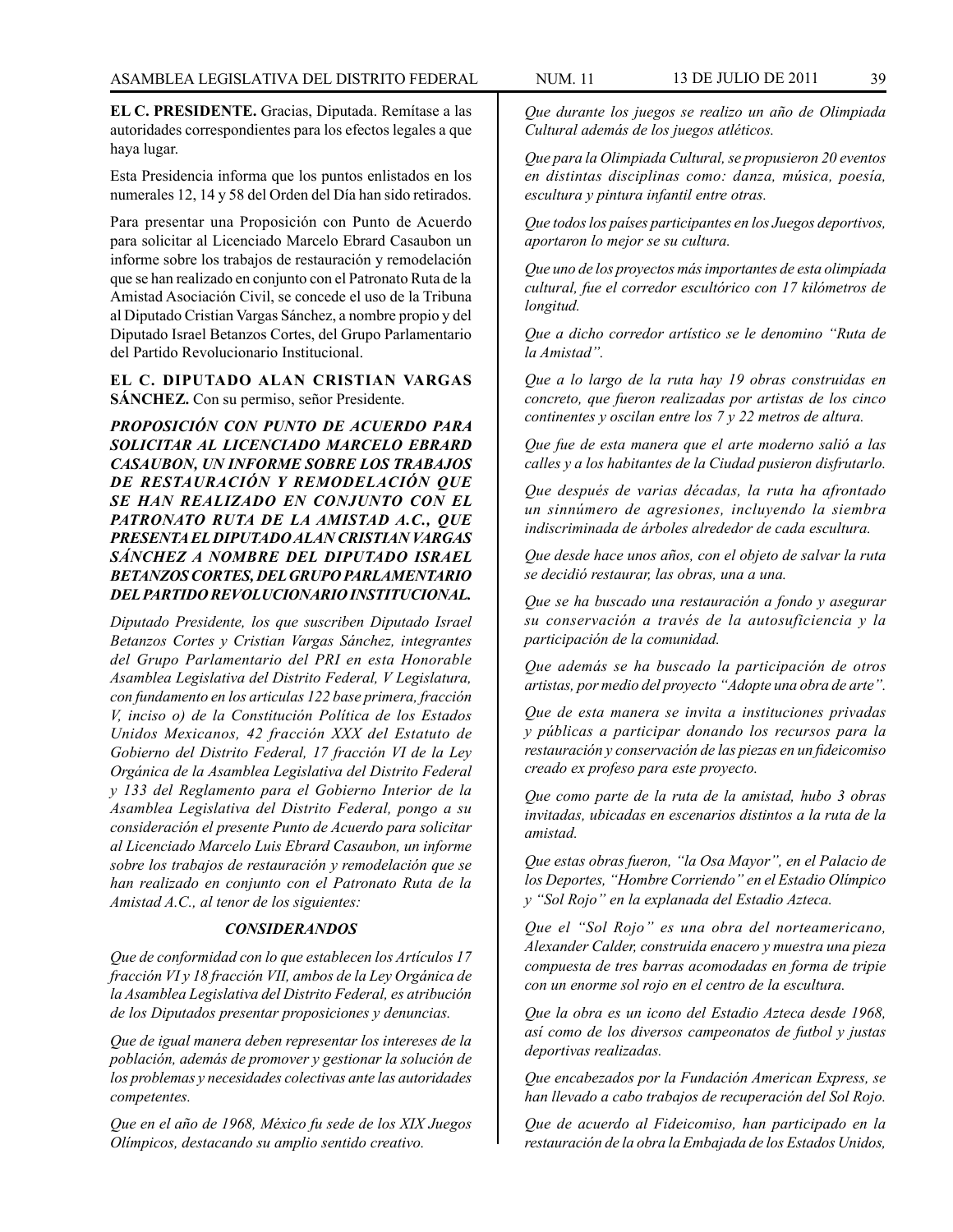*Fundación Ramírez Vázquez y el Gobierno de la Ciudad de México.*

*Que de igual manera han colaborado el Estadio Azteca, la Delegación Coyoacán, Karcher México, Bayer Material Science y Betapersei.*

*Que la segunda etapa de la recuperación integral del Sol Rojo concluyó en junio de 2009 y para el 2010 se realizaron un gran número de obras.*

*Que en la tercera etapa consiste en la recuperación de la plaza que alberga la obra de arte con su psicodelia en azul de origen huichol, concepto gráfico que identificó a los Juegos Olímpicos México 68.*

*Que un grupo de vecinos de la zona han acercado a denunciar la construcción de una malla ciclónica en las inmediaciones del Estadio Azteca, como parte de la restauración del Sol Rojo.*

*Que los vecinos, denuncian que Luis Javier de la Torre González se quiere apropiar de la zona, bajo el pretexto de salvaguardar la escultura.*

*Que dicha persona es cofundador del Patronato Ruta de la Amistad A.C.*

*Que de acuerdo a los inconformes, con esta construcción solo se pone en peligro a los asistentes al estadio en las aglomeraciones que se originen.*

*Que además se han llevado a cabo obras en las vialidades y banquetas, que obstruyen el libre tránsito de los vecinos que transitan, al encontrarse bloqueado el paso por la malla y obligando a transitar por la Avenida, arriesgando su vida.*

*Que se ha solicitado la prohibición de la actividad comercial que durante 40 años se ha realizado con la autorización de la Delegación y el Club América de futbol.*

*Que de acuerdo al Artículo 36 de la Ley Orgánica de la Administración Pública del Distrito Federal, para un eficiente, ágil y oportuno estudio, planeación y despacho de los asuntos competencia de la Administración Pública Centralizada del Distrito Federal, se podrán crear órganos desconcentrados.*

*Que dichos órganos desconcentrados, podrán ser denominados Delegaciones. Que corresponde a los Titulares de las Delegaciones, entre otras cosas, expedir licencias para ejecutar obras de construcción, ampliación, reparación o demolición de edificaciones o instalaciones o realizar obras de construcción, reparación.*

*Que la Delegación otorga permisos para el uso de la vía pública, sin que se afecte la naturaleza y destino de la misma.*

*Por lo anteriormente expuesto ponemos a su consideración el siguiente Punto de Acuerdo:*

# *ACUERDO*

*PRIMERO: Se solicita al Licenciado Marcelo Luis Ebrard Casaubon, un informe sobre los trabajos de restauración y remodelación que se han realizado en conjunto con el Patronato Ruta de la Amistad A.C.*

*SEGUNDO: Se solicita al Jefe Delegacional en Coyoacan, Licenciado Raúl Flores García, un informe sobre las obras de restauración de la obra "Sol Rojo", localizada en la explanada del Estadio Azteca.*

*TERCERO: Se solicita al Jefe Delegacional en Coyoacan, Licenciado Raúl Flores García, el retiro de la malla ciclónica que se ha puesto en las inmediaciones del Estadio Azteca, por ser un peligro para la integridad de los asistentes.*

## *ATENTAMENTE*

*Dip. Alan Cristian Vargas Sánchez*

Es cuanto, Diputado Presidente.

**EL C. PRESIDENTE.** Gracias, Diputado. En términos de lo dispuesto por el Artículo 133 del Reglamento para el Gobierno Interior de la Asamblea Legislativa del Distrito Federal, consulte la Secretaría a la Diputación Permanente en votación económica si la propuesta presentada por el Diputado Cristian Vargas Sánchez se considera de urgente y obvia resolución.

**LA C. SECRETARIA.** Por instrucciones de la Presidencia y en votación económica, se consulta a la Diputación Permanente si la propuesta de referencia se considera de urgente y obvia resolución. Los que estén por la afirmativa, sírvanse manifestarlo levantando la mano.

Los que estén por la negativa, sírvanse manifestarlo levantando la mano.

No se considera de urgente y obvia resolución, Diputado Presidente.

**EL C. PRESIDENTE.** Gracias, Diputada Secretaria. En virtud de no considerarse de urgente y obvia resolución, esta Presidencia la turna para su análisis y dictamen a la Comisión de Desarrollo e Infraestructura Urbana.

Para presentar una Proposición con Punto de Acuerdo por el que se exhorta al Jefe de Gobierno del Distrito Federal, a los Jefes Delegacionales, al titular de la Secretaría de Seguridad Pública, al titular del Instituto de Verificación Administrativas y las autoridades que sean necesarias para que realicen las acciones precisas a fin de que se elimine la venta indiscriminada de uniformes e insignias de uso exclusivo de los cuerpos de seguridad pública, se concede el uso de la Tribuna al Diputado Cristian Vargas Sánchez, a nombre propio y del Diputado Leobardo Juan Urbina Mosqueda, del Grupo Parlamentario del Partido Revolucionario Institucional.

**EL C. DIPUTADO ALAN CRISTIAN VARGAS SÁNCHEZ.** Con su permiso, señor Presidente.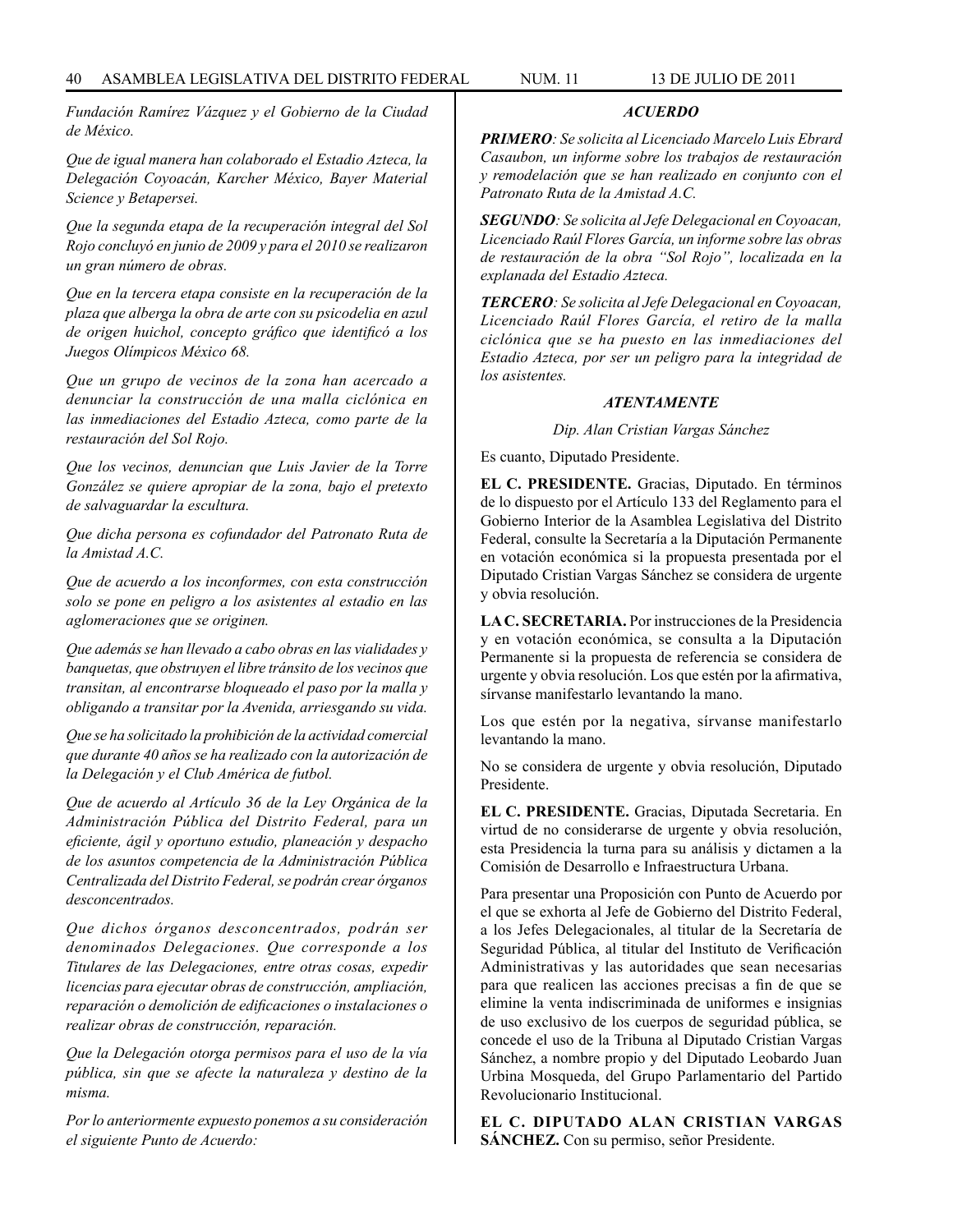*PROPOSICIÓN CON PUNTO DE ACUERDO POR EL QUE SE EXHORTA AL JEFE DE GOBIERNO DEL DISTRITO FEDERAL, A LOS JEFES DELEGACIONALES, AL TITULAR DE LA SECRETARÍA DE SEGURIDAD PÚBLICA, AL TITULAR DEL INSTITUTO DE VERIFICACIÓN ADMINISTRATIVA Y LAS AUTORIDADES QUE SEAN NECESARIAS, PARA QUE REALICEN LAS ACCIONES PRECISAS A FIN DE QUE SE ELIMINE LA VENTA INDISCRIMINADA DE UNIFORMES E INSIGNIAS DE USO EXCLUSIVO DE LOS CUERPOS DE SEGURIDAD PÚBLICA, QUE PRESENTA EL DIPUTADO ALAN CRISTIAN VARGAS SÁNCHEZ A NOMBRE PROPIO Y DEL DIPUTADO LEOBARDO JUAN URBINA MOSQUEDA, DEL GRUPO PARLAMENTARIO DEL PARTIDO REVOLUCIONARIO INSTITUCIONAL.*

*Quien suscribe la presente Proposición con Punto de Acuerdo, C. Diputado Leobardo Urbina Mosqueda, Integrante del Grupo Parlamentario del Partido Revolucionario Institucional, con fundamento en el Artículo 122 Base Primera en los incisos g), j), k), l) de la Constitución Política de los Estados Unidos Mexicanos, de los Artículos 42 en los incisos, XI, XIV, XV, XVI, 46, 47, 48, 49, del Estatuto de Gobierno, de los Artículos 10, 17 y 18 de la Ley Orgánica y de los Artículos 85 y 132 del Reglamento para el Gobierno Interior Ambos de la Asamblea Legislativa del Distrito Federal, somete a la consideración de este H. Órgano Legislativo, la Proposición con Punto de Acuerdo por el que se exhorta al Jefe de Gobierno del Distrito Federal, a los Jefes Delegacionales, al titular de la Secretaría de Seguridad Pública, al titular del Instituto de Verificación Administrativa y las autoridades que sean necesarias, para que realicen las acciones precisas a fin de que se elimine la venta indiscriminada de uniformes e insignias de uso exclusivo de los cuerpos de seguridad pública. Al tenor de los siguientes:*

## *CONSIDERANDOS*

*Que la Ley sobre el Escudo, la Bandera y los Símbolos Patrios, contempla en su Artículo 6° y 50, que:*

*ARTÍCULO 6°. Con motivo de su uso en monedas, medallas oficiales, sellos, papel oficial y similares, en el Escudo Nacional sólo podrán figurar, por disposiciones de la Ley o de la Autoridad, las palabras "Estados Unidos Mexicanos ", que formarán el semicírculo superior.*

*El Escudo Nacional sólo podrá figurar en los vehículos que use el Presidente de la República, en el papel de las dependencias de los Poderes Federales y Estatales, así corno de las municipalidades, pero queda prohibido utilizarlo para documentos particulares. El Escudo Nacional sólo podrá imprimirse y usarse en la papelería oficial, por acuerdo de la autoridad correspondiente apegándose estrictamente a lo establecido por los Artículos 2° y 5° de la presente Ley.*

*ARTÍCULO 50. El uso del Escudo y la Bandera Nacionales, así como la ejecución del Himno Patrio por las fuerzas armadas del país, se regirá por las Leyes, Reglamentos y disposiciones respectivas.*

*Que el Código Penal Federal, en sus Artículos 192, 250, 250 bis y 250 bis 1, precisa que:*

*Artículo 192. Al que haga uso indebido del escudo, insignia o himno nacionales, se le aplicará de tres días a un año de prisión y multa de veinticinco a mil pesos.*

*Artículo 250 bis. Al que cometa el delito de falsificación de uniformes y divisas de las fuerzas armadas o de cualquier institución de seguridad pública, se le impondrá de cinco a doce años de prisión y hasta quinientos días multa.* 

*Comete el delito de falsificación de uniformes y divisas de las fuerzas armadas o de cualquier institución de seguridad pública, el que sin autorización de la institución correspondiente fabrique, confeccione, produzca, imprima o pinte, cualquiera de los uniformes, insignias, credenciales de identificación, medallas, divisas, gafetes, escudos, documentos, adheribles, distintivos o piezas que contengan imágenes, siglas u otros elementos utilizados en dichas instituciones.*

*Se entiende por uniformes, divisas o insignias para los efectos de este Artículo, los señalados en las disposiciones aplicables de las fuerzas armadas o de cualquier institución de seguridad pública.*

*Artículo 250 bis 1. Se impondrá de uno a seis años de prisión y de cien a trescientos días multa a quien:*

*I. Almacene, distribuya, posea o introduzca al territorio nacional uniformes o divisas de las fuerzas armadas o de cualquier institución de seguridad pública falsificada;*

*II.·Adquiera, enajene o use por cualquier medio o título, uniformes, divisas, balizaje, credenciales de identificación o insignias de las fuerzas armadas o cualquier institución de seguridad pública, falsificadas;*

*III. Obtenga, conserve, facilite o enajene sin autorización los verdaderos uniformes o divisas de las fuerzas armadas o de cualquier institución de seguridad pública;*

*Para los efectos de este Artículo, se entiende por uniformes, insignias, credenciales de identificación, medallas, divisas, balizaje, gafetes, escudos, documentos, adheribles, distintivos o piezas que contengan imágenes siglas u otros elementos utilizados en instituciones de las fuerzas armadas o de seguridad pública o procuración de justicia, los señalados en las disposiciones aplicables de dichas instituciones y sólo se considerarán auténticos los que sean adquiridos, distribuidos o enajenados por personas autorizadas para ello o a quienes se les haya adjudicado el contrato respectivo por la institución competente, conforme a las disposiciones aplicables.*

*Que el Estatuto de Gobierno del Distrito Federal, establece en sus Artículos 67, y 117 que:*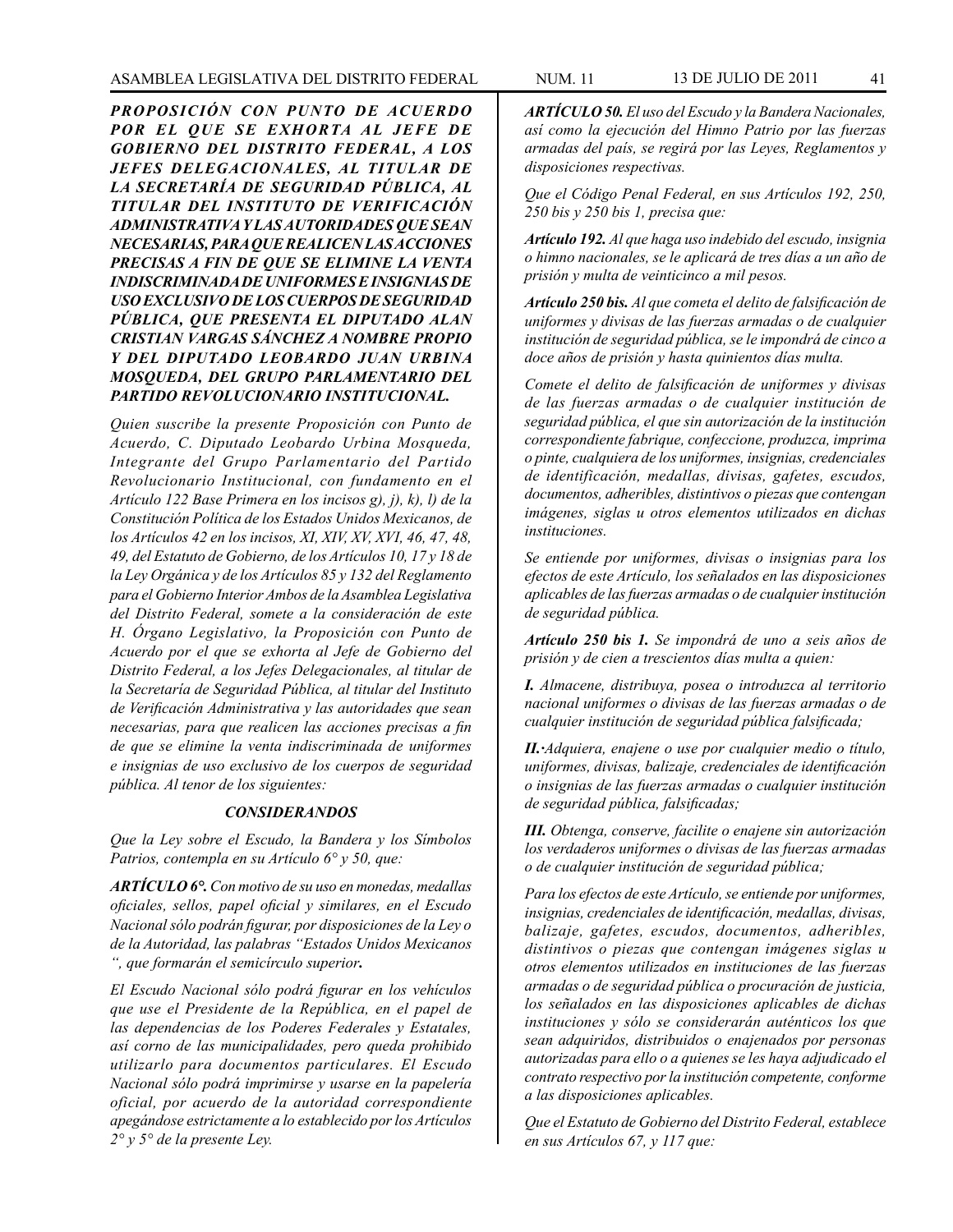*ARTÍCULO 67. Las facultades y obligaciones del Jefe de Gobierno del Distrito Federal son las siguientes:*

*XX. Ejercer las funciones de dirección de los servicios de seguridad pública, entre las que se encuentran las siguientes al Establecimiento de las políticas generales de seguridad pública para el Distrito Federal;*

*ARTÍCULO 117.· Las Delegaciones tendrán competencia, dentro de sus respectivas jurisdicciones, en las materias de: gobierno, administración, asuntos jurídicos, obras, servicios, actividades sociales, protección civil, seguridad pública, promoción económica, cultural y deportiva, y las demás que señalen las Leyes. El ejercicio de tales atribuciones se realizará siempre de conformidad con las Leyes y demás disposiciones normativas aplicables en cada materia y respetando las asignaciones presupuestales.*

*Que la Ley de Establecimientos Mercantiles menciona en sus Artículos 4 fracción VII, 7, 8 fracciones II y IV, 60 fracciones III, que:*

*Artículo 4.·Corresponde al Jefe de Gobierno:*

*VII. Instruir a la Secretaría de Gobierno en su caso, quien en coordinación con la Delegación, ordenará la realización de visitas de verificación. La Delegación deberá informar el resultado de las visitas de verificación;*

*Artículo 7. Corresponde al Instituto:*

*I. Practicar las visitas de verificación del funcionamiento de los establecimientos mercantiles, ordenadas por la Delegación de conformidad con lo que establezca la Ley del Instituto de Verificación Administrativa del Distrito Federal, Ley de Procedimiento Administrativo del Distrito Federal y demás disposiciones aplicables; y*

*II. Ejecutar las medidas de seguridad y las sanciones administrativas ordenadas por la Delegación establecidas en esta Ley, la Ley de Procedimiento Administrativo del Distrito Federal y demás disposiciones aplicables.*

*Artículo 8.·Corresponde a las Delegaciones:*

*II. Ordenar visitas de verificación a establecimientos mercantiles que operen en su Demarcación;*

*IV. Determinar y ordenar las medidas de seguridad e imponer las sanciones previstas en esta Ley por medio de la resolución administrativa;*

*Artículo 60.·Los establecimientos a que se refiere esta Ley podrán ser objeto de visitas de verificación ordinaria o extraordinaria desde el inicio de sus operaciones.*

*En materia de visitas de verificación, deberá observarse lo siguiente:* 

*III. La Delegación podrá ordenar al Instituto, visitas de verificación extraordinaria sin que medie queja, sólo en los casos de que existan causas vinculadas con protección civil, desarrollo urbano y seguridad pública, debidamente* 

*motivadas en la orden de visita respectiva; y que el Código Penal del Distrito Federal en sus Artículos 53, establece que:*

*ARTÍCULO 53. (Bienes susceptibles de decomiso). El decomiso consiste en la aplicación a favor del Gobierno del Distrito Federal, de los instrumentos, objetos o productos del delito, en los términos del presente Código.*

*Que la Ley del Instituto de Verificación Administrativa del Distrito Federal en su Artículo 7, inciso B, menciona que:*

*Artículo 7. En materia de verificación administrativa el Instituto y las Delegaciones tienen la siguiente competencia:*

*B. Las Delegaciones tendrán las atribuciones siguientes:*

*II. Ordenar, a los verificadores del Instituto, la práctica de visitas de verificación administrativa en las siguientes materias.*

*a) Establecimientos Mercantiles;*

*Que se ha incrementado la venta en la vía pública y establecimientos mercantiles, de implementos, fornituras, uniformes, insignias, similares y de igual manufactura y apariencia que los utilizados por los cuerpos de seguridad pública.*

*Que en este tipo de establecimientos en la vía pública, se comercializan también armas blancas, pimienta y lacrimógenos, mirillas para accesorios como gases armas largas, toletes y demás accesorios, que han sido manufacturados para provocar lesiones en diversos grados en el cuerpo humano.*

*En las calles adyacentes a las comandancias y oficinas de los cuerpos de seguridad pública, es constante encontrar comercios establecidos e informales, en los que sin ninguna regulación, se venden y ofrecen fornituras, uniformes, insignias y emblemas similares e idénticas a las autorizadas por los cuerpos de seguridad pública.*

*Los delincuentes detenidos en diversos operativos realizados por la SSP, Federal y Local, han evidenciado que utilizan en la comisión de delitos, las insignias, fornituras y uniformes similares a los utilizados por las instituciones de seguridad pública, para transitar y cometer delitos con la impunidad que les otorga el utilizar estos implementos.*

*Frecuentemente en distintas regiones del país, transportistas, ciudadanos en general y visitantes extranjeros, han sido víctimas de la delincuencia organizada en falsos retenes, en los que han utilizado uniformes idénticos a los reglamentarios de las fuerzas de seguridad pública, incluyendo vehículos que portan insignias idénticas a las oficiales.*

*Que la disponibilidad de este tipo de accesorios y Artículos, las actividades de los grupos de la delincuencia organizada.*

*Que limitar el acceso de los delincuentes a este tipo de productos, debe ser parte de los programas de prevención del delito y combate a la delincuencia.*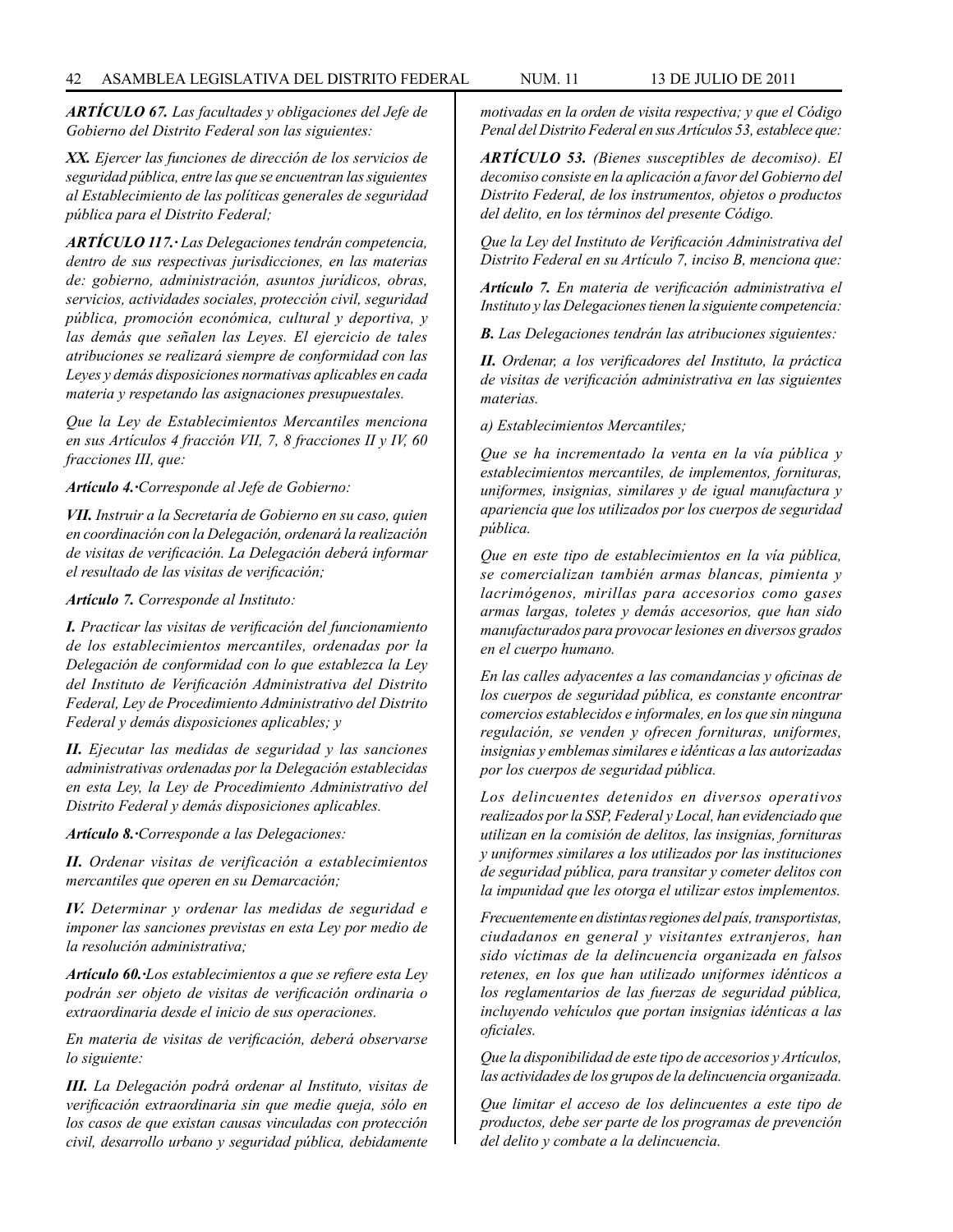*Por lo anteriormente expuesto, se pone a consideración del Pleno de la Asamblea Legislativa, el siguiente:*

### *PUNTO DE ACUERDO*

*PRIMERO. Se exhorta al Jefe de Gobierno del Distrito Federal, a los 16 Jefes Delegacionales, al titular de la Secretaría de Seguridad Publica, al titular del Instituto de Verificación Administrativa y las autoridades que sean necesarias, para que realicen las acciones precisas a fin de que se elimine la venta no autorizada de uniformes, insignias, fornitura s y accesorios de uso exclusivo de los cuerpos de seguridad pública y de las fuerzas armadas, en los establecimientos mercantiles de la Ciudad de México.*

*SEGUNDO. Se exhorta al Jefe de Gobierno del Distrito Federal, a los 16 Jefes Delegacionales, al titular de la Secretaría de Seguridad Publica, y las autoridades que sean necesarias, para que realicen las acciones precisas a fin de que se elimine la venta de uniformes, insignias, fornituras, y accesorios de uso exclusivo de los cuerpos de seguridad pública y de las fuerzas armadas, en la vía pública de la Ciudad de México.*

*Dado en la Ciudad de México, Recinto Legislativo de Donceles, a los \_ días del mes de de 2011.*

### *ATENTAMENTE*

*Dip. Leobardo Juan Urbina Mosqueda. Dip. Alan Cristian Vargas Sánchez*

Es cuanto, señor Presidente.

**EL C. PRESIDENTE.** Gracias, Diputado. Con fundamento en lo dispuesto por el Artículo 50 fracciones IV y V de la Ley Orgánica de la Asamblea Legislativa del Distrito Federal, 28 y 132 del Reglamento para su Gobierno Interior, se turna para su análisis y dictamen a la Comisión de Seguridad Pública.

Para presentar una Proposición con Punto de Acuerdo por el que se exhorta a la Escuela de Administración Pública a otorgar diversos reconocimientos a servidores públicos y entidades de la administración pública del Distrito Federal, se concede el uso de la Tribuna al Diputado Cristian Vargas Sánchez, a nombre propio y del Diputado Leobardo Juan Urbina Mosqueda, del Grupo Parlamentario del Partido Revolucionario Institucional.

**EL C. DIPUTADO ALAN CRISTIAN VARGAS SÁNCHEZ.** Con su permiso, señor Presidente.

*PROPOSICIÓN CON PUNTO DE ACUERDO POR EL QUE SE EXHORTA A LA ESCUELA DE ADMINISTRACIÓN PÚBLICA A OTORGAR DIVERSOS RECONOCIMIENTOS A SERVIDORES PÚBLICOS Y ENTIDADES DE LA ADMINISTRACIÓN PÚBLICA DEL DISTRITO FEDERAL, QUE PRESENTA EL DIPUTADO ALAN CRISTIAN VARGAS SÁNCHEZ A NOMBRE PROPIO Y DEL DIPUTADO LEOBARDO JUAN URBINA MOSQUEDA, DEL GRUPO PARLAMENTARIO DEL PARTIDO REVOLUCIONARIO INSTITUCIONAL.*

*Con fundamento en los Artículos 10 fracción primera, 11, 17 fracción VI y la fracción VII del Artículo 18 de la Ley Orgánica de el Asamblea Legislativa del Distrito Federal, 92, 93 y 132 del Reglamento Interior de la Asamblea Legislativa del Distrito Federal, quien suscribe Diputado Leobardo Juan Urbina Mosqueda, integrante del Grupo Parlamentario del Partido Revolucionario Institucional de esta Asamblea Legislativa del Distrito Federal, V Legislatura, somete a la consideración de este H. Órgano Legislativo la siguiente Proposición con Punto de Acuerdo, y:*

## *CONSIDERANDO*

*Que actualmente, desde el punto de vista económico y social, el Distrito Federal es algo más que la entidad que sirve de asiento a los poderes federales, es decir, el Distrito Federal ha llegado a constituir una unidad económica y social conjuntamente con los 27 municipios conurbados del Estado de México.*

*Que el crecimiento de la zona metropolitana del Valle de México en las últimas décadas ha experimentado índices acelerados de crecimiento, actualmente la zona metropolitana del Valle de México es el principal centro económico y social del país; en ella se genera el 36% del PIB y se alberga el 18% de la población nacional, la cual está asentada en 1,250 km, superficie que corresponde tanto al Distrito Federal (51 %) corno a 27 Municipios conurbados del Estado de México (48%).*

*Que actualmente existe una tasa de crecimiento de 2.7% a 2.0% para la región centro, por lo cual se deben tornar medidas preventivas para atender a una población del orden de 35 a 40 millones de habitantes proyectados para el año 2010; y se estima necesario que el Gobierno de la Ciudad esté preparado para poder responder a las necesidades de una población que demandará mejores servicios y calidad en la administración pública.*

*Que la evolución de la Administración Pública en las grandes metrópolis es constante, ya que la modernización en los sistemas es fundamental en la solución integral de problemas, razón por la cual una instancia encargada de los estudios, diagnósticos y análisis de los fenómenos administrativos que ocurren en una urbe como el Distrito Federal es fundamental, buscando siempre dar respuesta eficaz y oportuna a las necesidades ciudadanas.*

*Que la Escuela de Administración Pública debe contribuir al fortalecimiento de una eficaz gobernabilidad democrática de la Ciudad, mediante programas de investigación, asistencia técnica, desarrollo y formación de personal, divulgación e intercambio de opiniones a nivel local y nacional con instituciones homologas y personas interesadas en el estudio y práctica de la Administración Pública, que impulsen la profesionalización de la Función Pública en el Distrito Federal.*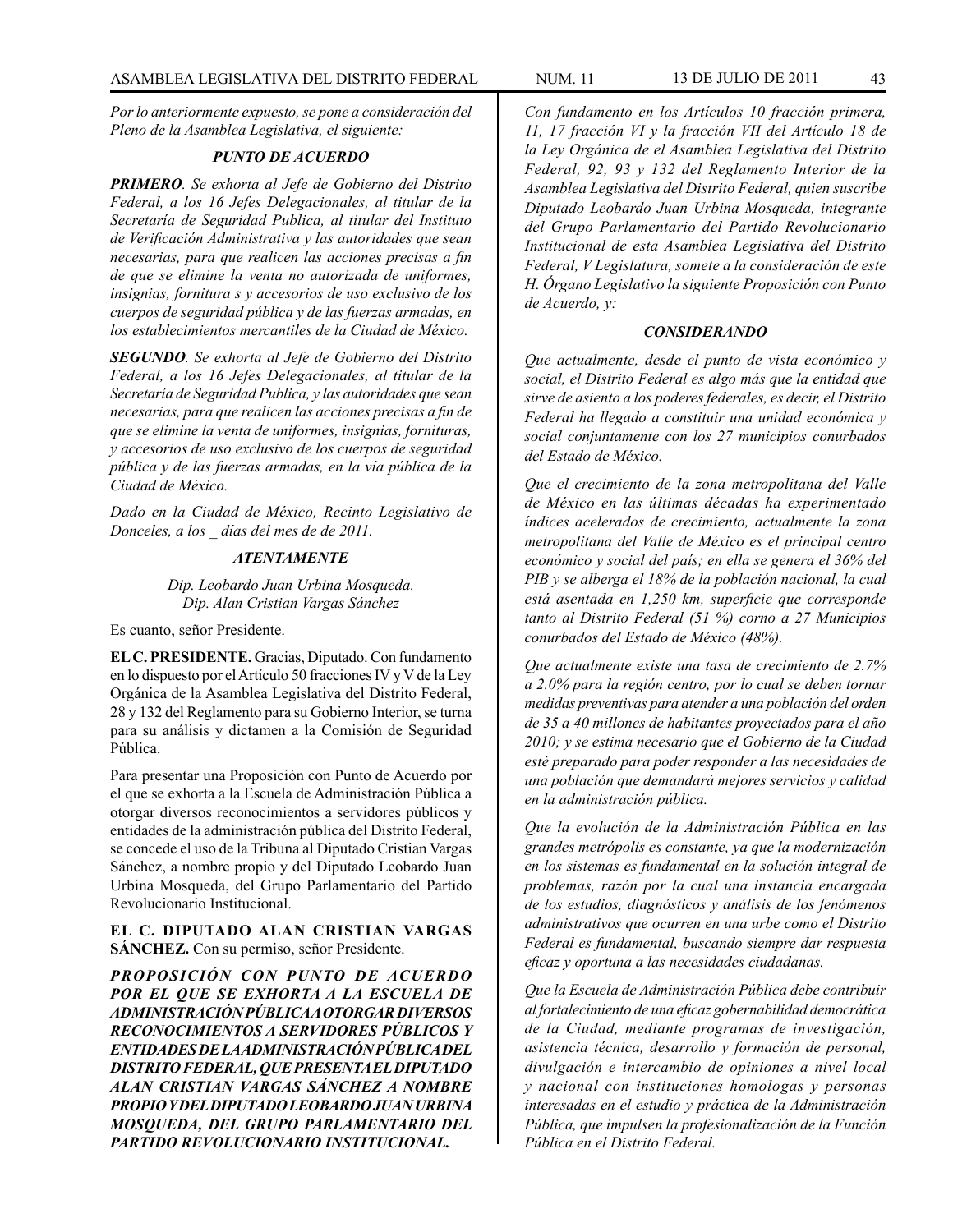### 44 ASAMBLEA LEGISLATIVA DEL DISTRITO FEDERAL NUM. 11 13 de JUlIO de 2011

*Que desde su creación la Escuela de Administración Pública del Distrito Federal, puede entenderse corno un medio eficaz para promover el intercambio de información y el estudio de los problemas administrativos, de las estructuras, procesos y recursos del sector público en el Distrito Federal, así corno el desarrollo de la teoría y la práctica de la Administración gubernamental.*

*Que al establecer una Escuela de esta naturaleza con carácter local, se está coadyuvando a diseñar medidas de mejora en el desempeño y resultados administrativos de las Dependencias y entidades, así corno salvaguardar los principios de legalidad, honradez, transparencia, lealtad, imparcialidad y que rigen el servicio público.*

*Que es necesario sensibilizar y concientizar acerca de la naturaleza y funciones del sector público al servicio de la comunidad.*

*Que de acuerdo con información propia la Escuela de Administración Pública del Gobierno del Distrito Federal "nace de la inconformidad y la insatisfacción: inconformidad con las inercias que prevalecen en la administración pública; insatisfacción con los resultados que frecuentemente ofrecen las instituciones gubernamentales".*

*El dictamen de la Comisión de Administración Pública de la Asamblea Legislativa del Distrito Federal, IV Legislatura, el 15 de diciembre de 2008, fue aprobado por el pleno con el acuerdo unánime de los partidos políticos que representados en la Ciudad de México.*

*La Ley Orgánica de la EAP decreto la creación de un Consejo Académico.* 

*En su conformación se pretende una aspiración de excelencia y pluralidad: en ese órgano está representada la Universidad Nacional Autónoma de México (UNAM), la Universidad Autónoma Metropolitana (UAM) y el Instituto Politécnico Nacional (IPN), y lo integran además académicos de primer nivel, con brillantes trayectorias intelectuales y reconocimiento nacional e internacional.*

*Entre los objetivos y funciones de la ENA se encuentran entre otros:*

*- Contribuir a la formación y profesionalización de los servidores de la administración pública.*

*- Fomentar la especialización en el ejercicio de la función pública.*

*- Promover que los servidores públicos sean portadores de valores políticos y administrativos centrados en la observancia de la Ley, trato igualitario y de calidad a los ciudadanos, cuidado del dinero público, transparencia y rendición de cuentas.*

*- Impulsar, mediante la formación y profesionalización de los servidores públicos, un cambio en el modelo de gestión pública que se distinga por su legalidad y eficacia, así como por la búsqueda del mayor impacto social posible de sus políticas públicas y la responsabilidad de sus acciones.*

*- Generar nuevos conocimientos sobre temas y problemas concernientes al presente y futuro de la Ciudad de México desde una perspectiva metropolitana, y cuyos resultados inspiren una creciente formulación de mejores políticas públicas.*

*- Celebrar convenios con los órganos de gobierno y organismos públicos autónomos para impartir seminarios, diplomados, especialidades y demás cursos científicos y técnicos de vanguardia en materia de gestión pública a sus servidores públicos y aspirantes a serlo.*

*- Otorgar certificados de conocimientos, títulos, grados, diplomas y reconocimientos académicos.*

*- Promover y realizar investigaciones sobre problemas de la Ciudad de México, las políticas públicas y el marco normativo.* 

*- Celebrar convenios con otras instituciones académicas y gubernamentales, nacionales o extranjeras que contribuyan a la formación de servidores públicos o para la realización de estudios, investigaciones y acciones que promuevan una nueva cultura de la gestión pública.*

*- Certificar la competencia profesional de los servidores públicos de la administración pública.*

*Por ello es importante, que se puedan instituir reconocimientos tanto a las entidades y dependencias de la administración pública local central y descentralizada, así como a los servidores públicos que se destaquen por su alto grado de eficiencia, profesionalismo y compromiso en el desempeño del servicio público.*

*Estos estimulos deben de promover el estudio, la investigación y desarrollo de las ciencias administrativas con el fin de estimular la investigación teórica o práctica que contribuyan a producir nuevo conocimiento relevante e innovador para el mejoramiento de la Administración Pública.*

*En consecuencia se propone a las señoras y los señores Legisladores integrantes de esta V Legislatura, la aprobación del siguiente:*

### *PUNTO DE ACUERDO*

*PRIMERO. Se exhorta a la Escuela de Administración Pública a otorgar diversos reconocimientos a servidores públicos y entidades de la administración Pública del Distrito Federal, Denominado: "Premio de Administración Pública de la Ciudad de México".*

*SEGUNDO. La Escuela de Administración Pública, podrá otorgar estos reconocimientos en diversas modalidades, mismas que determinara su Consejo Directivo.*

*Dado en la Ciudad de México, en el Recinto Legislativo de Donceles, a los días del mes de \_ del año dos mil once.*

# *ATENTAMENTE*

*Dip. Leobardo Juan Urbina Mosqueda Dip. Alan Cristian Vargas Sánchez*

Es cuanto, señor Presidente.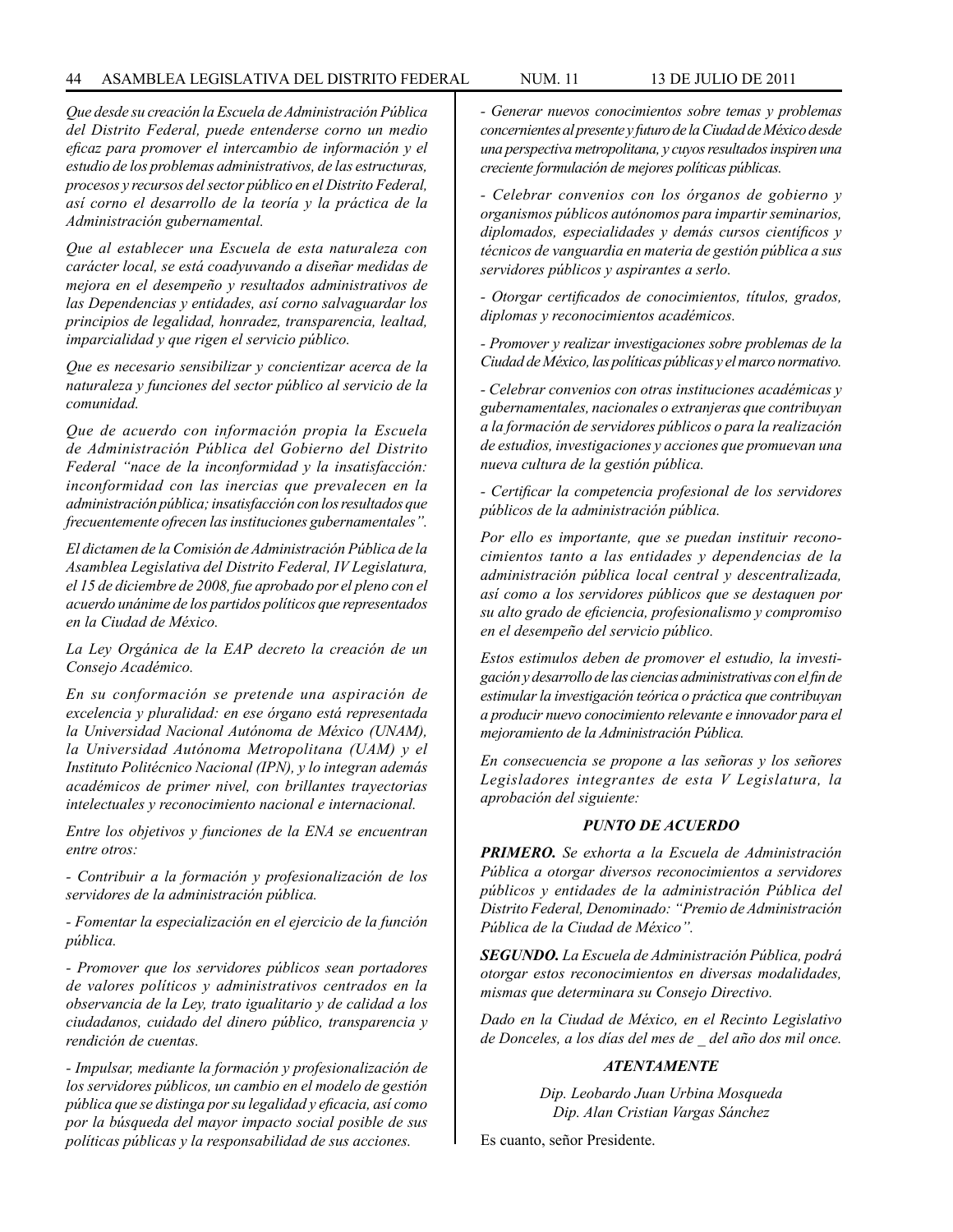**EL C. PRESIDENTE.** Gracias Diputado. Con fundamento en lo dispuesto por los Artículos 50 fracciones IV y V de la Ley Orgánica de la Asamblea Legislativa del Distrito Federal, 28 y 132 del Reglamento para el Gobierno Interior, se turna para su análisis y dictamen a la Comisión de Administración Pública Local.

Para presentar una Proposición con Punto de Acuerdo por el que se solicita al Director General del Sistema de Aguas de la Ciudad de México, rinda un informe sobre el estado actual de los pozos de extracción de agua que se encuentran en el Distrito Federal, se concede el uso de la Tribuna al Diputado Cristian Vargas Sánchez, a nombre propio y del Diputado Leobardo Juan Urbina Mosqueda, del Grupo Parlamentario del Partido Revolucionario Institucional.

## **EL C. DIPUTADO ALAN CRISTIAN VARGAS SÁNCHEZ**. Con su permiso, señor Presidente.

*PROPOSICIÓN CON PUNTO DE ACUERDO POR EL QUE SE SOLICITA AL DIRECTOR GENERAL DEL SISTEMA DE AGUAS DE LA CIUDAD DE MÉXICO, RINDA UN INFORME SOBRE EL ESTADO ACTUAL DE LOS POZOS DE EXTRACCIÓN DE AGUA QUE SE ENCUENTRAN EN EL DISTRITO FEDERAL, QUE PRESENTA EL DIPUTADO ALAN CRISTIAN VARGAS SÁNCHEZ A NOMBRE PROPIO Y DEL DIPUTADO LEOBARDO JUAN URBINA MOSQUEDA, DEL GRUPO PARLAMENTARIO DEL PARTIDO REVOLUCIONARIO INSTITUCIONAL.*

*Con fundamento en los Artículos 10 fracción primera, 11, 17 fracción VI y la fracción VII del Artículo 18 de la Ley Orgánica de la Asamblea Legislativa del Distrito Federal, 92, 93 y 132 del Reglamento Interior de la Asamblea Legislativa del Distrito Federal, quien suscribe, Diputado Leobardo Juan Urbina Mosqueda, integrante del Grupo Parlamentario del Partido Revolucionario Institucional de esta Asamblea Legislativa del Distrito Federal, V Legislatura, somete a la consideración de este H, Órgano Legislativo la siguiente Proposición con Punto de Acuerdo, y:*

## *CONSIDERANDO*

*Que la sobreexplotación de los mantos acuíferos que abastecen al Valle de México compromete la disponibilidad de agua para la capital del País en el futuro, a tal grado que en los próximos años será necesaria una mega-obra que supere la del Sistema Cutzamala que actualmente alimenta el consumo de agua de nuestra Ciudad.*

*El Distrito Federal es una de las ciudades que ha utilizado el agua subterránea con gran intensidad para abastecerse, pues gran parte del líquido proviene subsuelo. El agua es extraída de mantos acuíferos cada vez más profundos.*

*La Ciudad de Nueva York sólo requiere el 1 por ciento del agua de los mantos acuíferos; en Taranta, Canadá, no se abastece del subsuelo y en Santiago de Chile solo se extrae el 15 por ciento de las profundidades para su red de agua potable.*

*En el Distrito Federal se extrae más agua de los mantos freáticos que la que se recarga por lluvias y escurrimientos. Cuatro de los principales mantos acuíferos están sobre explotados según reportes de la Comisión Nacional del Agua.*

*Conforme se ha ido sacando más agua de la que regresa a los mantos acuíferos, el nivel de almacenamiento de los mismos ha descendido considerablemente, por lo que la profundidad de los pozos de extracción ha aumento paulatinamente.*

*Es necesario crear proyectos para tener un mayor tratamiento y reciclaje del agua residual, mediante el cual se puede reutilizar una gran cantidad de agua que se consume en los domicilios.*

*Es claro que mientras más profundo sea el pozo, más antigua será el agua que se obtiene. El agua consumida en la Delegación Iztapalapa, de pozos de hasta 300 metros de profundidad, tiene miles de años de edad.*

*El agua que se extrae actualmente para esa Demarcación data de hace 35 mil años; este tipo de agua presenta alto contenido de minerales dañinos para la salud como arsénico, flúor y boro lo que la encarece pues tiene que pasar por procesos más sofisticados para su potabilización.*

*Las proyecciones de disponibilidad, realizadas por las Autoridades, están basadas en la falsa premisa de que, entre el 20 y 30 por ciento del agua de lluvia recarga los acuíferos, lo que ha resultado falso según los últimos estudios.*

*El agua disponible en el subsuelo es mucho menor de lo que se suponía y estas conclusiones tienen que conducir a un cambio total en los Programas de planeación en materia del agua.*

*Además de los riesgos que representan la calidad y disponibilidad del agua, que se relacionan con la sobreexplotación de los mantos acuíferos, también se generan hundimientos en la Ciudad.*

*La sobreexplotación está acelerando el hundimiento de la Ciudad de México y con ello los riesgos geológicos van en aumento.* 

*El Centro Histórico se ha hundido, en un siglo, diez metros, en Iztapalapa, la sobreexplotación del acuífero está generando grietas en el suelo que hacen vulnerable a las viviendas ante un sismo.*

*Por lo anteriormente expuesto, se pone a consideración del Pleno de la Asamblea Legislativa el siguiente:*

# *PUNTO DE ACUERDO*

*ÚNICO. Se solicita al Director General del Sistema de Aguas de la Ciudad de México, rinda un Informe sobre el estado actual de los pozos de extracción de agua que se encuentran en el Distrito Federal.*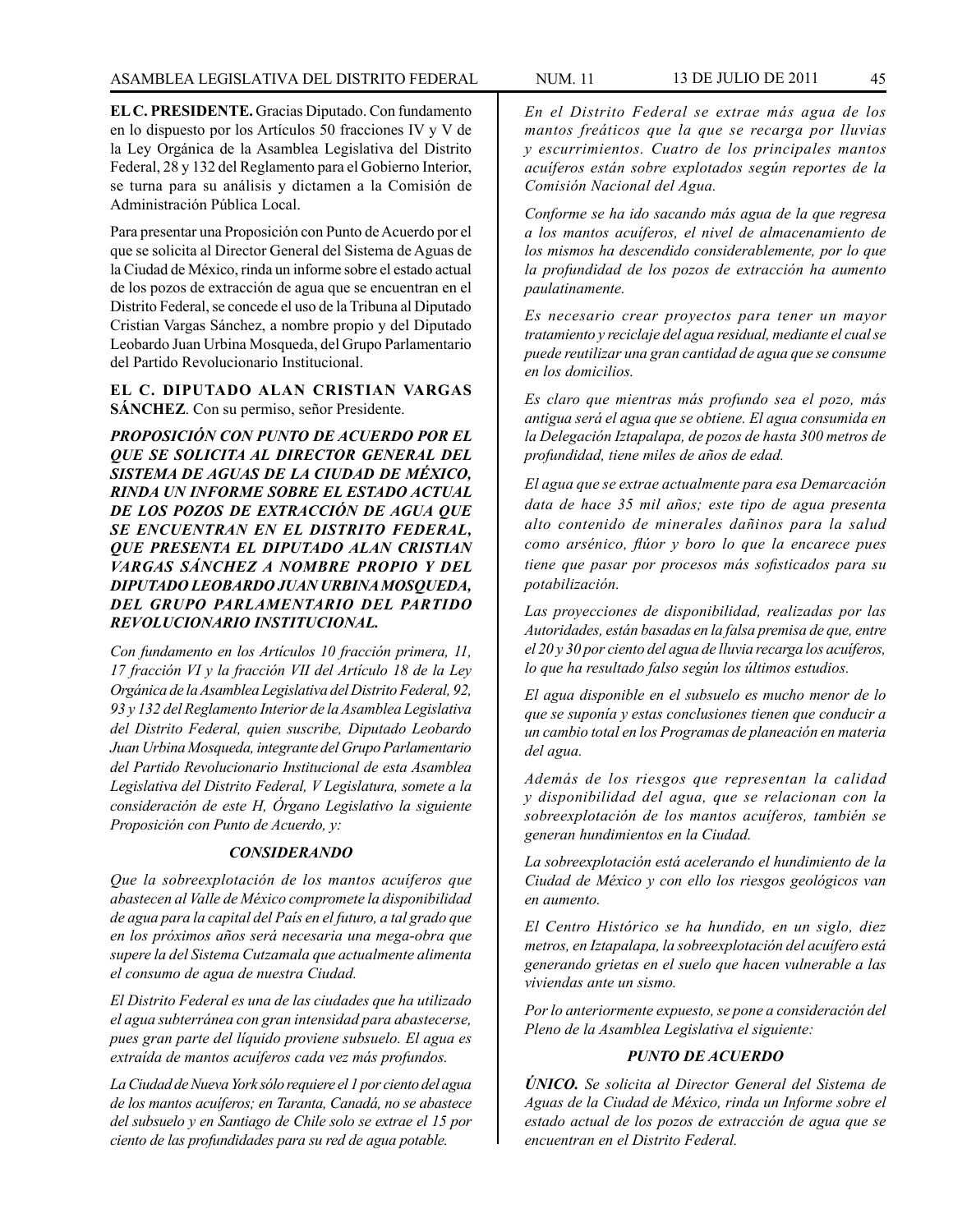*Dado en la Ciudad de México, en el Recinto Legislativo de Donceles a los \_\_ días del mes de febrero del año dos mil once.*

### *ATENTAMENTE*

*Dip. Leobardo Juan Urbina Mosqueda Dip. Alan Cristian Vargas Sánchez*

Por su atención, muchas gracias.

**EL C. PRESIDENTE**. Gracias, Diputado. Con fundamento en lo dispuesto por los Artículos 50 fracción IV y V de la Ley Orgánica de la Asamblea Legislativa del Distrito Federal, 28 y 132 del Reglamento para su Gobierno Interior, se turna para su análisis y dictamen a la Comisión de Gestión Integral del Agua.

Para presentar una Proposición con Punto de Acuerdo para exhortar al Secretario de Protección Civil del Distrito Federal, Doctor Elías Miguel Moreno Brizuela, a realizar el estudio técnico correspondiente desde la manzana 42 a la manzana 46 de la Súpermanzana 1, de la Unidad Ejército Constitucionalista, de la Delegación Iztapalapa, se concede el uso de la Tribuna al Diputado Cristian Vargas Sánchez, a nombre propio y del Diputado Israel Betanzos Cortes, del Grupo Parlamentario del Partido Revolucionario Institucional.

**EL C. DIPUTADO ALAN CRISTIAN VARGAS SÁNCHEZ.** Con su permiso, señor Presidente.

*PROPOSICIÓN CON PUNTO DE ACUERDO PARA EXHORTAR AL SECRETARIO DE PROTECCIÓN CIVIL DEL DISTRITO FEDERAL, DOCTOR ELÍAS MIGUEL MORENO BRIZUELA, A REALIZAR EL ESTUDIO TÉCNICO CORRESPONDIENTE DESDE LA MANZANA 42 A LA MANZANA 46 DE LA SÚPERMANZANA 1 DE LA UNIDAD EJÉRCITO CONSTITUCIONALISTA DE LA DELEGACIÓN IZTAPALAPA, QUE PRESENTA EL DIPUTADO ALAN CRISTIAN VARGAS SÁNCHEZ A NOMBRE DEL DIPUTADO ISRAEL BETANZOS CORTES, DEL GRUPO PARLAMENTARIO DEL PARTIDO REVOLUCIONARIO INSTITUCIONAL.*

*Diputado Presidente los que suscriben Diputados Israel Betanzos Cortes y Cristian Vargas Sánchez, integrantes del Grupo Parlamentario del PRI en esta Honorable Asamblea Legislativa del Distrito Federal, V Legislatura, con fundamento en los Artículos 122 base primera, fracción V, inciso o) de la Constitución Política de los Estados Unidos Mexicanos, 42 fracción XXX del Estatuto de Gobierno del Distrito Federal, 17 fracción VI de la Ley Orgánica de la Asamblea Legislativa del Distrito Federal y 133 del Reglamento para el Gobierno Interior de la Asamblea Legislativa del Distrito Federal, ponemos su consideración el presente Punto de Acuerdo, al tenor de los siguientes:*

*Que "Todos los habitantes del Distrito Federal tienen derecho a una vivienda digna y decorosa, entendida como el lugar seguro, salubre y habitable que permita el disfrute de la intimidad y la integración social y urbana; sin que sea obstáculo, para su obtención, su condición económica, social, origen étnico o nacional, edad, género, situación migratoria, creencias políticas o religiosas".*

*CONSIDERANDOS*

*Que toda vivienda debe contar con todos y con cada uno de los servicios básicos; debe contar con luz, seguridad, escuelas, mercados, calles pavimentadas y, lo principal, agua potable.*

*Que en Iztapalapa son casi dos millones de personas y muchas de las familias que habitan allí, tienen problemas de hundimientos.*

*Que la Ley de vivienda marca en su Artículo tercero que la autoridad deberá entregar vivienda digna y decorosa.*

*Que en la misma Ley se hace mención de cuatro estrategias para la garantía de un espacio familiar, estos son las siguientes: Entrega de Vivienda Progresiva, Vivienda de Interés Popular, Vivienda de Interés Social y Vivienda Terminada; lo cual nos dice que con estas acciones el Gobierno del Distrito Federal pretende satisfacer el deseo de una casa de los ciudadanos.*

*Que se han construido unidades habitacionales sin importar la carencia o la ineficiencia de los servicios de primer orden.*

*Que en otro Punto de Acuerdo se estableció el estado que guarda la Unidad Habitacional Ejercito Constitucionalista.*

*Que en esa ocasión se estableció que de acuerdo con un oficio emitido por el Órgano Político Administrativo de Iztapalapa, se dictaminó que varios de los departamentos y casas duplex de la Unidad Habitacional Ejercito Constitucionalista tenían problemas de grietas y hundimientos.*

*Que asimismo y de acuerdo con investigadores del Instituto de Geología de la UNAM se detectaron 14 fallas geológicas activas y otras más no visibles en la superficie de la Ciudad de México; esto trae como consecuencia hundimientos diferenciados y deslizamientos de tierra que afectan a habitantes de las zonas aledañas al Peñón Viejo y sierra de Guadalupe, ubicadas en Iztapalapa y Gustavo A. Madero.*

*Que la más afectada por esta falla geológica es la Unidad Habitacional Ejército Constitucionalista, en donde, en cuestión de horas, se formaron agrietamientos en varios departamentos que los volvieron inhabitables. Sin embargo, las grietas también abarcan de la manzana 42 a la manzana 46 de la súpermanzana 1 en dicha Unidad.*

*Que de acuerdo con el Artículo 96 de la Ley de Protección Civil para el Distrito Federal "cuando una situación de riesgo inminentemente implique la posibilidad de una emergencia o desastre, las autoridades competentes podrán adoptar de conformidad con las disposiciones legales*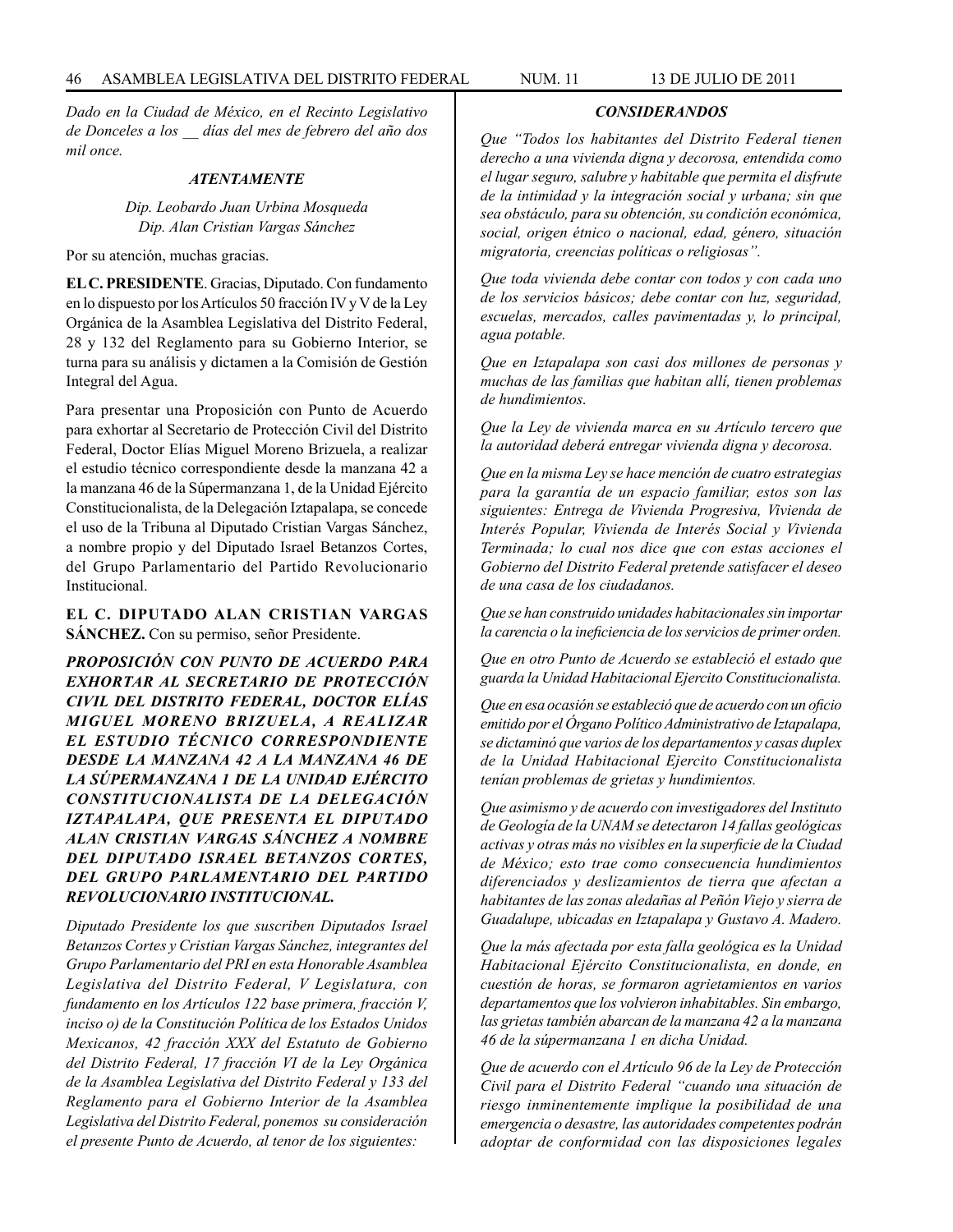*aplicables las siguientes medidas de seguridad, con el fin de salvaguardar a las personas, sus bienes y entorno:*

*- El aislamiento temporal, parcial o total del área afectada.*

- *La suspensión de trabajos, actividades y servicios.*
- *La evacuación del inmueble.*

*Que hace unos días, varios vecinos de esta Unidad y súpermanzana solicitaron ser parte de la supervisión de protección civil por el problema de grietas.* 

*Que es indispensable que un derecho fundamental, como lo es la vivienda, no sea razón de clientelismos, ni de deterioro del entorno y mucho menos de la prestación de servicios públicos de baja calidad. Por lo anteriormente expuesto se presenta el siguiente Punto de Acuerdo:*

## *ACUERDO*

*PRIMERO: Se exhorta al Secretario de Protección Civil del Distrito Federal, Doctor Elías Miguel Moreno Brizuela, ha realizar el estudio técnico correspondiente desde la manzana 42 a la manzana 46 de la súpermanzana 1 de la Unidad Ejercito Constitucionalista de la Delegación Iztapalapa, para determinar el daño o la situación de riesgo en la que pudieran estar los vecinos de la zona*

*SEGUNDO: Se solicita al Director del Instituto de Vivienda, Licenciado Antonio Revah Lacouture, que implemente un programa que facilite la restructuración de las casas o departamentos o en su caso la reubicación de las familias afectadas en su patrimonio, en otro sitio de la Demarcación para que puedan contar con vivienda digna.*

### *ATENTAMENTE*

### *Dip. Alan Cristian Vargas Sánchez*

Es cuanto, Diputado Presidente.

**EL C. PRESIDENTE.** Gracias, Diputado. En términos de lo dispuesto por el Artículo 133 del Reglamento para el Gobierno Interior de la Asamblea Legislativa del Distrito Federal, consulte la Secretaría a la Diputación Permanente en votación económica si la propuesta presentada por el Diputado Cristian Vargas Sánchez se considera de urgente y obvia resolución.

**LA C. SECRETARIA.** Por instrucciones de la Presidencia y en votación económica se consulta a la Diputación Permanente si la propuesta de referencia se considera de urgente y obvia resolución. Los que estén por la afirmativa, sírvanse manifestarlo levantando la mano.

Los que estén por la negativa, sírvanse manifestarlo levantando la mano.

Se considera de urgente y obvia resolución, Diputado Presidente.

**EL C. PRESIDENTE.** Gracias, Diputada. Está a discusión la propuesta. ¿Existen oradores en contra?

Proceda la Secretaría a preguntar a la Diputación Permanente en votación económica si es de aprobarse la propuesta a discusión.

**LA C. SECRETARIA.** Por instrucciones de la Presidencia y en votación económica, se pregunta a la Diputación Permanente si es de aprobarse la propuesta sometida a su consideración. Los que estén por la afirmativa, sírvanse manifestarlo levantando la mano.

Los que estén por la negativa, sírvanse manifestarlo levantando la mano.

Aprobada la propuesta, Diputado Presidente.

**EL C. PRESIDENTE.** Gracias, Diputada Secretaria. Remítase a las autoridades correspondientes para los efectos legales a que haya lugar.

Esta Presidencia informa que el punto enlistado en el numeral 63 del Orden del Día ha sido retirado.

Para presentar una Proposición con Punto de Acuerdo a través del cual la Diputación Permanente de la Asamblea Legislativa del Distrito Federal exhorta a la administración de esta Asamblea Legislativa sobre los trabajadores de limpieza y su cooperativa de este órgano colegiado, se concede el uso de la Tribuna a la Diputada Ana Estela Aguirre y Juárez, del Grupo Parlamentario del Partido del Trabajo.

**LA C. DIPUTADA ANA ESTELA AGUIRRE Y JUÁREZ.** Con su venia, Diputado Presidente.

*PROPOSICIÓN CON PUNTO DE ACUERDO A TRAVÉS DEL CUAL LA DIPUTACIÓN PERMANENTE DE LA ASAMBLEA LEGISLATIVA DEL DISTRITO FEDERAL, EXHORTA A LA ADMINISTRACIÓN DE ESTA ASAMBLEA LEGISLATIVA SOBRE LOS TRABAJADORES DE LIMPIEZA Y SU COOPERATIVA DE ESTE ÓRGANO COLEGIADO, QUE PRESENTA LA DIPUTADA ANA ESTELA AGUIRRE Y JUÁREZ, DEL GRUPO PARLAMENTARIO DEL PARTIDO DEL TRABAJO.*

*Los que suscriben José Arturo López Cándido y Ana Estela Aguirre y Juárez, en nuestra calidad de Diputados locales de la V Legislatura de la Asamblea Legislativa del Distrito Federal, integrantes del Grupo Parlamentario del Partido del Trabajo, con fundamento en lo dispuesto por los Artículos 17 fracción VI de la Ley Orgánica de la Asamblea Legislativa Distrito Federal, 93 y 133 del Reglamento para el Gobierno Interior de la Asamblea Legislativa del Distrito Federal, sometemos a la consideración del pleno de esta Soberanía la Proposición con Puntos de Acuerdo a través del cual la Diputación Permanente de la Asamblea Legislativa del Distrito Federal, exhorta a la administración de esta Asamblea Legislativa sobre los trabajadores de limpieza y su cooperativa de este Órgano Colegiado, al tenor de los siguientes:*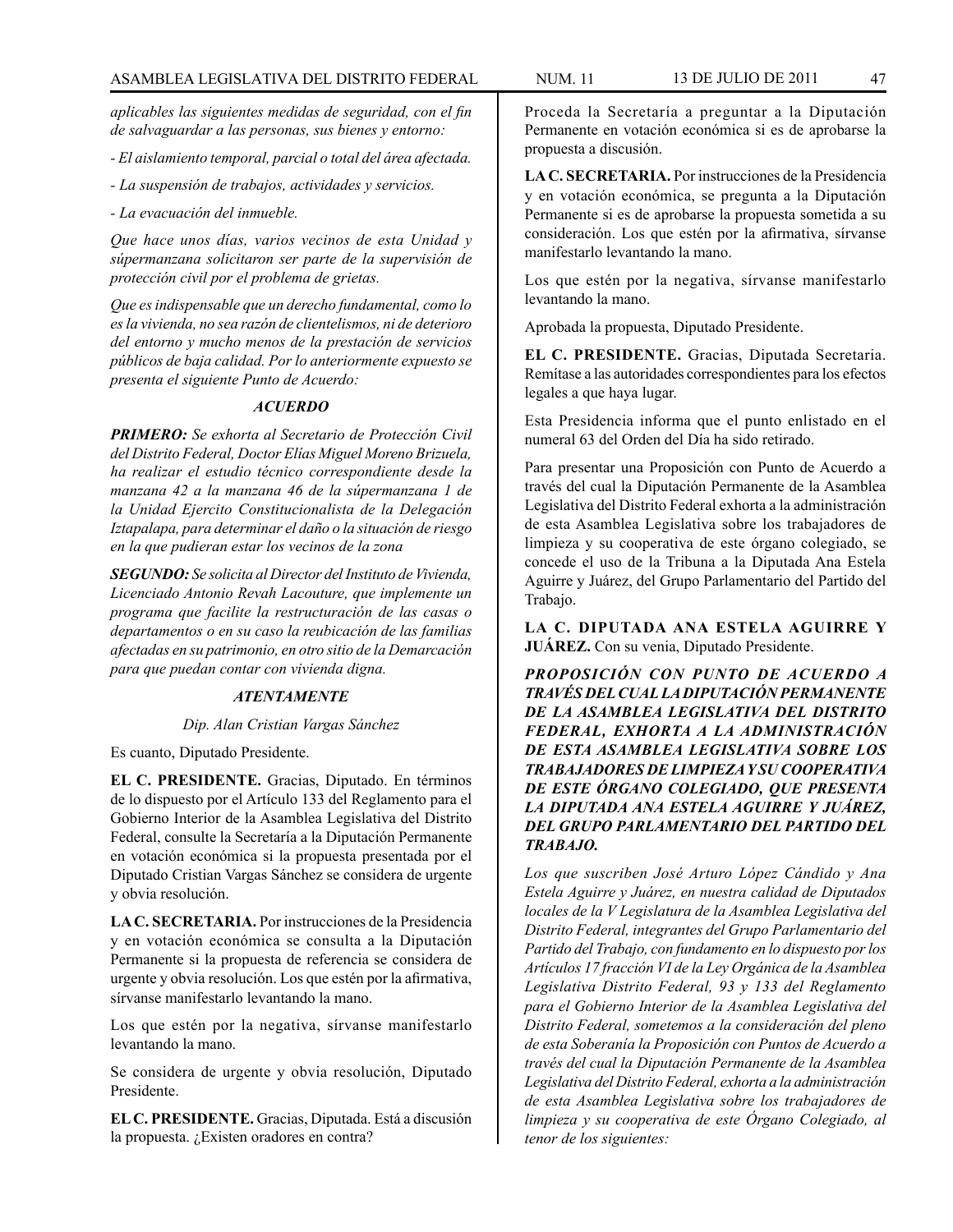# *CONSIDERANDOS*

*1. Esta Asamblea Legislativa ha erigido diversas acciones legislativas en pro de las cooperativas de trabajadores y en contra de las empresas outsourcing que violan flagrante mente la Ley y los derechos de los trabajadores. Incluso se ha aprobado un Punto de Acuerdo para exhortar al jefe de gobierno capitalino Marcelo Ebrard Casaubon, en su calidad de Presidente en turno de la Conferencia Nacional de Gobernadores, a formar un frente contra esta modalidad de contratación laboral, exhorto, por cierto, aún no atendido.*

*2. Es conocido que por las y los representantes de esta Asamblea que se está impulsando una cooperativa de trabajadores de limpieza de esta institución para desplazar a la empresa y la posibilidad futura de que los trabajadores de limpieza sean explotados, humillados y engañados continuamente. Los avances se van dando para conformar esta cooperativa constituyéndose como tal, cubriendo las formalidades debidamente protocolizadas y dándose de alta en la Secretaría de hacienda, contando ya con patrimonio propio y maquinaria para la prestación del servicio; sin embargo tenemos conocimiento de que se continúan presentando irregularidades inadmisibles en el trato hacia los trabajadores por parte de la empresa como desplazar a los trabajadores de esta institución hacia otros domicilio, hostigar sistemáticamente a quienes se atreven a defender cualquier derecho y despidiéndolo inmediatamente, incumplir en la responsabilidad de dotar a los trabajadores de seguridad social continua, desaparecer turnos de trabajo para incrementar cargas de trabajo a los trabajadores sin pagar horas extra, además de las ya conocidas irregularidades ya denunciadas.*

*3. Es necesario recordar que existe un acuerdo con la Presidencia de la Comisión de Gobierno para respetar la relación de trabajo con quienes formaban parte del padrón de trabajadores original, acuerdo que la empresa no ha respetado, mientras se concluía la etapa de creación y legalización de la Cooperativa.*

*Por lo expuesto, someto a consideración de esta Diputación Permanente de la Asamblea Legislativa del Distrito Federal, a suscribir el siguiente:*

### *ACUERDO*

*ÚNICO. La Diputación Permanente de la Asamblea Legislativa del Distrito Federal exhorta la Oficialía Mayor de esta Asamblea Legislativa para que, dentro de sus atribuciones legales apremie y exija a la empresa, que actualmente tiene el contrato de prestar el servicio de limpieza de este Órgano Colegiado, para que se respeten los derechos laborales y humanos de los trabajadores de limpieza, laboran y han laborado para esta asamblea y acate el acuerdo suscrito con la Presidencia de la Comisión de Gobierno de esta Institución de comportarse de acuerdo a lo establecido laboralmente en la Constitución Política de los Estados Unidos Mexicanos.*

## *ATENTAMENTE*

*Dip. Ana Estela Aguirre y Juárez*

Es cuanto, Diputado Presidente.

**EL C. PRESIDENTE.** Gracias, Diputada. En términos de lo dispuesto por el Artículo 133 del Reglamento para el Gobierno Interior de la Asamblea Legislativa del Distrito Federal, consulte la Secretaría a la Diputación Permanente en votación económica si la propuesta presentada por la Diputada Ana Estela Aguirre y Juárez se considera de urgente y obvia resolución.

**LA C. SECRETARIA.** Por instrucciones de la Presidencia y en votación económica se consulta a la Diputación Permanente si la propuesta de referencia se considera de urgente y obvia resolución. Los que estén por la afirmativa sírvanse manifestarlo levantando la mano.

Los que estén por la negativa sírvanse manifestarlo levantando la mano.

Se considera de urgente y obvia resolución, Diputado Presidente.

**EL C. PRESIDENTE.** Gracias, Diputada. Está a discusión la propuesta. ¿Existen oradores en contra?

Proceda la Secretaría a preguntar a la Diputación Permanente en votación económica si es de aprobarse la propuesta a discusión.

**LA C. SECRETARIA.** Por instrucciones de la Presidencia y en votación económica se pregunta a la Diputación Permanente si es de aprobarse la propuesta sometida a su consideración. Los que estén por la afirmativa sírvanse manifestarlo levantando la mano.

Los que estén por la negativa sírvanse manifestarlo levantando la mano.

Aprobada la propuesta, Diputado Presidente.

**EL C. PRESIDENTE.** Gracias, Diputada. Remítase a las autoridades correspondientes para los efectos legales a que haya lugar.

Esta Presidencia informa que los puntos enlistados en los numerales 28 y 56 del Orden del Día se han trasladado al final.

Para presentar una Proposición con Punto de Acuerdo por el que la Diputación Permanente de la Asamblea Legislativa del Distrito Federal exhorta a la Comisión Federal de Electricidad sobre los daños a personas e inmuebles por los estallidos de las mufas en al Ciudad de México, se concede el uso de la Tribuna a la Diputada Ana Estela Aguirre y Juárez, del Grupo Parlamentario del Partido del Trabajo.

**LA C. DIPUTADA ANA ESTELA AGUIRRE Y JUÁREZ.** Con su venia, Diputado Presidente.

*PROPOSICIÓN CON PUNTO DE ACUERDO POR EL QUE LA DIPUTACIÓN PERMANENTE DE LA ASAMBLEA LEGISLATIVA DEL DISTRITO FEDERAL, EXHORTA A LA COMISIÓN FEDERAL DE ELECTRICIDAD SOBRE LOS DAÑOS A PERSONAS E INMUEBLES POR LOS ESTALLIDOS DE LAS MUFAS*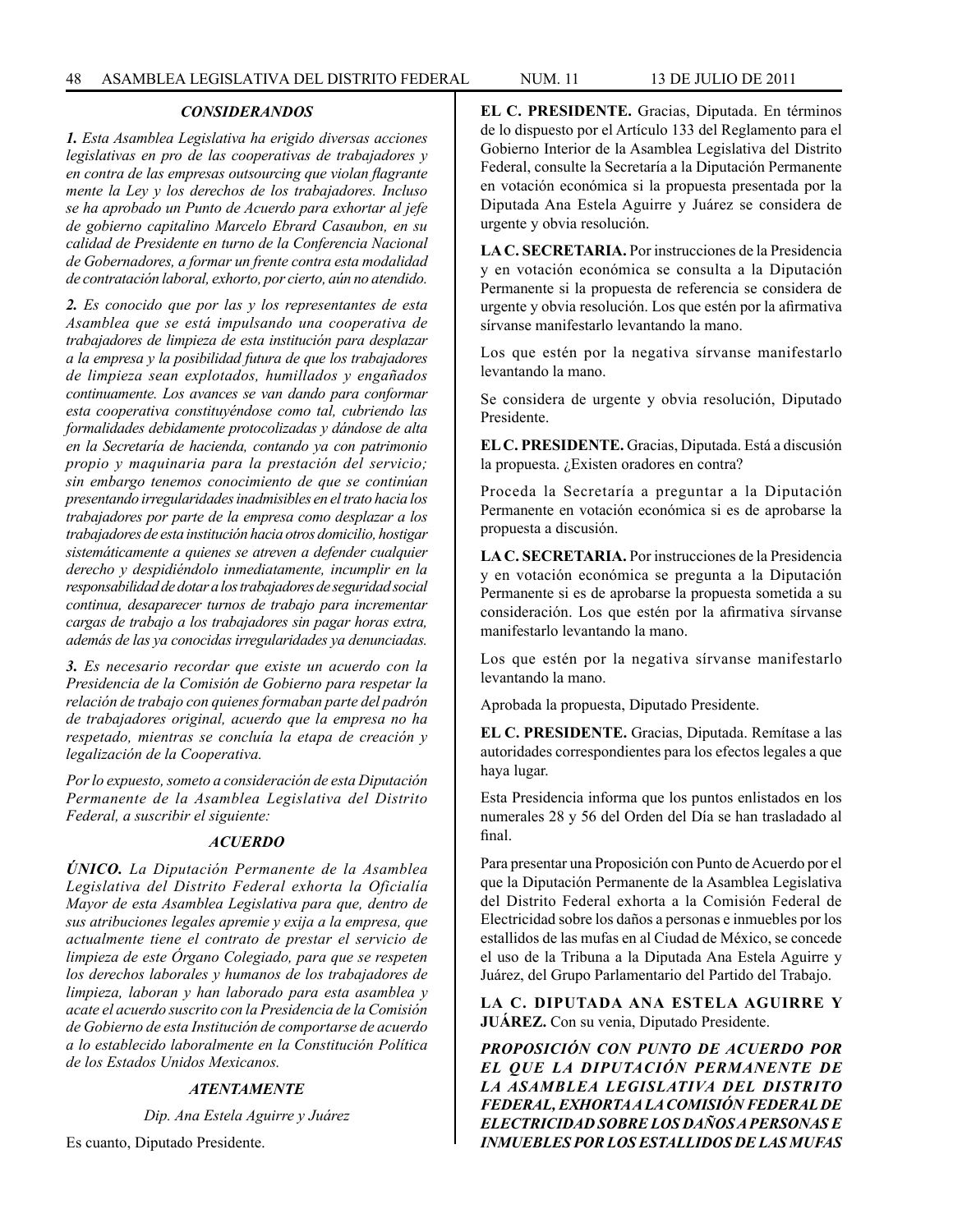# *EN LA CIUDAD DE MÉXICO, QUE PRESENTA LA DIPUTADA ANA ESTELA AGUIRRE Y JUÁREZ, DEL GRUPO PARLAMENTARIO DEL PARTIDO DEL TRABAJO.*

*Los que suscriben José Arturo López Cándido y Ana Estela Aguirre y Juárez, en nuestra calidad de Diputados locales de la V Legislatura de la Asamblea Legislativa del Distrito Federal, integrantes del Grupo Parlamentario del Partido del Trabajo, con fundamento en lo dispuesto por los Artículos 17 fracción VI de la Ley Orgánica de la Asamblea Legislativa Distrito Federal, 93 y 133 del Reglamento para el Gobierno Interior de la Asamblea Legislativa del Distrito Federal, sometemos a la consideración del pleno de esta Soberanía la Proposición con Puntos de Acuerdo de urgente y obvia resolución a través del cual la Diputación Permanente de la Asamblea Legislativa del Distrito Federal, exhorta a la Comisión Federal de Electricidad sobre los daños a personas e inmuebles por los estallidos de las mufas en la Ciudad de México, al tenor de los siguientes:*

### *CONSIDERANDOS*

*1. Ya son hechos conocidos por las señoras y señores legisladores, el estallido de las mufas en el Centro Histórico y en diversos puntos de la Ciudad. Si bien algunas personas son inmediatamente atendidas por los servicios de urgencias de la Ciudad, los daños a las personas tienen secuelas de toda naturaleza que generan gastos imprevistos e injustos: atenciones psicológicas, faltas laborales, intervenciones clínicas posteriores.*

*2. El día 4 de julio del presente se dio la explosión de cuatro mufas en distintos puntos del Distrito Federal dejó un saldo de tres lesionados, daños materiales y decenas de personas con crisis nerviosas. De acuerdo con la Secretaría de Protección Civil, las primeras dos explosiones se registraron en las calles de Madrid y París, Colonia Juárez, una de las más transitadas de la capital por su cercanía con Paseo de la Reforma, la principal Avenida de la capital del país. El tercer corto circuito ocurrió en la zona centro, en las calles Independencia y Revillagigedo, y el cuarto en la Avenida Balderas, a un costado de la Línea 3 del Metrobús. En este último caso la explosión del transformador daño tres coladeras. Tras los hechos, habitantes y comerciantes de la zona fueron desalojados, debido a que el fuego y el humo se extendieron varios metros a la redonda.*

*3. Ya son varios los siniestros provocados por estallidos, incendios, humaredas, flamazos provocados desde hace años por las llamadas mufas capitalinas que provocan daños diversos a particulares y transeúntes que tienen la desgracia de toparse con un evento impredecible. Los daños inflingidos a las víctimas generan gastos por medicamentos, faltas laborales, atenciones médicas de toda naturaleza, daños a objetos diversos. La secuencia de lesiones psicológicas y físicas propician que las víctimas suspendan su vida cotidiana para convalecer por estos eventos. Los gastos que generan atender sus padecimientos y las faltas* 

*laborales, requieren ser sufragados en su totalidad por la Comisión Federal de Electricidad por lo que se requiere dotar a las víctimas de seguros correspondientes que vayan desde gastos médicos mayores hasta el pago por las faltas laborales y los daños a las propiedades de los transeúntes lastimados.*

*Por lo expuesto, someto a consideración de esta Diputación Permanente de la Asamblea Legislativa del Distrito Federal, a suscribir el siguiente:*

### *ACUERDO*

*UNO. La Diputación Permanente de la Asamblea Legislativa del Distrito Federal exhorta la Comisión Federal de Electricidad a sufragar los gastos médicos mayores, las faltas laborales y cuidados posteriores, la asistencia psicológica a los ciudadanos que han sufrido o sufrirán daños o perjuicios por los estallidos de las mufas que se han dado y se darán en la Ciudad de México.*

*DOS. Si se cuenta con un respaldo de seguridad en este sentido, se exhorta informar a este órgano sobre los pormenores de esta responsabilidad.*

## *ATENTAMENTE*

*Dip. Ana Estela Aguirre y Juárez*

Es cuanto, Diputado Presidente.

**EL C. PRESIDENTE.** Gracias Diputada. En términos de lo dispuesto por el Artículo 133 del Reglamento para el Gobierno Interior de la Asamblea Legislativa del Distrito Federal, consulte la Secretaría a la Diputación Permanente en votación económica si la propuesta presentada por la Diputada Ana Estela Aguirre y Juárez se considera de urgente y obvia resolución.

**LA C. SECRETARIA.** Por instrucciones de la Presidencia y en votación económica se consulta a la Diputación Permanente si la propuesta de referencia se considera de urgente y obvia resolución. Los que estén por la afirmativa, sírvanse manifestarlo levantando la mano.

Los que estén por la negativa, sírvanse manifestarlo levantando la mano.

Se considera de urgente y obvia resolución, Diputado Presidente.

**EL C. PRESIDENTE.** Gracias Diputada. Está a discusión la propuesta. ¿Existen oradores en contra?

Diputado Juan Carlos Zárraga, hasta por 10 minutos.

**EL C. DIPUTADO JUAN CARLOS ZÁRRAGA SARMIENTO.** Con su venia Diputado Presidente.

Nos gustaría hacerle la observación a la Diputada promovente que básicamente la observación que nosotros tenemos es: Estamos de acuerdo en la proposición que ella maneja sí y solo sí se marca en uno de los resolutivos que estos estallidos no se han debido a un acto de sabotaje o a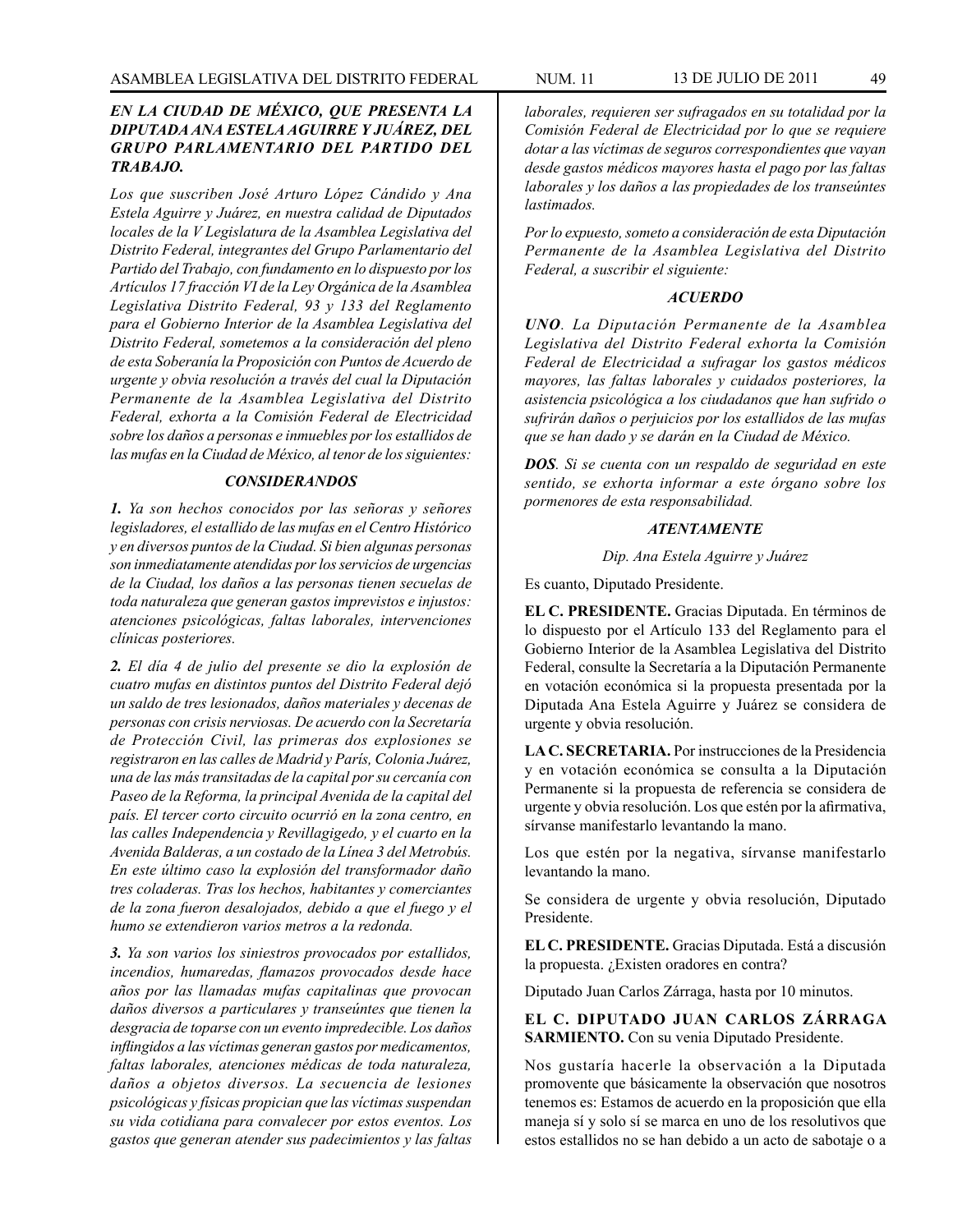un acto premeditado que busque alterar el orden público, porque tenemos conocimiento de que andan algunos grupos interesados en estar saboteando este tipo de dispositivos para ganar notoriedad y en ese caso evidentemente el Estado no puede estar haciéndose responsable de gastos que están generados por el vandalismo de algunos actores políticos de esta Ciudad.

En esos términos le hacemos la propuesta a la Diputada promovente, si eso se precisa en el Punto de Acuerdo, no tendríamos inconveniente en votarlo a favor.

Es cuanto, Diputado Presidente.

**EL C. PRESIDENTE.** Diputada Ana Estela Aguirre, tiene le uso de la Tribuna para informarnos si acepta o no la propuesta.

**LA C. DIPUTADA ANA ESTELA AGUIRRE Y JUÁREZ.** En relación a la presentación del Punto de Acuerdo, en relación a los estallidos de las mufas que ha causado daños a personas y a inmuebles, nosotros no estamos proponiendo este punto exclusivamente como para señalar que los daños que se causan son porque estallaron las mufas y que no se considera cualquier otro evento.

Para nosotros lo más importante es que de una u otra forma la gente sale dañada, no estamos ponderando la actitud o tratando de que la Comisión Federal de Electricidad cargue con todas las culpas, no, pero sí nos parece importante señalar que esta empresa tiene los recursos suficientes como para poder hacer frente a cualquier desgracia que le pueda ocurrir a un ser humano, independientemente de si estalló la mufa porque ya está vieja o porque fue acto premeditado.

**EL C. DIPUTADO JUAN CARLOS ZÁRRAGA SARMIENTO.** *(Desde su curul)* Presidente.

**EL C. PRESIDENTE.** Me permite, Diputada. ¿Con qué objeto, Diputado?

**LA C. DIPUTADA ANA ESTELA AGUIRRE Y JUÁREZ.** Por lo tanto no se acepta la propuesta.

**EL C. PRESIDENTE.** No acepta la propuesta del Diputado Juan Carlos Zárraga.

**EL C. DIPUTADO JUAN CARLOS ZÁRRAGA SARMIENTO.** *(Desde su curul)* Presidente.

**EL C. PRESIDENTE.** ¿Con qué objeto, Diputado?

**EL C. DIPUTADO JUAN CARLOS ZÁRRAGA SARMIENTO.** *(Desde su curul)* Para volver a hablar en contra, Diputado Presidente.

**EL C. PRESIDENTE.** Adelante Diputado.

**EL C. DIPUTADO JUAN CARLOS ZÁRRAGA SARMIENTO**. Con su venia, Diputado Presidente.

Me parece inverosímil seguir la lógica de la Diputada promovente. Si seguimos su lógica, Diputada, entonces tendría la Comisión Federal de Electricidad qué pagar por todos los daños vandálicos que ocasionaron los del SME al incendiar automóviles y al dañar a varios ciudadanos. Entonces bajo esa lógica, cada desmán que tenga qué ver con alguna instalación de la Comisión Federal de Electricidad provocada por los vándalos del SME, el Estado tendrá qué hacer frente, lo cual me parece realmente una ocurrencia en la cual usted no distingue entre lo que puede ser un error del funcionamiento de los equipos y ahí sí tendría responsabilidad la Comisión Federal por no dar el mantenimiento adecuado y de actos vandálicos que tengan como consecuencia daños colaterales.

Entonces yo le pregunto, Diputada, siguiendo su lógica, entonces todos los daños que se han ocasionado a terceros en la Ciudad de México, por qué no los ha pagado el Gobierno del Distrito Federal; por qué siguiendo su lógica, entonces el Gobierno del Distrito Federal no pagó todos los daños económicos que les ocasionó a los comercios en Reforma cuando estuvo cerrada por el anterior Jefe de Gobierno, hoy candidato perdedor del Estado de México. Ahí sí ustedes no se ven y no se miden con la misma vara, parece ser que nada más es una ocurrencia que lo que busca es tratar de ganar reflectores, pero no soluciona nada de fondo.

Me parece lamentable que usted pretenda que el Estado pague por actos vandálicos. No es de extrañarse, pues ya su partido lo que busca es tratar de ganar notoriedad.

Es cuanto, Diputado Presidente.

**EL C. PRESIDENTE**. ¿Algún otro orador desea hacer uso de la palabra?

La Diputada Ana Estela Aguirre para hablar en pro.

**LA C. DIPUTADA ANA ESTELA AGUIRRE Y JUÁREZ**. Finalmente cualquier hecho, cualquier evento es susceptible de todas las interpretaciones que puedan caber en la medida en que todos somos libres de pensar lo que queramos.

Finalmente este Punto de Acuerdo es justamente para tratar de preservar los daños que sí les ocurren a los seres humanos, cualquiera que sea éste el motivo por el cual estalle una mufa, finalmente lo que ponderamos son los daños hacia los seres humanos.

En cuanto a lo que señala usted, Diputado Zárraga, si tiene pruebas preséntelas ante las autoridades competentes en relación a la Compañía de Luz y Fuerza del Centro y a sus trabajadores.

**EL C. DIPUTADO JUAN CARLOS ZÁRRAGA SARMIENTO**. *(Desde su curul)* Presidente.

**EL C. PRESIDENTE**. ¿Con qué objeto, Diputado Zárraga? Permítame, Diputada.

¿Con qué objeto, Diputado Zárraga?

**EL C. DIPUTADO JUAN CARLOS ZÁRRAGA SARMIENTO**. *(Desde su curul)* Solicitarle el uso de la Tribuna por alusiones personales, Diputado Presidente.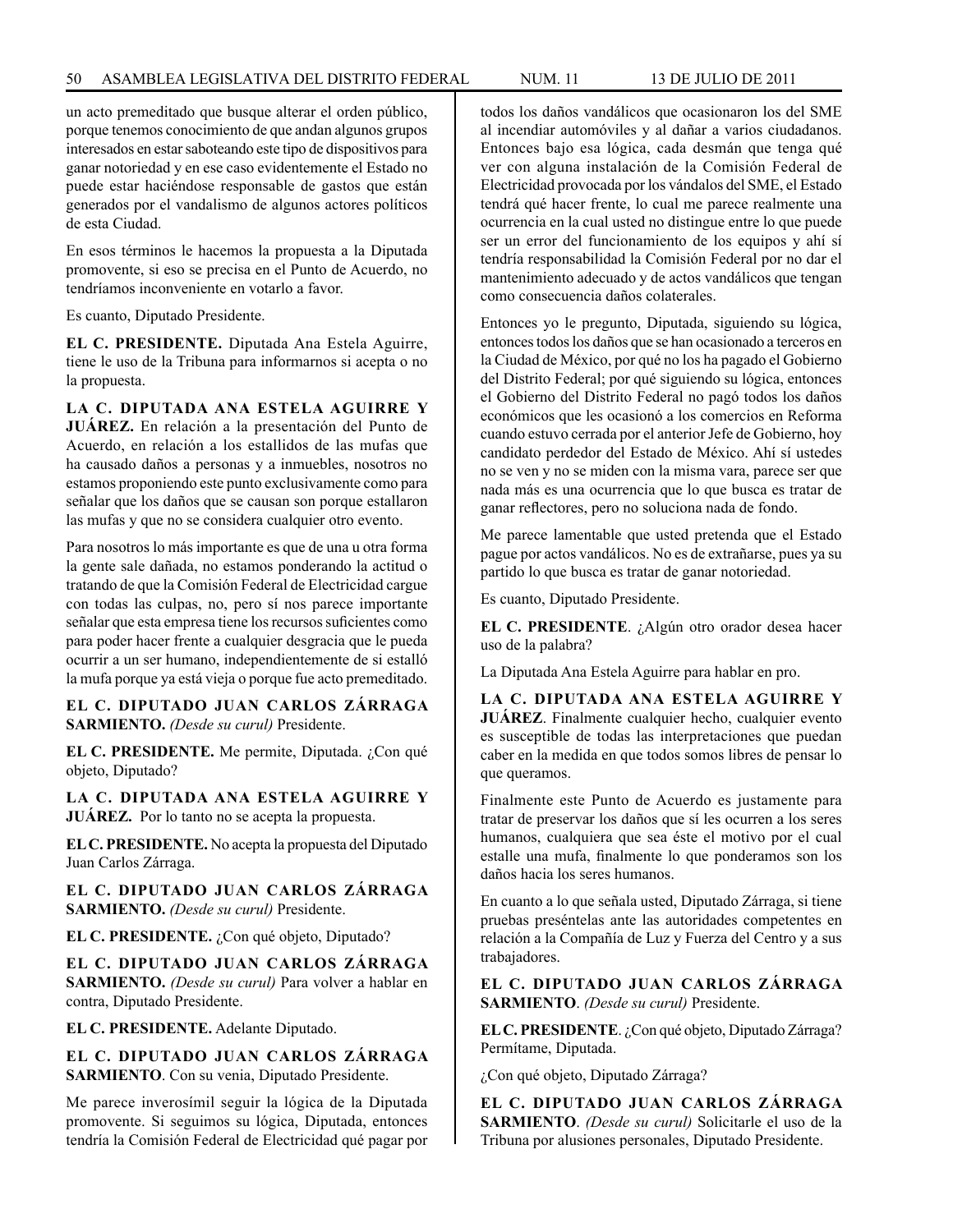**EL C. PRESIDENTE**. Adelante, hasta por 5 minutos, Diputado.

# **EL C. DIPUTADO JUAN CARLOS ZÁRRAGA SARMIENTO**. Con su venia, Diputado Presidente.

A ver, Diputada. Parece ser que usted no fue una de las miles de televidentes que vieron los autos incendiándose en la lateral de circuito, y parece ser que usted no quiso ver o no quiso escuchar o no quiso leer los encabezados de los diarios nacionales del siguiente día que claramente señalaban el riesgo que se corrió por esos autos incendiados en la lateral de Circuito.

Evidentemente para usted esas no son pruebas, eso ha de ser inventos y elucubraciones de algún ente diabólico que pretende dañar a los buenos muchachos del SME. Por supuesto que no, Diputada, no hay que ser ingenuos; hay pruebas, hay videos, que este gobierno de izquierda los proteja, los solape y los nutra de recursos, es otra cosa.

Yo le recuerdo, Diputada, que desde esta Tribuna hubo un debate sobre esos hechos y desde esta Tribuna se señaló a todos aquellos que estaban de tapaderas de estos actos vandálicos, dentro de los que se cuentan su triste, ingenua y pequeña fracción parlamentaria, y es una fracción parlamentaria pequeña en visión, pequeña en mente y pequeña en propuesta, como lo han demostrado hasta el día de hoy en este Recinto. Si no, revisemos cuántas sesiones de la Comisión de Vivienda se han llevado a cabo, seguramente usted tendrá un muy buen pretexto para decir por qué no ha trabajado y desquitado el sueldo que desde esta Tribuna debería de hacer.

Es cuanto, Diputado Presidente.

**EL C. PRESIDENTE**. Proceda la Secretaría a preguntar a la Diputación Permanente en votación económica si es de aprobarse la propuesta a discusión.

**LA C. SECRETARIA.** Por instrucciones de la Presidencia y en votación económica se pregunta a la Diputación Permanente si es de aprobarse la propuesta sometida a su consideración. Los que estén por la afirmativa, sírvanse manifestarlo levantando la mano.

Los que estén por la negativa, sírvanse manifestarlo levantando la mano.

Aprobada la propuesta, Diputado Presidente.

**EL C. PRESIDENTE.** Gracias, Diputada Secretaria. Remítase a las autoridades correspondientes para los efectos legales a que haya lugar.

Para presentar una Proposición con Punto de Acuerdo por el que se exhorta al Instituto de Verificación del Distrito Federal y al Jefe Delegacional en Venustiano Carranza para que realicen de manera coordinada inspecciones para identificar y realizar las visitas de verificación correspondientes a los establecimientos mercantiles con venta de bebidas alcohólicas como bares y cantinas

clandestinas ubicados principalmente en las Colonias Puebla, Pensador Mexicano, Ampliación Aviación Civil y Federal de dicha demarcación, se concede el uso de la Tribuna al Diputado Leonel Luna Estrada, a nombre de la Diputada Roció Barrera Badillo, del Grupo Parlamentario del Partido de la Revolución Democrática.

**EL C. DIPUTADO LEONEL LUNA ESTRADA.** Con su permiso, Diputado Presidente.

*PROPOSICIÓN CON PUNTO DE ACUERDO POR EL QUE SE EXHORTA AL INSTITUTO DE VERIFICACIÓN DEL DISTRITO FEDERAL Y AL JEFE DELEGACIONAL EN VENUSTIANO CARRANZA, PARA QUE REALICEN DE MANERA COORDINADA INSPECCIONES PARA IDENTIFICAR Y REALIZAR LAS VISITAS DE VERIFICACIÓN CORRESPONDIENTES A LOS ESTABLECIMIENTOS MERCANTILES CON VENTA DE BEBIDAS ALCOHÓLICAS, COMO BARES Y CANTINAS CLANDESTINAS UBICADOS PRINCIPALMENTE EN LAS COLONIAS PUEBLA, PENSADOR MEXICANO, AMPLIACIÓN AVIACIÓN CIVIL Y FEDERAL DE DICHA DEMARCACIÓN, QUE PRESENTA EL DIPUTADO LEONEL LUNA ESTRADA A NOMBRE DE LA DIPUTADA ROCÍO BARRERA BADILLO DEL GRUPO PARLAMENTARIO DEL PARTIDO DE LA REVOLUCIÓN DEMOCRÁTICA.*

*La suscrita Diputada Rocío Barrera Badillo integrante del Grupo Parlamentario del Partido de la Revolución Democrática en la V Legislatura de la Asamblea Legislativa del Distrito Federal, con fundamento en lo dispuesto por los Artículos 122 de la Constitución Política de los Estados Unidos Mexicanos. 42 del Estatuto de Gobierno del Distrito Federal. 10 fracciones XXI y XXXV: y 17 fracción VI de la Ley Orgánica de la Asamblea Legislativa del Distrito Federal, 93 y 133 del Reglamento para el Gobierno Interior de la Asamblea Legislativo del Distrito Federal, presento ante esta H. Soberanía la siguiente Proposición con Punto de Acuerdo, al tenor de los siguientes:*

# *ANTECEDENTES*

*I. El consumo nocivo de bebidas alcohólicas causa 2,5 millones de muertes cada año a nivel mundial. Unos tres cientos veinte mil jóvenes de entre 15 y 29 años de edad mueren por causas relacionadas con el consumo de alcohol, lo que representa un 9% de las defunciones en ese grupo. El consumo de bebidas alcohólicas es un problema de alcance mundial que pone en peligro tanto el desarrollo individual como el social, ocupando el tercer lugar entre los factores de riesgo de mortandad; y está relacionado con muchos problemas graves de índole social y del desarrollo humano.*

*II. La desmedida proliferación de lugares donde se vende y/o consumen bebidas alcohólicos ha ocasionado un incremento de consumo etílico entre los jóvenes. Acudir a este tipo de espacios se ha vuelto una práctica común entre este sector de la sociedad, lo que conlleva a tomar medidas urgentes de prevención del consumo del alcohol y de su seguridad misma.*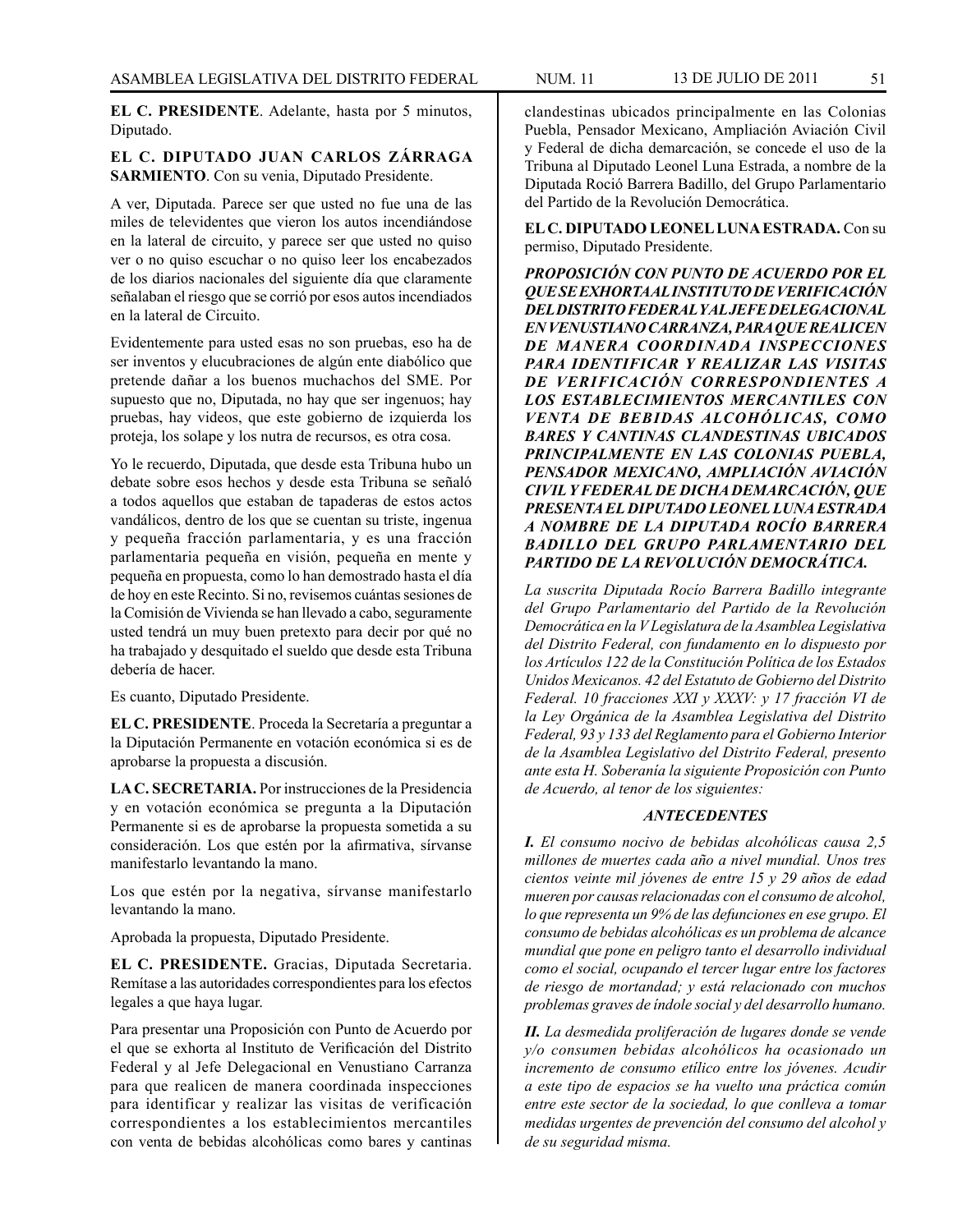*III. Los ya conocidos bares o antros clandestinos ubicados en el Distrito Federal, son una de las causas que insita a los jóvenes a consumir alcohol desde temprana edad, exponiéndolos a oportunidades de riesgo que dañan su salud e integridad física. Así mismo, son fuente generadora de violencia latente por la falta o poca supervisión, así como en la emisión permisos o aplicación de la Ley y Reglamentos, ha permitido que en estos centros impere la impunidad, delincuencia y corrupción en las zonas donde se ubican.*

*IV. Lamentablemente, en el Distrito Federal el 16.4 por ciento de los adolescentes consumen bebidas embriagantes, lo que lo coloca en la entidad con mayor índice de alcoholismo en menores. Por ello es necesario que se intensifiquen los esfuerzos para implementar una mayor vigilancia y operativos de verificación, para evitar la propagación, de bares y/o antros clandestinos los cuales no cuentan con las medidas mínimas de seguridad establecidas en la Ley de Establecimientos Mercantiles.*

*V. Este tipo de establecimientos mercantiles que operan en la ilegalidad deben de ser objeto de atención para su verificación y en su caso la regulación o sanción correspondiente, que permita a las personas que acuden a estos lugares se diviertan de una manera sana, responsable y segura, garantizándoles la seguridad mínima que se requiere al interior del establecimiento para su adecuado funcionamiento.*

*VI. Es importante señalar que la Delegación Venustiano Carranza es considerado una de las Delegaciones que cuenta con un importante número de establecimientos mercantiles de este tipo; por lo que considero importante y prioritario que estos centros de esparcimiento estén debidamente regulados conforme a lo establecido por la Ley.*

*Por ello es necesaria lo presente proposición bajo los siguientes*

### *CONSIDERANDOS*

*PRIMERO. Que corresponde a las autoridades del Distrito Federal implementar, en coordinación con las instancias correspondientes y sus 16 Órganos Político-Administrativos operativos de verificación de bares y antros del Distrito Federal para que cumplan con las normas jurídicas relativas al giro que les corresponda e identificar para sancionar aquellos lugares que operan ilegalmente.*

*SEGUNDO. Que de conformidad con al Artículo 7, Inciso B, fracción I, inciso a, de la Ley del Instituto de Verificación Administrativa del Distrito Federal, los Delegaciones podrán ordenar la práctica de visita de verificación administrativa a los verificadores del Instituto en materia de Establecimientos Mercantiles.*

*TERCERO. Que las competencias del Instituto en materia de verificación son: Ordenar y ejecutar las medidas de* 

*seguridad e imponer las sanciones previstas en las Leyes, así como resolver los recursos administrativos que se promuevan: velar, en la esfera de su competencia, por el cumplimiento de las Leyes, Reglamentos, decretos y acuerdos.* 

*CUARTO. Que de conformidad con el Artículo 124, fracciones V y X del Reglamento Interior para la Administración Pública del Distrito Federal, son atribuciones básicas de la Dirección General jurídica y de Gobierno de las Delegaciones, emitir las órdenes de verificación que correspondan de acuerdo al ámbito de competencia del Órgano Político Administrativo, levantando las actas correspondientes e imponiendo las sanciones que correspondan, y otorgar las licencias y autorizaciones de funcionamiento de los giros mercantiles establecidos.*

*QUINTO. Que de conformidad con el Artículo 7, fracción II y IV, de la Ley del Instituto de Verificación Administrativo del Distrito Federal, el Instituto podrá ordenar y ejecutar las medidos de seguridad e imponer las sanciones previstas en las Leyes, así como resolver los recursos administrativos que se promuevan a su vez podrá velar, en la esfera de su competencia, por el cumplimiento de las Leyes, Reglamentos, Decretos, acuerdos, circulares y demás disposiciones jurídicas y administrativas vinculadas con las materias a que se refiere el numeral anterior.*

*Por lo anteriormente expuesto, me permito someter o consideración del Pleno de esta Soberanía lo siguiente Proposición con:*

### *PUNTO DE ACUERDO*

*ÚNICO: Se exhorta al Instituto de Verificación del Distrito Federal y al Jefe Delegacional en Venustiano Carranza, para que realicen de manera coordinada inspecciones para identificar y realizar las visitas de verificación correspondientes a los establecimientos mercantiles con venta de bebidas alcohólicas, como bares y cantinas clandestinas ubicados principalmente en las Colonias Puebla, Pensador Mexicano, Ampliación Aviación Civil y Federal de dicha Demarcación.*

*Dado en Recinto Legislativo de la Asamblea Legislativa del Distrito Federal, a los 12 días del mes de julio de dos mil once.*

### *ATENTAMENTE*

*Dip. Leonel Luna Estrada*

Muchas gracias, Diputado Presidente.

**EL C. PRESIDENTE.** Gracias, Diputado. En términos de lo dispuesto por el Artículo 133 del Reglamento para el Gobierno Interior de la Asamblea Legislativa del Distrito Federal, consulte la Secretaría a la Diputación Permanente en votación económica si la propuesta presentada por el Diputado Leonel Luna Estrada se considera de urgente y obvia resolución.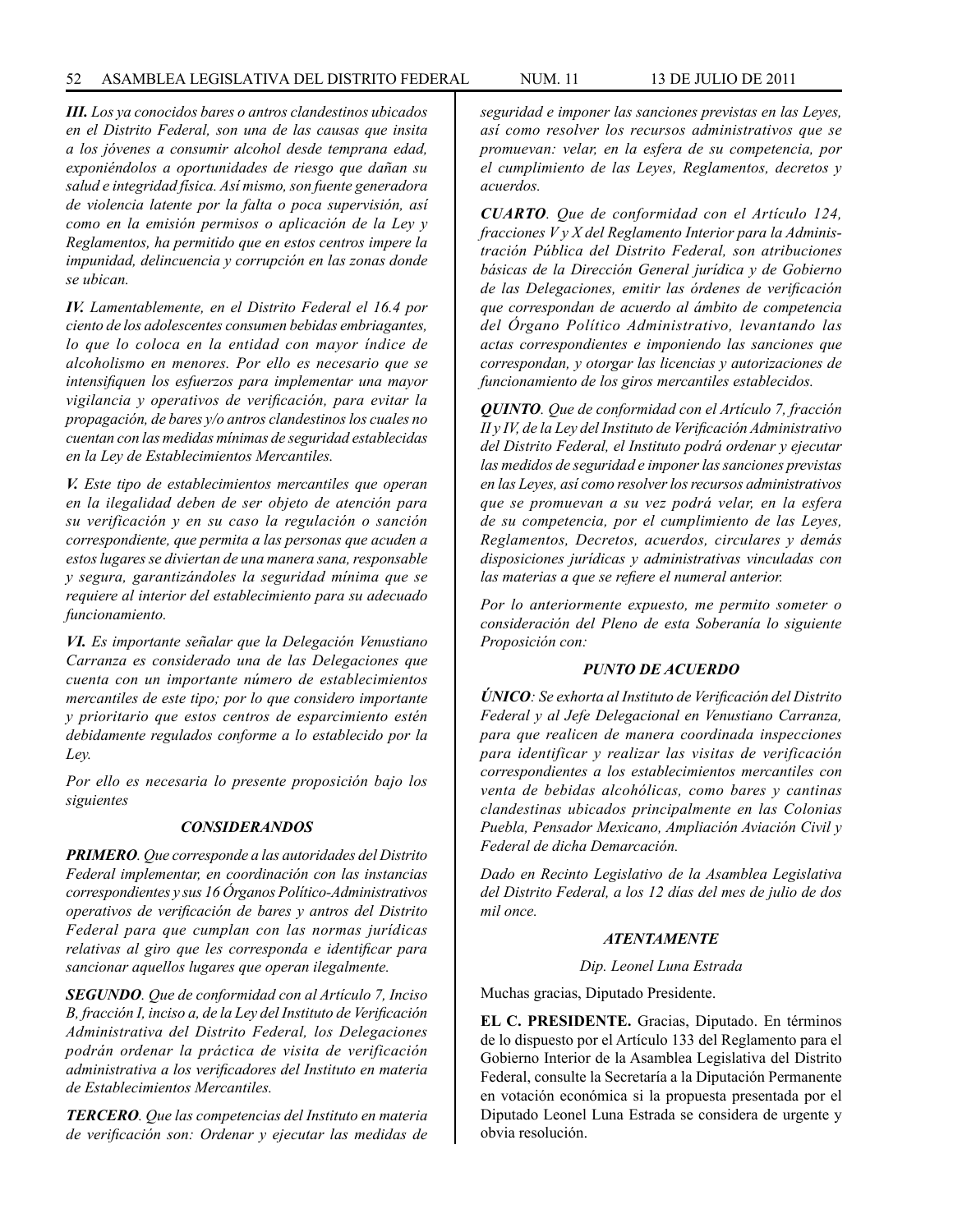**LA C. SECRETARIA.** Por instrucciones de la Presidencia y en votación económica se consulta a la Diputación Permanente si la propuesta de referencia se considera de urgente y obvia resolución. Los que estén por la afirmativa, sírvanse manifestarlo levantando la mano.

Los que estén por la negativa, sírvanse manifestarlo levantando la mano.

Se considera de urgente y obvia resolución, Diputado Presidente.

**EL C. PRESIDENTE.** Gracias, Diputada. Está a discusión la propuesta. ¿Existen oradores en contra?

Proceda la Secretaría a preguntar a la Diputación Permanente en votación económica si es de aprobarse la propuesta a discusión.

**LA C. SECRETARIA.** Por instrucciones de la Presidencia y en votación económica se pregunta a la Diputación Permanente si es de aprobarse la propuesta sometida a su consideración. Los que estén por la afirmativa, sírvanse manifestarlo levantando la mano.

Los que estén por la negativa, sírvanse manifestarlo levantando la mano.

Aprobada la propuesta, Diputado Presidente.

**EL C. PRESIDENTE.** Gracias, Diputada. Remítase a las autoridades correspondientes para los efectos legales a que haya lugar.

Para presentar una Proposición con Punto de Acuerdo mediante el cual se cita a comparecer al Jefe Delegacional Demetrio Javier Sodi de la Tijera ante la Comisión de Administración Pública Local de la Asamblea Legislativa del Distrito Federal para que explique las razones por las que la empresa Gas Natural no cumple las obligaciones de reparar bien y de inmediato las cepas abiertas para la introducción de tubería para la distribución del servicio, asimismo para que las autoridades competentes intervengan a fin de solucionar este problema, se concede el uso de la Tribuna a la Diputada Valentina Valia Batres Guadarrama a nombre del Diputado Víctor Hugo Romo Guerra, del Grupo Parlamentario del Partido de la Revolución Democrática.

**LA C. DIPUTADA VALENTINA VALIA BATRES GUADARRAMA.** Con su venia, Diputado Presidente.

*PROPOSICIÓN CON PUNTO DE ACUERDO MEDIANTE EL CUAL SE CITA A COMPARECER AL JEFE DELEGACIONAL DEMETRIO JAVIER SODI DE LA TIJERA ANTE LA COMISIÓN DE ADMINISTRACIÓN PÚBLICA LOCAL DE LA ASAMBLEA LEGISLATIVA DEL DISTRITO FEDERAL, PARA QUE EXPLIQUE LAS RAZONES POR LAS QUE LA EMPRESA GAS NATURAL NO CUMPLE LAS OBLIGACIONES DE REPARAR BIEN Y DE INMEDIATO LAS CEPAS ABIERTAS PARA LA INTRODUCCIÓN DE TUBERÍA PARA* 

*GUERRA, DEL GRUPO PARLAMENTARIO DEL PARTIDO DE LA REVOLUCIÓN DEMOCRÁTICA.*

*El suscrito, Diputado Víctor Hugo Romo Guerra, integrante del Grupo Parlamentario del Partido de la Revolución Democrática, de la V Legislatura, de la Asamblea Legislativa del Distrito Federal, con fundamento en el Artículo 17, fracción VI, de la Ley Orgánica de la Asamblea Legislativa del Distrito Federal y 133 del Reglamento para el Gobierno Interior de la Asamblea Legislativa del Distrito Federal, someto a la consideración de esta Honorable Diputación Permanente la siguiente: Proposición con Punto de Acuerdo mediante el cual se cita a comparecer al Jefe Delegacional Demetrio Javier Sodi de la Tijera ante la Comisión de Administración Pública Local de la Asamblea Legislativa del Distrito Federal, para que explique las razones por las que la empresa "Gas Natural" no cumple las obligaciones de reparar bien y de inmediato las cepas abiertas para la introducción de tubería para la distribución del servicio, asimismo para que las autoridades competentes intervengan a fin de solucionar este problema, al tenor de las siguientes:*

# *CONSIDERACIONES*

*La empresa Gas Natural ha venido instalando tuberías en diversas Colonias de la Delegación Miguel Hidalgo sin reparar, en tiempo y forma debida, las vialidades que atraviesan sus duetos causando con ello considerables perjuicios a las personas y vehículos en tránsito.*

*En el mejor de los casos, subsanan los desperfectos, mal y después de muchos días de haberlos ocasionado y, mientras tanto, las zanjas se convierten en baches en las calles y puntos de riesgo para los transeúntes. Situación que se agrava progresivamente en esta temporada de lluvias. Se dan casos en que ni siquiera medianamente reparan los daños que han causado.*

*El 9 de marzo pasado, la Asamblea Legislativa del Distrito Federal aprobó un Punto de Acuerdo por el cual se exhortó al Jefe Delegacional en Miguel Hidalgo, Lic. Demetrio Sodi de la Tijera, a que adoptasen las medidas pertinentes para asegurar que los daños causados en las propiedades, en banquetas y vialidades, por los trabajos de la instalación de las tuberías de gas natural, sean resarcidos de manera adecuada, en tiempo y en forma, y a completa satisfacción de los afectados.*

*Con fecha 16 de mayo, más de dos meses después, se recibió respuesta en la Asamblea, donde se asegura que "la Delegación Miguel Hidalgo toma las medidas necesarias para vigilar que las empresas que realizan trabajos de instalación de gas natural reparen los daños ocasionados por los mismos".*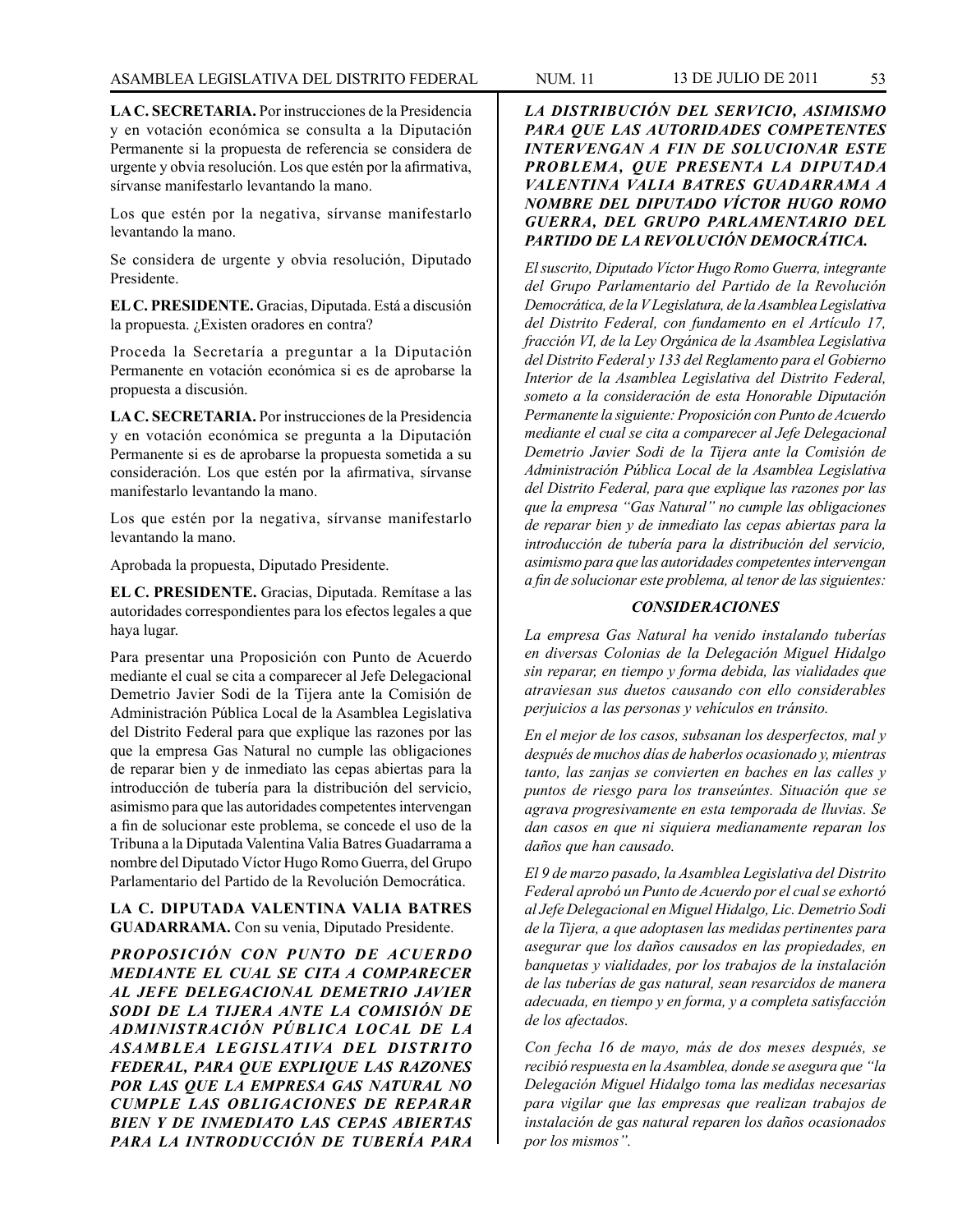*En el oficio de respuesta al Punto de Acuerdo, la Delegación señala que la apertura y cierre de las zanjas se ven alterados en sus plazos por la saturación del flujo vehicular, cuando bien sabemos, que son las zanjas las que alteran tal flujo. Para el Delegado, es primero la carreta delante de los bueyes, asimismo afirma la Delegación que en las Colonias como Tacuba y Granada las obras ya se encuentran concluidas, cuando esta aseveración se encuentra lejos de la realidad, ya que los desperfectos subsisten y, no solamente eso, sino que van en aumento día con día.*

*Es preciso que esta Soberanía esté verdaderamente informada de las acciones y determinaciones que está tomando la Delegación Miguel Hidalgo para corregir este problema.*

*Por lo anteriormente expuesto, someto a la consideración de esta Honorable Diputación Permanente el siguiente:*

## *PUNTO DE ACUERDO*

*PRIMERO. Se cita a comparecer al Jefe Delegacional Demetrio Javier Sodi de la Tijera ante la Comisión de Administración Pública Local de la Asamblea Legislativa del Distrito Federal, para que explique las razones por las que la empresa "Gas Natural" no cumple las obligaciones de reparar bien y de inmediato las cepas abiertas para la introducción de tubería para la distribución del servicio.*

*SEGUNDO. Se solicita al Jefe Delegacional de Miguel Hidalgo ordene al Instituto de Verificación Administrativa del Distrito Federal la realización de visitas de verificación a la construcción de duetos para gas natural considerando los riesgos a la seguridad de las personas.*

*Dado en el Recinto Parlamentario, sede de la Asamblea Legislativa del Distrito Federal, V Legislatura, a los trece días del mes de julio del año dos mil once.*

## *ATENTAMENTE*

*Dip. Víctor Hugo Romo Guerra Dip. Valentina Valia Batres Guadarrama*

Es cuanto, Diputado Presidente.

**EL C. DIPUTADO CARLO FABIÁN PIZANO SALINAS.** *(Desde su curul)* Diputado Presidente.

**EL C. PRESIDENTE.** Me permite, Diputada. ¿Con qué objeto, Diputado Carlo Pizano?

**EL C. DIPUTADO CARLO FABIÁN PIZANO SALINAS.** *(Desde su curul)* Ver si la promovente pudiera aceptarme una propuesta al Punto de Acuerdo que está sometiendo a consideración de la Permanente.

**EL C. PRESIDENTE.** ¿Quiere hacer uso de la Tribuna, Diputado?

**EL C. DIPUTADO CARLO FABIÁN PIZANO SALINAS.** *(Desde su curul)* En el formato que usted me dé, Diputado Presidente. Lo puedo hacer desde aquí para de una vez obtener la respuesta de la Diputada.

**EL C. PRESIDENTE.** Adelante desde la curul, por favor.

**EL C. DIPUTADO CARLO FABIÁN PIZANO SALINAS.** *(Desde su curul)* Entiendo el sentido del Punto de Acuerdo que es conseguir el informe, conseguir información con respecto al cumplimiento o no de Gas Natural de las reparaciones que debe de hacer ante las obras que realiza y me parece que sería mucho más ejecutivo que el Punto de Acuerdo, en vez de hacer la formalidad y, digámoslo así, poca ejecutiva de una comparecencia para obtener información que es el objeto propio del Punto de Acuerdo, ver si usted pudiera modificar el primer punto resolutivo para transformar la comparecencia en una solicitud de información en los términos que viene propuesto por el Punto de Acuerdo, y me daría a mí la opinión de que teniendo la información por parte de la Delegación en cuanto a por qué no se está haciendo esto y qué medidas está tomando la Delegación al respecto, entonces sí si la información no fuese satisfactoria solicitar a comparecer al delegado para este tema.

Esa sería la propuesta, Diputada. Que pudiéramos convertir la comparecencia en una solicitud de información.

**EL C. PRESIDENTE.** ¿Acepta la propuesta, Diputada Valentina Batres?

**LA C. DIPUTADA VALENTINA VALIA BATRES GUADARRAMA.** Quisiera comentar, antes de contestar concretamente a la propuesta que hace el Diputado Pizano, que parte de las consideraciones que narra el que suscribe este punto, finalmente yo soy un conducto que a nombre del Diputado Víctor Hugo Romo Guerra está haciendo la proposición a esta Permanente, narra en las consideraciones que ya se envío, ya aprobamos en esta Permanente un Punto de Acuerdo para que enviara y se solicitara la información con respecto a estas obras que se están realizando en Miguel Hidalgo y ya contestó el Jefe Delegacional a esta Honorable Asamblea con respecto a los trabajos que está realizando y da por hecho, en la información y así narra los considerandos que acabo de leer, que no hay ningún defecto en las obras o en subsanar o en resarcir los daños.

Por eso es que concluye el Diputado promovente de este Punto de Acuerdo que dado que se agotó la primera instancia que era pedir información, propone la comparecencia del Jefe Delegacional a fin de que el intercambio de información sobre estos posibles daños que se están llevando a cabo o estas afectaciones, puedan tener mayor eficiencia ante una comparecencia.

Por eso y no estando aquí el Diputado promovente, considero, por la narración de consideraciones de este Punto de Acuerdo, que está agotada esa instancia que usted propone, que lo hizo, que agotó cada punto o cada parte el promovente y no estaría en condiciones de aprobar una modificación porque ha quedado muy claro que ésta que usted nos propone ya fue agotada.

Gracias.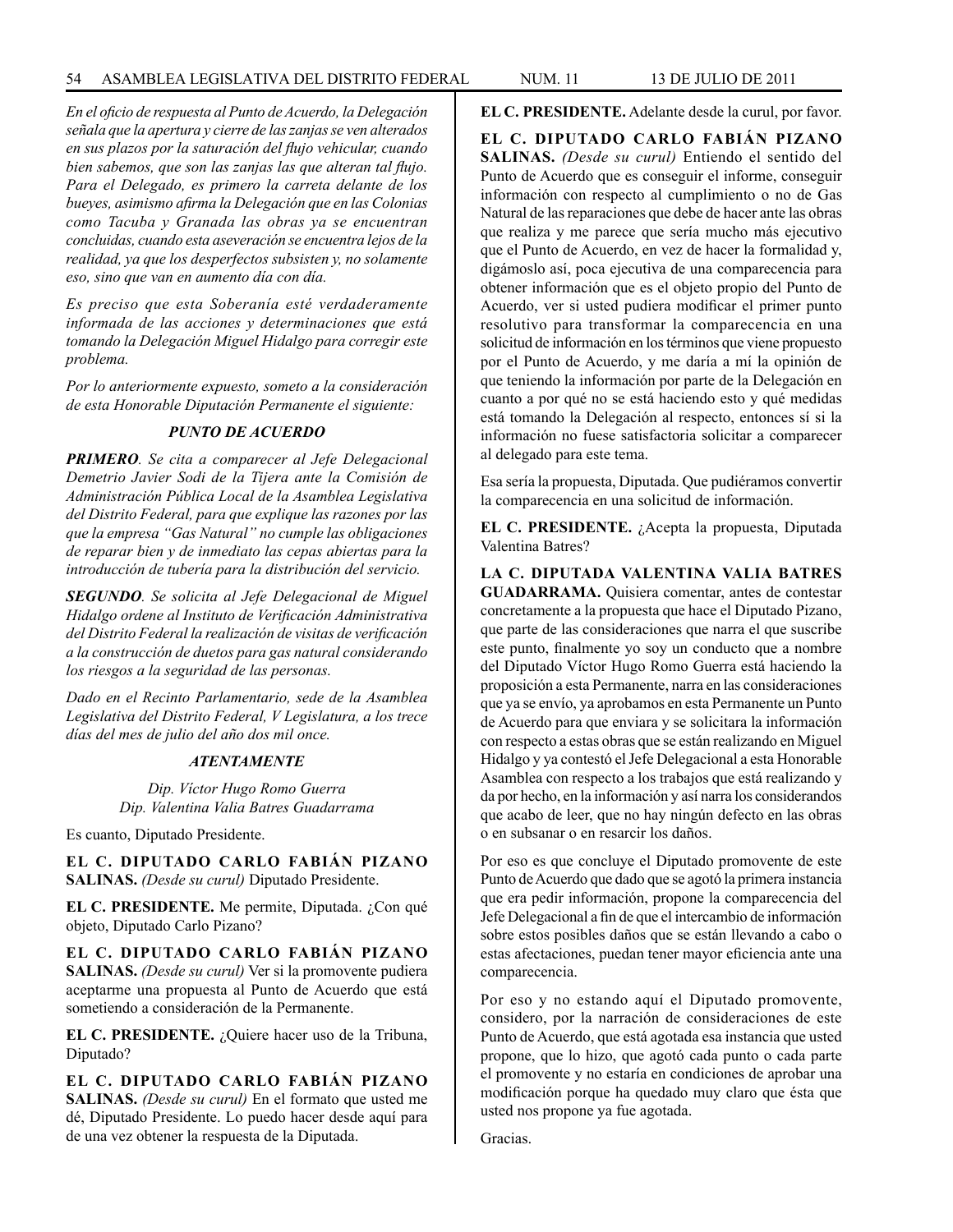**EL C. PRESIDENTE.** Gracias Diputada. En términos de lo dispuesto por el Artículo 133 del Reglamento para el Gobierno Interior de la Asamblea Legislativa del Distrito Federal, consulte la Secretaría a la Diputación Permanente en votación económica si la propuesta presentada por la Diputada Valentina Valia Batres Guadarrama se considera de urgente y obvia resolución, en sus términos.

**LA C. SECRETARIA.** Por instrucciones de la Presidencia y en votación económica se consulta a la Diputación Permanente si la propuesta de referencia se considera de urgente y obvia resolución. Los que estén por la afirmativa, sírvanse manifestarlo levantando la mano.

Los que estén por la negativa, sírvanse manifestarlo levantando la mano.

Aprobada la propuesta, Diputado Presidente.

**EL C. PRESIDENTE.** Gracias Diputada. Está discusión la propuesta. ¿Existen oradores en contra?

Proceda la Secretaría a preguntar a la Diputación Permanente en votación económica si es de aprobarse la propuesta a discusión.

**LA C. SECRETARIA.** Por instrucciones de la Presidencia y en votación económica se pregunta a la Diputación Permanente si es de aprobarse la propuesta sometida a su consideración. Los que estén por la afirmativa, sírvanse manifestarlo levantando la mano.

Los que estén por la negativa, sírvanse manifestarlo levantando la mano.

Aprobada la propuesta, Diputado Presidente.

**EL C. PRESIDENTE.** Gracias Diputada. Remítase a las autoridades correspondientes para los efectos legales a que haya lugar.

Para presentar una Proposición con Punto de Acuerdo para exhortar a la Comisión Nacional del Agua, el Sistema de Aguas de la Ciudad de México, la Secretaría de Educación del Distrito Federal y a los 16 Jefes Delegacionales a implementar programas de educación y concientización para evitar que la población arroje basura y desperdicios en la vía pública mismos que van a parar al sistema de alcantarillado, ocasionando graves obstrucciones en su funcionamiento, se concede el uso de la Tribuna a la Diputada Valentina Valia Batres Guadarrama, a nombre del Diputado Víctor Hugo Romo Guerra, del Grupo Parlamentario del Partido de la Revolución Democrática.

**LA C. DIPUTADA VALENTINA VALIA BATRES GUADARRAMA.** Con su venia Diputado Presidente.

*PROPOSICIÓN CON PUNTO DE ACUERDO PARA EXHORTAR A LA COMISIÓN NACIONAL DEL AGUA, EL SISTEMA DE AGUAS DE LA CIUDAD DE MÉXICO, LA SECRETARÍA DE EDUCACIÓN DEL DISTRITO FEDERAL Y A LOS 16 JEFES* 

*DELEGACIONALES, A IMPLEMENTAR PROGRAMAS DE EDUCACIÓN Y CONCIENTIZACIÓN, PARA EVITAR QUE LA POBLACIÓN ARROJE BASURA Y DESPERDICIOS EN LA VÍA PÚBLICA, MISMOS QUE VAN A PARAR AL SISTEMA DE ALCANTARILLADO, OCASIONANDO GRAVES OBSTRUCCIONES EN SU FUNCIONAMIENTO, QUE PRESENTA LA DIPUTADA VALENTINA VALIA BATRES GUADARRAMA A NOMBRE DEL DIPUTADO VÍCTOR HUGO ROMO GUERRA, DEL GRUPO PARLAMENTARIO DEL PARTIDO DE LA REVOLUCIÓN DEMOCRÁTICA.*

*El suscrito, Diputado Víctor Hugo Romo Guerra, integrante del Grupo Parlamentario del Partido de la Revolución Democrática, de la V Legislatura, de la Asamblea Legislativa del Distrito Federal, con fundamento en el Artículo 17, fracción VI, de la Ley Orgánica de la Asamblea Legislativa del Distrito Federal y 133 del Reglamento para el Gobierno Interior de la Asamblea Legislativa del Distrito Federal, someto a la consideración de esta Honorable Diputación Permanente la siguiente: Proposición con Punto de Acuerdo para exhortar a la Comisión Nacional del Agua, el Sistema de Aguas de la Ciudad de México, la Secretaría de Educación del Distrito Federal y a los 16 Jefes Delegacionales, a implementar programas de educación y concientización, para evitar que la población arroje basura y desperdicios en la vía pública, mismos que van a parar al sistema de alcantarillado, ocasionando graves obstrucciones en su funcionamiento, al tenor de las siguientes:*

### *CONSIDERACIONES*

*Todos los años, durante la temporada de lluvias, la Ciudad de México se ve afectada por las inundaciones. Este ha sido un problema desde el siglo XVII cuando el sistema de desagüe de la Ciudad no contaba con la capacidad necesaria para contener las fuertes precipitaciones pluviales, así durante el siglo XVIII y XIX se intentaron crear obras para mitigar este problema, sin embargo a medida de que crecía la Ciudad había que seguir trabajando el tema; posteriormente en la época porfirista es cuando se construye la base para lo que se puede llamar el actual sistema de drenaje de la Ciudad de México, sin embargo a medida que creció la Ciudad y la población el problema de las inundaciones pareciera seguir vigente, lo cual ha traído efectos desastrosos en la población.*

*Actualmente, a pesar de los modernos sistemas de construcción de colectores, las grandes obras y la maquinaria para efectuar de manera eficiente y eficaz los trabajos de desazolve, el problema de las inundaciones se sigue presentando, además de que la modificación en los patrones de lluvia propiciados por el cambio climático también coadyuvan a amplificar el problema.*

*La problemática que enfrenta la Ciudad respecto a la acumulación de basura arrojada a la vía pública que*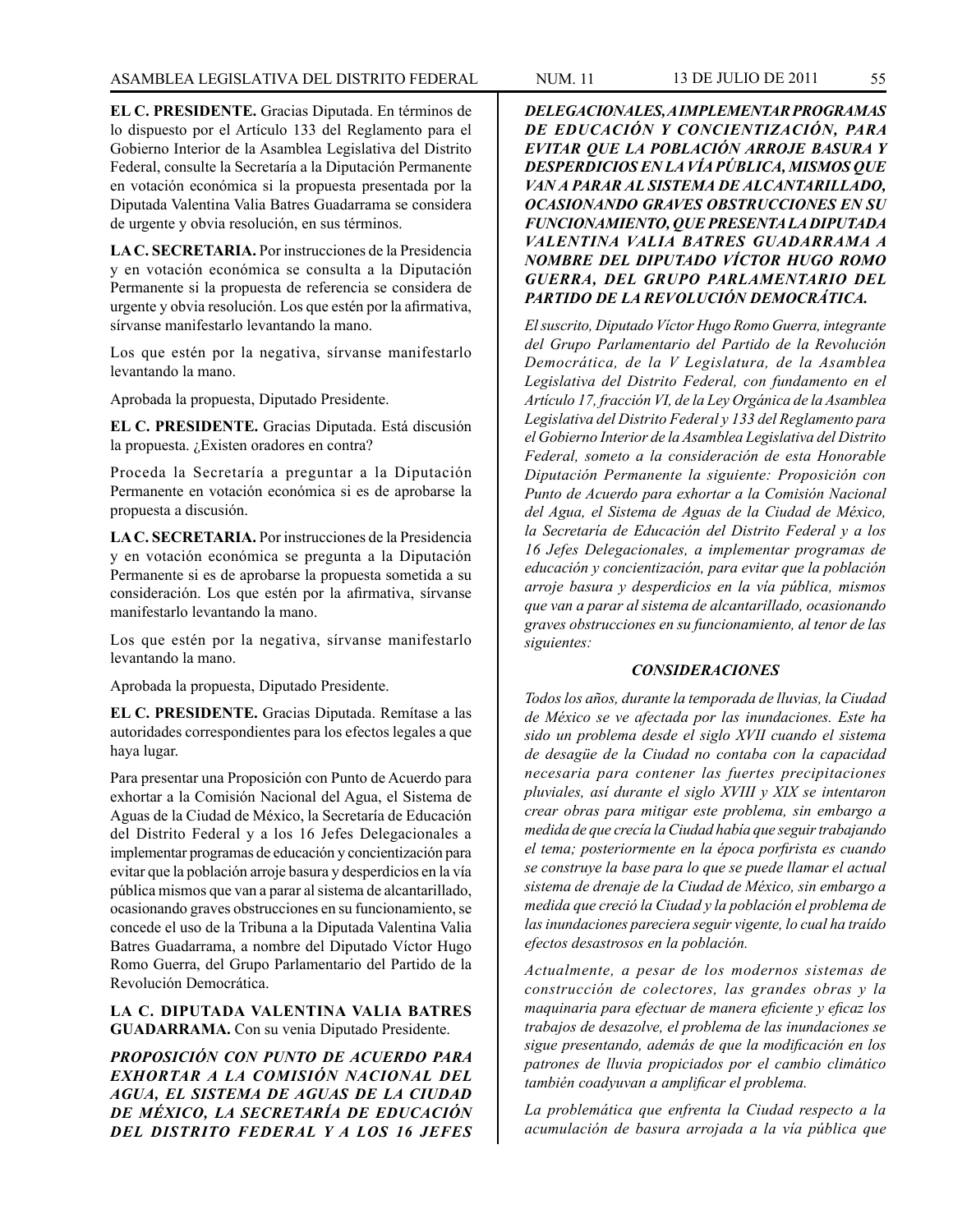*deriva en la obstrucción del drenaje es creciente con dimensiones que se calcula que de las 12,500 toneladas que se generan en la Ciudad el 14 por ciento termina en el drenaje, es decir 1,750 toneladas, por lo cual se obstruyen aproximadamente 850 mil coladeras pluviales (El sistema de drenaje del Distrito Federal se compone de 10 mil 237 km. De red secundaria, 2 mil 107 km de red primaria, 144 km de colectores marginales y 94 plantas de bombeo), lo cual es un indicativo del tamaño del problema.* 

*Además del costo y las dificultades que implica la limpieza y recolección de basura, el problema sigue creciendo debido al comportamiento de gran parte de la población, que carente de educación ambiental y conciencia, la deposita en cualquier parte, en cualquier esquina, en cualquier rincón.*

*Esos desperdicios son arrastrados por la lluvia y van a dar al interior de alcantarillas y bocas de tormenta, causando graves obstrucciones en el sistema provocando que, en ocasiones, el agua de las lluvias, en lugar de desalojarse, brota e inunda vialidades y habitaciones, en perjuicio de los ciudadanos.*

*Mientras no haya un programa permanente, es decir política pública que promueva el crear una nueva educación y cultura en el manejo de la basura y demás desperdicios por parte de la población, estos desastres seguirán presentándose, e inclusive empeorando, ya que la producción de desechos en la Ciudad va en aumento permanente.*

*Es preciso y muy importante, que las autoridades de la Ciudad y otras instituciones federales participantes en la recolección de basura y manejo de drenaje y alcantarillado, implementen una política pública de educación y concientización, dirigida a la población, para resolver la situación.*

*Por lo anteriormente expuesto, someto a la consideración de esta Honorable Diputación Permanente el siguiente:*

# *PUNTO DE ACUERDO*

*PRIMERO. Se exhorta a la Comisión Nacional del Agua, el Sistema de Aguas de la Ciudad de México, la Secretaría de Educación del Distrito Federal y a los 16 Jefes Delegacionales a implementar programas de educación y concientización, para evitar que la población arroje basura y desperdicios en la vía pública, mismos que van a parar al sistema de alcantarillado, ocasionando graves obstrucciones en su funcionamiento.*

*SEGUNDO. Se solicita a la Secretaría de Seguridad Pública del Distrito Federal que en un término no mayor a 15 días a partir de la notificación del presente acuerdo, proporcione información integral relacionada con la remisión de personas que han violado lo concerniente con el Artículo 26, fracción IV, de la Ley de Cultura Cívica del Distrito Federal, del período del 01 de junio 2004 a junio 2011.*

*TERCERO. Se solicita a la Dirección Ejecutiva de Justicia Cívica de la Consejería Jurídica y de Servicios Legales del Distrito Federal que en un termino no mayor a 15 días a* 

*partir de la notificación del presente acuerdo, proporcione información integral relacionada con las sanciones aplicadas a personas que han infringido lo concerniente con el Artículo 26, fracción IV, de la Ley de Cultura Cívica del Distrito Federal, del período 01 de junio 2004 a junio 2011.*

*Dado en el Recinto Parlamentario, sede de la Asamblea Legislativa del Distrito Federal, V Legislatura, a los trece días del mes de junio del año dos mil once.*

### *ATENTAMENTE*

*Dip. Víctor Hugo Romo Guerra Dip. Valentina Valia Batres Guadarrama*

Es cuanto, Diputado Presidente.

**EL C. PRESIDENTE**. Gracias, Diputada. En términos de lo dispuesto por el Artículo 133 del Reglamento para el Gobierno Interior de la Asamblea Legislativa del Distrito Federal, consulte la Secretaría a la Diputación Permanente en votación económica si la propuesta presentada por la Diputada Valentina Valia Batres Guadarrama se considera de urgente y obvia resolución.

**LA C. SECRETARIA**. Por instrucciones de la Presidencia y en votación económica se consulta a la Diputación Permanente si la propuesta de referencia se considera de urgente y obvia resolución. Los que estén por la afirmativa, sírvanse manifestarlo levantando la mano.

Los que estén por la negativa, sírvanse manifestarlo levantando la mano.

Se considera de urgente y obvia resolución, Diputado Presidente.

**EL C. PRESIDENTE**. Gracias, Diputada. Está a discusión la propuesta. ¿Existen oradores en contra?

Proceda la Secretaría a preguntar a la Diputación Permanente en votación económica, si es de aprobarse la propuesta a discusión.

**LA C. SECRETARIA**. Por instrucciones de la Presidencia y en votación económica se pregunta a la Diputación Permanente si es de aprobarse la propuesta sometida a su consideración. Los que estén por la afirmativa, sírvanse manifestarlo levantando la mano.

Los que estén por la negativa, sírvanse manifestarlo levantando la mano.

Aprobada la propuesta, Diputado Presidente.

**EL C. PRESIDENTE**. Gracias, Diputada. Remítase a las autoridades correspondientes para los efectos legales a que haya lugar.

Para presentar una Proposición con Punto de Acuerdo para exhortar al Jefe Delegacional en Azcapotzalco, Licenciado Enrique Vargas Anaya, para que de manera urgente ejerza el presupuesto asignado Deportivo Ceylán, ubicado entre Calle Ceylán y Boulevard de los Ferrocarriles Colonia Euzkadi,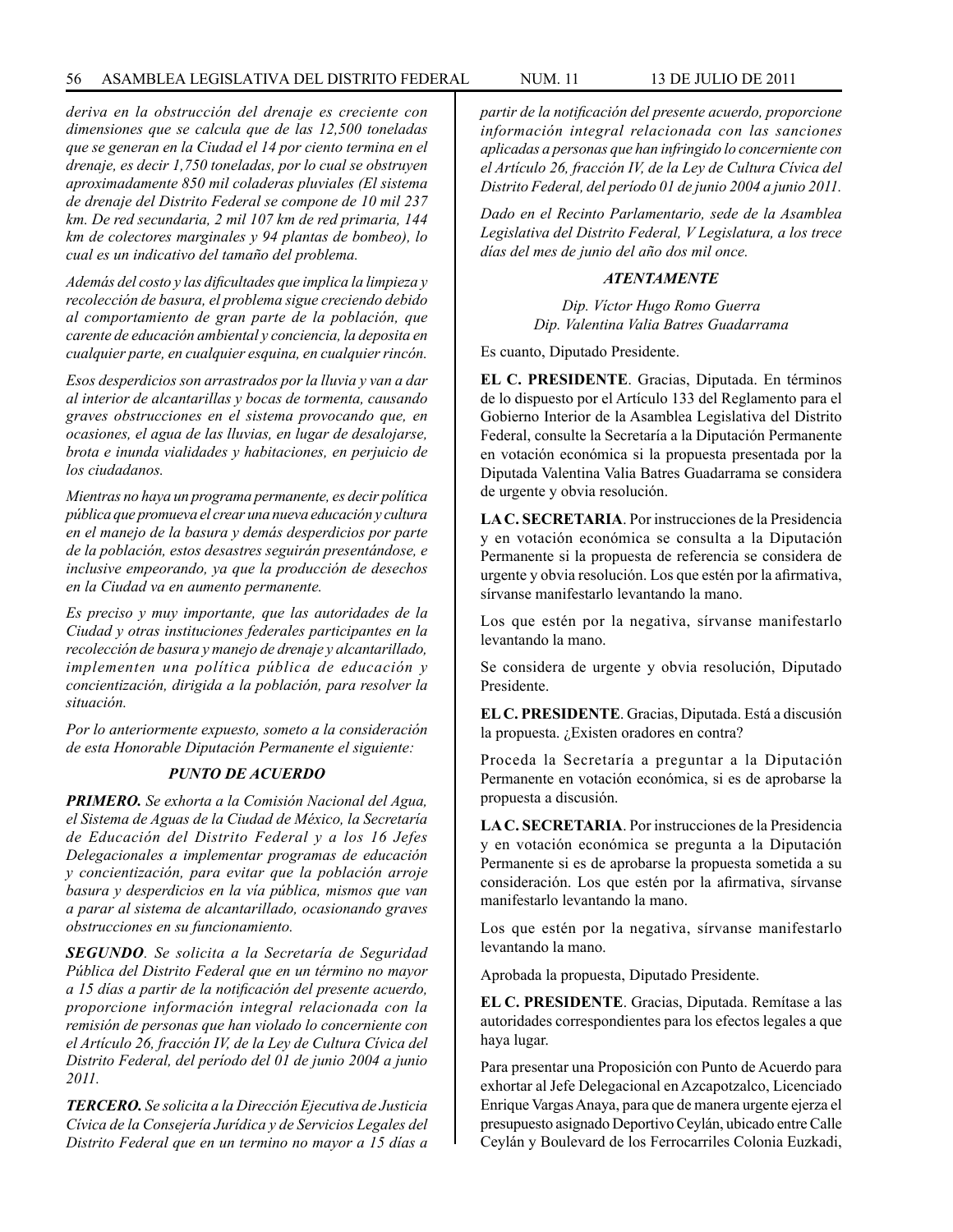Delegación Azcapotzalco, a fin de realizar la rehabilitación de sus instalaciones deportivas, así como la reconstrucción de la barda perimetral, misma que el pasado mes de junio del pasado del presente año se desplomó a causa de las fuertes lluvias, se concede el uso de la Tribuna al Diputado Jorge Palacios Arroyo, del Grupo Parlamentario del Partido Acción Nacional.

**EL C. DIPUTADO JORGE PALACIOS ARROYO**. Con su venia, Diputado Presidente.

*PROPOSICIÓN CON PUNTO DE ACUERDO PARA EXHORTAR AL JEFE DELEGACIONAL EN AZCAPOTZALCO, LICENCIADO ENRIQUE VARGAS ANAYA, PARA QUE DE MANERA URGENTE EJERZA EL PRESUPUESTO ASIGNADO AL DEPORTIVO CEYLÁN, UBICADO ENTRE CALLE CEYLÁN Y BOULEVAR DE LOS FERROCARRILES, COLONIA EUZKADI DELEGACIÓN AZCAPOTZALCO, A FIN DE REALIZAR LA REHABILITACIÓN DE SUS INSTALACIONES DEPORTIVAS, ASÍ COMO LA RECONSTRUCCIÓN DE LA BARDA PERIMETRAL, MISMA QUE EL PASADO MES DE JUNIO DEL PRESENTE AÑO SE DESPLOMÓ A CAUSA DE LAS FUERTES LLUVIAS, QUE PRESENTA EL DIPUTADO JORGE PALACIOS ARROYO, DEL GRUPO PARLAMENTARIO DEL PARTIDO ACCIÓN NACIONAL.*

*EL suscrito Diputado, Jorge Palacios Arroyo, de la Asamblea Legislativa del Distrito Federal, V Legislatura, integrante del Grupo Parlamentario del Partido Acción Nacional, con fundamento en lo dispuesto por los Artículos 11, 17 fracción VI, 18 fracción VII de la Ley Orgánica y 132 del Reglamento para el Gobierno Interior, ambos de la Asamblea Legislativa del Distrito Federal, someto a consideración de esta Diputación Permanente de esta Honorable Asamblea Legislativa, para que sea turnado a la comisión correspondiente, la siguiente Proposición con Punto de Acuerdo para exhortar al Jefe Delegacional en Azcapotzalco, Licenciado Enrique Vargas Anaya, para que de manera urgente ejerza el presupuesto asignado al deportivo Ceylán, ubicado entre calle Ceylán y Boulevar de Los Ferrocarriles, Colonia Euzkadi delegacion Azcapotzalco, a fin de realizar la rehabilitación de sus instalaciones deportivas, así como la reconstrucción de la barda perimetral, misma que el pasado mes de junio del presente año se desplomó a causa de las fuertes lluvias, a l tenor de los siguientes:*

### *ANTECEDENTES*

*1. La práctica del deporte es uno de los fenómenos sociales de mayor impacto en nuestra sociedad actual; sin duda es una de las actividades del ser humano, de la cual obtiene un gran beneficio para su sano esparcimiento. Es una alternativa para el desarrollo de la educación, e l fomento de la salud y el mejoramiento de la calidad de vida.*

*2. Cada vez son más los ciudadanos que se dedican a la práctica del deporte en la Ciudad de México. Los centros deportivos son considerados espacios adecuados para la aplicación de actividades orientadas al desarrollo de habilidades de quienes buscan su bienestar y salud física.*

*3. Practicar un deporte es una actividad relacionada con el desarrollo, fortaleza y bienestar de los individuos, y a l mismo tiempo, ha demostrado ser un eficiente instrumento para prevenir y combatir la violencia, la inseguridad y la delincuencia; así como la obesidad y el sedimentarismo en el Distrito Federal. Para lo anterior, es necesario contar en la Ciudad de México con la infraestructura adecuada para elevar el desarrollo de las capacidades físicas de cada ciudadano.*

*4. En el Distrito Federal, específicamente en la Delegación Azcapotzalco, los grandes esfuerzos por incrementar e incentivar las actividades relacionadas con el deporte, se han visto obstaculizadas por la falta de aplicación de los recursos que impiden desarrollar actividades eficaces en pro de quienes acuden a los centros deportivos en dicha Demarcación.*

*Lo anterior, se ve reflejado en el deterioro de las instalaciones e infraestructura de los deportivos, así como en la falta de equipamiento de los mismos; es el caso del Deportivo "Ceylan" que carece de mantenimiento preventivo y correctivo. Entre las principales necesidades de mantenimiento de este deportivo en la Demarcación Azcapotzalco se encuentran la reparación de la instalación eléctrica y sanitaria, bacheo, pintura, herrería, poda de árboles, arreglo de jardineras, reparación de juegos infantiles, canchas de básquetbol, acondicionamiento de la pista de atletismo, construcción del drenaje en la pista que pasa a un costado de las gradas, la reparación de los baños, así como la reconstrucción de la barda perimetral que el pasado mes de junio del presente año se desplomó a causa de las fuertes lluvias, lo que significa un alto índice de inseguridad para los usuarios y los vecinos de dicho deportivo.* 

*De acuerdo al decreto de presupuesto de egresos del Distrito Federal, para el ejercicio fiscal 2011 en la Delegación Azcapotzalco se destino la cantidad de 1,142,069,496 (mil Ciento cuarenta y dos millones sesenta y nueve mil cuatrocientos noventa y seis); así como la cantidad de 9,261,947 para proyectos delegacionales etiquetados (proyectos diversos) dentro de los cuales se tiene contemplado el mantenimiento a diversos deportivos de la Delegación, uno de los cuales es el Deportivo Ceylán; cabe mencionar que a la fecha no se han visto reflejado el ejercicio presupuestal en este deportivo.*

*5. Actualmente el Deportivo Ceylán cuenta con Tres Canchas de fútbol soccer, Una de Fútbol rápido, Tres Canchas de basquetbol, Tres Canchas de frontenis y Dos Áreas de juegos infantiles, mismos que es urgente*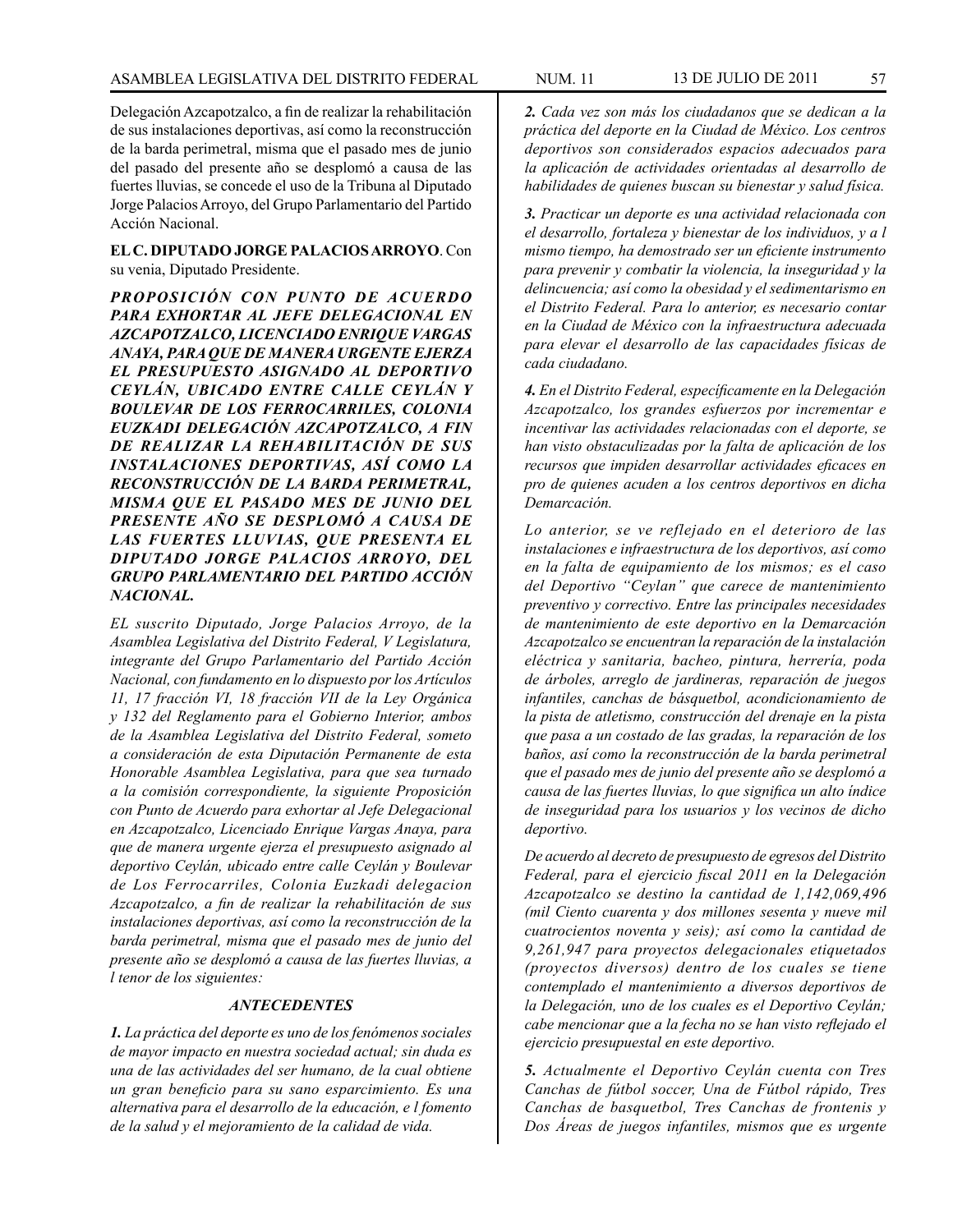*su rehabilitación y mantenimiento, para de esta manera incentivar la práctica del deporte en esta Demarcación.*

## *CONSIDERANDOS*

*PRIMERO. Que el Artículo 13 fracción VII de la Ley Orgánica de la Asamblea Legislativa del Distrito Federal, dispone que es obligación de los Diputados, representar los intereses de los ciudadanos, promover y gestionar la solución de los problemas y necesidades colectivas ante las autoridades competentes.*

*SEGUNDO. Que de conformidad con lo dispuesto en el Artículo 2 de la Ley Orgánica de la Administración Pública del Distrito Federal, la Delegación es un Órgano Político Administrativo desconcentrado gobierno desconcentrado con autonomía funcional en acciones de gobierno.*

*TERCERO. Que la Ley Orgánica de la Administración Pública del Distrito Federal establece en el Artículo 39 fracción XXXI, que los órganos políticos-administrativos serán los encargados de rehabilitar, construir y mantener escuelas, bibliotecas, museos y demás centros de servicio social, cultural y deportivo a su cargo.*

*CUARTO. Que de conformidad con el Artículo 39 fracción XLI de la Ley Orgánica de la Administración Pública del Distrito Federal, es competencia del Titular de la Delegación Azcapotzalco dar mantenimiento, rehabilitación a los centros de servicios deportivos y vigilar su funcionamiento con el apoyo de recursos económicos, humanos, equipo inmobiliario y material propicio, siempre que se cuente con el presupuesto adecuado para tal fin.*

*QUINTO. Que de conformidad con el Artículo 31 fracción VIII de la Ley de Educación Física y Deporte del Distrito Federal, le compete al Titular de la Delegación Azcapotzalco, contemplar las adecuaciones necesarias en las instalaciones deportivas de los centros deportivos en su Demarcación a su cargo, para la práctica y desarrollo del deporte adaptado, así como, el equipamiento, medidas de seguridad e implementos que requieran la práctica de cualquier deporte, mismos que deberán ser contemplados y previstos anualmente.*

*SEXTO. Que de conformidad con el Artículo 31 fracción X de la Ley de Educación Física y Deporte del Distrito Federal, le compete al Titular de la Delegación Azcapotzalco, destinar conforme a su presupuesto de egresos recursos para la construcción, mejoramiento, mantenimiento, equipamiento y rehabilitación de instalaciones deportivas .*

*SÉPTIMO. Que de conformidad con el Artículo 32 fracción III de La Ley de Educación Física y Deporte del Distrito Federal, corresponde al Jefe Delegacional en Azcapotzalco, promover la creación, mantenimiento y preservación de instalaciones y espacios deportivos.*

*Por lo anteriormente expuesto, someto a la consideración de la Diputación Permanente de esta H. Asamblea Legislativa del Distrito Federal, el siguiente:*

## *PUNTO DE ACUERDO*

*ÚNICO. Proposición con Punto de Acuerdo para exhortar al Jefe Delegacional en Azcapotzalco, Licenciado Enrique Vargas Anaya, para que de manera urgente ejerza el presupuesto asignado al deportivo Ceylán, ubicado entre calle Ceylán y Boulevar de Los Ferrocarriles, Colonia Euzkadi delegacion Azcapotzalco, a fin de realizar la rehabilitación de sus instalaciones deportivas, así como la reconstrucción de la barda perimetral, misma que el pasado mes de junio del presente año se desplomó a causa de las fuertes lluvias.*

*Recinto Legislativo, Junio 13 de 2011.*

### *ATENTAMENTE*

*Dip. Jorge Palacios Arroyo*

Es cuanto, Diputado Presidente.

**EL C. PRESIDENTE.** Gracias, Diputado. Con fundamento en lo dispuesto por los Artículos 50 fracciones IV y V de la Ley Orgánica de la Asamblea Legislativa del Distrito Federal, 28 y 132 del Reglamento para su Gobierno Interior, se turna para su análisis y dictamen a la Comisión de Presupuesto y Cuenta Pública.

Para presentar una Proposición con Punto de Acuerdo sobre publicidad exterior en el Distrito Federal, se concede el uso de la Tribuna al Diputado Juan Carlos Zárraga Sarmiento, a nombre del Diputado Federico Manzo Sarquis, del Grupo Parlamentario del Partido Acción Nacional.

**EL C. DIPUTADO JUAN CARLOS ZÁRRAGA SARMIENTO.** Con su venia, Diputado Presidente.

*PROPOSICIÓN CON PUNTO DE ACUERDO SOBRE PUBLICIDAD EXTERIOR EN EL DISTRITO FEDERAL, QUE PRESENTA EL DIPUTADO JUAN CARLOS ZÁRRAGA SARMIENTO A NOMBRE DEL DIPUTADO FEDERICO MANZO SARQUIS, DEL GRUPO PARLAMENTARIO DEL PARTIDO ACCIÓN NACIONAL.*

*El suscrito, Diputado a la Asamblea Legislativa del Distrito Federal, V Legislatura, integrante del Grupo Parlamentario del Partido Acción Nacional, a nombre del Dip. Federico Manzo Sarquis, con fundamento en lo dispuesto por los Artículos 17 fracción VI de la Ley Orgánica; y 133 del Reglamento para el Gobierno Interior, ambos de la Asamblea Legislativa del Distrito Federal, someto a la consideración de esta Diputación Permanente, con carácter de urgente y obvia resolución, la presente Proposición con Punto de Acuerdo sobre Publicidad Exterior en el Distrito Federal, al tenor de los siguientes:*

## *ANTECEDENTES*

*1. Poco, o casi nada se conoce hasta hoy en torno a las decisiones que el Gobierno del Distrito Federal toma con relación a la publicidad exterior. Lo que sí se sabe es que*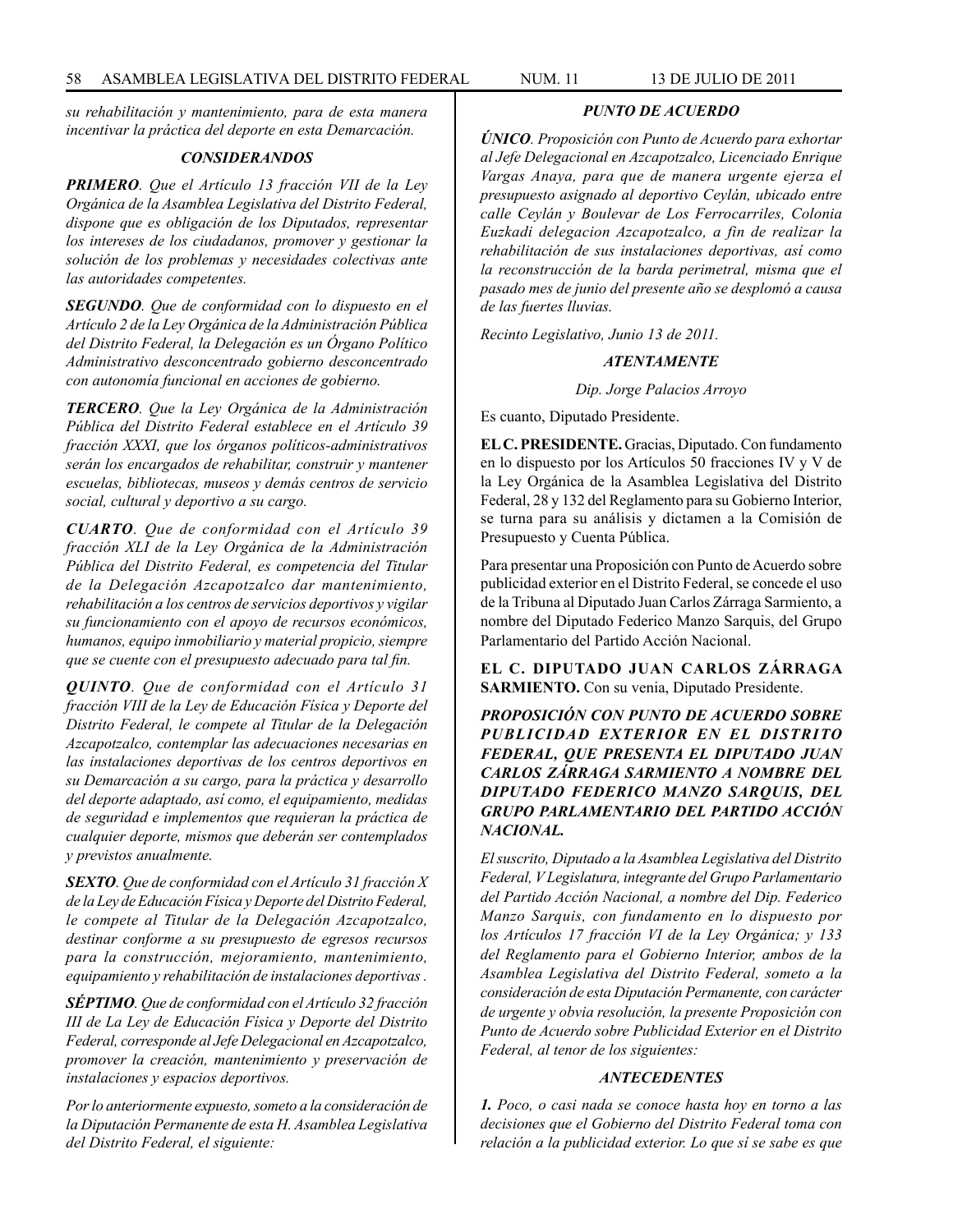*las empresas y el empresario Ricardo Escoto Núñez son los favoritos y consentidos del Jefe de Gobierno del Distrito Federal en el tema de la publicidad exterior.*

*2. Como se ha dado a conocer a la opinión pública, Ricardo Escoto es dueño de tres empresas de publicidad (Servicios Inmobiliarios REN, Publicidad Rentable, y ADMAX Espectaculares), y ocupa uno de los tres espacios en el Consejo de Publicidad Exterior del Distrito Federal.* 

*3. Asimismo, se ha señalado públicamente que de las MIL 331 carteleras que se sumaron al padrón de anuncios autorizados, según la Gaceta Oficial del 13 de mayo de 2011, 672 fueron para las empresas Ricardo Escoto.*

*4. Esta Diputación debe tener presente que en 2005, el Gobierno del Distrito Federal presentó 21 denuncias en contra de Ricardo Escoto por la comisión de diversas irregularidades y presuntos delitos, entre ellos falsedad de declaración y fraude procesal, todas ellas relacionadas con publicidad exterior.*

*5. Se sabe que tras las acciones que la Secretaría de Desarrollo Urbano y Vivienda del Distrito Federal (SEDUVI) inició contra Ricardo Escoto y sus empresas, Escoto se amparó y protegió a la empresa Publicidad Rentable, según el expediente de amparo administrativo 1464;03, que se tramitó ante el Juzgado Séptimo de Distrito en la materia.*

*6. Según lo denunció la autoridad en su momento, para burlar la Ley, Escoto pasó los activos de la empresa Servicios Inmobiliarios REN a la empresa Publicidad Rentable, y con ello evitó las acciones legales iniciadas por la autoridad.* 

*Lo verdaderamente inexplicable y bastante sospechoso, Diputadas y Diputados, es que Ricardo Escoto Núñez es hoy integrante del Consejo de Publicidad Exterior, el que se instaló en Septiembre de 2010, y hasta hoy no se ha dado por el Gobierno del Distrito Federal una explicación, en lo mínimo somera al respecto.*

*7. Diputados, a seis años de que inició el programa de reordenamiento de espectaculares y publicidad exterior, el padrón ha aumentado 112 %, Y hoy por hoy se cuenta entre los beneficiados principales a la Asociación de Publicidad Exterior (APEX), presididal nada más y nada menos que a por Ricardo Escoto.*

*8. Diputadas y Diputados, de acuerdo con la Gaceta Oficial del 7 de septiembre de 2005, el Programa de Reordenamiento de Anuncios y Recuperación de la Imagen Urbana del Distrito Federal, para regularizar la publicidad exterior aplicaría a 1,857 anuncios. Dos años después llegó a 3,120 carteleras, según la SEDUVI. Sin embargo, el Consejo de Publicidad Exterior, el pasado 13 de mayo dio a conocer el ingreso de MIL 331 carteleras más, con lo que a la fecha suman 4,451.*

# *CONSIDERANDOS*

*PRIMERO. Que de conformidad con la normatividad interna de este Órgano Legislativo, una de las funciones básicas de los Diputados a esta Asamblea es la Fiscalización.*

*SEGUNDO. Que la publicidad exterior y las carteleras han aumentado de manera indiscriminada, no obstante el programa de regularización implementado por la SEDUVI.*

*TERCERO. Que el aumento de publicidad en carteleras ha favorecido las empresas de Ricardo Escoto Núñez, personaje que hoy día es integrante del Consejo de Publicidad Exterior pero que hace seis años fue denunciado por el Gobierno del Distrito Federal, por actos que afectaron la Administración Pública y las normas del Distrito Federal.*

*CUARTO. Que la designación de Ricardo Escoto Núñez como integrante del Conejo de Publicidad Exterior es sospechosa, máxime que hasta ahora no se sabe si las veintiún denuncias presentadas en su contra por el gobierno ya concluyeron, si el gobierno de la Ciudad otorgó el perdón, si perdió los asuntos o negoció alguna salida.*

*QUINTO. Que de conformidad con los Artículos 12 fracciones I y XII del Estatuto de Gobierno, 1 de la Ley de Publicidad Exterior, 7 de la Ley Orgánica de la Administración Pública, todas del Distrito Federal, y Artículo 47 fracciones II, XII y XXII de la Ley Federal de Responsabilidades de los Servidores Públicos, el ejercicio de la función de gobierno del titular de la SEDUVI y del Jefe de Gobierno del Distrito Federal, deben señirse a los principios de eficiencia, eficacia, honradez, legalidad, imparcialidad, transparencia, legalidad, y juridicidad.*

*SEXTO. Que de conformidad con el Artículo 47 fracción XXIII de la Ley Federal de Responsabilidades de los Servidores Públicos quienes desempeñan una función pública deben abstenerse, en el ejercicio de sus funciones o con motivo de ellas, de celebrar o autorizar la celebración de pedidos o contratos relacionados con adquisiciones, arrendamientos y enajenación de todo tipo de bienes, prestación de servicios de cualquier naturaleza y la contratación de obra pública, con quien desempeñe un empleo, cargo o comisión en el servicio público, o bien con las sociedades de las que dichas personas formen parte, sin la autorización previa y específica de la Secretaría a propuesta razonada, conforme a las disposiciones legales aplicables, del titular de la dependencia o entidad de que se trate.*

*En consecuencia, se somete a consideración de esta Diputación Permanente, la siguiente proposición con*

## *PUNTO DE ACUERDO*

*PRIMERO. Se solicita al Jefe de Gobierno del Distrito Federal informe a esta Diputación Permanente, sobre las razones, motivos y circunstancias que motivaron el nombramiento de Ricardo Escoto Núñez como integrante de Consejo de Publicidad Exterior del Distrito Federal,*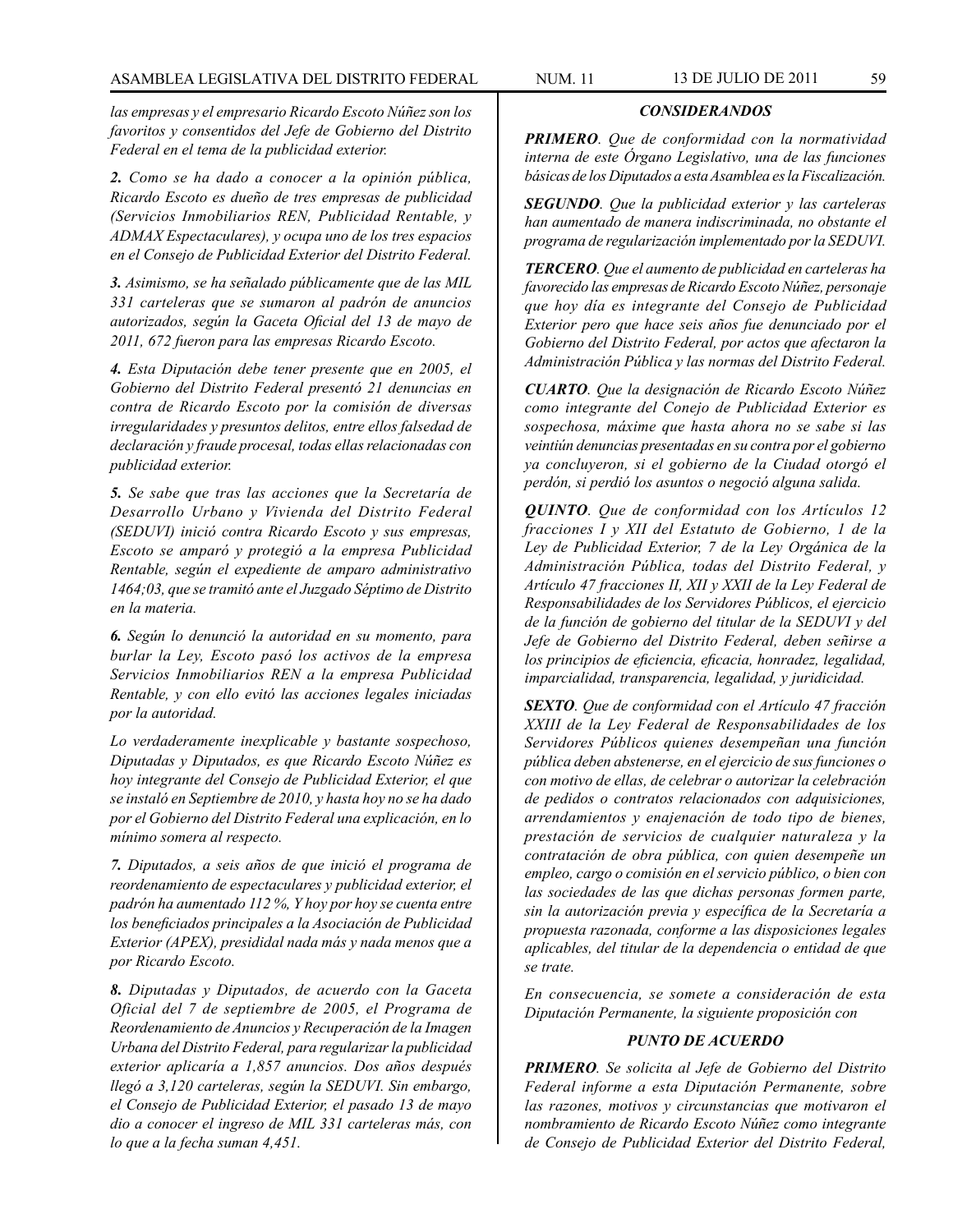*en representación de las organizaciones de publicidad exterior; y señale los fundamentos legales y reglamentarios que sustentan el referido nombramiento.*

*SEGUNDO. Se solicita a la Secretaría de Desarrollo Urbano y Vivienda del Distrito Federal, informe a esta Asamblea Legislativa el estado o situación jurídica en la que se encuentran las denuncias penales, juicios civiles, administrativos que presentó o entabló contra de Ricardo Escoto Núñez.*

*TERCERO. Se solicita a la Secretaría de Desarrollo Urbano y Vivienda del Distrito Federal justifique a esta Diputación Permanente el aumento de espectaculares (cartelera) en el Distrito Federal, y remita un informe sobre los avances, problemas, efectos y consecuencias que han generado los actos y omisiones de la autoridad encargada de la operación del Programa de Reordenamiento de Anuncios y recuperación de Imagen Urbana del Distrito Federal.*

*CUARTO. Se solicita a la Secretaría de Desarrollo Urbano y Vivienda del Distrito Federal remita a esta Asamblea Legislativa un informe en el que justifique por qué se le autorizaron 672 anuncios a las empresas de Ricardo Escoto Núñez.*

*QUINTO. Se solicita a la Contraloría General del Distrito Federal investigue el otorgamiento de carteleras para publicidad exterior, a favor de las empresas del integrante del Consejo de Publicidad Exterior del Distrito Federal, Ricardo Escoto Núñez, y realice una auditoría en la que se esclarezca la legalidad del otorgamiento de esas carteleras.*

*SEXTO. Se solicita a la Secretaría de Desarrollo Urbano y Vivienda del Distrito Federal y a la Autoridad del Espacio Público del Distrito Federal, remitan a esta Asamblea Legislativa los documentos justificatorios del informe que remitan.*

*Dado en el recinto de la Asamblea Legislativa del Distrito Federal, a los 13 días del mes de julio del año 2011.*

### *ATENTAMENTE*

*Dip. Federico Manzo Sarquis Dip. Juan Carlos Zárraga Sarmiento*

Es cuanto, Diputado Presidente.

**EL C. PRESIDENTE.** Gracias, Diputado. En términos de lo dispuesto por el Artículo 133 del Reglamento para el Gobierno Interior de la Asamblea Legislativa del Distrito Federal, consulte la Secretaría a la Diputación Permanente en votación económica si la propuesta presentada por el Diputado Juan Carlos Zárraga Sarmiento se considera de urgente y obvia resolución.

**LA C. SECRETARIA.** Por instrucciones de la Presidencia y en votación económica se consulta a la Diputación Permanente si la propuesta de referencia se considera de urgente y obvia resolución. Los que estén por la afirmativa sírvanse manifestarlo levantando la mano.

Los que estén por la negativa sírvanse manifestarlo levantando la mano.

Se considera de urgente y obvia resolución, Diputado Presidente.

**EL C. PRESIDENTE.** Está a discusión la propuesta. ¿Existen oradores en contra?

Proceda la Secretaría a preguntar a la Diputación Permanente en votación económica si es de aprobarse la propuesta a discusión.

**LA C. SECRETARIA.** Por instrucciones de la Presidencia y en votación económica se pregunta a la Diputación Permanente si es de aprobarse la propuesta sometida a su consideración. Los que estén por la afirmativa sírvanse manifestarlo levantando la mano.

Los que estén por la negativa sírvanse manifestarlo levantando la mano.

No se aprueba la propuesta, Diputado Presidente.

**EL C. PRESIDENTE.** En consecuencia se desecha la propuesta. Hágase del conocimiento del Diputado proponente.

**EL C. PRESIDENTE DIPUTADO CARLO FABIÁN PIZANO SALINAS.** Esta Presidencia informa que se recibieron las siguientes Proposiciones con Punto de Acuerdo del Diputado Rafael Calderón Jiménez, del Grupo Parlamentario del Partido Acción Nacional:

Una por la que se solicita al Jefe Delegacional en Coyoacán, Raúl Antonio Flores García, información sobre el índice de atención a jóvenes con adicciones, así como la ubicación y servicios de los módulos e instituciones dedicadas a combatir dicha problemática en su demarcación territorial. De igual forma la misma Proposición con Punto de Acuerdo pero relativa a las Delegaciones Iztacalco y Venustiano Carranza y a sus respectivos jefes delegacionales. Con fundamento en lo dispuesto por los Artículos 50 fracciones IV y V de la Ley Orgánica de esta Asamblea y 28 y 132 del Reglamento para su Gobierno Interior, se turnan para su análisis y dictamen a la Comisión de Salud y Asistencia Social.

*PROPOSICIÓN CON PUNTO DE ACUERDO POR EL QUE SE SOLICITA AL JEFE DELEGACIONAL EN COYOACÁN, EL C. RAÚL ANTONIO FLORES GARCÍA, INFORMACIÓN SOBRE EL ÍNDICE DE ATENCIÓN A JÓVENES CON ADICCIONES, ASÍ COMO LA UBICACIÓN Y SERVICIOS DE LOS MÓDULOS E INSTITUCIONES DEDICADAS A COMBATIR DICHA PROBLEMÁTICA EN SU DEMARCACIÓN TERRITORIAL, QUE SUSCRIBE EL DIPUTADO RAFAEL CALDERÓN JIMÉNEZ, DEL GRUPO PARLAMENTARIO DEL PARTIDO ACCIÓN NACIONAL.*

*El suscrito, Diputado Rafael Calderón Jiménez, integrante del Grupo Parlamentario del Partido Acción Nacional, con*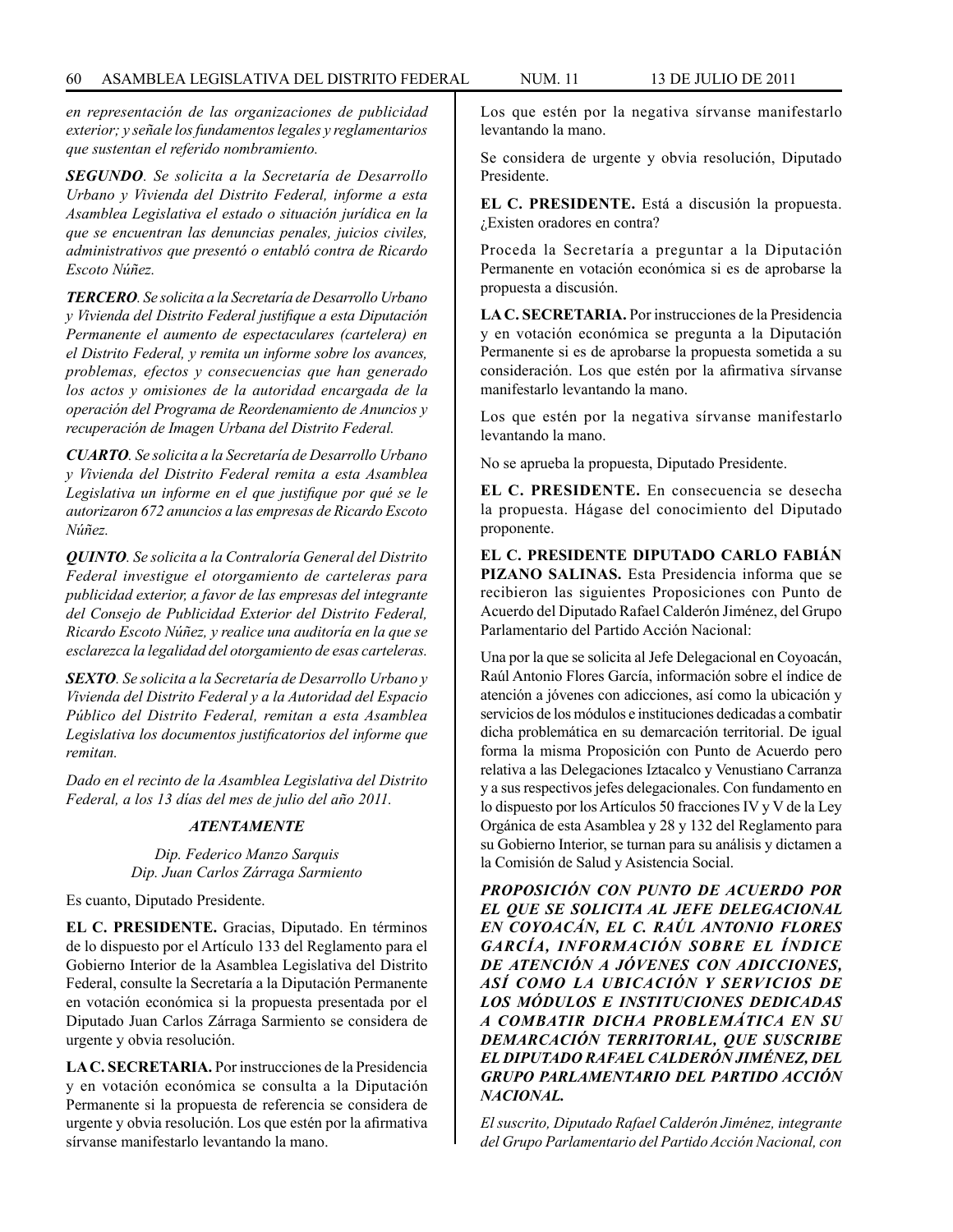*fundamento en lo dispuesto por los Artículos, 17 fracción VI de la Ley Orgánica y 132 del Reglamento para el Gobierno Interior de la Asamblea Legislativa del Distrito Federal, someto a consideración de esta Honorable Diputación Permanente, la Proposición con Punto de Acuerdo por el que se solicita al Jefe Delegacional en Coyoacán, el C. Raúl Antonio Flores García, información sobre el índice de atención a jóvenes con adicciones, así como la ubicación y servicios de los módulos e instituciones dedicadas a combatir dicha problemática en su Demarcación territorial, al tenor de los siguientes:*

### *ANTECEDENTES*

*1. Las drogas son sustancias que se convierten en el objeto de una relación cuando esta llega a hacerse activa. La droga, en sí, no existe: es el sujeto drogadicto quien convierte ciertas sustancias en drogas, al establecer con ellas un tipo de relación y unas formas o patrones de uso.*

*Entenderemos, pues, que la existencia de las drogas no es la causa de la droga-dependencia. En la producción del fenómeno, en la dependencia, existe una relación de causalidad entre el consumo de drogas, los factores dependientes de la persona consumidora y su ambiente social. Conocer los conceptos y la clasificación de las drogas nos permite después entender mejor la problemática asociado.* 

*2. Hay una amplia variedad de drogas que la juventud esté utilizando, el alcohol. Es una droga legalmente permitida en casi todos los países del mundo, se puede comprar en tiendas o supermercados, pero tiene todos los efectos de una droga en el amplio sentido de la palabra, también están los alucinógenos y la droga no legalizada más frecuentemente utilizada es la marihuana, sin duda este tipo de sustancias han venido poco a poco corrompiendo nuestra sociedad no respetando raza, sexo ó religión pero definitivamente si vulnerando con mayor facilidad a nuestros jóvenes.*

*3. Los trastornos relacionados con las drogas en la adolescencia están causados por múltiples factores, incluyendo los siguientes: la vulnerabilidad genética, los factores ambientales estresantes, las presiones sociales, las características de la personalidad y los problemas sociales.*

*En otras palabras, hay muchos factores que pueden incidir para que un joven se vaya por el camino equivocado de las drogas.* 

*Hay situaciones como factores sociales que producen estrés en la vida de la persona. Está demostrado que los jóvenes que viven muy estresados son jóvenes que pueden caer con mayor facilidad en el mundo de las drogas.* 

*Las presiones sociales también pueden colaborar en ese sentido. Las características individuales de la personalidad. Cuando son jóvenes más impulsivos, menos reflexivos son más dados y tienen mayor probabilidad de enrollarse en problemas de adicción que jóvenes que no tienen ese contexto de personalidad.*

*4. En el Distrito Federal muchas familias no saben que hacer cuando un integrante de su núcleo se encuentra atrapado en alguna adicción, en muchas ocasiones inclusive lejos de ayudarlos los relegan provocando que estos hagan de su nuevo hogar las calles lo cual a la alarga genera que el problema no sea únicamente alguna adicción si no que para poder mantener la misma se comienzan a involucrar con ilícitos.*

*Es importante que los ciudadanos sepan a donde pueden acudir si algún familiar o ellos mismos se encuentran en un problema de adicciones, ya que como se mencionaba en el párrafo anterior muchas veces el desconocimiento de esta información, puede provocar que algo que puede ser perfectamente tratable, termine arruinando la vida tanto del adicto como de los seres que conforman su núcleo familiar y social.*

*Fundan el presente Punto de Acuerdo los siguientes:*

# *CONSIDERANDOS*

*PRIMERO. Que es facultad de los Diputados, representar los intereses legítimos de los ciudadanos así como promover y gestionar la solución de los problemas y necesidades colectivas ante las autoridades competentes, a través de proposiciones y denuncias, de conformidad con lo establecido en los Artículos 17 fracción VI y 18 fracción VII, ambos, de la Ley Orgánica de la Asamblea Legislativa del Distrito Federal.*

*SEGUNDO. Que la problemática de las adicciones en jóvenes crece día a día lo cual sin duda es alarmante ya que estos son el futuro y parte de la esperanza de esta Nación, por lo cual es necesario comenzar a difundir por todos los medios posibles el tipo de ayuda que pueden recibir, así como donde pueden contar con la misma.*

*TERCERO. Que es necesario contar con la información estadística solicitada toda vez que de esta forma podremos impulsar reformas más precisas y eficaces en tema objeto del presente Punto de Acuerdo, para de esta forma coadyuvar a combatir dicha problemática.*

*CUARTO. Que es necesario contar con la información solicitada, toda vez que la Diputación puede ser un conducto para difundir los canales de atención y orientación indicados en este tema.*

*Por lo anteriormente expuesto, sometemos a la consideración de esta Asamblea Legislativa del Distrito Federal, el siguiente:* 

# *PUNTO DE ACUERDO*

*Se solicita al Jefe Delegacional en Coyoacán, el C. Raúl Antonio Flores García, información sobre el índice de atención a jóvenes con adicciones, así como la ubicación y servicios de los módulos e instituciones dedicadas a combatir dicha problemática en su Demarcación territorial.*

*México D.F., a 06 de junio de 2011.*

# *ATENTAMENTE*

*Dip. Rafael Calderón Jiménez*

$$
\underline{\hspace{1cm}}\quad o \underline{\hspace{1cm}}
$$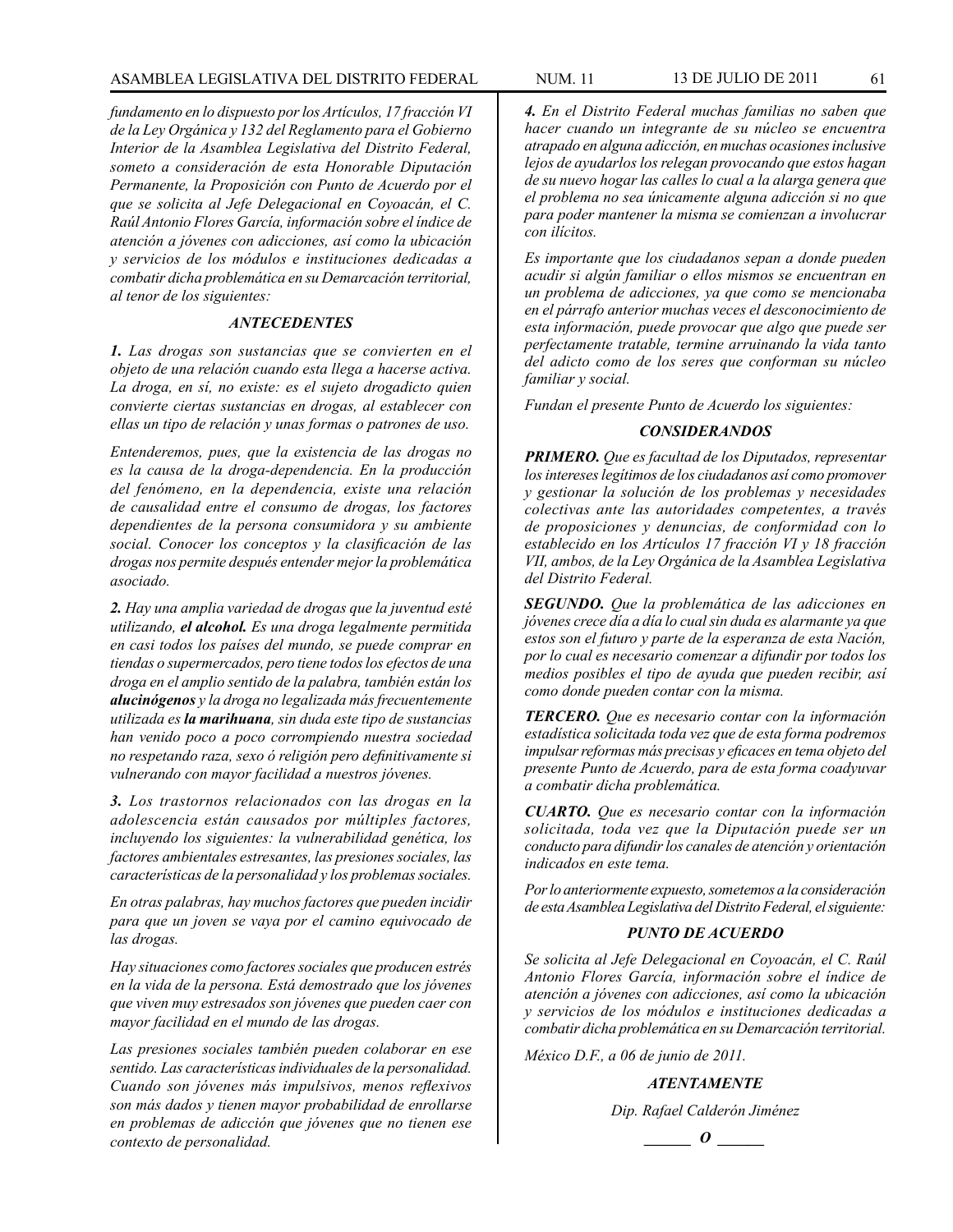*PROPOSICIÓN CON PUNTO DE ACUERDO POR EL QUE SE SOLICITA AL JEFE DELEGACIONAL EN IZTACALCO, EL C. FRANCISCO JAVIER SÁNCHEZ CERVANTES, INFORMACIÓN SOBRE EL ÍNDICE DE ATENCIÓN A JÓVENES CON ADICCIONES, ASÍ COMO LA UBICACIÓN Y SERVICIOS DE LOS MÓDULOS E INSTITUCIONES DEDICADAS A COMBATIR DICHA PROBLEMÁTICA EN SU DEMARCACIÓN TERRITORIAL, QUE SUSCRIBE EL DIPUTADO RAFAEL CALDERÓN JIMÉNEZ, DEL GRUPO PARLAMENTARIO DEL PARTIDO ACCIÓN NACIONAL.*

*El suscrito, Diputado Rafael Calderón Jiménez, integrante del Grupo Parlamentario del Partido Acción Nacional, con fundamento en lo dispuesto por los Artículos, 17 fracción VI de la Ley Orgánica y 132 del Reglamento para el Gobierno Interior de la Asamblea Legislativa del Distrito Federal, someto a consideración de esta Honorable Diputación Permanente, la Proposición con Punto de Acuerdo por el que se solicita al Jefe Delegacional en Iztacalco, el C. Francisco Javier Sánchez Cervantes, información sobre el índice de atención a jóvenes con adicciones, así como la ubicación y servicios de los módulos e instituciones dedicadas a combatir dicha problemática en su Demarcación territorial, al tenor de los siguientes:*

### *ANTECEDENTES*

*1. Las drogas son sustancias que se convierten en el objeto de una relación cuando esta llega a hacerse activa. La droga, en sí, no existe: es el sujeto drogadicto quien convierte ciertas sustancias en drogas, al establecer con ellas un tipo de relación y unas formas o patrones de uso.*

*Entenderemos, pues, que la existencia de las drogas no es la causa de la droga-dependencia. En la producción del fenómeno, en la dependencia, existe una relación de causalidad entre el consumo de drogas, los factores dependientes de la persona consumidora y su ambiente social. Conocer los conceptos y la clasificación de las drogas nos permite después entender mejor la problemática asociado.* 

*2. Hay una amplia variedad de drogas que la juventud esté utilizando, el alcohol. Es una droga legalmente permitida en casi todos los países del mundo, se puede comprar en tiendas o supermercados, pero tiene todos los efectos de una droga en el amplio sentido de la palabra, también están los alucinógenos y la droga no legalizada más frecuentemente utilizada es la marihuana, sin duda este tipo de sustancias han venido poco a poco corrompiendo nuestra sociedad no respetando raza, sexo ó religión pero definitivamente si vulnerando con mayor facilidad a nuestros jóvenes.*

*3. Los trastornos relacionados con las drogas en la adolescencia están causados por múltiples factores, incluyendo los siguientes: la vulnerabilidad genética, los factores ambientales estresantes, las presiones sociales, las* 

*características de la personalidad y los problemas sociales.*

*En otras palabras, hay muchos factores que pueden incidir para que un joven se vaya por el camino equivocado de las drogas.* 

*Hay situaciones como factores sociales que producen estrés en la vida de la persona. Está demostrado que los jóvenes que viven muy estresados son jóvenes que pueden caer con mayor facilidad en el mundo de las drogas.* 

*Las presiones sociales también pueden colaborar en ese sentido. Las características individuales de la personalidad. Cuando son jóvenes más impulsivos, menos reflexivos son más dados y tienen mayor probabilidad de enrollarse en problemas de adicción que jóvenes que no tienen ese contexto de personalidad.*

*4. En el Distrito Federal muchas familias no saben que hacer cuando un integrante de su núcleo se encuentra atrapado en alguna adicción, en muchas ocasiones inclusive lejos de ayudarlos los relegan provocando que estos hagan de su nuevo hogar las calles lo cual a la alarga genera que el problema no sea únicamente alguna adicción si no que para poder mantener la misma se comienzan a involucrar con ilícitos.*

*Es importante que los ciudadanos sepan a donde pueden acudir si algún familiar o ellos mismos se encuentran en un problema de adicciones, ya que como se mencionaba en el párrafo anterior muchas veces el desconocimiento de esta información, puede provocar que algo que puede ser perfectamente tratable, termine arruinando la vida tanto del adicto como de los seres que conforman su núcleo familiar y social.*

*Fundan el presente Punto de Acuerdo los siguientes:*

## *CONSIDERANDOS*

*PRIMERO. Que es facultad de los Diputados, representar los intereses legítimos de los ciudadanos así como promover y gestionar la solución de los problemas y necesidades colectivas ante las autoridades competentes, a través de proposiciones y denuncias, de conformidad con lo establecido en los Artículos 17 fracción VI y 18 fracción VII, ambos, de la Ley Orgánica de la Asamblea Legislativa del Distrito Federal.*

*SEGUNDO. Que la problemática de las adicciones en jóvenes crece día a día lo cual sin duda es alarmante ya que estos son el futuro y parte de la esperanza de esta Nación, por lo cual es necesario comenzar a difundir por todos los medios posibles el tipo de ayuda que pueden recibir, así como donde pueden contar con la misma.*

*TERCERO. Que es necesario contar con la información estadística solicitada toda vez que de esta forma podremos impulsar reformas más precisas y eficaces en tema objeto del presente Punto de Acuerdo, para de esta forma coadyuvar a combatir dicha problemática.*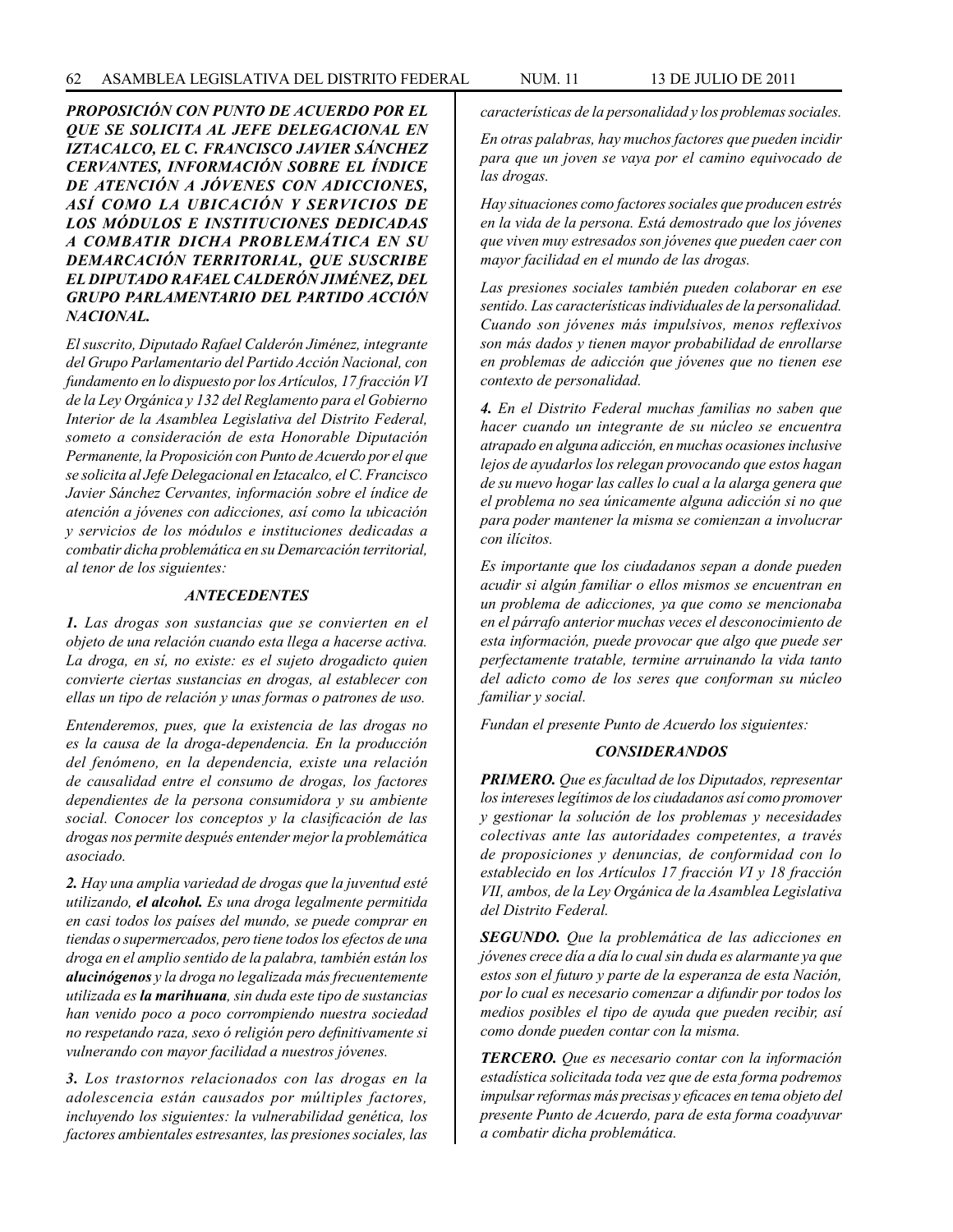*CUARTO. Que es necesario contar con la información solicitada, toda vez que la Diputación puede ser un conducto para difundir los canales de atención y orientación indicados en este tema.*

*Por lo anteriormente expuesto, sometemos a la consideración de esta Asamblea Legislativa del Distrito Federal, el siguiente:*

## *PUNTO DE ACUERDO*

*Se solicita al Jefe Delegacional en Iztacalco, el C. Francisco Javier Sánchez Cervantes, información sobre el índice de atención a jóvenes con adicciones, así como la ubicación y servicios de los módulos e instituciones dedicadas a combatir dicha problemática en su Demarcación territorial.*

*México D.F., a 06 de junio de 2011.*

### *ATENTAMENTE*

*Dip. Rafael Calderón Jiménez*

# $\bm{o}$

*PROPOSICIÓN CON PUNTO DE ACUERDO POR EL QUE SE SOLICITA AL JEFE DELEGACIONAL EN VENUSTIANO CARRANZA, EL C. ALEJANDRO RAFAEL PIÑA MEDINA, INFORMACIÓN SOBRE EL ÍNDICE DE ATENCIÓN A JÓVENES CON ADICCIONES, ASÍ COMO LA UBICACIÓN Y SERVICIOS DE LOS MÓDULOS E INSTITUCIONES DEDICADAS A COMBATIR DICHA PROBLEMÁTICA EN SU DEMARCACIÓN TERRITORIAL, QUE SUSCRIBE EL DIPUTADO RAFAEL CALDERÓN JIMÉNEZ, DEL GRUPO PARLAMENTARIO DEL PARTIDO ACCIÓN NACIONAL.*

*El suscrito, Diputado Rafael Calderón Jiménez, integrante del Grupo Parlamentario del Partido Acción Nacional, con fundamento en lo dispuesto por los Artículos, 17 fracción VI de la Ley Orgánica y 132 del Reglamento para el Gobierno Interior de la Asamblea Legislativa del Distrito Federal, someto a consideración de esta Honorable Diputación Permanente, la Proposición con Punto de Acuerdo por el que se solicita al Jefe Delegacional en Venustiano Carranza, el C. Alejandro Rafael Piña Medina, información sobre el índice de atención a jóvenes con adicciones, así como la ubicación y servicios de los módulos e instituciones dedicadas a combatir dicha problemática en su Demarcación territorial, al tenor de los siguientes:*

## *ANTECEDENTES*

*1. Las drogas son sustancias que se convierten en el objeto de una relación cuando esta llega a hacerse activa. La droga, en sí, no existe: es el sujeto drogadicto quien convierte ciertas sustancias en drogas, al establecer con ellas un tipo de relación y unas formas o patrones de uso.*

*Entenderemos, pues, que la existencia de las drogas no es la causa de la droga-dependencia. En la producción del fenómeno, en la dependencia, existe una relación*  *de causalidad entre el consumo de drogas, los factores dependientes de la persona consumidora y su ambiente social. Conocer los conceptos y la clasificación de las drogas nos permite después entender mejor la problemática asociado.* 

*2. Hay una amplia variedad de drogas que la juventud esté utilizando, el alcohol. Es una droga legalmente permitida en casi todos los países del mundo, se puede comprar en tiendas o supermercados, pero tiene todos los efectos de una droga en el amplio sentido de la palabra, también están los alucinógenos y la droga no legalizada más frecuentemente utilizada es la marihuana, sin duda este tipo de sustancias han venido poco a poco corrompiendo nuestra sociedad no respetando raza, sexo ó religión pero definitivamente si vulnerando con mayor facilidad a nuestros jóvenes.*

*3. Los trastornos relacionados con las drogas en la adolescencia están causados por múltiples factores, incluyendo los siguientes: la vulnerabilidad genética, los factores ambientales estresantes, las presiones sociales, las características de la personalidad y los problemas sociales.*

*En otras palabras, hay muchos factores que pueden incidir para que un joven se vaya por el camino equivocado de las drogas.* 

*Hay situaciones como factores sociales que producen estrés en la vida de la persona. Está demostrado que los jóvenes que viven muy estresados son jóvenes que pueden caer con mayor facilidad en el mundo de las drogas.* 

*Las presiones sociales también pueden colaborar en ese sentido. Las características individuales de la personalidad. Cuando son jóvenes más impulsivos, menos reflexivos son más dados y tienen mayor probabilidad de enrollarse en problemas de adicción que jóvenes que no tienen ese contexto de personalidad.*

*4. En el Distrito Federal muchas familias no saben que hacer cuando un integrante de su núcleo se encuentra atrapado en alguna adicción, en muchas ocasiones inclusive lejos de ayudarlos los relegan provocando que estos hagan de su nuevo hogar las calles lo cual a la alarga genera que el problema no sea únicamente alguna adicción si no que para poder mantener la misma se comienzan a involucrar con ilícitos.*

*Es importante que los ciudadanos sepan a donde pueden acudir si algún familiar o ellos mismos se encuentran en un problema de adicciones, ya que como se mencionaba en el párrafo anterior muchas veces el desconocimiento de esta información, puede provocar que algo que puede ser perfectamente tratable, termine arruinando la vida tanto del adicto como de los seres que conforman su núcleo familiar y social.*

*Fundan el presente Punto de Acuerdo los siguientes:*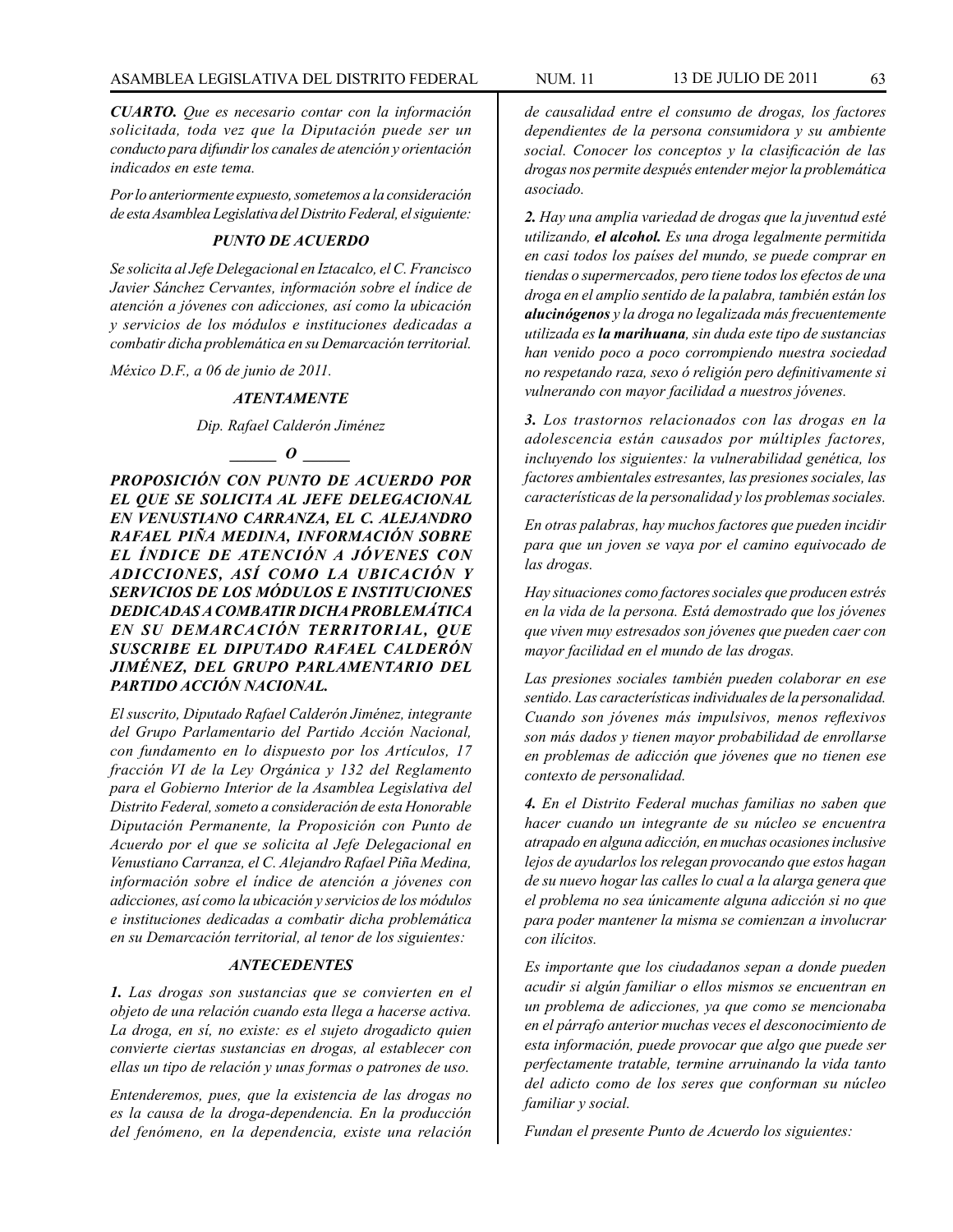### *CONSIDERANDOS*

*PRIMERO. Que es facultad de los Diputados, representar los intereses legítimos de los ciudadanos así como promover y gestionar la solución de los problemas y necesidades colectivas ante las autoridades competentes, a través de proposiciones y denuncias, de conformidad con lo establecido en los Artículos 17 fracción VI y 18 fracción VII, ambos, de la Ley Orgánica de la Asamblea Legislativa del Distrito Federal.*

*SEGUNDO. Que la problemática de las adicciones en jóvenes crece día a día lo cual sin duda es alarmante ya que estos son el futuro y parte de la esperanza de esta Nación, por lo cual es necesario comenzar a difundir por todos los medios posibles el tipo de ayuda que pueden recibir, así como donde pueden contar con la misma.*

*TERCERO. Que es necesario contar con la información estadística solicitada toda vez que de esta forma podremos impulsar reformas más precisas y eficaces en tema objeto del presente Punto de Acuerdo, para de esta forma coadyuvar a combatir dicha problemática.*

*CUARTO. Que es necesario contar con la información solicitada, toda vez que la Diputación puede ser un conducto para difundir los canales de atención y orientación indicados en este tema.*

*Por lo anteriormente expuesto, sometemos a la consideración de esta Asamblea Legislativa del Distrito Federal, el siguiente:* 

## *PUNTO DE ACUERDO*

*Se solicita al Jefe Delegacional en Venustiano Carranza, el C. Alejandro Rafael Piña Medina, información sobre el índice de atención a jóvenes con adicciones, así como la ubicación y servicios de los módulos e instituciones dedicadas a combatir dicha problemática en su Demarcación territorial.*

*México D.F., a 06 de junio de 2011.*

### *ATENTAMENTE*

### *Dip. Rafael Calderón Jiménez*

Otro paquete de propuestas del mismo Diputado, por el que se exhorta al Secretario de Seguridad Pública a fin de que se instalen más cámaras de vigilancia y se incrementen los elementos de seguridad pública en la Colonia Ampliación Miguel Hidalgo II sección, en la Colonia Lomas Hidalgo, en la Colonia Popular Santa Teresa, en San Juan Tepeximilpa y en la Colonia San Lorenzo Huipilco, todas de la Delegación Tlalpan. Con fundamento en lo dispuesto por los Artículos 50 fracciones IV y V de la Ley Orgánica; 28 y 132 del Reglamento para el Gobierno Interior, se turnan para su análisis y dictamen a la Comisión de Seguridad Pública.

# *PROPOSICIÓN CON PUNTO DE ACUERDO POR EL QUE SE EXHORTA AL SECRETARIO DE SEGURIDAD PÚBLICA, DR. MANUEL MONDRAGÓN Y KALB,*

*A FIN DE QUE SE INSTALEN MÁS CÁMARAS DE VIGILANCIA, ASÍ COMO SE INCREMENTEN LOS ELEMENTOS DE SEGURIDAD PÚBLICA EN LA COLONIA AMPLIACIÓN MIGUEL HIDALGO II SECCIÓN DELEGACIÓN TLALPAN, QUE SUSCRIBE EL DIPUTADO RAFAEL CALDERÓN JIMÉNEZ, DEL GRUPO PARLAMENTARIO DEL PARTIDO ACCIÓN NACIONAL.*

*El suscrito, Diputado Rafael Calderón Jiménez, integrante del Grupo Parlamentario del Partido Acción Nacional, con fundamento en lo dispuesto por los Artículos, 17 fracción VI de la Ley Orgánica y 132 del Reglamento para el Gobierno Interior de la Asamblea Legislativa del Distrito Federal, someto a consideración de esta Honorable Diputación Permanente, la Proposición con Puntos de Acuerdo por el que se exhorta al Secretario de Seguridad Pública, Doctor Mondragón y Kalb, a fin de que se instalen más cámaras de vigilancia, así como se incrementen los elementos de Seguridad Pública en la Colonia Ampliación Miguel Hidalgo II Sección Delegación Tlalpan, al tenor de los siguientes:*

### *ANTECEDENTES*

*1. Tlalpan es una de las 16 Delegaciones del Distrito Federal, es la Delegación más extensa del mismo, su territorio representa el 20.7 por ciento del área total del Distrito Federal, aunque más del 80% de su territorio es rural, sus límites geográficos de están fijados por los Decretos de 1899 y 1970, los cuales mencionan que limita al Norte con las Delegaciones Magdalena Contreras, Álvaro Obregón y Coyoacán; al Este con Xochimilco y Milpa Alta; al Sur con el Estado de Morelos, y al Oeste con el Estado de México y la Delegación Magdalena Contreras.*

*2. Desde hace varios años el Gobierno del Distrito Federal implementó en conjunto con la Secretaría de Seguridad Pública un sistema de cámaras de video vigilancia en diversos puntos de la Ciudad, sistema que a pesar de su eficiencia aun sigue siendo insuficiente, lo anterior debido a que aun hay numerosas zonas de la capital donde la delincuencia continua operando impunemente.*

*3. Según informes de la Jefatura de Gobierno para el mes de junio del 2009, se encontraban instaladas 6 mil cámaras de video vigilancia en la Ciudad de México, cifra que al día de hoy se ha duplicado, siendo ya más de 12 mil cámaras las que se encuentran operando actualmente, propiciando así que la Capital cuente con uno de los sistemas mas grandes de monitoreo ciudadano de América Latina.*

*4. Al módulo de Gestión con el que cuenta esta Diputación han llegado innumerables solicitudes y quejas sobre delincuencia de los vecinos de la Colonia Ampliación Miguel Hidalgo II Sección ubicada en la Delegación Tlalpan, argumentan que aunque van y levantan la denuncia correspondiente ante el Ministerio Público los robos a casa habitación, de vehículos y a mano armada continúa*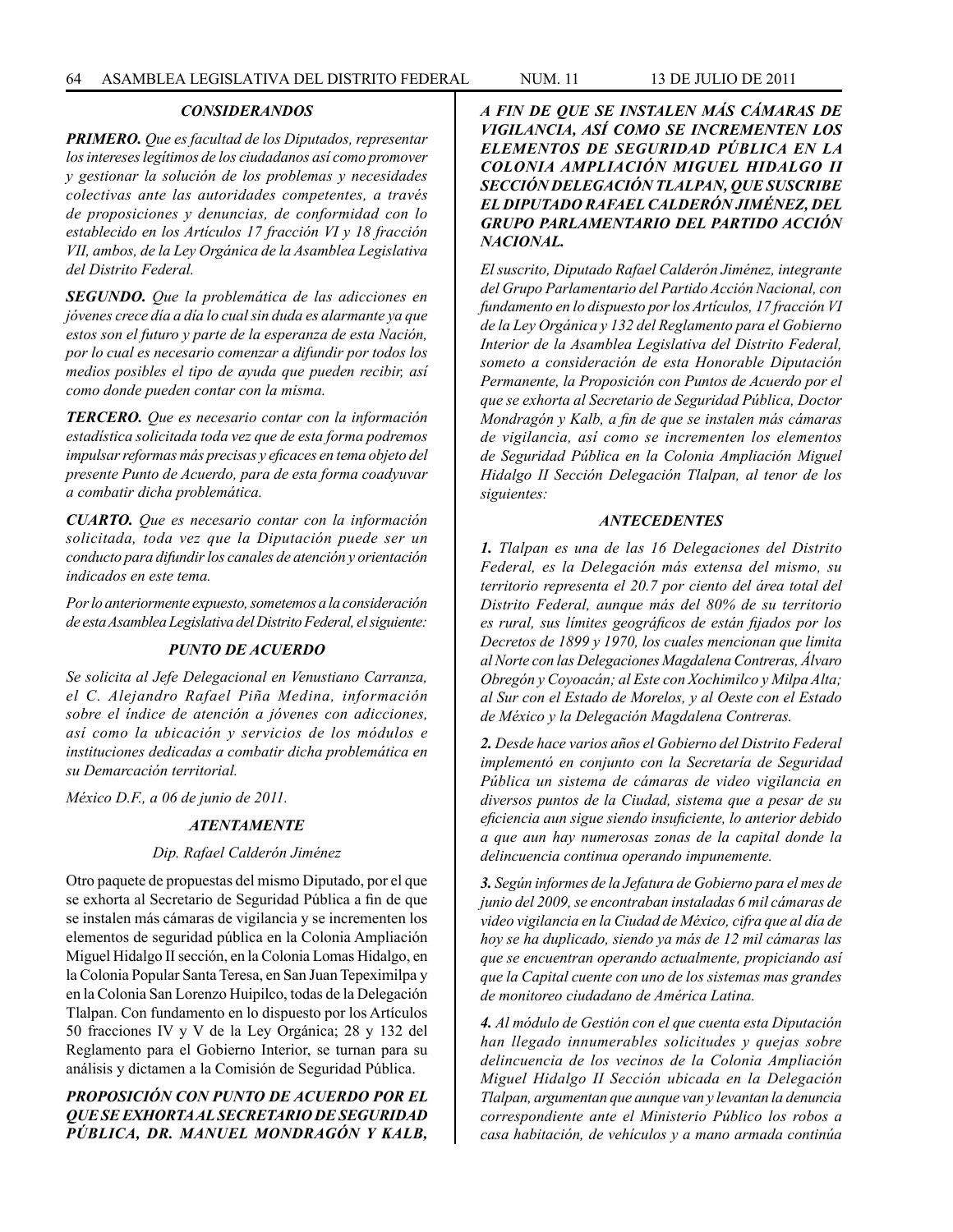*incesantes, por lo que es vital que este problema se atienda cuanto antes con el fin de salvaguardar la integridad de los ciudadanos que ahí transitan y habitan.*

*Fundan el presente Punto de Acuerdo los siguientes:* 

### *CONSIDERANDOS*

*PRIMERO. Que es facultad de los Diputados, representar los intereses legítimos de los ciudadanos así como promover y gestionar la solución de los problemas y necesidades colectivas ante las autoridades competentes, a través de proposiciones y denuncias, de conformidad con lo establecido en los Artículos 17 fracción VI y 18 fracción VII, ambos, de la Ley Orgánica de la Asamblea Legislativa del Distrito Federal.* 

*SEGUNDO. Que de conformidad con el Artículo 3, fracción I de la Ley Orgánica de la Secretaría de Seguridad Pública del Distrito Federal, corresponde a la Secretaría realizar en el ámbito territorial y material del Distrito Federal, las acciones dirigidas a salvaguardar la integridad y patrimonio de las personas, prevenir la comisión de delitos e infracciones a las disposiciones gubernativas y de policíaca como a preservar las libertades, el orden y la paz públicos.*

*TERCERO. Que de conformidad con el Artículo 3, fracción V de la Ley Orgánica de la Secretaría de Seguridad Pública del Distrito Federal, corresponde a la Secretaría, efectuar en coordinación con la Procuraduría General de Justicia del Distrito Federal, estudios sobre los actos delictivos denunciados y no denunciados e incorporar esta variable en el diseño de las políticas en materia de prevención del delito.*

*CUARTO. Que de conformidad con el Artículo 26, fracción I de la Ley Orgánica de la Secretaría de Seguridad Pública del Distrito Federal, corresponde a la Secretaría. Mantener el orden y la tranquilidad públicos en el Distrito Federal.*

*QUINTO. Que de conformidad con el Artículo 27, fracción I y III de la Ley Orgánica de la Secretaría de Seguridad Pública del Distrito Federal, corresponde a la Secretaría, proteger la integridad física de las personas y sus bienes y prevenir la comisión de infracciones y delitos.*

*SEXTO. Que de conformidad con el Artículo 31, fracción IV de la Ley Orgánica de la Secretaría de Seguridad Pública del Distrito Federal, corresponde a la Secretaría, brindar protección a las personas que participen en grandes concentraciones así como a las que, por la realización de las mismas, resulten afectadas en el desarrollo normal de sus actividades.*

*SÉPTIMO. Que la Colonia Ampliación Miguel Hidalgo II Sección ubicada en la Delegación Tlalpan, carece de los elementos necesarios para considerarla una zona segura, ya que en ella se cometen constantes actos delictivos propiciando un ambiente de inseguridad y descontento entre los vecinos de dicha Demarcación.* 

*OCTAVO. Que se reconoce el esfuerzo y el trabajo realizado por la Secretaría de Seguridad Pública, así como de los* 

*responsables en materia de seguridad, sin embargo aun falta mucho por trabajar para que los Ciudadanos del Distrito Federal podamos sentirnos seguros y protegidos.*

*Por lo anteriormente expuesto, sometemos a la consideración de esta Asamblea Legislativa del Distrito Federal, el siguiente:* 

## *PUNTO DE ACUERDO*

*Se exhorta al Secretario de Seguridad Pública, Doctor Mondragón y Kalb, a fin de que se instalen más cámaras de vigilancia, así como se incrementen los elementos de Seguridad Pública en la Colonia Ampliación Miguel Hidalgo II Sección Delegación Tlalpan.*

*México D.F., a 29 de junio de 2011.*

### *ATENTAMENTE*

*Dip. Rafael Calderón Jiménez*

*o*  $\theta$ 

*PROPOSICIÓN CON PUNTO DE ACUERDO POR EL QUE SE EXHORTA AL SECRETARIO DE SEGURIDAD PÚBLICA, DR. MANUEL MONDRAGÓN Y KALB, A FIN DE QUE SE INSTALEN MÁS CÁMARAS DE VIGILANCIA, ASÍ COMO SE INCREMENTEN LOS ELEMENTOS DE SEGURIDAD PÚBLICA EN LA COLONIA LOMAS HIDALGO DELEGACIÓN TLALPAN, QUE SUSCRIBE EL DIPUTADO RAFAEL CALDERÓN JIMÉNEZ, DEL GRUPO PARLAMENTARIO DEL PARTIDO ACCIÓN NACIONAL.*

*El suscrito, Diputado Rafael Calderón Jiménez, integrante del Grupo Parlamentario del Partido Acción Nacional, con fundamento en lo dispuesto por los Artículos, 17 fracción VI de la Ley Orgánica y 132 del Reglamento para el Gobierno Interior de la Asamblea Legislativa del Distrito Federal, someto a consideración de esta Honorable Diputación Permanente, la Proposición con Puntos de Acuerdo por el que se exhorta al Secretario de Seguridad Pública, Doctor Mondragón y Kalb, a fin de que se instalen más cámaras de vigilancia, así como se incrementen los elementos de Seguridad Pública en la Colonia Lomas Hidalgo Delegación Tlalpan, al tenor de los siguientes:*

# *ANTECEDENTES*

*1. Tlalpan es una de las 16 Delegaciones del Distrito Federal, es la Delegación más extensa del mismo, su territorio representa el 20.7 por ciento del área total del Distrito Federal, aunque más del 80% de su territorio es rural, sus límites geográficos de están fijados por los Decretos de 1899 y 1970, los cuales mencionan que limita al Norte con las Delegaciones Magdalena Contreras, Álvaro Obregón y Coyoacán; al Este con Xochimilco y Milpa Alta; al Sur con el Estado de Morelos, y al Oeste con el Estado de México y la Delegación Magdalena Contreras.*

*2. Desde hace varios años el Gobierno del Distrito Federal implementó en conjunto con la Secretaría de Seguridad*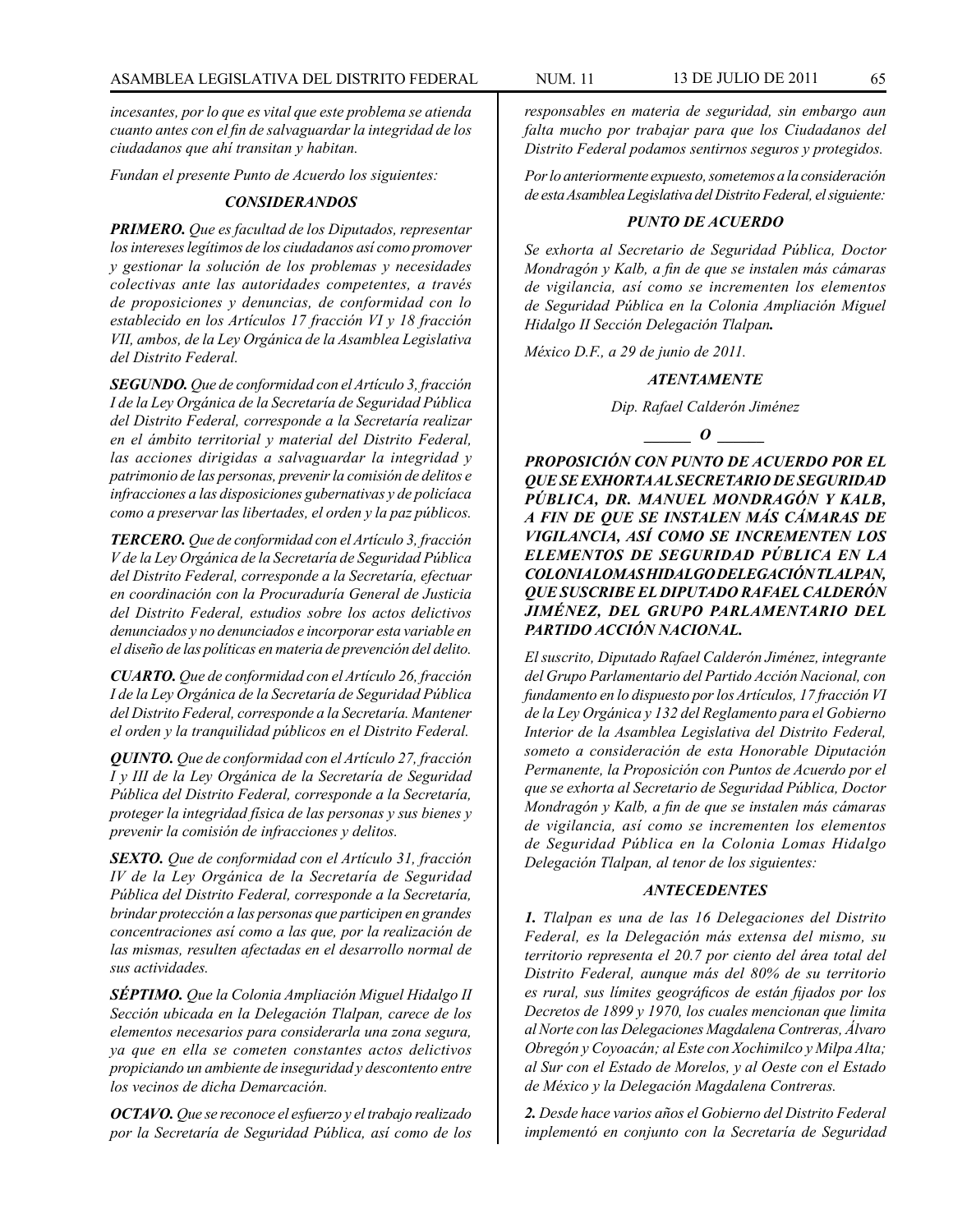*Pública un sistema de cámaras de video vigilancia en diversos puntos de la Ciudad, sistema que a pesar de su eficiencia aun sigue siendo insuficiente, lo anterior debido a que aun hay numerosas zonas de la capital donde la delincuencia continua operando impunemente.*

*3. Según informes de la Jefatura de Gobierno para el mes de junio del 2009, se encontraban instaladas 6 mil cámaras de video vigilancia en la Ciudad de México, cifra que al día de hoy se ha duplicado, siendo ya más de 12 mil cámaras las que se encuentran operando actualmente, propiciando así que la Capital cuente con uno de los sistemas mas grandes de monitoreo ciudadano de América Latina.*

*4. Al módulo de Gestión con el que cuenta esta Diputación han llegado innumerables solicitudes y quejas sobre delincuencia de los vecinos de la Colonia Lomas Hidalgo ubicada en la Delegación Tlalpan, argumentan que aunque van y levantan la denuncia correspondiente ante el Ministerio Público los robos a casa habitación, de vehículos y a mano armada continúa incesantes, por lo que es vital que este problema se atienda cuanto antes con el fin de salvaguardar la integridad de los ciudadanos que ahí transitan y habitan.*

*Fundan el presente Punto de Acuerdo los siguientes:* 

### *CONSIDERANDOS*

*PRIMERO. Que es facultad de los Diputados, representar los intereses legítimos de los ciudadanos así como promover y gestionar la solución de los problemas y necesidades colectivas ante las autoridades competentes, a través de proposiciones y denuncias, de conformidad con lo establecido en los Artículos 17 fracción VI y 18 fracción VII, ambos, de la Ley Orgánica de la Asamblea Legislativa del Distrito Federal.* 

*SEGUNDO. Que de conformidad con el Artículo 3, fracción I de la Ley Orgánica de la Secretaría de Seguridad Pública del Distrito Federal, corresponde a la Secretaría realizar en el ámbito territorial y material del Distrito Federal, las acciones dirigidas a salvaguardar la integridad y patrimonio de las personas, prevenir la comisión de delitos e infracciones a las disposiciones gubernativas y de policíaca como a preservar las libertades, el orden y la paz públicos.*

*TERCERO. Que de conformidad con el Artículo 3, fracción V de la Ley Orgánica de la Secretaría de Seguridad Pública del Distrito Federal, corresponde a la Secretaría, efectuar en coordinación con la Procuraduría General de Justicia del Distrito Federal, estudios sobre los actos delictivos denunciados y no denunciados e incorporar esta variable en el diseño de las políticas en materia de prevención del delito.*

*CUARTO. Que de conformidad con el Artículo 26, fracción I de la Ley Orgánica de la Secretaría de Seguridad Pública del Distrito Federal, corresponde a la Secretaría. Mantener el orden y la tranquilidad públicos en el Distrito Federal.*

*QUINTO. Que de conformidad con el Artículo 27, fracción I y III de la Ley Orgánica de la Secretaría de Seguridad*  *Pública del Distrito Federal, corresponde a la Secretaría, proteger la integridad física de las personas y sus bienes y prevenir la comisión de infracciones y delitos.*

*SEXTO. Que de conformidad con el Artículo 31, fracción IV de la Ley Orgánica de la Secretaría de Seguridad Pública del Distrito Federal, corresponde a la Secretaría, brindar protección a las personas que participen en grandes concentraciones así como a las que, por la realización de las mismas, resulten afectadas en el desarrollo normal de sus actividades.*

*SÉPTIMO. Que la Colonia Lomas Hidalgo ubicada en la Delegación Tlalpan, carece de los elementos necesarios para considerarla una zona segura, ya que en ella se cometen constantes actos delictivos propiciando un ambiente de inseguridad y descontento entre los vecinos de dicha Demarcación.* 

*OCTAVO. Que se reconoce el esfuerzo y el trabajo realizado por la Secretaría de Seguridad Pública, así como de los responsables en materia de seguridad, sin embargo aun falta mucho por trabajar para que los Ciudadanos del Distrito Federal podamos sentirnos seguros y protegidos.*

*Por lo anteriormente expuesto, sometemos a la consideración de esta Asamblea Legislativa del Distrito Federal, el siguiente:* 

### *PUNTO DE ACUERDO*

*Se exhorta al Secretario de Seguridad Pública, Doctor Mondragón y Kalb, a fin de que se instalen más cámaras de vigilancia, así como se incrementen los elementos de Seguridad Pública en la Colonia Lomas Hidalgo Delegación Tlalpan.*

*México D.F., a 29 de junio de 2011.*

#### *ATENTAMENTE*

*Dip. Rafael Calderón Jiménez*

 $\overline{\phantom{a}}$   $\overline{\phantom{a}}$   $\overline{\phantom{a}}$   $\overline{\phantom{a}}$   $\overline{\phantom{a}}$   $\overline{\phantom{a}}$   $\overline{\phantom{a}}$   $\overline{\phantom{a}}$   $\overline{\phantom{a}}$   $\overline{\phantom{a}}$   $\overline{\phantom{a}}$   $\overline{\phantom{a}}$   $\overline{\phantom{a}}$   $\overline{\phantom{a}}$   $\overline{\phantom{a}}$   $\overline{\phantom{a}}$   $\overline{\phantom{a}}$   $\overline{\phantom{a}}$   $\overline{\$ 

*PROPOSICIÓN CON PUNTO DE ACUERDO POR EL QUE SE EXHORTA AL SECRETARIO DE SEGURIDAD PÚBLICA, DR. MANUEL MONDRAGÓN Y KALB, A FIN DE QUE SE INSTALEN MÁS CÁMARAS DE VIGILANCIA, ASÍ COMO SE INCREMENTEN LOS ELEMENTOS DE SEGURIDAD PÚBLICA EN LA COLONIA POPULAR SANTA TERESA DELEGACIÓN TLALPAN, QUE SUSCRIBE EL DIPUTADO RAFAEL CALDERÓN JIMÉNEZ, DEL GRUPO PARLAMENTARIO DEL PARTIDO ACCIÓN NACIONAL.*

*El suscrito, Diputado Rafael Calderón Jiménez, integrante del Grupo Parlamentario del Partido Acción Nacional, con fundamento en lo dispuesto por los Artículos, 17 fracción VI de la Ley Orgánica y 132 del Reglamento para el Gobierno Interior de la Asamblea Legislativa del Distrito Federal, someto a consideración de esta Honorable Diputación*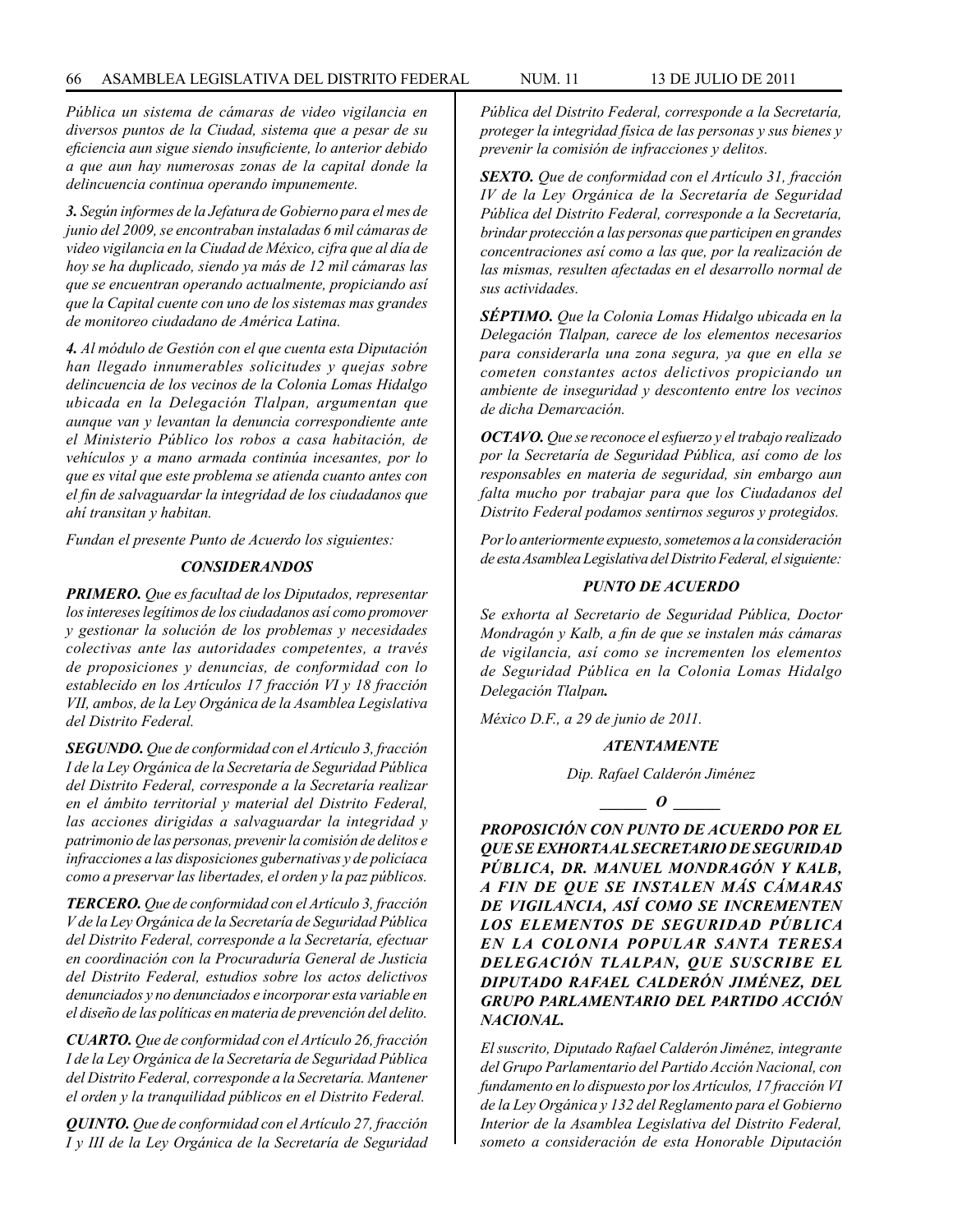*Permanente, la Proposición con Puntos de Acuerdo por el que se exhorta al Secretario de Seguridad Pública, Doctor Mondragón y Kalb, a fin de que se instalen más cámaras de vigilancia, así como se incrementen los elementos de Seguridad Pública en la Colonia Popular Santa Teresa Delegación Tlalpan, al tenor de los siguientes:*

# *ANTECEDENTES*

*1. Tlalpan es una de las 16 Delegaciones del Distrito Federal, es la Delegación más extensa del mismo, su territorio representa el 20.7 por ciento del área total del Distrito Federal, aunque más del 80% de su territorio es rural, sus límites geográficos de están fijados por los Decretos de 1899 y 1970, los cuales mencionan que limita al Norte con las Delegaciones Magdalena Contreras, Álvaro Obregón y Coyoacán; al Este con Xochimilco y Milpa Alta; al Sur con el Estado de Morelos, y al Oeste con el Estado de México y la Delegación Magdalena Contreras.*

*2. Desde hace varios años el Gobierno del Distrito Federal implementó en conjunto con la Secretaría de Seguridad Pública un sistema de cámaras de video vigilancia en diversos puntos de la Ciudad, sistema que a pesar de su eficiencia aun sigue siendo insuficiente, lo anterior debido a que aun hay numerosas zonas de la capital donde la delincuencia continua operando impunemente.*

*3. Según informes de la Jefatura de Gobierno para el mes de junio del 2009, se encontraban instaladas 6 mil cámaras de video vigilancia en la Ciudad de México, cifra que al día de hoy se ha duplicado, siendo ya más de 12 mil cámaras las que se encuentran operando actualmente, propiciando así que la Capital cuente con uno de los sistemas mas grandes de monitoreo ciudadano de América Latina.*

*4. Al módulo de Gestión con el que cuenta esta Diputación han llegado innumerables solicitudes y quejas sobre delincuencia de los vecinos de la Colonia Popular Santa Teresa ubicada en la Delegación Tlalpan, argumentan que aunque van y levantan la denuncia correspondiente ante el Ministerio Público los robos a casa habitación, de vehículos y a mano armada continúa incesantes, por lo que es vital que este problema se atienda cuanto antes con el fin de salvaguardar la integridad de los ciudadanos que ahí transitan y habitan.*

*Fundan el presente Punto de Acuerdo los siguientes:* 

# *CONSIDERANDOS*

*PRIMERO. Que es facultad de los Diputados, representar los intereses legítimos de los ciudadanos así como promover y gestionar la solución de los problemas y necesidades colectivas ante las autoridades competentes, a través de proposiciones y denuncias, de conformidad con lo establecido en los Artículos 17 fracción VI y 18 fracción VII, ambos, de la Ley Orgánica de la Asamblea Legislativa del Distrito Federal.* 

*SEGUNDO. Que de conformidad con el Artículo 3, fracción I de la Ley Orgánica de la Secretaría de Seguridad Pública*  *del Distrito Federal, corresponde a la Secretaría realizar en el ámbito territorial y material del Distrito Federal, las acciones dirigidas a salvaguardar la integridad y patrimonio de las personas, prevenir la comisión de delitos e infracciones a las disposiciones gubernativas y de policíaca como a preservar las libertades, el orden y la paz públicos.*

*TERCERO. Que de conformidad con el Artículo 3, fracción V de la Ley Orgánica de la Secretaría de Seguridad Pública del Distrito Federal, corresponde a la Secretaría, efectuar en coordinación con la Procuraduría General de Justicia del Distrito Federal, estudios sobre los actos delictivos denunciados y no denunciados e incorporar esta variable en el diseño de las políticas en materia de prevención del delito.*

*CUARTO. Que de conformidad con el Artículo 26, fracción I de la Ley Orgánica de la Secretaría de Seguridad Pública del Distrito Federal, corresponde a la Secretaría. Mantener el orden y la tranquilidad públicos en el Distrito Federal.*

*QUINTO. Que de conformidad con el Artículo 27, fracción I y III de la Ley Orgánica de la Secretaría de Seguridad Pública del Distrito Federal, corresponde a la Secretaría, proteger la integridad física de las personas y sus bienes y prevenir la comisión de infracciones y delitos.*

*SEXTO. Que de conformidad con el Artículo 31, fracción IV de la Ley Orgánica de la Secretaría de Seguridad Pública del Distrito Federal, corresponde a la Secretaría, brindar protección a las personas que participen en grandes concentraciones así como a las que, por la realización de las mismas, resulten afectadas en el desarrollo normal de sus actividades.*

*SÉPTIMO. Que la Colonia Popular Santa Teresa ubicada en la Delegación Tlalpan, carece de los elementos necesarios para considerarla una zona segura, ya que en ella se cometen constantes actos delictivos propiciando un ambiente de inseguridad y descontento entre los vecinos de dicha Demarcación.* 

*OCTAVO. Que se reconoce el esfuerzo y el trabajo realizado por la Secretaría de Seguridad Pública, así como de los responsables en materia de seguridad, sin embargo aun falta mucho por trabajar para que los Ciudadanos del Distrito Federal podamos sentirnos seguros y protegidos.*

*Por lo anteriormente expuesto, sometemos a la consideración de esta Asamblea Legislativa del Distrito Federal, el siguiente:* 

## *PUNTO DE ACUERDO*

*Se exhorta al Secretario de Seguridad Pública, Doctor Mondragón y Kalb, a fin de que se instalen más cámaras de vigilancia, así como se incrementen los elementos de Seguridad Pública en la Colonia Popular Santa Teresa Delegación Tlalpan.*

*México D.F., a 29 de junio de 2011.*

*ATENTAMENTE*

*Dip. Rafael Calderón Jiménez*

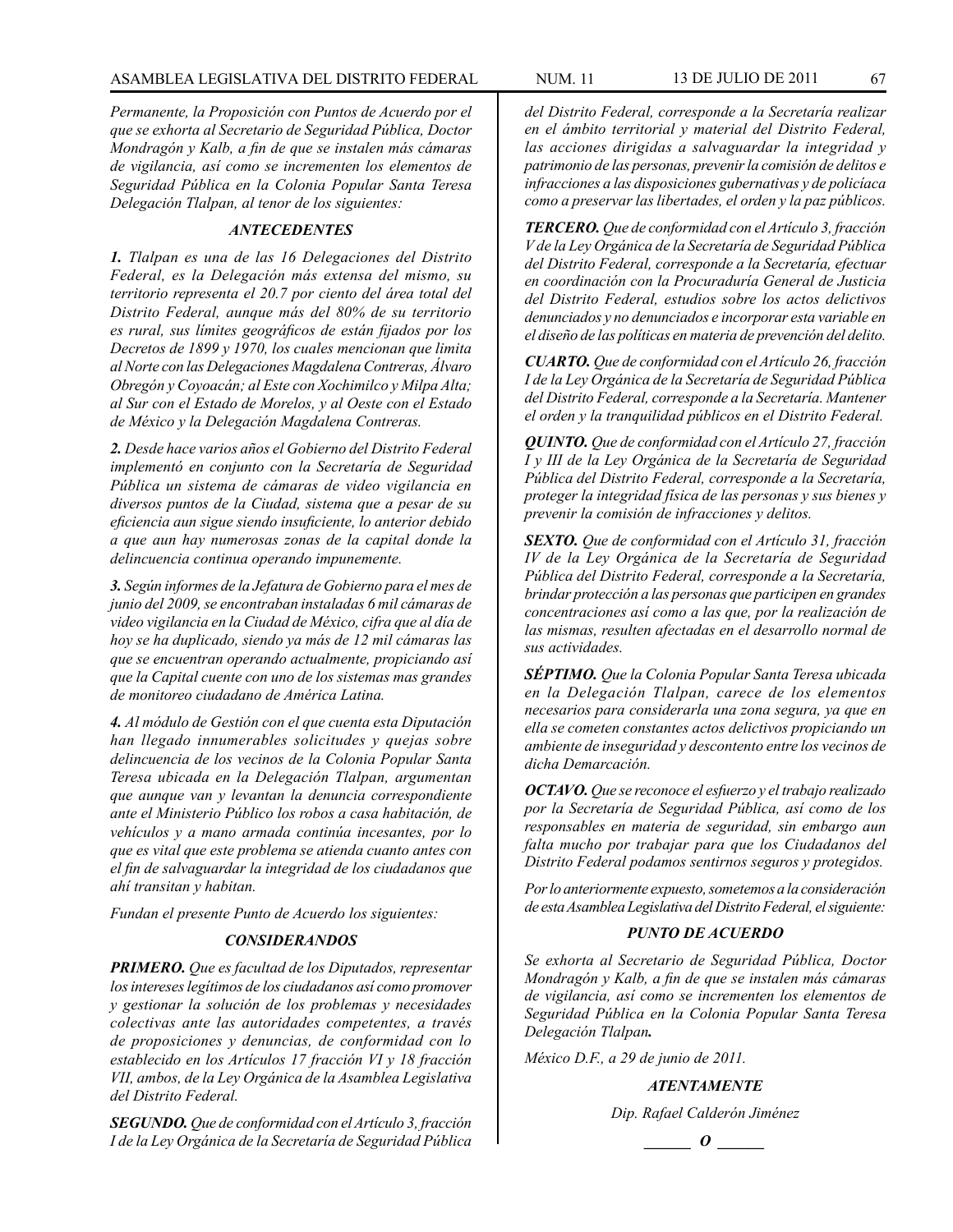*PROPOSICIÓN CON PUNTO DE ACUERDO POR EL QUE SE EXHORTA AL SECRETARIO DE SEGURIDAD PÚBLICA, DR. MANUEL MONDRAGÓN Y KALB, A FIN DE QUE SE INSTALEN MÁS CÁMARAS DE VIGILANCIA, ASÍ COMO SE INCREMENTEN LOS ELEMENTOS DE SEGURIDAD PÚBLICA EN LA COLONIA SAN JUAN TEPEXIMILPA DELEGACIÓN TLALPAN, QUE SUSCRIBE EL DIPUTADO RAFAEL CALDERÓN JIMÉNEZ, DEL GRUPO PARLAMENTARIO DEL PARTIDO ACCIÓN NACIONAL.*

*El suscrito, Diputado Rafael Calderón Jiménez, integrante del Grupo Parlamentario del Partido Acción Nacional, con fundamento en lo dispuesto por los Artículos, 17 fracción VI de la Ley Orgánica y 132 del Reglamento para el Gobierno Interior de la Asamblea Legislativa del Distrito Federal, someto a consideración de esta Honorable Diputación Permanente, la Proposición con Puntos de Acuerdo por el que se exhorta al Secretario de Seguridad Pública, Doctor Mondragón y Kalb, a fin de que se instalen más cámaras de vigilancia, así como se incrementen los elementos de Seguridad Pública en la Colonia San Juan Tepeximilpa Delegación Tlalpan, al tenor de los siguientes:*

## *ANTECEDENTES*

*1. Tlalpan es una de las 16 Delegaciones del Distrito Federal, es la Delegación más extensa del mismo, su territorio representa el 20.7 por ciento del área total del Distrito Federal, aunque más del 80% de su territorio es rural, sus límites geográficos de están fijados por los Decretos de 1899 y 1970, los cuales mencionan que limita al Norte con las Delegaciones Magdalena Contreras, Álvaro Obregón y Coyoacán; al Este con Xochimilco y Milpa Alta; al Sur con el Estado de Morelos, y al Oeste con el Estado de México y la Delegación Magdalena Contreras.*

*2. Desde hace varios años el Gobierno del Distrito Federal implementó en conjunto con la Secretaría de Seguridad Pública un sistema de cámaras de video vigilancia en diversos puntos de la Ciudad, sistema que a pesar de su eficiencia aun sigue siendo insuficiente, lo anterior debido a que aun hay numerosas zonas de la capital donde la delincuencia continua operando impunemente.*

*3. Según informes de la Jefatura de Gobierno para el mes de junio del 2009, se encontraban instaladas 6 mil cámaras de video vigilancia en la Ciudad de México, cifra que al día de hoy se ha duplicado, siendo ya más de 12 mil cámaras las que se encuentran operando actualmente, propiciando así que la Capital cuente con uno de los sistemas mas grandes de monitoreo ciudadano de América Latina.*

*4. Al módulo de Gestión con el que cuenta esta Diputación han llegado innumerables solicitudes y quejas sobre delincuencia de los vecinos de la Colonia San Juan Tepeximilpa ubicada en la Delegación Tlalpan, argumentan que aunque van y levantan la denuncia correspondiente* 

*ante el Ministerio Público los robos a casa habitación, de vehículos y a mano armada continúa incesantes, por lo que es vital que este problema se atienda cuanto antes con el fin de salvaguardar la integridad de los ciudadanos que ahí transitan y habitan.*

*Fundan el presente Punto de Acuerdo los siguientes:* 

## *CONSIDERANDOS*

*PRIMERO. Que es facultad de los Diputados, representar los intereses legítimos de los ciudadanos así como promover y gestionar la solución de los problemas y necesidades colectivas ante las autoridades competentes, a través de proposiciones y denuncias, de conformidad con lo establecido en los Artículos 17 fracción VI y 18 fracción VII, ambos, de la Ley Orgánica de la Asamblea Legislativa del Distrito Federal.* 

*SEGUNDO. Que de conformidad con el Artículo 3, fracción I de la Ley Orgánica de la Secretaría de Seguridad Pública del Distrito Federal, corresponde a la Secretaría realizar en el ámbito territorial y material del Distrito Federal, las acciones dirigidas a salvaguardar la integridad y patrimonio de las personas, prevenir la comisión de delitos e infracciones a las disposiciones gubernativas y de policíaca como a preservar las libertades, el orden y la paz públicos.*

*TERCERO. Que de conformidad con el Artículo 3, fracción V de la Ley Orgánica de la Secretaría de Seguridad Pública del Distrito Federal, corresponde a la Secretaría, efectuar en coordinación con la Procuraduría General de Justicia del Distrito Federal, estudios sobre los actos delictivos denunciados y no denunciados e incorporar esta variable en el diseño de las políticas en materia de prevención del delito.*

*CUARTO. Que de conformidad con el Artículo 26, fracción I de la Ley Orgánica de la Secretaría de Seguridad Pública del Distrito Federal, corresponde a la Secretaría. Mantener el orden y la tranquilidad públicos en el Distrito Federal.*

*QUINTO. Que de conformidad con el Artículo 27, fracción I y III de la Ley Orgánica de la Secretaría de Seguridad Pública del Distrito Federal, corresponde a la Secretaría, proteger la integridad física de las personas y sus bienes y prevenir la comisión de infracciones y delitos.*

*SEXTO. Que de conformidad con el Artículo 31, fracción IV de la Ley Orgánica de la Secretaría de Seguridad Pública del Distrito Federal, corresponde a la Secretaría, brindar protección a las personas que participen en grandes concentraciones así como a las que, por la realización de las mismas, resulten afectadas en el desarrollo normal de sus actividades.*

*SÉPTIMO. Que la Colonia San Juan Tepeximilpa ubicada en la Delegación Tlalpan, carece de los elementos necesarios para considerarla una zona segura, ya que en ella se cometen constantes actos delictivos propiciando un ambiente de inseguridad y descontento entre los vecinos de dicha Demarcación.*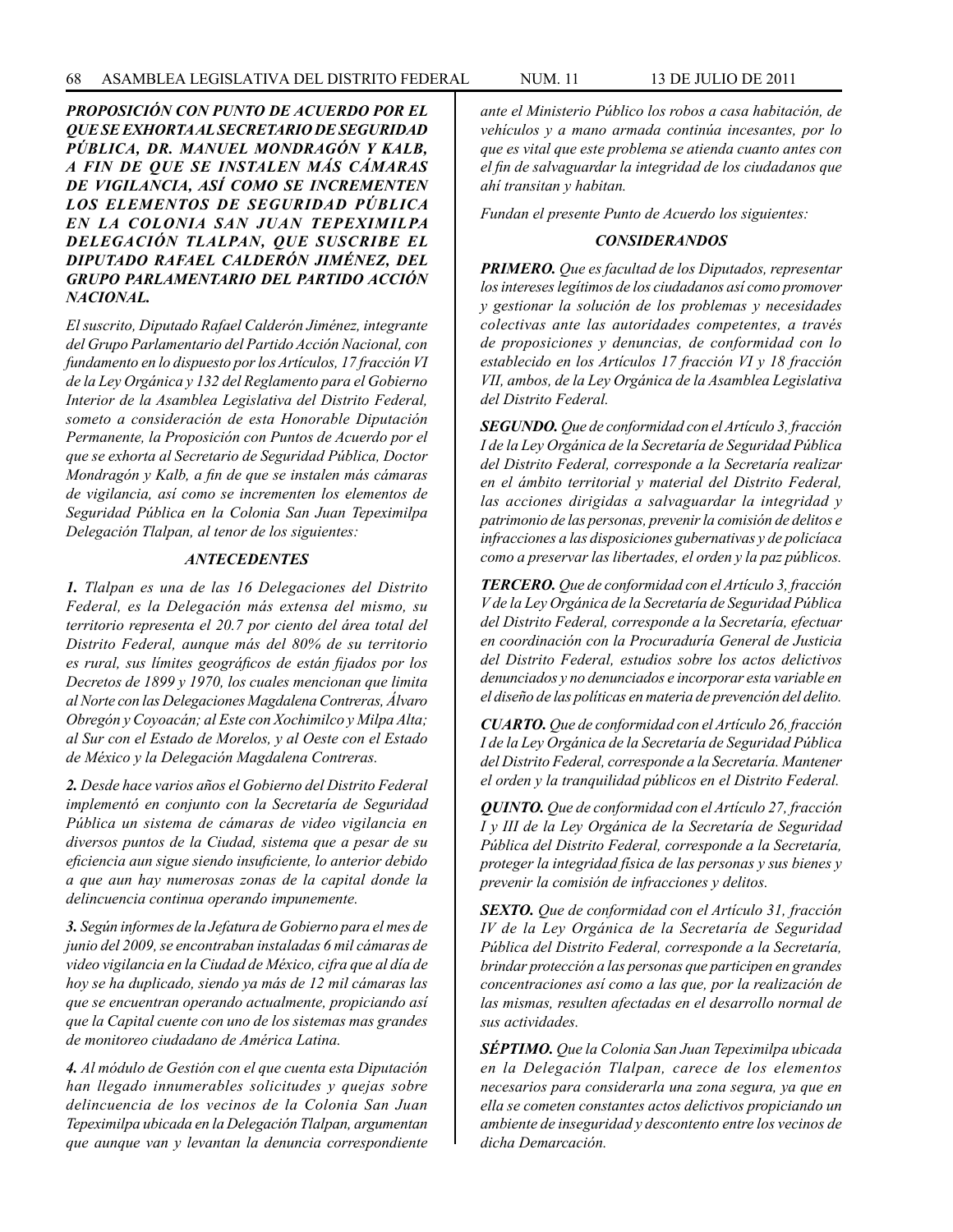*OCTAVO. Que se reconoce el esfuerzo y el trabajo realizado por la Secretaría de Seguridad Pública, así como de los responsables en materia de seguridad, sin embargo aun falta mucho por trabajar para que los Ciudadanos del Distrito Federal podamos sentirnos seguros y protegidos.*

*Por lo anteriormente expuesto, sometemos a la consideración de esta Asamblea Legislativa del Distrito Federal, el siguiente:* 

# *PUNTO DE ACUERDO*

*Se exhorta al Secretario de Seguridad Pública, Doctor Mondragón y Kalb, a fin de que se instalen más cámaras de vigilancia, así como se incrementen los elementos de Seguridad Pública en la Colonia San Juan Tepeximilpa Delegación Tlalpan.*

*México D.F., a 29 de junio de 2011.*

### *ATENTAMENTE*

### *Dip. Rafael Calderón Jiménez*

### *\_\_\_\_\_\_ O \_\_\_\_\_*

*PROPOSICIÓN CON PUNTO DE ACUERDO POR EL QUE SE EXHORTA AL SECRETARIO DE SEGURIDAD PÚBLICA, DR. MANUEL MONDRAGÓN Y KALB, A FIN DE QUE SE INSTALEN MÁS CÁMARAS DE VIGILANCIA, ASÍ COMO SE INCREMENTEN LOS ELEMENTOS DE SEGURIDAD PÚBLICA EN LA COLONIA SAN LORENZO HUIPULCO DELEGACIÓN TLALPAN, QUE SUSCRIBE EL DIPUTADO RAFAEL CALDERÓN JIMÉNEZ, DEL GRUPO PARLAMENTARIO DEL PARTIDO ACCIÓN NACIONAL.*

*El suscrito, Diputado Rafael Calderón Jiménez, integrante del Grupo Parlamentario del Partido Acción Nacional, con fundamento en lo dispuesto por los Artículos, 17 fracción VI de la Ley Orgánica y 132 del Reglamento para el Gobierno Interior de la Asamblea Legislativa del Distrito Federal, someto a consideración de esta Honorable Diputación Permanente, la Proposición con Puntos de Acuerdo por el que se exhorta al Secretario de Seguridad Pública, Doctor Mondragón y Kalb, a fin de que se instalen más cámaras de vigilancia, así como se incrementen los elementos de Seguridad Pública en la Colonia San Lorenzo Huipulco Delegación Tlalpan, al tenor de los siguientes:*

# *ANTECEDENTES*

*1. Tlalpan es una de las 16 Delegaciones del Distrito Federal, es la Delegación más extensa del mismo, su territorio representa el 20.7 por ciento del área total del Distrito Federal, aunque más del 80% de su territorio es rural, sus límites geográficos de están fijados por los Decretos de 1899 y 1970, los cuales mencionan que limita al Norte con las Delegaciones Magdalena Contreras, Álvaro Obregón y Coyoacán; al Este con Xochimilco y Milpa Alta; al Sur con el Estado de Morelos, y al Oeste con el Estado de México y la Delegación Magdalena Contreras.*

*2. Desde hace varios años el Gobierno del Distrito Federal implementó en conjunto con la Secretaría de Seguridad Pública un sistema de cámaras de video vigilancia en diversos puntos de la Ciudad, sistema que a pesar de su eficiencia aun sigue siendo insuficiente, lo anterior debido a que aun hay numerosas zonas de la capital donde la delincuencia continua operando impunemente.*

*3. Según informes de la Jefatura de Gobierno para el mes de junio del 2009, se encontraban instaladas 6 mil cámaras de video vigilancia en la Ciudad de México, cifra que al día de hoy se ha duplicado, siendo ya más de 12 mil cámaras las que se encuentran operando actualmente, propiciando así que la Capital cuente con uno de los sistemas mas grandes de monitoreo ciudadano de América Latina.*

*4. Al módulo de Gestión con el que cuenta esta Diputación han llegado innumerables solicitudes y quejas sobre delincuencia de los vecinos de la Colonia San Lorenzo Huipulco ubicada en la Delegación Tlalpan, argumentan que aunque van y levantan la denuncia correspondiente ante el Ministerio Público los robos a casa habitación, de vehículos y a mano armada continúa incesantes, por lo que es vital que este problema se atienda cuanto antes con el fin de salvaguardar la integridad de los ciudadanos que ahí transitan y habitan.*

*Fundan el presente Punto de Acuerdo los siguientes:* 

## *CONSIDERANDOS*

*PRIMERO. Que es facultad de los Diputados, representar los intereses legítimos de los ciudadanos así como promover y gestionar la solución de los problemas y necesidades colectivas ante las autoridades competentes, a través de proposiciones y denuncias, de conformidad con lo establecido en los Artículos 17 fracción VI y 18 fracción VII, ambos, de la Ley Orgánica de la Asamblea Legislativa del Distrito Federal.* 

*SEGUNDO. Que de conformidad con el Artículo 3, fracción I de la Ley Orgánica de la Secretaría de Seguridad Pública del Distrito Federal, corresponde a la Secretaría realizar en el ámbito territorial y material del Distrito Federal, las acciones dirigidas a salvaguardar la integridad y patrimonio de las personas, prevenir la comisión de delitos e infracciones a las disposiciones gubernativas y de policíaca como a preservar las libertades, el orden y la paz públicos.*

*TERCERO. Que de conformidad con el Artículo 3, fracción V de la Ley Orgánica de la Secretaría de Seguridad Pública del Distrito Federal, corresponde a la Secretarí a, efectuar en coordinación con la Procuraduría General de Justicia del Distrito Federal, estudios sobre los actos delictivos denunciados y no denunciados e incorporar esta variable en el diseño de las políticas en materia de prevención del delito.*

*CUARTO. Que de conformidad con el Artículo 26, fracción I de la Ley Orgánica de la Secretaría de Seguridad Pública del Distrito Federal, corresponde a la Secretaría. Mantener el orden y la tranquilidad públicos en el Distrito Federal.*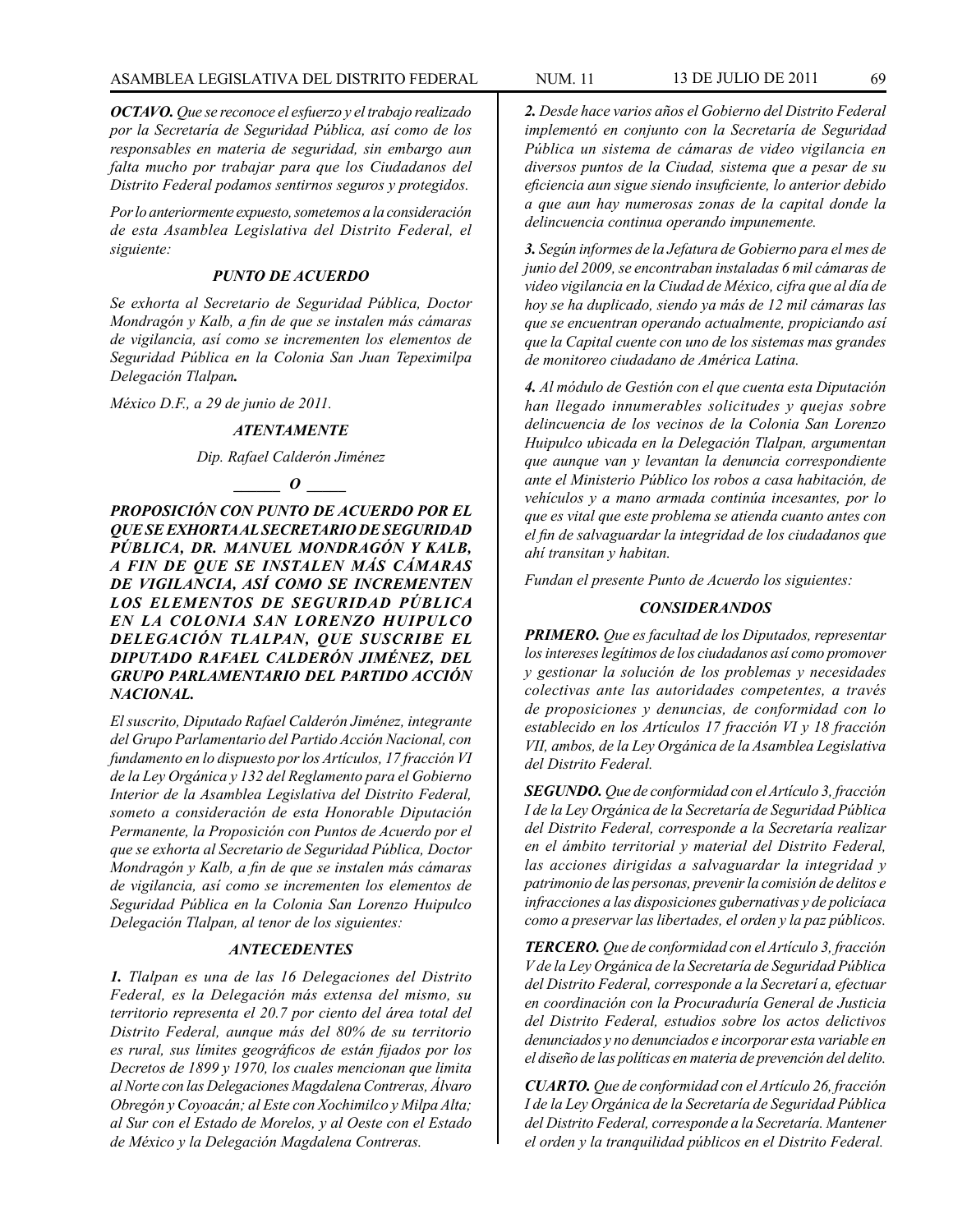*QUINTO. Que de conformidad con el Artículo 27, fracción I y III de la Ley Orgánica de la Secretaría de Seguridad Pública del Distrito Federal, corresponde a la Secretaría, proteger la integridad física de las personas y sus bienes y prevenir la comisión de infracciones y delitos.*

*SEXTO. Que de conformidad con el Artículo 31, fracción IV de la Ley Orgánica de la Secretaría de Seguridad Pública del Distrito Federal, corresponde a la Secretaría, brindar protección a las personas que participen en grandes concentraciones así como a las que, por la realización de las mismas, resulten afectadas en el desarrollo normal de sus actividades.*

*SÉPTIMO. Que la Colonia San Lorenzo Huipulco ubicada en la Delegación Tlalpan, carece de los elementos necesarios para considerarla una zona segura, ya que en ella se cometen constantes actos delictivos propiciando un ambiente de inseguridad y descontento entre los vecinos de dicha Demarcación.* 

*OCTAVO. Que se reconoce el esfuerzo y el trabajo realizado por la Secretaría de Seguridad Pública, así como de los responsables en materia de seguridad, sin embargo aun falta mucho por trabajar para que los Ciudadanos del Distrito Federal podamos sentirnos seguros y protegidos.*

*Por lo anteriormente expuesto, sometemos a la consideración de esta Asamblea Legislativa del Distrito Federal, el siguiente:* 

## *PUNTO DE ACUERDO*

*Se exhorta al Secretario de Seguridad Pública, Doctor Mondragón y Kalb, a fin de que se instalen más cámaras de vigilancia, así como se incrementen los elementos de Seguridad Pública en la Colonia San San Lorenzo Huipulco Delegación Tlalpan.*

*México D.F., a 29 de junio de 2011.*

### *ATENTAMENTE*

*Dip. Rafael Calderón Jiménez*

Para presentar una Proposición con Punto de Acuerdo a través del cual la Diputación Permanente de la Asamblea Legislativa del Distrito Federal exhorta a la Universidad Autónoma de la Ciudad de México y al Secretario de Educación del Gobierno de la Ciudad, a impulsar el desarrollo curricular de las materias de formación filosófica en los planteles educativos del Gobierno Capitalino, en seguimiento a la enseñanza del filósofo Adolfo Sánchez Vázquez, se concede el uso de la Tribuna a la Diputada Ana Estela Aguirre y Juárez, del Grupo Parlamentario del Partido del Trabajo.

**LA C. DIPUTADA ANA ESTELA AGUIRRE Y JUÁREZ.** Con su venia Diputado Presidente.

*PROPOSICIÓN CON PUNTO DE ACUERDO A TRAVÉS DEL CUAL LA DIPUTACIÓN PERMANENTE DE LA ASAMBLEA LEGISLATIVA DEL DISTRITO FEDERAL,* 

*EXHORTA A LA UNIVERSIDAD AUTÓNOMA DE LA CIUDAD DE MÉXICO Y AL SECRETARIO DE EDUCACIÓN DEL GOBIERNO DE LA CIUDAD A IMPULSAR EL DESARROLLO CURRICULAR DE LAS MATERIAS DE FORMACIÓN FILOSÓFICA EN LOS PLANTELES EDUCATIVOS DEL GOBIERNO CAPITALINO EN SEGUIMIENTO A LA ENSEÑANZA DEL FILÓSOFO ADOLFO SÁNCHEZ VÁZQUEZ, QUE PRESENTA LA DIPUTADA ANA ESTELA AGUIRRE Y JUÁREZ, DEL GRUPO PARLAMENTARIO DEL PARTIDO DEL TRABAJO.*

*Los que suscriben José Arturo López Cándido y Ana Estela Aguirre y Juárez, en nuestra calidad de Diputados locales de la V Legislatura de la Asamblea Legislativa del Distrito Federal, integrantes del grupo parlamentaria del Partido del Trabajo, con fundamento en lo dispuesto por los Artículos 17 fracción VI de la Ley Orgánica de la Asamblea Legislativa Distrito Federal, 93 y 133 del Reglamento para el Gobierno Interior de la Asamblea Legislativa del Distrito Federal, sometemos a la consideración del pleno de esta Soberanía la Proposición con Puntos de Acuerdo de urgente y obvia resolución través del cual la Diputación Permanente de la Asamblea Legislativa del Distrito Federal, exhorta a la Universidad Autónoma de la Ciudad de México y al Secretario de Educación del Gobierno de la Ciudad a impulsar el desarrollo curricular de las materias de formación filosófica en los planteles educativos del gobierno capitalino en seguimiento a la enseñanza del filósofo Adolfo Sánchez Vázquez, al tenor de los siguientes:*

### *CONSIDERANDOS*

*1. Adolfo Sánchez Vázquez, fue uno de los filósofos más importantes de Hispanoamérica, pues hizo una propuesta original, la Teoría de la praxis, y reflexionó sobre la estética, la ética y sobre un marxismo abierto y autocrítico. El fallecimiento del filósofo Adolfo Sánchez Vázquez debe ser asumido como un detonador de lo que fue su principal ocupación: la enseñanza filosófica. Más allá de los reconocimientos oficiales y protocolarios, el filósofo de la praxis, desearía frenar el artero ataque a la educación de humanidades, centrado especialmente en la formación filosófica que necesariamente propicia posturas críticas y ejercicios éticos ante la realidad de lo social en primera instancia; y en segundo lugar expandir la enseñanza de las materias de instrucción filosófica en todo el ciclo de educación escolar y no sólo en el área de humanidades o en la propia carrera de licenciatura en filosofía.* 

*2. Precisamente por apuntar su reflexión hacia la praxis, hacia la acción, ahí donde las contradicciones agudizan su conflicto, es necesario apreciar que es en la educación, en la acción educativa, en donde se requiere apuntalar la formación filosófica, ahora en detrimento.*

*3. Las instituciones educativas del gobierno de la Ciudad están desarrollando un proceso de vertientes educativas*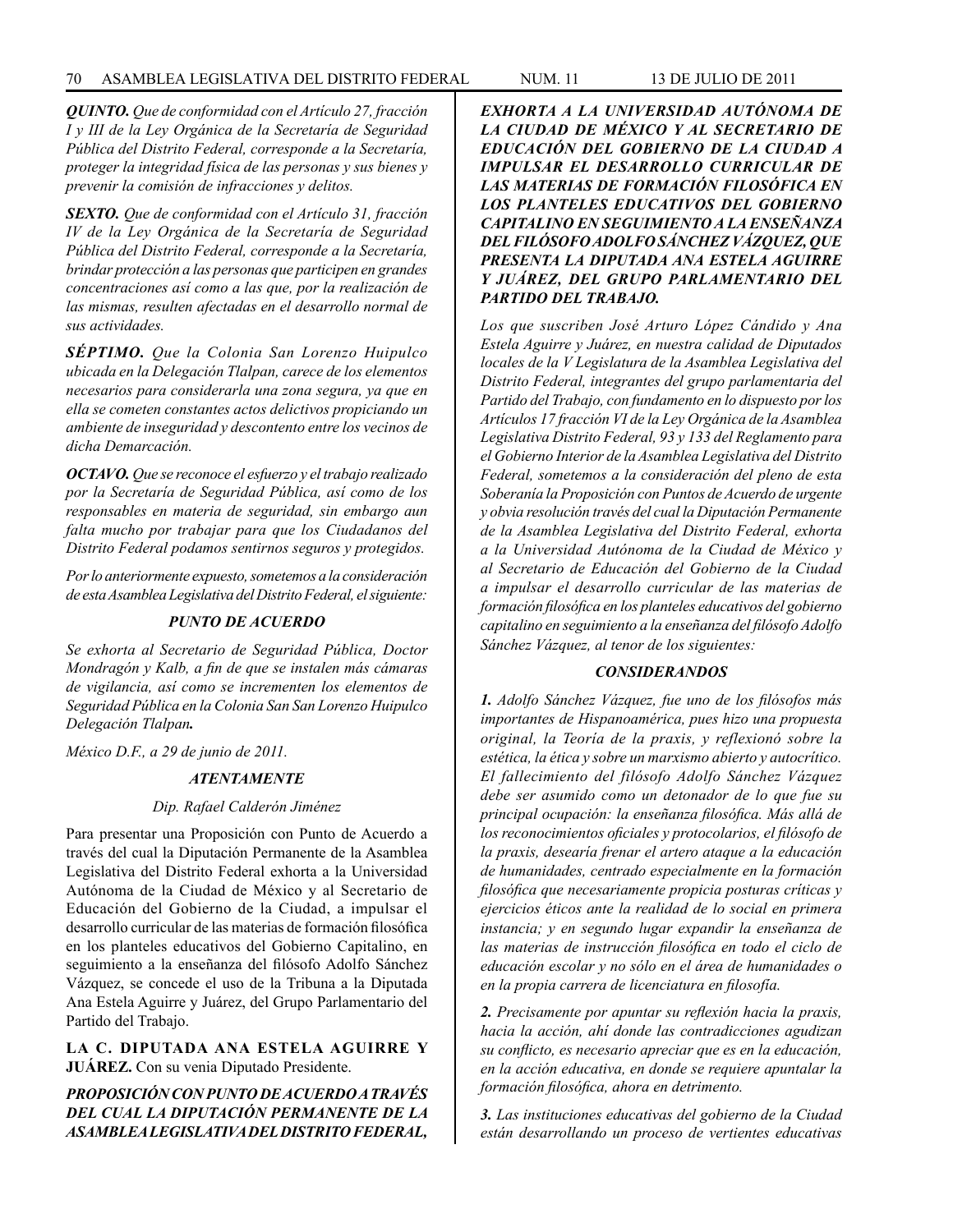# ASAMBLEA LEGISLATIVA DEL DISTRITO FEDERAL NUM. 11 13 DE JULIO DE 2011 71

*que afirma la creatividad, el pensamiento y el conocimiento como actividades que deben ser impulsadas contra la ideología que pretende desaparecer los contenidos críticos de la educación. Así se reconoce el Programa de filosofía de la UACM que es pionero, en opinión del filósofo Enrique Dussell, con respecto a las grandes universidades de México, Brasil o Argentina, y a la de la mayoría de Europa y Estados Unidos. Una experiencia que debe ser valorada por su innovación, y por lo tanto merecedora de apoyos y reconocimientos.* 

*4. Dado que es irrebatible que la enseñanza filosófica genera una conducta ética, es imprescindible, para cualquier desarrollo disciplinario, oficio, trabajo, negocio o actividad, en una sociedad que cada vez exige más una regulación democrática, que la formación escolar, incluida la temprana, posea el desarrollo de habilidades filosóficas. Por ello esta Asamblea, respetando absolutamente la autonomía de la Universidad Autónoma de la Ciudad de México y de las decisiones sobre el diseño curricular de las preparatorias capitalinas, convoca a considerar introducir en todo el ciclo preparatoriano y en las actividades escolares de la UACM, así como en todas las disciplinas que se enseñan, materias de formación filosófica.*

*5. No existe en ningún congreso local un estímulo que promueva el pensamiento filosófico. Al adoptar el gobierno de esta Ciudad una cualidad de Ciudad del conocimiento, es necesario crear estímulos para la creación filosófica en la Ciudad de México en cualquiera de sus modalidades. Por ello se propone crear un estimulo en forma de reconocimiento a la creación filosófica por parte de este órgano, ya sea en forma de Artículo, tesis, cátedra o cualquier modalidad creada o por crear.*

*Por lo expuesto, someto a consideración de esta Diputación Permanente de la Asamblea Legislativa del Distrito Federal, la aprobación del siguiente:*

# *PUNTO DE ACUERDO*

*UNO. La Diputación Permanente de la Asamblea Legislativa del Distrito Federal exhorta a la Universidad Autónoma de la Ciudad de México y al Secretario de Educación del Gobierno de la Ciudad a considerar el impulso y el desarrollo curricular de las materias de formación filosófica en los planteles educativos del Gobierno Capitalino en seguimiento a la enseñanza del filósofo Adolfo Sánchez Vázquez.*

*DOS. Se exhorta a este Órgano Colegiado a promover un reconocimiento a la creación o al impulso del conocimiento filosófico en cualquier modalidad, que lleve el nombre del Filósofo Adolfo Sánchez Vázquez.*

# *ATENTAMENTE*

*Dip. Ana Estela Aguirre y Juárez*

Es cuanto, Diputado Presidente.

**EL C. PRESIDENTE DIPUTADO GUILLERMO OROZCO LORETO.** Gracias Diputada. En términos de lo dispuesto por el Artículo 133 del Reglamento para el Gobierno Interior de la Asamblea Legislativa del Distrito Federal, consulte al Secretaría a la Diputación Permanente en votación económica si la propuesta por la Diputada Ana Estela Aguirre y Juárez se considera de urgente y obvia resolución.

**LA C. SECRETARIA.** Por instrucciones de la Presidencia y en votación económica se consulta a la Diputación Permanente si la propuesta de referencia se considera de urgente y obvia resolución. Los que estén por la afirmativa, sírvanse manifestarlo levantando la mano.

Los que estén por la negativa, sírvanse manifestarlo levantando la mano.

No se considera de urgente y obvia resolución, Diputado Presidente.

**EL C. PRESIDENTE.** Gracias, Diputada. En virtud de no considerarse de urgente y obvia resolución, se turna por esta Presidencia para su análisis y dictamen a la Comisión de Educación.

Esta Presidencia informa que el punto enlistado en el numeral 42 del Orden del Día, se traslada al final.

Para presentar una Proposición con Punto de Acuerdo por el que se solicita a la Contraloría General del Distrito Federal, realice una auditoría a cada uno de los 16 Órganos Político Administrativos en cuanto a los recursos destinados para obras de desazolve durante el período 2009 a 2011, se concede el uso de la Tribuna al Diputado Carlo Fabián Pizano Salinas, a nombre de la Diputada Lía Limón García, del Grupo Parlamentario del Partido Acción Nacional.

**EL C. DIPUTADO CARLO FABIÁN PIZANO SALINAS**. Con su venia, Diputado Presidente.

*PROPOSICIÓN CON PUNTO DE ACUERDO POR EL QUE SE SOLICITA A LA CONTRALORÍA GENERAL DEL DISTRITO FEDERAL, REALICE UNA AUDITORÍA A CADA UNO DE LOS 16 ÓRGANOS POLÍTICO ADMINISTRATIVOS EN CUANTO A LOS RECURSOS DESTINADOS PARA OBRAS DE DESAZOLVE, DURANTE EL PERIODO DE 2009 A 2011, QUE PRESENTA EL DIPUTADO CARLO FABIÁN PIZANO SALINAS A NOMBRE DE LA DIPUTADA LÍA LIMÓN GARCÍA DEL GRUPO PARLAMENTARIO DEL PARTIDO ACCIÓN NACIONAL.*

*Los suscritos Diputados integrantes del Grupo Parla. mentario del Partido Acción Nacional, con fundamento en lo dispuesto por los Artículos 17 fracción VI de la Ley Orgánica y 133 del Reglamento para el Gobierno Interior, ambos de la Asamblea Legislativa del Distrito Federal. someto a consideración de esta Diputación Permanente por obvia y urgente resolución, la siguiente Proposición con Punto de Acuerdo por el que se solicita a la Contraloría*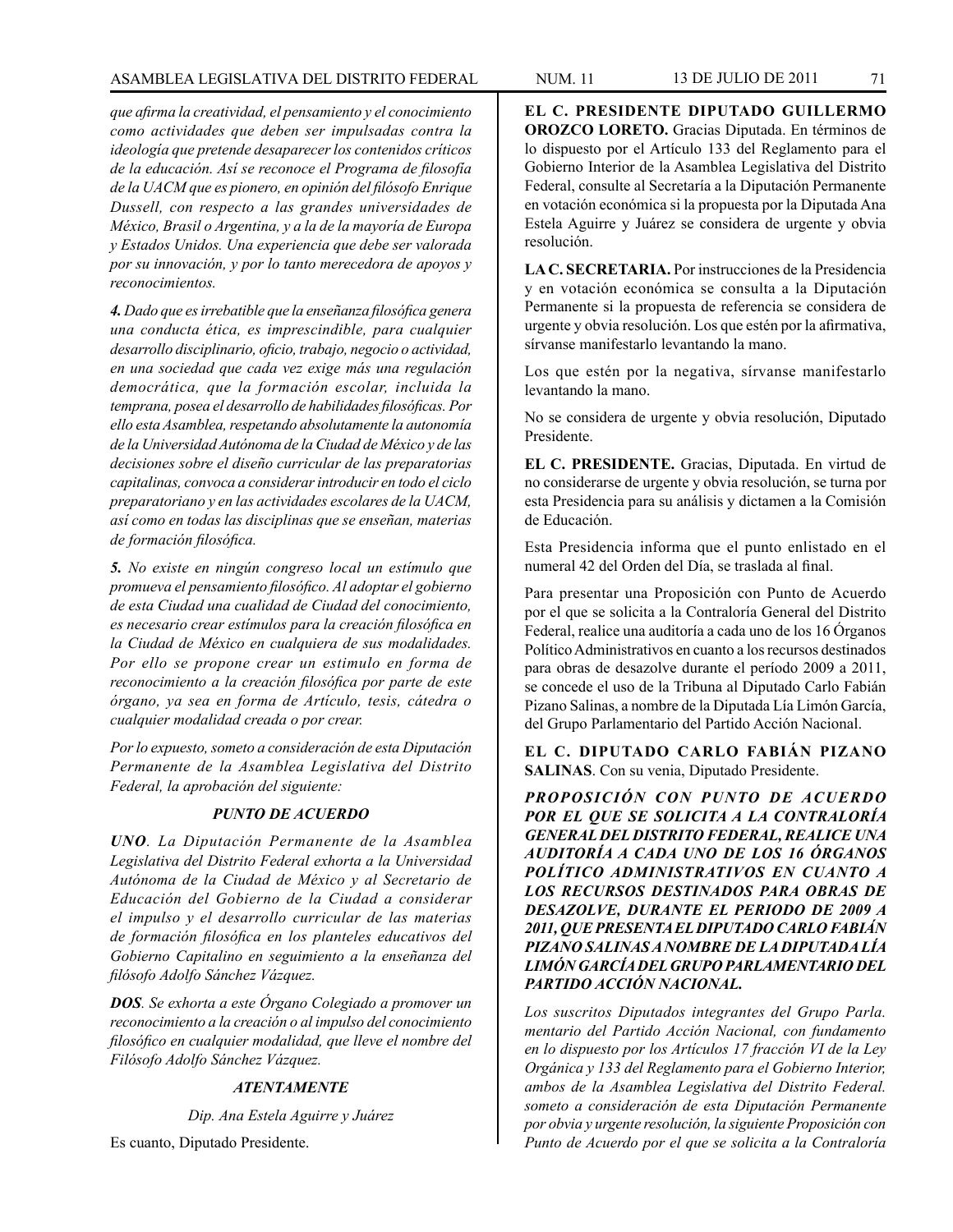*General del Distrito Federal, realice una auditoría a cada uno de los 16 Órganos Político Administrativos en cuanto a los recursos destinados para obras de desazolve, durante el período de 2009 a 2011. Al tenor de los siguientes:*

### *ANTECEDENTES*

*1. Las últimas semanas el Distrito Federal ha sufrido graves afectaciones en sus principales vialidades por la continua presencia de lluvias intensas que provocaron inundaciones y encharcamientos las Delegaciones Azcapotzalco, Benito Juárez, Cuauhtémoc, Coyoacán, Gustavo A. Madero, Iztapalapa. Iztacalco Miguel Hidalgo, Tlalpan, Tláhuac, Venustiano Carranza y Xochimilco.* 

*2. Las lluvias crearon conflictos en vialidades como Río de los Remedios, Gran Canal, Zaragoza, Periférico Oriente, Calle Siete, Bordo Xochiaca, Pantitlán Viaducto y Ermita Iztapalapa, entre otras, así como inundaciones en las Colonias Lienzo Charro. Moctezuma Segunda Sección, y la Nueva Atzacoalco, en la Delegación Gustavo A. Madero.*

*3. En el portal de Internet de la Secretaría de Protección Civil del Distrito Federal, afirma que las inundaciones se deben en su mayoría a que el 50% de las coladeras se encuentran obstruidas por basura y otros desechos.*

*4. En el año 2007 fue creada la "unidad tormenta", con la finalidad de incorporar acciones preventivas para antes, durante y después de las lluvias en el Distrito Federal, Iniciando actividades en fecha 29 de abril de 2008, así que desde esa fecha se viene implementando el programa en la Ciudad.1*

*5. El Gobierno del Distrito Federal, a través de la gestión de las Delegaciones Políticas, a solicitud de algún interesado, presta atención para realizar acciones y encomendar tareas de desazolve, recuperación y limpieza de apantles, canales, causes, presas, resumideros, ríos y zanjas en las zonas delegacionales de la Ciudad de México.*

## *CONSIDERANDOS*

*PRIMERO. Que en días pasados las lluvias han azotado al Distrito Federal, ocasionando que el sistema de drenaje y los vasos reguladores se saturaran, provocando inundaciones en casas y Avenidas;*

*SEGUNDO.· Que de acuerdo a informes de la Secretaría de Protección Civil2 , hasta el momento se reportan un total de 321 encharcamientos en diferentes Delegaciones del Distrito Federal, siendo las más afectadas, Venustiano Carranza con 49 encharcamientos, 36 en Iztapalapa, 30 en Gustavo A Madero y 27 en la Delegación Miguel Hidalgo, como puede observarse en el siguiente cuadro:*

| Delegación          | Número de Encharcamientos | Presupuesto asignado para Obras de desazolve 2011 |
|---------------------|---------------------------|---------------------------------------------------|
| Álvaro Obregón      | 13                        | Sin Inf.                                          |
| Azcapotzalco        | 14                        | \$1,165,700.00                                    |
| Benito Juárez       | 14                        | \$7,350.40                                        |
| Coyoacan            | 9                         | \$2,662,675.07                                    |
| Cuauhtémoc          | 21                        | \$1,198,132.21                                    |
| Cuajimalpa          | 14                        | \$7,000,000.00                                    |
| Gustavo A. Madero   | 30                        | Sin Inf.                                          |
| <i>Iztacalco</i>    | 20                        | \$5,325,600.00                                    |
| Iztapalapa          | 36                        | Sin Inf.                                          |
| Magdalena Contreras | 22                        | \$0.00                                            |
| Miguel Hidalgo      | 22                        | \$11,552,527.00                                   |
| Milpa Alta          | 3                         | \$980,000.00                                      |
| Tláhuac             | 16                        | Sin Inf.                                          |
| Tlalpan             | 24                        | \$1,898,000.00                                    |
| Venustiano Carranza | 49                        | \$2,766,164.00                                    |
| Xochimilco          | 9                         | \$0.00                                            |
| <b>TOTAL</b>        | 321                       | \$34,556,148.68                                   |

*Pese a los recursos destinados para las obras de desazolve, que ascienden a un monto de 196 millones 633 mil 997 pesos distribuido en las 16 Delegaciones y de 290 millones ejercidos por el Sistema de Aguas del Distrito Federal, se han presentado encharcamientos en diversos puntos de la Avenida Río Churubusco en la Delegación Venustiano Carranza, la Colonia Cuautepec en Gustavo A Madero, Río Becerra en Álvaro Obregón, entre otras, provocando la muerte de dos personas de 19 y de 4 años respectivamente en la Delegación Gustavo A. Madero3 ;*

<sup>1</sup> *http://www.sacm.df.gob.mx/ahorrodelagua/Archivos/Internas/frame5.html. consultada 04 julio 2011.*

<sup>2</sup> *http://www.proteccioncivil.df.gob.mx/directorio/puntosencharcamiento.pdf consultado 11 junio 2011*

<sup>3</sup> *FUENTE: Información remitida por cada una de las Oficinas de Información Pública de las Delegaciones.*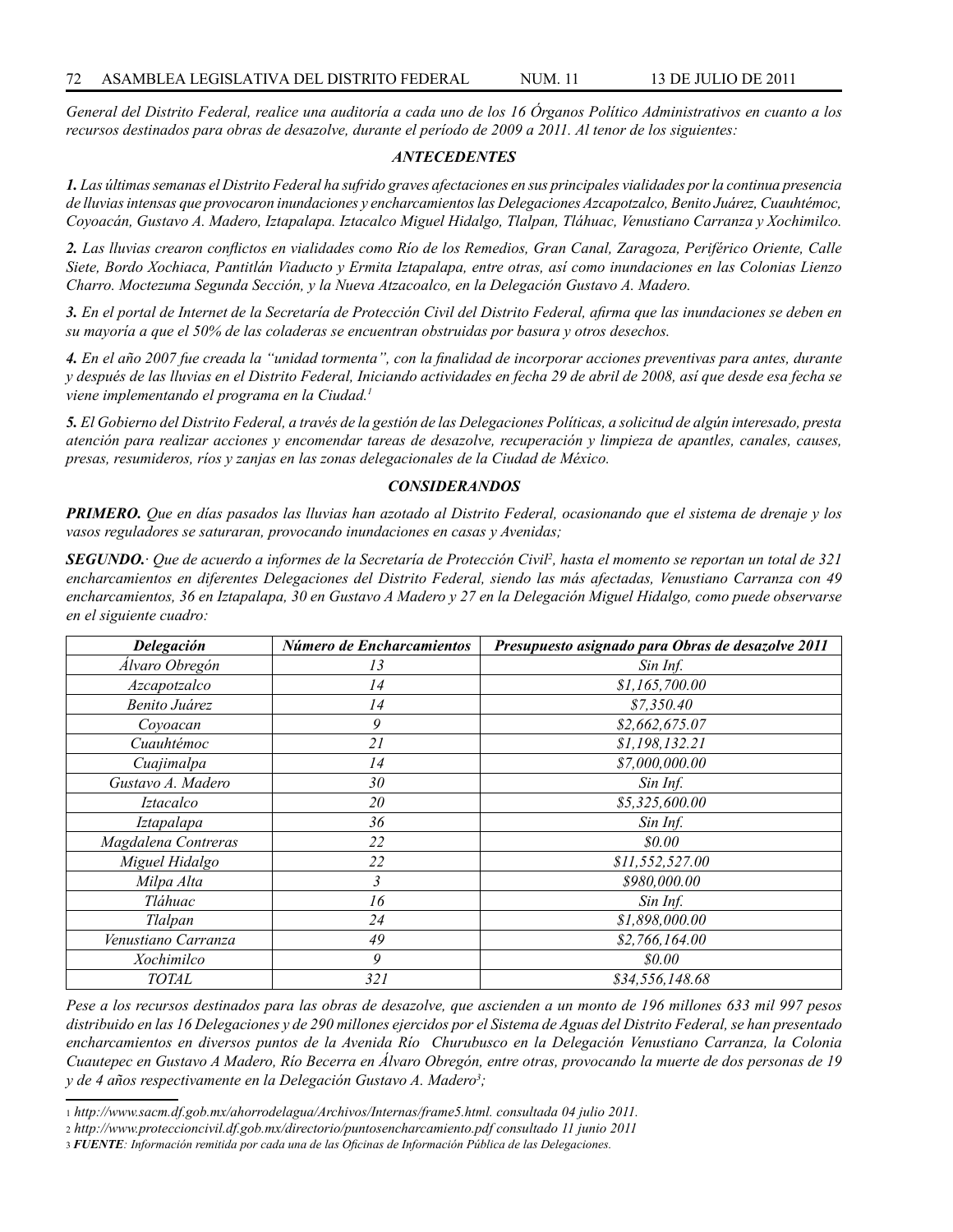| <b>SOLICITUD DE</b><br>INFORMACIÓN | <b>DELEGACIÓN</b>     | 2009              | <i>2010</i>       | 2011                | <b>TOTAL</b>      |
|------------------------------------|-----------------------|-------------------|-------------------|---------------------|-------------------|
| 0324000028311                      | Sistema de Aguas      |                   |                   | \$290,000,000.00    | \$290,000,000.00  |
| 0401000051711                      | Álvaro Obregón        | <b>RECURSO DE</b> | <b>RECURSO DE</b> | <b>RECURSO DE</b>   | <i>RECURSO DE</i> |
|                                    |                       | <i>REVISIÓN</i>   | <b>REVISIÓN</b>   | <b>REVISIÓN</b>     | <b>REVISIÓN</b>   |
| 0402000060111                      | Azcapotzalco          | \$3,294,937.00    | \$1,053,365.00    | \$1,165,700.00      | \$5,514,002.00    |
| <i>0403000061911</i>               | Benito Juárez         | \$229,114.88      | \$115,761.08      | \$7,350.40          | \$352,226.36      |
| 0406000061811                      | Coyoacán              | \$2,803,886.06    | \$12,871,995.75   | \$2,662,675.07      | \$18,338,556.88   |
| 0404000065011                      | Cuajimalpa de Morelos | \$570,000.00      | \$0.00            | \$7,000,000.00      | \$7,570,000.00    |
| 0405000054311                      | Cuauhtémoc            | \$4,395,199.91    | \$3,669,311.96    | \$1,198,132.21      | \$9,262,644.08    |
| 0407000121211                      | Gustavo A. Madero     | <b>RECURSO DE</b> | <b>RECURSO DE</b> | <b>RECURSO DE</b>   | <i>RECURSO DE</i> |
|                                    |                       | <b>REVISIÓN</b>   | <b>REVISIÓN</b>   | <b>REVISIÓN</b>     | <b>REVISIÓN</b>   |
| 0408000055711                      | <i>Iztacalco</i>      | \$411,401,755.85  | \$3,389,643.04    | \$5,325,600.00      | \$20,116,998.89   |
| 0409000062511                      | Iztapalapa            | \$30,634,400.00   | \$40,699,237.00   | <b>CIFRAS</b>       | \$71,333,637.00   |
|                                    |                       |                   |                   | <b>PRELIMINARES</b> |                   |
| 0410000051611                      | Magdalena Contreras   | \$195,180.00      | \$153,915.00      | <i>80.00</i>        | \$349,095.00      |
| 0411000070611                      | Miguel Hidalgo        | \$19,961,408.35   | \$16,966,648.54   | \$11,552,527.00     | \$48,480,583.89   |
| 0412000034511                      | Milpa Alta            | \$620,000.00      | \$423,449.72      | \$980,000.00        | \$2,023,449.72    |
| 0413000043511                      | Tláhuac               | \$1,492,685.37    | \$1,446,211.02    | 8----------------   | \$2,938,896.39    |
| 0414000061111                      | Tlalpan               | \$0.00            | \$4,103,985.94    | \$1,898,000.00      | \$6,001,985.94    |
| 0415000064911                      | Venustiano Carranza   | \$1,168,579.90    | \$417,176.95      | \$2,766.164.00      | \$4,351,920.85    |
| 0416000047011                      | Xochimilco            | <i>so.oo</i>      | <i>so.oo</i>      | <i>so.oo</i>        | \$0.00            |
|                                    | <b>TOTAL</b>          | \$76,767,147.32   | \$85,310,701.00   | \$34,556,148.68     | \$196,633,997.00  |

*TERCERO. Que mediante solicitudes de información presentadas a través del Sistema INFOMEX, se requirió a los 16 órganos político-administrativos, así como al Sistema de Aguas. la información relativa al total de los recursos destinados para obras de desazolve durante los períodos 2009 al 2011, en la que se proporciono la siguiente información:*

*Por lo anterior, es evidente que se han destinado recursos para el programa de desazolve para las Delegaciones del Distrito Federal, no obstante año con año se sigue colapsando el drenaje de la Ciudad, causando inundaciones que perjudican a los habitantes y a los automovilistas;*

*QUINTO. Que las acciones realizadas hasta el momento no son suficientes y el Gobierno del Distrito Federal, así como la Secretaría de Protección Civil han quedado rebasadas aun y cuando se han implementado operativos tales como Unidad Tormenta, coordinado por la Secretaría de Protección Civil, cuyos objetivos principales, son la detección de sitios y viviendas de alto riesgo: la limpieza y manito reo de coladeras, causes de ríos, barrancas; el monitoreo de las zonas de agrietamiento de la Ciudad y la evaluación de los sitios potenciales de encharcamiento inundación, así como el monitoreo permanente:*

*SEXTO. Que de conformidad con lo dispuesto por las fracciones IX, XI y XII del Artículo 34 de la Ley Orgánica de la Administración Pública del Distrito Federal, la Contraloría General está encargada del control y la evaluación de la gestión pública de las dependencias, órganos desconcentrados y entidades paraestatales del Gobierno de la Ciudad, tal y como se señala:*

*"Artículo 34. A la Contraloría General corresponde el despacho de las materias relativas al control y evaluación de la gestión pública de las dependencias, órganos desconcentrados y entidades que Integran la Administración Pública del Distrito Federal, así como el desarrollo modernización, innovación y simplificación administrativos, y la atención ciudadana* 

*Específicamente cuenta con las siguientes atribuciones:*

*I. a la VIII. ...*

*IX. Verificar el cumplimiento, por parte de las dependencias, órganos desconcentrados y entidades paraestatales, de las obligaciones derivadas de las disposiciones en materia de planeación, Programación, presupuestación, ingresos, financiamiento, inversión, deuda, patrimonio, fondos y valores de la propiedad o al cuidado del Gobierno del Distrito Federal, procediendo en su caso, al fincamiento de responsabilidades administrativas.*

*X. …*

*XI. Realizar dentro del ámbito de su competencia, todo lipa de auditarlas y evaluaciones a las dependencias, órganos desconcentrados y entidades paraestatales, con el objeto de promover la eficiencia en sus operaciones y verificar el cumplimiento de los objetivos contenidos en sus programas, y formular, con base en los resultados de las auditorías, las observaciones y*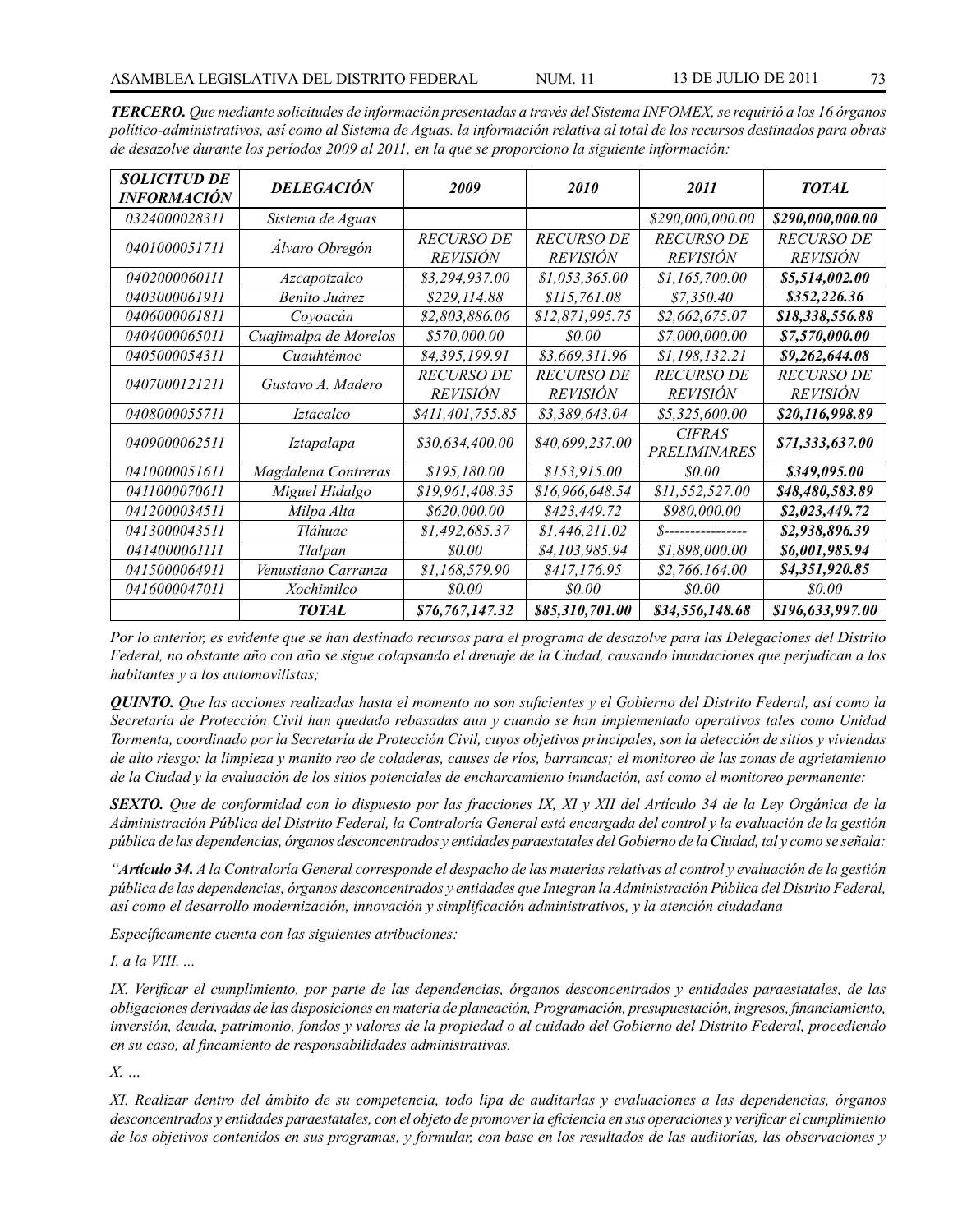*recomendaciones necesarias, estableciendo un seguimiento sistemático de la aplicación de dichas recomendaciones, al efecto, verificará reuniones periódicas con los titulares de las dependencias, órganos desconcentrados y entidades paraestatales, los que deberán informar de las medidas adoptadas al respecto,* 

*XII. Inspeccionar y vigilar directamente o a través de los órganos internos de control, que las dependencias, órganos desconcentrados y entidades paraestatales, cumplan con las normas y disposiciones en materia de información, estadística, organización, procedimientos, sistemas de registro y contabilidad, contratación y pago de personal, contratación de servicios, obra pública, adquisiciones, arrendamientos, conservación, uso, destino afectación, enajenación y baja de bienes muebles e inmuebles, almacenes y demás activos de la Administración Pública del Distrito Federal, procediendo en su caso, al fincamiento de la responsabilidad administrativa.*

*XIII. a la XLVI . ..".*

*Por lo anterior, la contraloría tiene entre sus atribuciones inspeccionar y vigilar directamente o a través de las Contralorías Internas que las dependencias que conforman la Administración Pública cumplan con las normas y disposiciones en materia de: información, estadística, organización, procedimientos, sistemas de registro y contabilidad, contratación y pago de personal, contratación de servicios, obra pública, adquisiciones, arrendamientos, conservación, uso, destino, afectación, enajenación y baja de bienes muebles e inmuebles, almacenes y demás activos.*

*Asimismo también es competente para realizar auditorías y evaluaciones a las dependencias, respecto a los recursos destinados y ejercidos.* 

*SÉPTIMO. Que es necesario realizar esfuerzos transversales entre el Gobierno del Distrito Federal y los Órganos Político Administrativos, y optimizar el uso de recursos con el objeto de que en la temporada de lluvias, la Ciudad cuente con la infraestructura necesaria para evitar inundaciones y desborde de ríos, que afecten a la población, y*

*OCTAVO.· Que este Órgano Legislativo local tiene como función primordial el representar los intereses de la ciudadanía, y por ello debe responder a las exigencias de los habitantes del Distrito Federal, mismas que influyen directamente con el bienestar social ya en su carácter individual o colectivo.* 

*Por lo anteriormente expuesto, someto a consideración de esta Diputación Permanente, el siguiente:*

### *PUNTO DE ACUERDO*

*PRIMERO. Se solicita respetuosamente a la Contraloría General del Distrito Federal y a la Contaduría Mayor de Hacienda de la Asamblea Legislativa, realicen una auditoria a cada uno de los 16 órganos políticos administrativos, así*  *como al Sistema de Aguas de la Cuidad de México en cuanto al uso de los recursos destinados para obras de desazolve, durante el período de 2009 a 2011,*

*SEGUNDO. Se solicita a los 16 Órganos Político-Administrativos, que rindan un informe detallado y pormenorizado relativo a:*

*a) Recursos destinados para el año 2011 y el ejercido hasta el momento;*

*b) Los puntos donde se realizaron las obras de desazolve, y*

*c) Los principales puntos de encharcamientos en su Demarcación.*

*TERCERO. Se exhorta a la Secretaría de Protección Civil, envíe a este Órgano Legislativo, un informe detallado y pormenorizado del Operativo Unidad Tormenta, implementado a principios de este mes, con el objeto de enfrentar la temporada de lluvias, el cual contenga:*

*a) Total de recursos destinados y ejercidos para la implementación del Programa Unidad Tormenta;*

*b) Autoridades que actualmente participan en la implementación del mismo, y* 

*c) Acciones que realiza cada autoridad que participa en el Programa Unidad Tormenta.*

*CUARTO. Se exhorta al titular de la Secretaría de Protección Civil, Dr. Elías Miguel Moreno Brizuela, remita a este Órgano Legislativo de manera detallada y pormenorizada un informe que contenga:*

*a) El número de de sitios y viviendas de alto riesgo de inundación detectadas en el Distrito Federal;*

*b) El total de coladeras en las cuales se realizó limpieza;*

*c) Las zonas de agrietamiento de la Ciudad, y*

*d) Los puntos de encharcamientos en el Distrito Federal, así como las acciones tomadas en cada caso.* 

*QUINTO. Se cita a comparecer ante la Comisión de Transparencia a la Gestión V Legislatura, al Director General del Sistema de Aguas de la Ciudad de México, Ingeniero Ramón Aguirre Díaz, a fin de que explique el uso y destino de los recursos asignados para obras de mantenimiento en el sistema de drenaje, servicio de agua potable, alcantarillado y desazolve en la Ciudad de México.*

*SEXTO. Se solicita a las Oficinas de Información Pública de los Órganos Político Administrativos en Gustavo A. Madero y Álvaro Obregón a responder la información requerida en las solicitudes número 0407000121211 y 0401000051711, relativas al total de recursos ejercidos en materia de desazolve.*

# *FIRMAN LOS DIPUTADOS DEL GRUPO PARLAMENTARIO DEL PARTIDO ACCIÓN NACIONAL*

*Dip. Lía Limón García*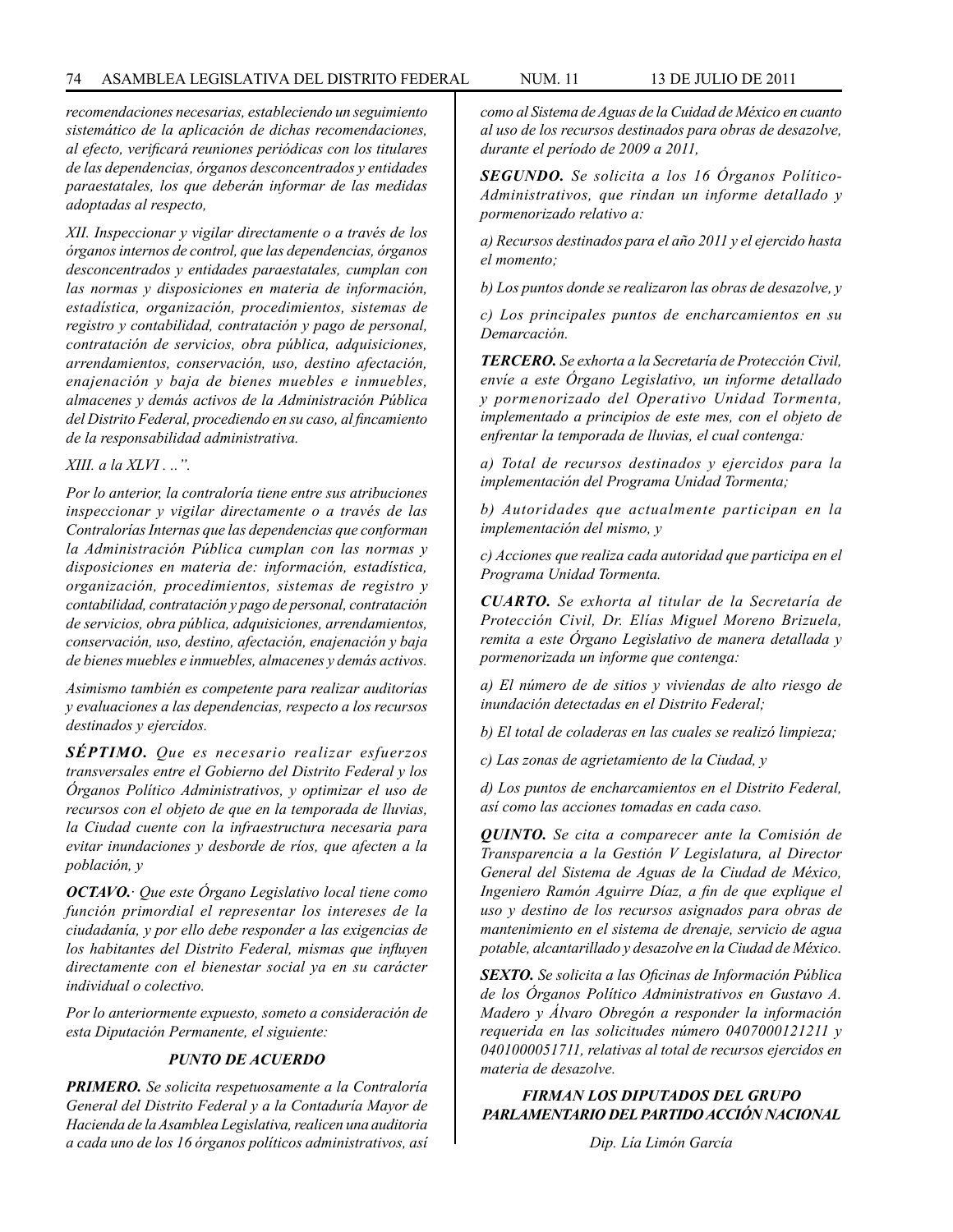*Dip. Jorge Palacios Arroyo Dip. Carlo Fabián Pizano Salinas Dip. Juan Carlos Zárraga Sarmiento*

Es cuanto, Diputado Presidente.

**EL C. PRESIDENTE.** Gracias, Diputado. En términos de lo dispuesto por el Artículo 133 del Reglamento para el Gobierno Interior de la Asamblea Legislativa del Distrito Federal, consulte la Secretaría a la Diputación Permanente en votación económica si la propuesta presentada por el Diputado Carlo Fabián Pizano Salinas se considera de urgente y obvia resolución.

**LA C. SECRETARIA.** Por instrucciones de la Presidencia y en votación económica se consulta a la Diputación Permanente si la propuesta de referencia se considera de urgente y obvia resolución. Los que estén por la afirmativa, sírvanse manifestarlo levantando la mano.

Los que estén por la negativa, sírvanse manifestarlo levantando la mano.

No se considera de urgente y obvia resolución, Diputado Presidente.

**EL C. PRESIDENTE.** Gracias, Diputada. En virtud de no considerarse de urgente y obvia resolución, se turna por esta Presidencia para su análisis y dictamen a las Comisiones Unidas de Administración Pública Local y de Transparencia de la Gestión.

Para presentar una Proposición con Punto de Acuerdo sobre el respeto al espacio público, se concede el uso de la Tribuna a la Diputada Ana Estela Aguirre y Juárez, del Grupo Parlamentario del Partido del Trabajo.

**LA C. DIPUTADA ANA ESTELA AGUIRRE Y JUÁREZ.** Con su venia, Diputado Presidente.

# *PROPOSICIÓN CON PUNTO DE ACUERDO SOBRE EL RESPETO AL ESPACIO PÚBLICO, QUE PRESENTA LA DIPUTADA ANA ESTELA AGUIRRE Y JUÁREZ, DEL GRUPO PARLAMENTARIO DEL PARTIDO DEL TRABAJO.*

*Los que suscriben, la Diputada Ana Estela Aguirre y Juárez y el Diputado José Arturo López Cándido, Integrantes del Grupo Parlamentario del Partido del Trabajo, de la V Legislatura de la Asamblea Legislativa del Distrito Federal, y con fundamento en lo dispuesto por los articulas 122 Base Primera, de la Constitución Política de los Estados Unidos Mexicanos; 36 y 42 fracciones XXV y XXX del Estatuto de Gobierno del Distrito Federal; 10 fracciones I, XXI, 17 fracción VI de la Ley Orgánica de la Asamblea Legislativa del Distrito Federal, 93 y 133 del Reglamento para el Gobierno Interior de la Asamblea Legislativa del Distrito Federal, sometemos a consideración de los Diputados integrantes de la Diputación Permanente, la siguiente Proposición con Punto de Acuerdo sobre el respeto al espacio público, al tenor de los siguientes:*

### *CONSIDERANDOS*

*1. En la capital, vivimos la enfermedad del espacio mínimo. Este mal viene generado por un caldo de cultivo de condiciones, procesos e inercias de toda índole entre las que se cuentan con mayor pertinencia, las políticas. Efectivamente, esta Ciudad no fue planeada para soportar las dimensiones de densidad y actividad demográfica que ahora presenta. Las soluciones que se han adoptado, tienen una naturaleza reactiva y son prontamente rebasadas por los efectos históricos y culturales que se imponen y superan a los programas de sustentabilidad y orden que emanan de los gobiernos. Dentro de la mfinidad temática de estas secuelas se encuentra la saturación del espacio público, la inmensa proporción de densidad poblacional y las conductas ciudadanas ante el problema que no son conducidas por criterios de gobernabilidad.*

*2. La densidad poblacional en el Distrito Federal, como todo tema estructural, es un asunto prioritario y permanente de la gobernabilidad, y lo es especialmente en la capital que describe una fórmula altamente compleja, pues suma alta densidad poblacional, una de las mayores del mundo, en un espacio reducido. Según INEGI, en el año 2010 había 8 millones, 851 080 habitantes en la capital en una extensión de 1, 485 kilómetros cuadrados. Esto arroja que hay 5 mil 871 personas por kilómetro cuadrado. El promedio de densidad poblacional a nivel nacional es de 57 personas por kilómetro cuadrado, para hacer la estimación de la densidad poblacional. Efectivamente es la Ciudad de mayor densidad poblacional relacionada con el espacio, le sigue el Estado de México, con 15 millones 175 mil 862 habitantes, el más poblado del país pero con una extensión territorial de 22 mil 357 kilómetros cuadrados; esto supone para el Estado de México. 679 habitantes por kilómetro cuadrado. Comparemos: 5 mil 871 personas por kilómetro cuadrado en la capital y 679 en el Estado de México. Este es una constante superior que demanda una inmensa complejidad que es necesario estar resolviendo. El tamaño de este paradigma, exige decisiones, que solventen lo inmediato y tracen prospectivas de mediano y largo plazo.* 

*3. A la reducción del espacio y la alta densidad demográfica, se suma la ausencia del respeto por el espacio público. Nos dirigimos específicamente a la cultura de la disposición del espacio público en especial a eso que se llama la costumbre de "apartar lugar". En una Ciudad con déficit de estacionamientos, el 80% de ellos con tarifas muy elevadas, este problema se agudiza en espacial en las zonas en donde se instalan establecimientos de comida, comercio, entretenimiento y establecimientos mercantiles. Es ahí en donde el problema se agudiza, pues muchos de los establecimientos mercantiles, o personas que lucran con la renta ilegal del espacio, apartan lugares, colocando materiales y objetos diversos para evitar que los ciudadanos se estacionen. Incluso, si existiera algún ciudadano que decida confrontar, con el argumento de la prohibición de apartar Jugar, este es amenazado ó con el*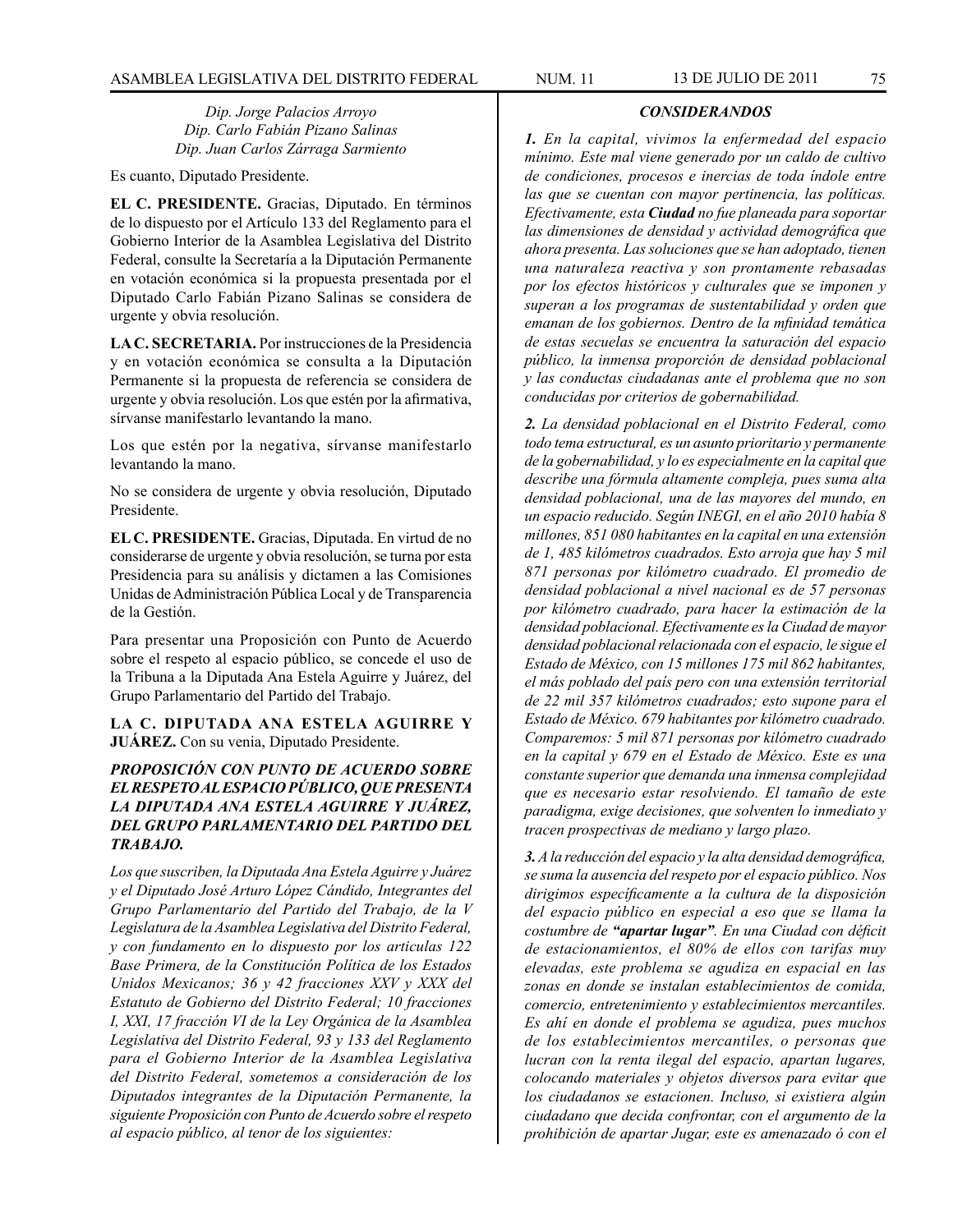*riesgo de que su auto sea violentado. Por ello, es necesario que se establezcan los imperativos de la gobernabilidad, elaborando legislaciones, que aumenten las sanciones, pero también haciendo un llamado a que los órganos pertinentes para que intervengan según sus obligaciones, y así establecer y dirigir una cultura de respeto al espacio público; contra los comportamientos que tengan por costumbre la colocación de objetos y amedrentamiento para apartar lugares en el espacio donde es permisible y legal el estacionarse, Hay cientos de pequeños delitos permitidos, como éste, que están convirtiendo a la Ciudad en un territorio en donde se impone la Ley del más fuerte.* 

*4. Por ello es necesario convocar a las autoridades responsables a construir y afirmar una cultura de respeto entre los ciudadanos, para erradicar esta inercia y malentendido de que el espacio público es arbitrariamente una propiedad particular. Vivimos en un espacio mínimo que tiene que poseer, además de una legislación estricta que regule, proteja y limite adecuadamente el espacio público, un sistema que sancione puntual y recurrentemente a aquel que no obedezca las reglas mínimas de convivencia. Las grandes ciudades tienen en la obediencia de los detalles un cuidado especial porque precisamente en la suma de los detalles donde se va forjando la cultura cívica.* 

*Por lo anteriormente expuesto y fundado, sometemos a la consideración de esta Diputación Permanente la aprobación del siguiente:*

# *PUNTO DE ACUERDO DE URGENTE Y OBVIA RESOLUCIÓN*

*La Diputación Permanente de la Asamblea Legislativa exhorta a las 16 Demarcaciones Territoriales a inaugurar y mantener una cultura de respeto por el espacio público, haciendo cumplir lo que mandata la legislación respecto a las personas que impidan ó estorben, de cualquier forma, el uso de la vía pública, siempre que no exista permiso, ni causa legal ó justificada para ello, en referencia a la costumbre de apartar espacio público, por decisiones de establecimientos mercantiles, personas que lucren con ellos o por particulares que aparten lugar.*

*Dado en el Recinto de la Asamblea Legislativa del Distrito Federal, a los trece días del mes de julio del año dos mil once.*

### *ATENTAMENTE*

### *Dip. Ana Estela Aguirre y Juárez*

Es cuanto, Diputado Presidente.

**EL C. PRESIDENTE.** Gracias, Diputada. En términos de lo dispuesto por el Artículo 133 del Reglamento para el Gobierno Interior de la Asamblea Legislativa del Distrito Federal, consulte la Secretaría a la Diputación Permanente en votación económica si la propuesta presentada por la Diputada Ana Estela Aguirre y Juárez se considera de urgente y obvia resolución.

**LA C. SECRETARIA.** Por instrucciones de la Presidencia y en votación económica se consulta a la Diputación Permanente si la propuesta de referencia se considera de urgente y obvia resolución. Los que estén por la afirmativa, sírvanse manifestarlo levantando la mano.

Los que estén por la negativa, sírvanse manifestarlo levantando la mano.

Se considera de urgente y obvia resolución, Diputado Presidente.

**EL C. PRESIDENTE.** Gracias, Diputada. Está a discusión la propuesta. ¿Existen oradores en contra?

**EL C. DIPUTADO CARLO FABIÁN PIZANO SALINAS.** *(Desde su curul)* Diputado Presidente.

**EL C. PRESIDENTE.** ¿Con qué objeto, Diputado Pizano?

**EL C. DIPUTADO CARLO FABIÁN PIZANO SALINAS.** *(Desde su curul)* Para usar la Tribuna con fundamento en el Artículo 121.

**EL C. PRESIDENTE.** Hasta por 10 minutos, Diputado.

**EL C. DIPUTADO CARLO FABIÁN PIZANO SALINAS.** Gracias, Diputado Presidente.

Compartimos el punto de vista de la Diputada Ana Estela Aguirre. Hace mucho que esta ciudad debió de haber tomado la decisión, su autoridad, de poner orden en el espacio público, no solamente por los casos que señala la Diputada, sino también con un caso que parece que se ha vuelto normal y que no debemos de dejar que sea normal, que es el comercio ilegal, que es el ambulantaje.

¿Por qué digo esto? Porque a diario los comerciantes establecidos que pagan impuestos sufren una competencia desleal, una competencia que además implica en muchos casos mercancía que probablemente sea robada, mercancía que probablemente no haya pagado impuestos al ingresar al país y que evidentemente toda esta realidad afecta a aquel comerciante, a aquel empresario que paga los impuestos, que cumple con sus obligaciones y que sufre esta competencia desleal, además con mercancía que proviene probablemente del crimen organizado.

Segundo. Muchas de estas instalaciones de ambulantaje están ocupando espacio público ¿con qué objeto o más bien con qué consecuencias? Uno, al momento en que se retiran, en muchas ocasiones los desechos de esa actividad van precisamente a las coladeras que están tapando ahorita el drenaje y que está generando el caos que tenemos en esta Ciudad por las lluvias. Segundo, hay espacios en donde muchas personas ya no pueden andar por la banqueta, tienen qué bajarse a la calle porque la autoridad, con complicencia, con a veces y hay que decirlo, negocios de delegaciones que no solamente cobran la parte de derecho de uso ordinario, sino que cobran otro digámosle diezmo, están haciendo negocios con estos espacios públicos, en perjuicio de la ciudadanía.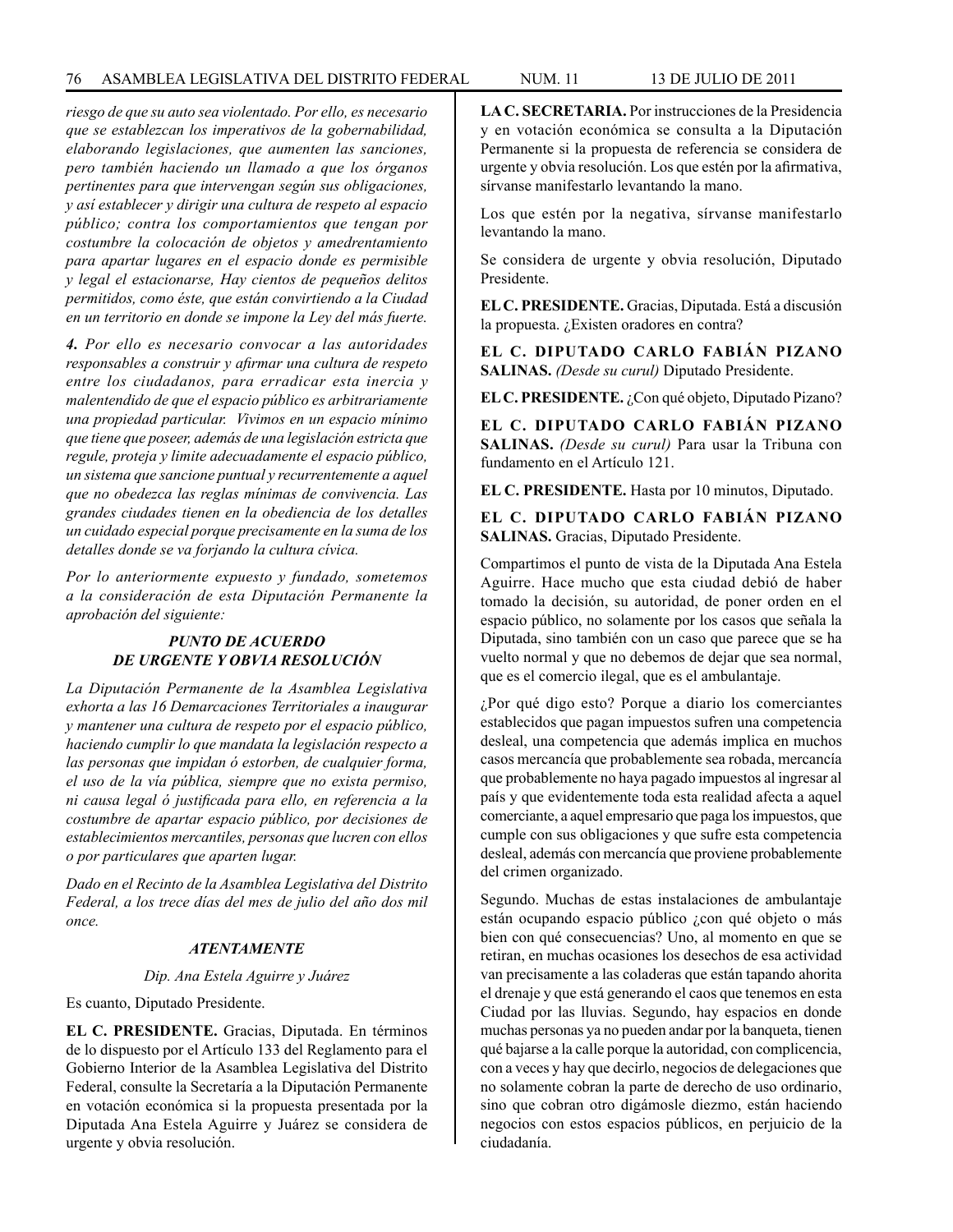Por eso nos congratulamos con el Punto de Acuerdo presentado por la Diputada Ana Estela Aguirre y vamos a favor con ella.

**EL C. PRESIDENTE.** Gracias, Diputado. ¿Algún otro orador desea hacer uso de la palabra?

Proceda la Secretaría a preguntar a la Diputación Permanente en votación económica si es de aprobarse la propuesta a discusión.

**LA C. SECRETARIA.** Por instrucciones de la Presidencia y en votación económica se pregunta a la Diputación Permanente si es de aprobarse la propuesta sometida a su consideración. Los que estén por la afirmativa sírvanse manifestarlo levantando la mano.

Los que estén por la negativa sírvanse manifestarlo levantando la mano.

Aprobada la propuesta, Diputado Presidente.

**EL C. PRESIDENTE.** Gracias, Diputada. Remítase a las autoridades correspondientes para los efectos legales a que haya lugar.

Para presentar una Proposición con Punto de Acuerdo sobre los avisos y alarmas falsas al Cuerpo de Bomberos, se concede el uso de la Tribuna a la Diputada Ana Estela Aguirre y Juárez, del Grupo Parlamentario del Partido del Trabajo.

## **LA C. DIPUTADA ANA ESTELA AGUIRRE Y JUÁREZ.**

# *PROPOSICIÓN CON PUNTO DE ACUERDO SOBRE LOS AVISOS Y ALARMAS FALSAS AL CUERPO DE BOMBEROS, QUE PRESENTA LA DIPUTADA ANA ESTELA AGUIRRE Y JUÁREZ, DEL GRUPO PARLAMENTARIO DEL PARTIDO DEL TRABAJO.*

*Los que suscriben Diputada Ana Estela Aguirre y Juárez y el Diputado José Arturo López Cándido, integrantes del Grupo Parlamentario del Partido del Trabajo. de la V Legislatura de la Asamblea Legislativa del Distrito Federal, y con fundamento en lo dispuesto por los Artículos 122 Base Primera, de la Constitución Política de los Estados Unidos Mexicanos; 36 y 42 fracciones XXV y XXX del Estatuto de Gobierno del Distrito Federal; 10 fracciones I, XXI, 17 fracción VI de la Ley Orgánica de la Asamblea Legislativa del Distrito Federal, 93 y 133 del Reglamento para el Gobierno Interior de la Asamblea Legislativa del Distrito Federal, sometemos a la consideración de los Diputados integrantes de la Diputación Permanente la siguiente Proposición con Punto de Acuerdo sobre los avisos y alarmas falsas al Cuerpo de Bomberos, al tenor de los siguientes:*

### *CONSIDERANDOS*

*1. El Cuerpo de Bomberos es una entidad extraordinaria que tiene a su cargo infinidad de tareas aparte de las de atender las prioritarias de amortiguar incendios, atender*  *fugas de gas, choques y volcaduras, flamazos, explosiones, rescates de cadáveres, cables caídos, cortos circuitos, seccionar árboles, retirar enjambres de abejas, rescatar personas, atender derrames de fluidos, inundaciones, sustancias peligrosas, derrumbes, mezclas inflamables y servicios sociales en la estación. Y es extraordinaria porque aparte de la temeridad con que se atienden estos sucesos que pone a cada momento en riesgo su vida, no cuentan con lOS materiales y equipos idóneos, además de contar con equipamiento motor reconstruido. Por si no fuera poco el número de bomberos aún es mínimo y su formación carece de instalaciones propicias. Los bomberos tienen que ingeniárselas para salir al paso de todos estos obstáculos.*

*2. Esta Asamblea Legislativa ha tenido la deferencia de hacer actos protocolarios conmemorativos que ensalzan la labor de estas mujeres y hombres; sin embargo la verdadera atención que merecen es escuchar sus requerimientos urgentes e importantes para que la Ciudad se asegure de un cuerpo de bomberos eficiente, resolutivo.*

*3. Por otro lado estamos enterados que dentro de los servicios que atiende el cuerpo de bomberos, están los llamados falsos avisos y falsas alarmas que requieren un gasto de energía y atención que sumados significan una importante cantidad de recursos humanos, infraestructurales, de equipo y por supuesto financieros. Las llamadas falsas y las alarmas falsas fueron en el ano anterior, sumadas, 9 mil 241. Esta escandalosa cifra es una sangría cotidiana para el cuerpo de bomberos que representa la distracción de los eventos y sucesos reales. Por ello es necesario instituir un sistema de comunicación social que penetre en los diversos ámbitos de formación del individuo como la escuela y los medios masivos de comunicación para lograr abatir esta conducta altamente nociva. Asimismo esta representación elabora un instrumento legislativo para sancionar con mayor energía este comportamiento.*

*Por lo anteriormente expuesto y fundado, sometemos a la consideración de esta Diputación Permanente la aprobación del siguiente:* 

### *PUNTO DE ACUERDO DE URGENTE Y OBVIA RESOLUCIÓN*

*PRIMERO. Se exhorta al Secretario de Gobierno, Lic. José Ángel Ávila Pérez, a instruir a las entidades pertinentes a desarrollar un programa de comunicación social dirigido a inhibir la nociva e irresponsable práctica de realizar falsos avisos y falsas alarmas al Cuerpo de Bomberos de la Ciudad de México que distrae recursos, energías y acciones de atención de las llamadas y alarmas reales.*

*SEGUNDO. Se exhorta a la Administración Federal de Servicios Educativos del Distrito Federal para incorporar dentro de su estructura curricular, programas educativos y acciones educativas diversas, con información que inhiba la práctica de las alertas y llamadas falsas al Cuerpo de Bomberos.*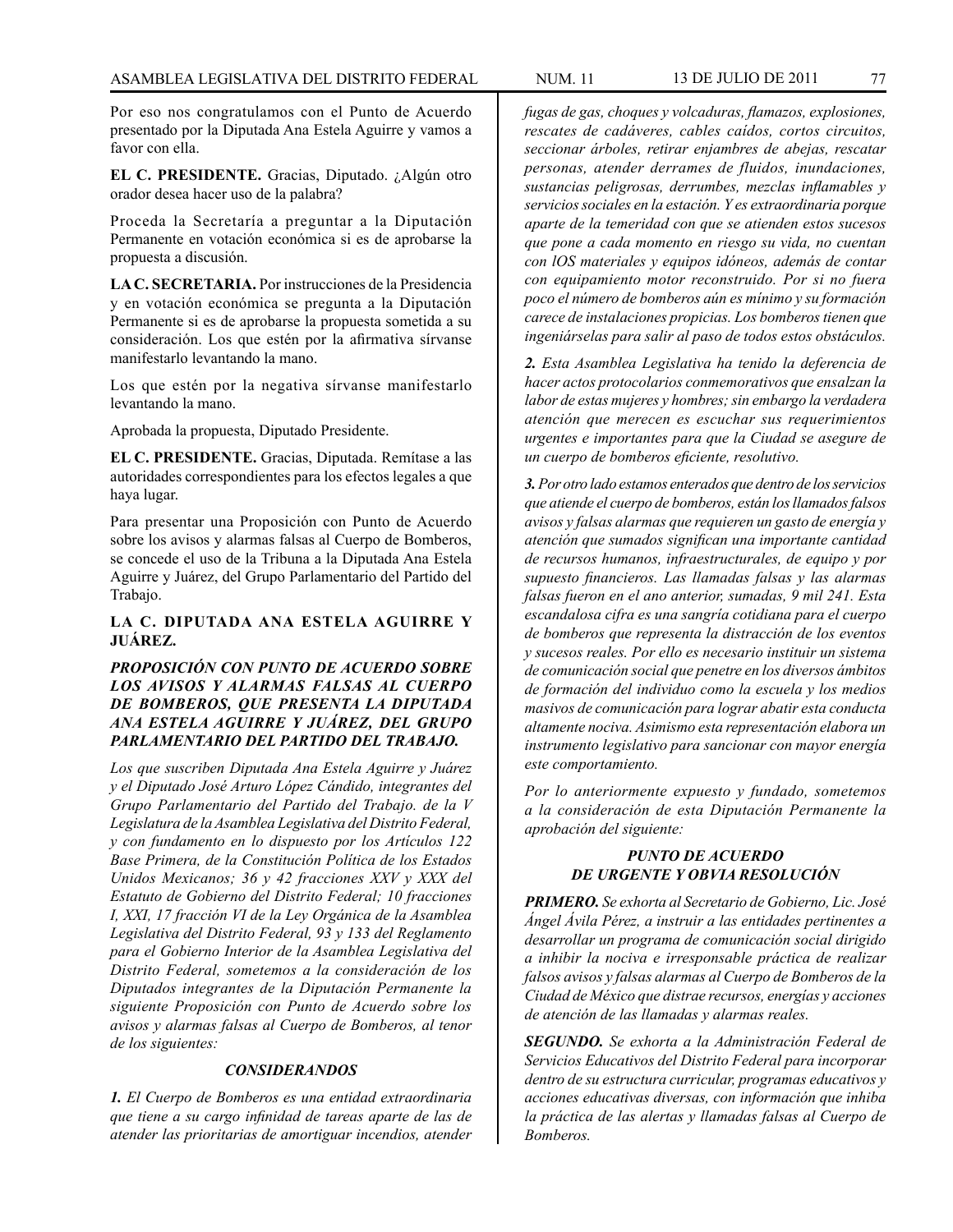*TERCERO. Se exhorta a la Comisión de Radio y Televisión de la H. Cámara de Diputados para legisle que en los medios de comunicación, en sus emisiones, propicie una cultura que inhiba la práctica de las llamadas de alerta falsas al Cuerpo de Bomberos.*

*Dado en el Recinto de la Asamblea Legislativa del Distrito Federal, a los trece días del mes de julio del año dos mil once.*

### *ATENTAMENTE*

### *Dip. Ana Estela Aguirre y Juárez*

Es cuanto, Diputado Presidente.

**EL C. PRESIDENTE.** Gracias Diputada. En términos de lo dispuesto por el Artículo 133 del Reglamento para el Gobierno Interior de la Asamblea Legislativa del Distrito Federal, consulte la Secretaría a la Diputación Permanente en votación económica si la propuesta presentada por la Diputada Ana Estela Aguirre y Juárez se considera de urgente y obvia resolución.

**LA C. SECRETARIA.** Por instrucciones de la Presidencia y en votación económica se consulta a la Diputación Permanente si la propuesta de referencia se considera de urgente y obvia resolución. Los que estén por la afirmativa, sírvanse manifestarlo levantando la mano.

Los que estén por la negativa, sírvanse manifestarlo levantando la mano.

Se considera de urgente y obvia resolución, Diputado Presidente.

**EL C. PRESIDENTE.** Gracias Diputada. Está a discusión la propuesta. ¿Existen oradores en contra?

Proceda la Secretaría a preguntar a la Diputación Permanente en votación económica si es de aprobarse la propuesta a discusión.

**LA C. SECRETARIA.** Por instrucciones de la Presidencia y en votación económica se pregunta a la Diputación Permanente si es de aprobarse la propuesta sometida a su consideración. Los que estén por la afirmativa, sírvanse manifestarlo levantando la mano.

Los que estén por la negativa, sírvanse manifestarlo levantando la mano.

Aprobada la propuesta, Diputado Presidente.

**EL C. PRESIDENTE.** Gracias Diputada. Remítase a las autoridades correspondientes para los efectos legales a que haya lugar.

Para presentar una Proposición con Punto de Acuerdo sobre la captación de agua pluvial, se concede el uso de la Tribuna a la Diputada Ana Estela Aguirre y Juárez, del Grupo Parlamentario del Partido del Trabajo.

**LA C. DIPUTADA ANA ESTELA AGUIRRE Y JUÁREZ.** Con su venia Diputado Presidente.

# *PROPOSICIÓN CON PUNTO DE ACUERDO SOBRE LA CAPTACIÓN DE AGUA PLUVIAL, QUE PRESENTA LA DIPUTADA ANA ESTELA AGUIRRE Y JUÁREZ, DEL GRUPO PARLAMENTARIO DEL PARTIDO DEL TRABAJO.*

*Los que suscriben Diputada Ana Estela Aguirre y Juárez y el Diputado José Arturo López Cándido, integrantes del Grupo Parlamentario del Partido del Trabajo, de la V Legislatura de la Asamblea Legislativa del Distrito Federal, y con fundamento en lo dispuesto por los Artículos 122 Base Primera. de la Constitución Política de los Estados Unidos Mexicanos; 36 y 42 fracciones XXV y XXX del Estatuto de Gobierno del Distrito Federal; 10 fracciones I, XXI, 17 fracción VI de la Ley Orgánica de la Asamblea Legislativa del Distrito Federal, 93 y 133 del Reglamento para el Gobierno Interior de la Asamblea Legislativa del Distrito Federal, sometemos a la consideración de los Diputados integrantes de la Diputación Permanente la siguiente Proposición con Punto de Acuerdo sobre la Captación de Agua Pluvial, al tenor de los siguientes:*

# *CONSIDERANDOS*

*1. Los proyectos verdes en la Ciudad de México tienen una historia teórica que, a pesar de haber sido adoptados por los gobiernos central y delegacionales, no han logrado arraigarse en la vida de la Ciudad; por ejemplo la captación pluvial del agua tiene sustentos teóricos y de proyectos que es necesario mantener en un proceso de desarrollo so pena de que se desplomen y regresen a su estado teórico y de oferta prospectiva. En el Distrito Federal se cuenta con las Normas Generales de Ordenación, que son aquellas que regulan la intensidad, ocupación y formas de aprovechamiento del suelo, los requerimientos para la captación de aguas pluviales y descarga de aguas residuales que figura en la página de Internet de SEDUVI. Sin embargo, por diversas razones de diferentes ámbitos esto no ha adquirido la velocidad de desarrollo deseable para poder considerarse un avance sustantivo.*

*2. Históricamente, las inundaciones han afectado año con año a las regiones hidrológico-administrativas del Valle de México y Frontera Sur. Ya que no existe una política de sustentabilidad hídrica, la disponibilidad natural media per-cápita del agua se ha reducido drásticamente en los últimos años, pasando de 18 mil metros cúbicos por habitante en el año de 1950, a sólo 4422 metros cúbicos por habitante en el año 2010, esto también se debe al crecimiento de la población. De acuerdo con el Sistema de Aguas de la Ciudad de México, la evacuación de aguas negras -en época de sequía- es de 25 metros cúbicos por segundo, y en la temporada de lluvias, la demanda de desalojo se incrementa hasta los 200 metros cúbicos por segundo. Sin embargo, dentro de las estrategias planteadas por el Gobierno del Distrito Federal, en específico del Sistema de Aguas de la Ciudad de México, no existe alguna línea de acción visible para la generación de mecanismos*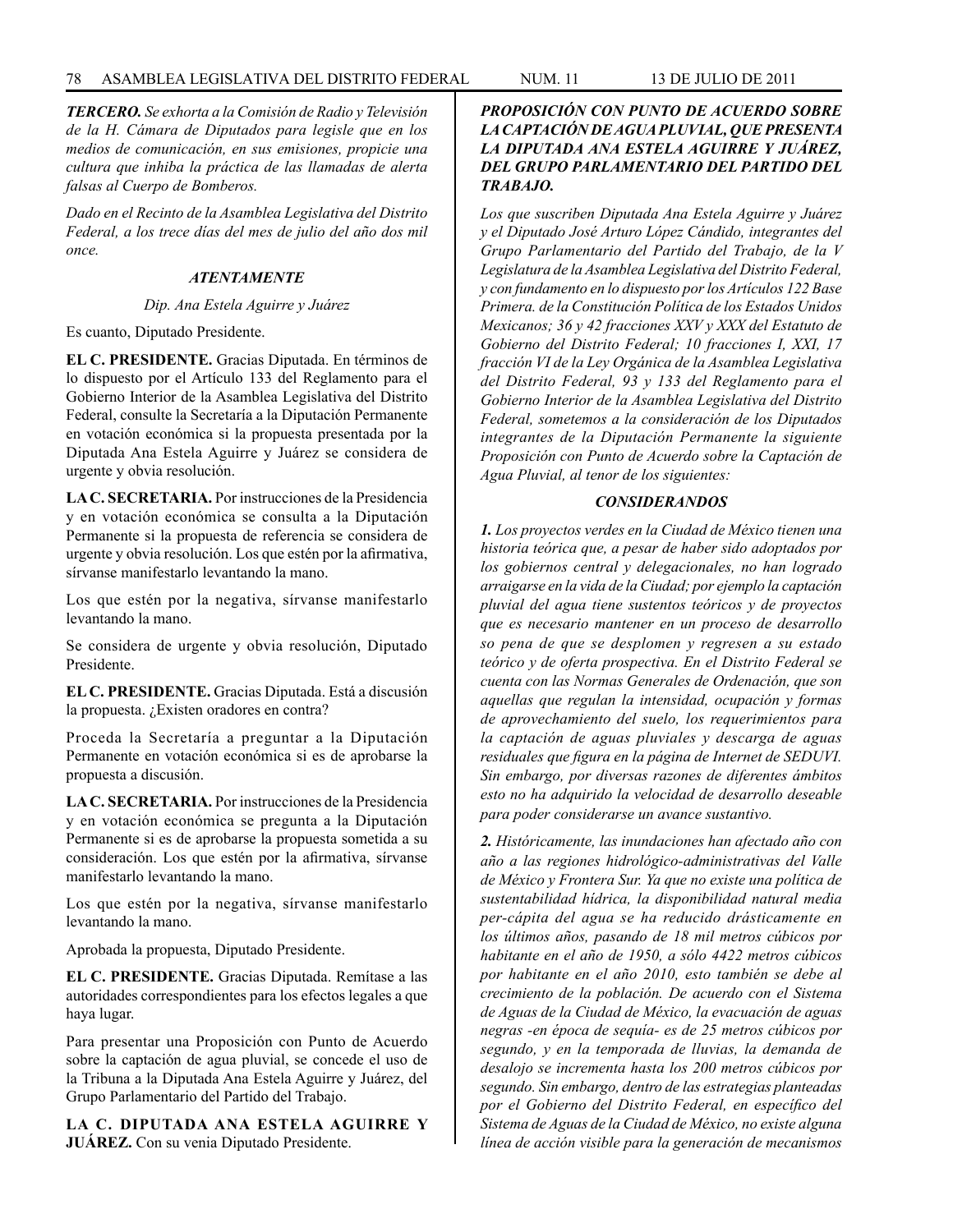*que aprovechen la captación pluvial. La captación de agua pluvial debiera ser vista como un mecanismo útil no sólo para la reutilización de lluvia sino para la prevención de desastres meteorológicos. Además de que resolvería la contradicción por la que atraviesa el Distrito Federal actualmente, donde, por un lado, nos encontramos ante un conflicto ambiental por la escasez de agua, y por el otro, las constantes inundaciones que sufre el valle de México debido a la mala infraestructura y drenaje con el que cuenta el Distrito Federal.*

*3. La Unidad Tormenta fue creada en el año 2007 por el Gobierno del Distrito Federal con el fin de atender las emergencias que se susciten en materia de inundaciones, ésta se encuentra coordinada por el Sistema de Aguas de la Ciudad de México, Su principal objetivo consiste en atender las emergencias y disminuir los tiempos de solución a las diferentes inundaciones y encharcamientos, así como de infraestructura, donde se establece "Efectuar durante toda la temporada de lluvias una supervisión constante de la infraestructura hidráulica para hacer eficiente su operación", así como ""efectuar el mantenimiento e instalaciones, estructuras, plantas de bombeo, compuertas y cárcamos" entre otros. Sin embargo, dentro de las estrategias planteadas por el Gobierno del Distrito Federal, en específico del Sistema de Aguas de la Ciudad de México, no existe alguna estrategia o línea de acción para la generación de mecanismos que aprovechen la captación pluvial.*

*4. El agua de lluvia, a pesar de no ser potable, posee una gran calidad, ya que contiene concentraciones bajas de contaminantes. El agua pluvial es perfectamente utilizable para muchos usos domésticos en los que puede sustituir al agua potable, ya sea en lavadoras, lavavajillas, WC y riego. Las ventajas para la ciudadanía se reflejarían en un ahorro evidente y creciente para la factura del agua, ya que por lo general se dispondría de uno 80% del total del agua demandada para una vivienda. Es importante así poder cuidar la sostenibilidad y la protección al medio ambiente y contribuir al mitigamiento del efecto erosionador de las Avenidas de aguas por la actividad pluvial.*

*5. El gobierno de la Ciudad ya se encuentra en proceso de redacción de su propuesta de presupuesto anual. Para este Órgano, es prioritario que, ante un nuevo ciclo de precipitaciones pluviales, donde se manifiesta un aumento considerable en la cantidad pluvial que es arrojada al Valle de México, se pueda contar las estimaciones pertinentes respecto a los proyectos y avances de la Secretaría de Desarrollo Urbano y Vivienda, así como al Sistema de Aguas de la Ciudad de México sobre la captación pluvial.* 

*Por lo anteriormente expuesto y fundado, sometemos a la consideración de esta Diputación Permanente la aprobación del siguiente:*

## *PUNTO DE ACUERDO DE URGENTE Y OBVIA RESOLUCIÓN*

*La Diputación Permanente de la Asamblea Legislativa exhorta al Secretario de Desarrollo Urbano y Vivienda, Arquitecto Felipe Leal Fernández, y al Director General del Sistema de Aguas de la Ciudad de México, Ramón Aguirre Díaz, a presentar un informe sobre el desarrollo de mecanismos e infraestructura para la captación pluvial desde su competencia institucional; un análisis técnico sobre las causas de ese estado y un estudio prospectivo presupuestal para desarrollar efectivamente el proceso de captación pluvial.*

*Dado en el Recinto de la Asamblea Legislativa del Distrito Federal, a los trece días del mes de julio del año dos mil once.*

#### *ATENTAMENTE*

*Dip. Ana Estela Aguirre y Juárez*

Es cuanto, Diputado Presidente.

**EL C. PRESIDENTE**. Gracias, Diputada. En términos de lo dispuesto por el Artículo 133 del Reglamento para el Gobierno Interior de la Asamblea Legislativa del Distrito Federal, consulte la Secretaría a la Diputación Permanente en votación económica si la propuesta presentada por la Diputada Ana Estela Aguirre y Juárez, se considera de urgente y obvia resolución.

**LA C. SECRETARIA**. Por instrucciones de la Presidencia y en votación económica se consulta a la Diputación Permanente si la propuesta de referencia se considera de urgente y obvia resolución. Los que estén por la afirmativa, sírvanse manifestarlo levantando la mano.

Los que estén por la negativa, sírvanse manifestarlo levantando la mano.

Se considera de urgente y obvia resolución, Diputado Presidente.

**EL C. PRESIDENTE**. Gracias, Diputada Secretaria. Está a discusión la propuesta. ¿Existen oradores en contra?

El Diputado Juan Carlos Zárraga, hasta por 10 minutos para hablar en contra.

**EL C. DIPUTADO JUAN CARLOS ZÁRRAGA SARMIENTO**. Con su venia, Diputado Presidente.

Diputados de la Diputación Permanente:

Me gustaría llamar su atención sobre el siguiente hecho:

Evidentemente que es necesario y urgente la captación de agua pluvial en el Distrito Federal, nada más que hay un pequeño detalle en este tema. La Ley de Aguas del Distrito Federal fue publicada en el año del 2003 y ha sufrido varias modificaciones, en la última de ellas se puso en Ley que se tenía que captar el agua pluvial. Esto no ha sido posible debido a que la Consejera Jurídica del Gobierno del Distrito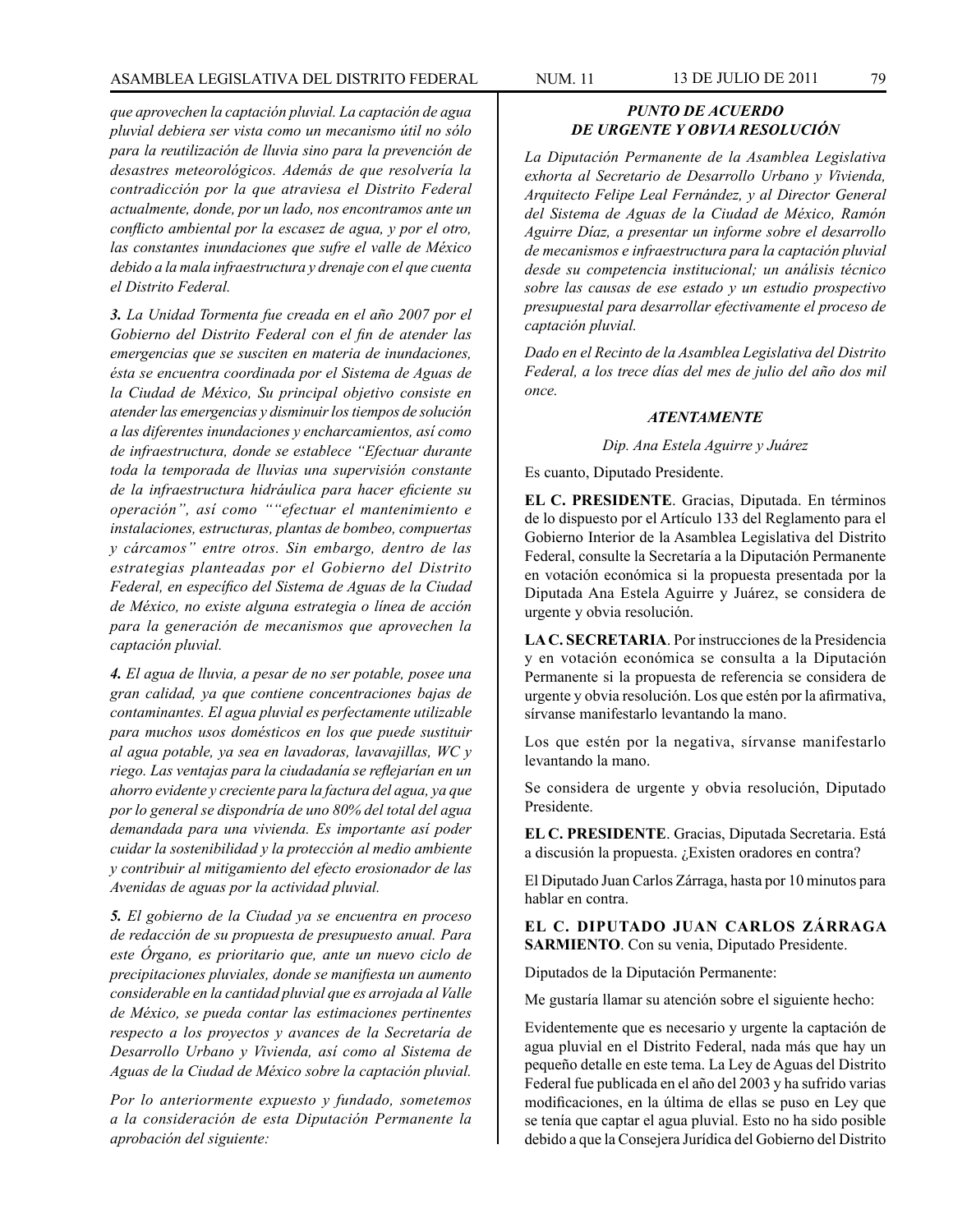Federal al día de hoy no ha publicado el Reglamento de la Ley de Aguas. A más de 8 años el Reglamento no se ha publicado, y por lo tanto, si no se ha publicado el Reglamento de la Ley de Aguas y no se ha publicado una modificación al Reglamento de Construcción en el Distrito Federal, evidentemente el informe que vengan a dar los funcionarios mencionados en el Punto de Acuerdo va a ser que no han hecho nada porque no existen los dos ordenamientos legales que los obligarían a hacer estas inversiones tan necesarias en la Ciudad de México.

Dicho lo anterior, me gustaría proponerle a la Diputada promovente que más que pedir a estos funcionarios que vengan y nos digan que no han hecho nada, mejor que le exijamos a la Consejera Jurídica que publique el Reglamento de la Ley de Aguas y que modifique el Reglamento de Construcción para entonces sí poder detonar en la Ciudad de México la captación de agua pluvial.

De lo contrario, por lo que he expuesto, los funcionarios aludidos dirán *no hemos hecho nada porque está en Ley pero no está el Reglamento que nos diga cómo hacerlo*.

Es cuanto, Diputado Presidente.

**EL C. PRESIDENTE.** Gracias, Diputado. ¿Algún otro Diputado desea hacer uso de la Tribuna?

Proceda la Secretaría a preguntar a preguntar a la Diputación Permanente en votación económica si es de aprobarse la propuesta a discusión.

**LA C. SECRETARIA.** Por instrucciones de la Presidencia y en votación económica se pregunta a la Diputación Permanente si es de aprobarse la propuesta sometida a su consideración. Los que estén por la afirmativa, sírvanse manifestarlo levantando la mano.

Los que estén por la negativa, sírvanse manifestarlo levantando la mano.

Aprobada la propuesta, Diputado Presidente.

**EL C. PRESIDENTE.** Gracias, Diputada. Remítase a las autoridades correspondientes para los efectos legales a que haya lugar.

Esta Presidencia informa que recibió una Proposición con Punto de Acuerdo para exhortar a diversas autoridades del Gobierno del Distrito Federal con la finalidad de que den cumplimiento al acuerdo interinstitucional de colaboración y coordinación para el destino definitivo de mercado del predio ubicado en la Manzana 12 Lote Área de Donación, propiedad del Gobierno del Distrito Federal, Tercera Sección, Colonia Lomas del Chamizal Delegación Cuajimalpa, de la Diputada Ana Estela Aguirre y Juárez, del Grupo Parlamentario del Partido del Trabajo. Con fundamento en lo dispuesto por los Artículos 50 fracción IV y V de la Ley Orgánica de la Asamblea Legislativa del Distrito Federal, 28 y 132 del Reglamento para su Gobierno Interior, se turna para su análisis y dictamen a la Comisión de Administración Pública Local.

*PROPOSICIÓN CON PUNTO DE ACUERDO PARA EXHORTAR A DIVERSAS AUTORIDADES DEL GOBIERNO DEL DISTRITO FEDERAL, CON LA FINALIDAD DE QUE DEN CUMPLIMIENTO AL ACUERDO INTERINSTITUCIONAL DE COLABORACIÓN Y COORDINACIÓN PARA EL DESTINO DEFINITIVO DE MERCADO DEL PREDIO UBICADO EN LA MANZANA DOCE LOTE ÁREA DE DONACIÓN PROPIEDAD DEL GOBIERNO DEL DISTRITO FEDERAL, TERCERA SECCIÓN, COLONIA LOMAS DEL CHAMIZAL DELEGACIÓN CUAJIMALPA, QUE SUSCRIBE LA DIPUTADA ANA ESTELA AGUIRRE Y JUÁREZ, DEL GRUPO PARLAMENTARIO DEL PARTIDO DEL TRABAJO.*

*La suscrita Diputada Ana Estela Aguirre y Juárez integrante del Grupo Parlamentario del Partido del Trabajo de esta V Legislatura, con fundamento en lo dispuesto por los articulas 122 Base Primera, de la Constitución Política de los Estados Unidos Mexicanos; 36 y 42 fracciones XXV y XXX del Estatuto de Gobierno del Distrito Federal, 10 fracción XXI, 17 fracción VI de la Ley Orgánica de la Asamblea Legislativa del Distrito Federal, 93 y 132 del Reglamento para el Gobierno Interior de la Asamblea Legislativa del Distrito Federal: someto a esta Soberanía la siguiente Proposición con Punto de Acuerdo para exhortar a diversas autoridades del Gobierno del Distrito Federal, con la finalidad de que den cumplimiento al acuerdo interinstitucional de colaboración y coordinación para el destino definitivo de mercado del predio ubicado en la Manzana Doce lote Área de Donación propiedad del Gobierno del Distrito Federal, tercera sección, Colonia Lomas del Chamizal Delegación Cuajimalpa, al tenor de los siguientes:* 

### *ANTECEDENTES*

*Lomas del Chamizal se fundó en 1969 con familias de trabajadores de la Industria militar, que adquirieron terrenos baldíos, lotificados por primera vez en 1976. En el año de 1986 se realizó una nueva notificación, bajo estas circunstancias la Dirección General de Regularización Territorial pidió a los vecinos la donación de algunos terrenos para nuevas vialidades.*

*Se donaron 21 predios que serian destinados para servicios públicos, como escuelas, hospitales, mercados y áreas de reserva ecológica, donde solo se ha logrado construir un centro de salud, un jardín de niños, una primaria y una secundaria*

*Según los vecinos de Lomas del Chamizal, a pesar de contar con proyectos para el resto de los terrenos, las autoridades correspondientes de la Demarcación, se han negado a llevar a cabo las obras.*

*Conforme al "Diagnóstico Socio Cultural y Urbanístico de Lomas de Chamizal, Cuajimalpa de Morelos, realizado en el año 2010", en esa Demarcación habitan aproximadamente*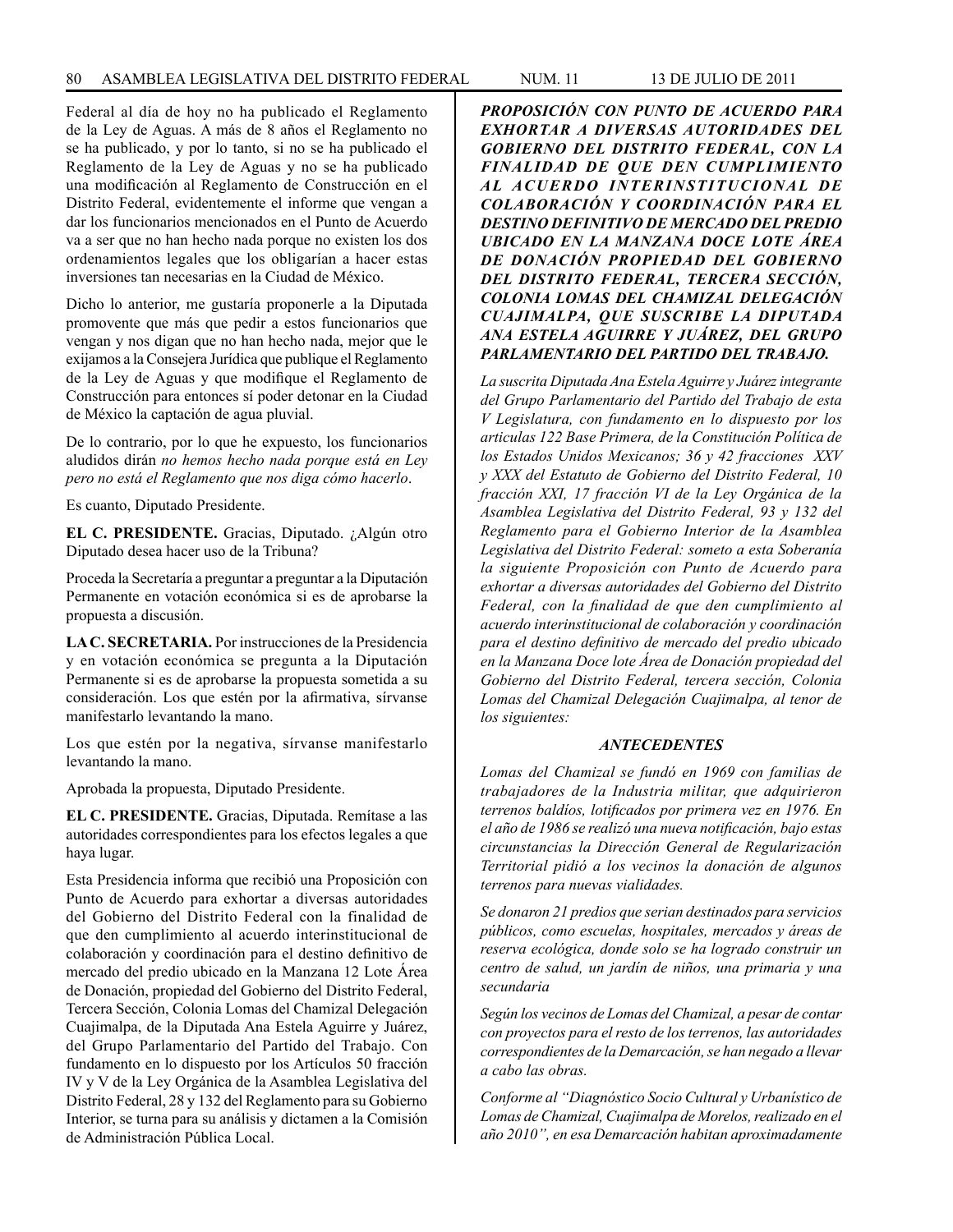*500 familias que conforman la zona habitacional de la Colonia, la cual se caracteriza por vivienda de extracción popular, conformada mayoritariamente por mujeres de 30 a 59 años. La actividad económica predominante es la prestación de servicios ya sea dentro del perímetro de la zona, pero mayoritariamente fuera de ella.* 

*La mayoría de estas familias capitalinas, se concentran en edificios de alta densidad nómica media/baja, las cuales habitan en viviendas unifamiliares. El resto de la población es de 11,200 habitantes, la conforman familias de alto poder adquisitivo, los cuales habitan en las Colonias de Bosques de las Lomas y Lomas de Vistahermosa.*

*En Lomas de Chamizal, dos días de la semana, se instala un tianguis para abastecer a sus habitantes, siendo insuficiente el abasto popular en esa zona, en virtud de que la mayoría de los equipamientos se encuentran en el centro de Cuajimalpa y la población más pobre es la que sufre la carencia de equipamiento de los servicios públicos necesarios para tener una calidad de vida.*

*Bajo éstas circunstancias, vecinos de Lomas del Chamizal, acudieron a esta representación manifestando su preocupación derivada del incumplimiento del Acuerdo Interinstitucional de Colaboración y Coordinación para el destino definitivo del predio ubicado en la Manzana 12, lote área de donación propiedad del Gobierno del Distrito Federal, tercera sección, Colonia Lomas del Chamizal, Delegación Cuajlmalpa, con fecha de celebración el 29 de septiembre de 2009, signado en la Delegación de Cuajimalpa de Morelos.*

*Dicho convenio, tiene por objeto la donación del predio para destinarlo a un servicio público, consistente en un mercado correspondiente al plano 1262-2 en el que consta la autorización de la notificación de la sección tres, Colonia Lomas del Chamizal.*

*En el convenio en mención, se perfeccionó una vez que las partes manifestaron su voluntad para el reconocimiento del objeto de donación del predio para destinarlo a un servicio público consistente en un mercado.*

*Las partes signantes de dicho acuerdo, fueron el Subsecretario de Gobierno Lic. Juan José García Ochoa, el Subsecretario de Programas Delegaciones y Reordenamiento de la Vía Pública del Gobierno del Distrito Federal C. Héctor Serrano Cortés, la entonces Jefa Delegacional en Cuajimalpa de Morelos C. Remedios Ledesma García, el Director General de Patrimonio Inmobiliario, Lic. Guillermo Guzmán Verduzco y el C. José Lauro Godínez González, en su carácter de representante de los vecinos de Lomas del Chamizal, cabe señalar que dicho acuerdo tiene una vigencia indefinida, toda vez que conforme al término con el numeral séptimo, establece que en forma permanente se vigilara que el uso del predio no sufra modificaciones.*

*Mediante oficio DGPI/2773/2010, de fecha 13 de agosto de 2010, signado por el Director General de Patrimonio Inmobiliario Lic. Guillermo Guzmán Verduzco, señala que en relación al área de donación para el mercado, ésta se encuentra consignada en el folio real matriz 620423 y real auxiliar 620562, misma que consta de una superficie de 2,716.48 metros cuadrados.* 

*Actualmente, el predio se encuentra ocupado por particulares los cuales han sido engañados por defraudadores que les han vendido la tierra. Es oportuno señalar que ésta situación es contraria a derecho, en virtud de que mediante oficio DGPI/2773/2010 de fecha 13 de agosto del año próximo pasado, emitido por el Director General de Patrimonio Inmobiliario, informa que: "mediante la búsqueda exhaustiva en el archivo de la Dirección General, se tiene que derivado de la notificación de la Colonia Lomas del Chamizal, se establecieron como zonas de reserva ecológica las superficies de 76,860.62 m2 , 35.99 m2 , 5,594.94 m2 y 6,490.93 m2 , de igual forma el fraccionador Lomas del Chamizal S. C. dono a favor del Distrito Federal diversas fracciones de terreno, derivado de la regularización inscrita en el Registro Público de la Propiedad y de Comercio del Distrito Federal", en donde se describen entre otros el predio en comento.*

*Bajo este tenor se formularon los siguientes:*

#### *CONSIDERANDOS*

*1. Es fundamental para esta Soberanía salvaguardar los intereses de todas y de todos los habitantes de la Ciudad de México, velando por los derechos estipulados en nuestra Carta Magna, en los ordenamientos jurídicos que le competen en su ámbito de aplicación, así como salvaguardar el Estado de Derecho y la sana convivencia entre la sociedad y los órganos del Gobierno local.*

*2. La importancia y naturaleza jurídica de los convenios y/o acuerdos, es precisamente, que al momento de celebrarlos, se otorga certeza y seguridad jurídica a las partes que a través de su manifestación de la voluntad, aceptan y perfecciona el acto jurídico planteado, con el objeto de producir todos y cada uno de los efectos jurídicos que determine dicho convenio y/o acuerdo. Siendo el principal efecto jurídico, la obligatoriedad de las partes que lo otorgan, derivando de ello obligaciones y derechos.* 

*3. El ordenamiento Jurídico que regula los convenios y contratos, es el Código Civil para el Distrito Federal, conforme a los Artículos 1792, 1793, 1794, 1795 y 1796, en donde se define claramente la naturaleza y alcances jurídicos de los convenios. En consecuencia, y conforme al Artículo 1793 del mismo ordenamiento jurídico, los convenios que producen o transfieren las obligaciones y derechos, toman el nombre de contratos y se perfeccionan cuando existe el consentimiento y el objeto que pueda ser materia de contrato o convenio, es decir, la naturaleza jurídica de los convenios es dar a las partes certeza jurídica,*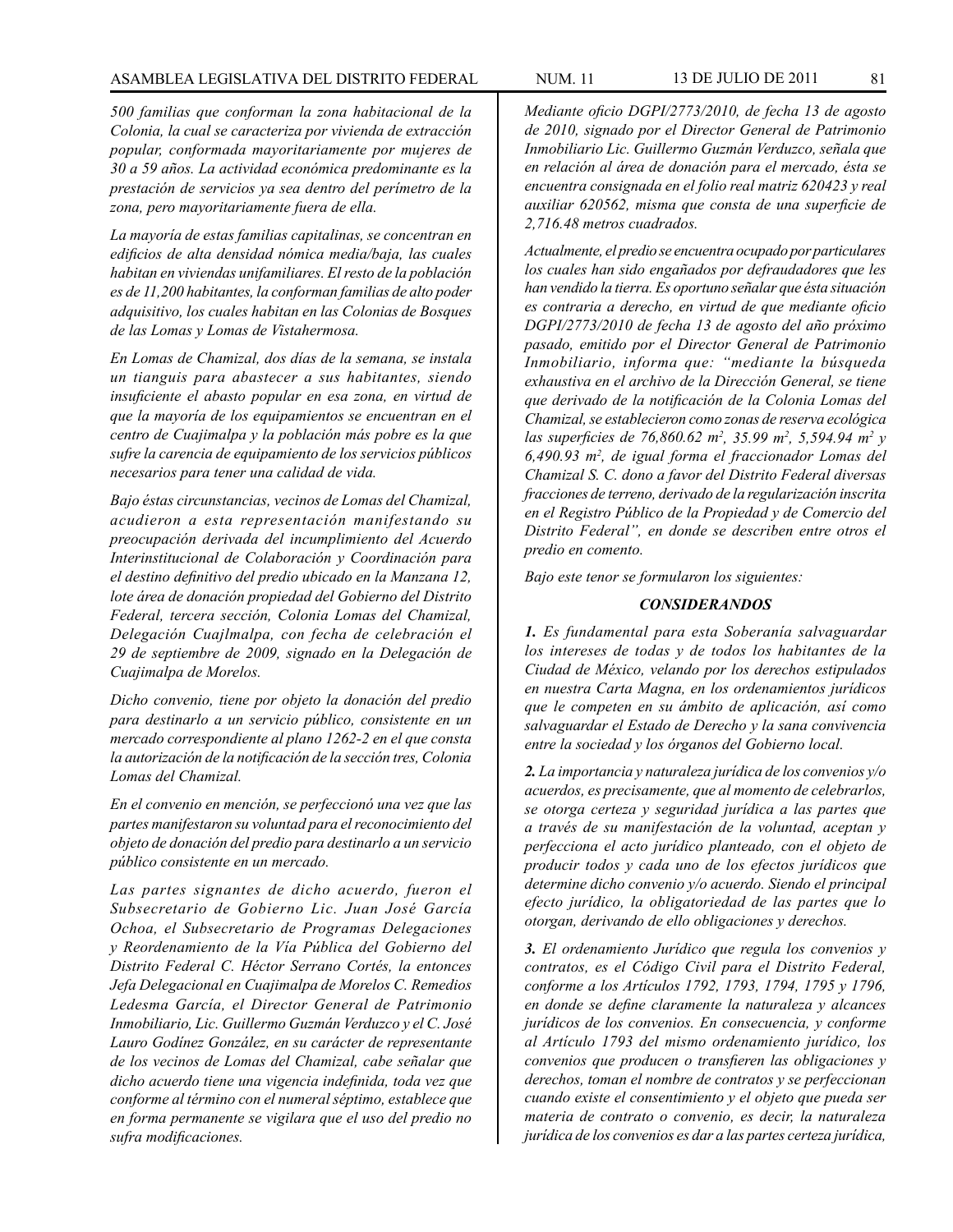*en base a un documento en el que se plasma la aceptación bilateralmente. En este sentido, las partes estuvieron ele acuerdo, obligándose a destinarlo a un servicio público consistente en un mercado.*

*4. Así mismo, le corresponde él la Subsecretaría de Gobierno del Distrito Federal, de acuerdo al Artículo 31 fracciones III y IV, del Reglamento Interior de la Administración Pública del Distrito Federal, coordinar reuniones periódicas del Titular de la Secretaría de Gobierno o, en su caso del Jefe de Gobierno, con los titulares de los Órganos Políticos Administrativos y llevar el seguimiento de los acuerdos, así mismo atender, tramitar y resolver las solicitudes dándoles seguimiento a las resoluciones adoptadas.* 

*5. Aunado a lo anterior, los términos del Acuerdo Interinstitucional de Colaboración y Coordinación para el destino definitivo del predio ubicado en la manzana doce, lote área de donación propiedad del Gobierno del Distrito Federal, tercera sección Lomas del Chamizal, Delegación Cuajimalpa de Morelos, correspondiente al plano 1262- 2, en el que consta la autorización de la lotificación de la sección III, Colonia Lomas de Chamizal, las partes manifiestan que el objeto de donación del predio fue el destinarlo a un servicio público consistente en un mercado.* 

*6. Bajo éstas circunstancias, la Delegación en Cuajimalpa de Morelos, acuerda conforme al término con el numeral cuarto que, instrumentara las acciones necesarias para realizar la recuperación administrativa del predio objeto del presente acuerdo en los términos de la Ley del Régimen Patrimonial y del Servicio Público del Distrito Federal y que surtirá efectos a partir de su firma, siendo su vigencia indefinida, toda vez que en forma permanente se vigilara que el uso del predio no se modifique.*

*7. En este sentido, el convenio en comento establece que las partes acuerdan que coadyuvarán en el ámbito de sus facultades para establecer el servicio público para el cual fue donado el predio, consistente en un mercado, y que se realizarán reuniones periódicas a fin de conocer los avances en el cumplimiento de dicho convenio, así como las problemáticas que se presenten para su discusión, análisis y resolución.* 

*Es por ello Diputadas y Diputados, ante la necesidad urgente e inaplazable de la demanda de las y los ciudadanos que conforman y habitan en Lomas del Chamizal, y en virtud de que este Órgano Colegiado tiene el deber de velar por los intereses de la ciudadanía traduciéndolo en acciones concretas y transparentes, es que someto a la consideración de esta Diputación Permanente la aprobación de la siguiente:*

### *PROPOSICIÓN CON PUNTO DE ACUERDO*

*PRIMERO. Se exhorta al Jefe de Gobierno del Distrito Federal, Lic. Marcelo Ebrard Casaubon, para que en base a sus atribuciones conferidas en los ordenamientos* 

*jurídicos correspondientes, instruya de manera inmediata a la Subsecretaría de Gobierno, a efecto de que en un término de 15 días hábiles después de su notificación, informe pormenorizadamente a este Órgano Colegiado, sobre el estado que guarda el predio ubicado en la manzana doce, lote área de donación propiedad del Gobierno del Distrito Federal, Tercera Sección, Colonia Lomas del Chamizal, Delegación Cuajimalpa de Morelos, con la ubicación correspondiente al plano 1262-2, en le que consta la autorización de la lotificación III, Colonia Lomas del Chamizal, así mismo informe sobre el avance con respecto a la donación del predio para destinarlo a un servicio público consistente en mercado.*

*SEGUNDO. Se exhorta al Subsecretario de Gobierno, Lic. Juan José García Ochoa, a efecto de que informe detalladamente a este Órgano Colegiado, en un termino de 15 días a partir de su notificación, las razones técnico jurídicas del incumplimiento del acuerdo interistitucional de colaboración y coordinación para el destino definitivo del predio ubicado en la manzana doce lote área de donación propiedad del Gobierno del Distrito Federal, Tercera Sección, Colonia Lomas del Chamizal, Delegación Cuajimalpa de Morelos, con la ubicación correspondiente al plano 12 62-2. En el que consta la autorización de la lotificación III, Colonia Lomas del Chamizal, en virtud de la donación del predio para destinarlo a un servicio público consistente en mercado.*

*TERCERO. Se exhorta al Jefe Delegacional de Cuajimalpa de Morelos, Lic. Carlos Orvañanos Rea, a efecto de instrumentar las acciones y medidas conducentes. para realizar la recuperación administrativa definitiva, del predio ubicado en la manzana doce lote área de donación propiedad del gobierno del Distrito Federal, Tercera Sección Colonia Lomas del Chamizal, Delegación Cuajimalpa de Morelos, con la ubicación correspondiente al plano 1262-2, en el que consta la autorización de la lotificación III, Colonia Lomas del Chamizal, conforme al objeto del acuerdo interistitucional de colaboración y coordinación para el destino definitivo consistente en un mercado, así mismo informe a este Órgano Local sobre las medidas que se llevaran a cabo para dar cumplimiento a dicho acuerdo.*

*CUARTO. Se exhorta al Director General de Patrimonio Inmobiliario, Lic. Guillermo Guzmán Verduzco, a efecto de que en base a sus atribuciones, informe en un término de 15 días hábiles a partir de su notificación a este Órgano Colegiado, sobre las medidas en las que ha intervenido, aplicado y coadyuvado con la finalidad de cumplir el acuerdo interistitucional en mención.* 

*QUINTO. Se exhorta al Subsecretario de Gobierno, Lic. Juan José García Ochoa, al Jefe Delegacional de Cuajimalpa de Morelos, Lic. Carlos Orvañanos Rea y al Director General de Patrimonio Inmobiliario, Lic. Guillermo Guzmán Verduzco, a efecto de que en base a*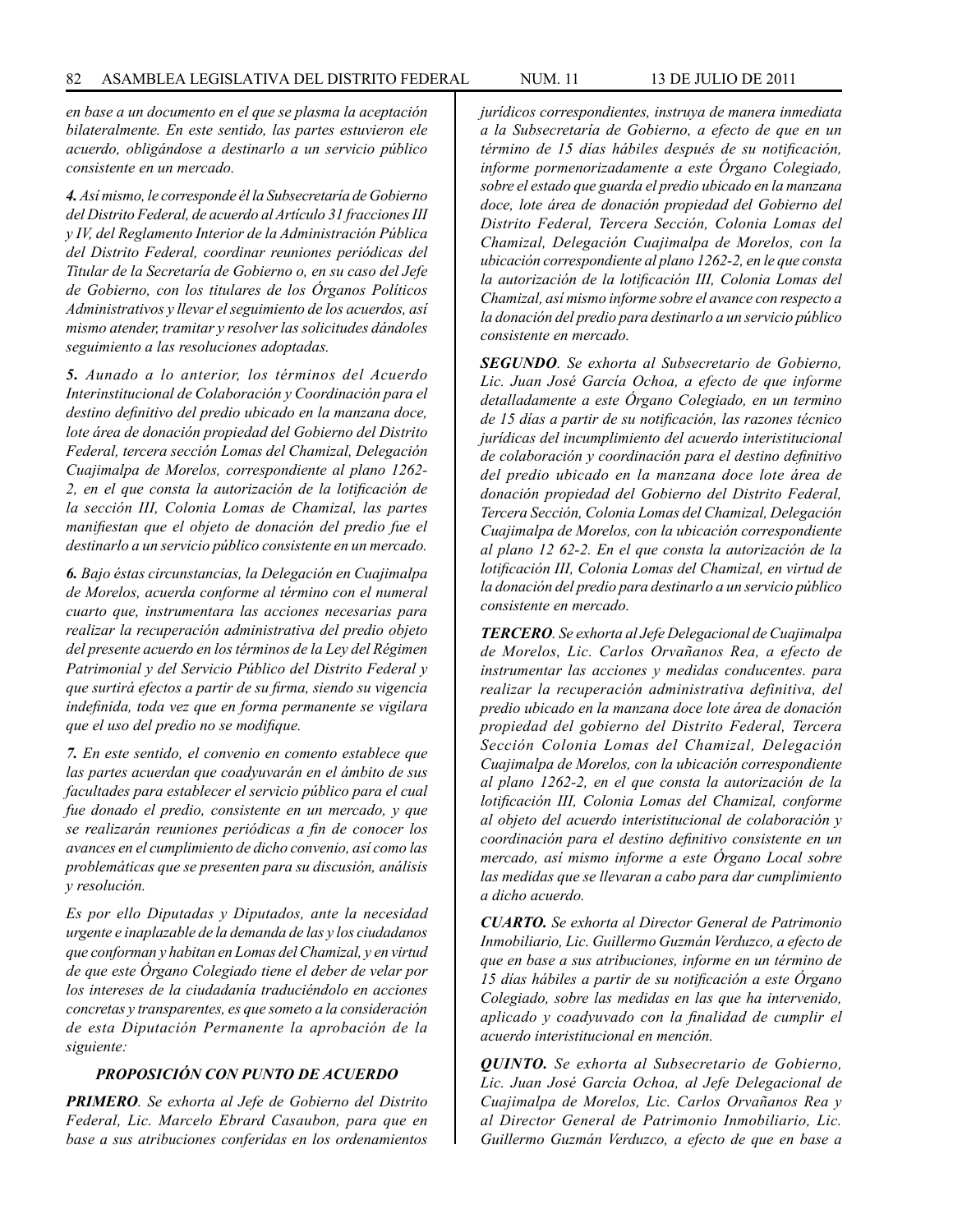*sus atribuciones realicen reuniones periódicas conforme al término con el numeral sexto del acuerdo.*

*Dado en el Recinto de la Asamblea Legislativa del Distrito Federal, a los trece días del mes de julio del año dos mil once.*

## *ATENTAMENTE*

#### *Dip. Ana Estela Aguirre y Juárez*

Para presentar una Proposición con Punto de Acuerdo por el que se aprueba la comparecencia del Director General del organismo público descentralizado Sistema para el Desarrollo Integral de la Familia del Distrito Federal, para que informe sobre el evento de entrega de despensas en las instalaciones del Sistema DIF-DF en la Delegación Venustiano Carranza realizado el martes 5 de julio de 2011 y que contó con la participación de la Diputada federal Esthela Damián Peralta, se concede el uso de la Tribuna al Diputado Juan Carlos Zárraga Sarmiento, del Grupo Parlamentario del Partido Acción Nacional.

**EL C. DIPUTADO JUAN CARLOS ZÁRRAGA SARMIENTO.** Con su venia, Diputado Presidente.

*PROPOSICIÓN CON PUNTO DE ACUERDO POR EL QUE SE APRUEBA LA COMPARECENCIA DEL DIRECTOR GENERAL DEL ORGANISMO PÚBLICO DESCENTRALIZADO SISTEMA PARA EL DESARROLLO INTEGRAL DE LA FAMILIA DEL DISTRITO FEDERAL, PARA QUE INFORME SOBRE EL EVENTO DE ENTREGA DE DESPENSAS EN LAS INSTALACIONES DEL SISTEMA DIF-DF EN LA DELEGACIÓN VENUSTIANO CARRANZA, REALIZADO EL MARTES 5 DE JULIO DE 2011 Y QUE CONTÓ CON LA PARTICIPACIÓN DE LA DIPUTADA FEDERAL ESTHELA DAMIÁN PERALTA, QUE PRESENTA EL DIPUTADO JUAN CARLOS ZÁRRAGA SARMIENTO, DEL GRUPO PARLAMENTARIO DEL PARTIDO ACCIÓN NACIONAL.*

*El suscrito, Diputado a la Asamblea Legislativa del Distrito Federal, V Legislatura, integrante del Grupo Parlamentario del Partido Acción Nacional, con fundamento en lo dispuesto por los Artículos 17 fracción VI y 58 fracción X de la Ley Orgánica, 93 y 133 del Reglamento para el Gobierno Interior, ambos de la Asamblea Legislativa del Distrito Federal, someto a la consideración de este Órgano Legislativo la presente Proposición con Punto de Acuerdo por el que se aprueba la comparecencia del Director General del organismo público descentralizado Sistema para el Desarrollo Integral de la Familia del Distrito Federal, para que informe sobre el evento de entrega de despensas en las instalaciones del Sistema DIF-DF en la Delegación Venustiano Carranza, realizado el martes 5 de julio de 2011 y que contó con la participación de la Diputada Federal Esthela Damián Peralta, conforme a los siguientes:*

*El pasado lunes cuatro de julio de dos mil once, a través de la oficina de atención ciudadana de la Diputada Federal Esthela Damián Peralta, se llevó a cabo una convocatoria a ciudadanos de la Delegación Venustiano Carranza para la entrega de despensas del Sistema DIF-DF, a cambio de una copia de su credencia de elector. Tengo conocimiento de este hecho porque recibí quejas de ciudadanos que me informaron que las personas que les invitaron a ir por una despensa al siguiente día en las instalaciones del DIF en Venustiano Carranza, trabajan con la Diputada referida en las oficinas que ésta tiene en la misma Demarcación.*

*ANTECEDENTES*

*El pasado martes cinco de julio de dos mil once, se llevó a cabo el reparto de aproximadamente ocho mil despensas en las propias instalaciones del DIF en la Delegación Venustiano Carranza, las cuales fueron entregadas por el titular del organismo público descentralizado denominado Sistema para el Desarrollo Integral de la Familia del Distrito Federal, el Doctor Mario Carrillo Huerta, y por la propia Diputada Federal Esthela Damián Peralta, y solo a cambio de que el beneficiario entregara copia de su credencial de elector.*

### *CONSIDERACIONES*

*PRIMERO. Que de conformidad con lo que establecen los Artículos 17 fracción VI y 18 fracción VII de la Ley Orgánica de la Asamblea Legislativa del Distrito Federal, es atribución de los Diputados presentar proposiciones y denuncias, así como representar los intereses de los ciudadanos y promover y gestionar la solución de los problemas y necesidades colectivas ante las autoridades competentes.*

*SEGUNDO. Que en términos de lo expuesto por el Artículo 1° del Estatuto Orgánico del Sistema para el Desarrollo Integral de la Familia del Distrito Federal, éste es un Organismo Público Descentralizado de la Administración Pública del Distrito Federal, con personalidad jurídica y patrimonio propios, y tiene por objeto la promoción de la asistencia social y la prestación de servicios asistenciales en el Distrito Federal.* 

*TERCERO. Que conforme a lo establecido en el Artículo 3°, del propio Estatuto Orgánico del Sistema para el Desarrollo Integral de la Familia del Distrito Federal, para el logro de sus objetivos, a este organismo corresponde:*

- *Promover y prestar servicios de asistencia social;*
- *Apoyar el desarrollo de la familia y de la comunidad;*
- *Realizar y promover acciones de apoyo educativo para la integración social y de capacitación para el trabajo a los sujetos de la asistencia social;*

*- Promover e impulsar el sano crecimiento físico, mental y social de los menores;*

*- Fomentar y apoyar a las asociaciones y sociedades*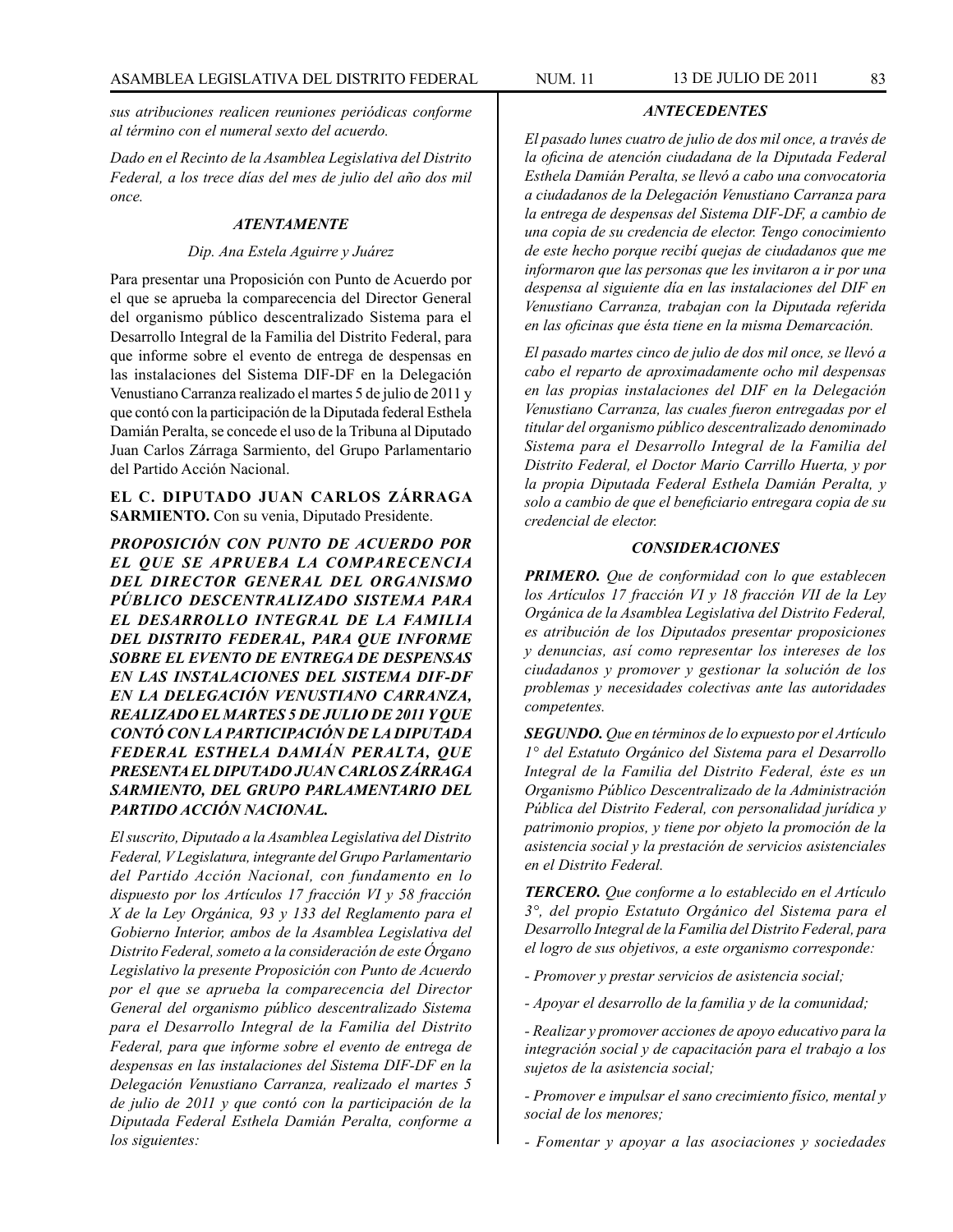*civiles y demás entidades privadas, cuyo objeto sea la prestación de servicios de asistencia social, sin perjuicio de las atribuciones que al efecto correspondan a otras dependencias;*

*- Operar establecimiento de asistencia social en beneficio de menores en estado de abandono, de ancianos desamparados y de discapacitados sin recursos;*

*- Llevar a cabo acciones en materia de rehabilitación de discapacitados, en centros no hospitalarios;*

*- Realizar estudios e investigaciones sobre asistencia social y discapacidad;*

*- Prestar asistencia jurídica y de orientación social a menores, ancianos, discapacitados y en general, a personas sin recursos;*

*- Apoyar el ejercicio de la tutela de los incapaces e impulsar la operación de los Consejos Locales de Tutela del Distrito Federal;*

*- Poner a disposición del Ministerio Público los elementos a su alcance para la protección de incapaces en los procedimientos civiles y familiares, de acuerdo con las disposiciones legales correspondientes;*

*- Colaborar en la elaboración y ejecución de programas de rehabilitación y educación especial;*

*- Vigilar la observancia, por parte de organizaciones públicas y privadas, de las Normas Oficiales Mexicanas en materia de Asistencia Social y en su caso generar las recomendaciones que correspondan;*

*- Participar en la coordinación de acciones que realicen los diferentes sectores en beneficio de la población afectada en casos de desastre; y* 

*- Las demás que establezcan las disposiciones legales aplicables en la materia.*

*CUARTO. Que en términos del Artículo 12 fracción I, del Estatuto de Gobierno del Distrito Federal, la organización administrativa del Distrito Federal (de la que forma parte el Sistema para el Desarrollo Integral de la Familia del Distrito Federal, dado su carácter de organismo descentralizado de la Administración Pública local) atenderá los principios de legalidad, honradez, lealtad, imparcialidad, eficiencia y eficacia que deben observarse en el desempeño de los empleos, cargos o comisiones del servicio público y en la administración de los recursos económicos de que disponga el Gobierno de la Ciudad.*

*QUINTO. Que la entrega de despensas por parte del Director General del Sistema para el Desarrollo Integral de la Familia del Distrito Federal y de la Diputada Federal Esthela Damián Peralta en un acto público en la Delegación Venustiano Carranza, condicionado a la entrega de copias de credencial de elector de los beneficiarios, es un acto inminentemente violatorio de los principios de legalidad,* 

*honradez, lealtad, imparcialidad, eficiencia y eficacia que deben observarse en el desempeño de los empleos, cargos o comisiones del servicio público y en la administración de los recursos económicos de que disponga el Gobierno de la Ciudad, como lo establece el Artículo 12 fracción I del Estatuto de Gobierno del Distrito Federal.*

*SEXTO. Que en el Distrito Federal, los subsidios que se otorgan a través de programas sociales tienen por objeto apoyar, económicamente o en especie, a las personas de bajos recursos que requieren para su sostenimiento de tales apoyos, a efecto de que los mismos les permitan solventar sus necesidades más elementales y, una vez resuelta esta parte, puedan realizar las demás actividades encaminadas a su desarrollo. Es decir, los apoyos sociales que el Gobierno del Distrito Federal otorga están focalizados a las personas que requieren de éstos para su desarrollo.* 

*SÉPTIMO. Que sin embargo, el reparto de despensas del Sistema DIF-DF descrito en los antecedentes de la presente Proposición, no tuvo por objeto entregar éstas a la población que así lo requiere, es decir, a las personas económicamente más desfavorecidas. No, las despensas fueron entregadas a cualquier persona que cumpliera con un solo requisito: ser ciudadano inscrito en el padrón electoral de la Delegación Venustiano Carranza, motivo por el cual se les requirió la copia de la credencial de elector.*

*OCTAVO. Que solicitar la copia de la credencial de elector corno requisito para la entrega de una despensa del Sistema DIF-DF, limita que las propias despensas lleguen a la población que más las requiera, pues puede darse el caso que personas de escasos recursos sean menores de edad y en consecuencia se vean imposibilitados para tramitar una credencial de elector; o puede darse el caso de que personas de escasos recursos que sí requieran de la despensa, no tuvieren actualizada su credencial de elector y apareciera en ésta un domicilio ubicado fuera de la Delegación Venustiano Carranza; estas personas podrían acreditar que radican en la Delegación mostrado un comprobante de domicilio, pero al obligarles a la entrega de una copia de su credencial de elector, queda claro que el motivo para la entrega de estas despensas no es que las mismas lleguen a quienes lo necesiten, sino que se entreguen a quienes aparecen en el padrón electoral de la Delegación Venustiano Carranza, es decir, que el criterio para la entrega de las despensas, es un criterio electoral, lo cual pudiera ser constitutivo, incluso de un delito.*

*NOVENO. Que no existe sustento legal alguno para que una Diputada Federal participe en un acto público de entrega de despensas, pues tal situación pudiera configurarse, en caso de que esta servidora pública pretenda ser candidata a un cargo de elección popular, como acto anticipado de campaña y desvío de recursos públicos a una precampaña.*

*DÉCIMO. Que toda vez que el servidor público responsable del acto de entrega de despensas realizado en las instalaciones del Sistema DIF-DF en la Delegación*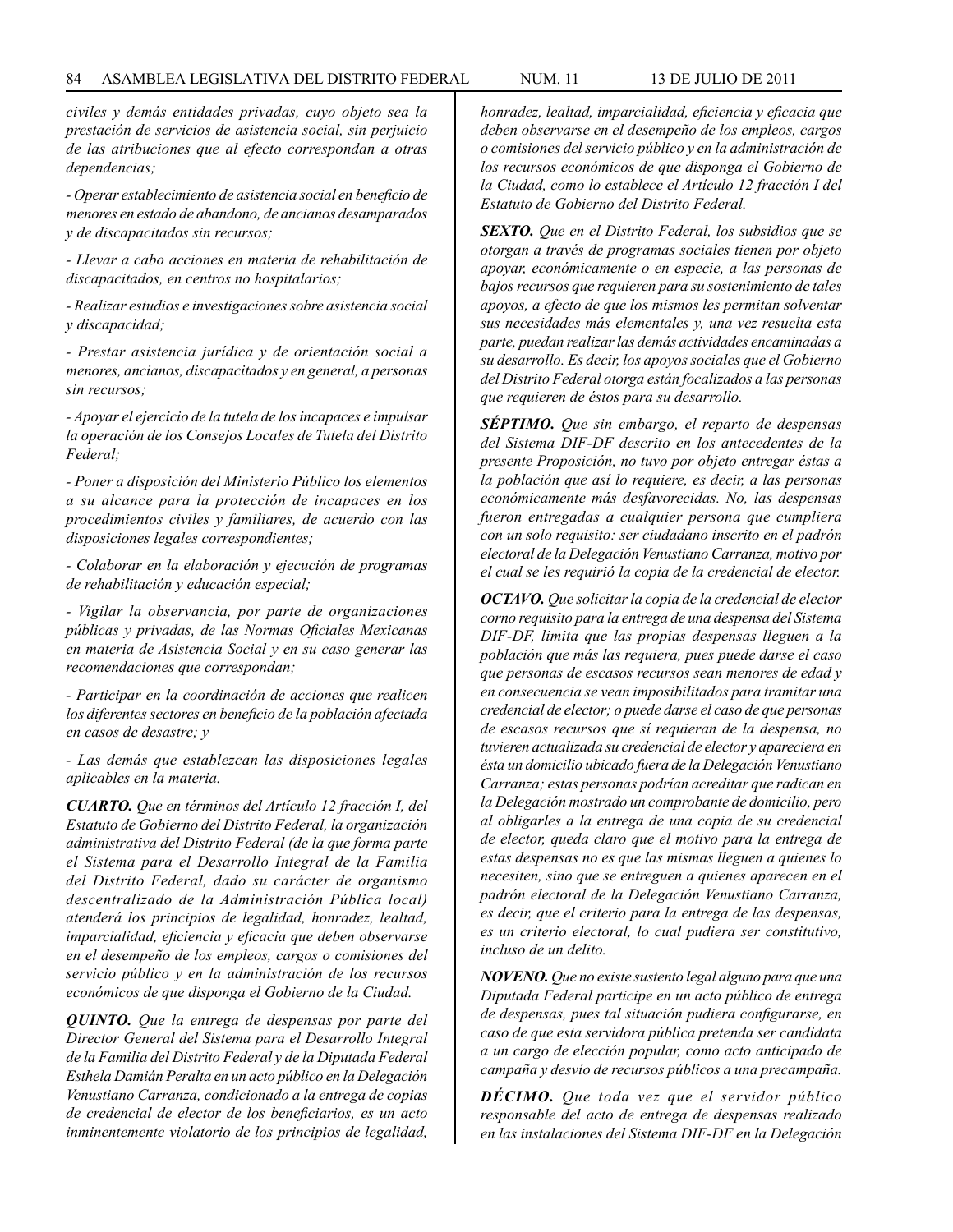*Venustiano Carranza, el pasado martes cinco de julio del año en curso, fue el propio titular de este organismo descentralizado, pues fue quien encabezó el acto junto con la aludida Diputada federal, es necesario que el mismo informe a este Órgano Legislativo los motivos por los cuales una Diputada federal convocó a este evento, y en el mismo las despensas fueron entregadas solamente a cambio de una copia de la credencial de elector.*

*Por todo lo anteriormente expuesto y fundado, sometemos a la consideración de esta Honorable Diputación Permanente la siguiente proposición con*

### *PUNTO DE ACUERDO*

*PRIMERO. Se aprueba la comparencia del Director General del organismo público descentralizado Sistema para el Desarrollo Integral de la Familia del Distrito Federal, ante la Comisión de Vigilancia y Evaluación de Políticas y Programas Sociales de la Asamblea Legislativa del Distrito Federal.*

*SEGUNDO. La comparecencia a la que se refiere el párrafo anterior, se realizará el martes diecinueve de julio de dos mil once, a las once horas en el Salón "Heberto Castillo" del Recinto de la Asamblea Legislativa (Donceles esquina Allende Colonia Centro, Delegación Cuauhtemoc, México D.F.), conforme al siguiente formato:*

*FORMATO PARA LA COMPARECENCIA DEL*  **DIRECTOR GENERAL DEL ORGANISMO** *PÚBLICO DESCENTRALIZADO SISTEMA PARA EL DESARROLLO INTEGRAL DE LA FAMILIA DEL DISTRITO FEDERAL, ANTE LA COMISIÓN DE VIGILANCIA Y EVALUACIÓN DE POLÍTICAS Y PROGRAMAS SOCIALES DE LA ASAMBLEA LEGISLATIVA DEL DISTRITO FEDERAL*

*PRIMERO. La comparecencia del Director General del organismo público descentralizado Sistema para el Desarrollo Integral de la Familia del Distrito Federal, ante la Comisión de Vigilancia y Evaluación de Políticas y Programas Sociales de la Asamblea Legislativa del Distrito Federal, se efectuará el día martes diecinueve de julio del año en curso, a las once horas en el Salón "Heberto Castillo" del Recinto de la Asamblea Legislativa del Distrito Federal (Donceles esquina Allende Colonia Centro, Delegación Cuauhtemoc, México D.F.).*

*SEGUNDO. El C. Director General del organismo público descentralizado Sistema para el Desarrollo Integral de la Familia del Distrito Federal, deberá entregar en siete tantos por escrito y por medios electrónicos, a más lardar el lunes dieciocho de julio de dos mil once a las diecinueve horas, fa información relativa al evento de entrega de despensas en las instalaciones del Sistema DIF-OF en la Delegación Venustiano Carranza realizado el pasado martes cinco de julio de dos mil once, y que contó con fa participación de la Diputada Federal Esthela Damián Peralta.* 

*TERCERO. El Orden del Día estará constituido únicamente por la comparecencia del Director General del organismo público descentralizado Sistema para el Desarrollo Integral de la Familia del Distrito Federal, desahogándose conforme al siguiente procedimiento:* 

*1. Una vez iniciada formalmente la Sesión de la Comisión de Vigilancia y Evaluación de Políticas y Programas Sociales, con la presencia del servidor público compareciente, la Mesa Directiva, a través de su Presidente, informará al pleno de la Comisión que el Director General del organismo público descentralizado Sistema para el Desarrollo Integral de la Familia del Distrito Federal, comparecerá a rendir el informe correspondiente y dará respuesta a los cuestionamientos que para tal efecto Se formulen.*

*2. La presidencia de la Mesa Directiva, a nombre de la Comisión, dará la bienvenida al servidor público, posteriormente el Secretario de la misma dará lectura a las reglas establecidas para la comparecencia en comento.*

*3. Exposición del informe del servidor público hasta por un tiempo de veinte minutos.*

*4. Los integrantes de la Comisión, uno por cada Grupo Parlamentario, formulará los cuestionamientos correspondientes, en dos rondas de preguntas, cada intervención se hará hasta por cinco minutos.* 

*El orden de las intervenciones será el siguiente:*

- *a. Partido Verde Ecologista de México*
- *b. Partido del Trabajo*
- *c. Partido Revolucionario Institucional*
- *d. Partido Acción Nacional*
- *e. Partido de la Revolución Democrática*

*5. Una vez concluida la primera ronda de intervenciones, el compareciente responderá a los cuestionamientos hasta por diez minutos, para posteriormente pasar a la segunda ronda de intervenciones de los Grupos Parlamentarios, concluida ésta, el compareciente responderá a los cuestionamientos nuevamente hasta por diez minutos.*

*6. Concluidas las dos rondas de preguntas y respuestas, habrá exclusivamente una ronda de réplicas, en la que un Diputado por cada Grupo Parlamentario podrá hacer uso de la palabra hasta por tres minutos.*

*7. Posteriormente, el Presidente de la Comisión agradecerá al compareciente su presencia y pronunciará un mensaje final hasta por cinco minutos.*

*8. Las intervenciones de los Diputados asistentes deberán versar única y exclusivamente respecto del objeto de la presente comparecencia.*

*9. En todo lo no contemplado en el presente procedimiento se estará a lo dispuesto, en forma supletoria, a lo establecido en la Ley Orgánica, el Reglamento para el Gobierno Interior*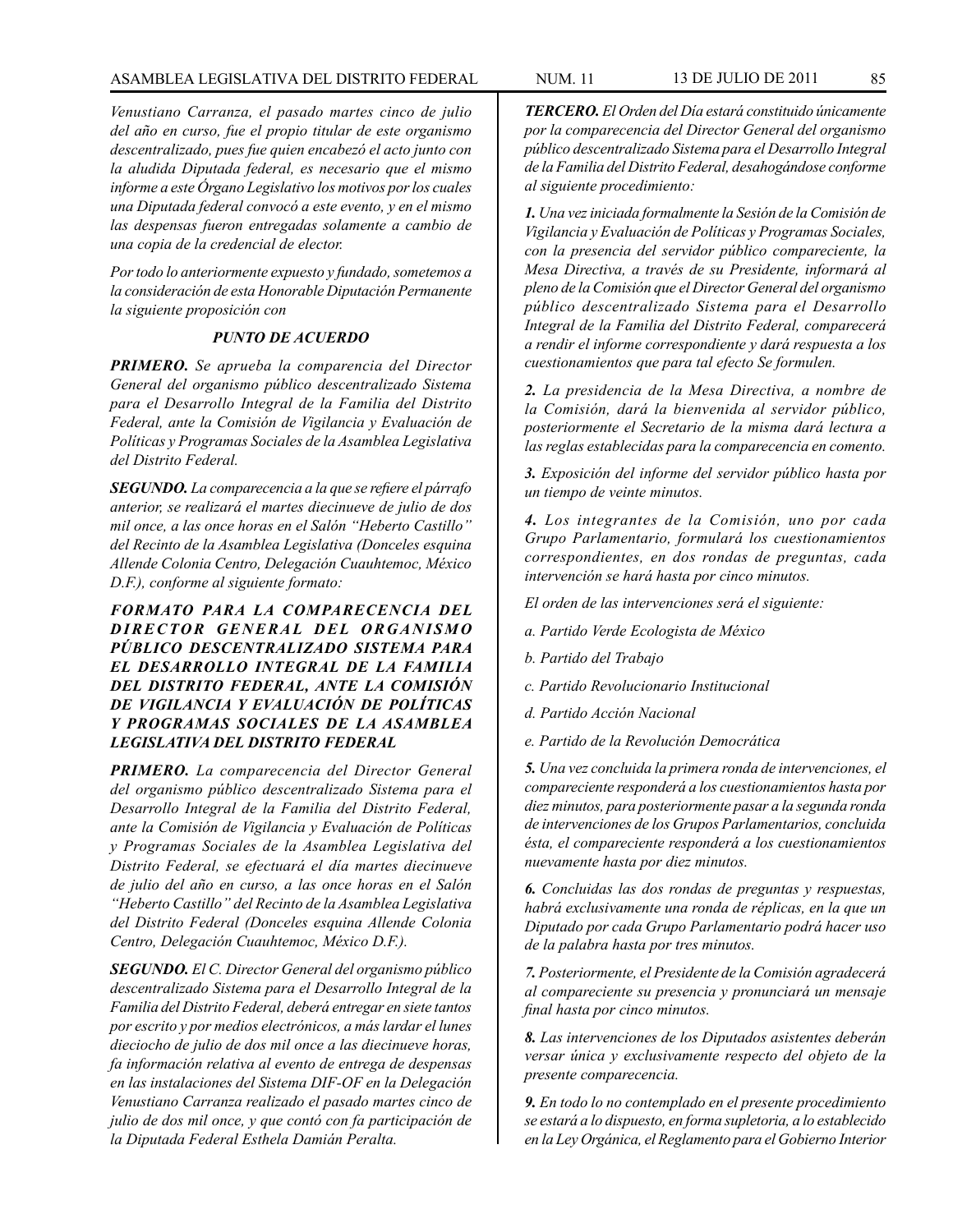*y Reglamento Interior de las Comisiones, todos de la Asamblea Legislativa del Distrito Federal.*

*Recinto Legislativo, a los trece días del mes de julio de dos mil once.*

### *ATENTAMENTE*

*Dip. Juan Carlos Zárraga Sarmiento*

Es cuanto, Diputado Presidente.

**EL C. PRESIDENTE.** Gracias, Diputado. En términos de lo dispuesto por el Artículo 133 del Reglamento para el Gobierno Interior de la Asamblea Legislativa del Distrito Federal, consulte la Secretaría a la Diputación Permanente en votación económica si la propuesta presentada por el Diputado Juan Carlos Zárraga Sarmiento se considera de urgente y obvia resolución.

**LA C. SECRETARIA.** Por instrucciones de la Presidencia y en votación económica se consulta a la Diputación Permanente si la propuesta de referencia se considera de urgente y obvia resolución. Los que estén por la afirmativa sírvanse manifestarlo levantando la mano.

Los que estén por la negativa sírvanse manifestarlo levantando la mano.

Diputado Presidente, la votación está empatada.

**EL C. PRESIDENTE.** Solicito a la Secretaría repita la votación.

**LA C. SECRETARIA.** Los que estén por la afirmativa sírvanse manifestarlo levantando la mano.

Los que estén por la negativa sírvanse manifestarlo levantando la mano.

No se considera de urgente y obvia resolución, Diputado Presidente.

**EL C. PRESIDENTE.** Gracias, Diputada. En virtud de no considerarse de urgente y obvia resolución, se turna por esta Presidencia para su análisis y dictamen a las Comisiones Unidas de Desarrollo Social y de Vigilancia y Evaluación de Políticas y Programas Sociales.

Para presentar una Proposición con Punto de Acuerdo por el que aprueba la comparecencia del Jefe Delegacional de Gustavo A. Madero, del Secretario de Protección Civil del Distrito Federal y del Director General del Sistema de Aguas de la Ciudad de México, a efecto de que informen los lamentables acontecimientos suscitados el 10 de julio del año en curso en la zona de Cuautepec como consecuencia de las precipitaciones pluviales, se concede el uso de la Tribuna al Diputado Juan Carlos Zárraga Sarmiento, del Grupo Parlamentario del Partido Acción Nacional.

**EL C. DIPUTADO JUAN CARLOS ZÁRRAGA SARMIENTO.** Con su venia, Diputado Presidente.

*PROPOSICIÓN CON PUNTO DE ACUERDO POR EL QUE SE APRUEBA LA COMPARECENCIA DEL JEFE DELEGACIONAL DE GUSTAVO A. MADERO, DEL SECRETARIO DE PROTECCIÓN CIVIL DEL DISTRITO FEDERAL Y DEL DIRECTOR GENERAL DEL SISTEMA DE AGUAS DE LA CIUDAD DE MÉXICO, A EFECTO DE QUE INFORMEN LOS LAMENTABLES ACONTECIMIENTOS SUSCITADOS EL 10 DE JULIO DEL AÑO EN CURSO EN LA ZONA DE CUATEPEC, COMO CONSECUENCIA DE LAS PRECIPITACIONES PLUVIALES, QUE PRESENTA EL DIPUTADO JUAN CARLOS ZÁRRAGA SARMIENTO, DEL GRUPO PARLAMENTARIO DEL PARTIDO ACCIÓN NACIONAL.*

*El suscrito. Diputado a la Asamblea Legislativa del Distrito Federal, V Legislatura, integrante del Grupo Parlamentario del Partido Acción Nacional, con fundamento en lo dispuesto por los Artículos 17 fracción VI y 58 fracción X de la Ley Orgánica, 93 y 133 del Reglamento para el Gobierno Interior, ambos de la Asamblea Legislativa del Distrito Federal, someto a la consideración de este Órgano Legislativo la presente Proposición con Punto de Acuerdo por el que se aprueba la comparecencia del Jefe Delegacional de Gustavo A. Madero, del Secretario de Protección Civil del Distrito Federal y del Director General del Sistema de Aguas de la Ciudad de México, a efecto de que informen los lamentables acontecimientos suscitados el 10 de julio del año en curso en la zona de Cuatepec, como consecuencia de las precipitaciones pluviales, conforme a los siguientes:*

### *ANTECEDENTES*

*La tarde del pasado 10 de julio del año en curso, se suscitó al norte de la Ciudad de México una fuerte precipitación pluvial que generó graves problemas en diversas Colonias de la Delegación Gustavo A. Madero, pues la acumulación de agua alcanzó los 60 milímetros en apenas dos horas, cantidad que, a decir del Sistema de Aguas, rebasa la capacidad de desalojo del drenaje.*

*La precipitación, acompañada de granizo que provocó tapones en las coladeras, dejó al menos unos 60 encharcamientos en vialidades secundarias de la zona, afectando Colonias como Guadalupe Victoria, Cuautepec de Madero, Unidad Arbolillo, Jorge Negrete, Laguna Ticomán, Acueducto de Guadalupe, Chalma de Guadalupe, Solidaridad y Zona Escolar, en ésta última hubo áreas con inundaciones de hasta un metro.*

*En Cuautepec Barrio Alto el problema fue aún más grave, pues como suele suceder cada vez que hay fuertes precipitaciones, el agua de las partes altas inunda las partes bajas debido a que, lo que antes fue cause de ríos, ahora es ocupado por viviendas.* 

*Algunas de las vías seriamente afectadas fueron Aguascalientes y Durango, en la Colonia Chalma de Guadalupe: Avenida de los Arrecifes, entre Bulevar del*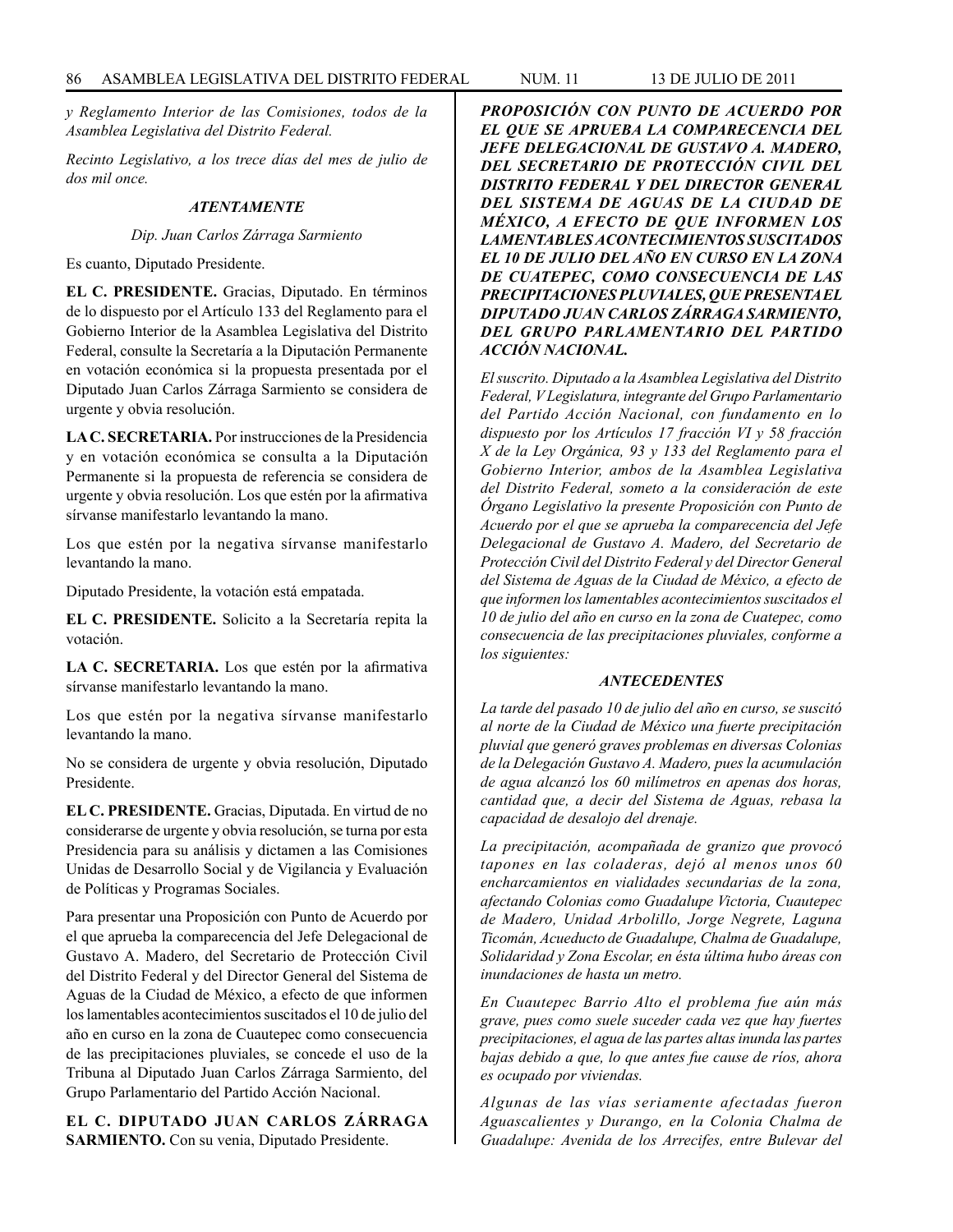*Temoluco y Avenida Acueducto Colonia Acueducto de Guadalupe; así como calles de la zona residencial de esta Colonia. También resultaron afectados vecinos de la Avenida Venustiano Carranza, en la Colonia Valle de Madero; Rubén Daría, en la Colonia Tlalpexco y Calzada Chalma de Guadalupe, en Zona Escolar.*

*Fue de tal magnitud la anegación en aquella zona del norte de la Ciudad, que Incluso se reporta que en el paradero del metro Indios Verdes el agua por los encharcamientos casi rebasaba las llantas de los vehículos.*

*Además, al menos 20 vehículos resultaron con daños tras ser arrastrados por la corriente, una decena de negocios fueron inundados con fango, también resultaron anegadas una tienda departamental y una agencia del Ministerio Público. Uno de los inmuebles con mayor afectación fue el Hospital Materno Infantil de Cuautepec, ubicado en la Avenida Emiliano Zapata, fue desalojado alrededor de las 23:30 horas, y sus pacientes llevados en unidades del ERUM al nosocomio de Ticomán, así como a los centros de salud de Palmatitla y Valle Madero,* 

*Pero más lamentable que todo lo anterior, fue saber que una mujer de 19 años y un menor de 4 anos de edad murieron ahogados por el aumento del cauce del Río Maximalaco, quienes en vida respondían a los nombres de Adriana Moreno García y José Guadalupe García Moreno* 

### *CONSIDERACIONES*

*PRIMERO. Que de conformidad con lo que establecen los Artículos 17 fracción VI y 18 fracción VII de la Ley Orgánica de la Asamblea Legislativa del Distrito Federal, es atribución de los Diputados presentar proposiciones y denuncias, así como representar los intereses de los ciudadanos y promover y gestionar la solución de los problemas y necesidades colectivas ante las autoridades competentes.*

*SEGUNDO. Que conforme al contenido del Artículo 23 Bis de la Ley Orgánica de la Administración Pública del Distrito Federal, a la Secretaría de Protección Civil corresponde el despacho de las materias relativas a la protección civil y prevención al desastre; además de contar con la atribución de elaborar, coordinar y vigilar la ejecución de los programas de protección civil.* 

*TERCERO. Que en términos del Artículo 39 de la Ley Orgánica de la Administración Pública del Distrito Federal, en materia de protección civil corresponde al gobierno delegacional elaborar y ejecutar, en coordinación con las dependencias competentes, el Programa de Protección Civil de la Delegación; recibir, evaluar y. en su caso, aprobar los Programas Internos y Especiales de Protección Civil en términos de las disposiciones jurídicas aplicables; y vigilar y verificar administrativamente el cumplimiento de las disposiciones en materia de protección civil, así como aplicar las sanciones que correspondan.*

*CUARTO. Que contarme al Artículo 16 de la Ley de Aguas del Distrito Federal corresponde al Sistema de Aguas de la Ciudad de México ejecutar programas urbanos de drenaje y evacuación de las aguas pluviales, y proyectar, ejecutar y supervisar las obras hidráulicas necesarias así como controlar las inundaciones, los hundimientos y movimientos de suelo de origen hidráulico.*

*QUINTO. Que los acontecimientos suscitados el pasado domingo 10 de julio en la zona de Cuautepec, en la Delegación Gustavo A. Madero, en gran medida son consecuencia de los actos de corrupción de servidores públicos que durante muchos años toleraron asentamientos irregulares en zonas que no garantizaban un desarrollo urbano con condiciones mínimas de seguridad para cuando se presentaran precipitaciones pluviales de tal magnitud. Aunado a ello, la actual autoridad delegacionial ha sido incapaz de implementar las medidas de mitigación necesarias para evitar que estas catástrofes se repitan en esta zona del norte de la Ciudad generando, como en esta ocasión, incluso pérdidas humanas.*

*SEXTO. Que en busca de una solución. inmediata al problema, y fundamentalmente, en busca de que nunca más se suscite una desgracia como la que hemos descrito, resulta apremiante que las autoridades informen a este Órgano Legislativo -que es representación de la voluntad de los ciudadanos del Distrito Federal- los motivos que generaron las inundaciones en la zona, cuáles fueron las acciones realizadas para apoyar a los damnificados, y cuáles serán las acciones a realizar para que en el futuro no se repitan estos desastres; lo anterior, a efecto de que la Asamblea Legislativa coadyuve con las autoridades administrativas para que las decisiones que habrán de tomarse en el futuro sean las más convenientes para los vecinos de las zonas afectadas.*

*SÉPTIMO. Que por los motivos expuestos en los Considerandos Primero. Segundo y Tercero de la presente Proposición, la Delegación Gustavo A. Madero, la Secretaría de Protección Civil, y el Sistema de Aguas de la Ciudad de México, tienen competencia en este asunto, por lo que es necesario que sus titulares comparezcan o bien informen ante las comisiones Unidas de Gestión Integral del Agua y de Protección Civil para los efectos a los que refiere el párrafo anterior.*

*Por todo lo anteriormente expuesto y fundado, sometemos a la consideración de esta Honorable Diputación Permanente la siguiente proposición con:*

#### *PUNTO DE ACUERDO*

*PRIMERO. Con fundamento en el Artículo 42 fracción XVIII del Estatuto de Gobierno del Distrito Federal, se aprueba la comparencia ante las Comisiones Unidas de Gestión Integral del Agua y de Protección Civil de la Asamblea Legislativa del Distrito Federal, del Jefe de Delegacional en Gustavo A. Madero, Ingeniero Víctor Hugo*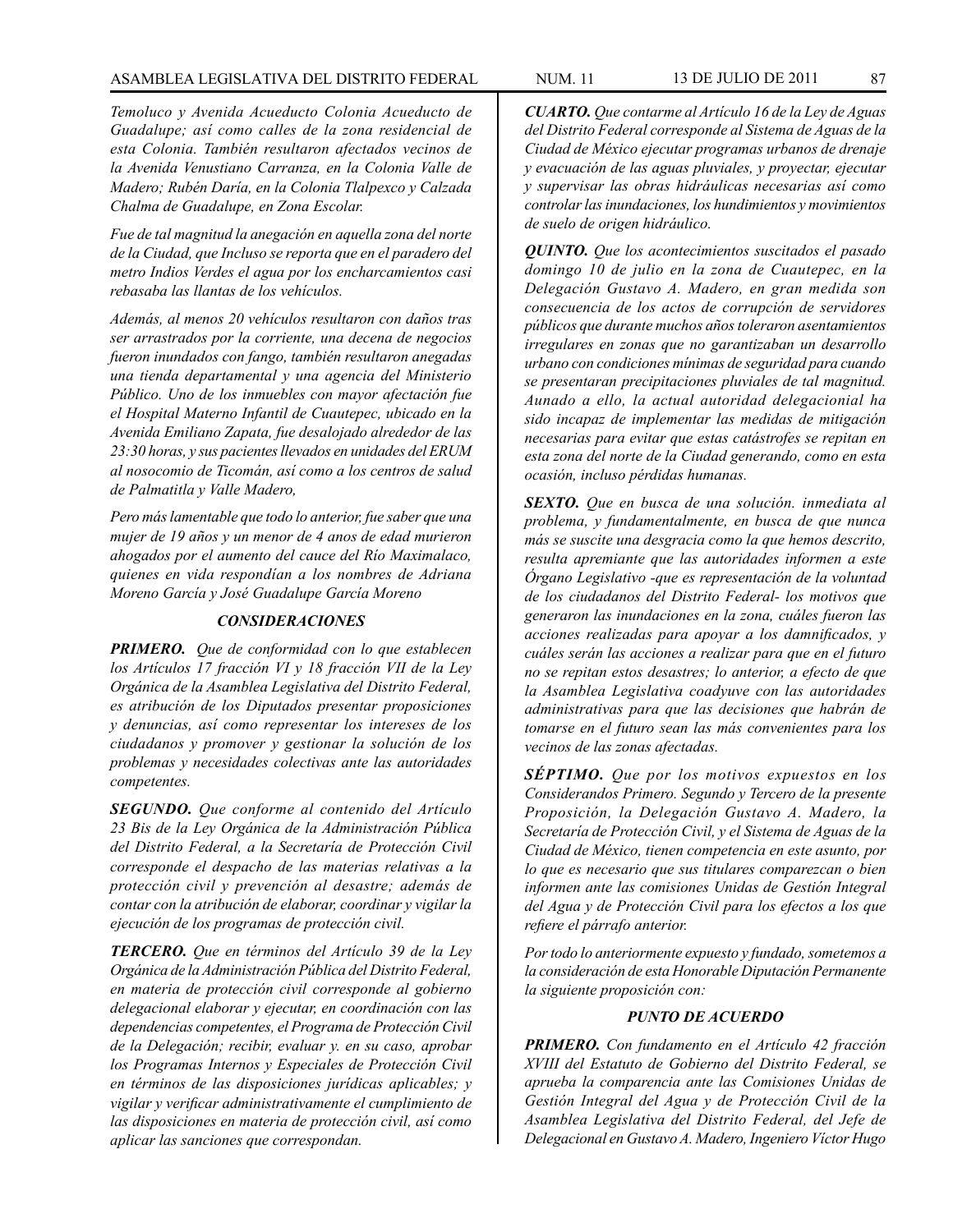*Lobo Román, a efecto de que informe acerca de los motivos que generaron las inundaciones en la zona de Cuautepec, en la Delegación Gustavo A. Madero, el pasado diez de julio del año en curso, así como cuáles fueron las acciones realizadas para apoyar a los damnificados, y cuáles serán las acciones a realizar para que en el futuro no se repitan estos desastres.*

*SEGUNDO. Se solicita a los titulares de la Secretaría de Protección del Distrito Federal y del Sistema de Aguas de la Ciudad de México, remitan a los integrantes de las Comisiones Unidas de Gestión Integral del Agua y de Protección Civil, a más tardar el lunes dieciocho de julio de dos mil once, a las diecinueve horas, un informe relativo a los motivos que generaron las inundaciones en la zona de Cuautepec, en la Delegación Gustavo A. Madero, el pasado diez de julio del año en curso, así como cuales fueron las acciones realizadas para apoyar a los damnificados, y cuales serán las acciones a realizar par que en el futuro no se repitan estos desastres.*

*TERCERO. La comparecencia a la que se refiere el resolutivo primero del presente Punto de Acuerdo, se realizará el miércoles veinte de julio de dos mil once, a las nueve horas en el Salón 325 del edificio de Asamblea Legislativa del Distrito Federal ubicado en Gante No. 15 Colonia Centro, Delegación Cuauhtemoc México D.F., conforme al siguiente formato.* 

# *FORMATO PARA LA COMPARECENCIA DEL JEFE DELEGACIONAL, EN GUSTAVO A. MADERO ANTE LAS COMISIONES UNIDAS DE GESTIÓN INTEGRAL DEL AGUA Y DE PROTECCIÓN CIVIL DE LA ASAMBLEA LEGISLATIVA DEL DISTRITO FEDERAL*

*PRIMERO. La comparecencia ante las Comisiones Unidas de Gestión Integral del Agua y de Protección Civil de la Asamblea Legislativa del Distrito Federal, del Jefe de Delegacional en Gustavo A Madero, Ingeniero Víctor Hugo Lobo Román, se efectuará el día miércoles veinte de julio de dos mil once, a las nueve horas en el Salón "325" del edificio de Gante No. 15 Colonia Centro, Delegación Cuauhtemoc, México D.F.).*

*SEGUNDO. El compareciente entregará, a más tardar el viernes quince de julio de dos mil once a las diecinueve horas, en dieciocho tantos por escrito y por medios electrónicos, la información relativa a los motivos que generaron las inundaciones en la lona de Cuautepec, en la Delegación Gustavo A Madero, el pasado diez de julio del año en curso, así como cuáles fueron las acciones realizadas para apoyar a los damnificados, y cuáles serán las acciones a realizar para que en el futuro no se repitan estos desastres.*

*TERCERO. El Orden del Día estará constituido únicamente por la comparecencia del Jefe Delegacional en Gustavo A Madero, desahogándose conforme al siguiente procedimiento:* 

*1. Una vez iniciada formalmente la Sesión de las Comisiones Unidas de Gestión Integral del Agua y de Protección Civil, con la presencia de los servidores públicos comparecientes, el Diputado que presida la Sesión informará al pleno de las Comisiones Unidas sobre la presencia del compareciente para rendir los informes correspondientes, y darán respuesta a los cuestionamientos que para tal efecto se formulen.*

*2. El Diputado que presida la Sesión, a nombre de las Comisiones Unidas, dará la bienvenida alo servidor público, posteriormente el Diputado Secretario dará lectura a las reglas establecidas para la comparecencia en comento.* 

*3. Exposición del informe del servidor público hasta por un tiempo de veinte minutos.*

*4. Los integrantes de la Comisión, uno por cada Grupo Parlamentano, formulará los cuestionamientos correspondientes; cada intervención se hará hasta por diez minutos. El orden de las intervenciones será el siguiente:*

- *a. Partido Verde Ecologista de México*
- *b. Partido del Trabajo*
- *c. Partido Revolucionario Institucional*
- *d. Partido Acción Nacional*
- *e. Partido de la Revolución Democrática*

*5. Una vez concluida la ronda de intervenciones, cada compareciente responderá a los cuestionamientos hasta por diez minutos.*

*6. Concluida la ronda de preguntas y respuestas, habrá una ronda de réplicas, en la que un Diputado por cada Grupo Parlamentario podrá hacer uso de la palabra hasta por cinco minutos.*

*7. Posteriormente, el Diputado que presida la Sesión agradecerá al compareciente su presencia y pronunciará un mensaje final hasta por cinco minutos.*

*8. Las intervenciones de los Diputados asistentes deberán versar única y exclusivamente respecto del objeto de fa presente comparecencia.*

*9. En todo lo no contemplado en el presente procedimiento se estará a lo dispuesto, en forma supletoria, a lo establecido en la Ley Orgánica, el Reglamento para el Gobierno Interior y Reglamento Inferior de las Comisiones, todos de la Asamblea Legislativa del Distrito Federal.*

*Recinto Legislativo, a los trece días del mes de julio de dos mil once.*

# *FIRMAN*

*Dip. Juan Carlos Zárraga Sarmiento Dip. Aleida Alavez Ruiz Dip. Valentina Valia Batres Guadarrama Dip. Leonel Luna Estrada*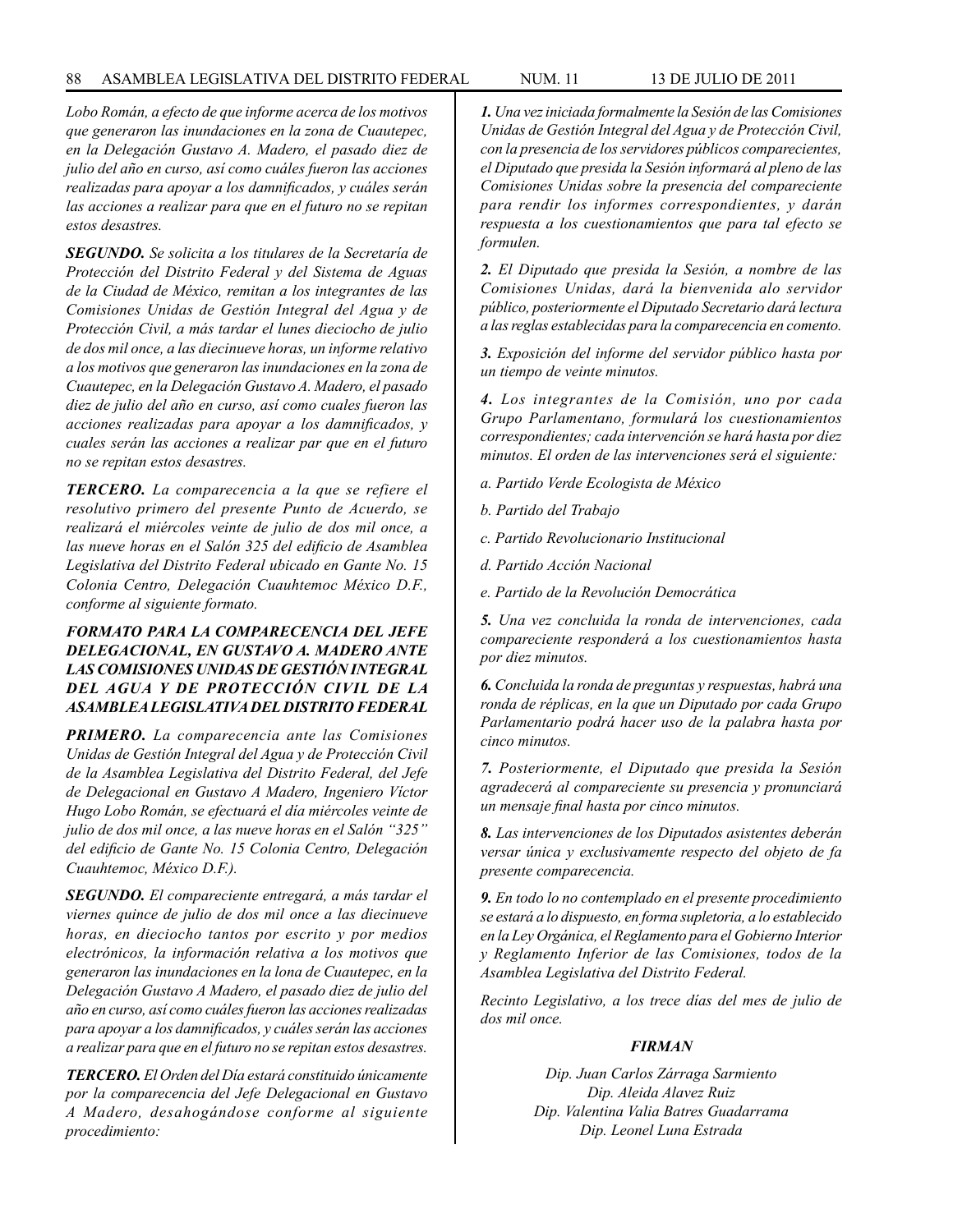*Dip. Lizbeth Eugenia Rosas Montero Dip. Guillermo Sánchez Torres Dip. Carlo Fabián Pizano Salinas*

Es cuanto, Diputado Presidente.

**EL C. PRESIDENTE.** Gracias Diputado.

**EL C. DIPUTADO LEONEL LUNA ESTRADA.** *(Desde su curul)* Presidente.

**EL C. PRESIDENTE.** ¿Con qué objeto, Diputado Leonel Luna?

**EL C. DIPUTADO LEONEL LUNA ESTRADA.**  *(Desde su curul)* Si por su conducto, Diputado Presidente, preguntarle al Diputado Zárraga si me permite hacerle una propuesta.

**EL C. PRESIDENTE.** Adelante, Diputado.

**EL C. DIPUTADO LEONEL LUNA ESTRADA.** *(Desde su curul)* Diputado Zárraga, tenemos enlistado un servidor un Punto de Acuerdo muy similar al de usted. Le pediría si fuera posible que pudiéramos construir conjuntamente un solo punto, solicitándole al Diputado Presidente nos diera el tiempo correspondiente para poderlo elaborar, si el Diputado Zárraga estuviera de acuerdo.

**EL C. DIPUTADO JUAN CARLOS ZÁRRAGA SARMIENTO.** Por mi parte no hay inconveniente, Diputado Presidente, si usted nos dispensa unos minutos de acuerdo a sus facultades.

**EL C. PRESIDENTE.** Hacemos un receso de 5 minutos para que lleven a cabo.

**EL C. DIPUTADO LEONEL LUNA ESTRADA.** *(Desde su curul)* Gracias Diputado Presidente.

**A las 14:20 horas**

*(Receso)*

**A las 14:30 horas.**

**EL C. PRESIDENTE DIPUTADO GUILLERMO OROZCO LORETO**. Solicitamos al Diputado Zárraga Sarmiento, presente la propuesta con la adición planteada por el Diputado Leonel Luna Estrada.

**EL C. DIPUTADO JUAN CARLOS ZÁRRAGA SARMIENTO**. Con su venia, Diputado Presidente.

Los resolutivos del Punto de Acuerdo quedarían de la siguiente manera:

Resolutivo Primero. Con fundamento en el Estatuto de Gobierno, Artículo 42 fracción XVIII, se aprueba la comparecencia entre las Comisiones Unidas de Gestión Integral del Agua y de Protección Civil de la Asamblea Legislativa del Distrito Federal, del Jefe Delegacional en Gustavo A. Madero, Ingeniero Víctor Hugo Lobo Román, a efecto de que informe acerca de los motivos que generaron las inundaciones en la zona de Cuautepec en la Delegación

Gustavo A. Madero, el pasado 10 de julio del año en curso, así como cuáles fueron las acciones realizadas para apoyar a los damnificados y cuáles serán las acciones a realizar para que en el futuro no se repitan estos desastres.

Segundo. Se solicita al Secretario de Protección Civil del Distrito Federal, Doctor Elías Moreno Brizuela y al Director General del Sistema de Aguas de la Ciudad de México, Ingeniero Ramón Aguirre Díaz, que envíen un informe detallado al Pleno de la Diputación Permanente sobre su participación en el evento del 10 de julio del 2011 a más tardar en 5 días hábiles.

Tercero. La comparecencia a la que se refiere el Artículo 1° se realizará el miércoles 20 de julio del 2011, a las 09:00 horas, en el salón 325 del Recinto de la Asamblea Legislativa, conforme al siguiente formato descrito en el resolutivo del presente Punto de Acuerdo y que se anexa.

Es cuanto, Diputado Presidente.

**EL C. PRESIDENTE.** Gracias, Diputado. En términos de lo dispuesto por el Artículo 133 del Reglamento para el Gobierno Interior de la Asamblea Legislativa del Distrito Federal, consulte la Secretaría a la Diputación Permanente en votación económica si la propuesta presentada por el Diputado Juan Carlos Zárraga Sarmiento se considera de urgente y obvia resolución.

**LA C. SECRETARIA.** Por instrucciones de la Presidencia y en votación económica se consulta a la Diputación Permanente si la propuesta de referencia se considera de urgente y obvia resolución. Los que estén por la afirmativa, sírvanse manifestarlo levantando la mano.

Los que estén por la negativa, sírvanse manifestarlo levantando la mano.

Se considera de urgente y obvia resolución, Diputado Presidente.

**EL C. PRESIDENTE.** Gracias, Diputada. Está a discusión la propuesta. ¿Existen oradores en contra?

**LA C. DIPUTADA VALENTINA VALIA BATRES GUADARRAMA.** (*Desde su curul)* Presidente.

**EL C. PRESIDENTE.** ¿Con qué objeto, Diputada Valentina Batres?

**LA C. DIPUTADA VALENTINA VALIA BATRES GUADARRAMA.** (*Desde su curul)* Sí, Diputado Presidente. Con fundamento en el Artículo 121 del Reglamento, quisiera que me pudiese dar el uso de la palabra.

**EL C. PRESIDENTE.** Con mucho gusto, Diputada. Tiene el uso de la Tribuna hasta por 10 minutos.

**LA C. DIPUTADA VALENTINA VALIA BATRES GUADARRAMA.** A manera de reflexionar esta decisión, vamos a votar a favor, vamos a reiterar nuestro voto a favor.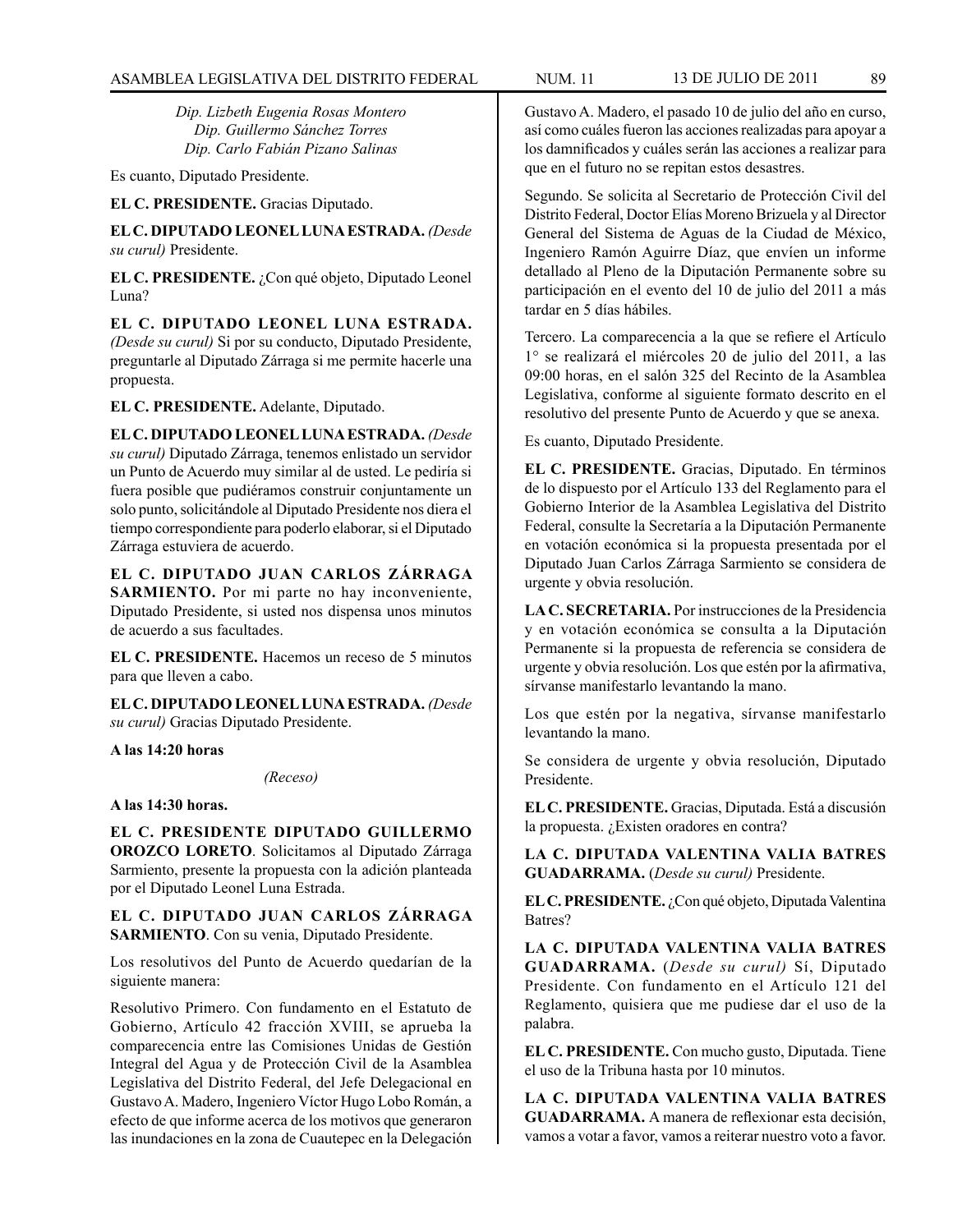Sí valdría la pena hacer una reflexión por qué se convierte esta solicitud en un Punto de Acuerdo de urgente y obvia resolución y se insiste en que venga a comparecer el Jefe Delegacional.

Me parece que vamos a seguir recibiendo lluvias de precipitación abundante, eso sin duda va a ser un fenómeno que lo vayamos viendo cada vez más repetido, y el problema es que no le podemos apostar a que cada año haya suficiencia presupuestal para calcular dar una indemnización a los damnificados, porque a la larga eso va a salir más caro que hacer obras de mitigación u obras que prevengan desastres.

Quiero mencionar, con el debido respeto, pero no hay manera de ilustrarlo de otra manera, éste es un muro del *muro ecológico* allá en Cuautepec en la Colonia Ampliación Castillo Grande, que como muestra la foto gráficamente este muro prácticamente se fragmentó y está agarrado de las varillas con las cuales se coló el muro de concreto. Ya se venció, ya se desfasó de su nivel, pero no fue, esto no ocurrió el domingo pasado, esto ocurrió en agosto del año pasado.

Esto ocurrió e inmediatamente vimos una declaración del Jefe Delegacional de Gustavo A. Madero declarando que prontamente harían los trabajos para mitigar el riesgo porque debajo de este muro viven, habitan más de 20 viviendas, en desnivel, en bajada del cerro, y sin embargo el día domingo 10, el muro no estaba tal y como se fracturó hace un año sino se encuentra en peores condiciones.

Habrá qué saber que basta un año para demostrar que se necesita la comparecencia del Jefe Delegacional para que dé cuenta por qué estas obras, por qué estas partes del muro que representan un riesgo permanente, latente a la población, no se han reestructurado y ya nos alcanzó otra lluvia de precipitación abundante y el riesgo cada vez es mayor.

Esta otra fotografía muestra en La Pastora, en la Colonia La Pastora en el Cerro del Chiquihuite, otro punto de fractura del *muro ecológico* al cual tampoco se ha asistido y el cual también tuvo con tiempo suficiente información el Delegado, y la lluvia fracturó este muro porque se vienen en el deslave del cerro piedras enormes que con la fuerza de la bajada rompen el muro o lo fracturan.

Esta vez el agua que se filtró por debajo del muro ecológico abrió una zanja de aproximadamente un metro y tan sólo la tierra y la abundancia de agua por esa filtración derrumbó cuatro casas. La gente de esas cuatro casas ha quedado sin hogar, hoy están en el hospital de La Villa siendo atendidos porque quedaron lesionados.

La pregunta luego entonces es: ¿No era más fácil invertirle en una obra que reforzara el muro ecológico a estar esperando las desgracias de estos desastres?

Yo creo que es tiempo que el delegado nos conteste qué ha hecho puntualmente con el presupuesto que esta Asamblea Legislativa le aprobó. Es tiempo que nos diga por qué no está el mecanismo automatizado del cárcamo de San Juan y Guadalupe Ticomán, razón por la cual un año más volvieron a inundarse más de 200 casas perdiendo sus enseres doméstico, y una vez más hay qué buscar suficiencia presupuestal para indemnizar estas pérdidas de estas familias.

La apuesta debe ser de prevención. La apuesta debe de ser construir certeza para la gente en su estado físico de manera permanente, cotidianamente y que el lugar, la Colonia donde habite, su comunidad no represente un riesgo permanente, latente, inminente.

Por esa razón me he subido y he solicitado el uso de la palabra para respaldar este Punto de Acuerdo, justificar su urgencia y obvia resolución, y seguir insistiendo en que venga a comparecer y a dar cuenta el delegado del presupuesto asignado por la Asamblea de las obras, que aunque no hubiera presupuesto de la Asamblea, tendría qué hacer él en su función de Jefe Delegacional de la Delegación.

Por los habitantes de Cuautepec y de las demás zonas que también fueron afectadas, hoy urge que él venga a rendir cuentas con fundamento en el Estatuto de Gobierno que ubica a la Asamblea dentro del equilibrio de poderes a ser éste el espacio de rendición de cuentas en el momento en que se necesite, y hoy es un momento en que se necesita.

Muchas gracias.

**EL C. PRESIDENTE.** Gracias, Diputada.

**EL C. DIPUTADO JUAN CARLOS ZÁRRAGA SARMIENTO.** *(Desde su curul)* Diputado Presidente.

**EL C. PRESIDENTE.** Diputado Juan Carlos Zárraga Sarmiento ¿Con qué objeto, Diputado?

**EL C. DIPUTADO JUAN CARLOS ZÁRRAGA SARMIENTO.** *(Desde su curul)* Diputado Presidente, a ver si me permite el uso de la Tribuna por el mismo Artículo que hizo la Diputada.

**EL C. PRESIDENTE.** Desde luego, con mucho gusto. Adelante Diputado, hasta por 10 minutos.

**EL C. DIPUTADO JUAN CARLOS ZÁRRAGA SARMIENTO.** Con su venia, Diputado Presidente.

### Compañeros Diputados:

Nada más para hacer dos menciones muy breves. Número uno, una compañera Diputada de mi Grupo Parlamentario pidió vía transparencia información sobre el presupuesto qué tiene que ver con el desazolve de cada una de las 16 delegaciones políticas. Aquí está la respuesta que le dieron a mi compañera Diputada y donde claramente se ve que la Delegación Gustavo A. Madero no ha invertido ni un solo centavo en este rubro. De ahí se hace urgente que el Jefe Delegacional explique ante esta Soberanía los motivos que lo han llevado a no ejercer este presupuesto en beneficio de sus gobernados.

Segundo. Este Punto de Acuerdo que estamos por aprobar lo estamos suscribiendo los siguientes Diputados: su servidor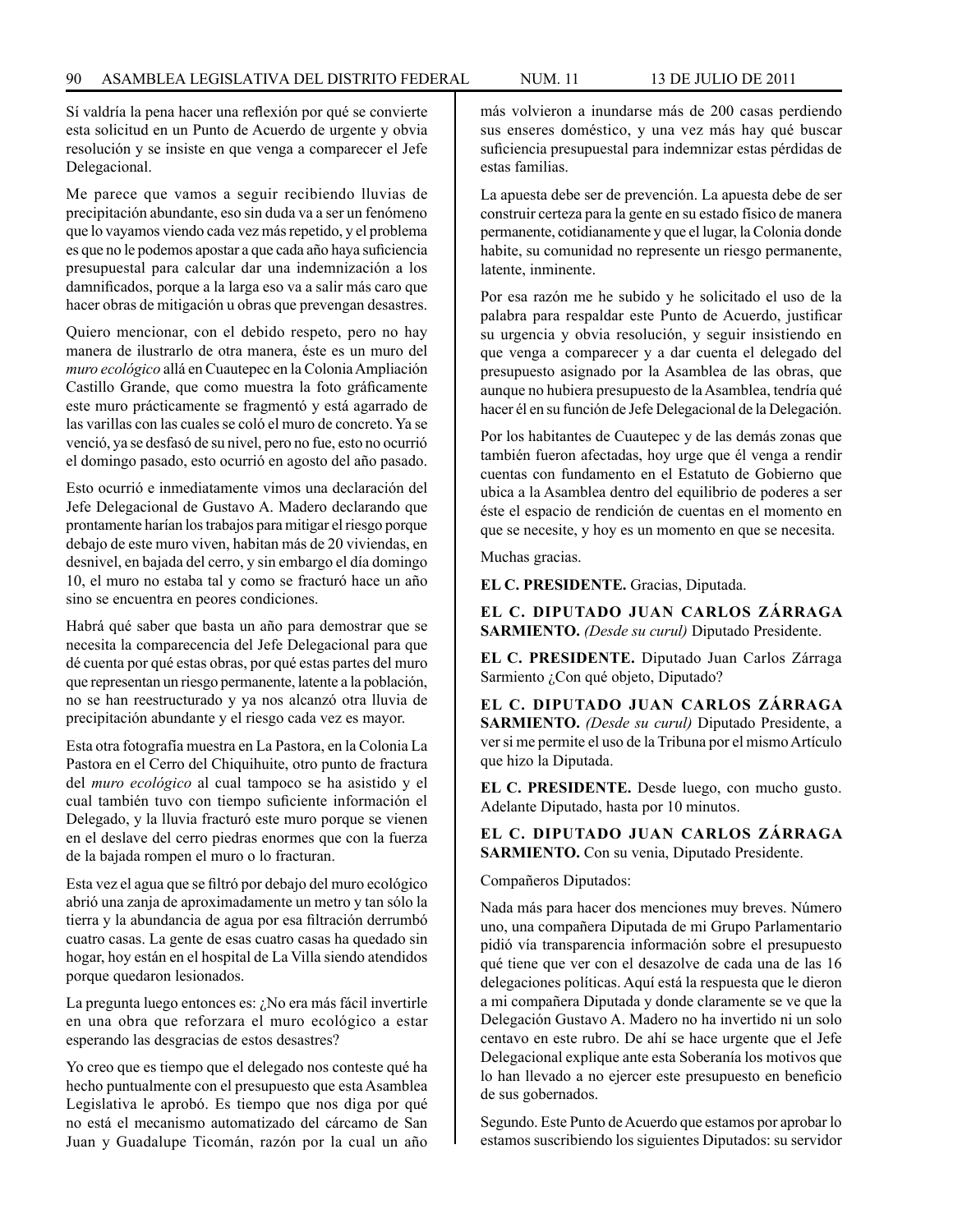el de la voz, la Diputada Aleida Alavez, el Diputado Leonel Luna, la Diputada Valentina Batres, la Diputada Lizbeth Rosas, el Diputado Alejandro Carbajal, el Diputado Guillermo Sánchez, el Diputado Alejandro Sánchez y el Diputado Carlo Pizano.

Es cuanto, Diputado Presidente.

**EL C. PRESIDENTE.** Gracias, Diputado. ¿Algún otro Diputado o Diputada desea hacer uso de la Tribuna?

Proceda la Secretaría a preguntar a la Diputación Permanente en votación económica si es de aprobarse la propuesta a discusión.

**LA C. SECRETARIA.** Por instrucciones de la Presidencia y en votación económica se pregunta a la Diputación Permanente si es de aprobarse la propuesta sometida a su consideración. Los que estén por la afirmativa sírvanse manifestarlo levantando la mano.

Los que estén por la negativa sírvanse manifestarlo levantando la mano.

Aprobada la propuesta, Diputado Presidente.

**EL C. PRESIDENTE.** Gracias, Diputada. Remítase a las autoridades correspondientes para los efectos legales a que haya lugar.

Esta Presidencia informa que el punto enlistado en el numeral 51 del Orden del Día ha sido retirado.

Para presentar una Proposición con Punto de Acuerdo relativo a Chimalistac, se concede el uso de la Tribuna al Diputado Leonel Luna Estrada, del Grupo Parlamentario del Partido de la Revolución Democrática.

**EL C. DIPUTADO LEONEL LUNA ESTRADA.** Con su permiso, Diputado Presidente.

# *PROPOSICIÓN CON PUNTO DE ACUERDO RELATIVO A CHIMALISTAC, QUE PRESENTA EL DIPUTADO LEONEL LUNA ESTRADA, DEL GRUPO PARLAMENTARIO DEL PARTIDO DE LA REVOLUCIÓN DEMOCRÁTICA.*

*El suscrito Diputado Leonel Luna Estrada, integrante del Grupo Parlamentario del Partido de la Revolución Democrática, con fundamento en lo dispuesto por los Artículos 17 fracción VI de la Ley Orgánica y 133 del Reglamento para el Gobierno Interior, ambos de la Asamblea Legislativa del Distrito Federal, someto a consideración de esta Honorable Diputación Permanente la Proposición con Punto de Acuerdo al rubro citada, al tenor siguiente:*

*Hasta hace un año, México mantuvo su posición como el país de América Latina con mayor número de bienes culturales reconocidos por la Organización de la Naciones Unidas para la Educación, la Ciencia y la Cultura (UNESCO), de ahí la importancia de que estos espacios cuenten con mejores condiciones, pues en muchas zonas de* 

*la Ciudad el deterioro físico que presentan, aunado a las presiones demográficas ponen en peligro su permanencia.*

*En fecha 5 de agosto de 2010, el Jefe de Gobierno del Distrito Federal emitió la Declaratoria de Patrimonio Cultural Tangible de la Ciudad de México del conjunto urbano Arquitectónico ubicado en el Antiguo Pueblo de San Ángel y Patrimonio Cultural Intangible al conjunto de expresiones culturales que en él se manifiestan; Con esta declaratoria se logró realizar un blindaje a la zona para evitar que en el lugar proliferen desarrollos inmobiliarios, o se cambie el uso de suelo, cuestión que sirve de ejemplo de las acciones que se deben emprender para salvar, restaurar y conservar otras partes de nuestra Ciudad.*

*Es lamentable ver como sitios de gran valia cultural se encuentran en deterioro y olvido aún cuando tienen la importancia de representar la memoria urbana de la capital, por lo que resulta de vital trascendencia generar esquemas que permitan la conservación de estas zonas y más aún cuando existen solicitudes reiteradas de vecinos de diversas Colonias de la capital en las que manifiestan su interés y preocupación porque estos sitios sean resguardados como una verdadera riqueza cultural del país, como es el caso de Chimalistac.*

*Chimalistac es un lugar de gran belleza tradicional que se extiende por un lado hasta Coyoacán y por el otro hasta Tizapán. La Iglesia de Chimalistac se edificó en 1535 y en 1585 el Convento del Carmen, principal factor de desarrollo para el pueblo de San Ángel. Los padres Carmelitas de Chimalistac realizaron la construcción de un convento, que quedó bajo la advocación de San Ángel Mártir en el año de 1617 por lo tanto, el poblado que fue formándose alrededor de esta construcción religiosa se denominó San Ángel.*

*Respecto de la palabra Chimalistac, existen dos significados:* 

*1. De acuerdo con algunos especialistas deriva de los vocablos nahuas chimalli que significa escudo e itzac que quiere decir blancura, es decir, Lugar de los Escudos Blancos.*

*2. Como una deformación del nombre del barrio prehispánico que se encontraba en este lugar: Temalistac, que significa donde se talla la piedra de los sacrificios, de acuerdo con algunos cronistas fue en Chimalistac donde se labró la Piedra del Solo Calendario Azteca.*

*En la literatura, Chimalistac quedó plasmado gracias a Federico Gamboa, autor de la novela Santa; que en dicha novela tomo como referente el paisaje local como escenario de la narración; en 1932 se le da el nombre de Federico Gamboa a la antigua Plaza de Chimalistac.*

# *PUNTO DE ACUERDO*

*PRIMERO. La Asamblea Legislativa del Distrito Federal, exhorta al Jefe de Gobierno del Distrito Federal declare patrimonio cultural de la Ciudad de México al conjunto urbanano Arquitectónico ubicado en Chimalistac.*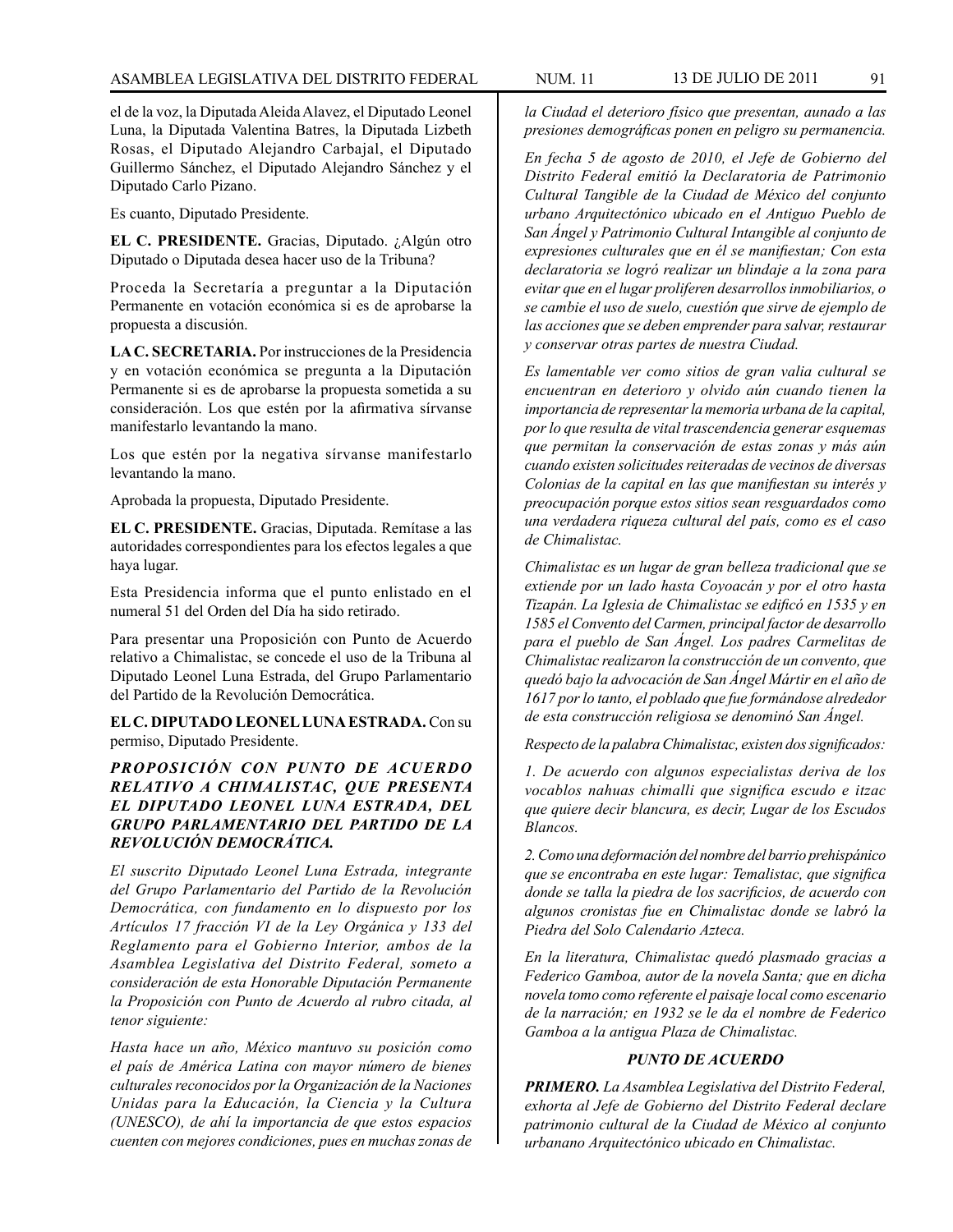*SEGUNDO. Se solicita a la Secretaría del Medio Ambiente un informe pormenorizado del avance de las obras que se están realizando en la zona de Chimalistac, así como de las reuniones realizadas con el comité ciudadano y con vecinas y vecinos de la citada Colonia.*

*Dado en el Salón de Sesiones del Recinto Legislativo a los trece días de julio de dos mil once.*

## *SUSCRIBE*

### *Dip. Leonel Luna Estrada*

Es cuanto, Diputado Presidente.

**EL C. PRESIDENTE.** Gracias Diputado. En términos de lo dispuesto por el Artículo 133 del Reglamento para el Gobierno Interior de la Asamblea Legislativa del Distrito Federal, consulte la Secretaría a la Diputación Permanente en votación económica si la propuesta presentada por el Diputado Leonel Luna Estrada se considera de urgente y obvia resolución.

**LA C. SECRETARIA.** Por instrucciones de la Presidencia y en votación económica se consulta la Diputación Permanente si la propuesta de referencia se considera de urgente y obvia resolución. Los que estén por la afirmativa, sírvanse manifestarlo levantando la mano.

Los que estén por la negativa, sírvanse manifestarlo levantando la mano.

Se considera de urgente y obvia resolución, Diputado Presidente.

**EL C. PRESIDENTE.** Gracias Diputada. Está a discusión la propuesta. ¿Existen oradores en contra?

Proceda la Secretaría a preguntar a la Diputación Permanente en votación económica si es de aprobarse la propuesta a discusión.

**LA C. SECRETARIA.** Por instrucciones de la Presidencia y en votación económica se pregunta a la Diputación Permanente si es de aprobarse la propuesta sometida a su consideración. Los que estén por la afirmativa, sírvanse manifestarlo levantando la mano.

Los que estén por la negativa, sírvanse manifestarlo levantando la mano.

Aprobada la propuesta, Diputado Presidente.

**EL C. PRESIDENTE.** Gracias Diputada. Remítase a las autoridades correspondientes para los efectos legales a que haya lugar.

Esta Presidencia informa que se recibió una Proposición con Punto de Acuerdo por el que se exhorta al ciudadano arquitecto Felipe Leal Fernández, Secretario de Desarrollo Urbano y Vivienda del Distrito Federal y a la ciudadana Clara Marina Brugada, Jefa Delegacional en Iztapalapa, a que en el ámbito de sus respectivas competencias y atribuciones intervenga con la finalidad de revocar la obra que se edifica en la esquina de la Calle Reforma Agraria y Avenida Tláhuac, Colonia San Andrés Tomatlán, Código Postal 9870, Delegación Iztapalapa, así como emitir un informe a esta Honorable Asamblea de las acciones tomadas al respecto, de la Diputada Abril Jannette Trujillo Vázquez, del Grupo Parlamentario del Partido de la Revolución Democrática. Con fundamento en lo dispuesto por los Artículos 50 fracciones IV y V de la Ley Orgánica de la Asamblea Legislativa del Distrito Federal, 28 y 132 del Reglamento para su Gobierno Interior, se turna para su análisis y dictamen a la Comisión de Desarrollo e Infraestructura Urbana.

*PROPOSICIÓN CON PUNTO DE ACUERDO POR EL QUE SE EXHORTA AL C. ARQUITECTO JESÚS ARTURO AISPURO CORONEL, SECRETARIO DE DESARROLLO URBANO Y VIVIENDA DEL DISTRITO FEDERAL Y A LA C. CLARA MARINA BRUGADA, JEFA DELEGACIONAL EN IZTAPALAPA A QUE EN EL ÁMBITO DE SUS RESPECTIVAS COMPETENCIAS Y ATRIBUCIONES INTERVENGA CON LA FINALIDAD DE REVOCAR LA OBRA QUE SE EDIFICA EN LA ESQUINA DE LA CALLE REFORMA AGRARIA Y AVENIDA TLÁHUAC COLONIA SAN ANDRÉS TOMATLÁN, CP 09870 DELEGACIÓN IZTAPALAPA, ASÍ COMO EMITIR UN INFORME A ESTA HONORABLE ASAMBLEA DE LAS ACCIONES TOMADAS AL RESPECTO, QUE SUSCRIBE LA DIPUTADA ABRIL JANNETTE TRUJILLO VÁZQUEZ, DEL GRUPO PARLAMENTARIO DEL PARTIDO DE LA REVOLUCIÓN DEMOCRÁTICA.*

*La que suscribe Diputada Abril Jannette Trujillo Vázquez, con fundamento en lo dispuesto por los Artículos 122, Base Primera Fracción IV, Inciso i) de la Constitución Política de los Estados Unidos Mexicanos; 13 fracciones VI y VII; 17, fracción VI de la Ley Orgánica y 132 del Reglamento para el Gobierno Interior, ambos de la Asamblea Legislativa del Distrito Federal, someto a consideración de esta Soberanía la siguiente Proposición con Punto de Acuerdo Por el que se exhorta al C. Arquitecto Jesús Arturo Aispuro Coronel, Secretario de Desarrollo Urbano y Vivienda del Distrito Federal y a la C. Clara Marina Brugada, Jefa Delegacional en Iztapalapa a que en el ámbito de sus respectivas competencias y atribuciones intervenga con la finalidad de revocar la obra que se edifica en la esquina de la calle Reforma Agraria y Avenida Tláhuac Colonia San Andrés Tomatlán, CP 09870 Delegación Iztapalapa, así como emitir un informe a esta Honorable Asamblea de las acciones tomadas al respecto. Así como emitir un informe a esta Honorable Asamblea de las acciones tomadas al respecto. Al tenor de los siguientes:*

# *CONSIDERANDOS*

*PRIMERO. Que en días recientes se recibió la petición de una ciudadana manifestando que actualmente se construye de forma irregular un hotel que atenta contra las normas*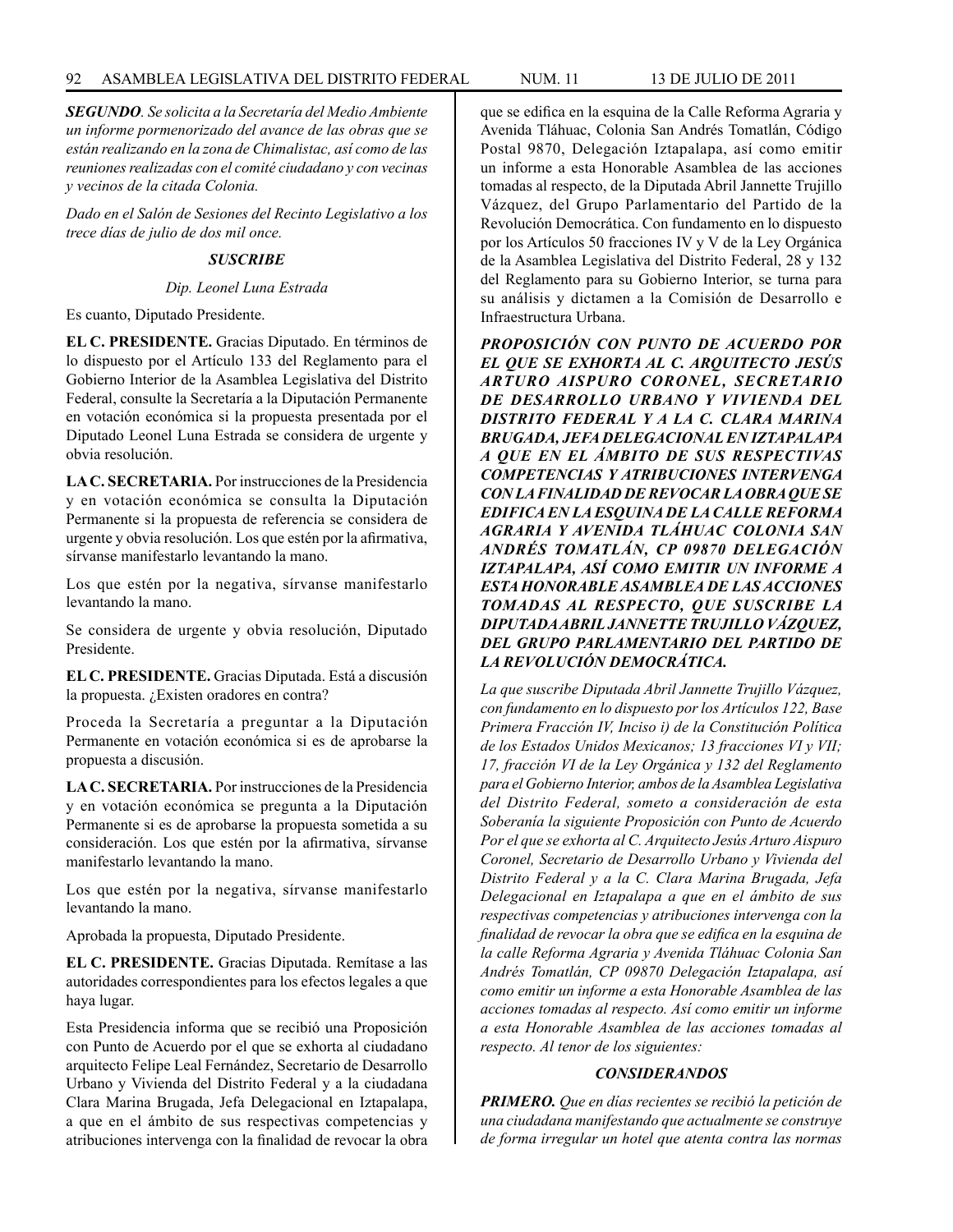*de la materia en la Colonia San Andrés Tomatlan, en la Delegación Iztapalapa.*

*SEGUNDO. Que en el predio ubicado en calle de Reforma Agraria y Avenida Tláhuac se edifica un hotel en contra barda de la escuela Primaria Reforma Agraria.* 

*TERCERO. Que la escuela Primaria Reforma Agraria cuenta con dos turnos el matutino y vespertino a los que acuden alrededor de 600 alumnos y la construcción de dicho hotel adyacente a este centro escolar menoscabará \a formación intelectual de los educandos.* 

*CUARTO. Que a dos calles de donde se construye el referido hotel se localiza la Escuela Secundaria Número 226 cuenta con dos turnos el matutino y vespertino a los que acuden alrededor de 500 alumnos y la construcción de éste cerca del este centro escolar menoscabará la formación intelectual de los educandos.*

*QUINTO. Que en virtud de que en dicha zona requiere el apoyo a la educación mediante espacios culturales y de recreación para el desarrollo físico e intelectual de la niñez y juventud de la Colonia San Andrés Tomatlán en la Delegación lztapalapa.*

*SEXTO. Que conforme 10 establecido en el Artículo 24 fracción X de la Ley Orgánica de la Administración Pública del Distrito Federal, refiere que entre las competencias de la Secretaría de Desarrollo Urbano se encuentra la de proponer y vigilar el cumplimiento de las normas y criterios que regulan la tramitación de permisos, autorizaciones y licencias previstas en la Ley de Desarrollo Urbano del Distrito Federal, así como lo relativo al uso de suelo.* 

*SÉPTIMO. Que con fundamento en el Artículo 13 de la Ley Orgánica de la Asamblea Legislativa del Distrito Federal corresponde a esta Soberanía dirigir peticiones y recomendaciones a las autoridades locales competentes, tendentes a satisfacer los derechos e intereses legítimos de los habitantes del Distrito Federal.*

*OCTAVO. Que es competencia de la Secretaría de Desarrollo Urbano y Vivienda del Distrito Federal, supervisar los actos administrativos de las Delegaciones, para vigilar el cumplimiento de los Programas, así como revisar periódicamente el registro delegacional de manifestaciones de construcción.*

*Por lo antes expuesto, someto a la consideración de esta Soberanía la aprobación del siguiente*

### *Punto de Acuerdo*

*ÚNICO. Por el que se exhorta al C. Arquitecto Jesús Arturo Aispuro Coronel, Secretario de Desarrollo Urbano y Vivienda del Distrito Federal y a la C. Clara Marina Brugada, Jefa Delegacional en Iztapalapa a que en el ámbito de sus respectivas competencias y atribuciones intervenga con la finalidad de revocar la obra que se edifica en la esquina de la calle Reforma Agraria y Avenida Tláhuac* 

*Colonia San Andrés Tomatlán, CP 09870 Delegación Iztapalapa, así como emitir un informe a esta Honorable Asamblea de las acciones tomadas al respecto.*

### *ATENTAMENTE*

### *Dip. Abril Jannette Trujillo Vázquez*

Para presentar una Proposición con Punto de Acuerdo para exhortar a la Secretaría de Finanzas del Distrito Federal, por conducto de su Secretario Armando López Cárdenas, para que por medio de la Subtesorería de Catastro y Padrón Territorial defina y establezca nuevos criterios de registro y empadronamiento de inmuebles y estar así en posibilidades de recaudar exitosamente impuestos que en este rubro se pierde en especial en zonas que carecen de antecedentes registrales como es Milpa Alta y Tláhuac, intentando evitar con esta medida que se dejen de percibir cantidades que representarían una mayor recaudación para el Distrito Federal, se concede el uso de la Tribuna al Diputado Cristian Vargas Sánchez, a nombre del Diputado Emiliano Aguilar Esquivel, del Grupo Parlamentario del Partido Revolucionario Institucional.

**EL C. DIPUTADO ALAN CRISTIAN VARGAS SÁNCHEZ.** Con su permiso, señor Presidente.

*PROPOSICIÓN CON PUNTO DE ACUERDO PARA EXHORTAR A LA SECRETARÍA DE FINANZAS DEL DISTRITO FEDERAL, POR CONDUCTO DE SU SECRETARIO, C. ARMANDO LÓPEZ CÁRDENAS, PARA QUE POR MEDIO DE LA SUBTESORERÍA DE CATASTRO Y PADRÓN TERRITORIAL, DEFINA Y ESTABLEZCA NUEVOS CRITERIOS DE REGISTRO Y EMPADRONAMIENTO DE INMUEBLES Y ESTAR ASÍ EN POSIBILIDADES DE RECAUDAR EXITOSAMENTE IMPUESTOS QUE EN ESTE RUBRO SE PIERDE EN ESPECIAL EN ZONAS QUE CARECEN DE ANTECEDENTES REGISTRALES COMO ES MILPA ALTA Y TLÁHUAC, INTENTANDO EVITAR CON ESTA MEDIDA QUE SE DEJEN DE PERCIBIR CANTIDADES QUE REPRESENTARÍAN UNA MAYOR RECAUDACIÓN PARA EL DISTRITO FEDERAL, QUE PRESENTA EL DIPUTADO ALAN CRISTIAN VARGAS SÁNCHEZ A NOMBRE DEL DIPUTADO EMILIANO AGUILAR ESQUIVEL, DEL GRUPO PARLAMENTARIO DEL PARTIDO REVOLUCIONARIO INSTITUCIONAL.*

*Con fundamento en lo dispuesto por el contenido de los Artículos 17 fracción VI de la Ley Orgánica de la Asamblea Legislativa del Distrito Federal y 132 del Reglamento Para el Gobierno Interior de la Asamblea Legislativa del Distrito Federal, se somete a la consideración de esta Soberanía, la siguiente Proposición con Punto de Acuerdo, en base a lo siguiente:*

*Existen como en toda clase de organizaciones de cualquier clase, ciertas obligaciones para aquellos que pertenezcan*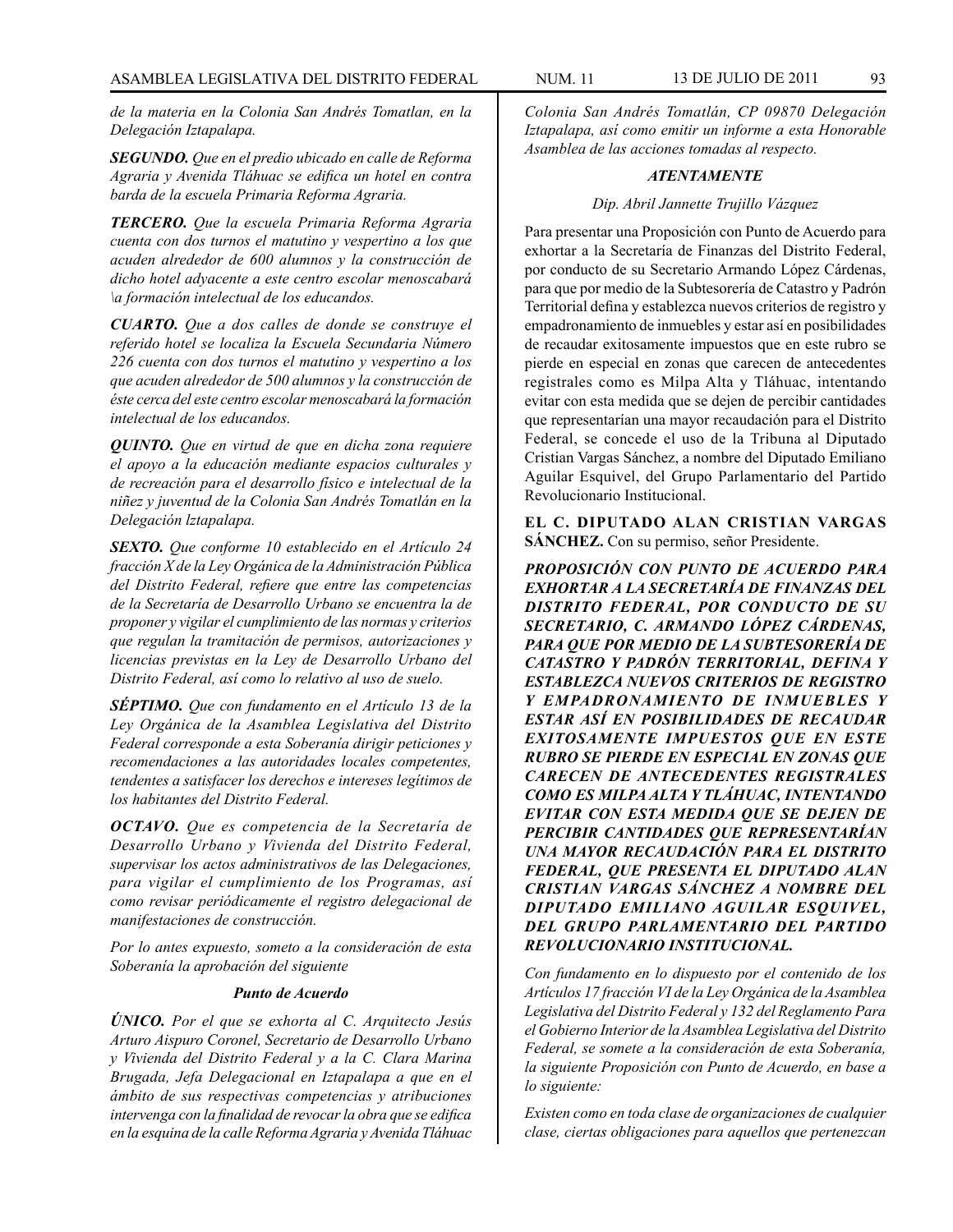*a estas y que por lo mismo deben acatarse si se desea un funcionamiento aceptable de esta organización.*

*En el aspecto legal del Distrito Federal, este forma parte de la federación de una manera especial a la de los estados integrantes, sin embargo, al carecer de una Constitución Propia, hace suyos de manera directa y no derivada del pacto federal los principios, derechos y obligaciones que de la Constitución Política de los Estados Unidos Mexicanos emanan.*

*En el caso concreto de las obligaciones de los ciudadanos estas se encuentran reguladas en el Artículo 31 que en su fracción IV, señala como obligación de los mexicanos contribuir para los gastos públicos, así de la federación como del Distrito Federal o del Estado y municipio en que se resida.*

*A su vez, el numeral 36 fracción I, establece la obligación concreta de inscribirse en el Catastro de la Municipalidad, manifestando la propiedad que se tenga.*

*Al respecto el Artículo 126 de Código Financiero del Distrito Federal hace alusión en especial al predio cuando nos dice que:*

*"Están obligados al pago del impuesto predial establecido en este Capítulo la personas físicas y la morales que sean propietarias del suelo y del suelo y las construcciones adheridas a él, independientemente de los derechos que sobre las construcciones tenga un tercero. Los poseedores también estarán obligados al pago del impuesto predial por los inmuebles que posean, cuando no se conozca al propietario o el derecho de propiedad sea controvertible".*

*Esta situación en la práctica es nula, ya que la Subsecretaría de Catastro y Padrón Territorial dependiente de la Secretaría de Finanzas del Distrito Federal, al no contar con número de cuenta predial, dentro de los requisitos para la asignación de número de cuenta pide la solicitud respectiva, credencial oficial, croquis de localización y copia de escrituras o sentencia ejecutoriada, dejando a un lado la obligación relativa a los poseedores, y perdiendo la posibilidad de recaudar ese impuesto, ya que en los formatos tan solo se contempla la calidad de propietarios de inmuebles en el D. F. y no de poseedores.*

*Con lo anterior se impide el cumplimiento real que debe representar como beneficio y finalidad de un impuesto que es el pago del mismo por parte del contribuyente y la recaudación por conducto del órgano estatal encargado, sin embargo, esta manera de aplicar la Ley carece de todo sustento, mismo que se traduce en la pérdida de la capacidad de recaudación y lo que esto representa en falta de obras y carencia de servicios para los habitantes del Valle del Anáhuac.*

*En base a lo anterior, prácticamente estos documentos relativos a la acreditación de la propiedad, y como ejemplo, en el caso concreto de la Delegación de Milpa* 

*Alta donde solamente cuentan con escrituras alrededor de un diez por ciento de su población, debido a la variedad de regulaciones y tipo de tenencia de la tierra que existe en la zona, conseguir el número de cuenta predial es poco menos que imposible.*

*Al carecer de este documento se complica la realización de muchos de los trámites que los milpaltenses deben hacer ante las distintas autoridades delegacionales que los obligan a contar con la boleta predial, como lo es el caso de poder dar de alta un negocio, dando trámite al uso del suelo correspondiente, lo que se traduce en una situación cumplible, en virtud de no contar con la boleta predial correspondiente por no contar con Escritura Pública para llevar a cobo el trámite correspondiente.*

*Evidenciando las contradicciones u omisiones de las autoridades administrativas ante los supuestos legales previstos en nuestras normas, dejando en estado de indefensión a todos aquellos habitantes que desean cumplir con sus obligaciones constitucionales y locales relativas al pago de predial y que por una incorrecta interpretación y aplicación de la Ley, se ven imposibilitados de llevar a cabo.*

*Es por lo anterior que se exhorta al Secretario de Finanzas para que en uso de las facultades que le concede la fracción III del Artículo 86 del Reglamento Interior de la Administración Pública del Distrito Federal, el cual señala que Corresponde a la Subtesorería de Catastro y Padrón Territorial definir y establecer los criterios e instrumentos que permitan el registro y el empadronamiento de inmuebles, implemente una nueva política de recaudación, registro y empadronamiento de los inmuebles que se ubican en zonas que carecen de notificación y antecedentes registra les y que por lo mismo no cuentan con una escritura con qué tramitar su número de cuenta predial para poder cumplir con sus obligaciones constitucionales.* 

*El caso especial en este sentido son las Delegaciones de Tláhuac y Milpa Alta, en donde solicitamos que se deje de contemplar que para el empadronamiento y cobro del impuesto predial se señalen los mismos requisitos que para el resto de la Delegaciones del Distrito Federal, en especial la escritura o sentencia ejecutoriada y con esto la constancia de alineamiento y número oficial al no existir tampoco en la zona una notificación, en razón de que estarían solicitando un documento de imposible obtención, lo cual condenaría a muchos de sus habitantes a vivir en la irregularidad e ilegalidad, y a la autoridad la falta de recaudar impuestos que se pierden por falta de sensibilidad administrativa.*

*En base a lo anteriormente expuesto y fundado, compañeros y compañeras Diputados, me permito someter a consideración de esta Diputación Permanente, el siguiente* 

### *PUNTO DE ACUERDO*

*Proposición con Punto de Acuerdo para exhortar a la Secretaría de Finanzas del Distrito Federal, por conducto de su Secretario, C. Armando López Cárdenas, para que por*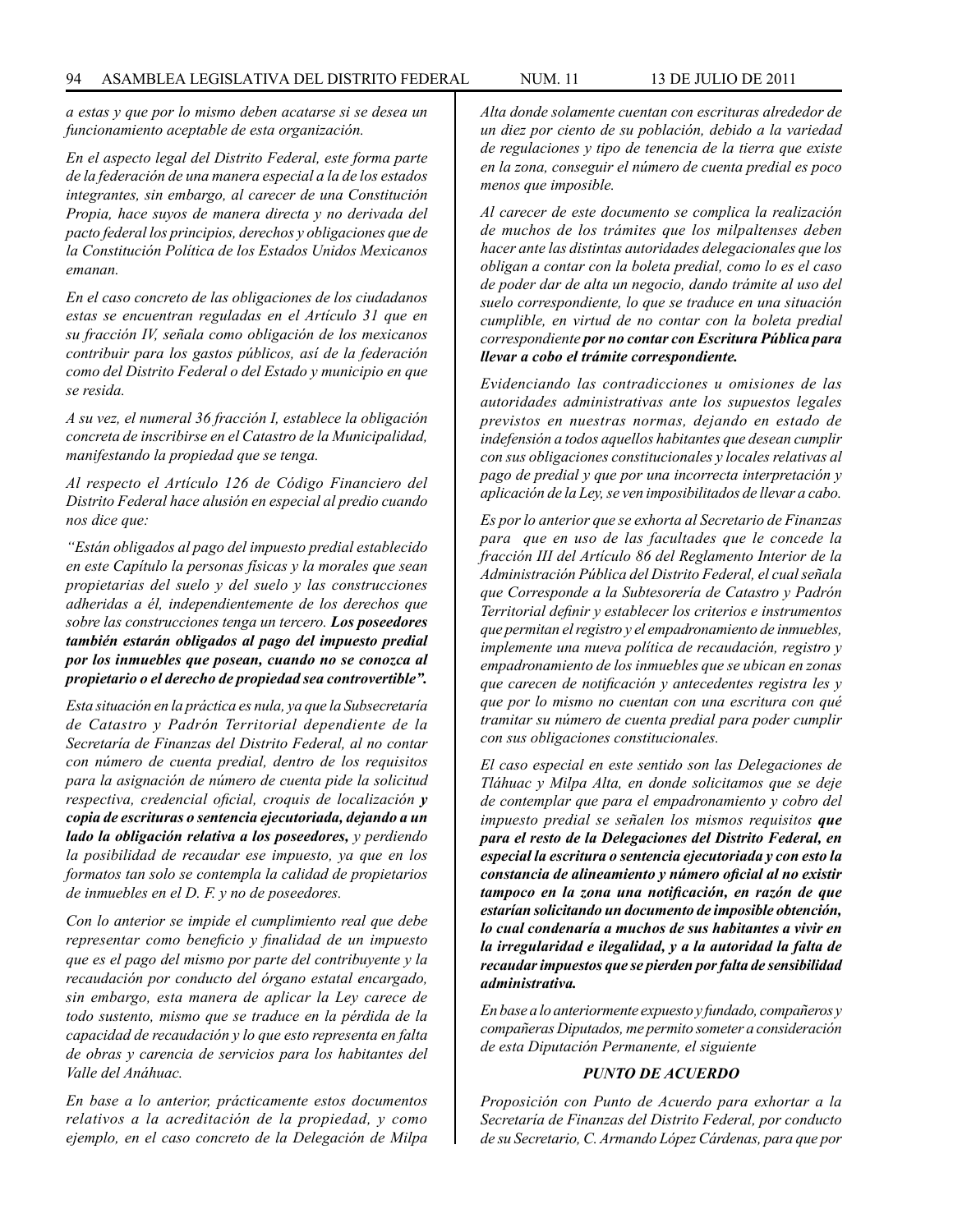*medio de la Subtesorería de Catastro y Padrón Territorial, a su cargo defina y establezca nuevos criterios de registro y empadronamiento de inmuebles implementando una nueva política de recaudación, registro y empadronamiento de los inmuebles que se ubican en zonas que carecen de lotificación y antecedentes registrales para que estén en posibilidad de tramitar su número de cuenta predial y poder cumplir con sus obligaciones constitucionales, en concreto las Delegaciones de Tláhuac y Milpa Alta y estar así en posibilidades de recaudar exitosamente impuestos que en este rubro se pierden, en especial en zonas que carecen de antecedentes registrales como es Milpa Alta y Tláhuac, intentando evitar con esta medida que se dejen de percibir cantidades que representarían mayor recaudación para el Distrito Federal.*

### *FIRMAN*

*Dip. Emiliano Aguilar Esquivel Dip. Alan Christian Vargas Sánchez Dip. Guillermo Orozco Loreto Dip. Ana Estela Aguirre y Juárez Dip. Guillermo Sánchez Torres Dip. Carlo Fabián Pizano Salinas Dip. Jorge Palacios Arroyo Dip. Juan Carlos Zárraga Sarmiento Dip. Lizbeth Rosas Montero*

Es cuanto, señor Presidente.

**EL C. PRESIDENTE**. Gracias, Diputado. Con fundamento en lo dispuesto por los Artículos 50 fracción IV y V de la Ley Orgánica de la Asamblea Legislativa del Distrito Federal, 28 y 132 del Reglamento para su Gobierno Interior, se turna para su análisis y dictamen a la Comisión de Hacienda.

Para presentar una Proposición con Punto de Acuerdo mediante del cual se exhorta respetuosamente a la Secretaría de Hacienda y Crédito Público para que instrumente un programa de condonación de adeudos de energía eléctrica y tarifas especiales en zonas populares de la Ciudad de México, en vista de que los actuales cobros de luz están impactando seriamente la economía de miles de familias que en promedio perciben de 2 a 3 salarios mínimos y por lo mismo se han vuelto impagables, se concede el uso de la Tribuna a la Diputada Valentina Valia Batres Guadarrama, a nombre propio y del Diputado Víctor Gabriel Varela López, del Grupo Parlamentario del Partido de la Revolución Democrática.

**LA C. DIPUTADA VALENTINA VALIA BATRES GUADARRAMA.** Con su venia, Diputado Presidente.

*PROPOSICIÓN CON PUNTO DE ACUERDO MEDIANTE EL CUAL SE EXHORTA RESPETUOSAMENTE A LA SECRETARÍA DE HACIENDA Y CRÉDITO PÚBLICO, PARA QUE INSTRUMENTE UN PROGRAMA DE CONDONACIÓN DE ADEUDOS DE ENERGÍA ELÉCTRICA Y TARIFAS ESPECIALES EN ZONAS* 

*POPULARES DE LA CIUDAD DE MÉXICO, EN VISTA DE QUE LOS ACTUALES COBROS DE LUZ ESTÁN IMPACTANDO SERIAMENTE LA ECONOMÍA DE MILES DE FAMILIAS QUE EN PROMEDIO PERCIBEN DE DOS A TRES SALARIOS MÍNIMOS Y POR LO MISMO SE HAN VUELTO IMPAGABLES, QUE PRESENTA LA DIPUTADA VALENTINA VALIA BATRES GUADARRAMA A NOMBRE PROPIO Y DEL DIPUTADO VÍCTOR GABRIEL VARELA LÓPEZ, DEL GRUPO PARLAMENTARIO DEL PARTIDO DE LA REVOLUCIÓN DEMOCRÁTICA.*

*Los suscritos Diputados Valentina Valia Batres Guadarrama y Víctor Gabriel Varela López integrantes del Grupo Parlamentario del Partido de la Revolución Democrática en la Asamblea Legislativa del Distrito Federal, V Legislatura, con fundamento en lo dispuesto por los Artículos 17 fracción VI de la Ley Orgánica de la Asamblea Legislativa del Distrito Federal, y 133 del Reglamento para el Gobierno Interior de la Asamblea Legislativa del Distrito Federal, sometemos a la consideración de esta Diputación Permanente la presente Proposición con Punto de Acuerdo mediante el cual se exhorta respetuosamente a la Secretaría de Hacienda y Crédito Público para que instrumente un programa de condonación de adeudos de energía eléctrica y tarifas especiales en zonas populares de la Ciudad de México, en vista de que los actuales cobros de luz están impactando seriamente la economía de miles de familias que en promedio perciben de dos a tres salarios mínimos y por lo mismo se han vuelto impagables.*

## *ANTECEDENTES*

*El 11 de octubre de 2009 el Gobierno Federal publicó un decreto mediante Ir el cual se determinó la extinción de Luz y Fuerza del Centro. El argumento principal para la liquidación fue por "su comprobada ineficiencia operativa y financiera", lo que representa un costo muy elevado y ya no resultaba conveniente para la economía nacional ni para el interés público.* 

*La Comisión Federal de Electricidad (CFE) asumió las funciones de la extinta Compañía de luz y Fuerza del Centro para proveer el servicio, Sin embargo es a partir de este reemplazo que los cobros de la energía eléctrica se han incrementado de manera indebida o injustificada.*

*Esta situación ha propiciado que más de 65000 usuarios hayan presentado quejas ante la Procuraduría Federal del Consumidor (Profeco) por los cobros excesivos desde diciembre de 2009, según ha denunciado la Asociación Nacional de Abogados Democráticos y la Asamblea Nacional de Usuarios de Energía Eléctrica. Sin embargo no se ha citado al personal de la Comisión Federal de Electricidad a las audiencias de conciliación. Asimismo la paraestatal ha advertido que suspenderá del servicio por adeudos de facturación vencidos, situación que afecta a miles de usuarios.*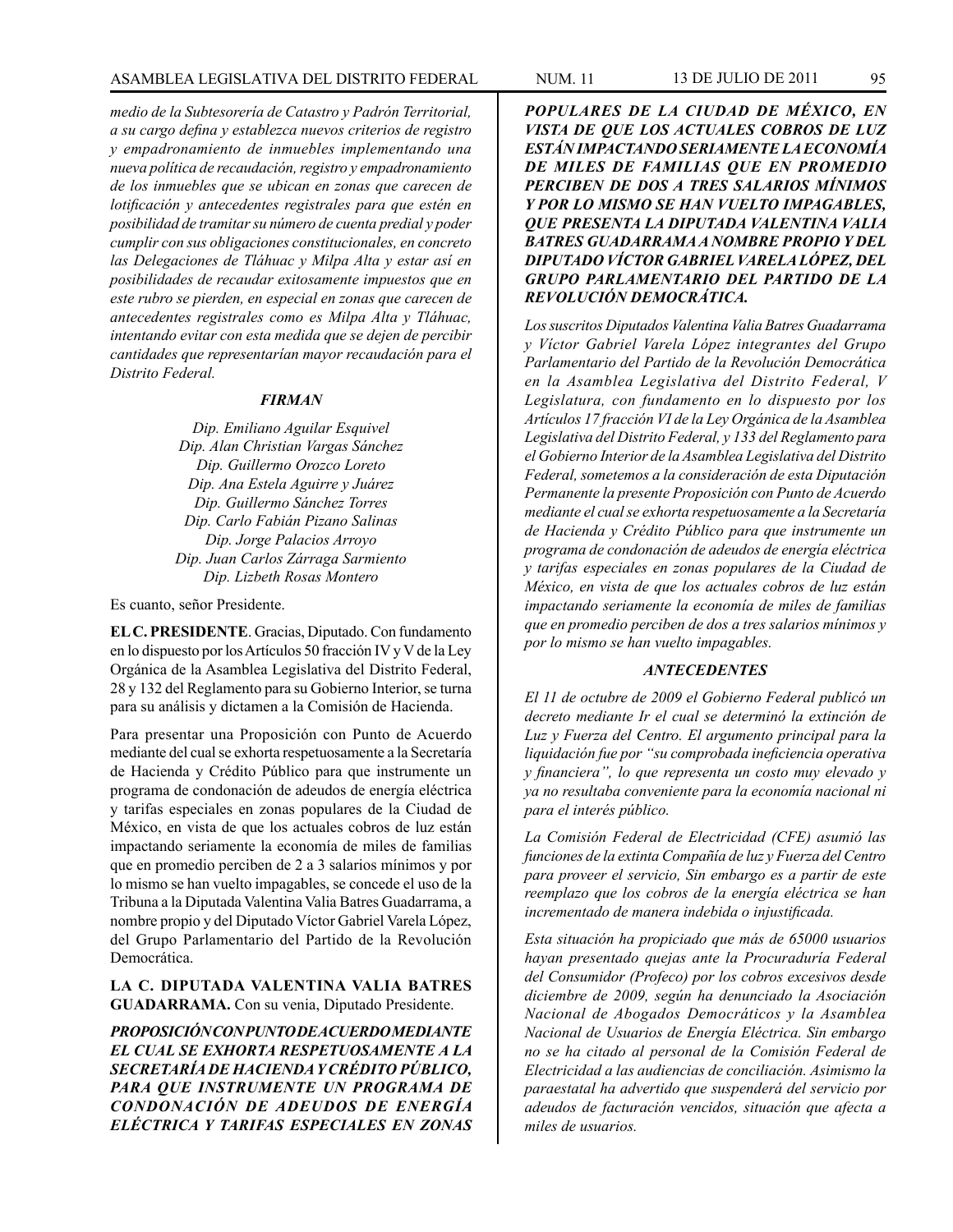*El Artículo 113 de Ley Federal del Consumidor establece que tratándose de bienes o servicios de prestación o suministro periódicos, tales como la energía eléctrica, gas o telecomunicaciones, el solo inicio del procedimiento conciliatorio suspenderá cualquier facultad del proveedor de interrumpir o suspender unilateralmente el cumplimiento de sus obligaciones en tanto concluya dicho procedimiento.*

*El incremento en los cobros de energía eléctrica han sido de 300, 500 y hasta 1000 % lo que están afectando a las familias que viven en zonas de escasos recursos, quienes tienen que pagar montos superiores a los mil quinientos mensuales y hay que tener en cuenta que el 58% de los trabajadores de la Ciudad de México perciben menos de tres salarios mínimos, de acuerdo con la Encuesta de Empleo Urbano de INEGI. Tan sólo en la Delegación Iztapalapa existen 15 mil casos documentados cuyos cobros van de \$5000 hasta \$90000.* 

*Esta situación ha llevado a miles de familias a acumular deudas que a medida que pasa el tiempo y sin tomar acciones para aliviarlas, éstas prácticamente ya son impagables, por lo que pedimos a la Secretaría de Hacienda y Crédito Público instrumenta un programa de condonación de adeudos de energía eléctrica y tarifas especiales en zonas populares de la Ciudad de México.*

### *CONSIDERANDOS*

*PRIMERO. Que de conformidad con el Artículo 10 fracción XXI de la Ley Orgánica de Asamblea Legislativa del Distrito Federal, son atribuciones de Asamblea Legislativa comunicarse con otros órganos locales de gobierno, los órganos autónomos locales y federales, los Poderes de la Unión o las autoridades o poderes de las entidades federativas, por conducto de su Mesa Directiva, la Comisión de Gobierno o sus órganos internos de trabajo.*

*SEGUNDO. Que de acuerdo con el Artículo 17 fracciones VII y VIII, de la Ley Orgánica de Asamblea Legislativa del Distrito Federal, son derechos de los Diputados: Gestionar ante las autoridades la atención de las demandas de sus representados y orientar a los habitantes del Distrito Federal acerca de los medios jurídicos y administrativos tendientes a hacer efectivos sus derechos individuales y sociales.*

*TERCERO. Que por los cobros excesivos e injustificados miles de familias ya no pueden pagar los adeudos acumulados.* 

*CUARTO. Que es responsabilidad del Gobierno Federal generar la electricidad que anteriormente producía LyFC, con calidad, eficiencia y eficacia.*

*QUINTO. Que la Comisión Federal de Electricidad no ha revisado los medidores en las casas, aun cuando los consumidores lo han exigido.* 

*SEXTO. Que es necesario instrumentar un programa de condonación de adeudos de energía eléctrica y tarifas especiales en zonas populares de la Ciudad de México.*

*Por lo anteriormente expuesto, someto a consideración de esta Honorable Asamblea Legislativa del Distrito Federal la siguiente Proposición con:*

#### *PUNTO DE ACUERDO*

*ÚNICO. Se exhorta respetuosamente a la Secretaría de Hacienda y Crédito Público para que instrumente un programa de condonación de adeudos de energía eléctrica y tarifas especiales en zonas populares de la Ciudad de México, en vista de que los actuales cobros de luz están impactando seriamente la economía de miles de familias que en promedio perciben de dos a tres salarios mínimos y por lo mismo se han vuelto impagables.*

*Recinto Legislativo, 13 de julio de 2011.*

### *SUSCRIBE*

*Dip. Valentina Valía Batres Guadarrama*

Es cuanto, Diputado Presidente.

**EL C. PRESIDENTE.** Gracias, Diputada. En términos de lo dispuesto por el Artículo 133 del Reglamento para el Gobierno Interior de la Asamblea Legislativa del Distrito Federal, consulte la Secretaría a la Diputación Permanente en votación económica si la propuesta presentada por la Diputada Valentina Valia Batres Guadarrama se considera de urgente y obvia resolución.

**LA C. SECRETARIA.** Por instrucciones de la Presidencia y en votación económica se consulta a la Diputación Permanente si la propuesta de referencia se considera de urgente y obvia resolución. Los que estén por la afirmativa, sírvanse manifestarlo levantando la mano.

Los que estén por la negativa, sírvanse manifestarlo levantando la mano.

Se considera de urgente y obvia resolución, Diputado Presidente.

**EL C. PRESIDENTE.** Gracias, Diputada. Está a discusión la propuesta. ¿Existen oradores en contra?

Proceda la Secretaría a preguntar a la Diputación Permanente en votación económica si es de aprobarse la propuesta a discusión.

**LA C. SECRETARIA.** Por instrucciones de la Presidencia y en votación económica se pregunta a la Diputación Permanente si es de aprobarse la propuesta sometida a su consideración. Los que estén por la afirmativa, sírvanse manifestarlo levantando la mano.

Los que estén por la negativa, sírvanse manifestarlo levantando la mano.

Aprobada la propuesta, Diputado Presidente.

**EL C. PRESIDENTE.** Gracias, Diputada. Remítase a las autoridades correspondientes para los efectos legales a que haya lugar.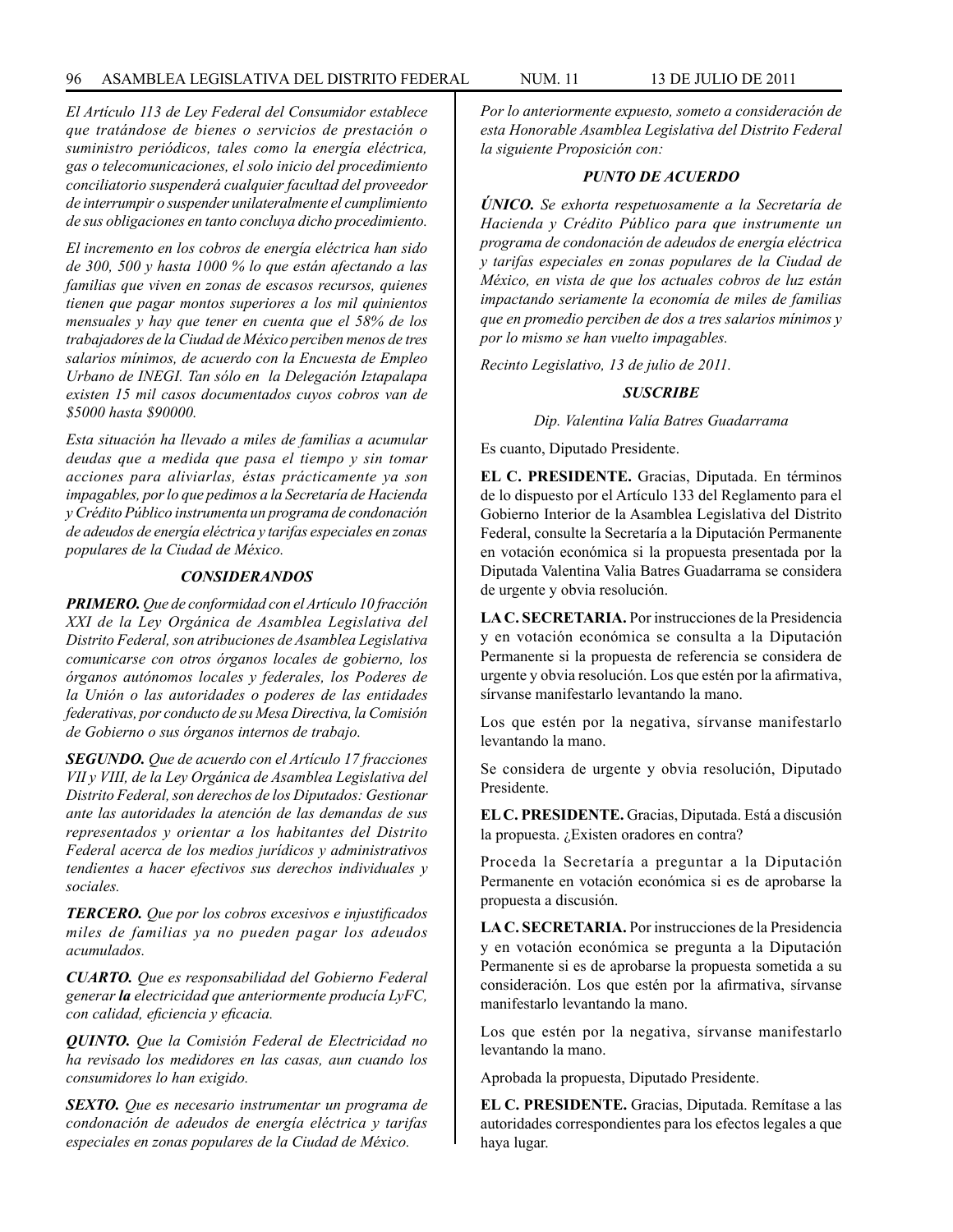Para presentar una Proposición con Punto de Acuerdo mediante el cual se exhorta al Jefe Delegacional en Gustavo A. Madero, ciudadano Víctor Hugo Lobo Román para que en coordinación con el Sistema de Aguas de la Ciudad de México concluya de manera eficiente los trabajos de desazolve y mantenimiento del drenaje en las redes primarias y secundarias, así como del vaso regulador, cauces, ríos y barrancas existentes en la zona de Cuautepec y rinda un informe pormenorizado de las obras de mitigación de riesgos que fueron etiquetadas en el decreto de Presupuesto de Egresos del Distrito Federal para el ejercicio fiscal 2011 por esta Honorable Asamblea Legislativa, así como un informe pormenorizado del estado en que se encuentran las obras de mitigación de riesgos señaladas en el oficio SG/6913/2011 de fecha 22 de junio del 2011 remitido por la Secretaría de Gobierno del Distrito Federal, se concede el uso de la Tribuna a la Diputada Lizbeth Eugenia Rosas Montero, del Grupo Parlamentario del Partido de la Revolución Democrática.

### **LA C. DIPUTADA LIZBETH EUGENIA ROSAS MONTERO.** Con su venia, Diputado Presidente.

*PROPOSICIÓN CON PUNTO DE ACUERDO MEDIANTE EL CUAL SE EXHORTA AL JEFE DELEGACIONAL EN GUSTAVO A. MADERO, CIUDADANO VÍCTOR HUGO LOBO ROMÁN, PARA QUE EN COORDINACIÓN CON EL SISTEMA DE AGUAS DE LA CIUDAD DE MÉXICO, CONCLUYA DE MANERA EFICIENTE LOS TRABAJOS DE DESAZOLVE Y MANTENIMIENTO DEL DRENAJE EN LAS REDES PRIMARIAS Y SECUNDARIAS, ASÍ COMO DEL VASO REGULADOR, CAUCES, RÍOS Y BARRANCAS EXISTENTES EN LA ZONA DE CUAUTEPEC Y RINDA UN INFORME PORMENORIZADO DE LAS OBRAS DE MITIGACIÓN DE RIESGOS QUE FUERON ETIQUETADAS EN EL DECRETO DE PRESUPUESTO DE EGRESOS DEL DISTRITO FEDERAL PARA EL EJERCICIO FISCAL 2011 POR ESTA HONORABLE ASAMBLEA LEGISLATIVA, ASÍ COMO UN INFORME PORMENORIZADO DEL ESTADO QUE SE ENCUENTRAN LAS OBRAS DE MITIGACIÓN DE RIESGOS SEÑALADAS EN EL OFICIO SG/6913/2011, DE FECHA 22 DE JUNIO DEL 2011, REMITIDO POR LA SECRETARÍA DE GOBIERNO DEL DISTRITO FEDERAL, QUE PRESENTA LA DIPUTADA LIZBETH EUGENIA ROSAS MONTERO, DEL GRUPO PARLAMENTARIO DEL PARTIDO DE LA REVOLUCIÓN DEMOCRÁTICA.*

*La que suscribe, Diputada Local, integrante del Grupo Parlamentario del Partido de la Revolución Democrática de la V Legislatura de la Asamblea Legislativa del Distrito Federal, y con fundamento en lo dispuesto en el Artículo 11, 17 fracción VI, 18 fracción VII de la Ley Orgánica, 93, 98 y 133 del Reglamento para el Gobierno Interior, ambos de la Asamblea Legislativa del Distrito Federal, someto a la*  *consideración de esta Diputación Permanente, con carácter de urgente y obvia resolución, la siguiente Proposición con Punto de Acuerdo mediante el cual se exhorta al Jefe Delegacional en Gustavo A. Madero ciudadano Víctor Hugo Lobo Román para que en coordinación con el sistema de aguas de la Ciudad de México, concluya de manera eficiente los trabajos de desazolve y mantenimiento del drenaje en las redes primarias y secundarias, así como del vaso regulador, causes, ríos y barrancas existentes en la zona de Cuautepec y rinda un informe pormenorizado de las obras de mitigación de riesgos que fueron etiquetadas en el Decreto de Presupuesto de Egresos del Distrito Federal para el Ejercicio Fiscal 2011 por esta Honorable Asamblea Legislativa, así como un informe pormenorizado del estado que se encuentran las obras de mitigación de riesgos señaladas en el oficio SG/6913/2011, de fecha 22 de Junio del 2011, remitido por la Secretaría de Gobierno del Distrito Federal, al tenor de los siguientes:*

#### *ANTECEDENTES*

*PRIMERO. El catorce de julio del año 2010, presente ante esta Soberanía un Punto de Acuerdo, mismo que fue aprobado, en donde se le exhortaba al Jefe Delegacional en Gustavo A. Madero, Víctor Hugo Lobo Román, para que en coordinación con el Sistema de Aguas de la Ciudad de México, intensificará de manera urgente los trabajos de desazolve y mantenimiento del drenaje en las redes primarias y secundarias, así como del vaso regulador, causes, ríos y barrancas existentes en la Delegación. Y advertimos de la necesidad de realizar obras de mitigación de riesgos para evitar siniestros como el ocurrido este fin de semana.*

*SEGUNDO. El ocho de julio del 2011, me fue remitida copia de oficio SG/6913/2011, de fecha 22 de junio del 2011, de la Secretaría de Gobierno del Distrito Federal, mediante el cual da respuesta un año después, al Punto de Acuerdo aprobado por esta Soberanía el 14 de julio del 2010, en donde se exhorta al Jefe Delegacional en Gustavo A Madero y al Sistema de Aguas de la Ciudad de México, intensifiquen de manera urgente los trabajos de desazolve y mantenimiento del drenaje en las redes primarias y secundarias.*

*TERCERO. En el Decreto de Presupuesto de Egresos del Distrito Federal para el Ejercicio Fiscal 2011, en el Anexo Uno, de Proyectos Delegacionales Etiquetados, se destinó un total de más de 81 millones de pesos para la Delegación Gustavo A. Madero, de los cuales más de 19 millones de pesos fueron etiquetados para obras de mitigación de riesgos en la zona alta de la Delegación.*

*CUARTO.· Las lluvias del pasado fin de semana en la Ciudad de México, provocaron inundaciones que afectaron a por lo menos 400 viviendas ya más de 500 familias en la zona de Cuautepec, en la Delegación Gustavo A. Madero, donde el agua alcanzó en algunos lugares hasta un metro 20 centímetros de altura.*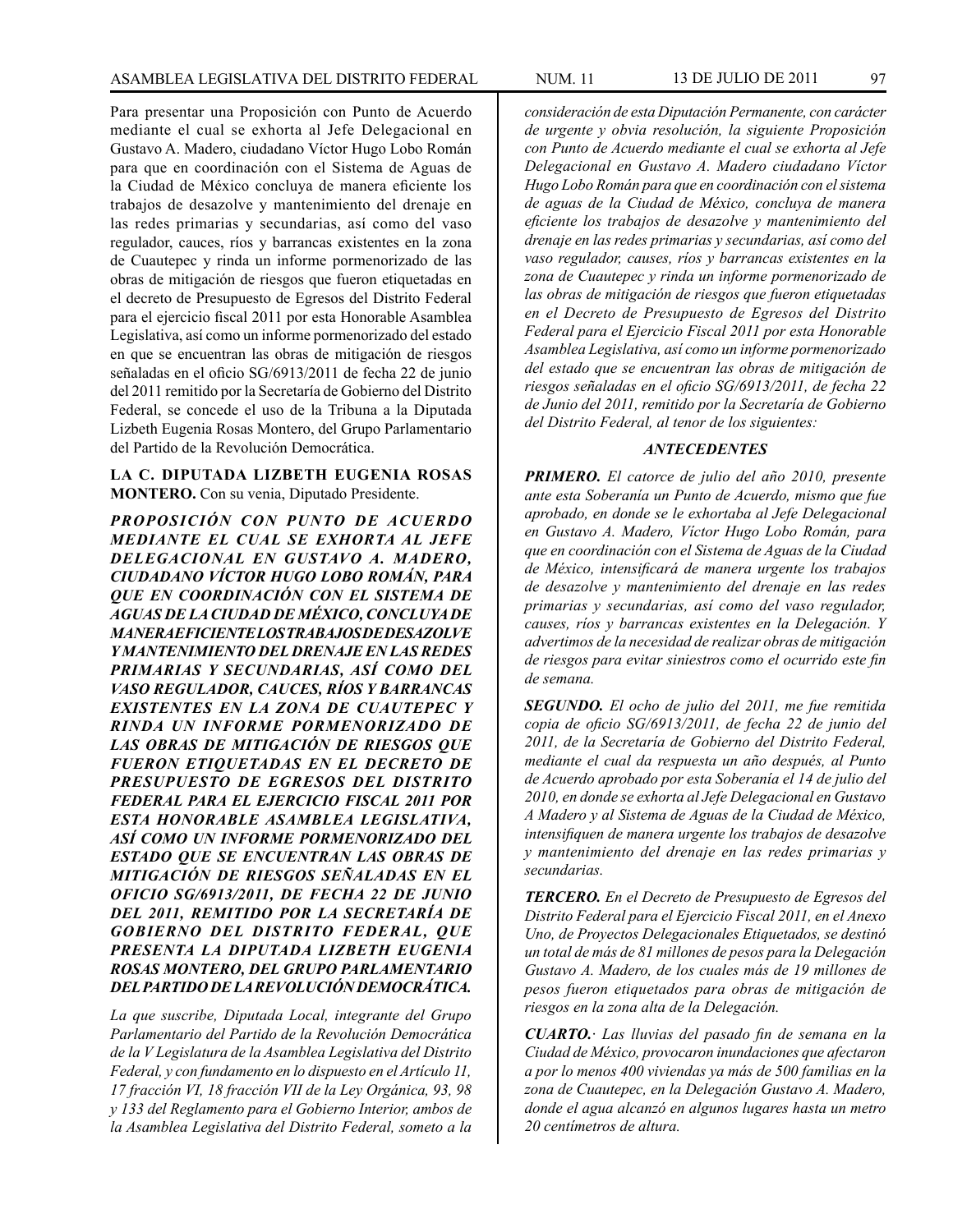#### 98 ASAMBLEA LEGISLATIVA DEL DISTRITO FEDERAL NUM. 11 13 DE JULIO DE 2011

*QUINTO. Con el desbordamiento del río Maximalaco, Adriana García de 19 años de edad, quien vendía tamales en la parte alta de Cuautepec, al intentar evitar la corriente cargó a su hijo para escapar del cauce del agua, pero no fue posible, fue arrastrada junto con su pequeño de cuatro años, quienes murieron ahogados.*

*SEXTO. Que las Colonias más afectadas en la Delegación Gustavo A. Madero por la falta de mantenimiento y realización en tiempo y forma de obras de mitigación de riesgos son: La Brecha, Arbolillo I y 11, Zona Escolar, Forestal, La Pastora, Jorge Negrete, Compositores Mexicanos, Acueducto de Guadalupe, Chalma de Guadalupe, Loma de Guadalupe y Cuautepec Barrio Bajo.*

*SEPTIMO. Que la no realización en tiempo y forma de las obras de mitigación de riesgos y los trabajos de mantenimiento y desazolvé que la Delegación requiere, da como resultado consecuencias fatales como lo ocurrido este fin de semana en Cuautepec.*

*Por lo anteriormente señalada, se debe exhortar a la Delegación Gustavo A. Madero, a que realice urgentemente las acciones encaminadas a intensificar las obras de mitigación de riesgos y concluya de forma eficiente los trabajos de mantenimiento y desazolve en el contexto de los siguientes:*

#### *CONSIDERANDOS*

*PRIMERO.· Que de acuerdo a lo dispuesto en el Artículo 1 de la Ley de Aguas del Distrito Federal, esta Leyes de observancia general en el Distrito Federal, sus disposiciones son de orden público e interés social, y tiene por objeto regular la gestión integral de los recursos hídricos y la prestación de los servicios públicos de agua potable, drenaje y alcantarillado, así como el tratamiento y reuso de aguas residuales.*

*SEGUNDO. Que de acuerdo a lo dispuesto por el Artículo 50 de la Ley de Aguas, la prestación de los servicios de agua potable, drenaje, alcantarillado, y en su caso, de tratamiento de aguas residuales y su reusó constituye un servicio público que estará a cargo del Jefe de Gobierno del Distrito Federal a través del Sistema de Aguas de conformidad con lo establecido en la presente Ley, su Reglamento y demás disposiciones jurídicas aplicables.*

*TERCERO. Que le corresponde a las Delegaciones ejecutar los programas delegacionales de obras para el abastecimiento de agua potable y servicio de drenaje y alcantarillado a partir de redes secundarias, conforme a la autorización y normas que al efecto expida el Sistema de Aguas. Así mismo les corresponde dar mantenimiento preventivo y correctivo a las redes secundarias de agua potable, drenaje y alcantarillado, conforme a la autorización y normas que al efecto expida el Sistema de Aguas, así como coadyuvar en la reparación de fugas.*

*CUARTO. Que en temporada de lluvia las zonas bajas que circundan a los cerros, con la bajada de las aguas de* 

*las precipitaciones pluviales, baja también una importante cantidad de tierra y piedras que inevitablemente terminan en la red de drenaje, por lo que también se requiere de los trabajos del desazolve.*

*QUINTO. Que es importante la función que tiene el vaso regulador ubicado en la Colonia el Arbolillo, ya que en momentos de lluvia intensa almacena gran cantidad de agua pluvial hasta en tanto las redes de drenaje recuperan su capacidad de desalojo, momento en que se abren compuertas de los vasos reguladores dosificando los excedentes; por lo que con los trabajos de desazolve, se garantiza que no se repitan inundaciones severas, tal como la ocurrida el pasado fin de semana.*

*SEXTO. Que a efecto de prevenir inundaciones es necesario que se intensifiquen las obras de mitigación de riesgos, así como de limpieza y desazolve de ríos y redes primaría y secundaria de drenaje.*

*Por lo anteriormente expuesto y con base en el Artículo 133 del Reglamento para el Gobierno Interior de la Asamblea Legislativa del Distrito Federal, someto a consideración de esta Diputación Permanente como de urgente y obvia resolución el siguiente:*

#### *PUNTO DE ACUERDO*

*PRIMERO. Se exhorta al Jefe Delegacional en Gustavo A. Madero Ciudadano Víctor Hugo Lobo Román para que en coordinación con el Sistema de Aguas de la Ciudad de México, concluya de manera eficiente los trabajos de desazolve y mantenimiento del drenaje en las redes primarias y secundarias, así como del vaso regulador, causes, ríos y barrancas existentes en la zona de Cuautepec.*

*SEGUNDO. exhorta al Jefe Delegacional en Gustavo A. Madero Ciudadano Víctor Hugo Lobo Román, rinda un informe pormenorizado del estado en que se encuentran las obras etiquetadas en el Presupuesto de Egresos del Distrito Federal para el Ejercicio Fiscal 2011, referentes a la construcción de muros de contención en la Colonia Tlalpexco, Malacates y Verónica Castro, así como los avances que se tienen de la automatización del cárcamo de aguas de lluvias de las Colonias San Juan y Guadalupe Ticoman.* 

*TERCERO. Del informe de fecha 22 de junio de 2011, con número de oficio SG/6913/2011 remitido a esta Honorable Asamblea Legislativa, se solicita envíe el avance de las obras y trabajos de cuatro proyectos ejecutivos para la litigación de riesgos que se tendrían que haber realizado en este ejercicio presupuestal:*

*1. Ampliación del cauce y construcción de muros de contención en el tramo de Fanny Schiller a Viveros de La Paz, en el Río Cuautepec en la Colonia Arboledas de Cuautepec.*

*2. Ampliación y corrección del cauce en Miguel Lerdo de Tejada, en el tramo de Nicanor Castillo a Cerro del Abanico, en la Colonia Parque Metropolitano.*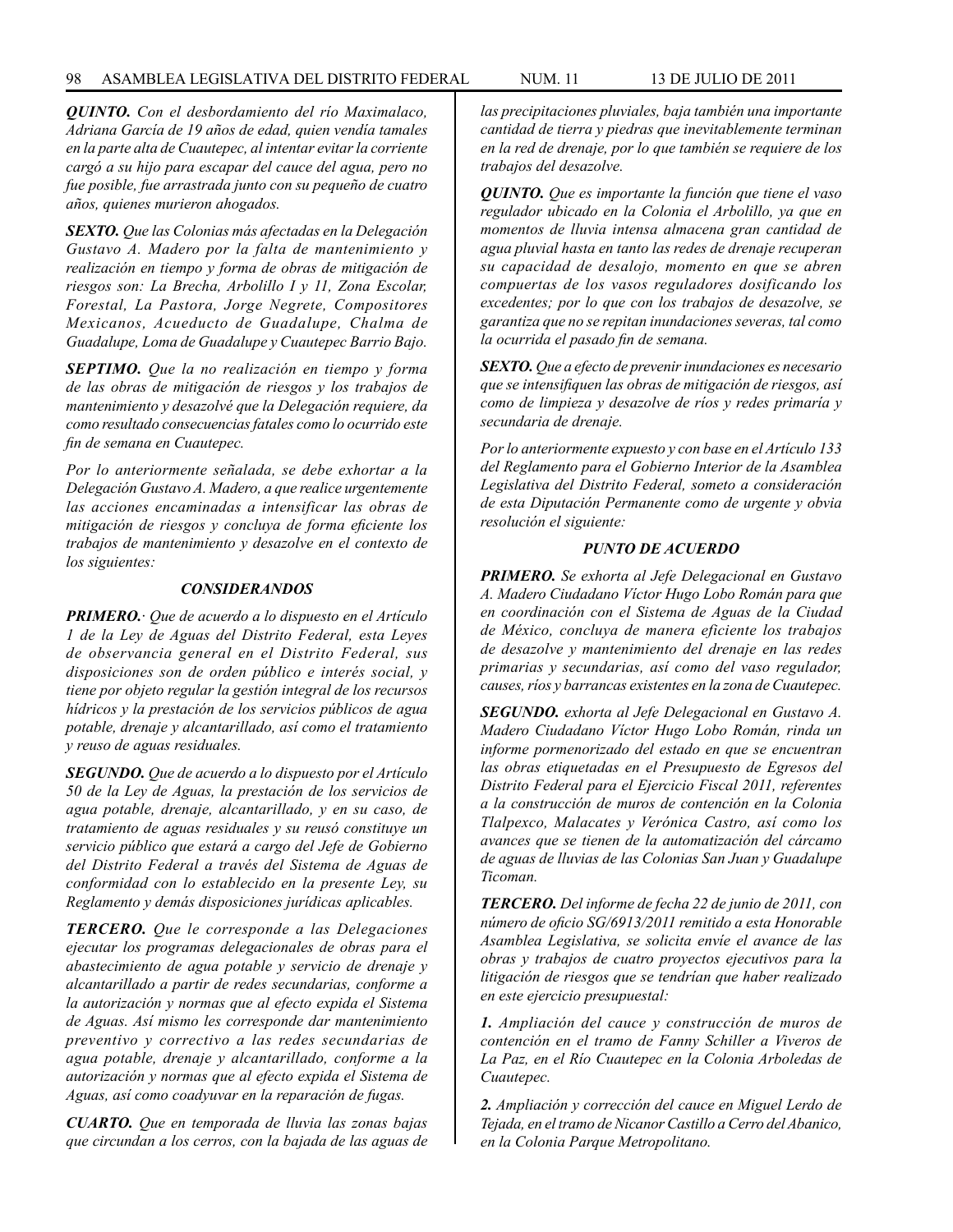*3. Ampliación y corrección del cauce en Palmatitla, en el tramo de Darío Fernández a Bajada del Cerrito en la Colonia Palmatitla.*

*4. Construcción de un muro de contención en la calle de Eucalipto de la Colonia Malacates.*

*Asamblea Legislativa del Distrito Federal, a 12 de Julio de 2011.*

## *ATENTAMENTE*

#### *Dip. Lizbeth Eugenia Rosas Montero*

Es cuanto, Diputado Presidente.

**EL C. PRESIDENTE.** Gracias, Diputada. En términos de lo dispuesto por el Artículo 133 del Reglamento para el Gobierno Interior de la Asamblea Legislativa del Distrito Federal, consulte la Secretaría a la Diputación Permanente en votación económica si la propuesta presentada por la Diputada Lizbeth Eugenia Rosas Montero se considera de urgente y obvia resolución.

**LA C. SECRETARIA.** Por instrucciones de la Presidencia y en votación económica se consulta a la Diputación Permanente si la propuesta de referencia se considera de urgente y obvia resolución. Los que estén por la afirmativa sírvanse manifestarlo levantando la mano.

Los que estén por la negativa sírvanse manifestarlo levantando la mano.

Se considera de urgente y obvia resolución, Diputado Presidente.

**EL C. PRESIDENTE.** Gracias, Diputada. Está a discusión la propuesta. ¿Existen oradores en contra?

Proceda la Secretaría a preguntar a la Diputación Permanente en votación económica si es de aprobarse la propuesta a discusión.

**LA C. SECRETARIA.** Por instrucciones de la Presidencia y en votación económica se pregunta a la Diputación Permanente si es de aprobarse la propuesta sometida a su consideración. Los que estén por la afirmativa sírvanse manifestarlo levantando la mano.

Los que estén por la negativa sírvanse manifestarlo levantando la mano.

Aprobada la propuesta, Diputado Presidente.

**EL C. PRESIDENTE.** Gracias, Diputada. Remítase a las autoridades correspondientes para los efectos legales a que haya lugar.

Para presentar una Proposición con Punto de Acuerdo por el que se solicita la comparecencia del Director General y la Subdirectora General de Asuntos Jurídicos de la Secretaría de Desarrollo Urbano y Vivienda del Distrito Federal, se concede el uso de la Tribuna al Diputado Juan Carlos Zárraga Sarmiento, a nombre del Diputado Federico Manzo Sarquis, del Grupo Parlamentario del Partido Acción Nacional.

Se traslada al final en virtud de no encontrarse presente el Diputado.

Para presentar una propuesta con punto sobre adultos mayores, se concede el uso de la Tribuna a la Diputada Lizbeth Eugenia Rosas Montero, a nombre de la Diputada Aleida Alavez Ruiz, del Grupo Parlamentario del Partido de la Revolución Democrática.

**LA C. DIPUTADA LIZBETH EUGENIA ROSAS MONTERO.** Con su venia Diputado Presidente.

# *PROPOSICIÓN CON PUNTO DE ACUERDO SOBRE ADULTOS MAYORES, QUE PRESENTA LA DIPUTADA LIZBETH EUGENIA ROSAS MONTERO A NOMBRE DE LA DIPUTADA ALEIDA ALAVEZ RUIZ, DEL GRUPO PARLAMENTARIO DEL PARTIDO DE LA REVOLUCIÓN DEMOCRÁTICA.*

*Los que suscribimos, Diputadas y Diputados, de la Asamblea Legislativa del Distrito Federal, V Legislatura, con fundamento en lo establecido en los Artículos 10 y 17 de la Ley Orgánica y 133 del Reglamento para el Gobierno Interior, ambos de la Asamblea Legislativa del Distrito Federal, sometemos a la consideración de esta Diputación Permanente, como asunto de urgente y obvia resolución, la siguiente Proposición con Punto de Acuerdo al tenor de las siguientes:*

#### *CONSIDERACIONES*

*En el Distrito Federal a partir del año 2000 los Gobiernos en la Ciudad han instrumentado diversas políticas públicas tendientes a mejorar la calidad de vida de sus habitantes, entre estas políticas mencionamos las dirigidas a un sector vulnerable en particular, como es el de los adultos mayores.* 

*Estas acciones han tenido un efecto revitalizante para este grupo de la población, pues con ellas se ha transformado a un sector olvidado en uno de gran importancia para el tejido social y de sustento en el núcleo familiar.*

*De acuerdo al último censo poblacional del Instituto Nacional de Estadística, Geografía e Informática, en el Distrito Federal existen alrededor de 1, 200,000 personas adultas mayores de 60 años o más, de estas el 7.7%, es decir, cerca de 200 mil viven en la Delegación Iztapalapa, la más poblada de la Ciudad.* 

*Esta política de atención a los adultos mayores tiene relación con la tendencia internacional, pues actualmente la población mundial experimenta un cambio demográfico inédito e irreversible que la conduce hacia el envejecimiento, lo que ha modificado las concepciones sobre la vejez y la mirada respecto de los desafíos que supone la inversión económica y política para la atención de este grupo poblacional.*

*El enfoque mundial de los derechos humanos representa un nuevo paradigma, pues propone superar la simplificación que asocia la vejez a las pérdidas, concibiéndola, junto con*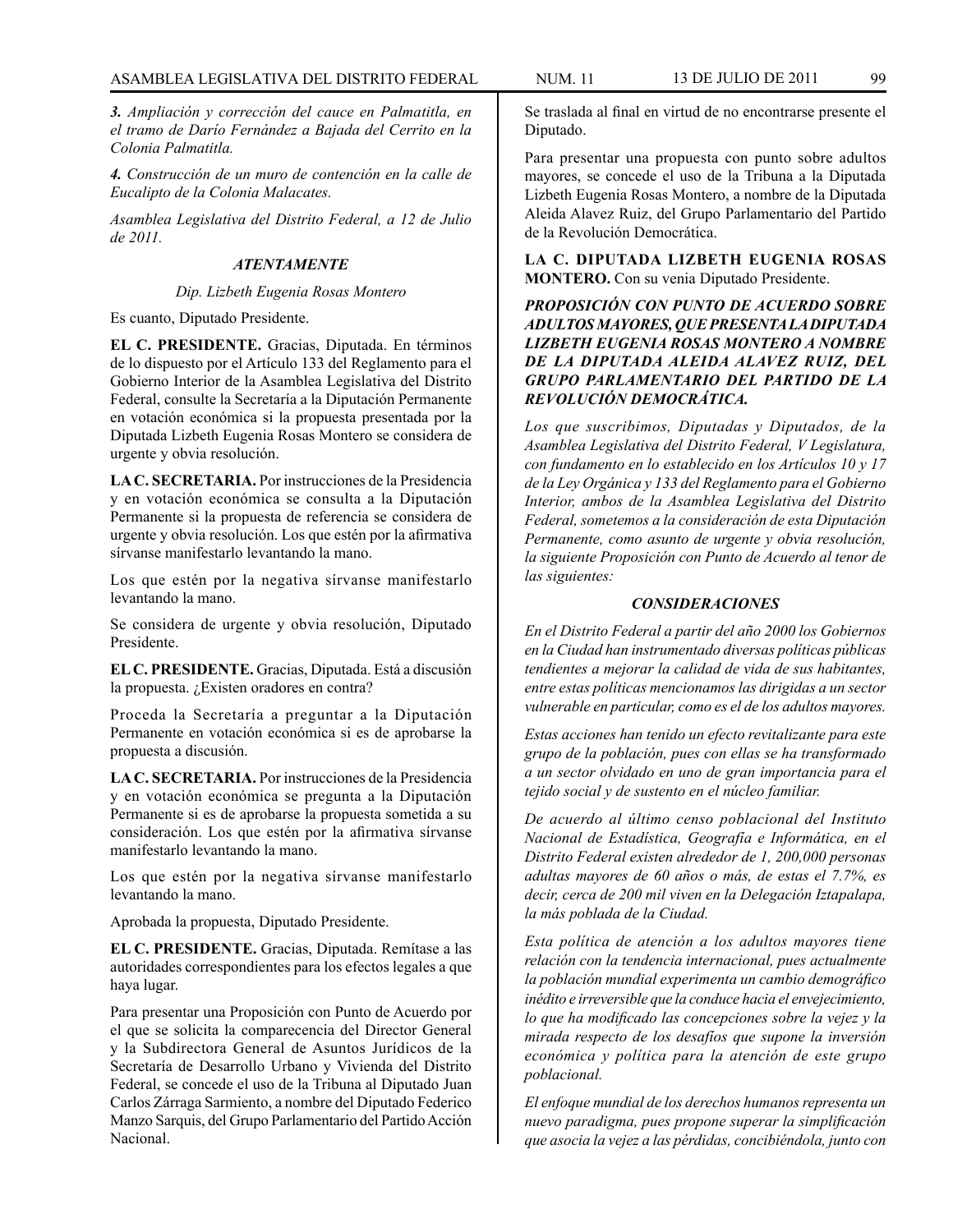*el envejecimiento, como conceptos construidos socialmente. Ello implica que hay responsabilidades colectivas en la forma en que se comprende esta etapa del ciclo vital y en las acciones que se adopten para la protección de las personas que están pasando por ella.*

*Los conceptos e ideas expuestos parten de considerar que las personas mayores son ciudadanos plenos de derechos, y que al garantizarles condiciones de igualdad, se estará promoviendo su inclusión en los diferentes ámbitos de la vida social.*

*Las iniciativas y declaraciones que se comentan ponen en evidencia el consenso progresivo al que se ha arribado para ampliar los beneficios a las personas de edad.*

*La reciente creación de un grupo de trabajo para aumentar su protección en el marco de la Asamblea General de las Naciones Unidas es un elemento más hacia su consecución, como se puede apreciar en la resolución 65/182, donde se considera el estudio del marco internacional para la protección de los derechos humanos para las personas mayores, este identificará las posibles brechas y las formas para resolverlas considerando, cuando corresponda, la viabilidad de nuevos instrumentos y medidas.*

*Es de destacarse que las acciones a favor de este sector, en los países industrializados, impactan sólo en los individuos, mientras que en los países de economías emergentes los programas sociales de apoyos alimentarios, de transporte, de salud y de fomento al empleo entre muchos otros trascienden al resto de la familia y por consecuencia de la sociedad.* 

*La desigualdad, la discriminación la limitación de las garantías de los adultos mayores son brechas a las que se les ha ganado terreno, sin embargo, se deben redoblar esfuerzos, pues aún falta mucho por hacer en beneficio de este sector, por ello, fundamentado en la gran cantidad de adultos mayores que habitan en la Delegación Iztapalapa, proponemos se respalde la realización de una semana jurídica de atención y un evento de esparcimiento para este sector en la Demarcación, el próximo mes de agosto, en la que han confirmado su interés en participar más de 18 instancias gubernamentales locales y federales.*

*Por lo anteriormente expuesto es que formulamos la siguiente:*

# *PROPOSICIÓN CON PUNTO DE ACUERDO*

*PRIMERO. Se solicita a la Comisión de Gobierno de esta Asamblea, al Gobierno del Distrito Federal por conducto de la Secretaría de Cultura y a la Delegación Iztapalapa, destinen los apoyos logísticos necesarios para la organización y celebración de la "Jornada Jurídica de Atención para los Adultos Mayores" a celebrarse del 1° al 5 de agosto en la Macroplaza Metropolitana Cuitláhuac de la Delegación Iztapalapa de la Ciudad de México.*

*SEGUNDO. Se solicita a la Comisión de Gobierno de esta Asamblea, al Gobierno del Distrito Federal por*  *conducto de la Secretaría de Cultura y a la Delegación Iztapalapa, destinen los recursos logísticos necesarios para la organización y celebración del evento denominado "Danzón por una vida en plenitud" a celebrarse el 14 de agosto en la Explanada del museo Monumento "Cabeza de Juárez" en la Delegación Iztapalapa de la Ciudad de México.*

*Dado en el Recinto Legislativo a los trece días de julio de 2011.*

# *SUSCRIBEN*

#### *Dip. Lizbeth Eugenia Rosas Montero*

Es cuanto, Diputado Presidente.

**EL C. PRESIDENTE**. Gracias, Diputada. En términos de lo dispuesto por el Artículo 133 del Reglamento para el Gobierno Interior de la Asamblea Legislativa del Distrito Federal, consulte la Secretaría a la Diputación Permanente en votación económica, si la propuesta presentada por la Diputada Lizbeth Eugenia Rosas Montero, se considera de urgente y obvia resolución.

**LA C. SECRETARIA**. Por instrucciones de la Presidencia y en votación económica se consulta a la Diputación Permanente si la propuesta de referencia se considera de urgente y obvia resolución. Los que estén por la afirmativa, sírvanse manifestarlo levantando la mano.

Los que estén por la negativa, sírvanse manifestarlo levantando la mano.

Se considera de urgente y obvia resolución, Diputado Presidente.

**EL C. PRESIDENTE**. Gracias, Diputada. Está a discusión la propuesta. ¿Existen oradores en contra?

Proceda la Secretaría a preguntar a la Diputación Permanente en votación económica, si es de aprobarse la propuesta a discusión.

**LA C. SECRETARIA**. Por instrucciones de la Presidencia y en votación económica se pregunta a la Diputación Permanente si es de aprobarse la propuesta sometida a su consideración. Los que estén por la afirmativa, sírvanse manifestarlo levantando la mano.

Los que estén por la negativa, sírvanse manifestarlo levantando la mano.

Aprobada la propuesta, Diputado Presidente.

**EL C. PRESIDENTE**. Gracias, Diputada. Remítase a las autoridades correspondientes para los efectos legales a que haya lugar.

Para presentar una propuesta una Proposición con Punto de Acuerdo por el que se exhorta al Jefe Delegacional en Gustavo A. Madero, Ingeniero Víctor Hugo Lobo Román y al Secretario de Protección Civil del Distrito Federal, Doctor Elías Miguel Moreno Brizuela, a que de manera inmediata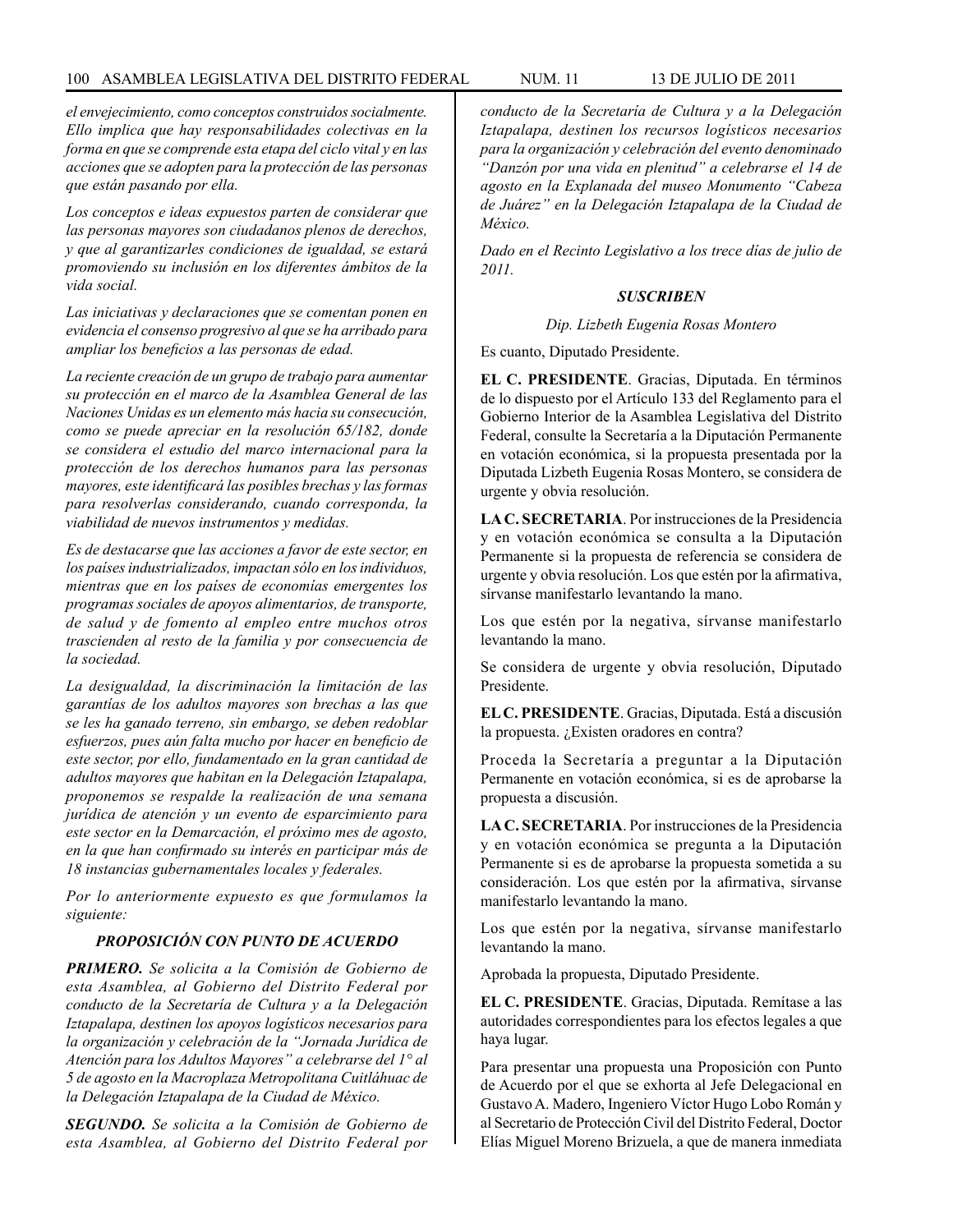tome las medidas necesarias para prevenir y mitigar un desastre que provoque el inminente colapso del muro de contención que se encuentre en la zona de Cuautepec, a la altura de las Colonias Ampliación Castillo Grande, La Pastora y Tlalpexco, ya que en esta época de lluvias se ha agudizado el riesgo, se concede el uso de la Tribuna a la Diputada Valentina Valia Batres Guadarrama, del Grupo Parlamentario del Partido de la Revolución Democrática.

### **LA C. DIPUTADA VALENTINA VALIA BATRES GUADARRAMA**. Con su venia, Diputado Presidente.

*PROPOSICIÓN CON PUNTO DE ACUERDO POR EL QUE SE EXHORTA AL JEFE DELEGACIONAL EN GUSTAVO A. MADERO, INGENIERO VÍCTOR HUGO LOBO ROMÁN Y AL SECRETARIO DE PROTECCIÓN CIVIL DEL DISTRITO FEDERAL, DOCTOR ELÍAS MIGUEL MORENO BRIZUELA, A QUE DE MANERA INMEDIATA TOMEN LAS MEDIDAS NECESARIAS PARA PREVENIR Y MITIGAR UN DESASTRE QUE PROVOQUE EL INMINENTE COLAPSO DEL MURO DE CONTENCIÓN QUE SE ENCUENTRA EN LA ZONA DE CUATEPEC, A LA ALTURA DE LAS COLONIAS AMPLIACIÓN CASTILLO GRANDE, LA PASTORA Y TLALPEXCO, YA QUE EN ESTA ÉPOCA DE LLUVIA SE HA AGUDIZADO EL RIESGO, QUE PRESENTA LA DIPUTADA VALENTINA VALIA BATRES GUADARRAMA, DEL GRUPO PARLAMENTARIO DEL PARTIDO DE LA REVOLUCIÓN DEMOCRÁTICA.*

*La que suscribe, Valentina Valia Batres Guadarrama, Diputada a la V Asamblea Legislativa del Distrito Federal e integrante del Grupo Parlamentario del Partido de la Revolución Democrática, con fundamento en lo dispuesto por el Artículo 17, fracción VI de la Ley Orgánica y por los Artículos 93 y 133 del Reglamento para el Gobierno Interior, ambos de la Asamblea Legislativa del Distrito Federal; someto a consideración de esta Soberanía la siguiente: Proposición con Punto de Acuerdo por el que se exhorta al Jefe Delegacional en Gustavo A. Madero, Ingeniero Víctor Hugo Lobo Román y al Secretario de Protección Civil del Distrito Federal, Doctor Elías Miguel Moreno Brizuela, a que de manera inmediata tomen las medidas necesarias para prevenir y mitigar un desastre que provoque el inminente colapso del muro de contención que se encuentra en la zona de Cuatepec, a la altura de las Colonias Ampliación Castillo Grande, La Pastora y Tlalpexco, ya que en esta época de lluvia se ha agudizado el riesgo; al tenor de las siguientes:*

### *CONSIDERACIONES*

*1. En La Delegación Gustavo A, Madero, en la parte alta, la zona conocida como Cuatepec, se encuentra la Sierra de Guadalupe, que es una cadena montañosa de poca elevación que casi divide a la Cuenca de México; corre desde el Poniente y va descendiendo hacia el Oriente, en la montaña que se conoce como el cerro del Tepeyac, delimita*  *al Norte el Valle de México y divide geográficamente al Distrito Federal con el Estado de México.*

*Desde la segunda mitad del siglo XX, ha sufrido un proceso de pérdida de sus zonas forestales y fauna, debido a la expansión de la mancha urbana de la Ciudad de México, uno de los principales problemas que afectan a la Sierra de Guadalupe, es el establecimiento de asentamientos humanos irregulares al interior del mismo, por lo que se colocó a lo largo de la parte alta, malla ciclónica y muros de protección ecológica, con lo que se ha logrado prevenir un importante número de asentamientos en los últimos años. La construcción de obras de delimitación física se logró a través de la firma de convenios de colaboración con los propietarios de la tierra.*

*2. Ese muro de contención, que corre a lo largo de la parte alta de Cuautepec se ha visto dañado, debido al reblandecimiento de la tierra, así como por el paso del tiempo, ya que tiene mas de veinte años de antigüedad; además, la lluvia que se presentó en la Ciudad de México el pasado fin de semana, durante los días 9 y 10 de julio, generó inundaciones de consideración, la caída de árboles y un deslizamiento de tierra en el cerro de Cuautepec, en tres tramos del muro ecológico.*

*3. La parte del muro de contención que corre por la Colonia La Pastora, se encuentra a punto de caer, a esta altura el muro carece de cimientos, por lo que es urgente la intervención de la autoridad delegacional y de la Secretaría de Protección Civil del Distrito Federal, ya que de ocurrir otra lluvia o de ceder de manera definitiva la tierra que sirve de cimientos, el muro colapsaría sobre las precarias viviendas que se encuentran por debajo del muro, muchas de ellas, son casas habitación construidas con materiales inestables donde habitan familias de escasos recursos, por lo que es urgente se tomen las medidas conducentes para prevenir un desastre.*

*4. Asimismo, un fragmento del muro de contención, a la altura de la Colonia Ampliación Castillo Grande, sufrió cuarteadoras por las lluvias de agosto del año pasado, ante tal peligro, debido a que también aquí existen casas-habitación muy cercanas a esta construcción, el Jefe Delegacional, Ing. Víctor Hugo Lobo Román, en conferencia de prensa se comprometió a realizar la obra pública correspondiente para reparar ese tramo, sin embargo, a casi un año de ese suceso, no se ha llevado a cabo, incluso las presentes lluvias, han hecho mas riesgosa su estancia para las familias que ahí habitan.*

*5. Por último, en el tramo del muro que atraviesa por la Calle Duraznos de la Colonia Tlalpexco, entre las calles de Fresno y Capulines se encuentra una roca de una circunferencia aproximada de cuatro metros, y se observa perfectamente como a su alrededor la lluvia ha reblandecido la tierra que la detiene de caer hacia los hogares de los vecinos de la Calle Duraznos; por lo que también es urgente*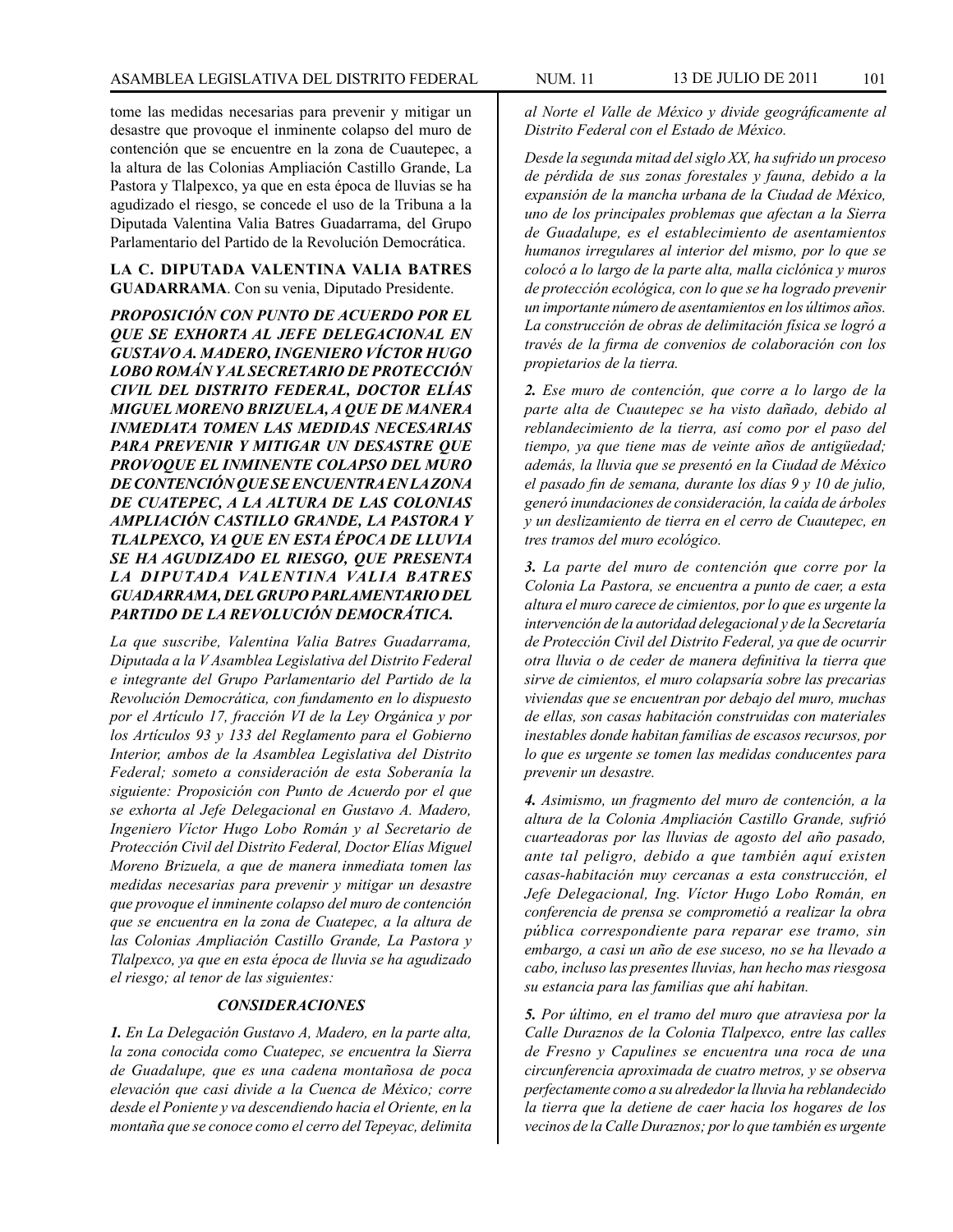*que se retire esta roca y se eviten desgracias que haya que lamentar.*

*6. Los vecinos de la zona han presentado diversas solicitudes escritas, solicitándole al Jefe Delegacional que realice los trabajos preventivos y de mitigación de riesgos que les permitan que sus viviendas y único patrimonio, no se vea afectado ante un inminente colapso de algunas partes del muro de contención de la mancha urbana que se encuentra en la zona de Cuautepec, así como que se garantice la realización de obra pública para reforzar el multicitado muro, lo que no ha acontecido así como tampoco han sido recibidos en audiencia pública.*

*Por ello, debido a la magnitud del problema, es que propongo a este Pleno suscribir, con carácter de urgente y obvia resolución el siguiente:* 

### *PUNTO DE ACUERDO*

*PRIMERO. Se exhorta respetuosamente al Jefe Delegacional en Gustavo A. Madero; a que de manera urgente e inmediata acuda a las Colonias Tlalpexco, Ampliación Castillo Grande y La Pastoral a brindar la atención y ayuda necesaria a los vecinos que se encuentran en riesgo ante el inminente colapso del muro de contención, realizando las obras de mitigación de riesgo, o incluso resguardando temporalmente a los afectados en un lugar seguro, de lo contrario, será responsable de cualquier tragedia que pudiese ocurrir, ante la omisión de atención de su parte.*

*SEGUNDO. Se exhorta al Secretario de Protección Civil del Distrito Federal, Dr. Elías Miguel Moreno Brizuela a que de manera urgente e inmediata acuda a las Colonias Tlalpexco, Ampliación Castillo Grande y La Pastora, a brindar la atención y ayuda necesaria a los vecinos que se encuentran en riesgo ante el inminente colapso del muro de contención, realizando las obras de mitigación de riesgo, o incluso resguardando temporalmente a los afectados en un lugar seguro, y de la misma manera, coadyuve con el Jefe Delegacional a brindar la atención pertinente,* 

*TERCERO. Se exhorta al Jefe Delegacional en Gustavo a. Madero a informe a esta Asamblea legislativa del Distrito Federal en un término de cinco días hábiles, contados a partir de que reciba el presente exhorto, el Plan de acción que emprenderá para atender la problemática planteada a través de la presente Proposición.*

*Dado en la Asamblea Legislativa del Distrito Federal a los doce días de julio de dos mil once.*

### *ATENTAMENTE*

*Dip. Valentina Valia Batres Guadarrama*

Es cuanto, Diputado Presidente.

**EL C. PRESIDENTE.** Gracias, Diputada. En términos de lo dispuesto por el Artículo 133 del Reglamento para el Gobierno Interior de la Asamblea Legislativa del Distrito Federal, consulte la Secretaría a la Diputación Permanente en votación económica si la propuesta presentada por la Diputada Valentina Valia Batres Guadarrama se considera de urgente y obvia resolución.

**LA C. SECRETARIA.** Por instrucciones de la Presidencia y en votación económica se consulta a la Diputación Permanente si la propuesta de referencia se considera de urgente y obvia resolución. Los que estén por la afirmativa, sírvanse manifestarlo levantando la mano.

Los que estén por la negativa, sírvanse manifestarlo levantando la mano.

Se considera de urgente y obvia resolución, Diputado Presidente.

**EL C. PRESIDENTE.** Gracias, Diputada. Está a discusión la propuesta. ¿Existen oradores en contra?

Proceda la Secretaría a preguntar a la Diputación Permanente en votación económica si es de aprobarse la propuesta a discusión.

**LA C. SECRETARIA.** Por instrucciones de la Presidencia y en votación económica se pregunta a la Diputación Permanente si es de aprobarse la propuesta sometida a su consideración. Los que estén por la afirmativa, sírvanse manifestarlo levantando la mano.

Los que estén por la negativa, sírvanse manifestarlo levantando la mano.

Aprobada la propuesta, Diputado Presidente.

**EL C. PRESIDENTE.** Gracias, Diputada. Remítase a las autoridades correspondientes para los efectos legales a que haya lugar.

Para presentar una Proposición con Punto de Acuerdo por el que se exhorta a la Secretaria de Medio Ambiente, Licenciada Martha Delgado Peralta, a emprender las acciones jurídico administrativas correspondientes que permitan a los vecinos de diferentes Colonias de la Delegación Coyoacán habitar sin la zozobra que hasta ahora les ha generado la operación de la planta de asfalto ubicada en Avenida del Imán 263 Colonia Ajusco Delegación Coyoacán, se concede el uso de la Tribuna a la Diputada Valentina Valia Batres Guadarrama, del Grupo Parlamentario del Partido de la Revolución Democrática.

**LA C. DIPUTADA VALENTINA VALIA BATRES GUADARRAMA.** Con su venia, Diputado Presidente.

*PROPOSICIÓN CON PUNTO DE ACUERDO POR EL QUE SE EXHORTA A LA SECRETARIA DEL MEDIO AMBIENTE, LICENCIADA MARTHA DELGADO PERALTA, A EMPRENDER LAS ACCIONES JURÍDICO ADMINISTRATIVAS CORRESPONDIENTES QUE PERMITAN A LOS VECINOS DE DIFERENTES COLONIAS DE LA DELEGACIÓN COYOACÁN HABITAR SIN LA ZOZOBRA QUE HASTA AHORA*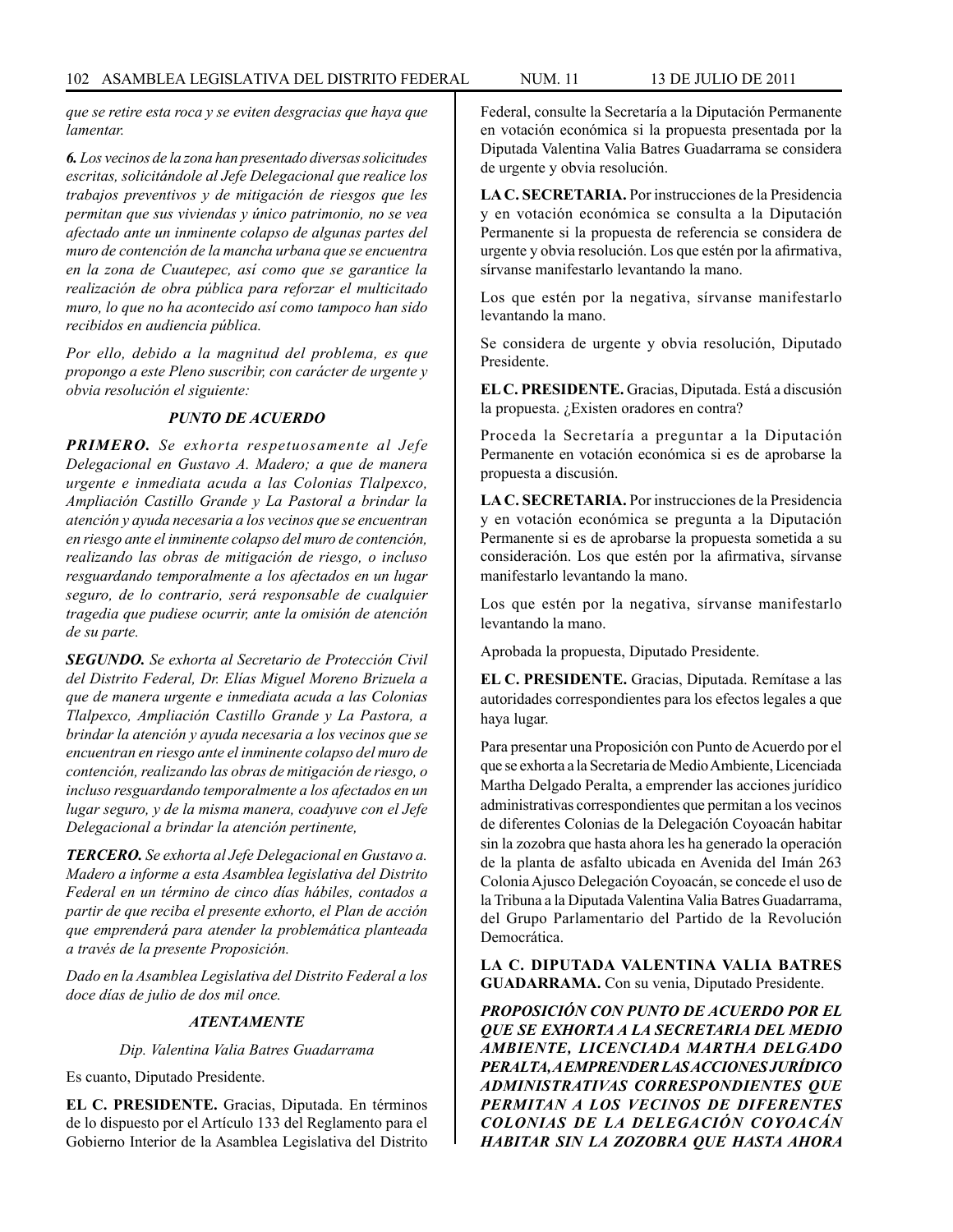# *LES HA GENERADO LA OPERACIÓN DE LA PLANTA DE ASFALTO UBICADA EN AVENIDA DEL IMÁN 263 COLONIA AJUSCO DELEGACIÓN COYOACÁN, QUE PRESENTA LA DIPUTADA VALENTINA VALIA BATRES GUADARRAMA, DEL GRUPO PARLAMENTARIO DEL PARTIDO DE LA REVOLUCIÓN DEMOCRÁTICA.*

*La que suscribe, Valentina Valia Batres Guadarrama, Diputada a la V Asamblea Legislativa del Distrito Federal e integrante del Grupo Parlamentario del Partido de la Revolución Democrática, con fundamento en lo dispuesto por el Artículo 17, fracción VI de la Ley Orgánica y por los Artículos 93 y 133 del Reglamento para el Gobierno Interior, ambos de la Asamblea Legislativa del Distrito Federal; someto a consideración de esta Soberanía la siguiente: Proposición con Punto de Acuerdo por el que se exhorta a la Secretaria del Medio Ambiente, Licenciada Martha Delgado Peralta, a emprender las acciones jurídico administrativas correspondientes que permitan a los vecinos de diferentes Colonias de la Delegación Coyoacán habitar sin la zozobra que hasta ahora les ha generado la operación de la planta de asfalto ubicada en Avenida del Imán 263 Colonia Ajusco Delegación Coyoacán, al tenor de las siguientes:*

### *CONSIDERACIONES*

*1. Vecinos de las Unidades Habitacionales Villa Panamericana, Imán 550, Imán 580, Pedregal del Maurel, Villas del Pedregal, Vistas del Maurel, Libertad 100, y de las Colonias Bosques de Tlatemaya, Cantil del Pedregal, La Cantera, Media Luna, Olímpica, Pedregal de la Zorra, Santa Úrsula Coyoacán, Ajusco, Pedregal de Santa Úrsula y Pedregal de Santo Domingo, pertenecientes a la Delegación Coyoacán se encuentran aledaños a la Planta de Asfalto del Distrito Federal ubicada en Avenida del Imán número 263, Colonia Ajusco, Delegación Coyoacán. En reiteradas ocasiones han presentado denuncias ante la Secretaría del Medio Ambiente de la Ciudad por la contaminación que se produce en la zona durante la operación y funcionamiento para la obtención de las mezclas que permiten la ejecución de sus actividades, ya que la planta mezcla grava y arena con derivados del petróleo crudo para hacer asfalto utilizado en la pavimentación de carreteras y autopistas, liberando al aire millones de kilos de químicos durante su producción cada año, incluyendo muchos tóxicos contaminantes aéreos causantes de cáncer como el arsénico, benceno, formaldehído y cadmio.*

*2. En respuesta a las peticiones ciudadanas, la Secretaría de Medio Ambiente se ha encargado de realizar las verificaciones ambientales correspondientes para comprobar lo manifestado por los vecinos, mismas que tuvieron lugar el 14 de junio de 2010 y 02 de febrero de 2011, sin embargo, contrario a 10 afirmado por ellos y a los hallazgos del deterioro en la salud que algunos vecinos presentan y que se infiere, están relacionadas con*  *la operación de esta productora de asfalto, las revisiones arrojan resultados positivos para la operación de la Planta.*

*3. En total rechazo a los resultados obtenidos por los verificadores de la Secretaría del Medio Ambiente, los vecinos manifiestan que las revisiones se han llevado a cabo en horarios y días en que, tanto las emisiones de contaminantes químicos como auditivos, han bajado su nivel, ya que trabajan por la noche y las dos verificaciones se han realizado por la mañana; por lo que es necesario que para estas revisiones se habiliten días y horas inhábiles, y así poder un resultado verdadero sobre el impacto que la planta causa en la vida cotidiana de los vecinos.*

*4. Las quejas mas recurrentes de los vecinos son el ruido persistente que esta planta genera durante su operación nocturna, sufriendo los afectados alteraciones importantes del sueño y la contaminación que emana la mezcla de los materiales para la obtención del asfalto; es tal la afectación y alteración que los vecinos han sufrido con la operación de la planta que han recabado estudios e investigado. Que en otras latitudes se ha estudiado el impacto negativo en la salud de los habitantes circunvecinos a una plata de asfalto y éstos arrojan diagnósticos nada alentadores, por ejemplo se señala que los agentes químicos que desprenden exponen a los habitantes a substancias causantes de cáncer dañinas a largo plazo.*

*5. Es importante hacer notar que el Gobierno del Distrito Federal en algún momento ya había reconocido lo dañina que resulta la operación de la planta para la convivencia de los vecinos que habitan en las Unidades Habitacionales Villa Panamericana, Imán 550, Imán 580, Pedregal del Maurel, Villas del Pedregal, Vistas del Maurel, Libertad 100, y de las Colonias Bosques de Tlatemaya, Cantil del Pedregal, La Cantera, Media Luna, Olímpica, Pedregal de la Zorra, Santa Úrsula Coyoacán, Ajusco, Pedregal de Santa Úrsula y Pedregal de Santo Domingo, pertenecientes a la Delegación Coyoacán, tan es así que se les prometió su reubicación y en el Programa de Desarrollo Urbano de la Delegación Coyoacán en el 2004, en el apartado 6.1.2 denominado "grandes proyectos urbanos integrales", (proyecto pedregales), se propuso "...construir un centro cultural y de servicios en el predio de la planta de asfalto", sin embargo, esta promesa no les ha sido cumplida, a pesar que formaba parte del Programa Delegacional de aquel entonces; por lo que actualmente siguen exigiendo la reubicación de la Planta de Asfalto.*

*Por las consideraciones expuestas, propongo suscribir el siguiente:*

### *PUNTO DE ACUERDO*

*PRIMERO. Esta Asamblea Legislativa exhorta a la Secretaria del Medio Ambiente, Lic. Martha Delgado Peralta, a que de manera inmediata y sin dilación ordene la realización de verificaciones ambientales a la planta de asfalto ubicada en Avenida del Imán 263, Colonia Ajusco,*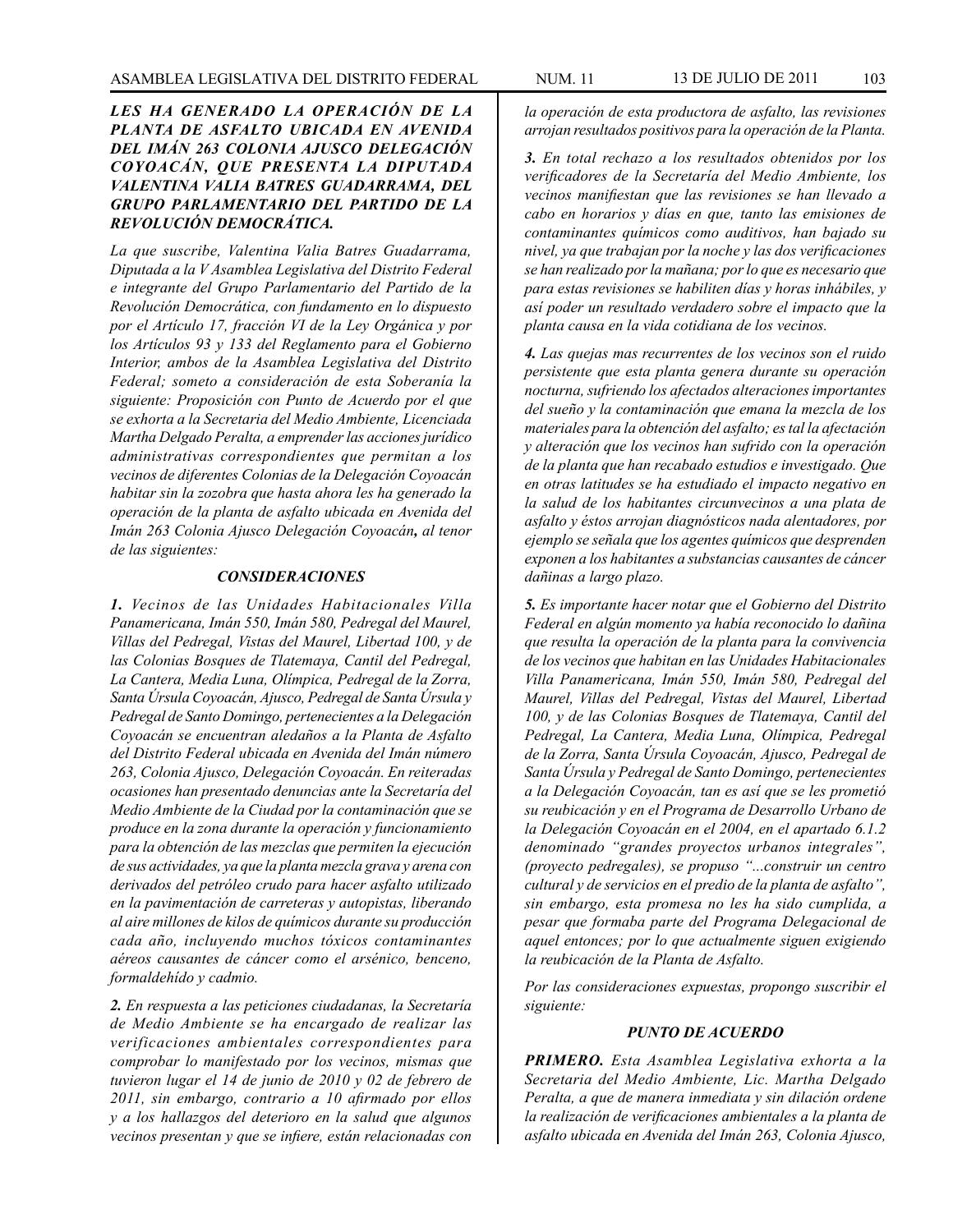*Delegación Coyoacán, en días y horas inhábiles que es cuando opera la planta y de este modo, se pueda obtener un resultado certero de emisión de contaminantes.*

*SEGUNDO: Esta Asamblea Legislativa exhorta a la Secretaria del Medio Ambiente, Lic. Martha Delgado Peralta, a que estudie la posibilidad de reubicar o clausurar la planta de asfalto de Avenida del Imán, ya que su actividad causa contaminación ambiental y auditiva, además de daños a la salud de los habitantes de las Colonias aledañas a la planta.*

*Dado en la Asamblea Legislativa del Distrito Federal a los 13 días de julio de 2011.*

### *ATENTAMENTE*

*Dip. Valentina Valia Batres Guadarrama*

Es cuanto, Diputado Presidente.

**EL C. PRESIDENTE.** Gracias, Diputada. En términos de lo dispuesto por el Artículo 133 del Reglamento para el Gobierno Interior de la Asamblea Legislativa del Distrito Federal, consulte la Secretaría a la Diputación Permanente en votación económica si la propuesta presentada por la Diputada Valentina Valia Batres Guadarrama se considera de urgente y obvia resolución.

**LA C. SECRETARIA.** Por instrucciones de la Presidencia y en votación económica se consulta a la Diputación Permanente si la propuesta de referencia se considera de urgente y obvia resolución. Los que estén por la afirmativa sírvanse manifestarlo levantando la mano.

Los que estén por la negativa sírvanse manifestarlo levantando la mano.

Se considera de urgente y obvia resolución, Diputado Presidente.

**EL C. PRESIDENTE.** Gracias, Diputada. Está a discusión la propuesta.

**EL C. DIPUTADO JUAN CARLOS ZÁRRAGA SARMIENTO.** *(Desde su curul)* Diputado Presidente.

**EL C. PRESIDENTE.** ¿Con qué objeto, Diputado Juan Carlos Zárraga?

**EL C. DIPUTADO JUAN CARLOS ZÁRRAGA SARMIENTO.** *(Desde su curul)* Si me permite el uso de la Tribuna, Presidente, para hacerle una propuesta a la Diputada promovente.

**EL C. PRESIDENTE.** Por 121, adelante, Diputado.

**EL C. DIPUTADO JUAN CARLOS ZÁRRAGA SARMIENTO.** Con su venia, Diputado Presidente.

Diputada, he seguido con detenimiento lo que usted ha fundamentado en su Punto de Acuerdo. A mí me gustaría sugerirle dos cosas, si usted lo tiene a bien.

Número uno, me parecería fundamental que la PAOT fuera quien realizara el estudio que usted refiere y que le solicita a la Secretaría del Medio Ambiente, y le explico por qué. La Secretaría del Medio Ambiente si bien tiene facultades para verificar, también tiene facultades que pueden estar entre digamos comprometidas. Explico por qué. No puede ser juez y parte. Yo creo que es muy válido que esta problemática tenga una opinión imparcial como es el de la Procuraduría Ambiental y del Ordenamiento Territorial y que este estudio que haga esta Procuraduría sirva precisamente para contrastarlo con el estudio que haga por su lado la Secretaría del Medio Ambiente. Eso por un lado. Me gustaría que usted incluyera ahí a la PAOT.

Segundo. Nosotros ya tuvimos un caso muy parecido en Azcapotzalco, una cementera; otro asunto con una productora de balatas allá en Iztapalapa. Hubo un foro aquí en la Asamblea Legislativa del Distrito Federal donde vino inclusive gente de Estados Unidos a hablar de este tipo de contaminación y algo que es muy importante es que la Secretaría de Salud pudiera hacer un estudio del impacto que ha tenido el que esa planta esté ahí en los vecinos que viven alrededor de esta planta.

Esos dos elementos, el de una Procuraduría Ambiental dando una opinión imparcial sobre la problemática y el sustento de cuál ha sido el impacto en la salud de los habitantes circunvecinos de la planta, podrían ayudar a lo que usted finalmente persigue.

Es cuanto, Diputado Presidente.

**EL C. PRESIDENTE.** Solicitaría a la Diputada Valentina Batres hiciera uso de la Tribuna a efecto de dar respuesta al Diputado Zárraga Sarmiento.

**LA C. DIPUTADA VALENTINA VALIA BATRES GUADARRAMA.** Le agradezco muchísimo al Diputado Zárraga me haga estas propuestas. Sin embargo, quisiera agotar en los términos la propuesta por la siguiente razón.

Es largo el texto que integra el Punto de Acuerdo porque es la historia propiamente que han seguido los vecinos. Nosotros estamos prácticamente apostados a que una nueva verificación simplemente con la cual se haga a la hora pico de las actividades, arrojaría un diagnóstico más real de las condiciones de contaminación tanto auditivas como contaminación ambiental está generando la planta de asfalto.

Hasta ahorita las verificaciones que se han hecho en el transcurso de los últimos años, si no me equivoco dentro de los 4 últimos años, han arrojado tanto en número de decibles como en índices de contaminación cercanos al límite más alto de contaminación, pero las verificaciones se han realizado a las 10 de la mañana, justo cuando poquito tiempo antes de que estén concluyendo los trabajos de ese jornal, la gente ya se fue a trabajar. No es el punto más álgido del trabajo de esa planta de asfalto y obviamente que están saliendo en la raya de lo tolerante. Estamos casi seguros que si la hora cambia en la verificación, va a tener otro resultado.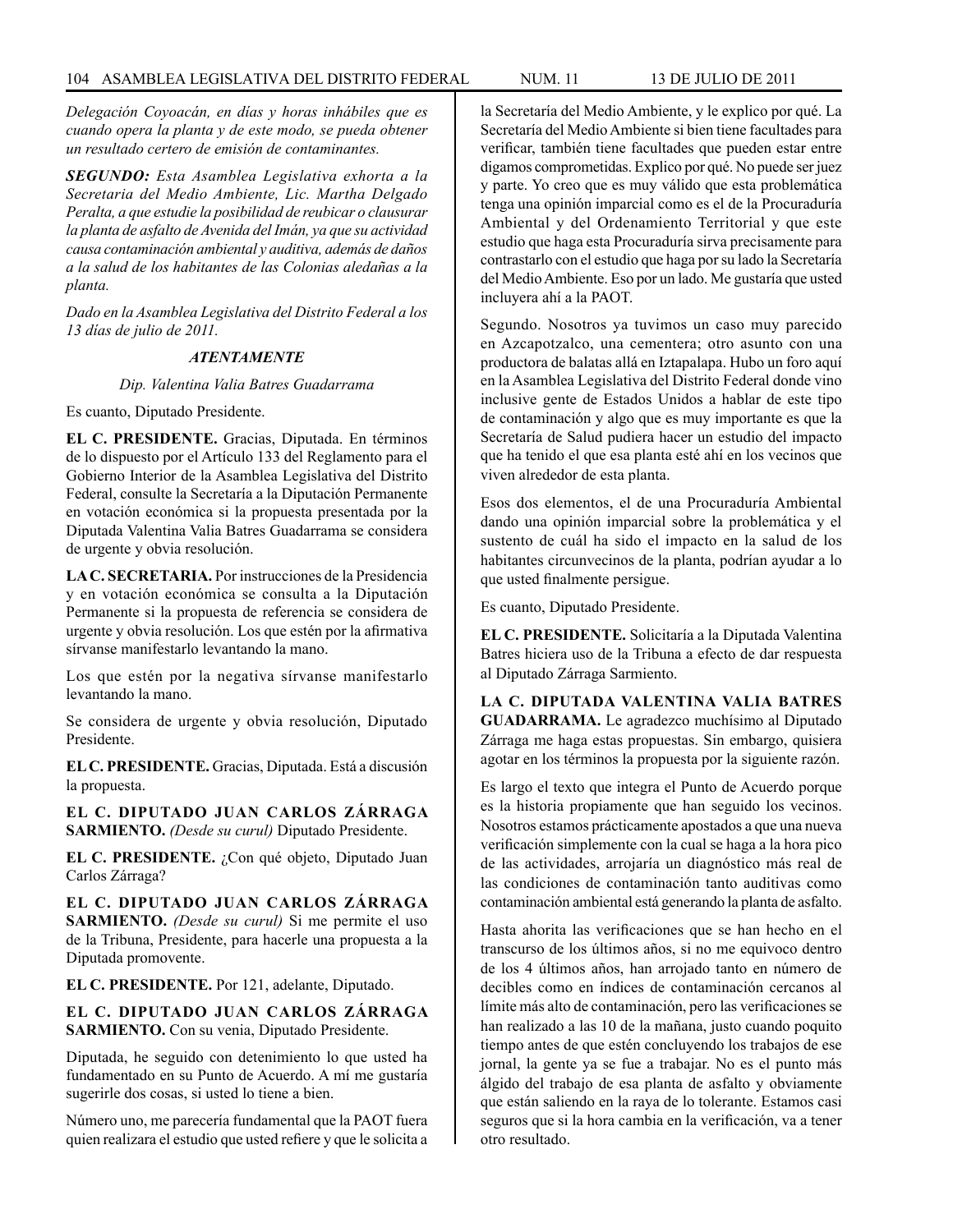La siguiente cosa es finalmente quien hace las verificaciones es la PAOT, no Medio Ambiente, y las ha hecho la PAOT las anteriores verificaciones. Yo quiero agotar en estos términos porque considero que es la Asamblea a través de este Punto de Acuerdo ante este exhorto, la que está pidiéndole a la autoridad con tiempo para agotar una instancia que la siguiente verificación se haga a las 7 de la mañana. Necesitamos que sea a esa hora, a las 6 de la mañana, a las 5 de la mañana, para que salgan resultados más reales a los que vive la gente cotidianamente.

La otra parte del estudio, quisiera esperarme a la opinión que la propia Secretaría del Medio Ambiente del Distrito Federal pueda ofrecer, independientemente de que no echo en saco roto que pudiéramos en un segundo tiempo solicitar su opinión a la PAOT sobre la posibilidad o el daño que ha generado e incluso la misma Secretaría de Salud, pero creo que agotando primero en los términos que viene el Punto de Acuerdo no confundimos voluntades.

Quiero esperarme, finalmente yo me estoy sumando a un problema que han manifestado los vecinos y es justo ir agotando cada instancia para que en virtud de tener resultado o no, entonces uno vaya a la siguiente parte o escale ante otra autoridad cómo darle solución a este problema.

Quisiera dejarlo en los términos que he planteado el Punto de Acuerdo sin dejar de agradecerle que se sume a esta preocupación.

**EL C. DIPUTADO JUAN CARLOS ZÁRRAGA SARMIENTO.** *(Desde su curul)* Presidente.

**EL C. PRESIDENTE.** Me permite, Diputada.

¿Con qué objeto, Diputado Juan Carlos Zárraga?

**EL C. DIPUTADO JUAN CARLOS ZÁRRAGA SARMIENTO.** *(Desde su curul)* Sí, si la Diputada me acepta una pregunta.

**EL C. PRESIDENTE.** ¿Le acepta una pregunta, Diputada?

**LA C. DIPUTADA VALENTINA VALIA BATRES GUADARRAMA.** Sí.

**EL C. PRESIDENTE.** Adelante, Diputado.

**EL C. DIPUTADO JUAN CARLOS ZÁRRAGA SARMIENTO.** *(Desde su curul)* Gracias Presidente.

Diputada, nosotros, su servidor como Secretario de la Comisión del Medio Ambiente de este Órgano Legislativo, le puede compartir que cuando se hizo una verificación simultánea a una planta de tratamiento de aceite en Tláhuac, entre la PAOT y la Secretaría del Medio Ambiente, sólo así se logró la clausura definitiva de esta planta.

La experiencia nos ha dicho en los casos que hemos atendido en la Comisión del Medio Ambiente, que cuando las verificaciones se van por dos instancias diferentes en el mismo tiempo, los resultados se obtienen más rápido y de una manera más eficiente en beneficio de los ciudadanos.

Yo respeto el que usted quiera mantener su Punto de Acuerdo de la forma en que lo leyó y yo le preguntaría, ¿tendría usted inconveniente en que se le pidiera a la PAOT una opinión, no una verificación, una opinión sobre este tema?

**LA C. DIPUTADA VALENTINA VALIA BATRES GUADARRAMA.** Antes de agotar la instancia de la Secretaría de Medio Ambiente, sí. Es un asunto de trato cordial, finalmente agotamos primero una instancia.

Le agradezco, es cuanto.

**EL C. PRESIDENTE.** Gracias Diputada. ¿Alguno otro Diputado o Diputada desea hacer uso de la Tribuna?

Proceda la Secretaría a preguntar a la Diputación Permanente en votación económica si es de aprobarse la propuesta a discusión en los términos planteados por la Diputada Valentina Batres Guadarrama.

**LA C. SECRETARIA.** Por instrucciones de la Presidencia y en votación económica se pregunta a la Diputación Permanente si es de aprobarse la propuesta sometida a su consideración. Los que estén por la afirmativa, sírvanse manifestarlo levantando la mano.

Los que estén por la negativa, sírvanse manifestarlo levantando la mano.

Aprobada la propuesta, Diputado Presidente.

**EL C. PRESIDENTE.** Gracias, Diputada. Remítase a las autoridades correspondientes para los efectos legales a que haya lugar.

Esta Presidencia informa que el punto enlistado en el numeral 42 del Orden del Día ha sido retirado.

Para presentar una Proposición con Punto de Acuerdo para exigir de manera inmediata al Jefe de Gobierno, al Secretario de Gobierno, al Secretario de Seguridad Pública, al Secretario de Transporte y Vialidad y al Presidente del Instituto de Verificación Administrativa, todos del Distrito Federal, un informe completo y detallado sobre los procedimientos y actuaciones agresivas de los elementos adscritos a sus instancias respectivas de gobierno, frente a los hechos acaecidos el día 12 de julio del 2011, en el Viaducto Miguel Alemán, casi esquina con el Eje 3 Oriente, Francisco del Paso y Troncoso, por lo que se exige la renuncia con carácter de irrevocable del Coordinador de Verificación Administrativa, así como las sanciones legales que conforme a derecho se les debe aplicar a los demás funcionarios involucrados, se concede el uso de la Tribuna al Diputado Cristian Vargas Sánchez, a nombre propio y del Diputado Juan Urbina Mosqueda, del Grupo Parlamentario del Partido Revolucionario Institucional.

## **EL C. DIPUTADO ALAN CRISTIAN VARGAS SÁNCHEZ**. Con su permiso, señor Presidente.

Compañeras y compañeros Diputados:

El de la voz a nombre del Diputado Leobardo Urbina Mosqueda, integrante del Grupo Parlamentario del PRI,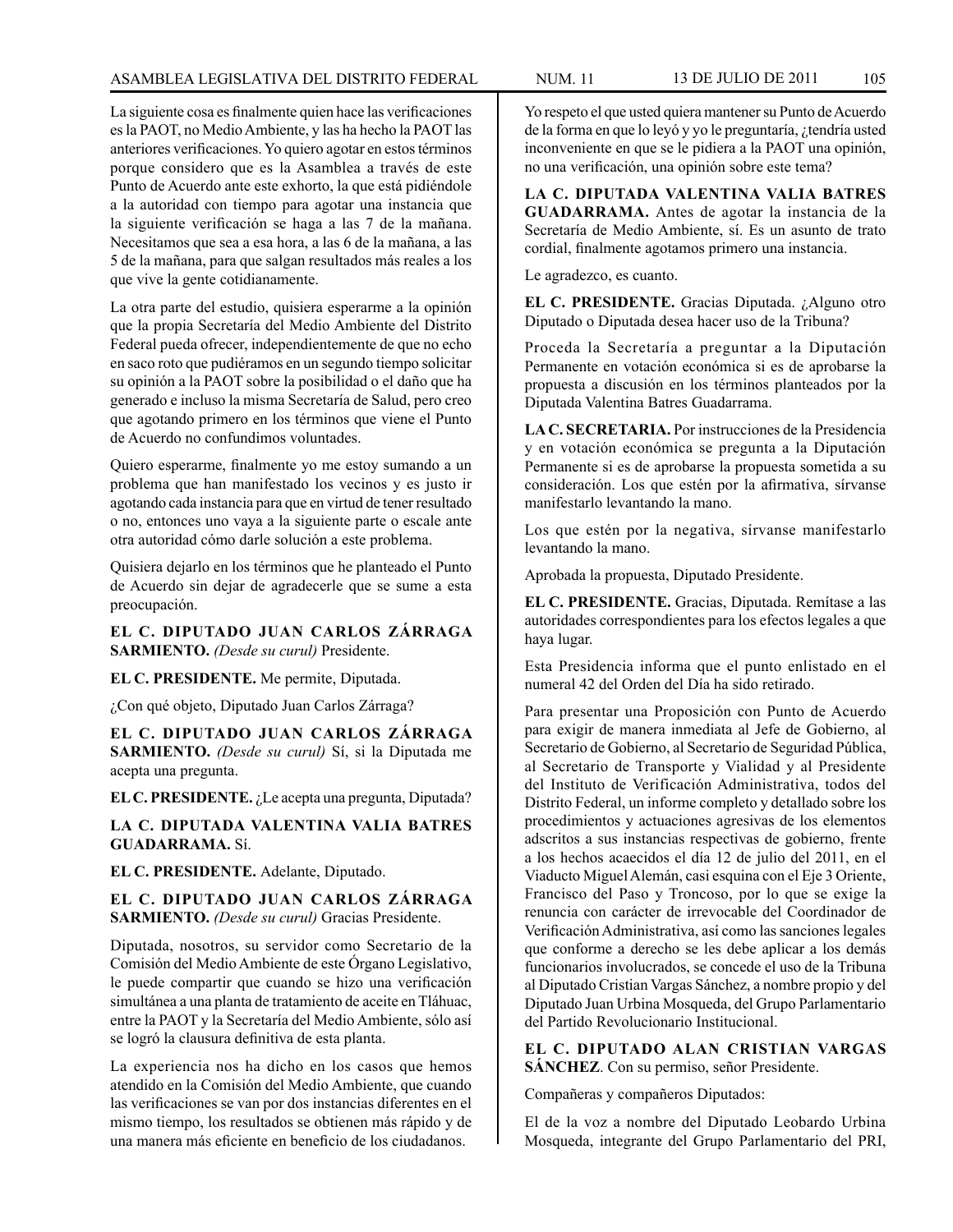con fundamento en la normatividad aplicable, le solicito se integre íntegramente en el Diario de los Debates.

El día de ayer 12 de julio del 2011 en el Viaducto Miguel Alemán, casi esquina con el Eje 3 Oriente Francisco del Paso y Troncoso, dos elementos del INVEA del Distrito Federal, conocidos como verificadores llevaron a cabo una revisión a algunos taxis, advirtiéndoles que las unidades serían llevadas al corralón.

Ante ello los taxistas externaron su oposición a la verificación pues se trata de un acto ilegal que no está entre las atribuciones de ese instituto. Ese derecho se concede dentro de la Ley de Transporte y Vialidad del Distrito Federal, a la Secretaría de Transportes y Vialidad en su artículo 7° que a la letra dice:

Para el cumplimiento de la presente Ley los ordenamientos que de ella emanen, la Secretaría tendrá además de las disposiciones contenidas en otras leyes, las siguientes facultades.

Cito textualmente la fracción XXXIII. Realizar la inspección, verificación, vigilancia y control de los servicios de transporte de pasajeros y carga en el Distrito Federal; imponer las sanciones establecidas en la normatividad de la materia y substanciar y resolver los procedimientos administrativos para la prórroga, revocación, caducidad, cancelación y rescisión de los permisos y concesiones, cuando procede conforme a lo estipulado en la presente ley y demás disposiciones reglamentarias.

Los transportistas argumentaron que la revisión no se apegaba a procedimientos genuinos de autoridad ni cumplían con las formalidades respectivas.

Ante esta situación, otros taxistas llegaron al lugar de lo hechos, donde también se dieron cita funcionarios del INVEA encabezados por el Coordinador de Transporte de nombre Ernesto Gutiérrez Garcés, quien inmediatamente pidió el apoyo de los granaderos de la Secretaría de Seguridad Pública del Distrito Federal, así como un gran número de grúas de la misma dependencia, con el propósito de reprimir a los taxistas manifestantes y llevarse los vehículos taxis al corralón.

En tanto el Diputado Leobardo Urbina, en su calidad de Vicepresidente de la Comisión de Transporte y Vialidad y Vicepresidente del Comité de Atención, Orientación y Quejas Ciudadanas, fue informado de la arbitrariedad que están padeciendo los taxistas, quienes solicitaron su intervención y presencia en el mismo lugar de los hechos.

Se trasladó al referido lugar, con el propósito de iniciar gestiones y negociaciones con las autoridades competentes del Distrito Federal y coadyuvar a la solución del problema.

Sin embargo, la respuesta del Gobierno fue de agresión física y verbal tanto al representante popular como a los trabajadores del volante por parte de los granaderos, quienes en reiteradas ocasiones lo golpearon así como a los transportistas, con el argumento de que estaban cumpliendo órdenes precisas y puntuales del Jefe de Gobierno del DF, del Secretario de Gobierno, del Secretario de Seguridad Pública, el Secretario de Transporte y Vialidad y del Presidente del INVEA. Así lo señaló el mencionado Ernesto Gutiérrez Garcés, quien dijo ser coordinador de verificación administrativa del INVEA. *Esta persona siempre actuó de manera agresiva y prepotente, insultándolos y pidiéndole a los granaderos que los golpearan y a los operadores de las grúas que se llevaran al corralón a los taxis que ahí se encontraban.*

Ante estos acontecimientos, la Asamblea del DF no debe de dejar de señalar un formal extrañamiento a las autoridades involucradas, no sólo por la omisión de su actuación sino por ejercer acciones completamente ilegales en perjuicio de un importante sector de la sociedad como es el del transporte público y transgredir el marco legal y el fuero del que gozan los diputados del Distrito Federal.

La Ley Orgánica de la Asamblea Legislativa del DF señala en su Capítulo III del Estatuto de los Diputados lo siguiente: *Los diputados son inviolables por las opiniones que manifiesten en el desempeño de sus cargos y jamás podrán ser reconvenidos o enjuiciados por ellas. Todo acto de autoridad que vulnere el fuero de los diputados o la inviolabilidad del Recinto deberá analizarse por la Asamblea, la cual en su caso exigirá la aplicación de las medidas procedentes.*

Por lo anteriormente expuesto y escrito a nombre del Diputado Leobardo Juan Urbina Mosqueda, pongo a la consideración del Pleno de esta Asamblea un formal extrañamiento a estas autoridades, así como el siguiente punto de acuerdo:

Único.- Proposición con punto de acuerdo para exigir de manera inmediata al Jefe de Gobierno, al Secretario de Gobierno, al Secretario de Seguridad Pública, al Secretario de Transporte y Vialidad y al Presidente del Instituto de Verificación Administrativa, todos del DF, un informe completo y detallado sobre los procedimientos y actuaciones agresivas de los elementos adscritos a sus instancias respectivas de gobierno frente a los hechos acaecidos el día 12 de julio de 2011 en el Viaducto Miguel Alemán casi esquina con el Eje 3 Oriente, por lo que se exige el cese con carácter de irrevocable de Ernesto Gutiérrez Garcés, Coordinador de Verificación al Transporte del INVEA DF, así como las sanciones legales que conforme a derecho se les debe aplicar a los demás funcionarios involucrados.

Por su atención, Presidente, muchas gracias.

**LA C. DIPUTADA LIZBETH EUGENIA ROSAS MONTERO.** (*Desde su curul)* Presidente.

**EL C. PRESIDENTE.** ¿Con qué objeto, Diputada Lizbeth Rosas?

**LA C. DIPUTADA LIZBETH EUGENIA ROSAS MONTERO.** (*Desde su curul)* Para pedir rectificación de quórum.